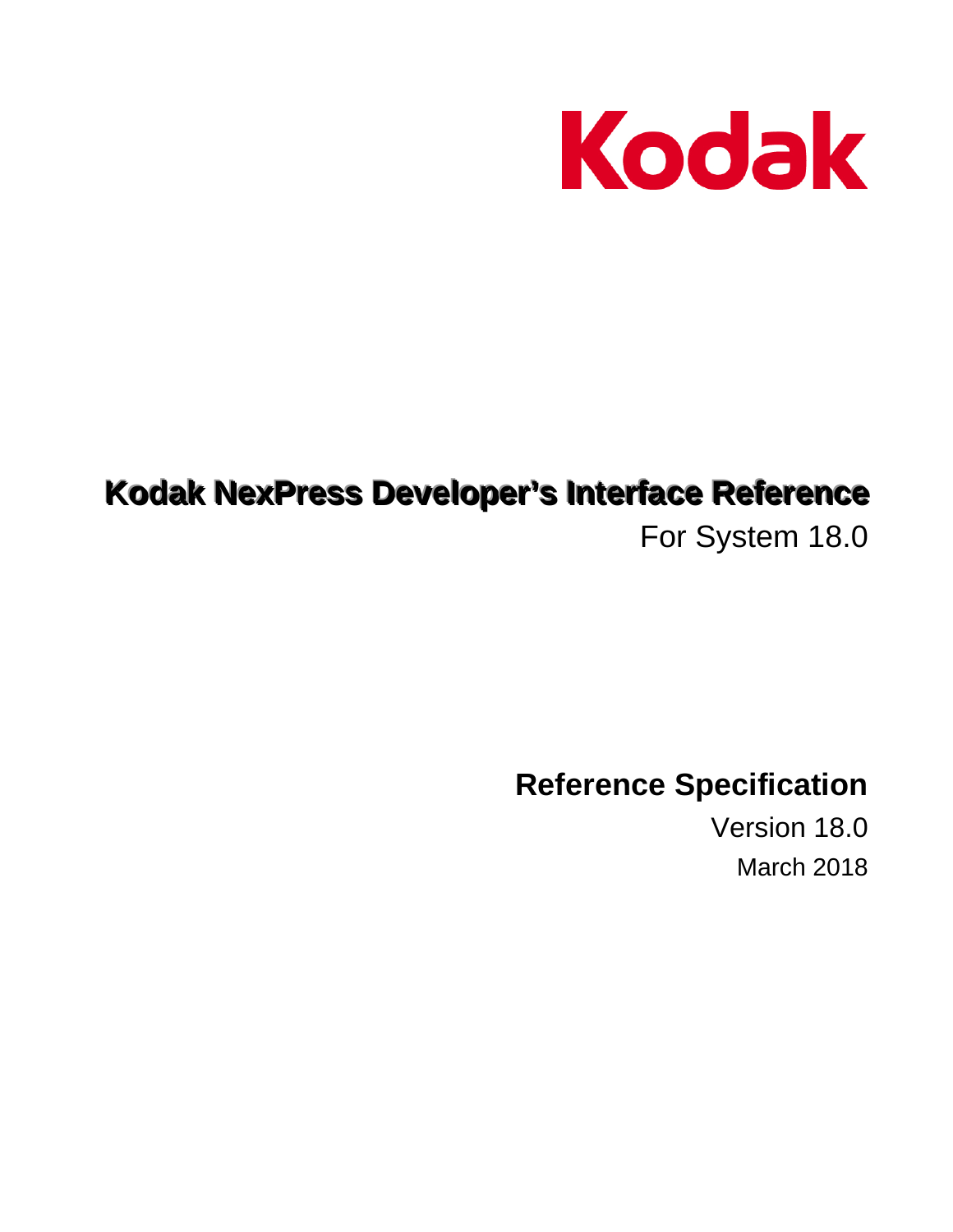# **LEGAL**

All rights reserved. No part of this work may be reproduced or transmitted in any form or by any means, electronic or mechanical, including photocopying, recording, or by any information storage or retrieval system, without the prior written permission of the copyright owner.

The information contained in this document and the accompanying written materials is provided "as is" without warranty of any kind, expressed or implied. Eastman Kodak Company specifically disclaims the warranties of fitness for a particular purpose and merchantability.

Eastman Kodak Company believes that the information contained within this document and the accompanying material to be correct. However, Eastman Kodak Company does not make any warranties of any kind, either express or implied, as to the correctness of this document or the accompanying material. Eastman Kodak Company specifically reserves the right to make any changes to the material contained in this document or the accompanying material without notice.

The information contained in this document and the accompanying material shall not by oral or written information or advice given by publisher, its dealers, distributors, agents, or employees create a warranty and you may not rely upon such information provided in this document and the accompanying material alone or in combination with advise given by Eastman Kodak Company related to the information provided in this document and the accompanying material to create any such warranty.

NEITHER EASTMAN KODAK COMPANY NOR ANYONE ELSE WHO HAS BEEN INVOLVED IN THE CREATION, PRODUCTION OR DELIVERY OF THIS DOCUMENT AND ACCOMPANYING DOCUMENTS SHALL BE LIABLE FOR ANY DIRECT, INDIRECT, CONSEQUENTIAL, OR INCIDENTAL DAMAGE (INCLUDING DAMAGE FOR LOSS OF BUSINESS PROFIT, BUSINESS INTERRUPTION, LOSS OF DATA, AND THE LIKE) ARISING OUT OF THE USE OF OR INABILITY TO USE THE INFORMATION CONTAINED IN THIS DOCUMENT AND ACCOMPANYING DOCUMENTS EVEN IF EASTMAN KODAK COMPANY HAS BEEN ADVISED OF THE POSSIBILITY OF SUCH DAMAGE.

Trademarked names may appear in this document. Rather than use a trademark symbol with every occurrence of a trademarked name, we use the names only in an editorial fashion and to the benefit of the trademark owner, with no intention of infringement of the trademark.

> Eastman Kodak Company 2400 Mt. Read Blvd Rochester, NY 14650 USA

© Kodak, 2006-2017. Kodak, NexPress and NexTreme are trademarks of Kodak.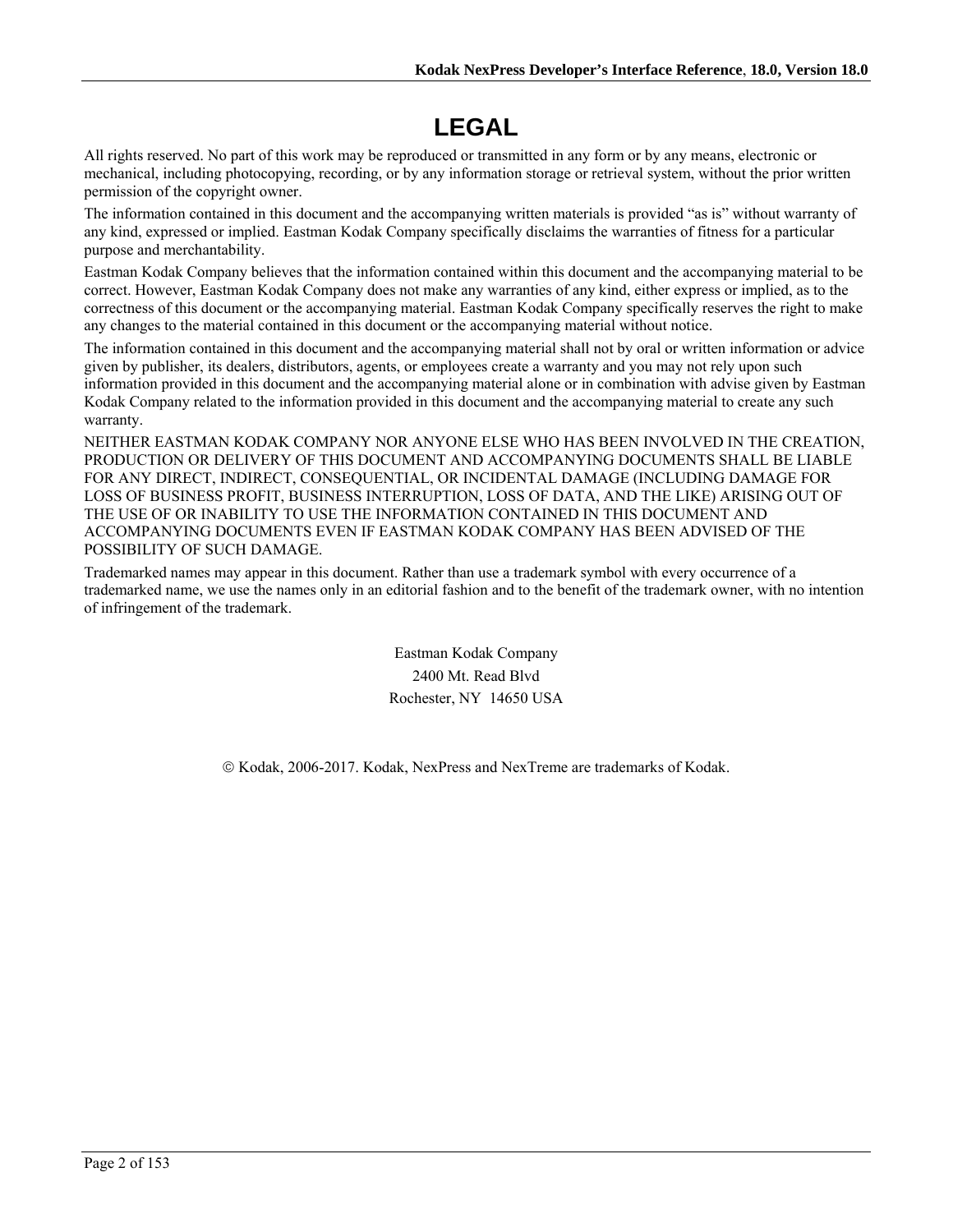# **Table of Contents**

| $\mathbf{1}$ |            |         |  |  |
|--------------|------------|---------|--|--|
|              | 1.1        |         |  |  |
|              | 1.2        |         |  |  |
|              | 1.3        |         |  |  |
|              | 1.4        |         |  |  |
|              | 1.5        |         |  |  |
| $\mathbf{2}$ |            |         |  |  |
|              | 2.1        |         |  |  |
|              | 2.2        |         |  |  |
|              | 2.3<br>2.4 |         |  |  |
|              | 2.5        |         |  |  |
|              | 2.6        |         |  |  |
|              | 2.7        |         |  |  |
|              | 2.8        |         |  |  |
|              | 2.9        |         |  |  |
|              |            | 291     |  |  |
|              | 2.10       |         |  |  |
|              | 2.11       |         |  |  |
|              |            |         |  |  |
|              | 2.12       |         |  |  |
|              |            |         |  |  |
|              |            |         |  |  |
|              |            |         |  |  |
|              |            |         |  |  |
|              |            |         |  |  |
|              |            |         |  |  |
|              |            |         |  |  |
|              | 2.15       |         |  |  |
|              |            |         |  |  |
|              |            |         |  |  |
|              |            |         |  |  |
|              |            |         |  |  |
|              | 2.17       |         |  |  |
|              |            |         |  |  |
| 3            |            |         |  |  |
|              | 3.1        |         |  |  |
|              |            |         |  |  |
|              |            | 3.1.1.1 |  |  |
|              |            | 3.1.1.2 |  |  |
|              |            | 3.1.1.3 |  |  |
|              |            | 3.1.1.4 |  |  |
|              |            | 3.1.1.5 |  |  |
|              |            | 3.1.1.6 |  |  |
|              |            | 3.1.1.7 |  |  |
|              |            | 3.1.1.8 |  |  |
|              |            | 3.1.1.9 |  |  |
|              |            | 3.1.2   |  |  |
|              |            | 3.1.2.1 |  |  |
|              |            | 3.1.2.2 |  |  |
|              |            | 3.1.2.3 |  |  |
|              | 3.2        |         |  |  |
|              |            | 3.2.1   |  |  |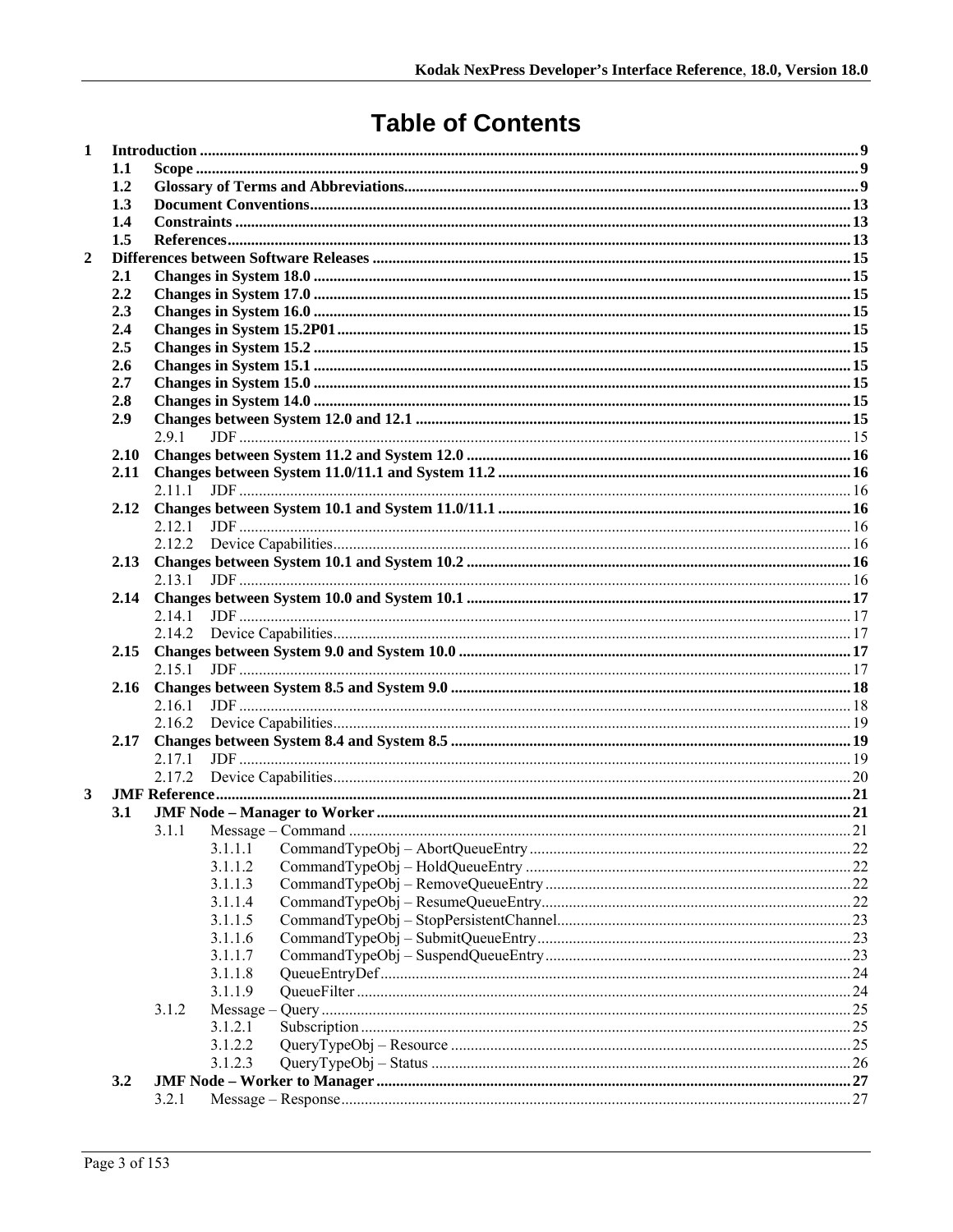|                         |     |       | 3.2.1.1  |                                                                           |  |  |
|-------------------------|-----|-------|----------|---------------------------------------------------------------------------|--|--|
|                         |     |       | 3.2.1.2  | ResponseTypeObj - AbortQueueEntry, CloseQueue, HoldQueue, HoldQueueEntry, |  |  |
|                         |     |       |          |                                                                           |  |  |
|                         |     |       | 3.2.1.3  |                                                                           |  |  |
|                         |     |       | 3.2.1.4  |                                                                           |  |  |
|                         |     |       | 3.2.1.5  |                                                                           |  |  |
|                         |     |       | 3.2.1.6  |                                                                           |  |  |
|                         |     |       | 3.2.1.7  |                                                                           |  |  |
|                         |     |       | 3.2.1.8  |                                                                           |  |  |
|                         |     |       | 3.2.1.9  |                                                                           |  |  |
|                         |     |       | 3.2.1.10 |                                                                           |  |  |
|                         |     | 3.2.2 |          |                                                                           |  |  |
| $\overline{\mathbf{4}}$ |     |       |          |                                                                           |  |  |
|                         | 4.1 |       |          |                                                                           |  |  |
|                         | 4.2 |       |          |                                                                           |  |  |
|                         |     | 4.2.1 |          |                                                                           |  |  |
|                         |     |       | 4.2.1.1  |                                                                           |  |  |
|                         |     |       | 4.2.1.2  |                                                                           |  |  |
|                         |     |       | 4.2.1.3  |                                                                           |  |  |
|                         |     |       | 4.2.1.4  |                                                                           |  |  |
|                         |     | 4.2.2 |          |                                                                           |  |  |
|                         | 4.3 |       |          |                                                                           |  |  |
|                         |     | 4.3.1 |          |                                                                           |  |  |
|                         |     | 4.3.2 |          |                                                                           |  |  |
|                         |     | 4.3.3 |          |                                                                           |  |  |
|                         | 4.4 |       |          |                                                                           |  |  |
|                         | 4.5 |       |          |                                                                           |  |  |
|                         |     | 4.5.1 |          |                                                                           |  |  |
|                         | 4.6 |       |          |                                                                           |  |  |
|                         |     | 4.6.1 |          |                                                                           |  |  |
|                         | 4.7 |       |          |                                                                           |  |  |
|                         |     | 4.7.1 |          |                                                                           |  |  |
|                         |     |       | 4.7.1.1  |                                                                           |  |  |
|                         |     |       | 4.7.1.2  |                                                                           |  |  |
|                         |     |       | 4.7.1.3  |                                                                           |  |  |
|                         |     |       | 4714     |                                                                           |  |  |
|                         | 4.8 |       |          |                                                                           |  |  |
|                         |     | 4.8.1 |          |                                                                           |  |  |
| 5                       |     |       |          |                                                                           |  |  |
|                         | 5.1 |       |          |                                                                           |  |  |
|                         |     | 5.1.1 |          |                                                                           |  |  |
|                         |     | 5.1.2 |          |                                                                           |  |  |
|                         |     | 5.1.3 |          |                                                                           |  |  |
|                         |     |       |          |                                                                           |  |  |
|                         |     | 5.1.4 |          |                                                                           |  |  |
|                         |     | 5.1.5 |          |                                                                           |  |  |
|                         |     | 5.1.6 |          |                                                                           |  |  |
|                         |     | 5.1.7 |          |                                                                           |  |  |
|                         |     | 5.1.8 |          |                                                                           |  |  |
|                         | 5.2 |       |          |                                                                           |  |  |
|                         |     | 5.2.1 |          |                                                                           |  |  |
|                         |     |       | 5.2.1.1  |                                                                           |  |  |
|                         |     |       | 5.2.1.2  |                                                                           |  |  |
|                         |     |       | 5.2.1.3  |                                                                           |  |  |
|                         |     |       | 5.2.1.4  |                                                                           |  |  |
|                         |     | 5.2.2 | 5.2.2.1  |                                                                           |  |  |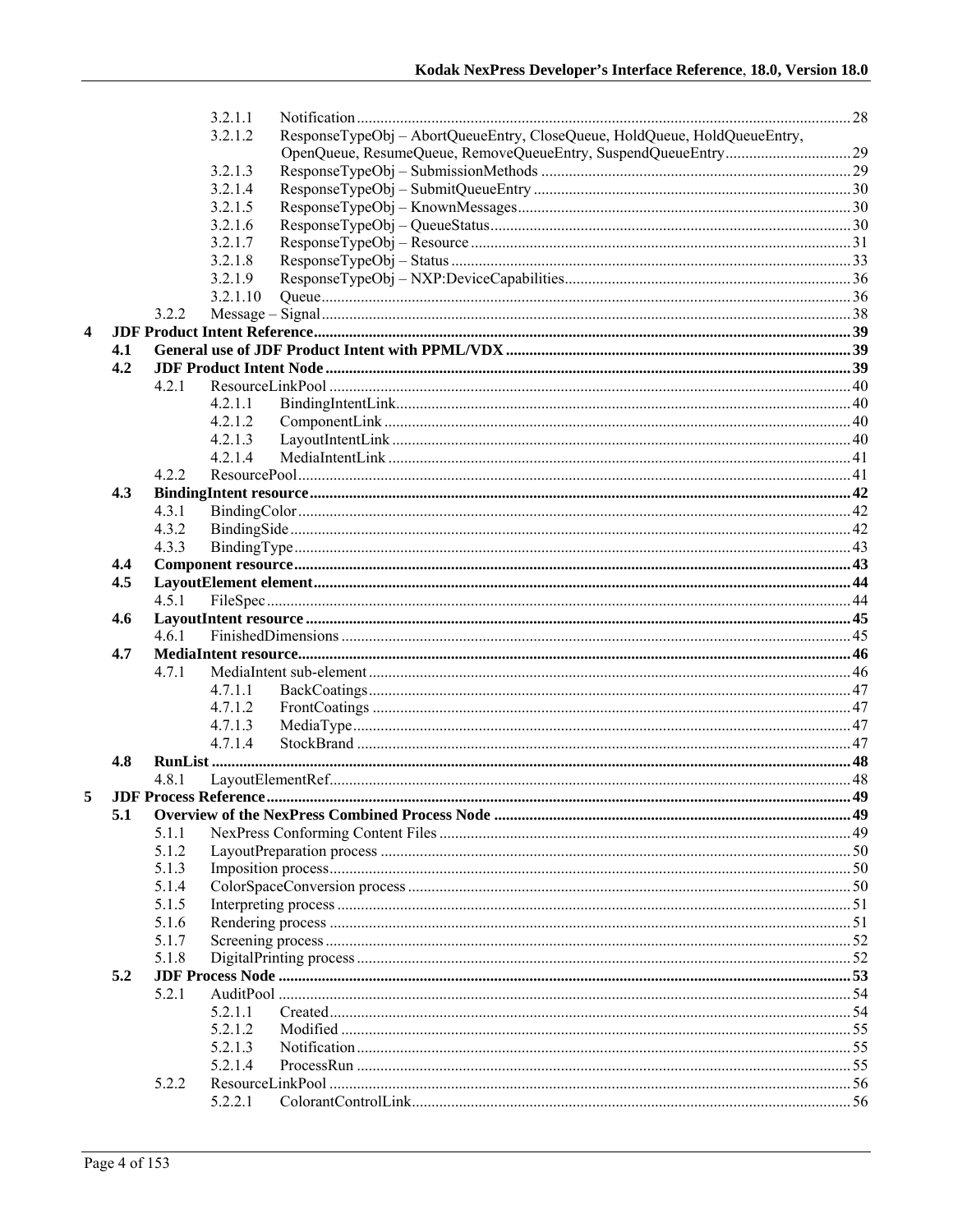|      |        | 5.2.2.2                                                     |  |
|------|--------|-------------------------------------------------------------|--|
|      |        | 5.2.2.3                                                     |  |
|      |        | 5.2.2.4                                                     |  |
|      |        | 5.2.2.5                                                     |  |
|      |        | 5.2.2.6                                                     |  |
|      |        | 5.2.2.7                                                     |  |
|      |        | 5.2.2.8                                                     |  |
|      |        | 5.2.2.9                                                     |  |
|      |        | 5.2.2.10<br>5.2.2.11                                        |  |
|      |        | 5.2.2.12                                                    |  |
|      |        | 5.2.2.13                                                    |  |
|      |        | 5.2.2.14                                                    |  |
|      |        | 5.2.2.15                                                    |  |
|      |        | 5.2.2.16                                                    |  |
|      | 5.2.3  |                                                             |  |
| 5.3  |        |                                                             |  |
|      | 5.3.1  |                                                             |  |
|      |        | 5.3.1.1                                                     |  |
| 5.4  |        |                                                             |  |
|      | 5.4.1  |                                                             |  |
|      | 5.4.2  |                                                             |  |
|      | 5.4.3  | Allowable combinations of ColorSpaceConversion/FileSpec and |  |
|      |        |                                                             |  |
| 5.5  |        |                                                             |  |
| 5.6  |        |                                                             |  |
| 5.7  | 5.7.1  |                                                             |  |
|      |        | 5.7.1.1                                                     |  |
|      | 5.7.2  |                                                             |  |
| 5.8  |        |                                                             |  |
| 5.9  |        |                                                             |  |
| 5.10 |        |                                                             |  |
| 5.11 |        |                                                             |  |
| 5.12 |        |                                                             |  |
| 5.13 |        |                                                             |  |
|      | 5.13.1 |                                                             |  |
|      | 5.13.2 |                                                             |  |
|      |        |                                                             |  |
|      | 5.13.3 |                                                             |  |
|      | 5.13.4 |                                                             |  |
|      | 5.13.5 |                                                             |  |
|      |        |                                                             |  |
|      | 5 14 1 |                                                             |  |
| 5.15 | 5.15.1 |                                                             |  |
| 5.16 |        |                                                             |  |
|      | 5.16.1 |                                                             |  |
|      | 5.16.2 |                                                             |  |
| 5.17 |        |                                                             |  |
|      | 5.17.1 |                                                             |  |
|      |        | 5.17.1.1                                                    |  |
|      | 5.17.2 |                                                             |  |
| 5.18 |        |                                                             |  |
|      |        |                                                             |  |
| 5.19 |        |                                                             |  |

 $\boldsymbol{6}$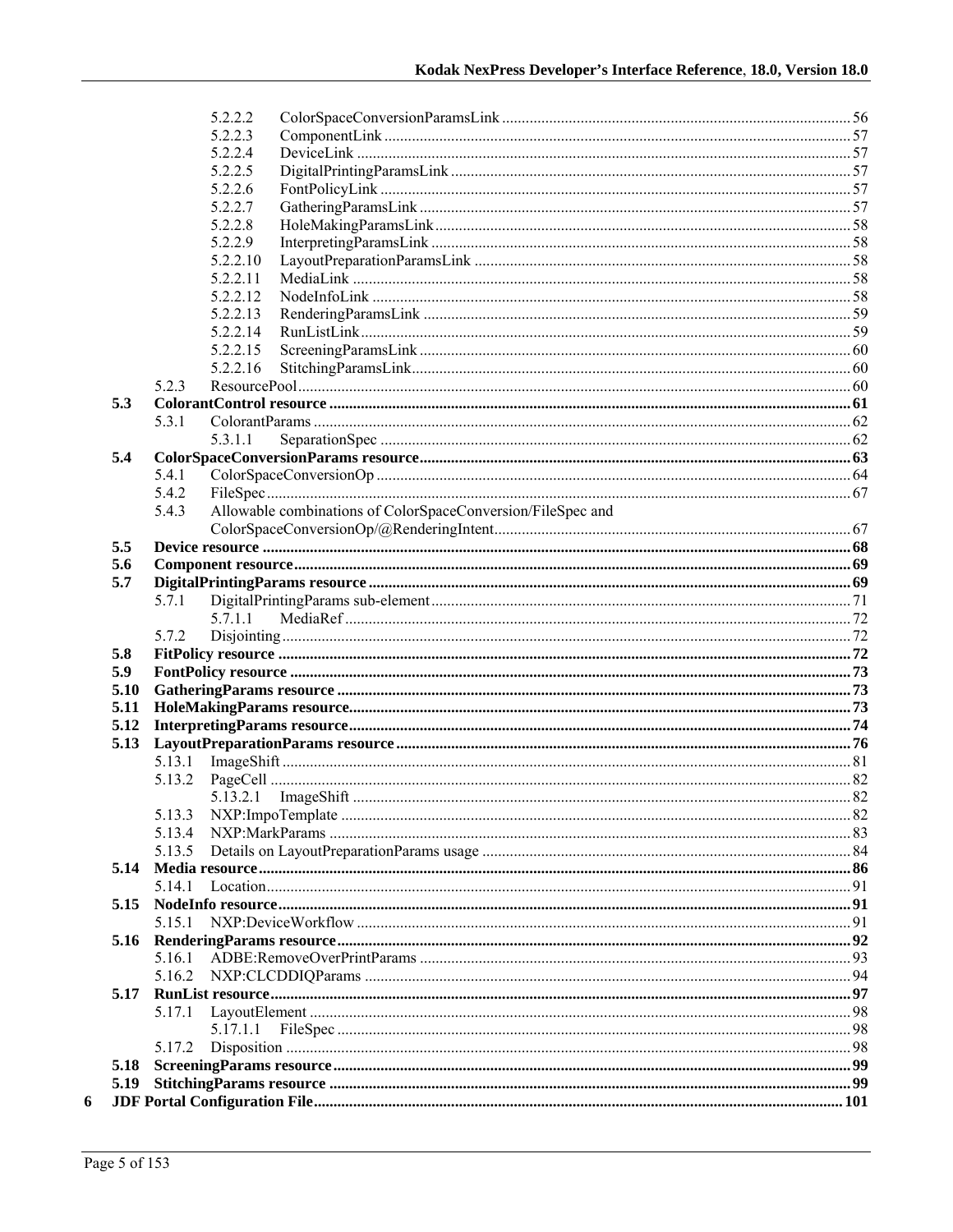| 6.2<br>6.3<br>7<br>7.1<br>8<br>8.1<br>8.1.1<br>8.1.2<br>8.1.3<br>8.2<br>8.3<br>8.3.1<br>8.3.2<br>8.3.3<br>8.3.4<br>8.3.5<br>9<br>9.1<br>9.2<br>9.2.1<br>9.2.2<br>9.2.3<br>9.2.4<br>9.2.5<br>9.2.6<br>9.2.7<br>9.2.8<br>9.2.9<br>9.2.10<br>9.2.11<br>9.2.12<br>9.2.13<br>9.2.14<br>9.2.15<br>9.2.16<br>9.2.17<br>9.2.18<br>9.2.19<br>9.2.20<br>9.2.21<br>9.2.22<br>9.2.23<br>9.2.24<br>9.2.25<br>9.2.26<br>9.2.27<br>9.2.28<br>9.2.29<br>9.2.30<br>9.2.31<br>9.2.32<br>9.2.33<br>9.2.34<br>9.2.35<br>9.2.36 | 6.1 |  |  |
|------------------------------------------------------------------------------------------------------------------------------------------------------------------------------------------------------------------------------------------------------------------------------------------------------------------------------------------------------------------------------------------------------------------------------------------------------------------------------------------------------------|-----|--|--|
|                                                                                                                                                                                                                                                                                                                                                                                                                                                                                                            |     |  |  |
|                                                                                                                                                                                                                                                                                                                                                                                                                                                                                                            |     |  |  |
|                                                                                                                                                                                                                                                                                                                                                                                                                                                                                                            |     |  |  |
|                                                                                                                                                                                                                                                                                                                                                                                                                                                                                                            |     |  |  |
|                                                                                                                                                                                                                                                                                                                                                                                                                                                                                                            |     |  |  |
|                                                                                                                                                                                                                                                                                                                                                                                                                                                                                                            |     |  |  |
|                                                                                                                                                                                                                                                                                                                                                                                                                                                                                                            |     |  |  |
|                                                                                                                                                                                                                                                                                                                                                                                                                                                                                                            |     |  |  |
|                                                                                                                                                                                                                                                                                                                                                                                                                                                                                                            |     |  |  |
|                                                                                                                                                                                                                                                                                                                                                                                                                                                                                                            |     |  |  |
|                                                                                                                                                                                                                                                                                                                                                                                                                                                                                                            |     |  |  |
|                                                                                                                                                                                                                                                                                                                                                                                                                                                                                                            |     |  |  |
|                                                                                                                                                                                                                                                                                                                                                                                                                                                                                                            |     |  |  |
|                                                                                                                                                                                                                                                                                                                                                                                                                                                                                                            |     |  |  |
|                                                                                                                                                                                                                                                                                                                                                                                                                                                                                                            |     |  |  |
|                                                                                                                                                                                                                                                                                                                                                                                                                                                                                                            |     |  |  |
|                                                                                                                                                                                                                                                                                                                                                                                                                                                                                                            |     |  |  |
|                                                                                                                                                                                                                                                                                                                                                                                                                                                                                                            |     |  |  |
|                                                                                                                                                                                                                                                                                                                                                                                                                                                                                                            |     |  |  |
|                                                                                                                                                                                                                                                                                                                                                                                                                                                                                                            |     |  |  |
|                                                                                                                                                                                                                                                                                                                                                                                                                                                                                                            |     |  |  |
|                                                                                                                                                                                                                                                                                                                                                                                                                                                                                                            |     |  |  |
|                                                                                                                                                                                                                                                                                                                                                                                                                                                                                                            |     |  |  |
|                                                                                                                                                                                                                                                                                                                                                                                                                                                                                                            |     |  |  |
|                                                                                                                                                                                                                                                                                                                                                                                                                                                                                                            |     |  |  |
|                                                                                                                                                                                                                                                                                                                                                                                                                                                                                                            |     |  |  |
|                                                                                                                                                                                                                                                                                                                                                                                                                                                                                                            |     |  |  |
|                                                                                                                                                                                                                                                                                                                                                                                                                                                                                                            |     |  |  |
|                                                                                                                                                                                                                                                                                                                                                                                                                                                                                                            |     |  |  |
|                                                                                                                                                                                                                                                                                                                                                                                                                                                                                                            |     |  |  |
|                                                                                                                                                                                                                                                                                                                                                                                                                                                                                                            |     |  |  |
|                                                                                                                                                                                                                                                                                                                                                                                                                                                                                                            |     |  |  |
|                                                                                                                                                                                                                                                                                                                                                                                                                                                                                                            |     |  |  |
|                                                                                                                                                                                                                                                                                                                                                                                                                                                                                                            |     |  |  |
|                                                                                                                                                                                                                                                                                                                                                                                                                                                                                                            |     |  |  |
|                                                                                                                                                                                                                                                                                                                                                                                                                                                                                                            |     |  |  |
|                                                                                                                                                                                                                                                                                                                                                                                                                                                                                                            |     |  |  |
|                                                                                                                                                                                                                                                                                                                                                                                                                                                                                                            |     |  |  |
|                                                                                                                                                                                                                                                                                                                                                                                                                                                                                                            |     |  |  |
|                                                                                                                                                                                                                                                                                                                                                                                                                                                                                                            |     |  |  |
|                                                                                                                                                                                                                                                                                                                                                                                                                                                                                                            |     |  |  |
|                                                                                                                                                                                                                                                                                                                                                                                                                                                                                                            |     |  |  |
|                                                                                                                                                                                                                                                                                                                                                                                                                                                                                                            |     |  |  |
|                                                                                                                                                                                                                                                                                                                                                                                                                                                                                                            |     |  |  |
|                                                                                                                                                                                                                                                                                                                                                                                                                                                                                                            |     |  |  |
|                                                                                                                                                                                                                                                                                                                                                                                                                                                                                                            |     |  |  |
|                                                                                                                                                                                                                                                                                                                                                                                                                                                                                                            |     |  |  |
|                                                                                                                                                                                                                                                                                                                                                                                                                                                                                                            |     |  |  |
|                                                                                                                                                                                                                                                                                                                                                                                                                                                                                                            |     |  |  |
|                                                                                                                                                                                                                                                                                                                                                                                                                                                                                                            |     |  |  |
|                                                                                                                                                                                                                                                                                                                                                                                                                                                                                                            |     |  |  |
|                                                                                                                                                                                                                                                                                                                                                                                                                                                                                                            |     |  |  |
|                                                                                                                                                                                                                                                                                                                                                                                                                                                                                                            |     |  |  |
|                                                                                                                                                                                                                                                                                                                                                                                                                                                                                                            |     |  |  |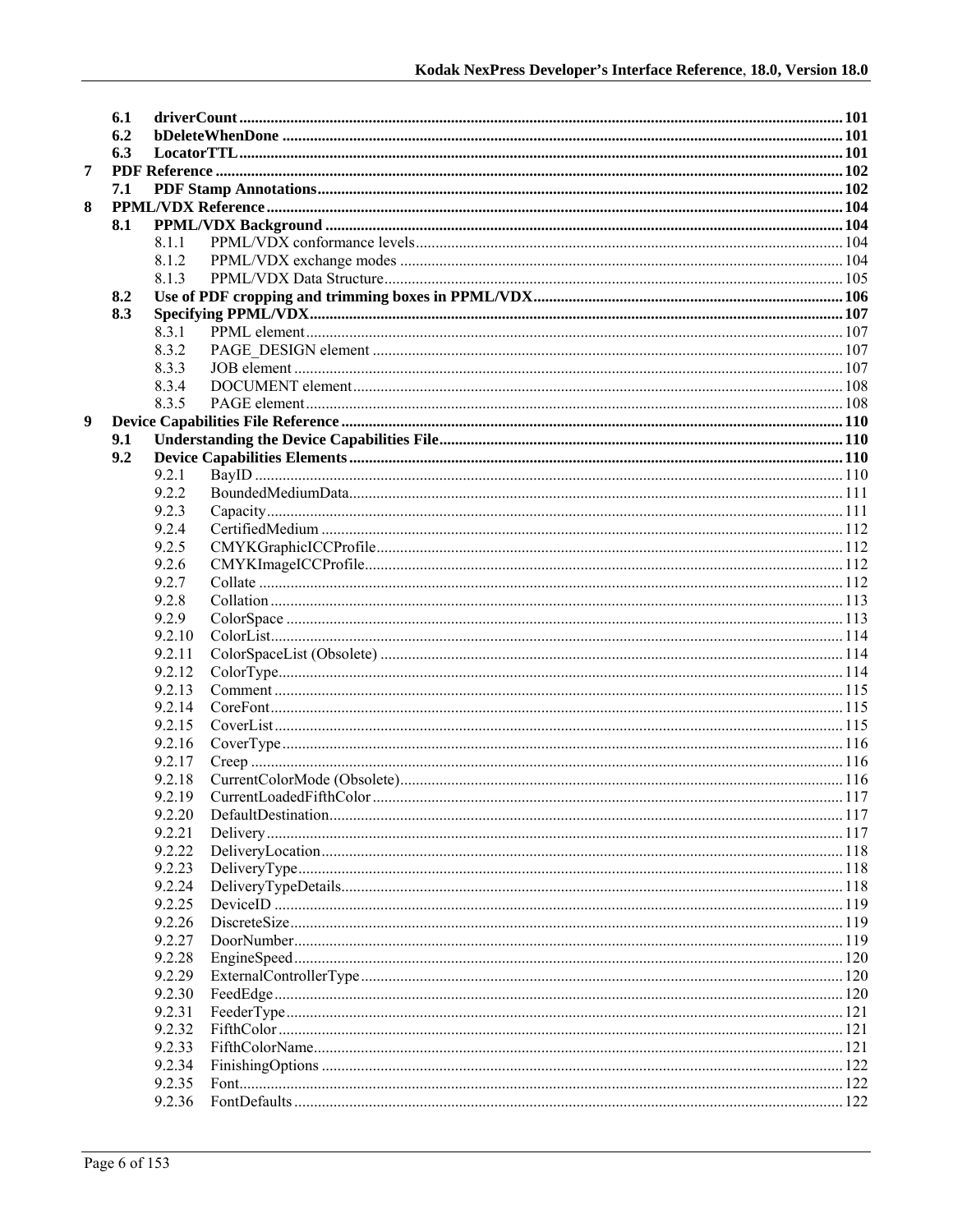| 9.2.37 |  |
|--------|--|
| 9.2.38 |  |
| 9.2.39 |  |
| 9.2.40 |  |
| 9.2.41 |  |
| 9.2.42 |  |
| 9.2.43 |  |
| 9.2.44 |  |
| 9.2.45 |  |
| 9.2.46 |  |
| 9.2.47 |  |
| 9.2.48 |  |
| 9.2.49 |  |
| 9.2.50 |  |
| 9.2.51 |  |
| 9.2.52 |  |
| 9.2.53 |  |
| 9.2.54 |  |
| 9.2.55 |  |
|        |  |
| 9.2.56 |  |
| 9.2.57 |  |
| 9.2.58 |  |
| 9.2.59 |  |
| 9.2.60 |  |
| 9.2.61 |  |
| 9.2.62 |  |
| 9.2.63 |  |
| 9.2.64 |  |
| 9.2.65 |  |
| 9.2.66 |  |
| 9.2.67 |  |
| 9.2.68 |  |
| 9.2.69 |  |
| 9.2.70 |  |
| 9.2.71 |  |
| 9.2.72 |  |
| 9.2.73 |  |
| 9.2.74 |  |
| 9.2.75 |  |
| 9.2.76 |  |
| 9.2.77 |  |
| 9.2.78 |  |
| 9.2.79 |  |
| 9.2.80 |  |
| 9.2.81 |  |
| 9.2.82 |  |
| 9.2.83 |  |
| 9.2.84 |  |
| 9.2.85 |  |
| 9.2.86 |  |
| 9.2.87 |  |
| 9.2.88 |  |
| 9.2.89 |  |
| 9.2.90 |  |
| 9.2.91 |  |
| 9.2.92 |  |
|        |  |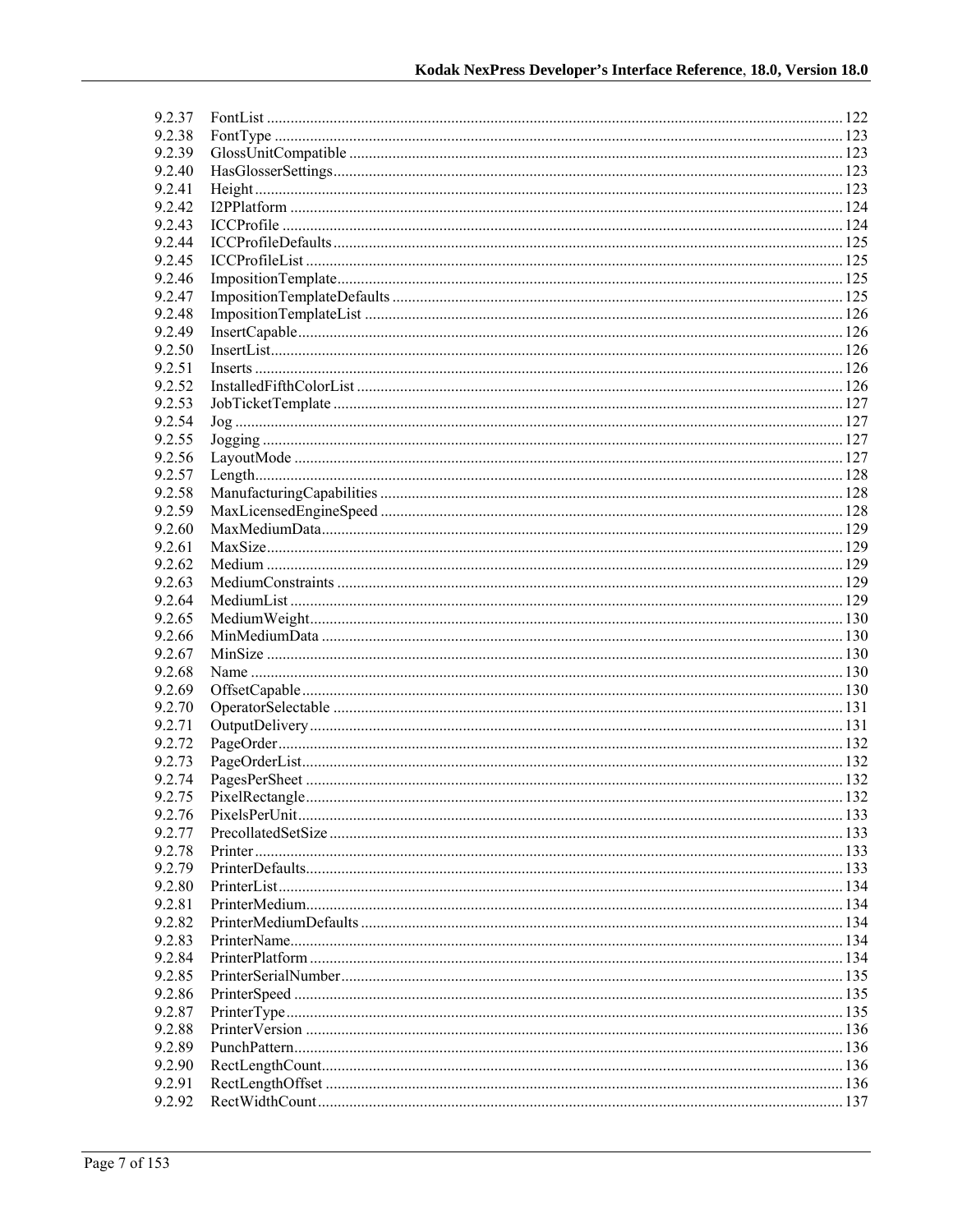| 9.2.93 |  |
|--------|--|
| 9.2.94 |  |
| 9295   |  |
| 9.2.96 |  |
| 9.2.97 |  |
| 9.2.98 |  |
| 9.2.99 |  |
|        |  |
|        |  |
|        |  |
|        |  |
|        |  |
|        |  |
|        |  |
|        |  |
|        |  |
|        |  |
|        |  |
|        |  |
|        |  |
|        |  |
|        |  |
|        |  |
|        |  |
|        |  |
|        |  |
|        |  |
|        |  |
|        |  |
|        |  |
|        |  |
|        |  |
|        |  |

 $9.3$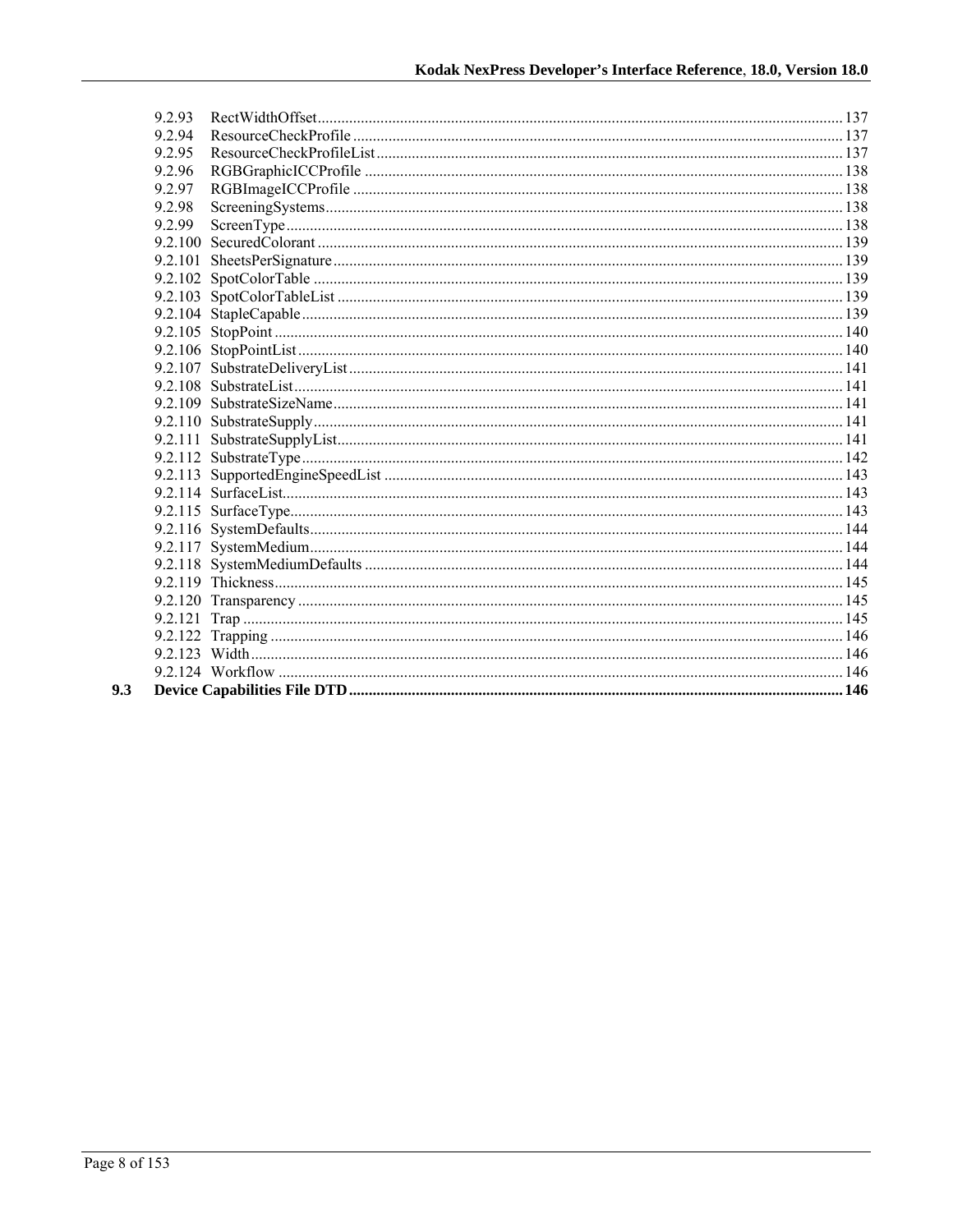# **1 Introduction**

The NexPress digital production color press is designed to handle a wide range of applications from short-run and quick turnaround, to variable data printing. It uses an open and standards-compliant architecture to integrate existing software applications. The NexPress digital production color press is driven by the NexPress front end controller. The NexPress front end is a scalable and open PDF-based product. It supports hot folder and JDF/JMF-based job submission and JMFbased job and press management.

Some of the key features of the NexPress front end are:

- Built upon Adobe® PDF-based workflow architecture
- Scalable hardware
- Accepts Job Definition Format (JDF) Job Tickets
- Supports hot folder submission
- Provides JDF/JMF interface for Job Ticket submission, queue management, and status messaging
- Supports common static page description language (PDL) formats including Adobe® PDF and Adobe® PostScript. Submission of a JDF Job Ticket requires PDF content.
- Supports variable data printing using ANSI Standard PPML/VDX.

## **1.1 Scope**

This document is one of two used by third party software developers who design software controllers and output drivers that target the NexPress family of digital production color presses. The complete set of documents is:

- Kodak NexPress Developer's Interface Guide [KNDIG]
- Kodak NexPress Developer's Interface Reference [KNDIR] (This document)

The **Kodak NexPress Developer's Interface Guide** is the main user document. It references the [KNDIR], and provides descriptions of the various job submission, job management and press management operations. This guide also identifies the various content formats for the NexPress products, and describes the job submission methods and control interfaces using these content formats. Detail on the specific content formats is provided in the [KNDIR].

The **Kodak NexPress Developer's Interface Reference** provides technical detail on interfaces used in JDF and PPML/VDX submission and in control of the JDF portal. This technical companion document to the [KNDIG] is intended as a reference. The syntax and semantics of Device Capabilities, JDF Intent, JDF Process, JMF and PPML/VDX used by the NexPress front end is provided within this reference document.

These documents do not describe the interface between the NexPress front end and the NexPress print engine. This interface is not intended to be accessible to third-party workflow tool developers.

It is assumed that readers of this document have a working understanding of the Job Definition Format (i.e. JDF), the Adobe® Portable Document Format (i.e. PDF), and the PPML/VDX standard.

# **1.2 Glossary of Terms and Abbreviations**

The table below explains terms and concepts used throughout this document, which may or may not be unique to the system environment described in this document.

| <b>Term</b>                     | <b>Definition</b>                                                                                                                                                                                             |
|---------------------------------|---------------------------------------------------------------------------------------------------------------------------------------------------------------------------------------------------------------|
| <b>CGATS</b>                    | Committee for Graphic Arts Technologies Standards – an ANSI accredited standards<br>body that develops technical standards for the graphic arts industry.<br>http://www.NPES.org                              |
| CIP4                            | International Cooperation for Integration of Processes in Prepress, Press, and Postpress.<br>The consortium responsible for creating and maintaining the JDF Specifications.<br>http://www.CIP4.org           |
| <b>Combined Process</b><br>node | A JDF processes node definition that is an aggregate of several JDF processes. Such<br>combined JDF process node definitions serve to model multiple function devices. See<br>NexPress Combined Process Node. |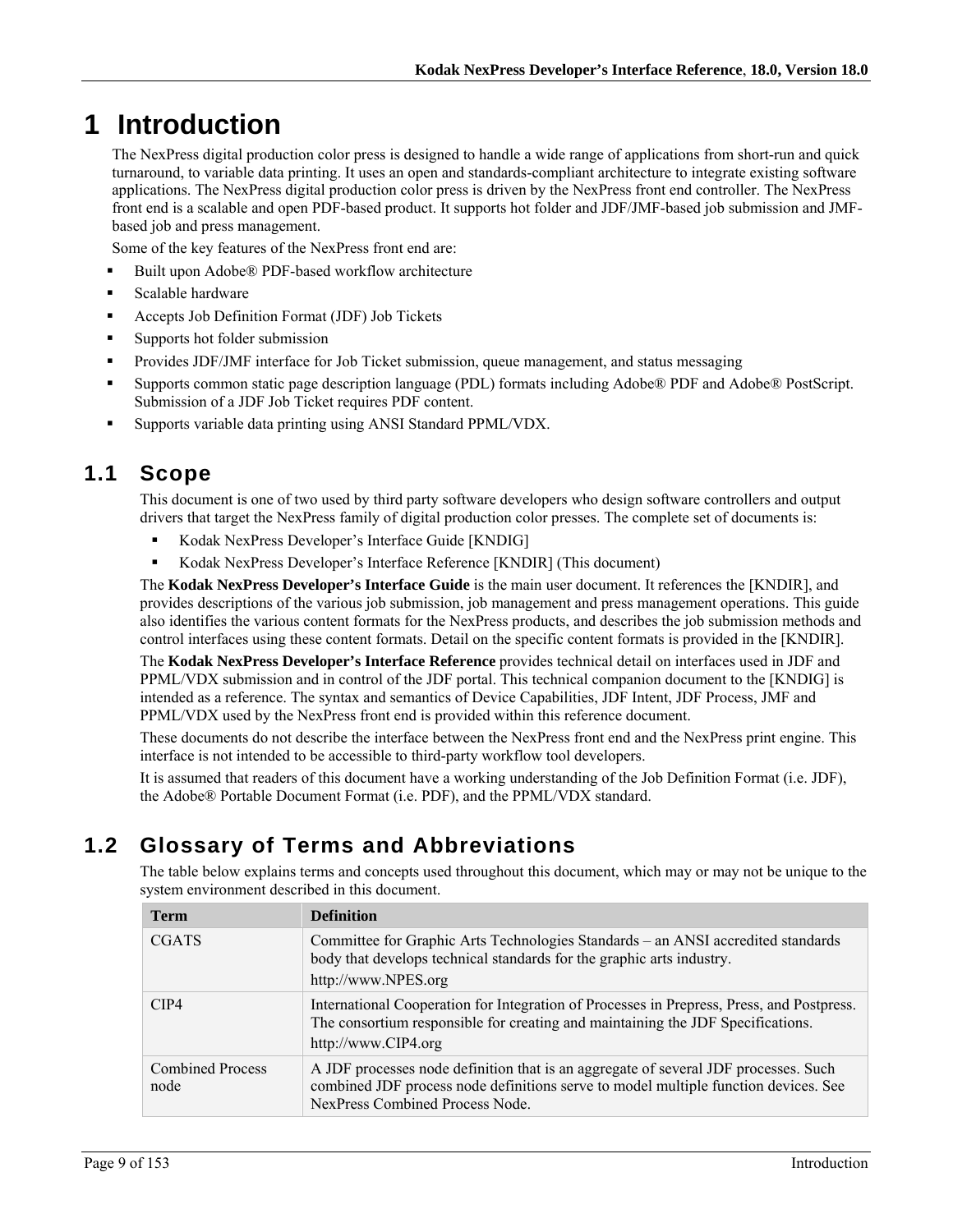| <b>Term</b>                                         | <b>Definition</b>                                                                                                                                                                                                                                                                                                                                                                                                                                                                                                                                                                                                                                                                                      |  |  |  |
|-----------------------------------------------------|--------------------------------------------------------------------------------------------------------------------------------------------------------------------------------------------------------------------------------------------------------------------------------------------------------------------------------------------------------------------------------------------------------------------------------------------------------------------------------------------------------------------------------------------------------------------------------------------------------------------------------------------------------------------------------------------------------|--|--|--|
| Component                                           | Various versions or parts of semi-finished print products.                                                                                                                                                                                                                                                                                                                                                                                                                                                                                                                                                                                                                                             |  |  |  |
| Device Capabilities;<br>Device Capabilities<br>File | The Device Capabilities file is a proprietary XML data file stored in the NexPress front<br>end. It is named DevCaps.xml. This file provides a mechanism to inform client<br>software applications of the system features and resources available on the NexPress<br>digital production color press. Features include items such as output sheet delivery and<br>finishing capabilities that are dependent on the press configuration. Resources include a<br>complete characterization of all qualified substrates and their names, lists of installed<br>fonts and ICC color profiles, and the names of defined Virtual Printer Hot Folders.                                                         |  |  |  |
| <b>DFE</b>                                          | Digital Front End — The device that processes a print job (including impositioning and<br>Ripping) and sends rasterized print data to the NexPress print engine for imaging onto<br>media. It is referred throughout this document as the Kodak NexPress front end.                                                                                                                                                                                                                                                                                                                                                                                                                                    |  |  |  |
| <b>DIG</b>                                          | Developer's Interface Guide $-$ A NexPress document that specifies the use of the<br>various interfaces for submitting jobs and managing the press. Provides technical<br>information for third-party application developers to successfully integrate their<br>solution with the Kodak NexPress digital production color press.                                                                                                                                                                                                                                                                                                                                                                       |  |  |  |
| Document                                            | A meaningful unit of information. It may be represented in various ways including as a<br>file, as a part of a file, or by printed output from a job.                                                                                                                                                                                                                                                                                                                                                                                                                                                                                                                                                  |  |  |  |
| <b>DTD</b>                                          | Data Type Dictionary                                                                                                                                                                                                                                                                                                                                                                                                                                                                                                                                                                                                                                                                                   |  |  |  |
| Hot Folder                                          | A hot folder is a file system directory that is monitored by a software process. Files<br>placed into a hot folder are treated as input data and are processed by the software<br>monitoring the hot folder. JDF uses this mechanism for file-based JDF job ticket<br>submission.                                                                                                                                                                                                                                                                                                                                                                                                                      |  |  |  |
| Internal Job Queue                                  | NexPress Job Queue containing jobs submitted through both the JDF Portal interface<br>and Virtual Printer Hot Folders.                                                                                                                                                                                                                                                                                                                                                                                                                                                                                                                                                                                 |  |  |  |
| <b>JDF</b>                                          | The Job Definition Format (JDF) is an evolving industry standard created and<br>maintained by the International Cooperation for the Integration of Processes in<br>Prepress, Press, and Postpress (CIP4). JDF is an extensible, XML-based format built on<br>existing technologies such as the Portable Job Ticket Format (PJTF) from Adobe® and<br>on the Print Production Format (PPF) from CIP3.<br>JDF provides a container for a universal electronic job ticket for all kinds of print<br>production data. A JDF structure can describe both the print product to be produced<br>(intent) and the steps required to produce it (processes). The NexPress front end only<br>consumes JDF process. |  |  |  |
| <b>JDF</b> device                                   | As defined in the JDF Specification, a JDF device interprets JDF data, identifies a<br>compatible process node definition, and employs a machine that executes it<br>appropriately.                                                                                                                                                                                                                                                                                                                                                                                                                                                                                                                    |  |  |  |
| JDF job ticket                                      | An XML data structure that specifies a print job. It may include both a print product<br>description (product intent) and process definition (JDF Process). A JDF job ticket is<br>comprised of one or more JDF nodes. Submission through the NexPress JDF Portal<br>requires a JDF job ticket containing a single JDF process node.                                                                                                                                                                                                                                                                                                                                                                   |  |  |  |
| <b>JDF</b> Portal                                   | The NexPress front end's job submission interface that conforms to the JDF<br>Specification and accepts JDF job tickets either by file-based submission to a JDF Hot<br>Folder, or by a SubmitQueueEntry JMF message.                                                                                                                                                                                                                                                                                                                                                                                                                                                                                  |  |  |  |
| JDF Portal Job Queue                                | Queue containing only jobs submitted through the JDF Portal interface.                                                                                                                                                                                                                                                                                                                                                                                                                                                                                                                                                                                                                                 |  |  |  |
| JDF process                                         | A JDF node that specifies a unit of work or a step in the job workflow. Stitching,<br>DigitalPrinting, Imposition, and LayoutPreparation are examples of JDF Processes. A<br>JDF Process node often specifies the unit of work to be done by a JDF Device. The<br>NexPress front end only supports a single combined process node that lists all the<br>required JDF processes.                                                                                                                                                                                                                                                                                                                        |  |  |  |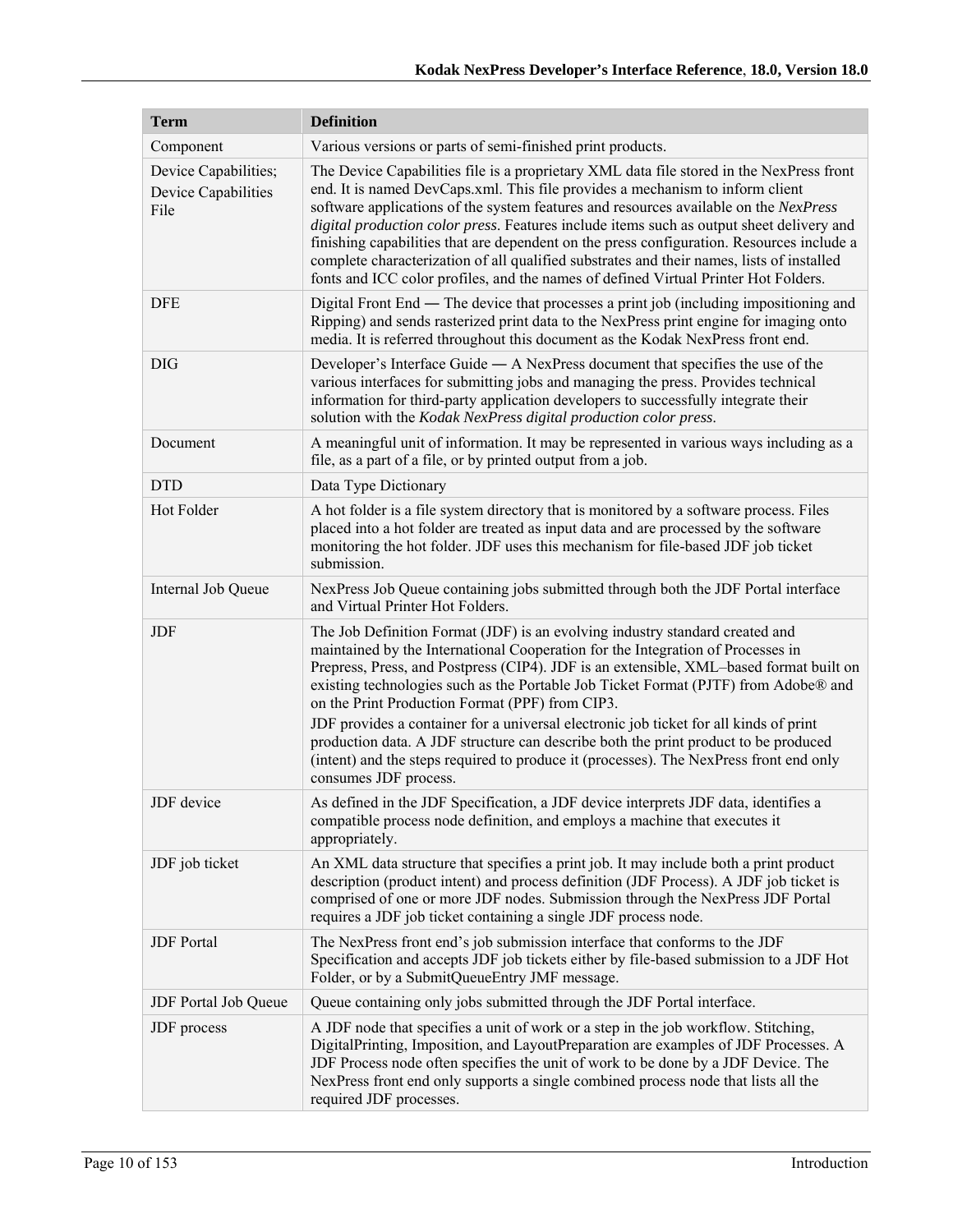| <b>Term</b>                                 | <b>Definition</b>                                                                                                                                                                                                                                                                                                                                                                                                                                                                                                                                                   |  |  |  |
|---------------------------------------------|---------------------------------------------------------------------------------------------------------------------------------------------------------------------------------------------------------------------------------------------------------------------------------------------------------------------------------------------------------------------------------------------------------------------------------------------------------------------------------------------------------------------------------------------------------------------|--|--|--|
| JDF resources                               | JDF elements (such as Media, MediaIntent, or Component) that are input to or output<br>from a JDF process or product intent node. JDF resources are always defined as sub-<br>elements of the ResourcePool. The JDF device may consume physical resources that<br>are input to JDF processes (e.g., substrate described by a Media resource input to a<br>digital printing process).                                                                                                                                                                                |  |  |  |
| JMF                                         | Job Messaging Format — JDF Specification: "JMF is a subset of JDF that handles<br>communication among JDF controllers and equipment on the shop floor JMF can be<br>used to establish a queue, discover the capabilities of a JDF-enabled device, determine<br>the status of a device, e.g., "RIPing", "Idle", and so on."                                                                                                                                                                                                                                          |  |  |  |
| Job                                         | A unit of work that can processed separately. A job within a printing system may be a<br>part of a larger job from the perspective of a print shop. JDF specifies what needs to be<br>produced in a job and how it is to be accomplished. Typically, a job consists of work<br>done on one or more files, using a set of resources, to produce output.                                                                                                                                                                                                              |  |  |  |
| Media Catalog                               | A data resource managed by the NexPress front end that contains a profile entry for<br>each substrate, or medium, supported by this NexPress digital production color press.<br>Each profile entry describes physical characteristics of a supported medium, and the<br>medium name.                                                                                                                                                                                                                                                                                |  |  |  |
| <b>NCF</b>                                  | NexPress Capabilities Format. See also: Device Capabilities                                                                                                                                                                                                                                                                                                                                                                                                                                                                                                         |  |  |  |
| NexPress digital<br>production color press  | The Kodak NexPress print engine and front end (DFE).                                                                                                                                                                                                                                                                                                                                                                                                                                                                                                                |  |  |  |
| NexPress print engine                       | The printing device component of the NexPress digital production color press                                                                                                                                                                                                                                                                                                                                                                                                                                                                                        |  |  |  |
| <b>NexPress Combined</b><br>Process node    | A JDF-Combined Process node (value of the Types attribute is <i>Combined</i> ) that<br>conforms to the restrictions identified in the Kodak NexPress Developer's Interface<br>Reference. The NexPress digital production color press Combined Process Node<br>includes LayoutPreparation, Imposition, ColorSpaceConversion, Interpreting,<br>Rendering, Screening, and DigitalPrinting. Beginning with Release 10.1, only<br>Digital Printing is required in JDF/ $\omega$ Types, other parameters will use default settings if<br>not specified.                   |  |  |  |
| NexPress Conforming<br><b>Content Files</b> | Content files assembled from composite pages and specified in reader order, including<br>Adobe® PDF documents for static jobs and ANSI CGATS.20 (PPML/VDX) for<br>variable data jobs.<br>NexPress Conforming Content Files may also represent a sequence of pre-imposed<br>sheet surfaces for both static PDF jobs and variable PPML/VDX jobs; each PDF or<br>PPML page definition is a pre-imposed layout to be printed 1-up onto a sheet surface.                                                                                                                 |  |  |  |
| NexPress front end                          | The DFE processor of the NexPress digital production color press                                                                                                                                                                                                                                                                                                                                                                                                                                                                                                    |  |  |  |
| Page                                        | A unit of content that is normally imaged onto a rectangular area of a surface of an<br>output medium. The page is normally the unit of output to which medium selection,<br>imposition, and a variety of other output processing options are applied.                                                                                                                                                                                                                                                                                                              |  |  |  |
| <b>PDF</b>                                  | Adobe® Portable Document Format                                                                                                                                                                                                                                                                                                                                                                                                                                                                                                                                     |  |  |  |
| PDF/VT                                      | Portable Document Format / Variable Transactional                                                                                                                                                                                                                                                                                                                                                                                                                                                                                                                   |  |  |  |
| PDL                                         | Page Description Language (i.e. Adobe® PostScript).                                                                                                                                                                                                                                                                                                                                                                                                                                                                                                                 |  |  |  |
| PDM (VDX)                                   | <i>Portable Digital Master version 2.01</i> – an early draft of what is now the fully balloted<br>and accredited ANSI CGATS.20-2002 PPML/VDX standard. This is the optimized<br>Structured Document Format used by earlier versions of the NexPress front end for<br>representing the page content of a VDP job. Like PPML/VDX, this also is a PDF-based<br>format that contains PPML data and is used to encode the many Recipient Instances of<br>a VDP job in a highly optimized way. PDM support by the NexPress front end will be<br>deprecated in the future. |  |  |  |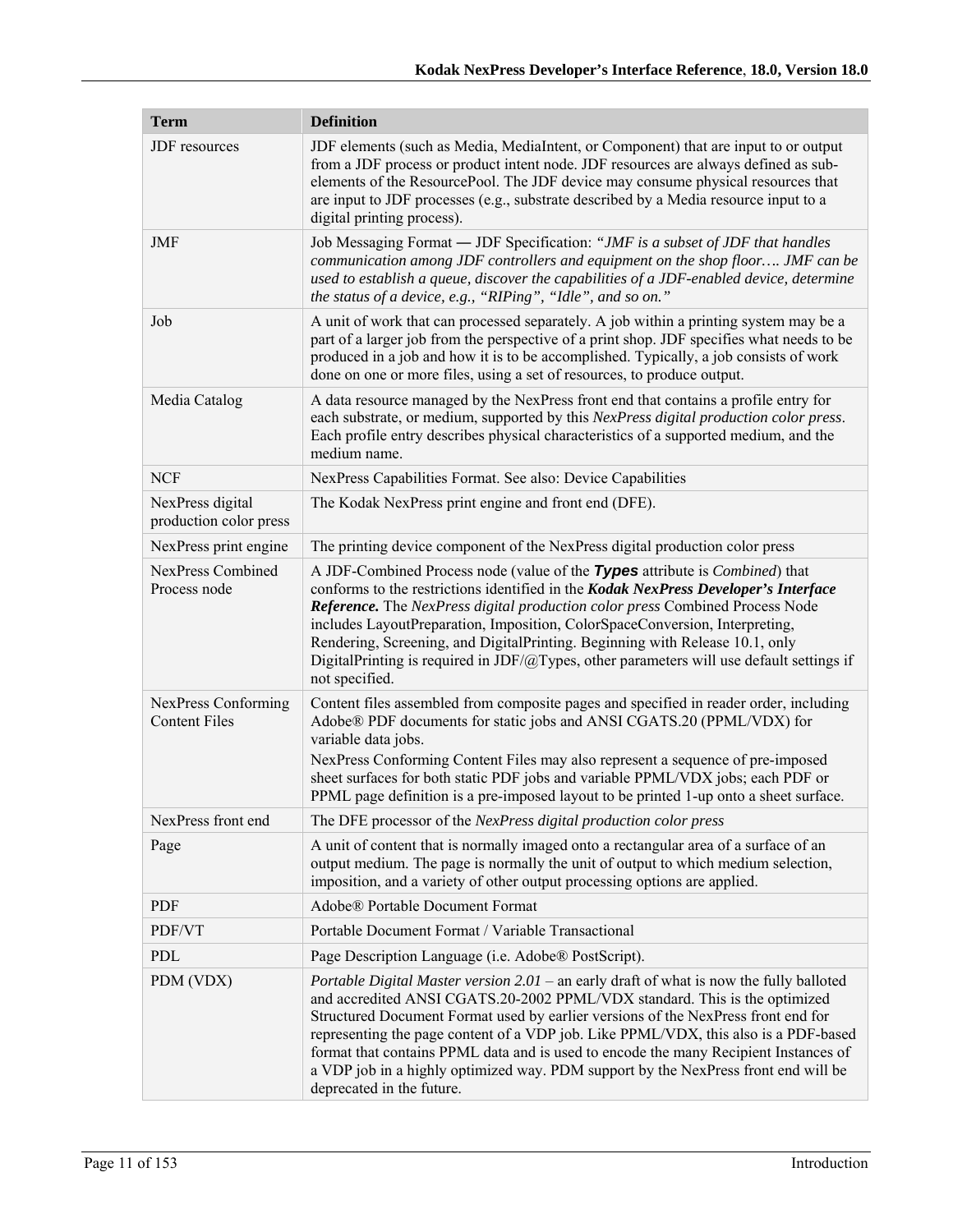| <b>Term</b>                          | <b>Definition</b>                                                                                                                                                                                                                                                                                                                                                                                                                                                                                                                                                                                                                                                                                                           |  |  |  |
|--------------------------------------|-----------------------------------------------------------------------------------------------------------------------------------------------------------------------------------------------------------------------------------------------------------------------------------------------------------------------------------------------------------------------------------------------------------------------------------------------------------------------------------------------------------------------------------------------------------------------------------------------------------------------------------------------------------------------------------------------------------------------------|--|--|--|
| <b>PJTF</b>                          | Portable Job Ticket Format — Developed by Adobe®, this is is the internal data format<br>for representing job ticket control information in the NexPress front end. JDF job<br>tickets are converted to PJTF upon submission.                                                                                                                                                                                                                                                                                                                                                                                                                                                                                               |  |  |  |
| <b>PPML</b>                          | Personalized Print Markup Language - Name of the XML-based variable data mark-<br>up language developed by the Print On Demand initiative (PODi). PPML provides<br>semantics for object-level reusability of graphical content. The PDF-based PPML/VDX<br>and PDM formats use PPML data to describe Instance documents and their pages.                                                                                                                                                                                                                                                                                                                                                                                     |  |  |  |
| PPML/VDX                             | Personalized Print Markup Language/Variable Data eXchange — The CGATS.20<br>ANSI standard PDF and PPML-based file format for representing variable content<br>documents. A Structured Document Format that may be device and workflow-<br>independent. It separates the variable data creative design process from the details of<br>the print manufacturing process. This standard was accredited after the first release of<br>the NexPress digital production color press. PDM is closely related to this standard.<br>Like PDM, it is PDF-based and uses PPML data to describe Recipient Instances and<br>their pages. PPML data is embedded within one of the PDF files of the set files that<br>comprise an Instance. |  |  |  |
| Recipient Instance                   | The pages of a VDP content data stream that belong to a particular recipient.<br>Represented in the PPML data of a PPML/VDX instance as a JOB element.                                                                                                                                                                                                                                                                                                                                                                                                                                                                                                                                                                      |  |  |  |
| <b>RIP</b>                           | Raster Image Processor – converts vector and sampled image data interpreted from<br>page content formats such as PDF, PostScript, and PPML/VDX into raster image data<br>that is used to drive the print imaging apparatus of the digital printer.                                                                                                                                                                                                                                                                                                                                                                                                                                                                          |  |  |  |
| <b>SDK</b>                           | Software Developer's Kit - A collection of documentation and tools intended to<br>enable third party application developers to successfully integrate their variable data<br>solutions (using ANSI PPML/VDX) with the NexPress digital production color press.                                                                                                                                                                                                                                                                                                                                                                                                                                                              |  |  |  |
| Sheet                                | A unit of a medium, typically a sheet of paper or an area on a continuous roll of roll-fed<br>paper, on which output is printed. Sheets may be cut and folded after printing. For<br>example, a sheet with no folds may contain one or two Pages, one per imaged side; a<br>brochure with one fold may contains four Pages, one located on each side of the fold<br>per side.                                                                                                                                                                                                                                                                                                                                               |  |  |  |
| Structure component                  | A partial component of a print product such as the cover pages, body pages, dust cover,<br>or insert pages of a book. Note that a book may be an assembly of structure<br>components.                                                                                                                                                                                                                                                                                                                                                                                                                                                                                                                                       |  |  |  |
| <b>Structured Document</b><br>Format | Page content definition format that is structured such that the data that makes up<br>graphical page definitions are defined independent of each other (e.g. Adobe® PDF and<br>ANSI PPML/VDX). The pages of a document using Structured Document Format may<br>be indexed and the data can be efficiently accessed in random fashion.                                                                                                                                                                                                                                                                                                                                                                                       |  |  |  |
| <b>URI</b>                           | Uniform Resource Identifier as defined in RFC 2396: Uniform Resource Identifiers<br>(URI)                                                                                                                                                                                                                                                                                                                                                                                                                                                                                                                                                                                                                                   |  |  |  |
| URL                                  | Uniform Resource Locator as defined in RFC 2396: Uniform Resource Identifiers<br>(URI)                                                                                                                                                                                                                                                                                                                                                                                                                                                                                                                                                                                                                                      |  |  |  |
| <b>VDP</b>                           | Variable Data Printing — The concept of customizing each print (or Instance) of a run<br>of a digital print job.                                                                                                                                                                                                                                                                                                                                                                                                                                                                                                                                                                                                            |  |  |  |
| <b>VDX</b>                           | Short term for PPML/VDX. See PPML/VDX                                                                                                                                                                                                                                                                                                                                                                                                                                                                                                                                                                                                                                                                                       |  |  |  |
| Virtual Printer Hot<br>Folder        | An active operating system folder that provides a mechanism to submit print job data<br>for execution by the NexPress front end. Each Virtual Printer Hot Folder has a pre-<br>assigned Virtual Printer Job Ticket that specifies processing requirements for the PDF,<br>PDM2, PostScript, or PPML/VDX data submitted into it.                                                                                                                                                                                                                                                                                                                                                                                             |  |  |  |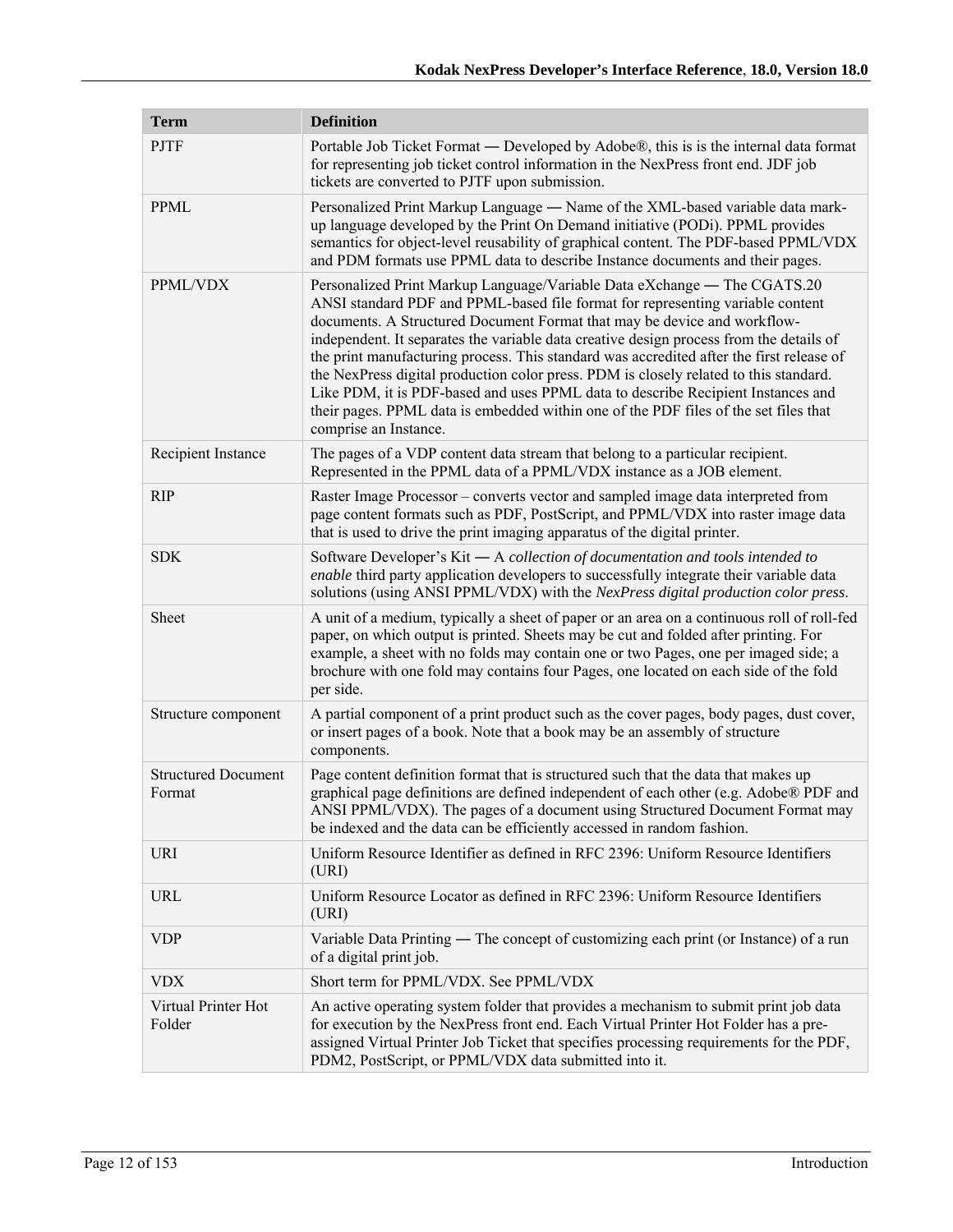| Term         | <b>Definition</b>                                                                                                                                                                                                                 |
|--------------|-----------------------------------------------------------------------------------------------------------------------------------------------------------------------------------------------------------------------------------|
| <b>VPJTT</b> | Virtual Printer Job Ticket Template – Specifies settings required by NexPress front end<br>to process content files submitted into a Virtual Printer Hot Folder. The NexPress<br>Client software is used to specify its settings. |
| <b>XML</b>   | Extensible Markup Language                                                                                                                                                                                                        |

## **1.3 Document Conventions**

This section identifies the standard conventions used in this document. Following these conventions will help ensure consistency throughout the document.

- 1) PDF operators, PDF keywords, the names of keys in PDF dictionaries, and other predefined names are written in a bold sans serif type font; for example, the **ID** key.
- 2) Operands of PDF operators or values of dictionary keys are written in an italic sans serif font, for example the */Catalog* key.
- 3) PPML and JDF element and XML element names in general are written in a bold sans serif type font, for example the **DOCUMENT** element.
- 4) Values of attributes of XML elements are written in an italic sans serif font. For example: *LineArt.*
- 5) Attribute names of PPML and XML elements are written in a bold italic sans serif font. For example, the *ProcessColorModel* attribute of the **ColorColorantControl** element.
- 6) In some cases the Xpath notation may also be used when showing the relationship of an XML element attribute or sub-element to an element. For example: *ColorantControl/@ProcessColorModel*.
- 7) Placeholders for normally variable information are written in an italic serif font. For example: "The first value specifies the number of *columns* of page cells and the second value specifies the number of *rows* of page cells in the multi–up grid".
- 8) Within examples, use of bold font has no technical significance and is used for emphasis only.

# **1.4 Constraints**

- 1) Similar to the CIP4 Interoperability Conformance Specification (ICS) documents, all NexPress front end supported elements, sub-elements, and attributes are presented in this document in a tabular format with the following column headings: "Name or Value", "Manager", "Worker", and "Description". Please refer to [BICS] for how to read ICS documents if further understanding of notations and format is needed.
- 2) NexPress front end also conforms to the size limits for attribute values as specified in [BICS].
- 3) Refer to [JDF] for additional detail on specific JDF references mentioned in this document. Information from the JDF Specification will not be duplicated in this document whenever possible. This will help in maintenance of this document and help to eliminate any discrepancies with [JDF].
- 4) NexPress front end, System 10.1 uses JDF 1.3.

## **1.5 References**

- [ 1 ] Adobe Portable Document Format Reference Manual, Version 1.6, 2004, Adobe Systems Incorporated, [PDF]
- [ 2 ] Adobe Portable Job Ticket Format Technical Note #5620, Version 1.1, April 1999, Adobe Systems Incorporated, http://partners.adobe.com/asn/developer/PDFS/TN/5620.pdf, [PJTF]
- [ 3 ] JDF Specification, Release 1.3, September 2005, www.cip4.org, [JDF]
- [4] XML Specification, Version 1.0, February 1998, www.w3.org, [XML]
- [ 5 ] PPML Functional Specification, Version 2.0, 27-March-2002, Print On Demand Initiative (PODi), [PPML]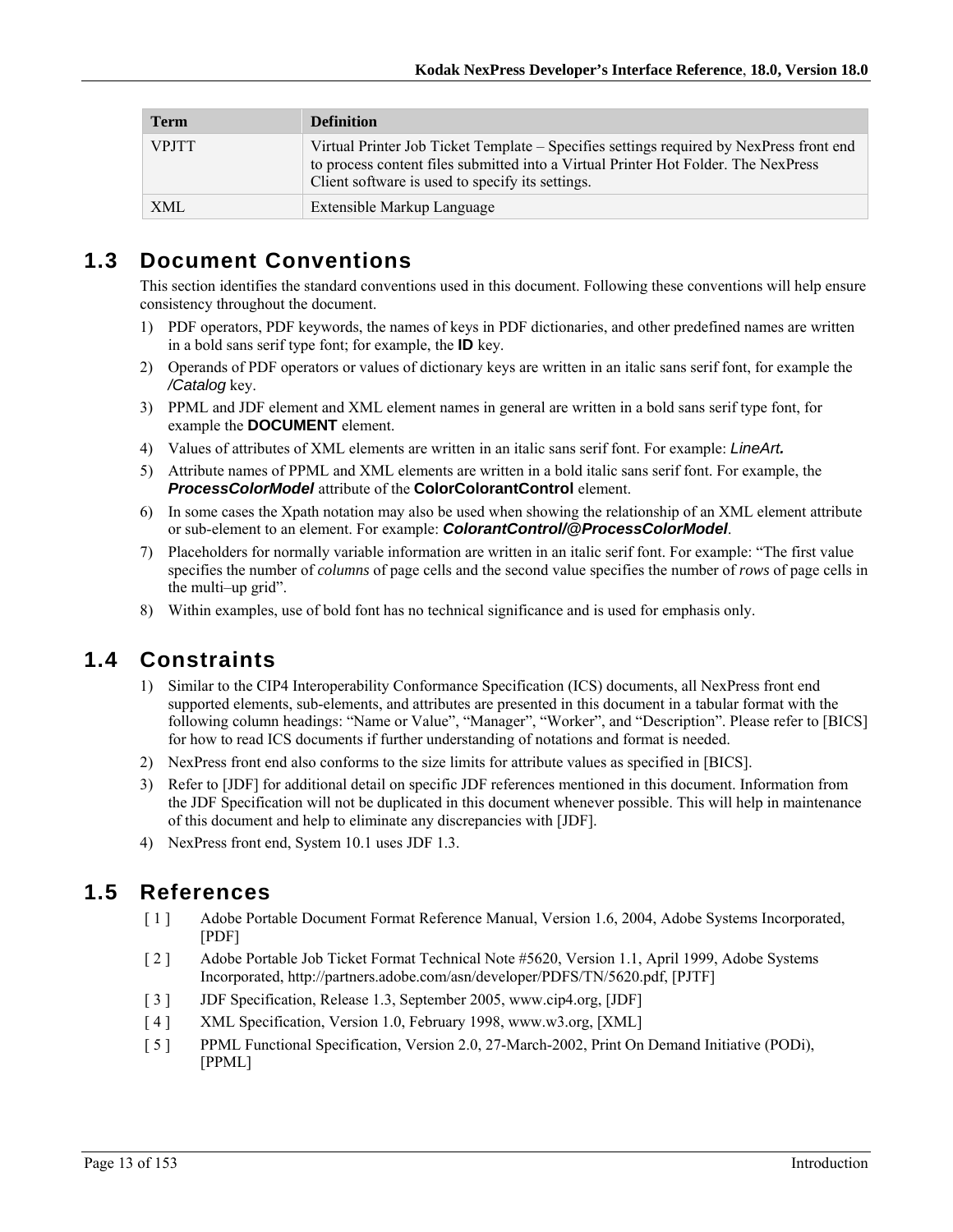- [ 6 ] ANSI CGATS.20:2002 Graphic Technology, Variable printing data exchange using PPML and PDF (PPML/VDX), Approval dated 8-July-2002, American National Standards Institute, Inc. available from NPES, [PPML/VDX]
- [ 7 ] Application Notes for CGATS.20-2002, Prepared by CGATS SC6/TF2, August 2004, http://www.npes.org/standards/tools.html, [PPML/VDX-AN]
- [8] Base Interoperability Conformance Specification (ICS), Version 1.0, December 2004, www.cip4.com, [BICS]
- [ 9 ] Kodak NexPress Developer's Interface Guide, for System 9.0, Version 2.0, January 2007, Eastman Kodak Company, [KNDIG]
- [ 10 ] Kodak NexPress Developer's Interface Reference, for System 9.0, Version 2.0, January 2007, Eastman Kodak Company, [KNDIR]
- [ 11 ] ISO 16612-2 Graphic Technology Variable Data Exchange Part 2: Using PDF/X-4 and PDF/X5 (PDF/VT-1 and PDF/VT-2) , First Edition, 15-August-2010. [PDF/VT]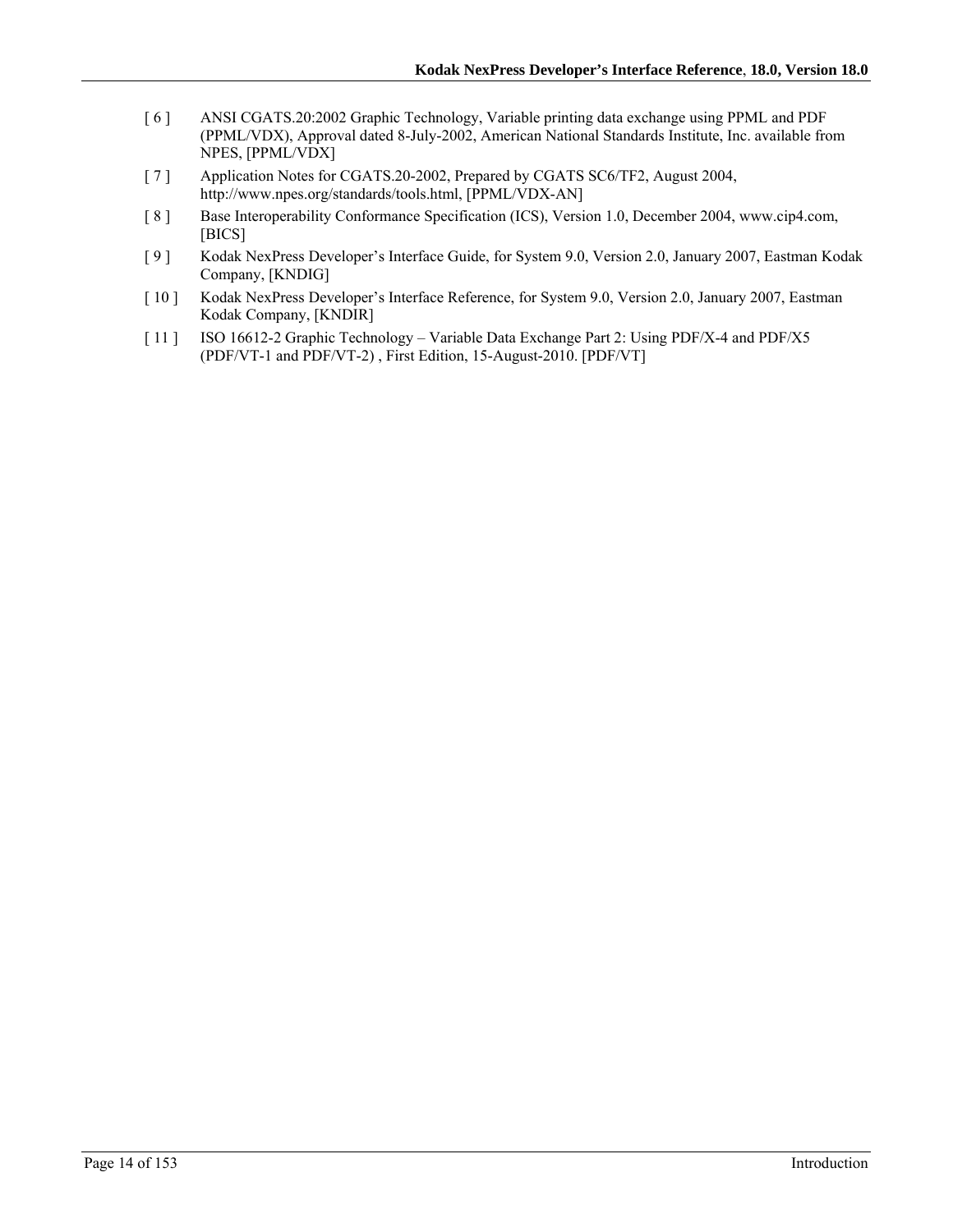# **2 Differences between Software Releases**

# **2.1 Changes in System 18.0**

• Support for multiple-size substrates via Media/ $@NXP$ :MediaSizeName

# **2.2 Changes in System 17.0**

• Support for InterpretingParams/@JobPrintSpeed and InterpretingParams/@JobPTRType

# **2.3 Changes in System 16.0**

- WhiteFlood, WhiteImage and AutoWhite overcoats for White dry ink
- Support InterpretingParams/@MirrorAround

# **2.4 Changes in System 15.2P01**

Enhanced Ink Optimization

# **2.5 Changes in System 15.2**

- Halo Effect Correction
- DuraCoat Overcoat

# **2.6 Changes in System 15.1**

Windows 2012 Server Primary

# **2.7 Changes in System 15.0**

- Economy Mode
- RGB Image Smoothing
- Ink Optimization
- Windows 2008 Server R2 Primary
- Windows 7 Pro Secondary

# **2.8 Changes in System 14.0**

- New Dry ink support: white, gold, neon pink
- Deprecate NexPress DryInk silver, renamed to NexPress DryInk pearlescent

# **2.9 Changes between System 12.0 and 12.1**

### **2.9.1 JDF**

- Matte Clear Dry Ink support
	- o Media/@NXP:ClearCoat[Front|Back] = matteClearEasy
	- o RenderingParams/@NXP:MTCLProcessColorantThreshold
	- o RenderingParams/@NXP:MTCLThresholdApplication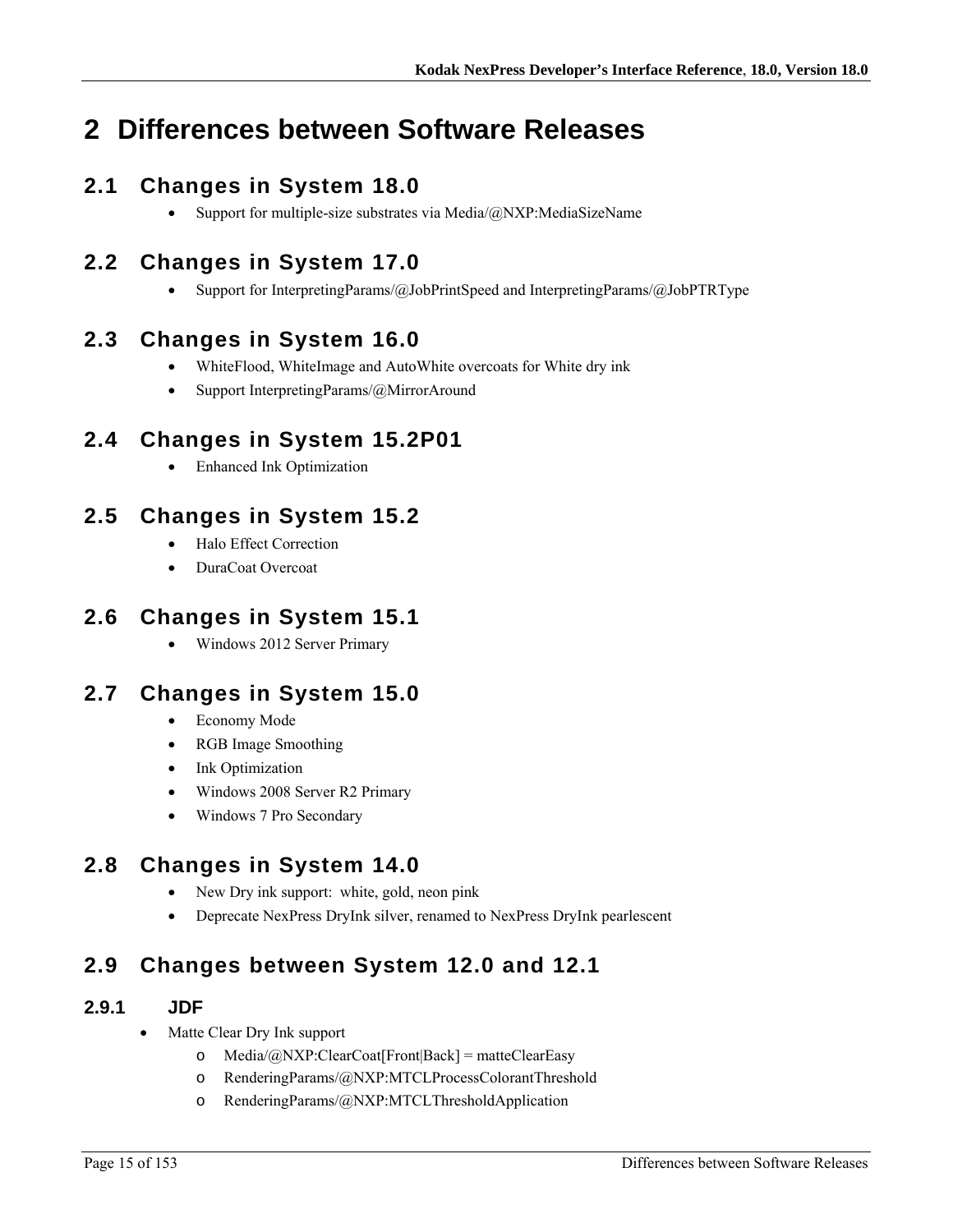- Silver Dry Ink support
- Custom Color Dry Ink support

# **2.10 Changes between System 11.2 and System 12.0**

- Light Black dry ink support
- HD inks support
- Support for PDF/VT-1 documents

# **2.11 Changes between System 11.0/11.1 and System 11.2**

### **2.11.1 JDF**

Red Fluorescing clear dry ink support:

# **2.12 Changes between System 10.1 and System 11.0/11.1**

### **2.12.1 JDF**

- Dimensional DryInk clear support:
	- o Media/@NXP:ClearCoat[Front|Back] = raiseAllSimple
	- o ColorantControl/@HotOffsetCompensation
	- o RenderingParams/@NXP:DMCLProcessColorantThreshold
	- o RenderingParams/@NXP:DMCLThresholdApplication
- Color management for RGB colorspaces may no longer be disabled.

### **2.12.2 Device Capabilities**

- SupportedEngineSpeedList indicating the engine speeds for which the resource is supported has been added to:
	- o Printer
	- o PrinterMedium
	- o CurrentLoadedFifthColor
	- o SubstrateSupply
	- o DeliveryTypeDetails
	- o Delivery
- Printer includes PrinterSerialNumber to identify the engine by serial number.

# **2.13 Changes between System 10.1 and System 10.2**

### **2.13.1 JDF**

- Support for M700e finishing options
- M700e Resource Check warnings and errors are reported in JobPhase/@Comment for queued jobs.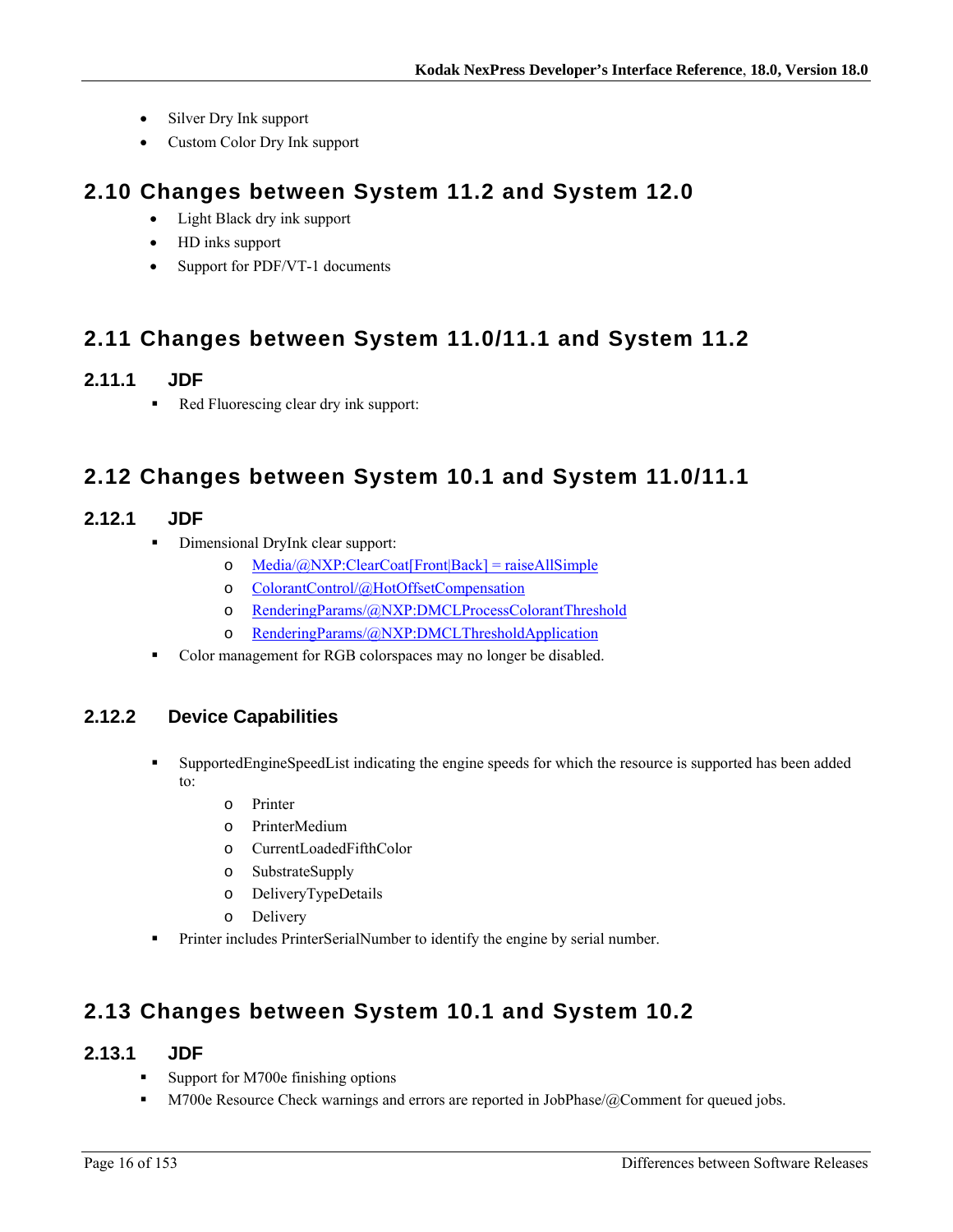# **2.14 Changes between System 10.0 and System 10.1**

### **2.14.1 JDF**

- **LocatorTTL (See Section 6.3)**  A multicast locator was added for use by the Creo Prinergy Workflow Controller.
- **JDF Combined Types (See Section 5.1)**  Restrictions have been removed that required a specific set of types in the JDF Process combined node. Now only DigitalPrinting is required.
- Most of the configuration files in \CDFE\_CONFIG\InitialConfig\Printready for use by Heidelberg PrintReady version 2.1 have been removed.
- Use of the JDFStorage directory for completed JDF tickets has been deprecated.
- **Additional inks for Separations (See Section 5.3.1.1)**  Dry ink values were defined for micr, raised clear, and xd clear.
- **Additional ClearCoat options (See Section 5.14)**  Values added to support iqFlood, iqImage, xdPhoto, and xdGraphic.
- **Additional DeviceInfo status reported (See Section 3.2.1.8.1)**  DeviceCondition and StatusDetails are reported for press condition "NeedsAttention".
- **Resource Check details added to JobPhase (See Section 3.2.1.8.1.2)** Resource Check warnings and errors are reported in JobPhase/@Comment for queued jobs.
- **Resource Query supported (See Sections 3.1.2 and 3.2.1.7)**  Reports descriptions and availability of media and dry ink resources.
- **Job processing controls defined in JDF (See Section 5.15.1 )**  Custom attribute NXP:StopPoints created to stop job during processing.
- References to "NexStation" have been replaced with "NexPress".
- **Removed HDM:Shutdown (See Section 3.1.1)** Removed JMF commands HDM:Shutdown and HDM:CheckFolderAccess. "Shutdown" is equivalent to HDM:Shutdown, and continues to be supported.

### **2.14.2 Device Capabilities**

- **SecuredColorant (See Section 9.2.100)**  Identify colorants in the fifth station that support secure printing (such as MICR).
- **DeliveryTypeDetails for Finishing devices (See Section 9.2.24)**  List of finishers using the DFA interface in Delivery/DeliveryType/@DeliveryTypeDetails have been replaced by the single identifier "DFA".

# **2.15 Changes between System 9.0 and System 10.0**

### **2.15.1 JDF**

- JDFHotFolder is available as a network share whenever the JDF Portal Queue is open.
- PDF content files accompanying JMF SubmitQueueEntry in 3-part MIME can now be spooled directly to a file to eliminate the filesize restrictions of earlier releases. To enable this behavior, the content-file part must be identified within the MIME header using "Content-Disposition: Attachment" and "Content-Type: application/pdf".
- **RenderingParams/NXP:CLCDDIQParams (See Section 5.16.2)**  "DeviceDefault" is now interpretated as "Gradation" for the following attributes within RenderingParams/NXP:CLCDDIQParams: HTTextBW, HTGraphicsBW, HTImageBW, HTTextCMYK, HTLineCMYK, HTGraphicsCMYK, HTImageCMYK.
- **QueueSubmissionParams/@URL (See Section 3.1.1.6.1)**  Support for "ftp:" added to QueueSubmissionParams/@URL.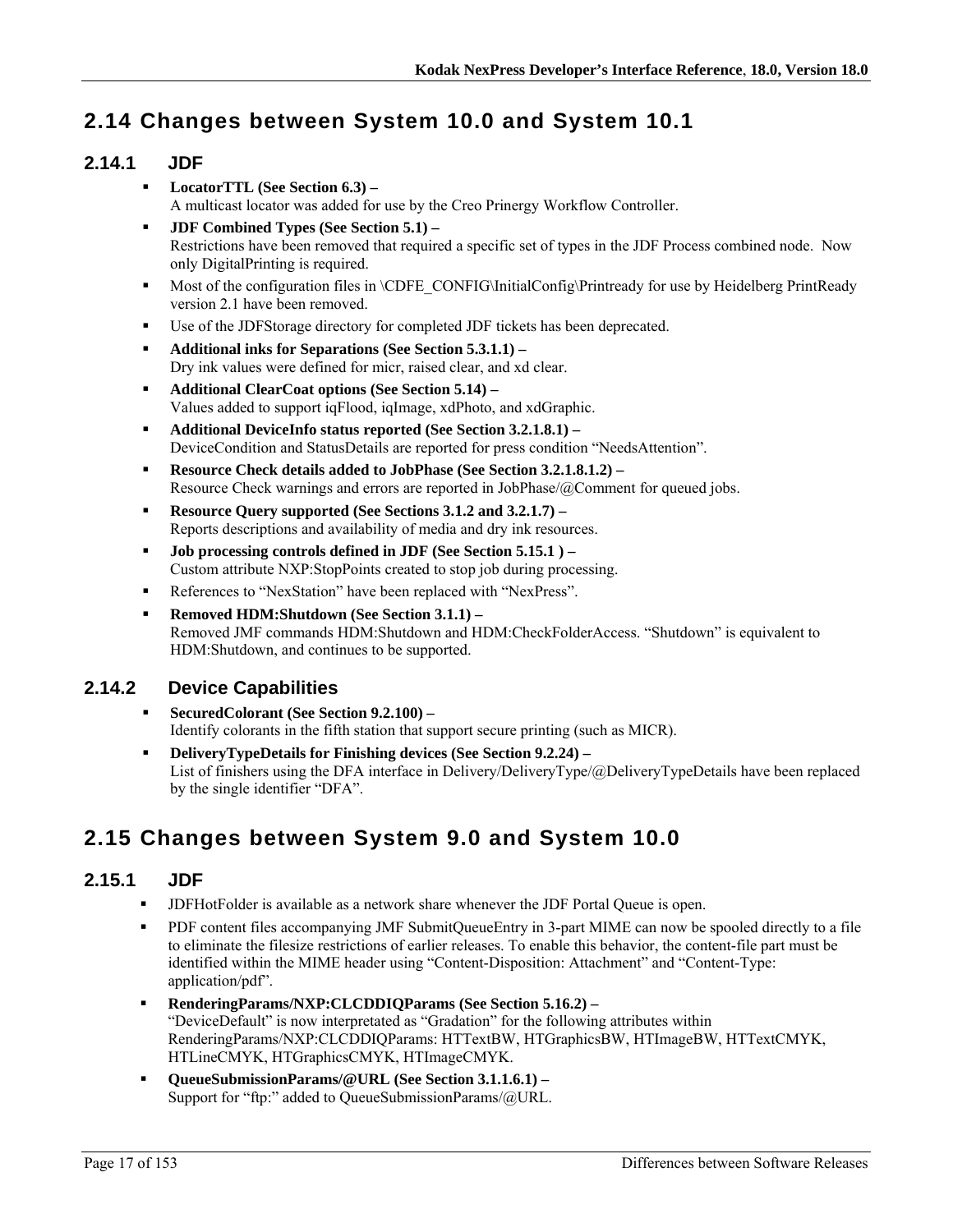# **2.16 Changes between System 8.5 and System 9.0**

### **2.16.1 JDF**

- Postscript support has been added for content files in a JDF runlist. In previous releases only PDF was supported.
- Content-Type in the HTTP header of a JMF response will use application/vnd.cip4-jmf+xml if this type is used in the request.
- When the JDF queue is closed or blocked, any JDF Tickets dropped onto the JDF hot folder are deleted. In the previous release, these files remained in the hot folder directory until the queue was opened.
- **RunList resource Layout Element: FileSpec (See Section 5.17.1.1)**  Support was added for URI scheme "FTP:" in **RunList/Layout/FileSpec/@URL**. This allows content files on an FTP server to be referenced within a JDF JobTicket.
- **RunList resource (See Section 5.15) Runlist/@Directory** is supported. It can be used to identify a base path for FILE: URLs containing a relative path. Previously relative paths had to be located within the JDF Hotfolder.
- **Runlist/@Directory** can also be used to designate a search path for VDX PDL content. In this case the URL must be either a local path (drive letter required if not on the C: drive) or a UNC path. For example:

```
<RunList Directory="/parentDirectory/theDirectory" …/> 
<RunList Directory="d:/parentDirectory/theDirectory" …/> 
<RunList Directory="//servername/sharename" …/>
```
- **JMF Node Worker to Manager: Message Response (See Section 3.2.1)**  Whenever applicable, failed JMF commands return one of the standard exception codes defined in the JDF 1.3 specification.
- **Media resource: Location (See Section 5.14.1)**  Restrictions on media definition have been loosened so that **Location/@LocationName** is not required in some jobs. If omitted from the JDF, LocationName for body and cover will be determined using media partitions.
- **Media resource: Location (See Section 5.14.1)**  Additional values in **Media/Location/@LocationName** are supported.
- **JMF Node Manager to Worker: QueueFilter (See Section 3.1.1.9) QueueFilter** is now supported on incoming JMF commands and queries.
- **JMF Node Worker to Manager: Message Response (See Section 3.2.1.1)**  Persistent JMF messages that are sent to registered subscribers will include **Notification/@JobID** and **Notification/@NXP:QueueEntryID** when these values are known.
- **Message Response: ResponseTypeObj Submission Methods (See Section 3.2.1.3)**  JMF KnownMessages response includes SubmissionMethods query.
- **Device resource (See Section 5.5)**  When **Device/@DeviceID** is supplied in a JDF ticket, it is matched against the **SenderID** reported by the device in JMF responses.
- **NodeInfo resource (See Section 5.15) JDF/NodeInfo** was moved to a resource in the JDF 1.3 specification. It is used to designate **@TargetRoute** for the completed JDF. The deprecated notation continues to be supported as well.
- **JDF Process Node (See Section 5.2)**  Support was added for **JDF/@Activation.** A value of "Held" in a job ticket will set the initial state of the submitted job to "Held".
- **DigitalPrintingParams resource (See Section 5.7) DigitalPrintingParams/@NXP:ColorFlow** has been added to identify jobs that should adhere to the ColorFlow policy of the press.
- **RenderingParams resource (See Section 5.15.1) RenderingParams** with selected proprietary attributes has been added.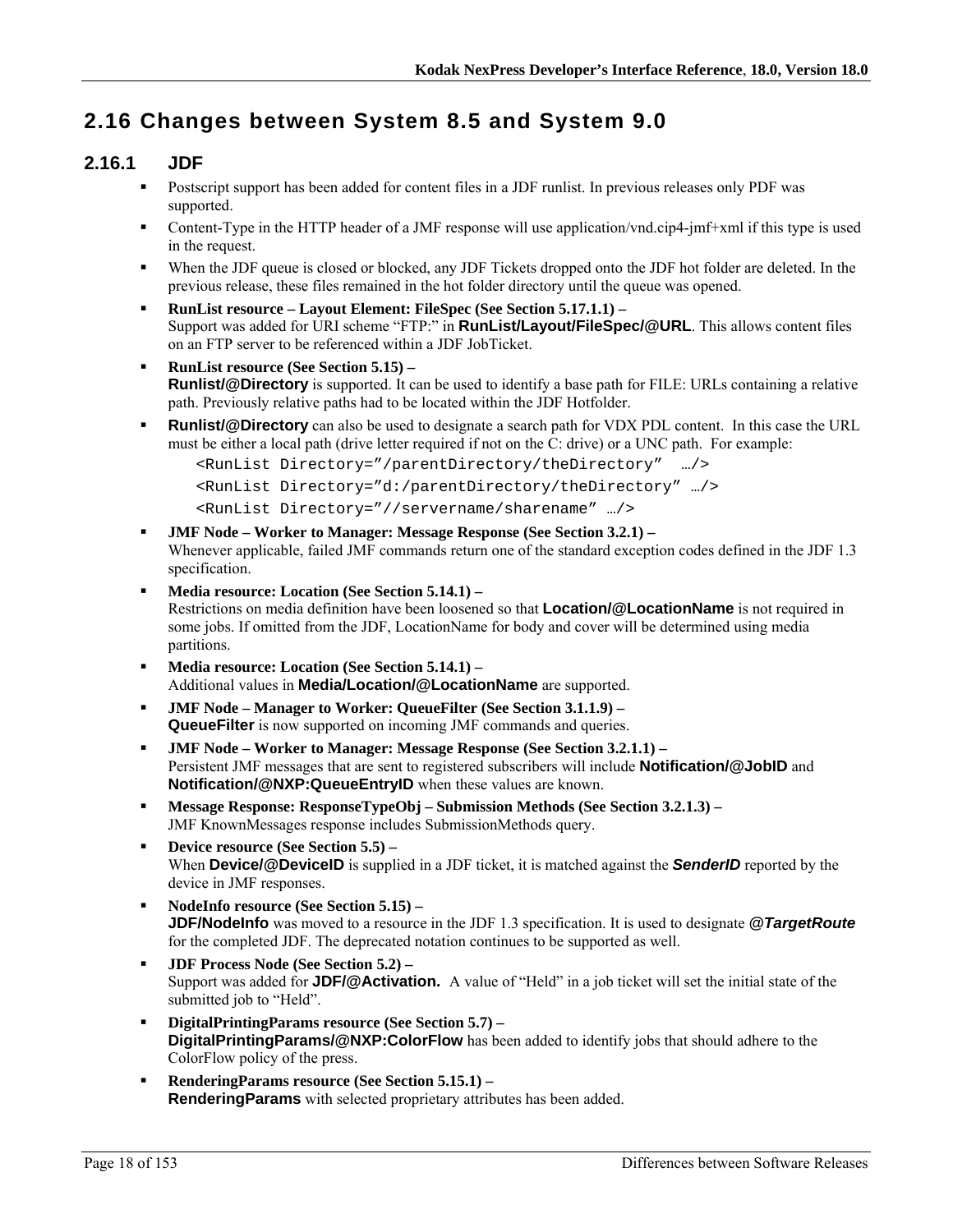- **ColorSpaceConversionParams resource: ColorSpaceConversionOp (See Section 5.4.1) ColorSpaceConversionOp/@ConvRGBGrayToBlack** and **ColorSpaceConversionOp/@RGBGrayToBlackThreshold** have been added to control use of black colorant in RGB Graphics images.
- **NodeInfo resource (See Section 5.15)**  Proprietary attribute **NodeInfo/@NXP:DeleteWhenDone** has been added to the JDF ticket so that hotfolder jobs can designate whether to be automatically removed upon completion or abort.
- **Documentation added for Portal Configuration File (See Section 6)** The JDF Portal Configuration file is not new, but the configuration file was not previously referenced in this document. For System 9.0, usage of the configuration value bDeleteWhenDone has been enhanced to control auto-delete behavior when submitted JDF hotfolder jobs reach completion or are aborted.
- **Device/ModelName (See Section 3.2.1.8.1.1 and Section 5.5)**  This attribute has been defined to facilitate rejection of a JDF ticket for situations in which the JDF was written using device-specific attributes and values that may be interpreted incorrectly on other JDF device. No action is taken in System 9.0 from this attribute.

### **2.16.2 Device Capabilities**

- **Device Capabilities Elements: SubstrateType (See Section 9.2.112)**  New SubstrateType members: Plain, SingleCoated, DoubleCoated, Recycled, Texture, Film, Label, Vellium, and Bond.
- **Device Capabilities Elements: SurfaceType (See Section 9.2.115)**  New SurfaceType members: Normal, Tabbed, and Punched.
- **Device Capabilities Elements: ColorType (See Section 9.2.12)**  Substrate ColorName replaced by ColorType enumeration.
- **Device Capabilities Elements: ColorList (See Section 9.2.10)**  New element ColorList.
- **Device Capabilities Elements: PrinterPlatform (See Section 9.2.84)**  NexPress\_M700 added to PrinterPlatform.
- **Device Capabilities Elements: SystemMedium (See Section 9.2.117)**  ColorType added to SystemMedium.
- **Device Capabilities Elements: MinSize and MaxSize (See Sections 9.2.67 and 9.2.61)** PixelRectangle replaced by individual Width and Height members in definition of MinSize and MaxSize.
- **Device Capabilities Elements: FeederType (See Section 9.2.30)**  New element FeederType to characterize SubstrateSupply in the P1 engine.
- **Device Capabilities Elements: FontType (See Section 9.2.38)**  New FontType member PostScriptTTF.
- **Device Capabilities Elements: DeliveryTypeDetails (See Section 9.2.24)**  New DeliveryTypeDetails members HighCapacity, ProofWaste, and Invalid.

# **2.17 Changes between System 8.4 and System 8.5**

The primary development goal for the NexPress JDF Portal in System 8.4 was to support Base ICS Level 2. The Base ICS (Interoperability Conformance Specification)[BICS] is published by CIP4. In System 8.5, development focused on aspects of ICS Level 3 support that were thought to have the greatest benefit for users of the NexPress.

### **2.17.1 JDF**

- Support was added for MIME packaging of content files. MIME packaged submissions using a MIME file to the JDF Portal Hot Folder, or a 3-part MIME with JMF SubmitQueueEntry are both supported.
- The location of the JDF Portal Hot Folder has changed to \\ \ servername>\HotFolder\JDFHotfolder.
- The completed JDF file can be sent to a web server by specifying "HTTP://servername:PORT#/" in the URI for *TargetRoute* or *ReturnURL*.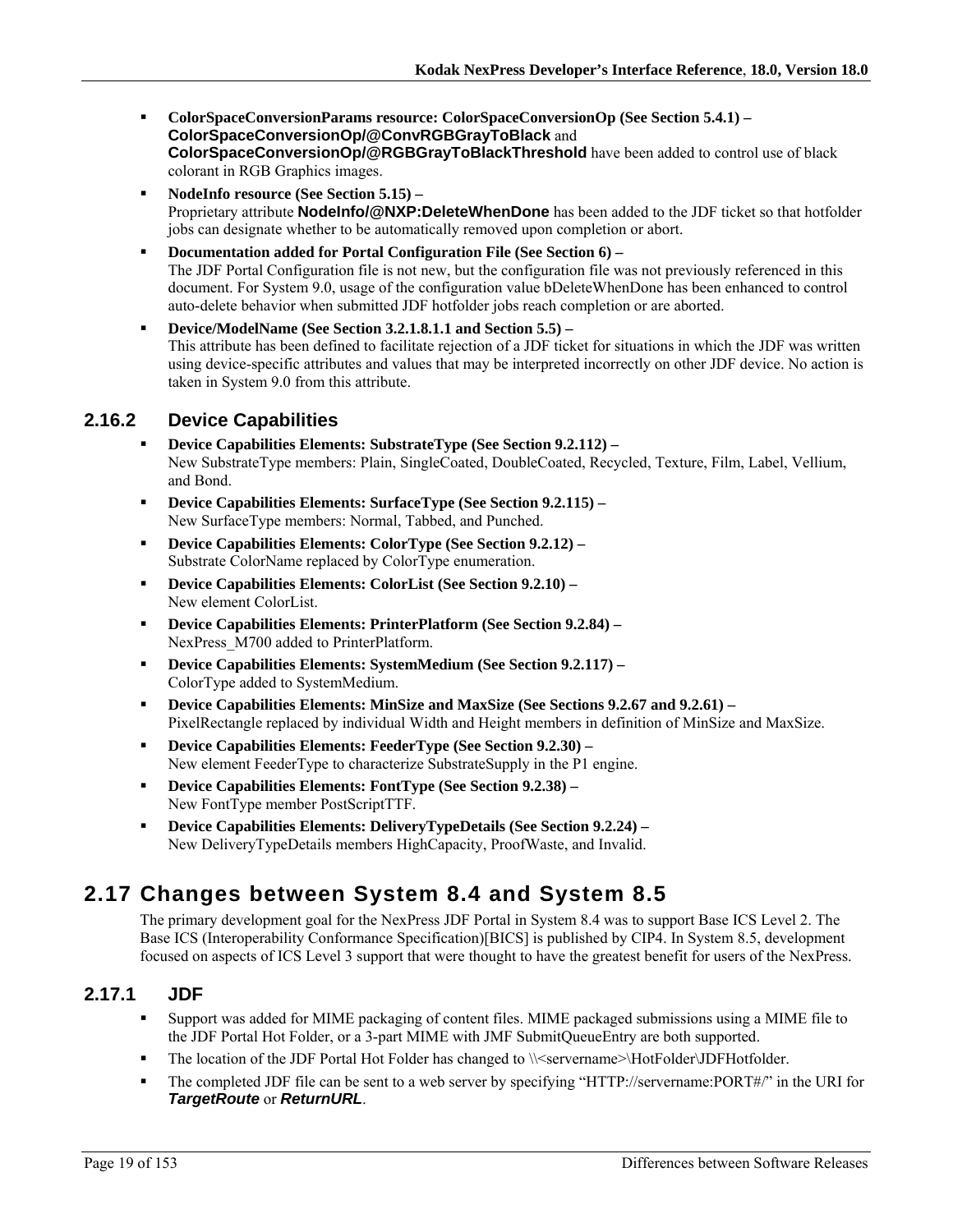- Support is extended for PDF version 1.6 as produced by Adobe® Acrobat® 7.
- To assist developers who are integrating a controller with the JDF Portal, all JMF communications received and sent by the NexPress front end are logged. Only JMF messages and MIME-encoded JDF job tickets are written to the log; received PDF content is not saved.
- **RunList resource: Disposition (See Section 5.17.2)**  Support for **FileSpec/Disposition** was added to provide automatic deletion of content files. By default, the content file is preserved.
- **JMF: QueueSubmissionParams /** *@Disposition* **(See Section 3.1.1.6.1)**  If supplied the job will not be automatically removed from the queue when status becomes completed or aborted. No attribute values are supported.
- **JMF: QueueSubmissionParams /** *@ReturnURL* **(See Section 3.1.1.6.1)**  Http support added.
- **JMF: QueueSubmissionParams /** *@URL* **(See Section 3.1.1.6.1)**  "cid:", "file:", and "http:" schemes supported.
- **JMF: Message Query (See Section 3.1.1.9)**  Support added for SubmissionMethods; it returns the hot folder location.
- **JMF: StatusResponse: JobPhase(See Section 3.2.1.8.1.2)**  Job phase *FailedTestRun* reported for JDF failed verification.
- **JDF Product Intent: JDF Product Intent Node / JDF (See Section 4.2)** NexPress Combined Process Node. A root JDF intent node may be submitted to the NexPress for processing if the JDF intent includes a NexPress Combined Process Node. The job ticket is constructed entirely from the JDF Process; the JDF intent is ignored.
- **JDF Process: JDF Process Node (See Section 5.2)**  The NexPress Process Node can be anywhere in the submitted JDF ticket, and any JDF Product nodes WILL BE ignored in favor of the NexPress Combined Process node.
- **JDF Process: NodeInfo / TargetRoute (See Section 5.15) –** The completed JDF file can be sent to a web server by specifying "HTTP://servername:PORT#".
- **JDF Process: ScreeningParams Resource (See Section 5.17.2)**  The NexPress JDF Portal does not enumerate screen names, however legacy screen enumerations continue to be supported. Supported ScreeningID values are listed in the NexPress Device Capabilities File. Supported ScreeningParams values are "Classic", "Optimum", "Line", "Supra", and "Stochastic".

#### **2.17.2 Device Capabilities**

- **Device Capabilities Elements: DeliveryTypeDetails (See Section 9.2.24)**  Additional delivery devices identified. "BookletMaker" replaced with *"*WatkissVarioBookletMaker", "WatkissVarioBookletMaker WithSpinemaster", "WatkissGen2BookletMaker", "WatkissGen2BookletMaker WithSpinemaster", "Coverbind", and "NonDfa".
- **Device Capabilities Elements: ExternalControllerType (See Section 9.2.28)**  Replaced "SPIRE" with "CREO\_PODS".
- **Device Capabilities Elements: I2Pplatform (See Section 9.2.41)**
- **Device Capabilities Elements: Printer (See Section 9.2.77)**  I2Pplatform added.
- **Device Capabilities Elements: ScreenType (See Section 9.2.99)**  New screen types "Stochastic" and "None".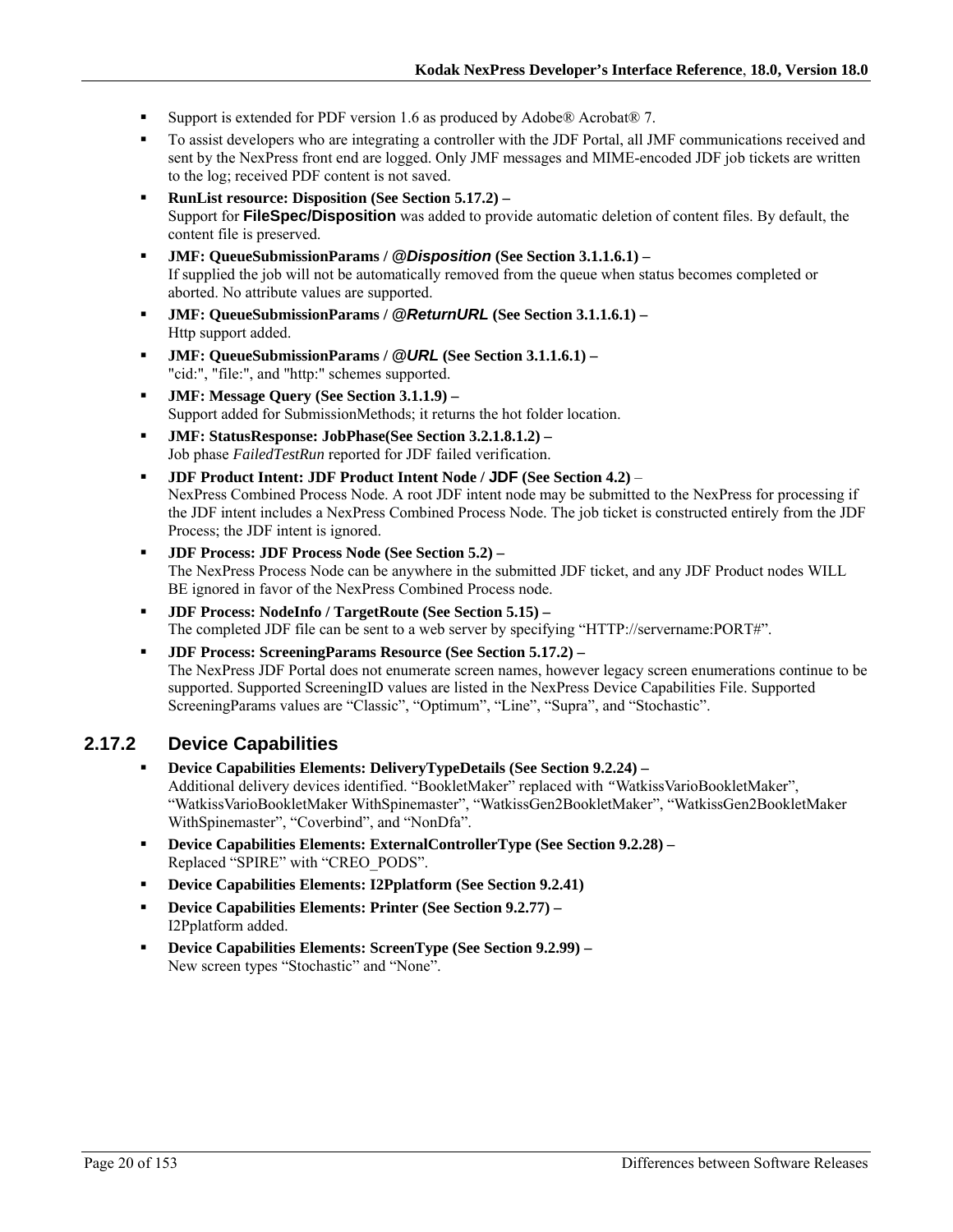# **3 JMF Reference**

The JDF Portal processes JMF and JDF content using a policy of Best Effort. With few exceptions, an omitted attribute or an incorrect value will not fail submission. All received JMF and JDF must, however, be properly formed XML. A JDF ticket or JMF request will be summarily rejected if XML parsing fails.

This chapter documents the NexPress support for JMF as referenced in the [KNDIG]. Use of JMF for the NexPress front end is provided in [KNDIG] and not here.

*The NexPress front end and NexPress workflow tools support only the attributes, values and sub-elements of the resources identified below. Any attributes, values or sub-elements of the resource other then those defined below will be ignored.* 

# **3.1 JMF Node – Manager to Worker**

For this section, many tables have their columns as Manager and Worker. The Manager in this case is sending a JMF message and the Worker is receiving the JMF message. The Manager is the Client Application accessing the NexPress front end and the Worker is the NexPress front end responding to the Client Application. "Client Application" is used in the broadest terms to indicate any entity accessing the NexPress JDF interface. The notation is similar to that in the Base ICS [BICS], except a value of "r" in the "Worker" column indicates the NexPress requires the attribute, element, or value; "r?" indicates the field is supported and will be used if supplied.

| <b>Name or Value</b>                  | <b>Manager</b> | Worker         | <b>Description</b>                                               |
|---------------------------------------|----------------|----------------|------------------------------------------------------------------|
| <b>DeviceID</b>                       | $w$ ?          | !r             | Data Type: string                                                |
|                                       |                |                | Not read or written by NexPress for JMF nodes                    |
| <b>SenderID</b>                       | W              | !r             | Data Type: string                                                |
|                                       |                |                | Not read by NexPress for JMF nodes                               |
| <b>TimeStamp</b>                      | w?             | $r$ ?          | Data Type: date Time                                             |
| <b>Version</b>                        | W              | $r$ ?          | Data Type: JDFJMFVersion                                         |
| 1.0                                   |                |                |                                                                  |
| 1.1                                   |                |                |                                                                  |
| 1.2                                   | w?             | $r$ ?          | JDF spec version 1.2                                             |
| 1.3                                   | w?             | $r$ ?          | JDF spec version 1.3                                             |
| xmlns                                 | W              | $r$ ?          | Data Type: URI                                                   |
| http://www.CIP4.org/JDF<br>Schema 1 1 | W              | r <sub>2</sub> |                                                                  |
| <b>Message</b>                        | W              | r              | Abstract element. One message supported.                         |
|                                       |                |                | See individual Message section below for each<br>message family. |
| <b>Command</b>                        | w?             | r <sub>2</sub> | Message should be either command or query                        |
| Query                                 | w?             | $r$ ?          | Message should be either command or query                        |

### **3.1.1 Message – Command**

| Name or Value | Manager | Worker | <b>Description</b>                                     |
|---------------|---------|--------|--------------------------------------------------------|
| ID            | W       |        | Data Type: <i>ID</i><br>Value established by Producer. |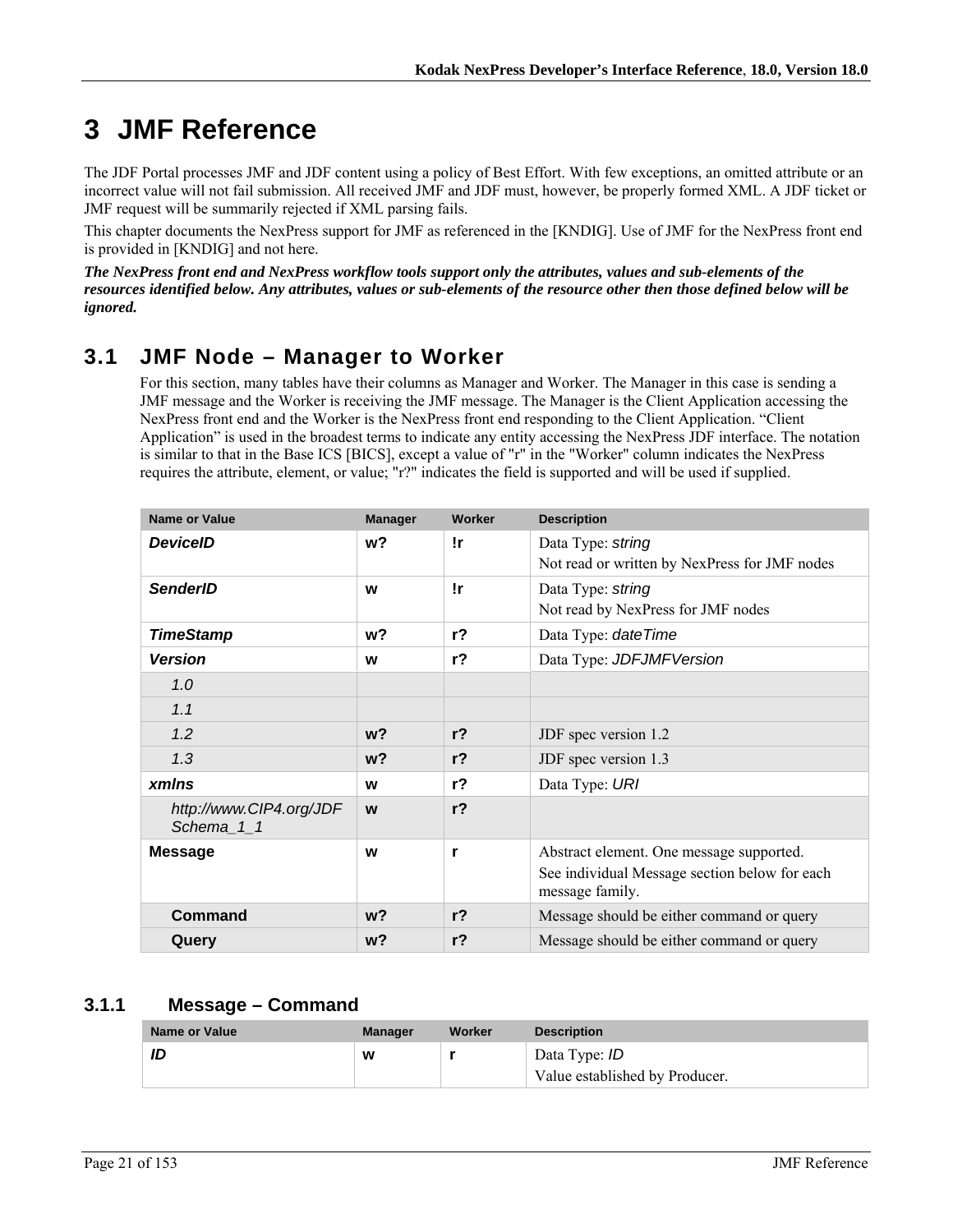| <b>Name or Value</b>         | <b>Manager</b> | Worker         | <b>Description</b>                                                                                                                |
|------------------------------|----------------|----------------|-----------------------------------------------------------------------------------------------------------------------------------|
| <b>Type</b>                  | W              | r              | Data Type: NMTOKEN                                                                                                                |
|                              |                |                | Only one command Type value allowed.                                                                                              |
| <b>AbortQueueEntry</b>       | w <sub>2</sub> | r <sub>2</sub> |                                                                                                                                   |
| <b>CloseQueue</b>            | w <sub>2</sub> | $r$ ?          |                                                                                                                                   |
| HoldQueue                    | $w$ ?          | r <sub>2</sub> |                                                                                                                                   |
| <b>HoldQueueEntry</b>        | w <sub>2</sub> | $r$ ?          |                                                                                                                                   |
| <b>OpenQueue</b>             | w <sub>2</sub> | $r$ ?          |                                                                                                                                   |
| ResumeQueue                  | w <sub>2</sub> | $r$ ?          |                                                                                                                                   |
| <b>RemoveQueueEntry</b>      | $w$ ?          | $r$ ?          |                                                                                                                                   |
| <b>StopPersistentChannel</b> | w <sub>2</sub> | r <sub>2</sub> |                                                                                                                                   |
| <b>SubmitQueueEntry</b>      | w <sub>2</sub> | $r$ ?          |                                                                                                                                   |
| <b>SuspendQueueEntry</b>     | w <sub>2</sub> | $r$ ?          |                                                                                                                                   |
| Shutdown                     | w <sub>2</sub> | r <sub>2</sub> | Resets the NexPress JDF Portal                                                                                                    |
| CommandTypeObj               | w←             | r              | Abstract element. Not all Type values listed<br>require this element. See CommandTypeObj<br>elements below for required elements. |
| xsi:type                     | w <sub>2</sub> | $r$ ?          | Data Type: NMTOKEN                                                                                                                |
|                              |                |                | NexPress does not do schema validation on<br>received JMF/JDF even when this value is supplied.                                   |

### **3.1.1.1** CommandTypeObj – **AbortQueueEntry**

| <b>Name or Value</b> | <b>Manager</b> | Worker | <b>Description</b>                                                                 |
|----------------------|----------------|--------|------------------------------------------------------------------------------------|
| <b>QueueEntryDef</b> | w              |        | See QueueEntryDef below.                                                           |
| QueueFilter          | w?             |        | Specify queue contents returned in the response.<br>See QueueFilter element below. |

#### **3.1.1.2** CommandTypeObj – **HoldQueueEntry**

| Name or Value        | <b>Manager</b> | Worker | <b>Description</b>                                                                 |
|----------------------|----------------|--------|------------------------------------------------------------------------------------|
| <b>QueueEntryDef</b> | W              |        | See QueueEntryDef below.                                                           |
| QueueFilter          | w?             |        | Specify queue contents returned in the response.<br>See QueueFilter element below. |

#### **3.1.1.3** CommandTypeObj – **RemoveQueueEntry**

| Name or Value        | <b>Manager</b> | Worker | <b>Description</b>                                                                 |
|----------------------|----------------|--------|------------------------------------------------------------------------------------|
| <b>QueueEntryDef</b> | W              |        | See QueueEntryDef below.                                                           |
| QueueFilter          | w?             |        | Specify queue contents returned in the response.<br>See QueueFilter element below. |

#### **3.1.1.4** CommandTypeObj – **ResumeQueueEntry**

|--|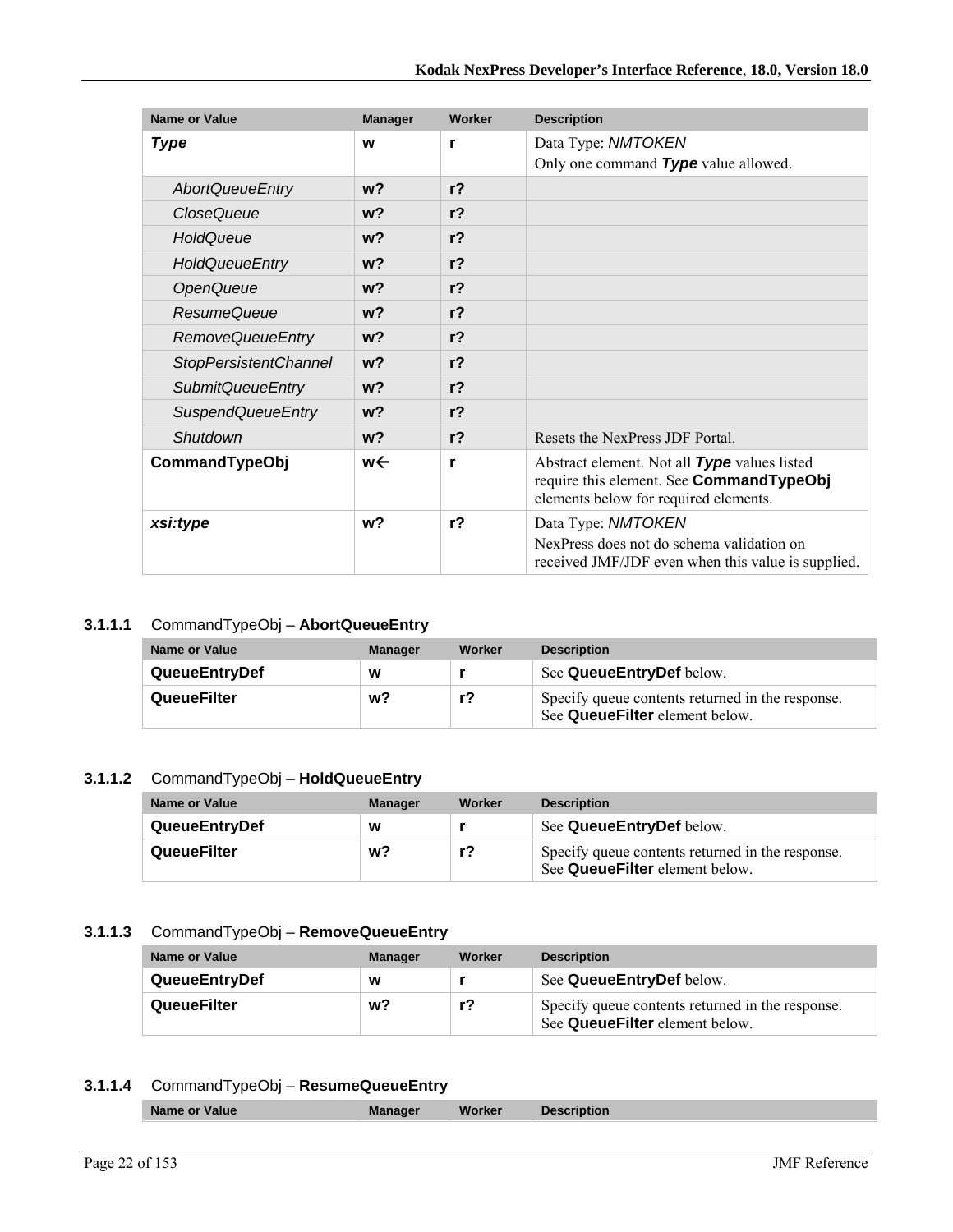| Name or Value        | <b>Manager</b> | Worker | <b>Description</b>                                                                 |
|----------------------|----------------|--------|------------------------------------------------------------------------------------|
| <b>QueueEntryDef</b> | W              |        | See QueueEntryDef below.                                                           |
| QueueFilter          | w?             |        | Specify queue contents returned in the response.<br>See QueueFilter element below. |

### **3.1.1.5** CommandTypeObj – **StopPersistentChannel**

| Name or Value           | <b>Manager</b> | Worker | <b>Description</b>          |
|-------------------------|----------------|--------|-----------------------------|
| <b>StopPersChParams</b> | W              |        | See StopPersChParams below. |

#### 3.1.1.5.1 StopPersChParams

| <b>Name or Value</b> | <b>Manager</b> | Worker | <b>Description</b>                                                                      |
|----------------------|----------------|--------|-----------------------------------------------------------------------------------------|
| URL                  | w              |        | Same as <b>URL</b> set in query to establish the persistent<br>channel.                 |
| <b>ChannellD</b>     | W              |        | Data Type: NMTOKEN<br>Same as $ID$ used in query to establish the persistent<br>channel |

#### **3.1.1.6** CommandTypeObj – **SubmitQueueEntry**

| Name or Value                | <b>Manager</b> | Worker | <b>Description</b>                                                                 |
|------------------------------|----------------|--------|------------------------------------------------------------------------------------|
| <b>QueueSubmissionParams</b> | W              |        | See QueueSubmissionParams below.                                                   |
| QueueFilter                  | w?             | r?     | Specify queue contents returned in the response.<br>See QueueFilter element below. |

#### 3.1.1.6.1 QueueSubmissionParams

| Name or Value      | <b>Manager</b> | Worker         | <b>Description</b>                                                                                                                                          |
|--------------------|----------------|----------------|-------------------------------------------------------------------------------------------------------------------------------------------------------------|
| <b>Disposition</b> | w?             | $r$ ?          | If supplied, the job will not be automatically<br>removed from the queue when status becomes<br>completed or aborted. No attribute values are<br>supported. |
| $Priority = 50$    | W              | $r$ ?          | Data Type: <i>integer</i><br>NexPress only adjusts order of jobs not yet<br>submitted to the Internal Queue                                                 |
| $1 - 100$          | w?             | r <sub>2</sub> | Default Value: 50.                                                                                                                                          |
| <b>ReturnURL</b>   | w?             | $r$ ?          | Data Type: URL<br>"file:" and "http:" schemes supported.                                                                                                    |
| URL                | W              | $r$ ?          | Data Type: URL<br>"cid:", "file:", "ftp:", and "http:" schemes supported.                                                                                   |

### **3.1.1.7** CommandTypeObj – **SuspendQueueEntry**

| Name or Value        | <b>Manager</b> | Worker | <b>Description</b>                                                                 |
|----------------------|----------------|--------|------------------------------------------------------------------------------------|
| <b>QueueEntryDef</b> | W              |        | See QueueEntryDef below.                                                           |
| <b>QueueFilter</b>   | w?             | r?     | Specify queue contents returned in the response.<br>See QueueFilter element below. |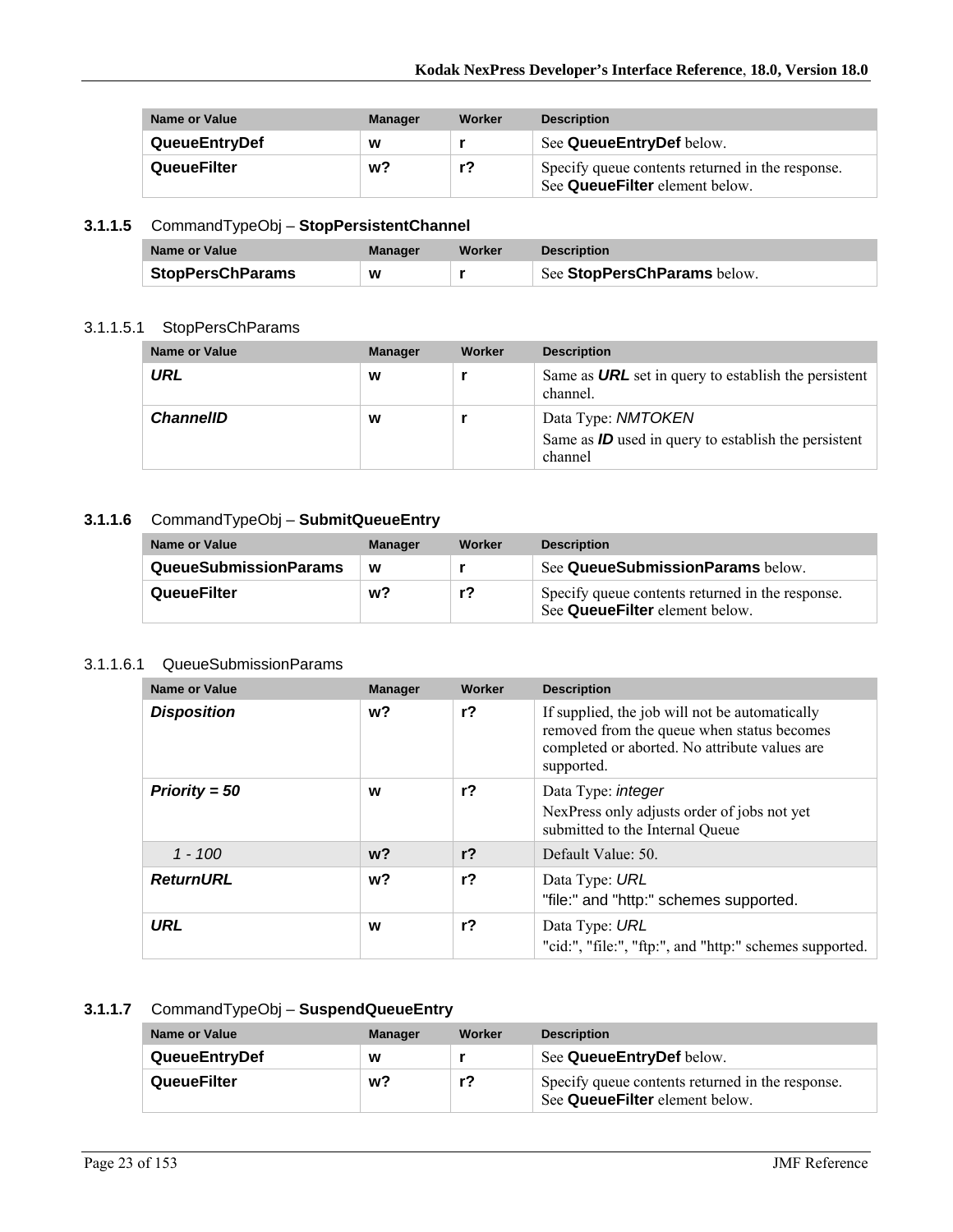### **3.1.1.8 QueueEntryDef**

| Name or Value | <b>Manager</b> | Worker | <b>Description</b>                                  |
|---------------|----------------|--------|-----------------------------------------------------|
| QueueEntryID  | W              |        | Data Type: string<br>Refers to specific queue entry |

#### **3.1.1.9 QueueFilter**

| <b>Name or Value</b>      | <b>Manager</b> | Worker         | <b>Description</b>                                                                                                                                                                                |
|---------------------------|----------------|----------------|---------------------------------------------------------------------------------------------------------------------------------------------------------------------------------------------------|
| <b>MaxEntries</b>         | w <sub>2</sub> | r <sub>2</sub> | Data Type: integer<br>Maximum number of entries to be returned in<br>message response. If not specified, all matching<br>entries are returned.                                                    |
| <b>OlderThan</b>          | w <sub>2</sub> | $r$ ?          | Data Type: date Time<br>Return only queue entries with a submission time<br>older than or equal to that specified. If omitted, all<br>entries matching other filter options are returned.         |
| <b>NewerThan</b>          | w <sub>2</sub> | $r$ ?          | Data Type: dateTime<br>Return only queue entries with a submission time<br>newer than or equal to that specified. If omitted, all<br>entries matching other filter options are returned.          |
| QueueEntryDetails = Brief | w <sub>2</sub> | r <sub>2</sub> | Data Type: enumeration<br>Specifies the amount of information provided in<br>matching queue entries for the returned queue.                                                                       |
| None                      | w <sub>2</sub> | r <sub>2</sub> | Do not fill in QueueEntry elements in the queue.                                                                                                                                                  |
| <b>Brief</b>              | w <sub>2</sub> | r <sub>2</sub> | Returned QueueEntry elements omit job phase<br>information.                                                                                                                                       |
| <b>JobPhase</b>           | $w$ ?          | $r$ ?          | Returned QueueEntry elements include in phase<br>information in addition to that returned by "Brief".                                                                                             |
| <b>JDF</b>                | w <sub>2</sub> | r <sub>2</sub> | Returned QueueEntry elements include the original<br>JDF ticket in addition to all information returned by<br>"JobPhase".                                                                         |
| <b>StatusList</b>         | w <sub>2</sub> | r <sub>2</sub> | Data Type: enumerations<br>Return only queue entries with a status matching<br>one of the entries in specified StatusList. If omitted,<br>all entries matching other filter options are returned. |
| Running                   | $w$ ?          | r <sub>2</sub> |                                                                                                                                                                                                   |
| Waiting                   | w <sub>2</sub> | r <sub>2</sub> |                                                                                                                                                                                                   |
| Held                      | w?             | r <sub>2</sub> |                                                                                                                                                                                                   |
| Removed                   | w?             | $r$ ?          |                                                                                                                                                                                                   |
| Suspended                 | w?             | $r$ ?          |                                                                                                                                                                                                   |
| Completed                 | $w$ ?          | $r$ ?          |                                                                                                                                                                                                   |
| Aborted                   | w <sub>2</sub> | $r$ ?          |                                                                                                                                                                                                   |
| <b>QueueEntryDef</b>      | w?             | $r$ ?          | Return only queue entries matching this list of one<br>or more queue entry IDs. See QueueEntryDef<br>above. If omitted, all entries matching other filter<br>options are returned.                |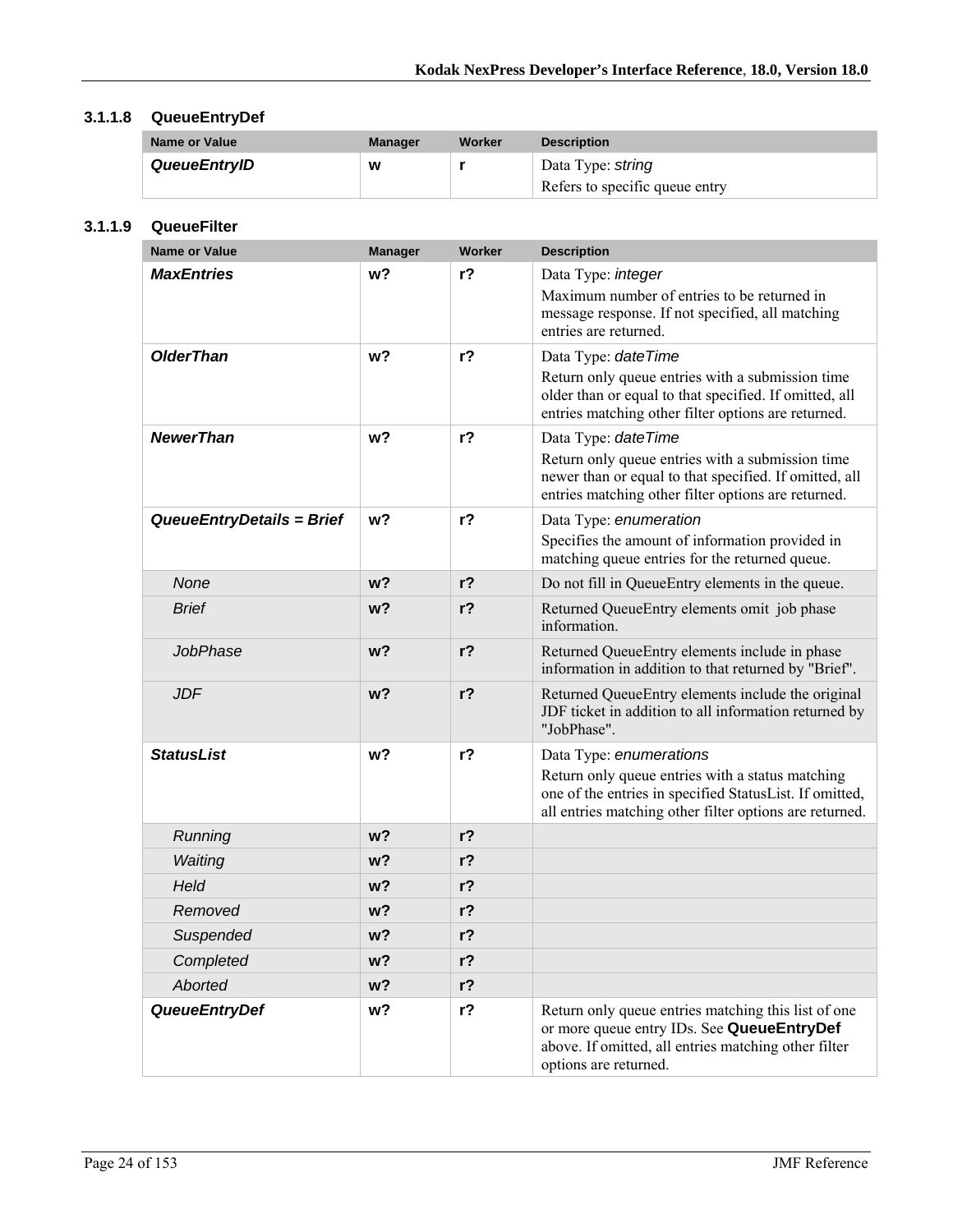| Name or Value            | <b>Manager</b> | Worker         | <b>Description</b>                                                                                              |
|--------------------------|----------------|----------------|-----------------------------------------------------------------------------------------------------------------|
| ID                       | W              | r <sub>2</sub> | Data Type: ID<br>Required only with subscription. Used in refID of<br>response                                  |
| QueryTypeObj             | w←             | r              | Abstract element. The NexPress only supports this<br>element for Type=Status. See QueryTypeObj<br>element below |
| <b>Subscription</b>      | w <sub>2</sub> | r              | Only supported for Type=Status. See<br><b>Subscription below.</b>                                               |
| <b>Type</b>              | w←             | r              | Data Type: NMTOKEN<br>Only one query Type value allowed.                                                        |
| KnownMessages            | w <sub>2</sub> | r <sub>2</sub> |                                                                                                                 |
| QueueStatus              | w <sub>2</sub> | r <sub>2</sub> |                                                                                                                 |
| Resource                 | w <sub>2</sub> | r <sub>2</sub> | Request status of consumable resources. See below.                                                              |
| <b>Status</b>            | w <sub>2</sub> | r <sub>2</sub> | See below.                                                                                                      |
| <b>SubmissionMethods</b> | $w$ ?          | r <sub>2</sub> | Provides location of the JDF hot folder.                                                                        |
| NXP:DeviceCapabilities   | w <sub>2</sub> | r <sub>2</sub> | Requests content of the Device Capabilities File.                                                               |
| xsi:type                 | w <sub>2</sub> | r <sub>2</sub> | Data Type: NMTOKEN                                                                                              |
|                          |                |                | NexPress does not do schema validation on received<br>JMF/JDF even when value is supplied.                      |
| <b>QueueFilter</b>       | w <sub>2</sub> | r <sub>2</sub> | Only applicable for queries that always return a<br>queue (i.e. QueueStatus). See QueueFilter element<br>above. |

## **3.1.2 Message – Query**

### **3.1.2.1 Subscription**

| <b>Name or Value</b> | <b>Manager</b> | Worker | <b>Description</b>                                                                                                                                   |
|----------------------|----------------|--------|------------------------------------------------------------------------------------------------------------------------------------------------------|
| URL                  | w              |        | Data Type: URL<br>Scheme must be "http:". Port number is optional. If                                                                                |
|                      |                |        | the receiving web server does not properly<br>handshake subscriptions, the subscribed channel<br>will be closed after 3 consecutive failed attempts. |

#### **3.1.2.2** QueryTypeObj – **Resource**

| Name or Value           | Manager | Worker | <b>Description</b>                                                          |
|-------------------------|---------|--------|-----------------------------------------------------------------------------|
| <b>ResourceQuParams</b> | w?      | r?     | Only required for non-default values. See<br><b>ResourceQuParams</b> below. |

#### 3.1.2.2.1 ResourceQuParams

| <b>Name or Value</b>        | <b>Manager</b> | Worker | <b>Description</b>                                              |
|-----------------------------|----------------|--------|-----------------------------------------------------------------|
| <b>Classes = Consumable</b> | w?             | r?     | Data Type: enumeration                                          |
| Consumable                  | w?             | $r$ ?  | Query for the status of consumable resources.<br>Default Value. |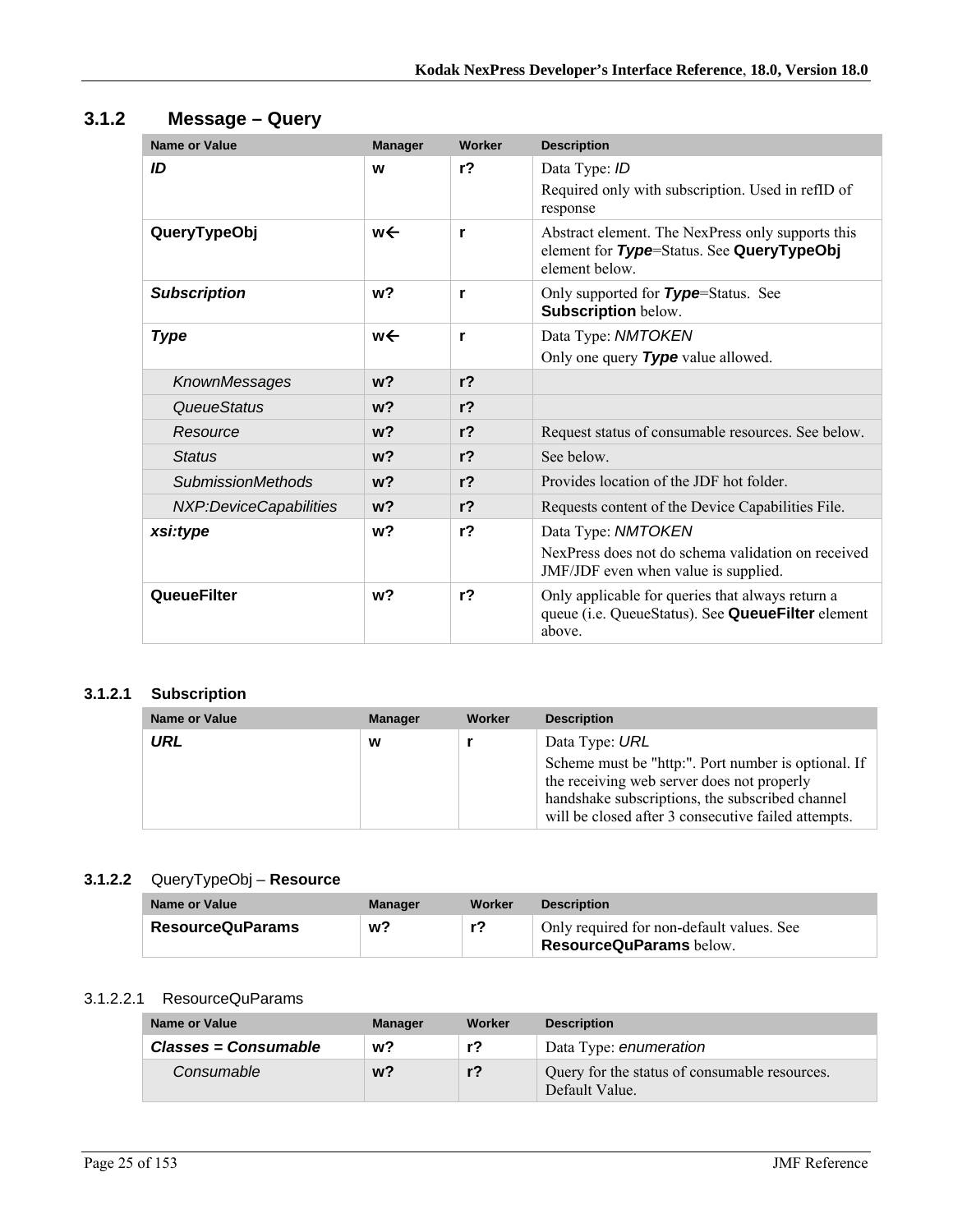| <b>Name or Value</b> | <b>Manager</b> | Worker | <b>Description</b>                                                |
|----------------------|----------------|--------|-------------------------------------------------------------------|
| $Exact = false$      | w?             | r?     | Data Type: enumeration                                            |
| false                | w?             | $r$ ?  | Details for queried resources is NOT requested.<br>Default Value. |
| true                 | w?             | $r$ ?  | Response should provide details for the queried<br>resources.     |

### **3.1.2.3** QueryTypeObj – **Status**

| Name or Value         | Manager | Worker | <b>Description</b>                                                        |
|-----------------------|---------|--------|---------------------------------------------------------------------------|
| <b>StatusQuParams</b> | w?      | r?     | Only required for non-default values. See<br><b>StatusQuParams</b> below. |

#### 3.1.2.3.1 StatusQuParams

| <b>Name or Value</b>        | <b>Manager</b> | Worker         | <b>Description</b>                                                                                                                                                                                                              |
|-----------------------------|----------------|----------------|---------------------------------------------------------------------------------------------------------------------------------------------------------------------------------------------------------------------------------|
| <b>DeviceDetails = None</b> | w?             | r <sub>2</sub> | Data Type: enumeration                                                                                                                                                                                                          |
| <b>None</b>                 | w <sub>2</sub> | $r$ ?          | Minimal attributes are returned in <b>Devicelnfo</b> .<br>Default Value.                                                                                                                                                        |
| <b>Brief</b>                | w <sub>2</sub> | $r$ ?          | Additional DeviceInfo attributes are returned.<br>Includes attributes <b>Manufacturer</b> and<br>DeviceType.                                                                                                                    |
| <b>Full</b>                 | w <sub>2</sub> | $r$ ?          | Maximum availableDeviceInfo is returned.<br>Includes a <b>Device</b> sub-element.                                                                                                                                               |
| <b>Details</b>              | $w$ ?          | r <sub>2</sub> | Equivalent to DeviceDetails="Full"                                                                                                                                                                                              |
| Queuelnfo = false           | w?             | r <sub>2</sub> | Data Type: boolean                                                                                                                                                                                                              |
| true                        | w <sub>2</sub> | $r$ ?          | A Queue element containing a list of<br><b>QueueEntry</b> is returned.                                                                                                                                                          |
| false                       | w <sub>2</sub> | $r$ ?          | No Queue element or QueueEntry is returned.<br>Default Value.                                                                                                                                                                   |
| JobDetails = None           | w <sub>2</sub> | r <sub>2</sub> | Data Type: enumeration                                                                                                                                                                                                          |
| None                        | w <sub>2</sub> | $r$ ?          | Minimal JobPhase elements in<br>Response/DeviceInfo. Default Value.                                                                                                                                                             |
| <b>Brief</b>                | $w$ ?          | r <sub>2</sub> | JobPhase includes additional attributes<br><b>QueueEntryID and StartTime.</b>                                                                                                                                                   |
| <b>Full</b>                 | w <sub>2</sub> | $r$ ?          | JobPhase also includes JDF job ticket.                                                                                                                                                                                          |
| <b>JobID</b>                | w <sub>2</sub> | r <sub>2</sub> | Data Type: string<br>If supplied, returned queue is filtered to only<br>provide details of job matching JDF/@JobID. Note<br>that $JDF/\omega JobID$ is optional in a submitted JDF.                                             |
| <b>QueueEntryID</b>         | w <sub>2</sub> | r <sub>2</sub> | Data Type: string<br>If supplied, returned queue is filtered to only<br>provide details of job that has been assigned<br>QueueEntryID. If<br>StatusQuParams/@QueueEntryID is defined, then<br>StatusQuParams/@JobID is ignored. |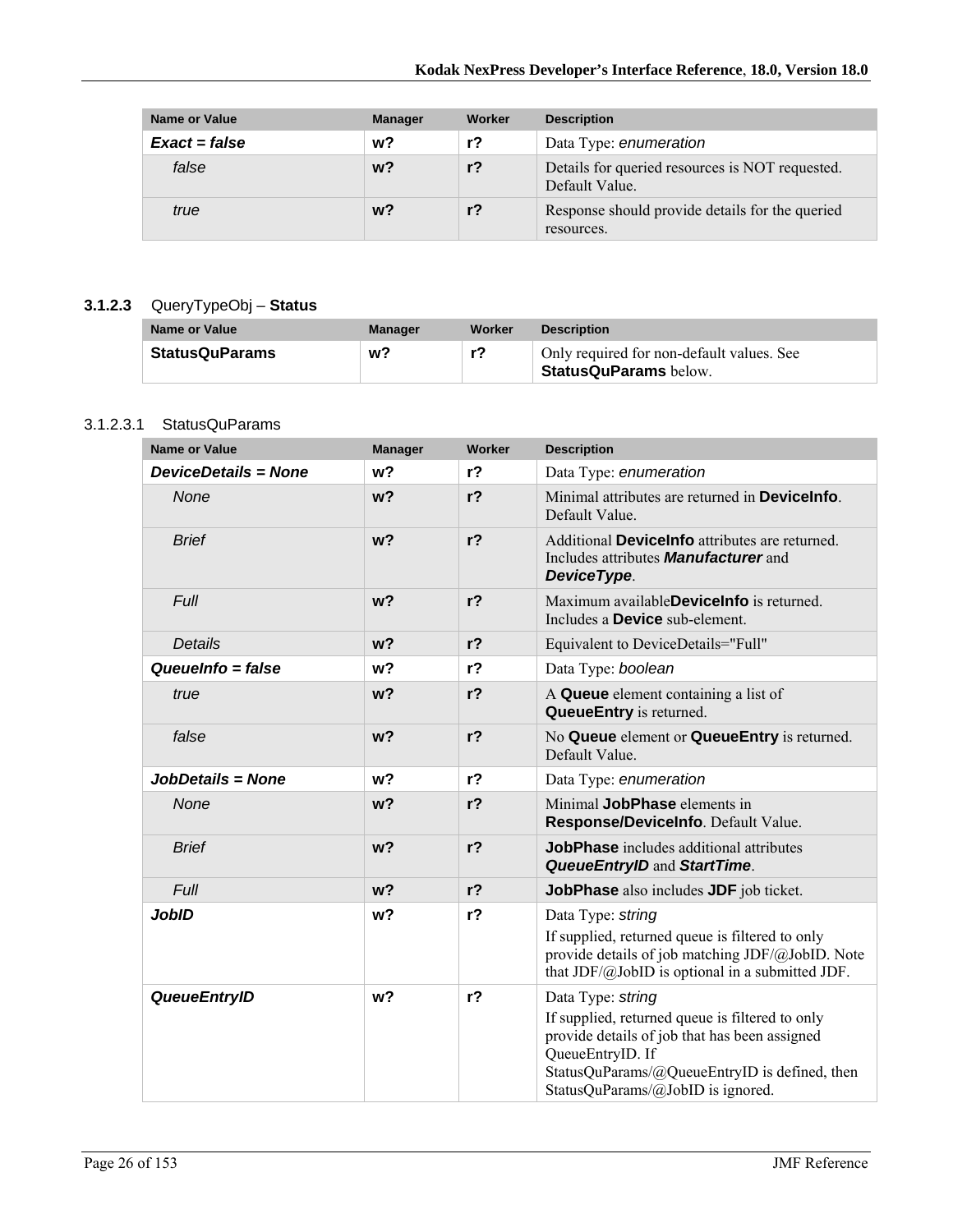# **3.2 JMF Node – Worker to Manager**

For this section, many tables have their columns as Manager and Worker. The Worker in this case is sending a JMF message and the Manager is receiving the JMF message. The Manager is the Client Application accessing the NexPress front end and the Worker is the NexPress front end responding to the Client Application. "Client Application" is used in the broadest terms to indicate any entity accessing the NexPress JDF interface. The notation is similar to that in the Base ICS [BICS], except a value of "w" in the "Worker" column indicates the NexPress will write the attribute, element, or value; "w $\epsilon$ " indicates the field is supported and will be written when appropriate; "!w" indicates the field is not supported.

| <b>Name or Value</b>                    | Worker | <b>Manager</b> | <b>Description</b>                                                                                           |
|-----------------------------------------|--------|----------------|--------------------------------------------------------------------------------------------------------------|
| <b>DeviceID</b>                         | !w     | $r$ ?          | Data Type: string<br>Not used by NexPress in JMF Messaging.                                                  |
| <b>SenderID</b>                         | W      | $r$ ?          | Data Type: string<br><servername></servername>                                                               |
| <b>TimeStamp</b>                        | W      | $r$ ?          | Data Type: date Time                                                                                         |
| <b>Version</b>                          | W      | $r$ ?          | Data Type: JDFJMFVersion                                                                                     |
| 1.3                                     | W      | r <sub>2</sub> |                                                                                                              |
| xmlns                                   | W      | $r$ ?          | Data Type: URI                                                                                               |
| http://www.CIP4.org/JDFS<br>chema $1_1$ | W      | r <sub>2</sub> |                                                                                                              |
| <b>Message</b>                          | W      | $r$ ?          | Abstract element. One message supported.<br>See individual Message section below for each<br>message family. |
| <b>Response</b>                         | $w$ ?  | r <sub>2</sub> |                                                                                                              |
| <b>Signal</b>                           | $w$ ?  | r <sub>2</sub> |                                                                                                              |

### **3.2.1 Message – Response**

| <b>Name or Value</b> | Worker | <b>Manager</b> | <b>Description</b>                                   |
|----------------------|--------|----------------|------------------------------------------------------|
| ID                   | W      | $r$ ?          | Data Type: ID                                        |
|                      |        |                | Value established by NexPress.                       |
| refID                | W      | $r$ ?          | Data Type: NMTOKEN                                   |
|                      |        |                | Same as <b>ID</b> from query or command.             |
| <b>ReturnCode</b>    | w?     | $r$ ?          | Data Type: <i>integer</i>                            |
|                      |        |                | May be omitted for value "0", Success. See [JDF]     |
|                      |        |                | Appendix D for list of JMF Return Codes.             |
| <b>Subscribed</b>    | w←     | $r$ ?          | Data Type: boolean                                   |
|                      |        |                | Provided only with responses for queries.            |
| true                 | $w$ ?  | r <sub>2</sub> | Query initiates a persistent channel. The channel is |
|                      |        |                | identified by Response@refID.                        |
| false                | $w$ ?  | r <sub>2</sub> | No persistent channel established.                   |
| <b>Type</b>          | W      | $r$ ?          | Data Type: NMTOKEN                                   |
|                      |        |                | Same as Type set in query or command.                |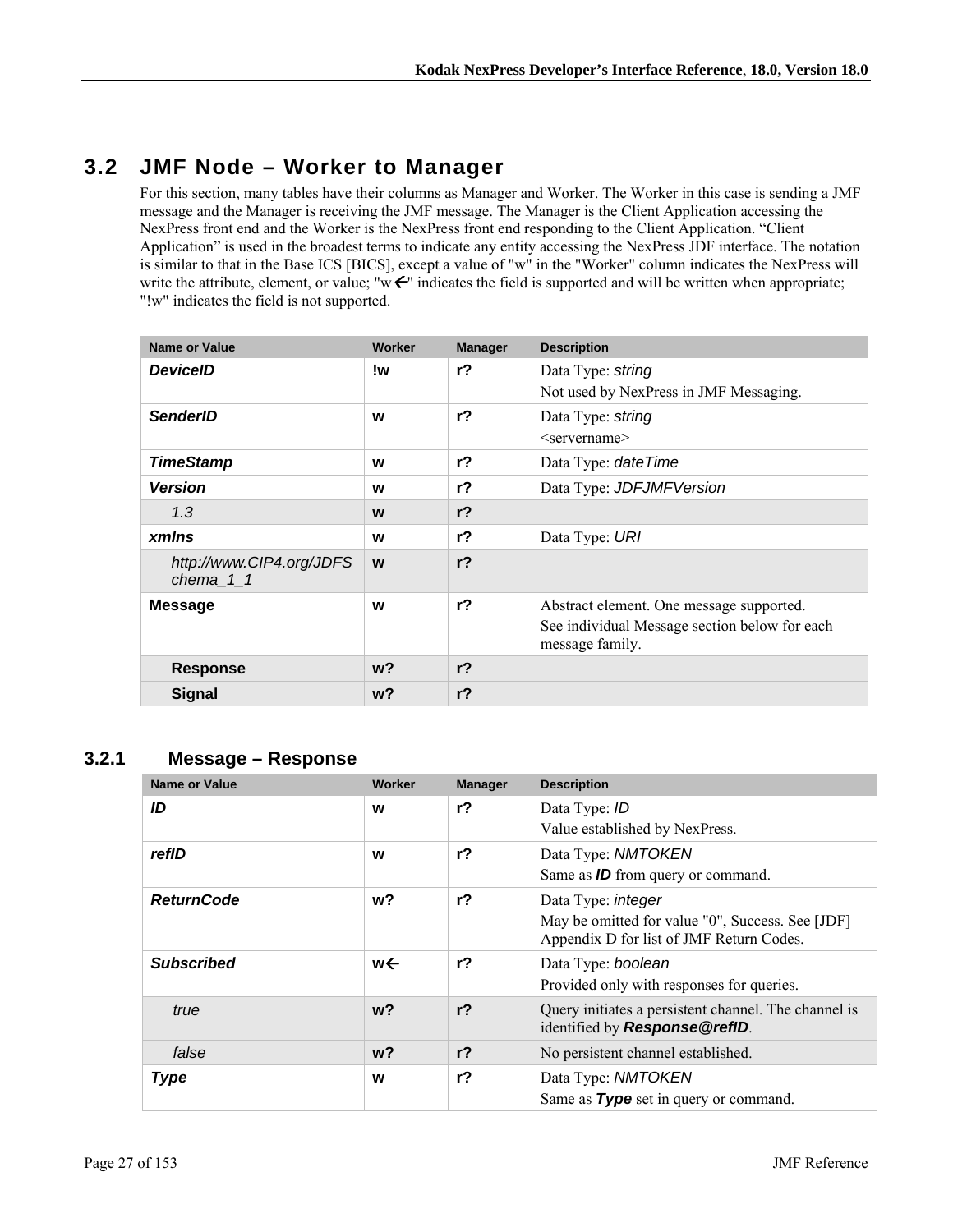| <b>Name or Value</b>                          | <b>Worker</b>  | <b>Manager</b> | <b>Description</b>                                                                                                                                                                                                                                                                       |
|-----------------------------------------------|----------------|----------------|------------------------------------------------------------------------------------------------------------------------------------------------------------------------------------------------------------------------------------------------------------------------------------------|
| <b>AbortQueueEntry</b>                        | w?             | r <sub>2</sub> |                                                                                                                                                                                                                                                                                          |
| <b>CloseQueue</b>                             | w?             | $r$ ?          |                                                                                                                                                                                                                                                                                          |
| HoldQueue                                     | w?             | $r$ ?          |                                                                                                                                                                                                                                                                                          |
| <b>HoldQueueEntry</b>                         | w?             | $r$ ?          |                                                                                                                                                                                                                                                                                          |
| OpenQueue                                     | w?             | r <sub>2</sub> |                                                                                                                                                                                                                                                                                          |
| Resource                                      | w?             | $r$ ?          |                                                                                                                                                                                                                                                                                          |
| <b>ResumeQueue</b>                            | w <sub>2</sub> | $r$ ?          |                                                                                                                                                                                                                                                                                          |
| <b>RemoveQueueEntry</b>                       | w?             | $r$ ?          |                                                                                                                                                                                                                                                                                          |
| <b>StopPersistentChannel</b>                  | w?             | $r$ ?          |                                                                                                                                                                                                                                                                                          |
| <b>SubmissionMethods</b>                      | w?             | $r$ ?          |                                                                                                                                                                                                                                                                                          |
| <b>SubmitQueueEntry</b>                       | w?             | $r$ ?          |                                                                                                                                                                                                                                                                                          |
| <b>SuspendQueueEntry</b>                      | w?             | r <sub>2</sub> |                                                                                                                                                                                                                                                                                          |
| HDM:Shutdown                                  | w?             | r <sub>2</sub> |                                                                                                                                                                                                                                                                                          |
| KnownMessages                                 | w <sub>2</sub> | $r$ ?          |                                                                                                                                                                                                                                                                                          |
| QueueStatus                                   | w?             | $r$ ?          |                                                                                                                                                                                                                                                                                          |
| <b>Status</b>                                 | $w$ ?          | $r$ ?          |                                                                                                                                                                                                                                                                                          |
| NXP:DeviceCapabilities                        | w?             | $r$ ?          |                                                                                                                                                                                                                                                                                          |
| xmlns:xsi                                     | W              | r <sub>2</sub> | Data Type: URI                                                                                                                                                                                                                                                                           |
| http://www.w3.org/2001/X<br>MLSchema-instance | w <sub>2</sub> | r <sub>2</sub> |                                                                                                                                                                                                                                                                                          |
| xsi:type                                      | W              | r?             | Data Type: NMTOKEN                                                                                                                                                                                                                                                                       |
|                                               |                |                | Value is generated through a concatenation of<br>"Response" and the Type value, e.g.<br><b>ResponseHoldQueue</b>                                                                                                                                                                         |
| <b>Notification</b>                           | w?             | $r$ ?          | Returned only when an improper <b>Command</b> or<br><b>Query</b> message is received. NexPress may respond<br>to an invalid message without including<br>Notification element. See Notification below.<br>NOTE: Only SubmitQueueEntry consistently uses<br><b>Notification</b> on error. |
| ResponseTypeObj                               | w?             | r              | Abstract element. Not all Type values listed require<br>this element. See ResponseTypeObj below.                                                                                                                                                                                         |

#### **3.2.1.1 Notification**

| Name or Value       | Worker | <b>Manager</b> | <b>Description</b>                                                            |
|---------------------|--------|----------------|-------------------------------------------------------------------------------|
| <b>AgentName</b>    | W      | $r$ ?          | Data Type: string                                                             |
| <b>AgentVersion</b> | w      | $r$ ?          | Data Type: string<br>NexPress software build version                          |
| Class               | W      | $r$ ?          | Data Type: enumeration                                                        |
| Error               | W      | $r$ ?          |                                                                               |
| Error               | w?     | r?             | Provides additional information for common errors.<br>See <b>Error</b> below. |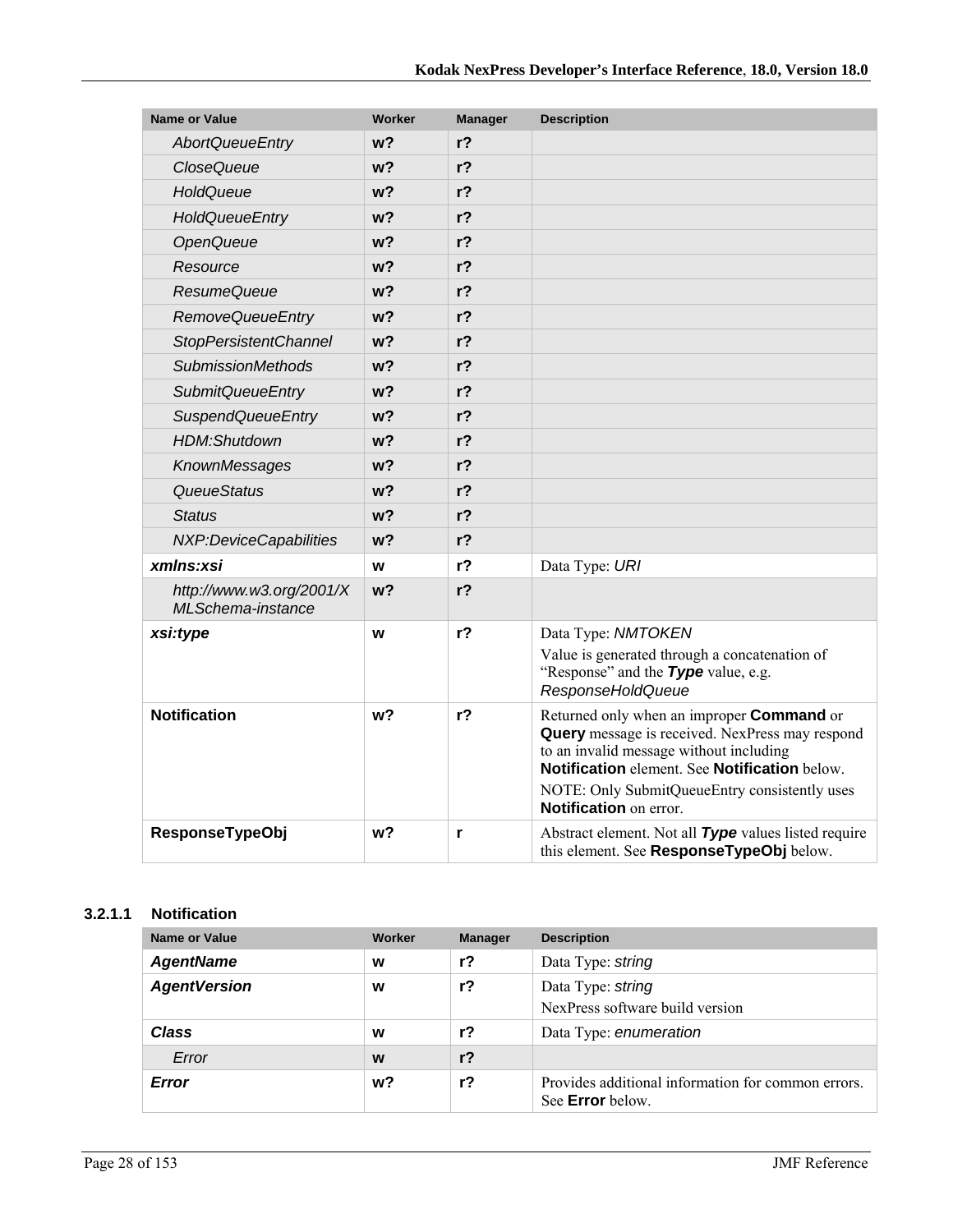| <b>Name or Value</b> | Worker | <b>Manager</b> | <b>Description</b>                                                                                                                              |
|----------------------|--------|----------------|-------------------------------------------------------------------------------------------------------------------------------------------------|
| <b>JobID</b>         | w?     | $r$ ?          | $JDF(\omega JobID)$ of job originating Notification<br>response. Omitted if undefined. Useful in signal<br>notification of persistent channels. |
| NXP::QueueEntryID    | w?     | $r$ ?          | QueueEntryID of job originating Notification<br>response. Omitted if undefined. Useful in signal<br>notification of persistent channels.        |
| <b>TimeStamp</b>     | w      | $r$ ?          | Data Type: date Time                                                                                                                            |
| <b>Type</b>          | W      | r?             | Data Type: NMTOKEN                                                                                                                              |
| Error                | W      | r <sub>2</sub> |                                                                                                                                                 |
| <b>Comment</b>       | W      | $r$ ?          | Data Type: <i>telem</i><br>Free-form text describing failure                                                                                    |

#### 3.2.1.1.1 Error

| Name or Value | Worker | <b>Manager</b> | <b>Description</b>                                                             |
|---------------|--------|----------------|--------------------------------------------------------------------------------|
| ErrorID       | W      | r?             | Data Type: string<br>Error code for condition; defined in [JDF]<br>Appendix D. |

#### **3.2.1.2 ResponseTypeObj – AbortQueueEntry, CloseQueue, HoldQueue, HoldQueueEntry, OpenQueue, ResumeQueue, RemoveQueueEntry, SuspendQueueEntry**

| Name or Value | Worker | Manager | <b>Description</b>      |
|---------------|--------|---------|-------------------------|
| Queue         | W      | --      | See <b>Queue</b> below. |

#### **3.2.1.3 ResponseTypeObj – SubmissionMethods**

| <b>Name or Value</b> | Worker | <b>Manager</b> | <b>Description</b>                                                                                                                                                                               |
|----------------------|--------|----------------|--------------------------------------------------------------------------------------------------------------------------------------------------------------------------------------------------|
| <b>HotFolder</b>     | W      | r <sub>2</sub> | Data Type: URL<br>Location of hot folder.                                                                                                                                                        |
| Packaging            | W      | $r$ ?          | Data Type: enumerations<br>List of packaging methods supported.                                                                                                                                  |
| <b>MIME</b>          | W      | r <sub>2</sub> | <b>JDF Portal accepts MIME Multipart/Related</b><br>packaging of JMF and content files within JDF<br>ticket.                                                                                     |
| <b>URLSchemes</b>    | W      | r?             | Data Type: NMTOKENS<br>List of schemes supported for retrieval of content<br>files within JDF ticket. In the current release, all<br>the following schemes are supported within a JDF<br>ticket. |
| file                 | W      | r <sub>2</sub> | file scheme. Note: The DFE must have<br>unauthenticated access to referenced content files.<br>Windows 2003 Server imposes new requirements<br>on access not applicable in Windows 2000 Server   |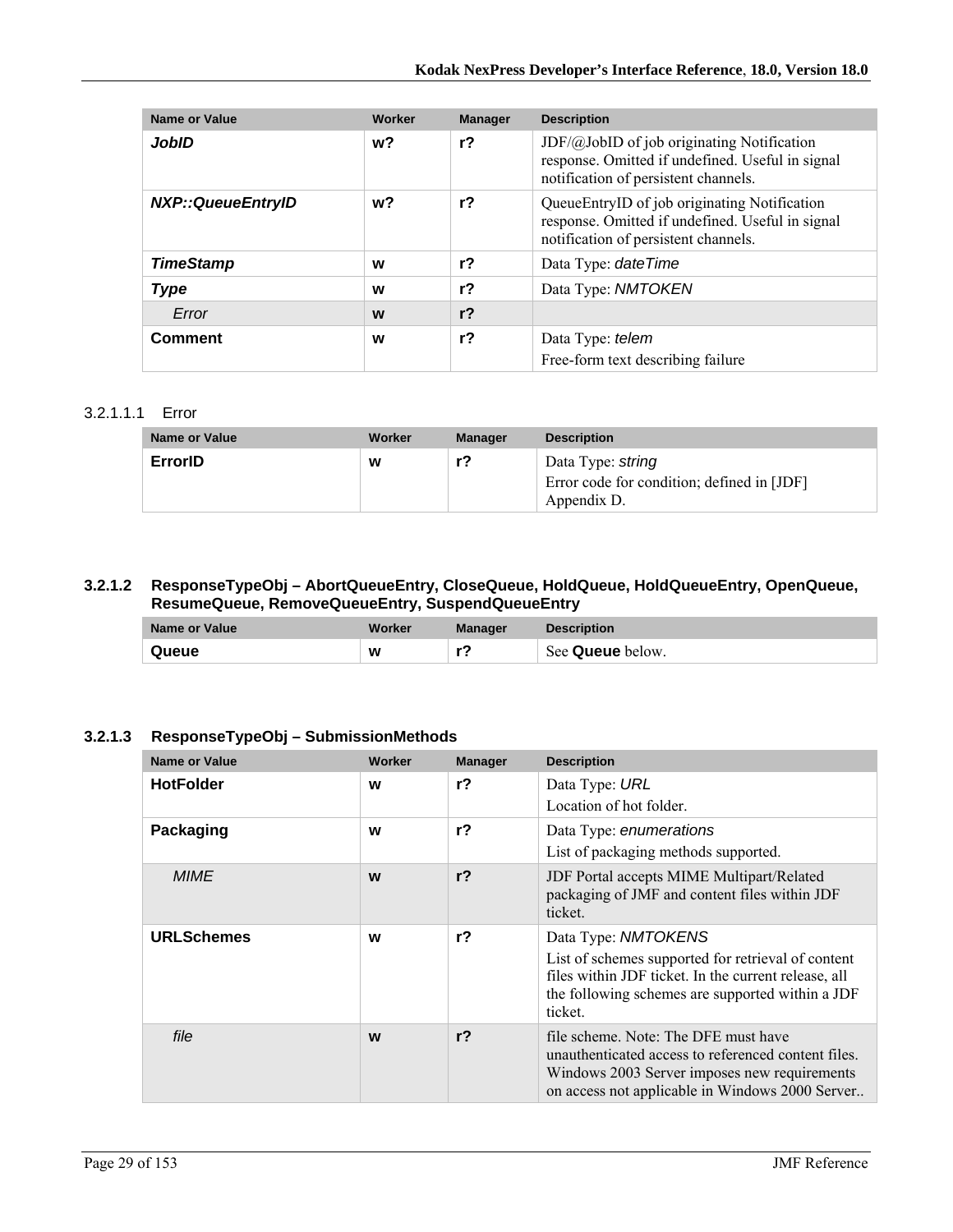| Name or Value | Worker | Manager | <b>Description</b>                         |
|---------------|--------|---------|--------------------------------------------|
| ftp           | W      |         | FTP (File Transfer Protocol)               |
| http          | W      |         | <b>HTTP</b> (Hypertext Transport Protocol) |

### **3.2.1.4 ResponseTypeObj – SubmitQueueEntry**

| Name or Value     | Worker | <b>Manager</b> | <b>Description</b>                                                                                 |
|-------------------|--------|----------------|----------------------------------------------------------------------------------------------------|
| <b>QueueEntry</b> | W      | r?             | <b>QueueEntry</b> just submitted. Use to obtain<br>assigned QueueEntryID. See QueueEntry<br>below. |
| Queue             | w      |                | See <b>Queue</b> below.                                                                            |

#### **3.2.1.5 ResponseTypeObj – KnownMessages**

| Name or Value         | Worker | <b>Manager</b> | <b>Description</b>                                 |
|-----------------------|--------|----------------|----------------------------------------------------|
| <b>MessageService</b> | W      |                | Abstract element. See <b>MessageService</b> below. |

#### 3.2.1.5.1 MessageService

| <b>Name or Value</b>          | <b>Worker</b>  | <b>Manager</b> | <b>Description</b>                                                                         |
|-------------------------------|----------------|----------------|--------------------------------------------------------------------------------------------|
| $Command = false$             | w←             | r <sub>2</sub> | Data Type: boolean                                                                         |
|                               |                |                | Identifies a command message.                                                              |
| false                         | w <sub>2</sub> | r <sub>2</sub> | Message is not a command. Default Value.                                                   |
| true                          | w <sub>2</sub> | r <sub>2</sub> | Message is supported as a command.                                                         |
| $Persistent = false$          | w←             | r <sub>2</sub> | Data Type: boolean                                                                         |
|                               |                |                | Indicates whether Persistent Channel/Signal<br>subscription is supported for this message. |
| false                         | $w$ ?          | r <sub>2</sub> | Subscription is not supported. Default Value.                                              |
| true                          | $w$ ?          | r <sub>2</sub> | Persistent Channel/Signal subscription is supported.                                       |
| $Query = false$               | w←             | r <sub>2</sub> | Data Type: boolean                                                                         |
|                               |                |                | Identifies a query message.                                                                |
| false                         | w <sub>2</sub> | r <sub>2</sub> | Message is not a query. Default Value.                                                     |
| true                          | w <sub>2</sub> | r <sub>2</sub> | Message is supported as a query.                                                           |
| Signal = false                | w←             | r <sub>2</sub> | Data Type: boolean                                                                         |
|                               |                |                | Indicates whether Persistent Channel/Signal<br>subscription is supported for this message. |
| false                         | w <sub>2</sub> | r <sub>2</sub> | Subscription is not supported. Default Value.                                              |
| true                          | $w$ ?          | r <sub>2</sub> | Persistent Channel/Signal subscription is supported.                                       |
| <b>Type</b>                   | W              | r <sub>2</sub> | Data Type: NMTOKEN                                                                         |
|                               |                |                | Message Type. Value is "HoldQueue",<br>"SubmitQueueEntry", "Status", etc.                  |
| <message-type></message-type> | W              | r              | Message type described by this response entry.                                             |

### **3.2.1.6** ResponseTypeObj – **QueueStatus**

| <b>Name or Value</b><br><b>Manager</b><br>Description<br>orker |
|----------------------------------------------------------------|
|----------------------------------------------------------------|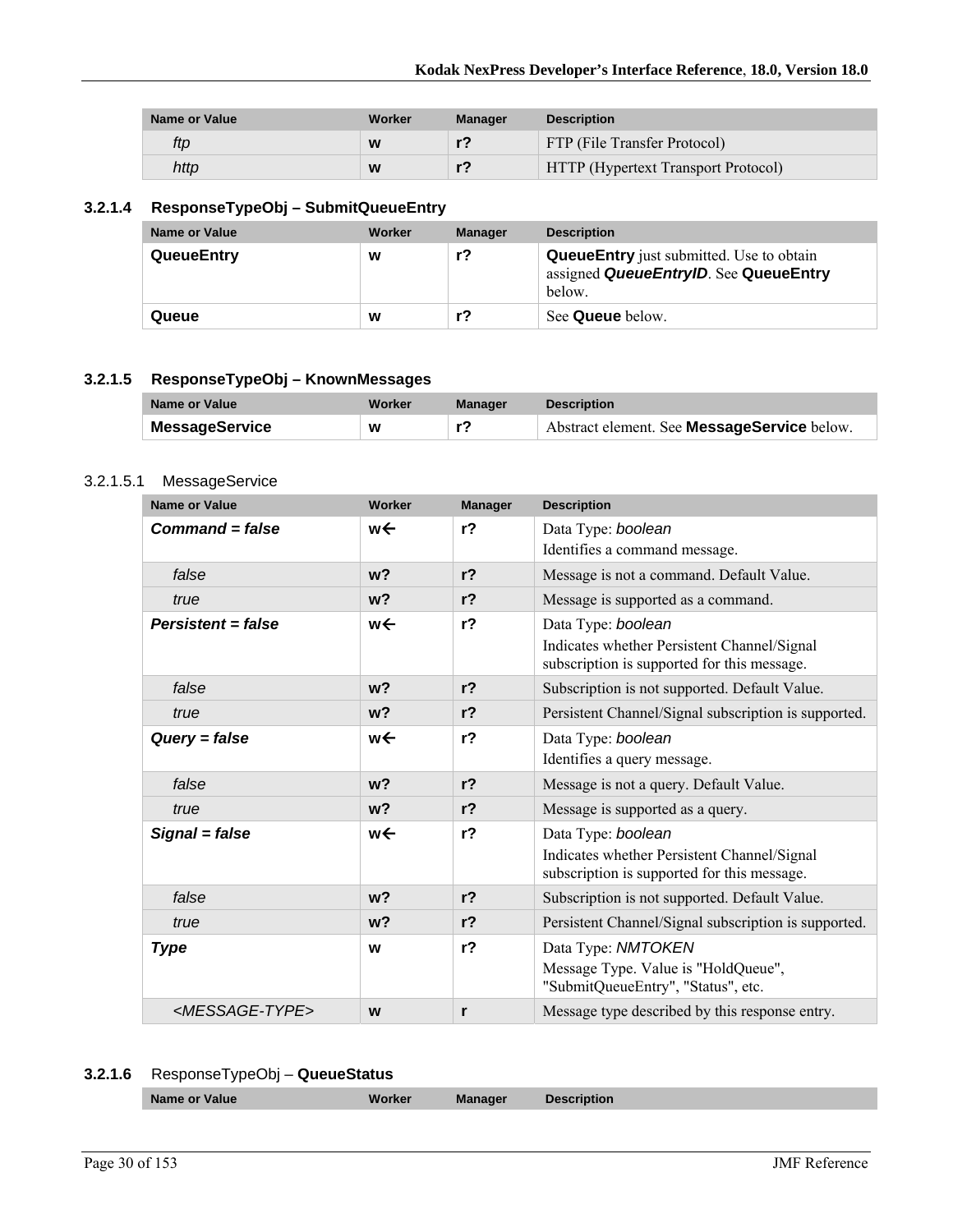| <b>Name or Value</b> | Worker | <b>Manager</b> | <b>Description</b>                                                      |
|----------------------|--------|----------------|-------------------------------------------------------------------------|
| Queue                | W      | r?             | <b>Queue/</b> $\omega$ <b>Status</b> is set to the current queue state. |
|                      |        |                | All current QueueEntry elements are returned.                           |
|                      |        |                | See Queue below for remaining attributes.                               |

### **3.2.1.7** ResponseTypeObj – **Resource**

| Name or Value       | Worker | Manager | <b>Description</b>             |
|---------------------|--------|---------|--------------------------------|
| <b>Resourcelnfo</b> | W      | . .     | See <b>Resourcelnfo</b> below. |

#### 3.2.1.7.1 ResourceInfo

| <b>Name or Value</b>         | <b>Worker</b>  | <b>Manager</b> | <b>Description</b>                             |
|------------------------------|----------------|----------------|------------------------------------------------|
| <b>AvailableAmount</b>       | W              | r <sub>2</sub> | Data Type: integer                             |
|                              |                |                | Percentage of resource remaining               |
| Level                        | W              | r <sub>2</sub> | Data Type: enumeration                         |
| OK                           | w <sub>2</sub> | $r$ ?          | Device reports resource is Ready.              |
| Low                          | w <sub>2</sub> | $r$ ?          | Device reports Warning for resource.           |
| Empty                        | w <sub>2</sub> | $r$ ?          | Device reports Error for resource.             |
| <b>Unknown</b>               | w <sub>2</sub> | $r$ ?          | Resource status cannot be determined.          |
| <b>Location</b>              | W              | $r$ ?          | Data Type: string                              |
| Cyan                         | w <sub>2</sub> | $r$ ?          | Resource is Cyan dry ink station.              |
| Magenta                      | $w$ ?          | $r$ ?          | Resource is Magenta dry ink station.           |
| Yellow                       | w <sub>2</sub> | $r$ ?          | Resource is Yellow dry ink station.            |
| <b>Black</b>                 | w <sub>2</sub> | $r$ ?          | Resource is Black dry ink station.             |
| <b>Fifth Station</b>         | w <sub>2</sub> | $r$ ?          | Resource is dry ink station in Fifth position. |
| <b>Unknown Toner Station</b> | w <sub>2</sub> | $r$ ?          | Unidentified dry ink resource.                 |
| Feeder A                     | w <sub>2</sub> | $r$ ?          | Substrate Feeder A in NPP or Classic press.    |
| Feeder_B                     | w <sub>2</sub> | $r$ ?          | Substrate Feeder B in NPP or Classic press.    |
| Feeder C                     | w <sub>2</sub> | $r$ ?          | Substrate Feeder C in NPP or Classic press.    |
| Feeder D                     | w <sub>2</sub> | $r$ ?          | Substrate Feeder D in NPP or Classic press.    |
| Feeder_E                     | w <sub>2</sub> | $r$ ?          | Substrate Feeder E in NPP or Classic press.    |
| Feeder_F                     | w <sub>2</sub> | $r$ ?          | Substrate Feeder F in NPP or Classic press.    |
| Feeder <sub>_G</sub>         | w <sub>2</sub> | $r$ ?          | Substrate Feeder G in NPP or Classic press.    |
| Feeder H                     | w?             | $r$ ?          | Substrate Feeder H in NPP or Classic press.    |
| Main                         | w <sub>2</sub> | r?             | Main substrate supply in Classic press.        |
| Upper                        | w <sub>2</sub> | $r$ ?          | Upper substrate supply in Classic press.       |
| Lower                        | w <sub>2</sub> | $r$ ?          | Lower substrate supply in Classic press.       |
| Feeder 1                     | w <sub>2</sub> | $r$ ?          | Substrate Feeder 1 in M700 press.              |
| Feeder 2                     | w <sub>2</sub> | $r$ ?          | Substrate Feeder 2 in M700 press.              |
| Feeder 3                     | w <sub>2</sub> | $r$ ?          | Substrate Feeder 3 in M700 press.              |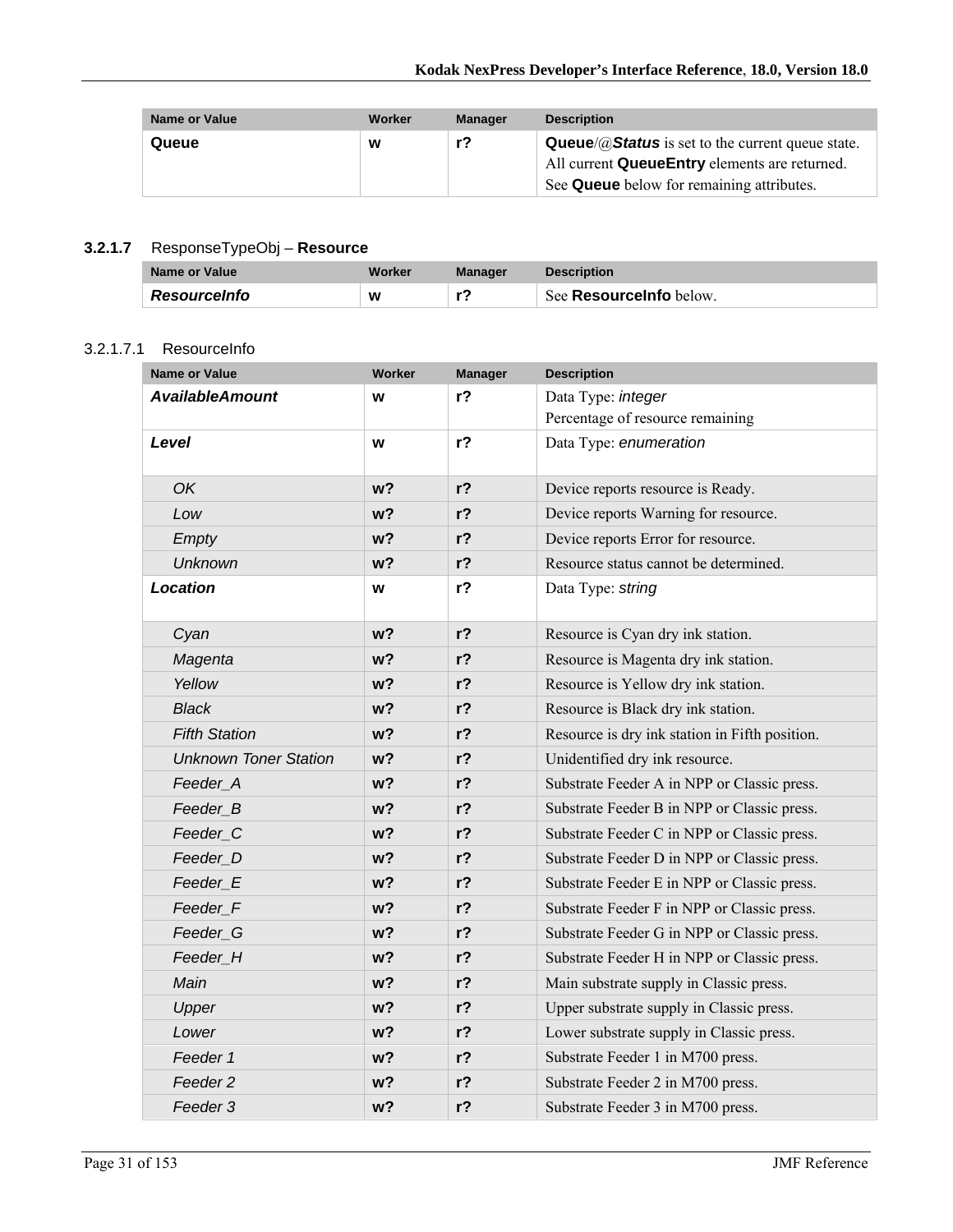| <b>Name or Value</b> | Worker | <b>Manager</b> | <b>Description</b>                                                                                                                          |
|----------------------|--------|----------------|---------------------------------------------------------------------------------------------------------------------------------------------|
| Feeder 4             | $w$ ?  | $r$ ?          | Substrate Feeder 4 in M700 press.                                                                                                           |
| Feeder 5             | $w$ ?  | r <sub>2</sub> | Substrate Feeder 5 in M700 press.                                                                                                           |
| Feeder 6             | $w$ ?  | $r$ ?          | Substrate Feeder 6 in M700 press.                                                                                                           |
| Feeder 7             | $w$ ?  | r <sub>2</sub> | Substrate Feeder 7 in M700 press.                                                                                                           |
| Feeder 8             | $w$ ?  | r <sub>2</sub> | Substrate Feeder 8 in M700 press.                                                                                                           |
| <b>Unknown</b>       | $w$ ?  | $r$ ?          | Unidentified substrate location.                                                                                                            |
| <b>ResourceName</b>  | w←     | r <sub>2</sub> | Data Type: string<br>Name of media(substrate) or dry ink resource.<br>Provided only in response to<br><b>ResourceQuParams/@Exact=false.</b> |
| <b>Ink</b>           | w←     | r <sub>2</sub> | See <b>Ink</b> below. Provided for <b>Ink</b> resource AND<br>only in response to<br>ResourceQuParams/@Exact=true.                          |
| <b>Media</b>         | w←     | r <sub>2</sub> | See <b>Media</b> below. Provided for <b>Media</b> resource<br>AND only in response to<br>ResourceQuParams/@Exact=true                       |

#### **3.2.1.7.1.1.1 Ink**

| <b>Name or Value</b>     | Worker         | <b>Manager</b> | <b>Description</b>                  |
|--------------------------|----------------|----------------|-------------------------------------|
| <b>Class=Consumable</b>  | W              | r <sub>2</sub> | Data Type: enumeration              |
| Consumable               | w <sub>2</sub> | $r$ ?          | Consumable resource. Default value. |
| <b>ColorName</b>         | W              | $r$ ?          | Data Type: string                   |
| <b>Black</b>             | w <sub>2</sub> | $r$ ?          |                                     |
| Yellow                   | w <sub>2</sub> | $r$ ?          |                                     |
| Magenta                  | w <sub>2</sub> | $r$ ?          |                                     |
| Cyan                     | w <sub>2</sub> | $r$ ?          |                                     |
| Clear                    | w <sub>2</sub> | $r$ ?          |                                     |
| Red                      | w <sub>2</sub> | $r$ ?          |                                     |
| Green                    | w <sub>2</sub> | $r$ ?          |                                     |
| Blue                     | w <sub>2</sub> | $r$ ?          |                                     |
| Custom                   | w <sub>2</sub> | $r$ ?          |                                     |
| Micr                     | w <sub>2</sub> | $r$ ?          |                                     |
| <b>Raised Clear</b>      | w <sub>2</sub> | $r$ ?          |                                     |
| <b>XD Clear</b>          | w <sub>2</sub> | $r$ ?          |                                     |
| <b>Traceless Clear</b>   | w <sub>2</sub> | $r$ ?          |                                     |
| <b>Fluorescent Clear</b> | w <sub>2</sub> | $r$ ?          |                                     |
| White                    | w <sub>2</sub> | $r$ ?          |                                     |
| Gold                     | w <sub>2</sub> | $r$ ?          |                                     |
| Pearlescent              | w <sub>2</sub> | $r$ ?          |                                     |
| <b>Neon Pink</b>         | w <sub>2</sub> | $r$ ?          |                                     |
| <b>Unknown</b>           | w <sub>2</sub> | $r$ ?          |                                     |
| Family                   | W              | r <sub>2</sub> | Data Type: NMTOKEN                  |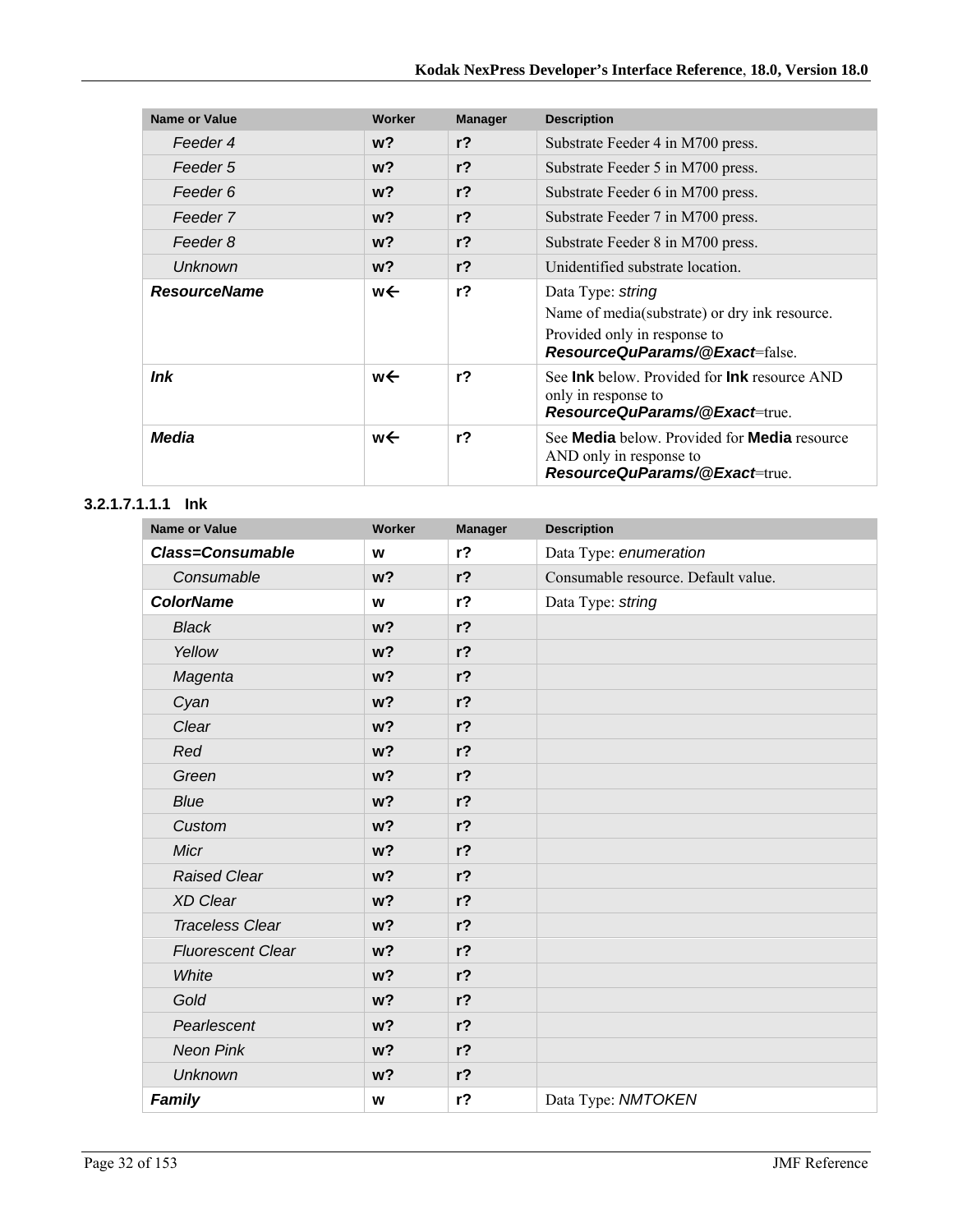| <b>Name or Value</b>   | Worker | <b>Manager</b> | <b>Description</b>                                                               |
|------------------------|--------|----------------|----------------------------------------------------------------------------------|
| <b>NexPress DryInk</b> | W      | $r$ ?          |                                                                                  |
| <b>Status</b>          | w←     | r?             | Data Type: enumeration<br>Provided only when status has value of<br>"Available". |
| Available              | W      | r <sub>2</sub> | Resource is not in error.                                                        |

#### **3.2.1.7.1.1.2 Media**

| <b>Name or Value</b>    | Worker | <b>Manager</b> | <b>Description</b>                                                |
|-------------------------|--------|----------------|-------------------------------------------------------------------|
| <b>Brand</b>            | W      | $r$ ?          | Data Type: string<br>Name of media (substrate).                   |
| <b>Class=Consumable</b> | W      | $r$ ?          | Data Type: enumeration                                            |
| Consumable              | $w$ ?  | $r$ ?          | Consumable resource. Default value.                               |
| <b>Dimension</b>        | W      | $r$ ?          | Data Type: XYPair<br>Specifies the dimensions of media in points. |
| <b>Status</b>           | W      | $r$ ?          | Data Type: enumeration                                            |
| Available               | $w$ ?  | r <sub>2</sub> | Supply is closed and locked.                                      |
| Unavailable             | $w$ ?  | $r$ ?          | Supply is not closed or not locked.                               |

## **3.2.1.8** ResponseTypeObj – **Status**

| Name or Value     | Worker | <b>Manager</b> | <b>Description</b>                                                                         |
|-------------------|--------|----------------|--------------------------------------------------------------------------------------------|
| <b>DeviceInfo</b> | W      | r7             | See <b>Devicelnfo</b> below.                                                               |
| Queue             | w←     |                | Provided only in response to<br>StatusQuParams/@QueueInfo=true. See<br><b>Queue</b> below. |

#### 3.2.1.8.1 DeviceInfo

| Name or Value          | Worker         | <b>Manager</b> | <b>Description</b>                                                                                                                               |
|------------------------|----------------|----------------|--------------------------------------------------------------------------------------------------------------------------------------------------|
| <b>CounterUnit</b>     | w←             | r <sub>2</sub> | Data Type: string<br>Provided only in response to<br>Status QuParams/@DeviceDetails=Brief or<br>Full.                                            |
| <b>Sheets</b>          | $w$ ?          | r <sub>2</sub> |                                                                                                                                                  |
| <b>DeviceCondition</b> | w←             | r <sub>2</sub> | Data Type: enumeration<br>Provided only when the press itself is reporting an<br>error that requires operator attention.                         |
| <b>NeedsAttention</b>  | $w$ ?          | r <sup>2</sup> |                                                                                                                                                  |
| <b>DeviceStatus</b>    | W              | r <sub>2</sub> | Data Type: enumeration                                                                                                                           |
| Idle                   | $w$ ?          | r <sub>2</sub> | No active JDF jobs have been submitted to the<br>Internal Job Queue.                                                                             |
| Down                   | w <sub>2</sub> | r <sub>2</sub> | <b>JDF</b> Portal shutdown started                                                                                                               |
| Running                | w?             | r <sub>2</sub> | One or more active JDF jobs has been submitted to<br>the Internal Job Queue. NOTE: DeviceStatus<br>remains running until the JDF queue is empty. |
| Setup                  | w?             | r <sub>2</sub> | JDF Portal initialization in progress                                                                                                            |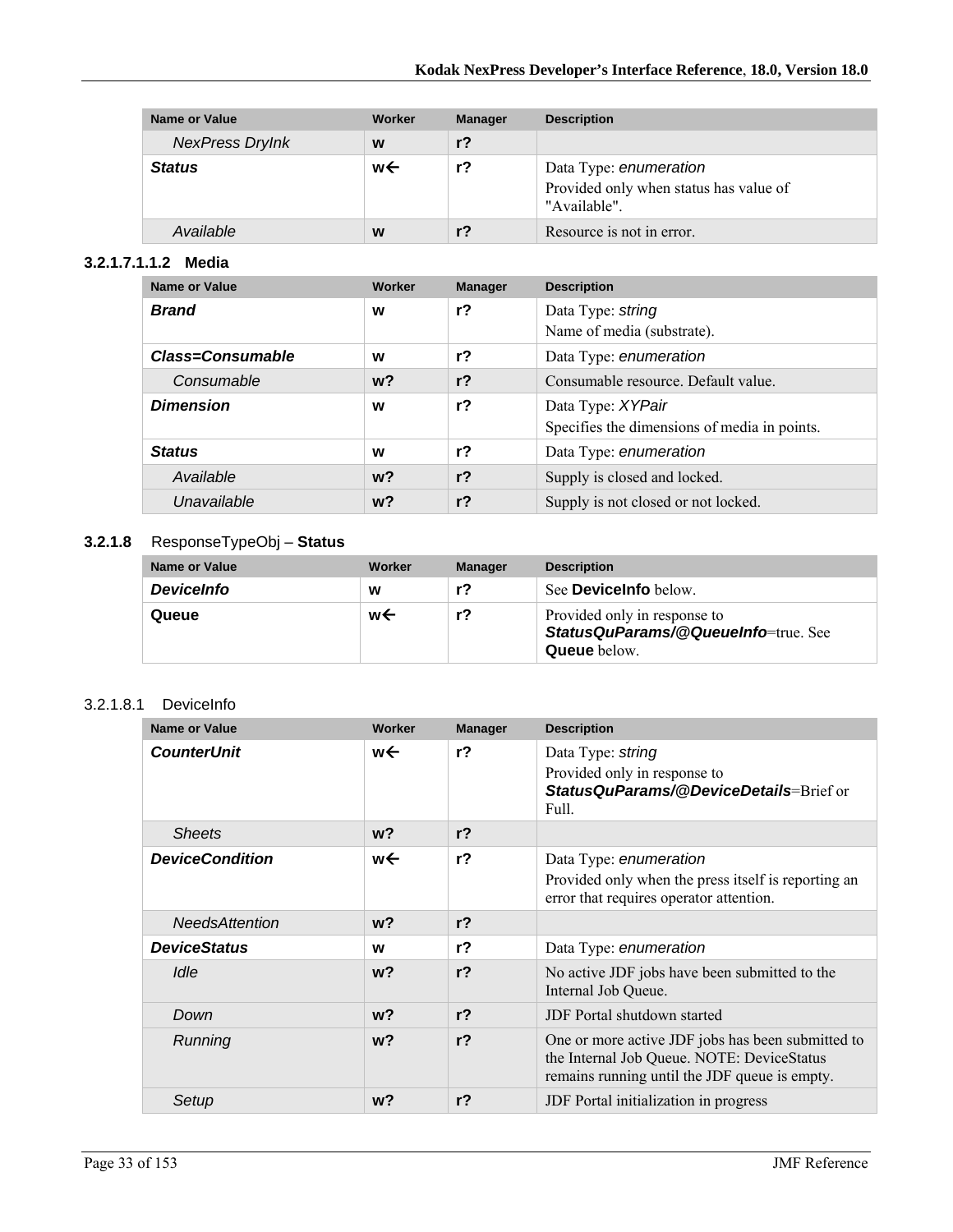| <b>Name or Value</b>                | Worker | <b>Manager</b> | <b>Description</b>                                                                                 |
|-------------------------------------|--------|----------------|----------------------------------------------------------------------------------------------------|
| Cleanup - TBD                       | $w$ ?  | r <sub>2</sub> |                                                                                                    |
| <b>Stopped</b>                      | $w$ ?  | r <sup>2</sup> |                                                                                                    |
| <b>Unknown</b>                      | $w$ ?  | r <sub>2</sub> |                                                                                                    |
| <b>Device</b>                       | w←     | r <sub>2</sub> | Provided only when <b>DeviceDetails</b> = $Full$ in<br>status request. See Device below.           |
| <b>JobPhase</b>                     | W      | r <sup>2</sup> | See JobPhase below.                                                                                |
| <b>StatusDetails</b>                | w←     | r <sup>2</sup> | Data Type: enumeration<br>Provided only when <b>DeviceCondition</b> . $=$<br><b>NeedsAttention</b> |
| Unknown                             | $w$ ?  | r <sub>2</sub> | Press condition not described by another defined<br>enumeration.                                   |
| <b>Color Mismatch</b>               | $w$ ?  | r <sub>2</sub> | Press is reporting a Color Mismatch condition.                                                     |
| ColorMode Mismatch                  | $w$ ?  | r <sub>2</sub> | Press is reporting a ColorMode Mismatch<br>condition.                                              |
| <b>Destination Tray</b><br>Mismatch | $w$ ?  | r <sub>2</sub> | Press is reporting a Destination Tray Mismatch<br>condition.                                       |
| Jammed                              | $w$ ?  | r <sub>2</sub> | Press is reporting a Paper Jam condition.                                                          |
| Substrate Mismatch                  | w?     | r <sub>2</sub> | Press is reporting a Substrate Mismatch condition.                                                 |

#### *3.2.1.8.1.1 Device*

| <b>Name or Value</b>    | Worker | <b>Manager</b> | <b>Description</b>                                                                                        |
|-------------------------|--------|----------------|-----------------------------------------------------------------------------------------------------------|
| <b>Class</b>            | W      | r <sub>2</sub> | Data Type: enumeration                                                                                    |
| Implementation          | W      | r <sub>2</sub> |                                                                                                           |
| <b>DeviceID</b>         | W      | $r$ ?          | Data Type: string                                                                                         |
| <b>DeviceType</b>       | W      | $r$ ?          | Data Type: string                                                                                         |
| <b>Manufacturer</b>     | W      | r <sub>2</sub> | Data Type: string                                                                                         |
| Eastman Kodak Company   | W      | $r$ ?          |                                                                                                           |
| <b>ModelName</b>        | W      | $r$ ?          | Data Type: string<br>The value of ModelName will match<br>PrinterPlatform in DeviceCapabilities response. |
| <b>NexPress Classic</b> | $w$ ?  | r <sub>2</sub> | NexPress Classic Color Press                                                                              |
| NexPress NPP            | $w$ ?  | r <sub>2</sub> | NexPress New Paper Platform Color Press                                                                   |
| NexPress_M700           | $w$ ?  | r <sub>2</sub> | NexPress Model M700 Color Press                                                                           |
| Unknown                 | $w$ ?  | r <sub>2</sub> | Unknown Press                                                                                             |

### *3.2.1.8.1.2 JobPhase*

| <b>Name or Value</b> | Worker | <b>Manager</b> | <b>Description</b>                                                                                           |
|----------------------|--------|----------------|--------------------------------------------------------------------------------------------------------------|
| Amount               | w←     |                | Data Type: <i>double</i><br>Quantity printed. Provided only when non-zero<br>while job is actively printing. |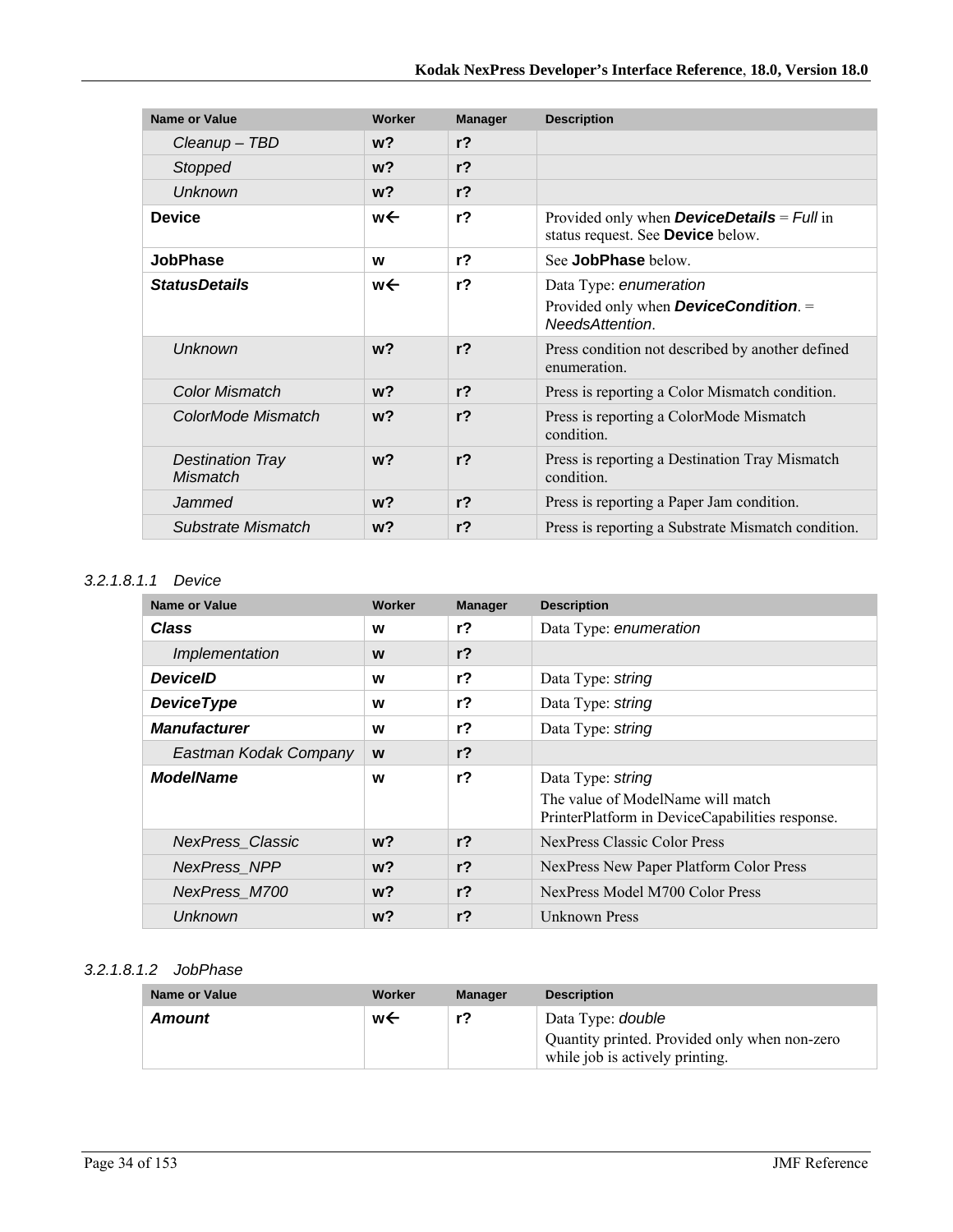| <b>Name or Value</b>    | <b>Worker</b>  | <b>Manager</b> | <b>Description</b>                                                                                                                                                                                                                                                                                                              |
|-------------------------|----------------|----------------|---------------------------------------------------------------------------------------------------------------------------------------------------------------------------------------------------------------------------------------------------------------------------------------------------------------------------------|
| <b>Comment</b>          | w←             | $r$ ?          | Supplies details for Resource Check Warnings and<br>Errors. Each warning or error is a separate<br>comment. Provided only when StatusDetails =<br>ResourceCheck. See Comment below.                                                                                                                                             |
| <b>JDF</b>              | w←             | $r$ ?          | JDF Job Ticket for job. Provided only when<br><b>JobDetails</b> = Full is requested.                                                                                                                                                                                                                                            |
| <b>JobID</b>            | W              | r <sub>2</sub> | Data Type: string<br>JobID of root JDF node in Job Ticket                                                                                                                                                                                                                                                                       |
| <b>JobPartID</b>        | w <sub>2</sub> | $r$ ?          | Data Type: string<br>JobPartID of root JDF node in Job Ticket                                                                                                                                                                                                                                                                   |
| <b>PercentCompleted</b> | W              | $r$ ?          | Data Type: double<br>Percentage of job completed in the current<br>processing phase. NOTE: Value will be 100% after<br>submission, but before RIPping begins; and again<br>after RIPping completes, but before Printing<br>begins. When job is actively printing,<br>PercentComplete refers to percentage of sheets<br>printed. |
| <b>QueueEntryID</b>     | W              | $r$ ?          | Data Type: string<br>Unique identifier within JDF Queue. Assigned to<br>job upon submission.                                                                                                                                                                                                                                    |
| <b>StartTime</b>        | W              | $r$ ?          | Data Type: dateTime<br>Date and Time job added to JDF Queue.                                                                                                                                                                                                                                                                    |
| <b>Status</b>           | W              | r <sub>2</sub> | Data Type: enumeration                                                                                                                                                                                                                                                                                                          |
| Aborted                 | w?             | $r$ ?          | Job has been aborted due to error or operator action                                                                                                                                                                                                                                                                            |
| Completed               | w?             | $r$ ?          | Job has finished printing successfully                                                                                                                                                                                                                                                                                          |
| FailedTestRun           | w?             | $r$ ?          | JDF failed validation                                                                                                                                                                                                                                                                                                           |
| <b>InProgress</b>       | $w$ ?          | $r$ ?          | Job will progress as resources are available.<br>Multiple jobs may be InProgress simultaneously                                                                                                                                                                                                                                 |
| <b>Stopped</b>          | $w$ ?          | $r$ ?          | Operator must resume job for it to continue<br>processing.                                                                                                                                                                                                                                                                      |
| Unknown                 | $w$ ?          | $r$ ?          | Job state is undetermined                                                                                                                                                                                                                                                                                                       |
| <b>StatusDetails</b>    | w?             | $r$ ?          | Data Type: string<br>Free-Form text providing additional status<br>information. The values in this field may change in<br>future releases.                                                                                                                                                                                      |
| Submitting              | $w$ ?          | $r$ ?          |                                                                                                                                                                                                                                                                                                                                 |
| Normalizing             | w?             | $r$ ?          |                                                                                                                                                                                                                                                                                                                                 |
| Formatting              | w?             | $r$ ?          |                                                                                                                                                                                                                                                                                                                                 |
| Resource check          | w?             | $r$ ?          |                                                                                                                                                                                                                                                                                                                                 |
| <b>RIP'ing</b>          | w <sub>2</sub> | $r$ ?          |                                                                                                                                                                                                                                                                                                                                 |
| Printing                | w?             | $r$ ?          |                                                                                                                                                                                                                                                                                                                                 |
| <b>TotalAmount</b>      | w←             | $r$ ?          | Data Type: double<br>Quantity to be printed. Provided only when non-<br>zero while job is actively printing.                                                                                                                                                                                                                    |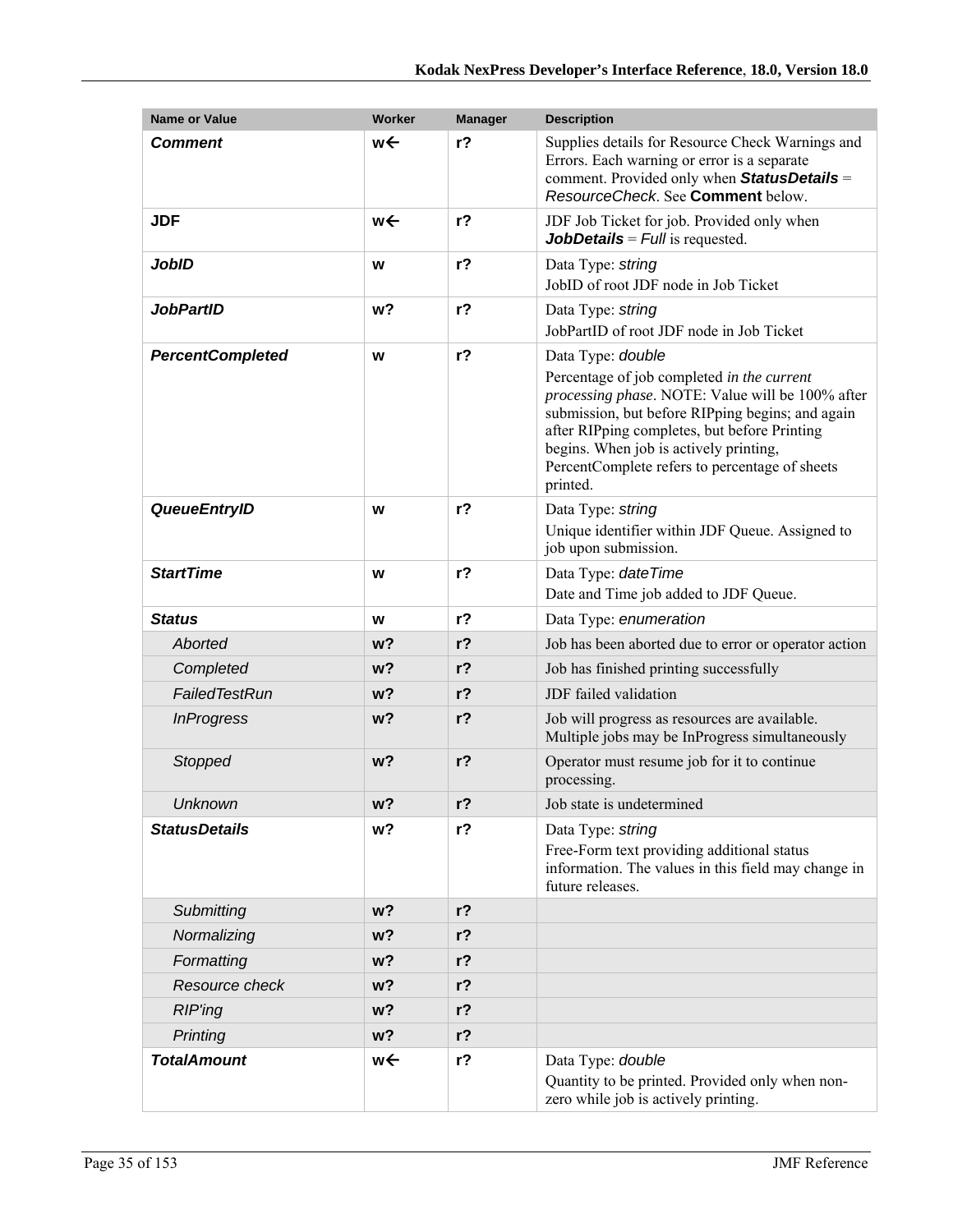|  | 3.2.1.8.1.2.1 Comment |
|--|-----------------------|
|  |                       |

| <b>Name or Value</b>       | Worker         | <b>Manager</b> | <b>Description</b>                                                                                                                                                                                                                                                |
|----------------------------|----------------|----------------|-------------------------------------------------------------------------------------------------------------------------------------------------------------------------------------------------------------------------------------------------------------------|
| Language                   | W              | $r$ ?          | Data Type: enumeration                                                                                                                                                                                                                                            |
| en                         | $w$ ?          | r <sub>2</sub> | English. (Comments are only written in English.)                                                                                                                                                                                                                  |
| <b>Name</b>                | W              | $r$ ?          | Data Type: enumeration                                                                                                                                                                                                                                            |
| NxpPreflightError          | $w$ ?          | $r$ ?          | Resource Check Error                                                                                                                                                                                                                                              |
| <b>NxpPreflightWarning</b> | w?             | r <sub>2</sub> | Resource Check Warning                                                                                                                                                                                                                                            |
| <b>Comment</b>             | r <sub>2</sub> | $w$ ?          | Data Type: telem<br>Free-Form text containing details of the Resource<br>Check warning or error. Contents match that<br>provided in the Job Ticket Editor Resource Check<br>Tab of the NexPress Client interface. Each field in<br>the message is delimited by ". |

### **3.2.1.9** ResponseTypeObj – **NXP:DeviceCapabilities**

| Name or Value                             | Worker | Manager | <b>Description</b>                                       |
|-------------------------------------------|--------|---------|----------------------------------------------------------|
| Full Device Capabilities File<br>XML data | W      |         | See reference on Device Capabilities File and<br>[KNDIG] |

#### **3.2.1.10 Queue**

| <b>Name or Value</b> | Worker         | <b>Manager</b> | <b>Description</b>                                                                                                              |
|----------------------|----------------|----------------|---------------------------------------------------------------------------------------------------------------------------------|
| <b>DeviceID</b>      | w              | r <sub>2</sub> | Data Type: string                                                                                                               |
| <b>Status</b>        | W              | $r$ ?          | Data Type: enumeration                                                                                                          |
| <b>Blocked</b>       | $w$ ?          | r <sub>2</sub> | Queue is Closed and Held                                                                                                        |
| Closed               | w <sub>2</sub> | r <sub>2</sub> | Queue is Closed but not Held                                                                                                    |
| Held                 | $w$ ?          | r <sub>2</sub> | Queue is Held but not Closed                                                                                                    |
| Running              | $w$ ?          | r <sub>2</sub> | Queue is Open, not Held, but all processing threads<br>are busy                                                                 |
| Waiting              | $w$ ?          | r <sub>2</sub> | Queue is Open, not Held, and processing threads<br>are available                                                                |
| QueueEntry           | w←             | r <sub>2</sub> | One or more queue entries reflective of the current<br>queue. Only provided when queue is non-empty.<br>See QueueElement below. |

# 3.2.1.10.1 QueueEntry

| Name or Value  | Worker | <b>Manager</b> | <b>Description</b>                                                                                                       |
|----------------|--------|----------------|--------------------------------------------------------------------------------------------------------------------------|
| <b>EndTime</b> | w←     |                | Data Type: <i>dateTime</i><br>Date and Time job completed printing. Only set for<br>Completed, Aborted, or Stopped jobs. |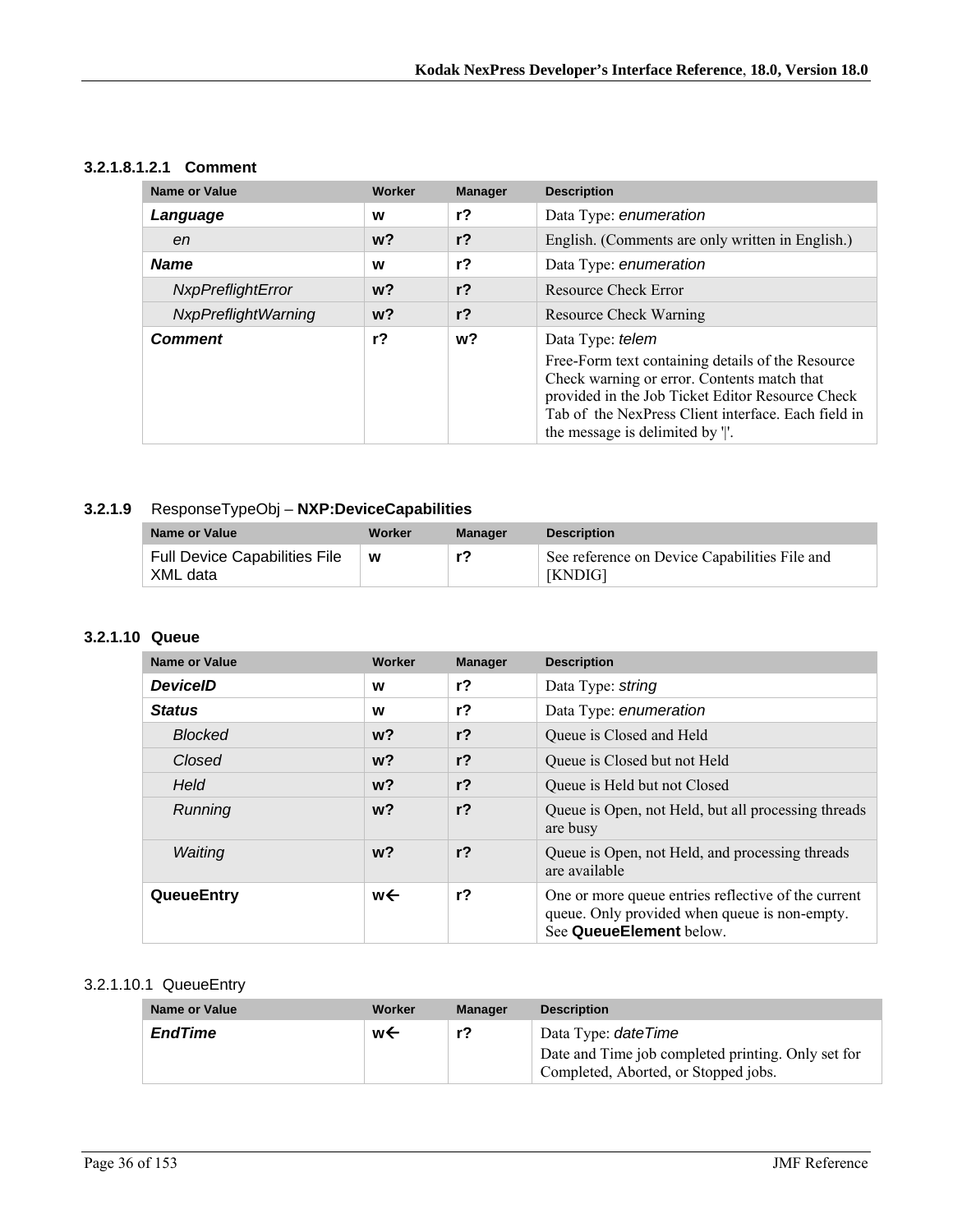| <b>Name or Value</b>    | Worker         | <b>Manager</b> | <b>Description</b>                                                                                                                                                                                                           |
|-------------------------|----------------|----------------|------------------------------------------------------------------------------------------------------------------------------------------------------------------------------------------------------------------------------|
| <b>JobID</b>            | W              | $r$ ?          | Data Type: string<br>JobID of root JDF node in job ticket                                                                                                                                                                    |
| <b>JobPartID</b>        | w?             | $r$ ?          | Data Type: string<br>JobPartID of root JDF node in job ticket                                                                                                                                                                |
| Priority = $50$         | W              | $r$ ?          | Data Type: integer<br>Queue submission priority 1-100.<br>NOTE: Priority only effects job order prior to<br>placement in the Internal Job Queue. Use of Priority<br>to influence job processing order is not<br>recommended. |
| $1 - 100$               | w <sub>2</sub> | $r$ ?          | Default: 50                                                                                                                                                                                                                  |
| <b>QueueEntryID</b>     | W              | $r$ ?          | Data Type: string<br>Unique identifier within JDF Queue. Assigned to job<br>upon submission.                                                                                                                                 |
| <b>StartTime</b>        | W              | $r$ ?          | Data Type: date Time<br>Essentially the same as SubmissionTime                                                                                                                                                               |
| <b>Status</b>           | W              | $r$ ?          | Data Type: enumeration                                                                                                                                                                                                       |
| Aborted                 | $w$ ?          | $r$ ?          | Job has been aborted due to error or operator action                                                                                                                                                                         |
| Completed               | w <sub>2</sub> | $r$ ?          | Job has finished printing successfully                                                                                                                                                                                       |
| Held                    | $w$ ?          | $r$ ?          | Job held following HoldQueueEntry command                                                                                                                                                                                    |
| Running                 | w?             | $r$ ?          | Job active in the Internal Job Queue. "Running" does<br>not necessarily indicate the job is currently printing.                                                                                                              |
| Suspended               | $w$ ?          | $r$ ?          | Job suspended following SuspendQueueEntry, an<br>explicit job stop using the NexPress Client interface,<br>or a Portal restart with the job queued                                                                           |
| Waiting                 | w <sub>2</sub> | $r$ ?          | Job awaiting submission to the Internal Job Queue                                                                                                                                                                            |
| <b>SubmisssionTime</b>  | w?             | $r$ ?          | Data Type: date Time<br>Date and time job was added to the Portal queue.                                                                                                                                                     |
| <b>HDM:FirstStart</b>   | w?             | $r$ ?          | Data Type: string<br>Nodelnfo/@FirstStart of job ticket. NOTE: JDF<br>Portal does not enforce @FirstStart when<br>scheduling job.                                                                                            |
| HDM:ID                  | W              | $r$ ?          | Data Type: string<br>Same as HDM:NodeID                                                                                                                                                                                      |
| <b>HDM: JobPriority</b> | W              | $r$ ?          | Data Type: <i>integer</i><br>Same as Priority                                                                                                                                                                                |
| <b>HDM:JobURL</b>       | w?             | $r$ ?          | Data Type: string<br>Filename of first element in AncestorPool in job<br>ticket                                                                                                                                              |
| <b>HDM:LastEnd</b>      | w?             | $r$ ?          | Data Type: string<br>Nodelnfo/@LastEnd of job ticket. NOTE: JDF<br>Portal does not enforce @LastEnd when scheduling<br>job.                                                                                                  |
| <b>HDM:NodelD</b>       | w?             | $r$ ?          | Data Type: string<br><b>ID</b> of root <b>JDF</b> node in job ticket                                                                                                                                                         |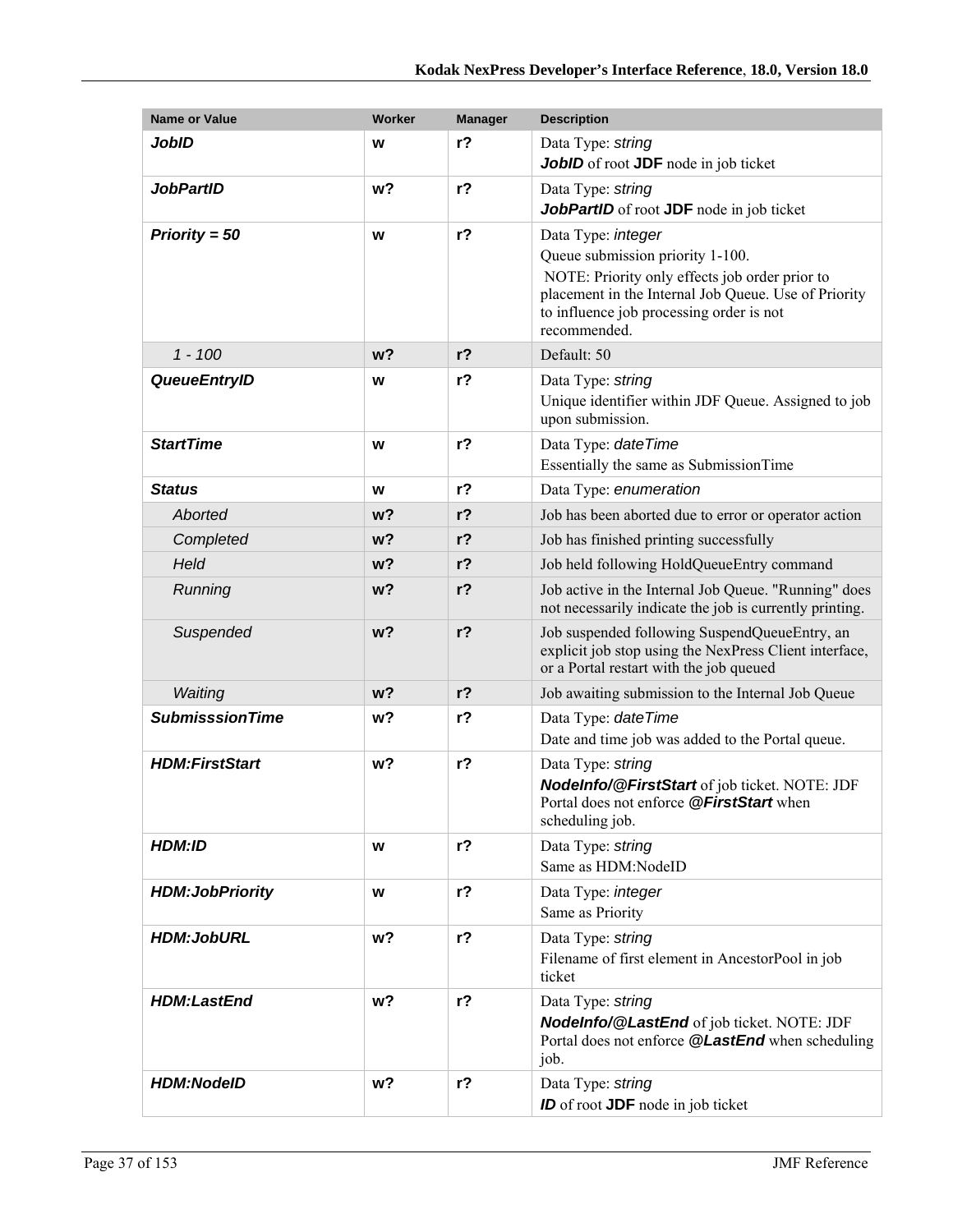| <b>Name or Value</b>              | Worker         | <b>Manager</b> | <b>Description</b>                                                                                                                 |
|-----------------------------------|----------------|----------------|------------------------------------------------------------------------------------------------------------------------------------|
| <b>HDM:SpawnID</b>                | w?             | r <sub>2</sub> | Data Type: string<br><b>SpawnID</b> of root <b>JDF</b> node in job ticket                                                          |
| <b>HDM:Start</b>                  | w?             | $r$ ?          | Data Type: string<br><b>Nodelnfo/@Start</b> of job ticket. NOTE: JDF Portal<br>does not enforce <b>@Start</b> when scheduling job. |
| <b>HDM:StatusDetails</b>          | w <sub>2</sub> | r <sub>2</sub> | Data Type: string<br>Free-form comment containing additional status<br>details when applicable.                                    |
| <b>NXP:CDFEJobID</b>              | W              | r <sub>2</sub> | Data Type: string<br>Job identifier used by the Internal Job Queue.                                                                |
| xmlns:HDM                         | W              | $r$ ?          | Data Type: string                                                                                                                  |
| www.heidelberg.com/sche<br>ma/HDM | W              | $r$ ?          |                                                                                                                                    |
| xmlns:NXP                         | W              | $r$ ?          | Data Type: string                                                                                                                  |
| www.nexpress.com                  | W              | r <sub>2</sub> |                                                                                                                                    |

### **3.2.2 Message – Signal**

| <b>Name or Value</b>                           | <b>Worker</b>  | <b>Manager</b> | <b>Description</b>                                                                                                                 |
|------------------------------------------------|----------------|----------------|------------------------------------------------------------------------------------------------------------------------------------|
| ID                                             | W              | r <sub>2</sub> | Data Type: ID                                                                                                                      |
|                                                |                |                | Generated by NexPress                                                                                                              |
| refID                                          | W              | $r$ ?          | Data Type: NMTOKEN                                                                                                                 |
|                                                |                |                | Matches Query/@ID to which the subscription was<br>attached.                                                                       |
| <b>Type</b>                                    | W              | $r$ ?          | Data Type: enumeration                                                                                                             |
|                                                |                |                | Same as Type from Query initiating persistent<br>channel.                                                                          |
| <b>Status</b>                                  | W              | r <sub>2</sub> | NexPress only supports opening a persistent channel<br>on the Status query                                                         |
| xmlns:xsi                                      | W              | r <sub>2</sub> | Data Type: URI                                                                                                                     |
| http://www.w3.org/2001/X<br>ML Schema-instance | W              | r <sub>2</sub> |                                                                                                                                    |
| xsi:type                                       | W              | r <sub>2</sub> | Data Type: NMTOKEN                                                                                                                 |
|                                                |                |                | Value is generated through a concatenation of<br>"Signal" and the Type value, e.g. SignalStatus                                    |
| <b>Notification</b>                            | w <sub>2</sub> | r <sub>2</sub> | Only used to report an error condition on a                                                                                        |
|                                                |                |                | subscribed queue entry. Normally signal responses<br>do not include <b>Notification</b> element. See<br><b>Notification</b> above. |
| <b>ResponseTypeObj</b>                         | W              | r <sub>2</sub> | Abstract element. NexPress only supports a                                                                                         |
|                                                |                |                | persistent channel on Status Query; see<br>ResponseTypeObj-Status.                                                                 |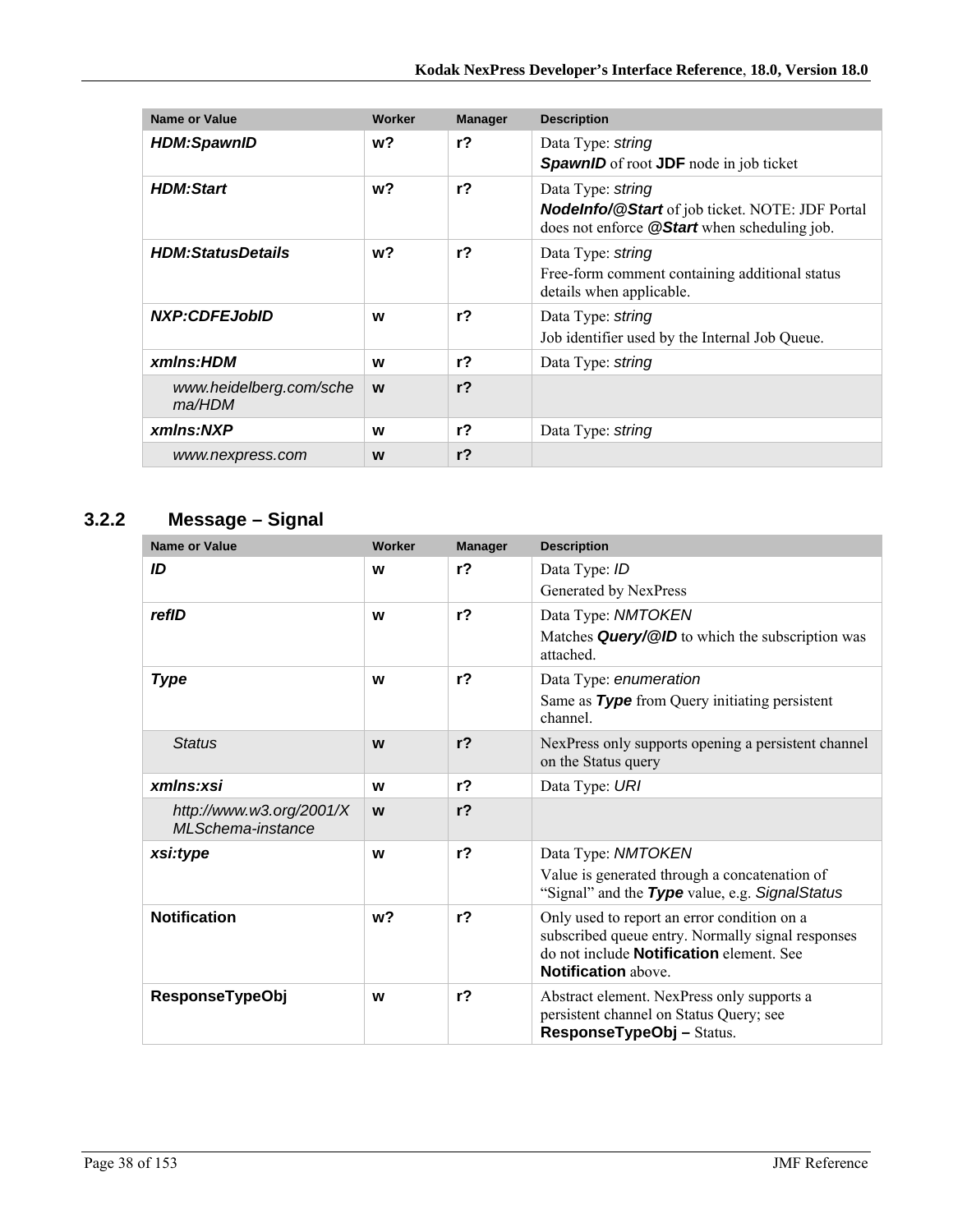# **4 JDF Product Intent Reference**

This chapter documents NexPress support for JDF Product Intent as referenced in the [KNDIG]. Examples demonstrating the use of JDF Product Intent for the NexPress front end are provided in [KNDIG] and not here.

For this section, many tables have their columns as Manager and Worker. The Manager in this case is the Client Application sending a JMF message and the Worker is the NexPress front end or Kodak Imposition Viewer. The notation is similar to that in the Base ICS [BICS], except a value of "r" in the "Worker" column indicates the NexPress or Imposition Viewer requires the attribute, element, or value; "r?" indicates the field is supported and will be used if supplied.

*The NexPress front end andNexPress workflow tools support only the attributes, values and sub-elements of the resources identified below. Any attributes, values or sub-elements of the resource other then those defined below will be ignored. If an illegal or unsupported attribute value is identified, the default value will be used instead.* 

# **4.1 General use of JDF Product Intent with PPML/VDX**

JDF Product Intent is defined by [JDF]; it refers to the use of JDF for describing the print product(s) to be produced. A JDF Product Intent job ticket describes "what" to produce rather than "how" to produce it. In contrast, process-oriented JDF describes the details of "how" to manufacture the print product(s). JDF Product Intent data in conjunction with the PPML/VDX structured page content data provides a complete job definition, enabling a production process to be defined that can create variable print products such as customized postcards, booklets, and brochures.

There are two basic methods to link the PPML/VDX data with the JDF Product Intent data:

- **Integrated JDF Intent** uses a JDF job ticket stored within or referenced from the **ProductIntent** sub-element of the **PPMLVDX** as defined by [PPML/VDX].
- **Referential JDF Intent** uses a JDF job ticket that is not integral to the PPML/VDX structured data. In this case, the JDF Product node's **RunList** resource refers to the PPML/VDX data (i.e. **JOB** and **DOCUMENT** elements) through the use of the JDF *RunTags* partition key.

This following specifies the general restrictions and constraints for using JDF Product Intent and PPML/VDX with the NexPress front end and NexPress workflow tools.

- Only **Referential JDF Intent** MUST be used.
- All **Integrated JDF Intent** WILL BE ignored whether **Referential JDF Intent** is present or not.
- When embedding **Referential JDF Intent** within a PPML/VDX-Layout file, it MUST be embedded as a PDF COS stream object within the body of the file, and referenced by a **/JDF** key entry within the **/Catalog** dictionary at the root of the file.
- NexPress Workflow tools, including Imposition Viewer, only support JDF resources **ArtDeliveryIntent, BindingIntent**, **LayoutIntent**, **MediaIntent, RunList** and **Component**. Other JDF Product Intent resources SHOULD NOT be used with a PPML/VDX job and will be ignored.
- The NexPress front end only supports embedded **MediaIntent**. All other JDF Product Intent data is ignored.
- All parameters of supported JDF Product Intent resources and those of their sub-elements that have JDF Span data types MUST have a value specified for the *Actual* attribute. This implies that all negotiation for the final product description has been completed, and actual values have been determined.
- Only a single JDF Product Intent node MUST be used to describe the print products of a PPML/VDX job.

# **4.2 JDF Product Intent Node**

| Name or Value          | <b>Manager</b> | Worker | <b>Description</b>                                                                          |
|------------------------|----------------|--------|---------------------------------------------------------------------------------------------|
| <b>DescriptiveName</b> | w              |        | Data Type: string<br>Should contain a human-readable string describing<br>the print product |
| ID                     | W              |        | Data Type: ID                                                                               |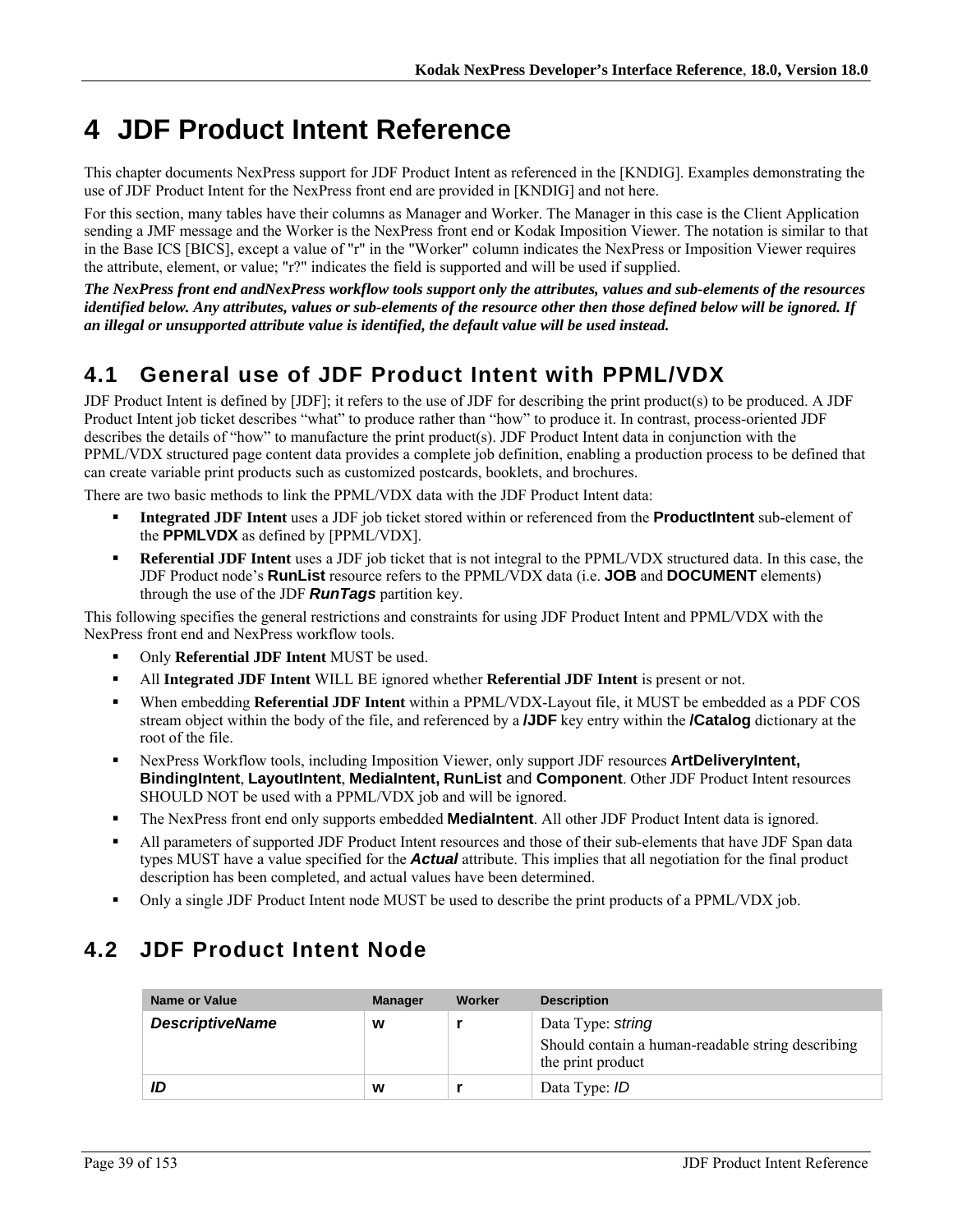| <b>Name or Value</b>                    | <b>Manager</b> | Worker         | <b>Description</b>                                                                                                                                                                                                                                                        |
|-----------------------------------------|----------------|----------------|---------------------------------------------------------------------------------------------------------------------------------------------------------------------------------------------------------------------------------------------------------------------------|
| JobID                                   | w?             | $r$ ?          | Data Type: string                                                                                                                                                                                                                                                         |
| <b>Type</b>                             | W              | r              | Data Type: NMTOKEN                                                                                                                                                                                                                                                        |
| Product                                 | W              | r              |                                                                                                                                                                                                                                                                           |
| <b>Version</b>                          | W              | r              | Data Type: JDFJMFVersion                                                                                                                                                                                                                                                  |
| 1.3                                     | W              | r              |                                                                                                                                                                                                                                                                           |
| xmlns                                   | W              | r              | Data Type: URI                                                                                                                                                                                                                                                            |
| http://www.CIP4.org/JDFS<br>chema $1$ 1 | W              | r              |                                                                                                                                                                                                                                                                           |
| <b>Status</b>                           | W              | r              | Data Type: enumeration                                                                                                                                                                                                                                                    |
| Waiting                                 | W              | r              |                                                                                                                                                                                                                                                                           |
| <b>JDF</b>                              | w?             | r <sub>2</sub> | NexPress Combined Process Node A root JDF<br>intent node may be submitted to the NexPress for<br>processing if the JDF intent includes a NexPress<br>Combined Process Node. The job ticket is<br>constructed entirely from the JDF Process; the JDF<br>intent is ignored. |
| <b>AuditPool</b>                        | w?             | r <sub>2</sub> | See AuditPool below.                                                                                                                                                                                                                                                      |
| <b>ResourceLinkPool</b>                 | W              | r              | See ResourceLinkPool below.                                                                                                                                                                                                                                               |
| <b>ResourcePool</b>                     | W              | r              | See <b>ResourcePool</b> below                                                                                                                                                                                                                                             |

### **4.2.1 ResourceLinkPool**

| Name or Value            | <b>Manager</b> | Worker         | <b>Description</b>                              |
|--------------------------|----------------|----------------|-------------------------------------------------|
| <b>ResourceLink</b> *    | W              |                | List of <b>ResourceLink</b> entries. See below. |
| <b>BindingIntentLink</b> | $w$ ?          | r <sub>2</sub> |                                                 |
| <b>ComponentLink</b>     | w?             | r <sub>2</sub> |                                                 |
| LayoutIntentLink         | w?             | $r$ ?          |                                                 |
| <b>MediaIntentLink</b>   | w?             | r?             |                                                 |

#### **4.2.1.1 BindingIntentLink**

| <b>Name or Value</b> | <b>Manager</b> | Worker | <b>Description</b>      |
|----------------------|----------------|--------|-------------------------|
| rRef                 | W              |        | Data Type: <b>IDREF</b> |
| Usage                | W              |        | Data Type: enumeration  |
| Input                | W              |        |                         |

### **4.2.1.2 ComponentLink**

| <b>Name or Value</b> | <b>Manager</b> | Worker | <b>Description</b>      |
|----------------------|----------------|--------|-------------------------|
| rRef                 | W              |        | Data Type: <i>IDREF</i> |
| Usage                | W              |        | Data Type: enumeration  |
| Output               | W              |        |                         |

#### **4.2.1.3 LayoutIntentLink**

| Name or Value | <b>Manager</b> | Worker | <b>Description</b>      |
|---------------|----------------|--------|-------------------------|
| rRef          | W              |        | Data Type: <b>IDREF</b> |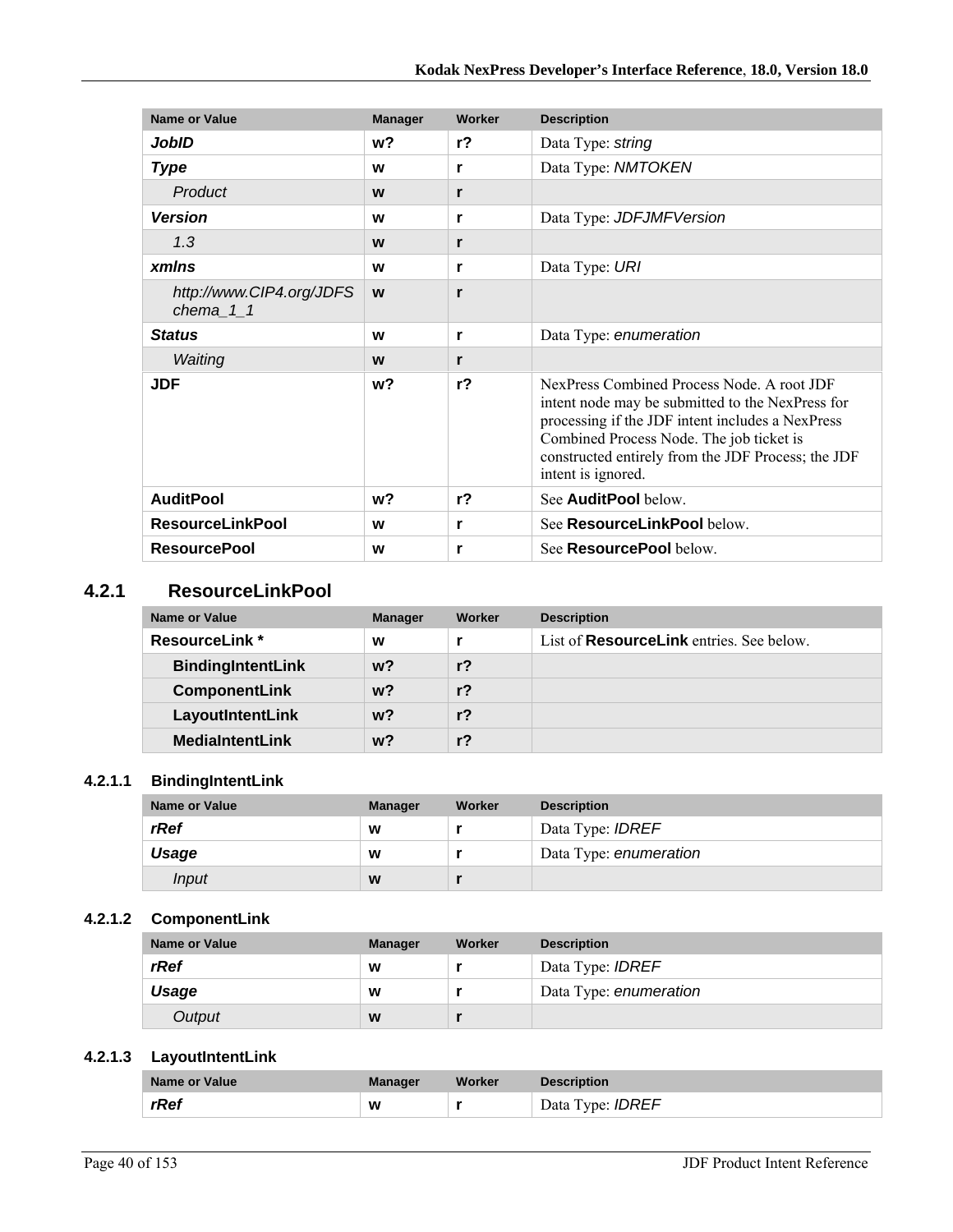| <b>Name or Value</b> | <b>Manager</b> | Worker | <b>Description</b>     |
|----------------------|----------------|--------|------------------------|
| Usage                | W              |        | Data Type: enumeration |
| Input                | W              |        |                        |

#### **4.2.1.4 MediaIntentLink**

| <b>Name or Value</b> | <b>Manager</b> | <b>Worker</b> | <b>Description</b>      |
|----------------------|----------------|---------------|-------------------------|
| rRef                 | W              |               | Data Type: <b>IDREF</b> |
| Usage                | W              |               | Data Type: enumeration  |
| <i>Input</i>         | W              |               |                         |

#### **4.2.2 ResourcePool**

| <b>Name or Value</b> | <b>Manager</b> | Worker         | <b>Description</b>                                                                                                                                                                                                                                                                                                                                     |
|----------------------|----------------|----------------|--------------------------------------------------------------------------------------------------------------------------------------------------------------------------------------------------------------------------------------------------------------------------------------------------------------------------------------------------------|
| Resource *           | W              | r              | List of <b>Resource</b> entries. See below for detail.                                                                                                                                                                                                                                                                                                 |
| <b>BindingIntent</b> | w <sub>2</sub> | $r$ ?          | Specifies the style of binding for an instance of a<br>finished print product.<br><b>PPML/VDX Usage: The BindingIntent</b><br>characterization will be applied to all Recipient<br>Instances (i.e. JOB elements) of a PPML/VDX<br>instance.                                                                                                            |
| <b>Component</b>     | w <sub>2</sub> | r <sub>2</sub> | Represents the complete or partially finished print<br>product that is the output of the printing process.                                                                                                                                                                                                                                             |
| LayoutElement        | w←             | $r$ ?          | Either a sub-element of or referenced from a<br><b>RunList resource</b><br>PPML/VDX usage: Identifies the PPML/VDX<br>layout file of a PPML/VDX instance that is used as<br>the source of page content data.                                                                                                                                           |
| LayoutIntent         | w <sub>2</sub> | $r$ ?          | Specifies one or two-sided printing of finished pages.<br>PPML/VDX Usage: The LayoutIntent<br>characterization will be applied to all Recipient<br>Instances (i.e. <b>JOB</b> elements) of a PPML/VDX<br>instance                                                                                                                                      |
| <b>MediaIntent</b>   | w <sub>2</sub> | $r$ ?          | Specifies one or more descriptions or<br>characterizations of media to use for printed pages. A<br>maximum of three <b>MediaIntent</b> sub-element<br>characterizations are allowed.<br><b>PPML/VDX Usage: The MediaIntent</b><br>characterization will be applied to all Recipient<br>Instances (i.e. <b>JOB</b> elements) of a PPML/VDX<br>instance. |
| <b>RunList</b>       | w <sub>2</sub> | r <sub>2</sub> | <b>PPML/VDX</b> usage: Identifies the sequence of<br>Recipient Instances, or records of the PPML/VDX<br>file. These records are referenced by the<br>LayoutElement sub-element as page content of the<br>print products described by the JDF Product node.                                                                                             |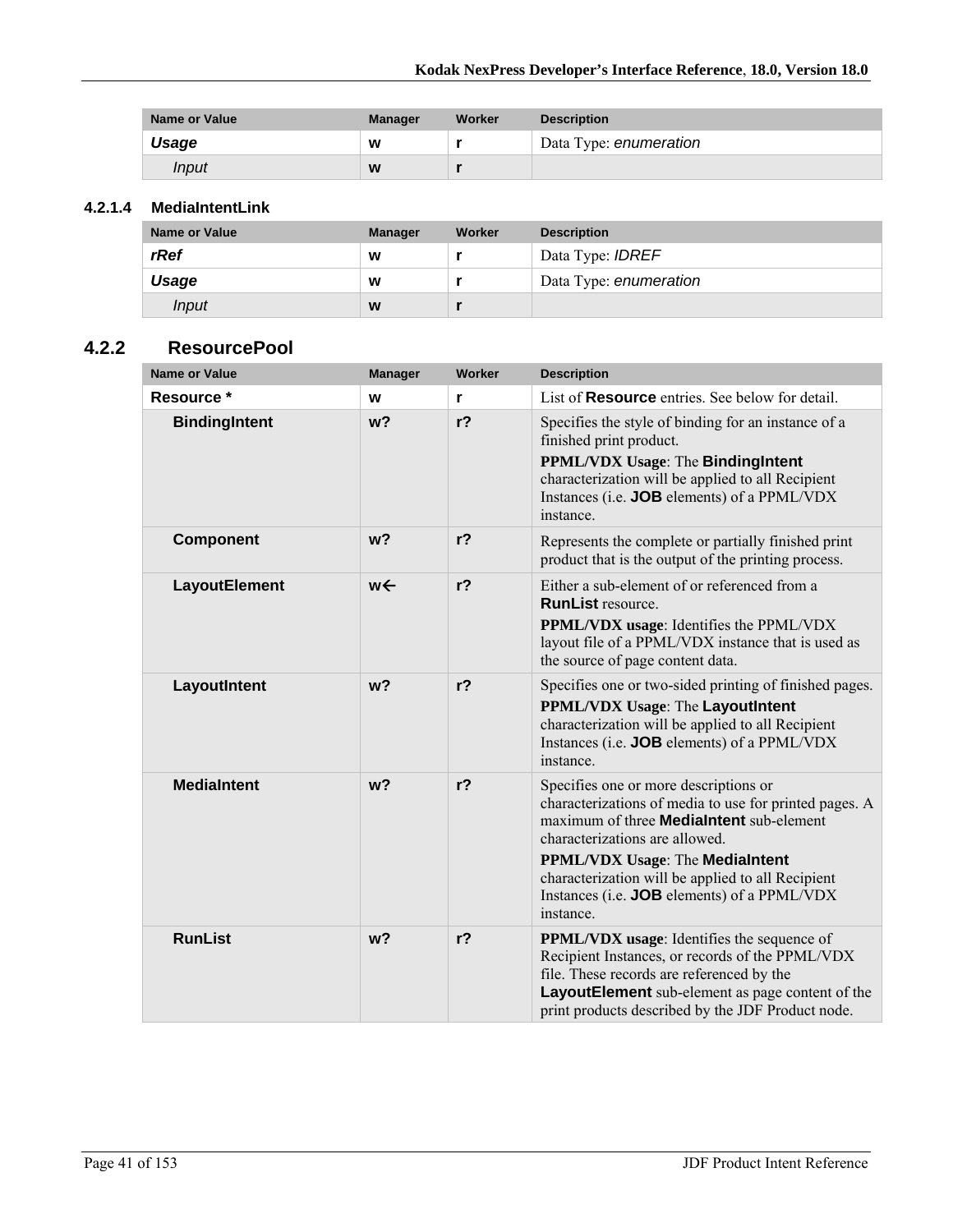# **4.3 BindingIntent resource**

| <b>Name or Value</b>      | <b>Manager</b> | <b>Worker</b>  | <b>Description</b>                                                                                                                                                 |
|---------------------------|----------------|----------------|--------------------------------------------------------------------------------------------------------------------------------------------------------------------|
| <b>Class</b>              | W              | r              | Data Type: enumeration                                                                                                                                             |
| <b>Intent</b>             | W              | r              |                                                                                                                                                                    |
| ID                        | W              | r              | Data Type: ID                                                                                                                                                      |
| <b>Status</b>             | W              | r              | Data Type: enumeration                                                                                                                                             |
| Available                 | W              | r              |                                                                                                                                                                    |
| <b>BindingColor</b>       | w <sub>2</sub> | r <sub>2</sub> | Data Type: EnumerationSpan<br>Defines the color of the spine material of the<br>binding. See BindingColor below.                                                   |
| <b>BindingSide</b>        | w←             | r <sub>2</sub> | Data Type: EnumerationSpan<br>MUST be present if <b>BindingType</b> is defined and<br>Binding Type/@Actual other than LooseBinding.<br>See BindingSide below.      |
| <b>BindingType</b>        | W              | r              | Data Type: EnumerationSpan<br>Desired binding for the job. See <b>BindingType</b><br>below.                                                                        |
| <b>CoilBinding</b>        | w <sub>2</sub> | r <sub>2</sub> | Details of coil binding. MAY be present if<br><b>BindingType/@Actual=CoilBinding.</b><br>See [JDF] for structure of <b>CoilBinding</b> element.                    |
| <b>PlasticCombBinding</b> | w <sub>2</sub> | $r$ ?          | Details of plastic comb binding. MAY be present if<br><b>BindingType/@Actual</b> = PlasticComb.<br>See [JDF] for structure of <b>PlasticCombBinding</b><br>element |
| <b>SaddleStitching</b>    | w <sub>2</sub> | r <sub>2</sub> | Details of saddle stitching. MAY be present if<br><b>BindingType/@Actual</b> = SaddleStitch.<br>See [JDF] for structure of <b>SaddleStitching</b><br>element.      |
| <b>WireCombBinding</b>    | w <sub>2</sub> | r <sub>2</sub> | Details of wire comb binding. MAY be present if<br><b>BindingType/@Actual</b> = WireComb.<br>See [JDF] for structure of <b>WireCombBinding</b><br>element.         |

### **4.3.1 BindingColor**

| <b>Name or Value</b> | <b>Manager</b> | Worker | <b>Description</b>                                                                                                                                         |
|----------------------|----------------|--------|------------------------------------------------------------------------------------------------------------------------------------------------------------|
| <b>DataType</b>      | W              |        | Data Type: enumeration                                                                                                                                     |
| EnumerationSpan      | W              |        |                                                                                                                                                            |
| Actual               | w              |        | Data Type: enumeration<br>See [JDF] for possible values. MUST be present,<br>implying all negotiation for final product description<br>has been completed. |

### **4.3.2 BindingSide**

| Name or Value   | <b>Manager</b> | Worker | <b>Description</b>     |
|-----------------|----------------|--------|------------------------|
| <b>DataType</b> | W              |        | Data Type: enumeration |
| EnumerationSpan | W              |        |                        |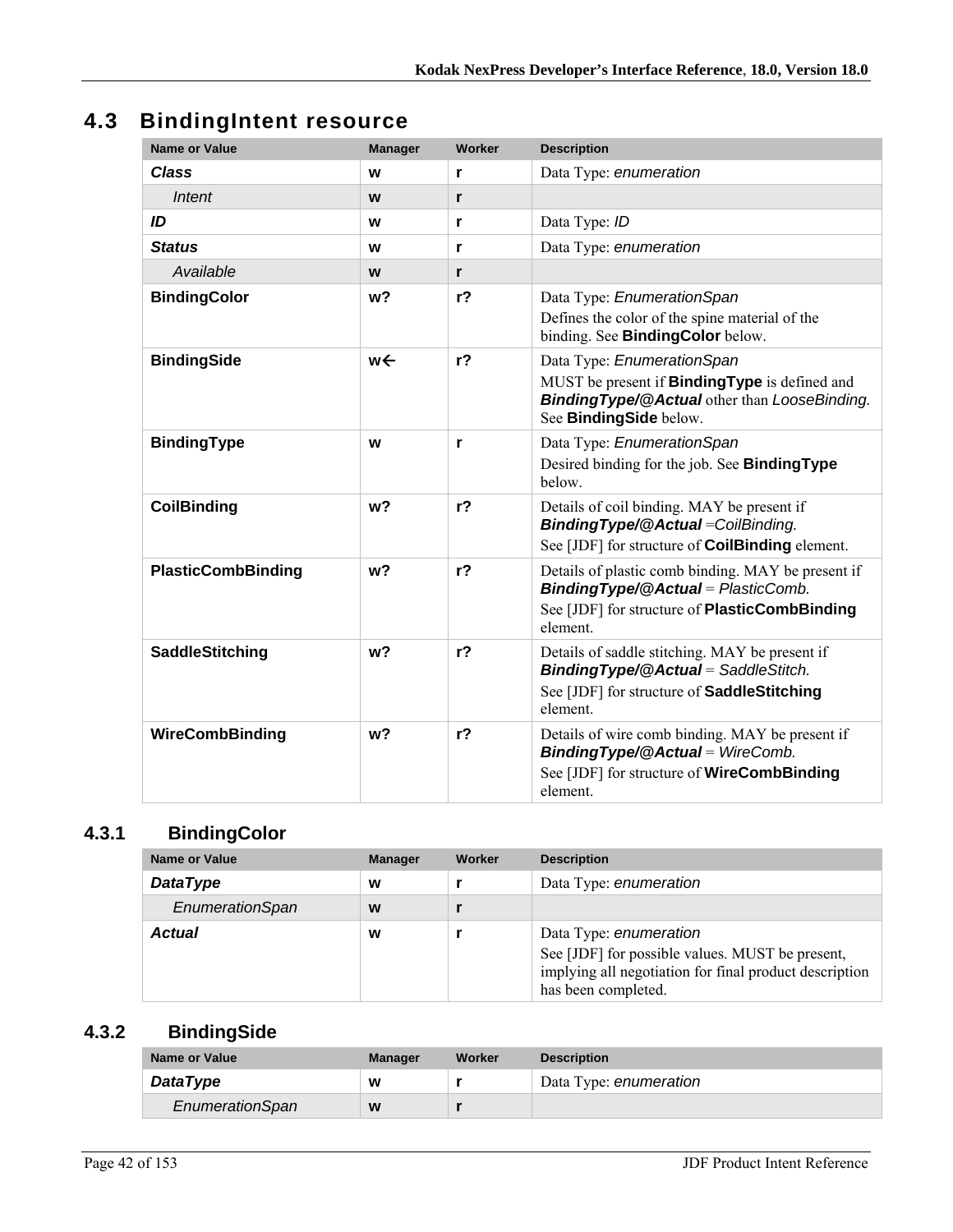| <b>Name or Value</b> | <b>Manager</b> | <b>Worker</b>  | <b>Description</b>                                                                                                       |
|----------------------|----------------|----------------|--------------------------------------------------------------------------------------------------------------------------|
| <b>Actual</b>        | W              |                | Data Type: enumeration<br>MUST be present, implying all negotiation for final<br>product description has been completed. |
| Top                  | $w$ ?          | $r$ ?          |                                                                                                                          |
| <b>Bottom</b>        | $w$ ?          | r <sub>2</sub> |                                                                                                                          |
| <b>Right</b>         | $w$ ?          | r <sub>2</sub> |                                                                                                                          |
| Left                 | w?             | r?             |                                                                                                                          |

### **4.3.3 BindingType**

| <b>Name or Value</b> | <b>Manager</b> | Worker         | <b>Description</b>                                                                                                                                                                                                                                                                                                                                                            |
|----------------------|----------------|----------------|-------------------------------------------------------------------------------------------------------------------------------------------------------------------------------------------------------------------------------------------------------------------------------------------------------------------------------------------------------------------------------|
| <b>DataType</b>      | W              |                | Data Type: enumeration                                                                                                                                                                                                                                                                                                                                                        |
| EnumerationSpan      | W              | r              |                                                                                                                                                                                                                                                                                                                                                                               |
| <b>Actual</b>        | W              | r              | Data Type: enumeration<br><b>PPML/VDX</b> usage: If other than <i>LooseBinding</i> , all<br>pages of related PPML DOCUMENT sub-elements<br>of a <b>JOB</b> element MUST be bound. This disallows<br>the definition of a Recipient Instance having multiple<br>bound documents; multiple bound documents are not<br>supported by the NexPress front end and workflow<br>tools. |
| CoilBinding          | w?             | r <sub>2</sub> |                                                                                                                                                                                                                                                                                                                                                                               |
| LooseBinding         | w?             | r <sub>2</sub> |                                                                                                                                                                                                                                                                                                                                                                               |
| PlasticComb          | $w$ ?          | r <sub>2</sub> |                                                                                                                                                                                                                                                                                                                                                                               |
| <b>SaddleStitch</b>  | w?             | r <sub>2</sub> |                                                                                                                                                                                                                                                                                                                                                                               |
| WireComb             | w?             | r <sub>2</sub> |                                                                                                                                                                                                                                                                                                                                                                               |

# **4.4 Component resource**

| <b>Name or Value</b>           | <b>Manager</b> | Worker         | <b>Description</b>      |
|--------------------------------|----------------|----------------|-------------------------|
| <b>Class</b>                   | W              | r              | Data Type: enumeration  |
| Quantity                       | W              | r              |                         |
| ComponentType                  | W              | r              | Data Type: enumerations |
| <b>FinalProduct</b>            | $w$ ?          | $r$ ?          |                         |
| PartialProduct                 | $w$ ?          | $r$ ?          |                         |
| ID                             | W              | r              | Data Type: ID           |
| <b>ProductType</b> = $Unknown$ | w?             | $r$ ?          | Data Type: NMTOKEN      |
| <b>BackCover</b>               | w?             | $r$ ?          |                         |
| <b>Book</b>                    | w?             | $r$ ?          |                         |
| <b>BookBlock</b>               | $w$ ?          | $r$ ?          |                         |
| <b>BookCase</b>                | w?             | $r$ ?          |                         |
| <b>Brochure</b>                | $w$ ?          | r <sub>2</sub> |                         |
| <b>BusinessCard</b>            | w?             | $r$ ?          |                         |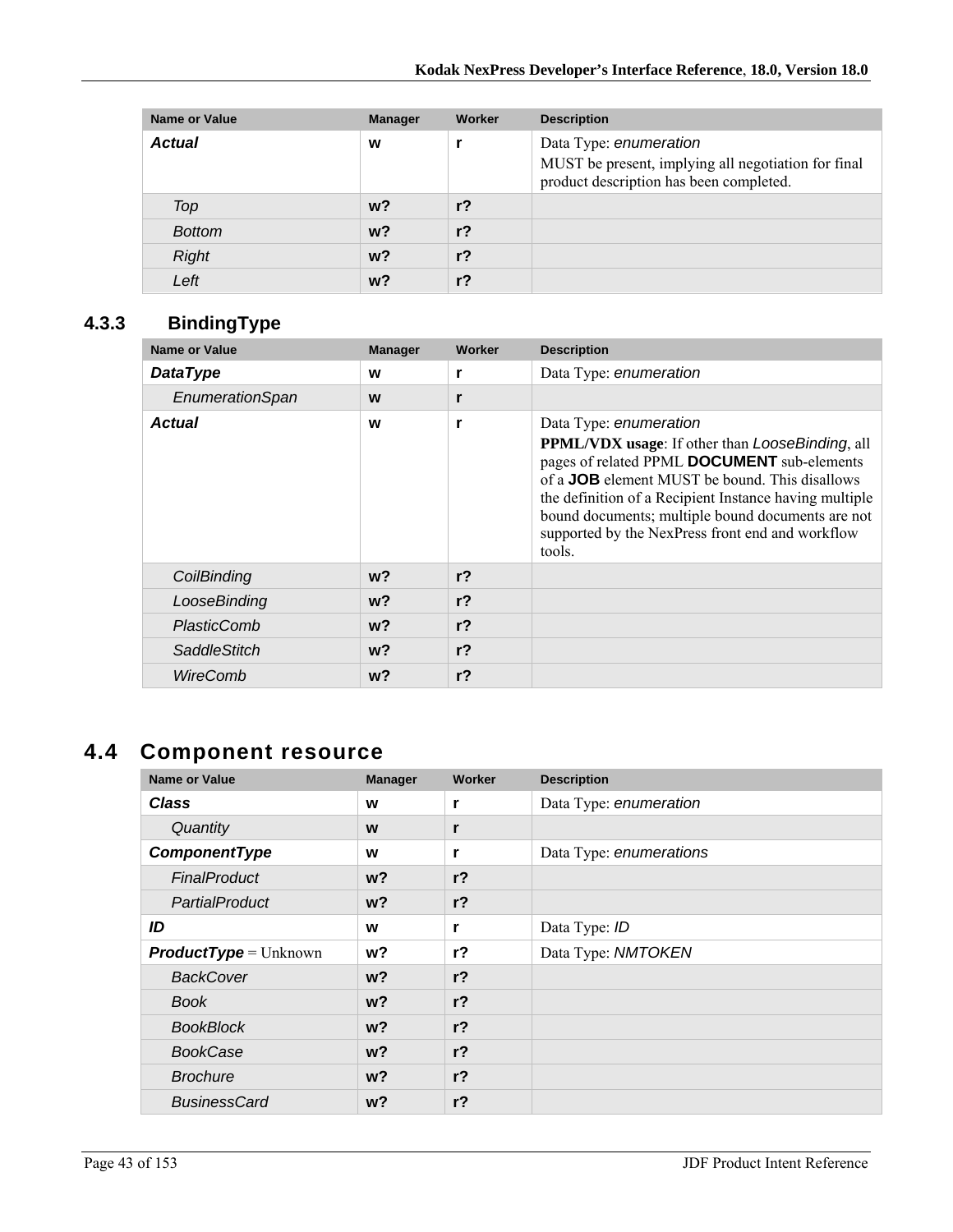| <b>Name or Value</b> | <b>Manager</b> | Worker         | <b>Description</b>     |
|----------------------|----------------|----------------|------------------------|
| Cover                | $w$ ?          | $r$ ?          |                        |
| FrontCover           | $w$ ?          | r <sub>2</sub> |                        |
| Label                | $w$ ?          | r <sub>2</sub> |                        |
| Poster               | $w$ ?          | $r$ ?          |                        |
| <b>Unknown</b>       | $w$ ?          | r <sub>2</sub> | Default Value.         |
| <b>Status</b>        | W              |                | Data Type: enumeration |
| Unavailable          | W              |                |                        |

# **4.5 LayoutElement element**

| Name or Value       | <b>Manager</b> | Worker         | <b>Description</b>                                                                                                                                                  |
|---------------------|----------------|----------------|---------------------------------------------------------------------------------------------------------------------------------------------------------------------|
| <b>Class</b>        | w?             | $r$ ?          | Data Type: enumeration<br>Not required if LayoutElement is defined as an<br>immediate sub-element of <b>RunList</b> .                                               |
| Parameter           | W              | r              |                                                                                                                                                                     |
| <b>ElementType</b>  | W              | r              | Data Type: NMTOKEN                                                                                                                                                  |
| <b>MultiSet</b>     | W              | r              |                                                                                                                                                                     |
| ID                  | w?             | r <sub>2</sub> | Data Type: ID<br>Not required if LayoutElement is defined as an<br>immediate sub-element of <b>RunList</b> .                                                        |
| $HasBleads = false$ | w?             | $r$ ?          | Data Type: boolean                                                                                                                                                  |
| false               | $w$ ?          | $r$ ?          | Default Value.                                                                                                                                                      |
| true                | $w$ ?          | $r$ ?          | <b>PPML/VDX</b> usage: SHOULD have the value "true"<br>if the <b>PAGE_DESIGN/@BleedBox</b> attribute of<br>the PPML data of the PPML/VDX-Layout file is<br>present. |
| <b>Status</b>       | w?             | r <sub>2</sub> | Data Type: enumeration                                                                                                                                              |
| Available           | W              | r              |                                                                                                                                                                     |
| <b>FileSpec</b>     | W              | r              | See FileSpec below.                                                                                                                                                 |

### **4.5.1 FileSpec**

| Name or Value      | <b>Manager</b> | Worker | <b>Description</b>                                                                                                                       |
|--------------------|----------------|--------|------------------------------------------------------------------------------------------------------------------------------------------|
| <b>Application</b> | w?             | $r$ ?  | Data Type: string<br><b>PPML/VDX</b> usage: The descriptive name of the<br>software application used to create the PPML/VDX<br>instance. |
| <b>AppOS</b>       | w?             | $r$ ?  | Data Type: string                                                                                                                        |
| <b>AppVersion</b>  | w?             | $r$ ?  | Data Type: string                                                                                                                        |
| <b>OSVersion</b>   | w?             | $r$ ?  | Data Type: string                                                                                                                        |
| UID                | w?             | $r$ ?  | Data Type: string                                                                                                                        |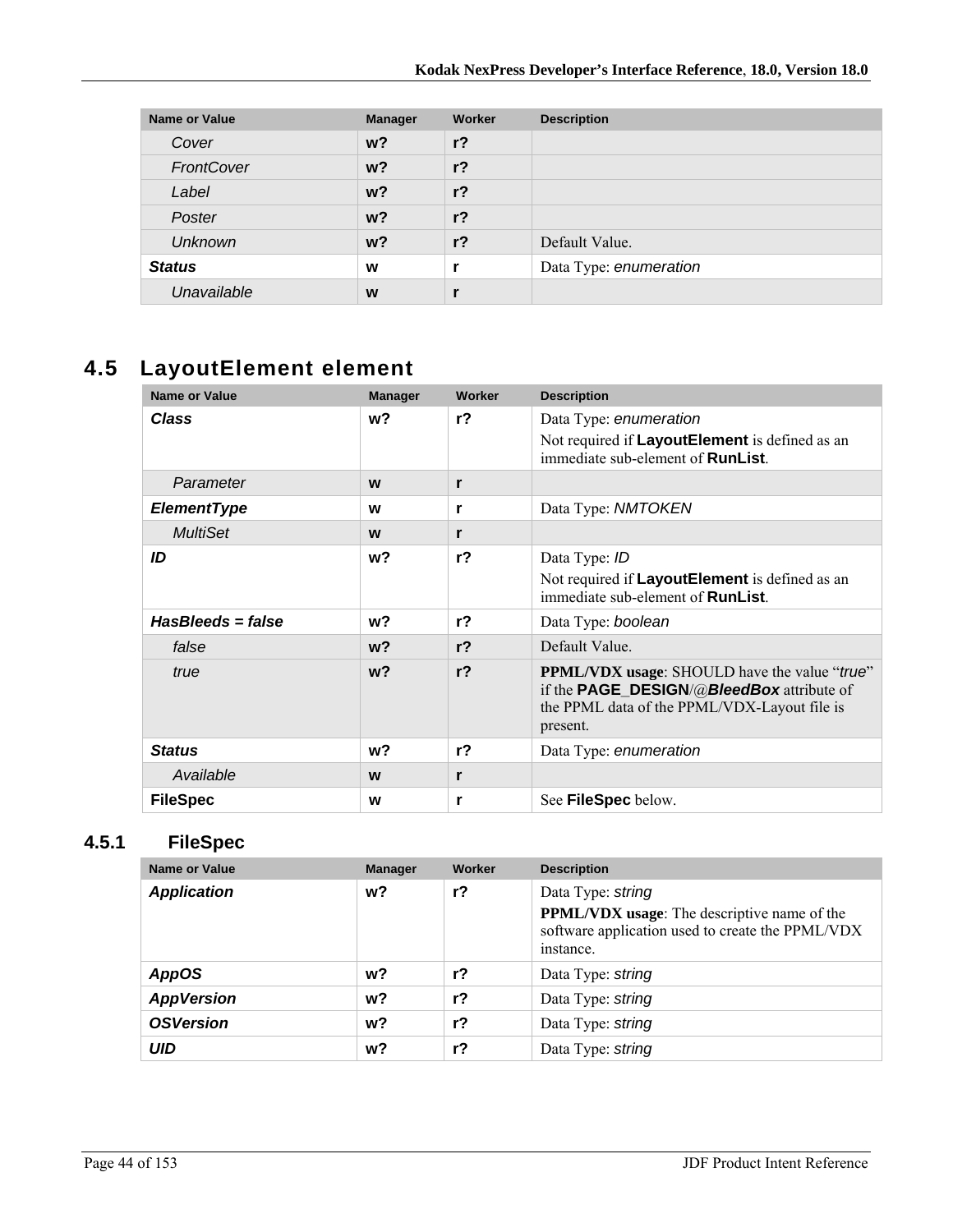| <b>Name or Value</b> | <b>Manager</b> | Worker | <b>Description</b>                                                                                                                                                                                                                                                                                                |
|----------------------|----------------|--------|-------------------------------------------------------------------------------------------------------------------------------------------------------------------------------------------------------------------------------------------------------------------------------------------------------------------|
| URL                  | $w$ ?          | r?     | Data Type: URL                                                                                                                                                                                                                                                                                                    |
|                      |                |        | <b>PPML/VDX</b> usage: MUST NOT be present if the<br>JDF data is embedded within the PPML/VDX-<br>Layout file. Note that the absence of this attribute is<br>interpreted as an implicit reference to the containing<br>PPML/VDX-Layout file. This is the normal case<br>supported by the NexPress Workflow tools. |

# **4.6 LayoutIntent resource**

| <b>Name or Value</b>      | <b>Manager</b> | Worker         | <b>Description</b>                                                                                                                                                                                                                                                                                                                                                                                                          |
|---------------------------|----------------|----------------|-----------------------------------------------------------------------------------------------------------------------------------------------------------------------------------------------------------------------------------------------------------------------------------------------------------------------------------------------------------------------------------------------------------------------------|
| <b>Class</b>              | W              | r              | Data Type: enumeration                                                                                                                                                                                                                                                                                                                                                                                                      |
| Intent                    | W              | r              |                                                                                                                                                                                                                                                                                                                                                                                                                             |
| ID                        | W              | r              | Data Type: ID                                                                                                                                                                                                                                                                                                                                                                                                               |
| <b>Sides</b>              | w <sub>2</sub> | r <sub>2</sub> | Data Type: enumeration<br><b>PPML/VDX</b> usage: If both single-sided printing and<br>two-sided printing is desired for different pages of a<br>print product defined in the same PPML/VDX<br>instance, then two sided printing must be asserted for<br>all pages, and blank pages (i.e. $\langle$ PAGE/s) must be<br>explicitly defined in the PPML data as appropriate<br>for specifying a blank side of a finished page. |
| <b>OneSided</b>           | $w$ ?          | r <sub>2</sub> | Implies front-side                                                                                                                                                                                                                                                                                                                                                                                                          |
| <b>OneSidedBack</b>       | w <sub>2</sub> | r <sub>2</sub> |                                                                                                                                                                                                                                                                                                                                                                                                                             |
| <b>TwoSidedHeadToHead</b> | w <sub>2</sub> | r <sub>2</sub> |                                                                                                                                                                                                                                                                                                                                                                                                                             |
| <b>TwoSidedHeadToFoot</b> | w <sub>2</sub> | r <sub>2</sub> |                                                                                                                                                                                                                                                                                                                                                                                                                             |
| <b>FinishedDimensions</b> | w <sub>2</sub> | r <sub>2</sub> | <b>PPML/VDX</b> usage: If present, its value overrides<br>the value of the <b>TrimBox</b> attribute of the PPML<br><b>PAGE_DESIGN</b> element. The value of<br><b>FinishedDimensions</b> SHOULD match the value<br>of the <b>TrimBox</b> attribute of the PPML<br>PAGE_DESIGN element. See<br><b>FinishedDimensions below.</b>                                                                                              |
| <b>Status</b>             | W              | r              | Data Type: enumeration                                                                                                                                                                                                                                                                                                                                                                                                      |
| Available                 | W              | r              |                                                                                                                                                                                                                                                                                                                                                                                                                             |

### **4.6.1 FinishedDimensions**

| Name or Value    | <b>Manager</b> | Worker | <b>Description</b>                                                                               |
|------------------|----------------|--------|--------------------------------------------------------------------------------------------------|
| <b>DataType</b>  | W              |        | Data Type: enumeration                                                                           |
| <b>ShapeSpan</b> | W              |        |                                                                                                  |
| <b>Actual</b>    | w?             | r?     | Data Type: shape                                                                                 |
| <i>xyz</i>       | W              |        | an array of three numbers: width x, height y, and<br>depth z, where x,y, and z are each $>= 0$ . |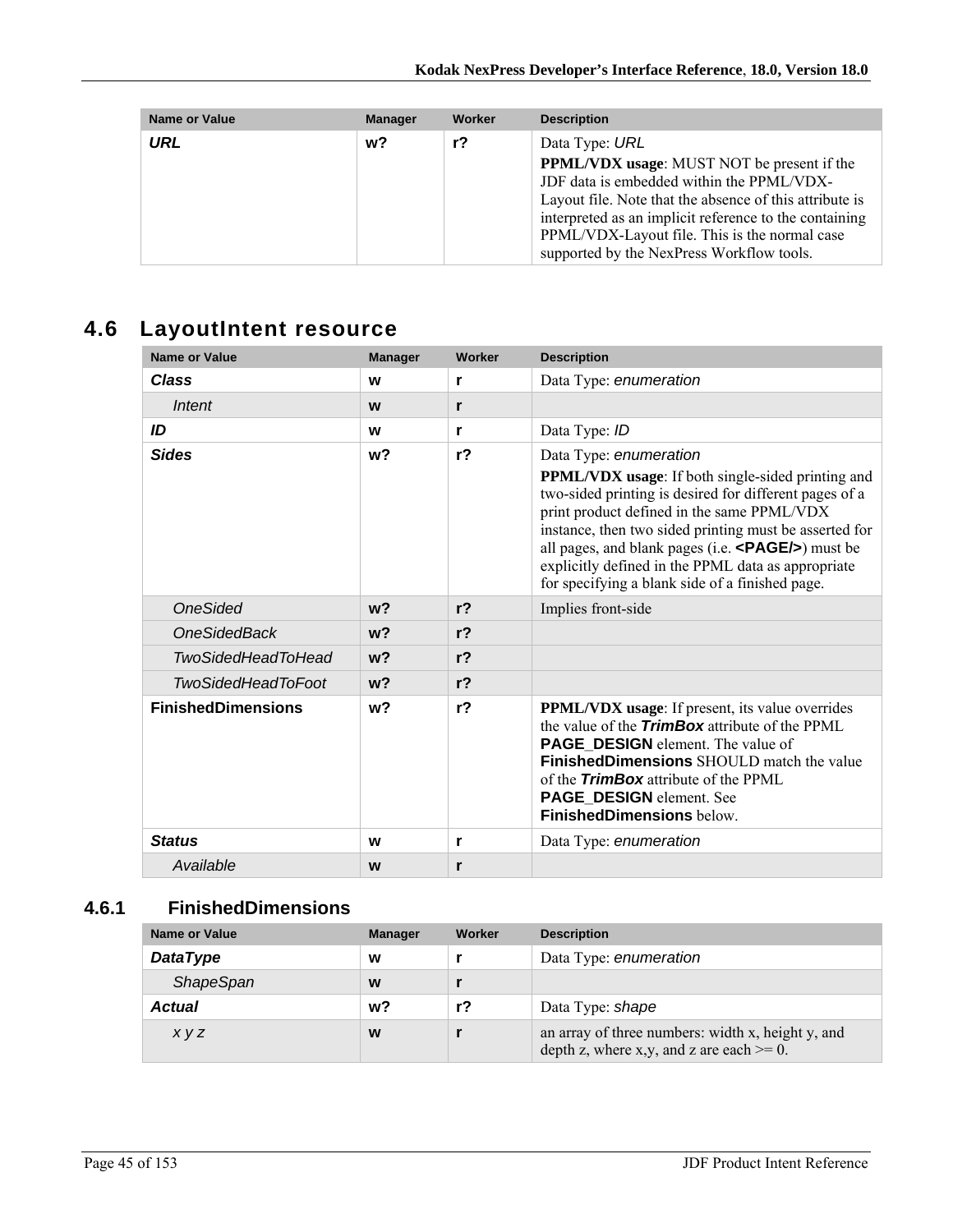## **4.7 MediaIntent resource**

| <b>Name or Value</b>      | <b>Manager</b> | <b>Worker</b>  | <b>Description</b>                                                                                                                                                                                                                                                                               |
|---------------------------|----------------|----------------|--------------------------------------------------------------------------------------------------------------------------------------------------------------------------------------------------------------------------------------------------------------------------------------------------|
| Class                     | W              | r              | Data Type: enumeration                                                                                                                                                                                                                                                                           |
| Intent                    | W              | r              |                                                                                                                                                                                                                                                                                                  |
| ID                        | W              | r              | Data Type: ID                                                                                                                                                                                                                                                                                    |
| <b>PartIDKeys</b>         | w?             | $r$ ?          | Data Type: enumeration<br>Partitions the <b>MediaIntent</b> .<br>See MediaIntent sub-element below.                                                                                                                                                                                              |
| <b>RunTags</b>            | W              | r              |                                                                                                                                                                                                                                                                                                  |
| <b>PrePrinted = false</b> | w <sub>2</sub> | r <sub>2</sub> | Data Type: boolean<br>If true, identifies media as pre-printed stock.                                                                                                                                                                                                                            |
| false                     | w <sub>2</sub> | $r$ ?          | Default Value.                                                                                                                                                                                                                                                                                   |
| true                      | w <sub>2</sub> | $r$ ?          |                                                                                                                                                                                                                                                                                                  |
| <b>Status</b>             | W              | r              | Data Type: enumeration                                                                                                                                                                                                                                                                           |
| Available                 | W              | r              |                                                                                                                                                                                                                                                                                                  |
| <b>BackCoatings</b>       | w?             | $r$ ?          | Data Type: EnumerationSpan<br>Pre-process coating that has been applied to the back<br>surface of the media.<br>If not present, the default <b>Actual</b> value is the same<br>as the FrontCoating/@Actual value.<br>Do not specify here for partitioned MediaIntent.<br>See BackCoatings below. |
| <b>FrontCoatings</b>      | w <sub>2</sub> | $r$ ?          | Data Type: EnumerationSpan<br>Pre-process coating that has been applied to the front<br>surface of the media.<br>Do not specify here for partitioned MediaIntent.<br>See FrontCoatings below.                                                                                                    |
| <b>MediaIntent</b> *      | w <sub>2</sub> | r <sub>2</sub> | Up to 3 partitions are allowed.<br>See <b>MediaIntent</b> characterization below.                                                                                                                                                                                                                |
| <b>MediaType</b>          | w?             | $r$ ?          | Do not specify here for partitioned MediaIntent.<br>See MediaType below.                                                                                                                                                                                                                         |
| <b>StockBrand</b>         | w <sub>2</sub> | $r$ ?          | Do not specify here for partitioned MediaIntent.<br>See StockBrand below.                                                                                                                                                                                                                        |

### **4.7.1 MediaIntent sub-element**

| Name or Value       | <b>Manager</b> | Worker | <b>Description</b>                                                                                                                                                                                                          |
|---------------------|----------------|--------|-----------------------------------------------------------------------------------------------------------------------------------------------------------------------------------------------------------------------------|
| <b>RunTags</b>      | w?             | r?     | Data Type: NMTOKENS<br><b>PPML/VDX</b> usage: If present, it MUST have values<br>that are equal to the values of one or more PPML<br>DOCUMENT/@Label attributes.                                                            |
| <b>BackCoatings</b> | w?             | r?     | Data Type: EnumerationSpan<br>Pre-process coating that has been applied to the back<br>surface of the media<br>If not present, the default <b>Actual</b> value is the same<br>as the FrontCoating/@Actual value. See below. |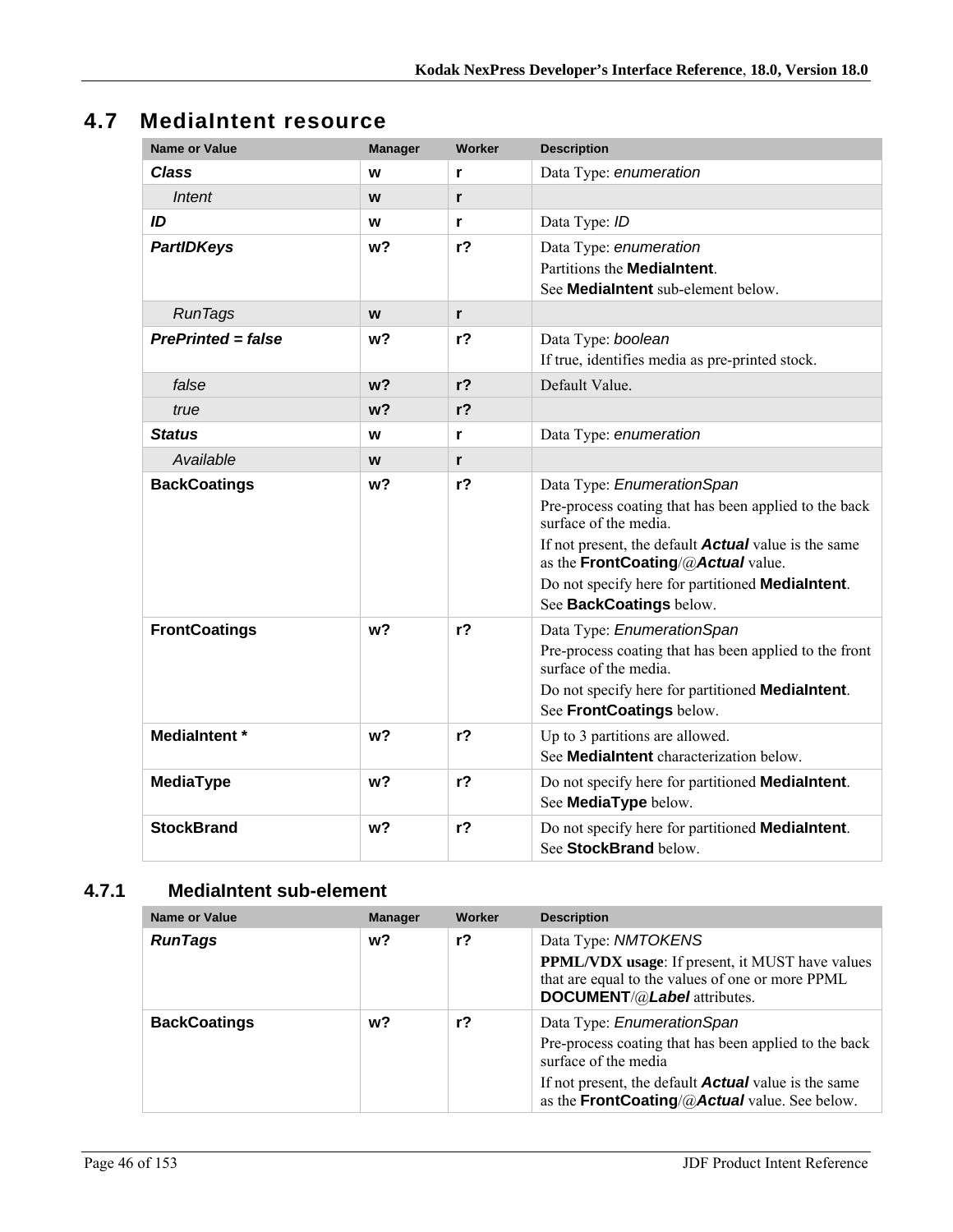| Name or Value        | <b>Manager</b> | Worker | <b>Description</b>                                                                                          |
|----------------------|----------------|--------|-------------------------------------------------------------------------------------------------------------|
| <b>FrontCoatings</b> | w?             | $r$ ?  | Pre-process coating that has been applied to the front<br>surface of the media.<br>See FrontCoatings below. |
| MediaType            | w?             | r?     | See <b>MediaType</b> below.                                                                                 |
| <b>StockBrand</b>    | w?             | r?     | See StockBrand below.                                                                                       |

#### **4.7.1.1 BackCoatings**

| Name or Value        | <b>Manager</b> | <b>Worker</b>  | Description. Refer to [JDF] |
|----------------------|----------------|----------------|-----------------------------|
| <b>DataType</b>      | W              |                | Data Type: enumeration      |
| EnumerationSpan      | W              | r              |                             |
| <b>Actual = None</b> | w?             | $r$ ?          | Data Type: enumeration      |
| <b>None</b>          | $w$ ?          | $r$ ?          | Default Value.              |
| Glossy               | $w$ ?          | $r$ ?          |                             |
| <b>HighGloss</b>     | $w$ ?          | $r$ ?          |                             |
| Matte                | $w$ ?          | r <sub>2</sub> |                             |
| Satin                | $w$ ?          | r <sub>2</sub> |                             |
| Semigloss            | $w$ ?          | $r$ ?          |                             |

#### **4.7.1.2 FrontCoatings**

| <b>Name or Value</b> | <b>Manager</b> | Worker         | Description. Refer to [JDF] |
|----------------------|----------------|----------------|-----------------------------|
| <b>DataType</b>      | W              | r              | Data Type: enumeration      |
| EnumerationSpan      | W              | r              |                             |
| <b>Actual</b> =None  | w?             | $r$ ?          | Data Type: enumeration      |
| <b>None</b>          | $w$ ?          | r <sub>2</sub> | Default Value.              |
| Glossy               | $w$ ?          | r <sub>2</sub> |                             |
| <b>HighGloss</b>     | $w$ ?          | $r$ ?          |                             |
| Matte                | $w$ ?          | r <sub>2</sub> |                             |
| Satin                | $w$ ?          | r <sub>2</sub> |                             |
| Semigloss            | w?             | r <sub>2</sub> |                             |

#### **4.7.1.3 MediaType**

| Name or Value   | <b>Manager</b> | Worker | Description. Refer to [JDF] |
|-----------------|----------------|--------|-----------------------------|
| <b>DataType</b> | W              |        | Data Type: enumeration      |
| EnumerationSpan | W              |        |                             |
| <b>Actual</b>   | W              |        | Data Type: enumeration      |
| Paper           | W              |        |                             |

#### **4.7.1.4 StockBrand**

| Name or Value   | <b>Manager</b> | Worker | Description. Refer to [JDF] |
|-----------------|----------------|--------|-----------------------------|
| <b>DataType</b> | W              |        | Data Type: enumeration      |
| StringSpan      | W              |        |                             |
| Actual          | w              |        | Data Type: string           |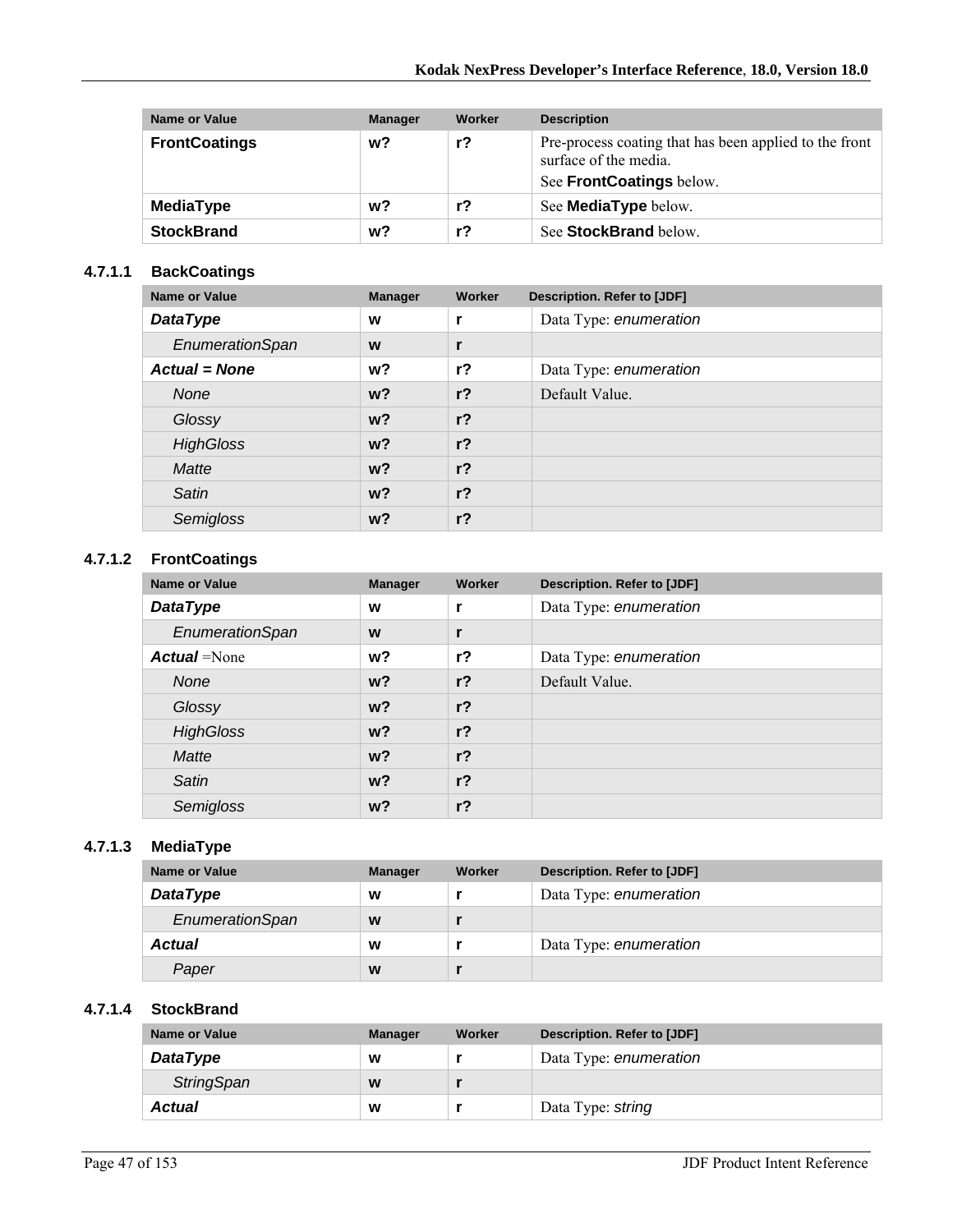| <b>Name or Value</b> | <b>Manager</b> | Worker         | Description. Refer to [JDF]                                          |
|----------------------|----------------|----------------|----------------------------------------------------------------------|
| Media0               | $w$ ?          | $r$ ?          | Equivalent to <b>Body</b>                                            |
| Media 1              | $w$ ?          | r <sub>2</sub> | Equivalent to Cover                                                  |
| Media2               | $w$ ?          | r <sub>2</sub> | Equivalent to <i>Insert</i>                                          |
| Body                 | $w$ ?          | $r$ ?          | Logical name for body media as known to the<br>NexPress front end.   |
| Cover                | $w$ ?          | r <sub>2</sub> | Logical name for cover media as known to the<br>NexPress front end.  |
| <i>Insert</i>        | $w$ ?          | r <sub>2</sub> | Logical name for insert media as known to the<br>NexPress front end. |

# **4.8 RunList**

| <b>Name or Value</b>        | <b>Manager</b> | Worker         | <b>Description. Refer to [JDF]</b>                                                                                                                                                                                                                                                                                                                        |
|-----------------------------|----------------|----------------|-----------------------------------------------------------------------------------------------------------------------------------------------------------------------------------------------------------------------------------------------------------------------------------------------------------------------------------------------------------|
| <b>Class</b>                | W              | r              | Data Type: enumeration                                                                                                                                                                                                                                                                                                                                    |
| Parameter                   | W              | r              |                                                                                                                                                                                                                                                                                                                                                           |
| <b>ComponentGranularity</b> | W              | r              | Data Type: enumeration                                                                                                                                                                                                                                                                                                                                    |
| Set                         | W              | r              | PPML/VDX usage: Indicates that each PPML JOB<br>element is interpreted as containing the set of content<br>pages for a JDF Product Intent instance.                                                                                                                                                                                                       |
| ID                          | W              | r              | Data Type: ID                                                                                                                                                                                                                                                                                                                                             |
| $\text{Sets} = 0 \sim -1$   | w?             | r <sub>2</sub> | Data Type: IntegerRangeList<br><b>PPML/VDX</b> usage: Refers to an index range of<br>PPML <b>JOB</b> elements of the PPML/VDX file.<br><b>PPML/VDX</b> usage: If not present, all <b>JOB</b> elements<br>present in the PPML data are included as input to the<br><b>RunList</b> in the order they appear in the PPML data.<br>Default Value: $0 \sim -1$ |
| $0 - -1$                    | W              | r              | This (the default) is the only supported value.                                                                                                                                                                                                                                                                                                           |
| <b>Status</b>               | W              | r              | Data Type: enumeration                                                                                                                                                                                                                                                                                                                                    |
| Available                   | W              | r              |                                                                                                                                                                                                                                                                                                                                                           |
| <b>LayoutElementRef</b>     | W              | r              | See LayoutElementRef below.                                                                                                                                                                                                                                                                                                                               |

### **4.8.1 LayoutElementRef**

| Name or Value | <b>Manager</b> | Worker | <b>Description</b>                                                                    |
|---------------|----------------|--------|---------------------------------------------------------------------------------------|
| rRef          | W              |        | Reference to LayoutElement resource. Specifies<br>ID of corresponding Layout Element. |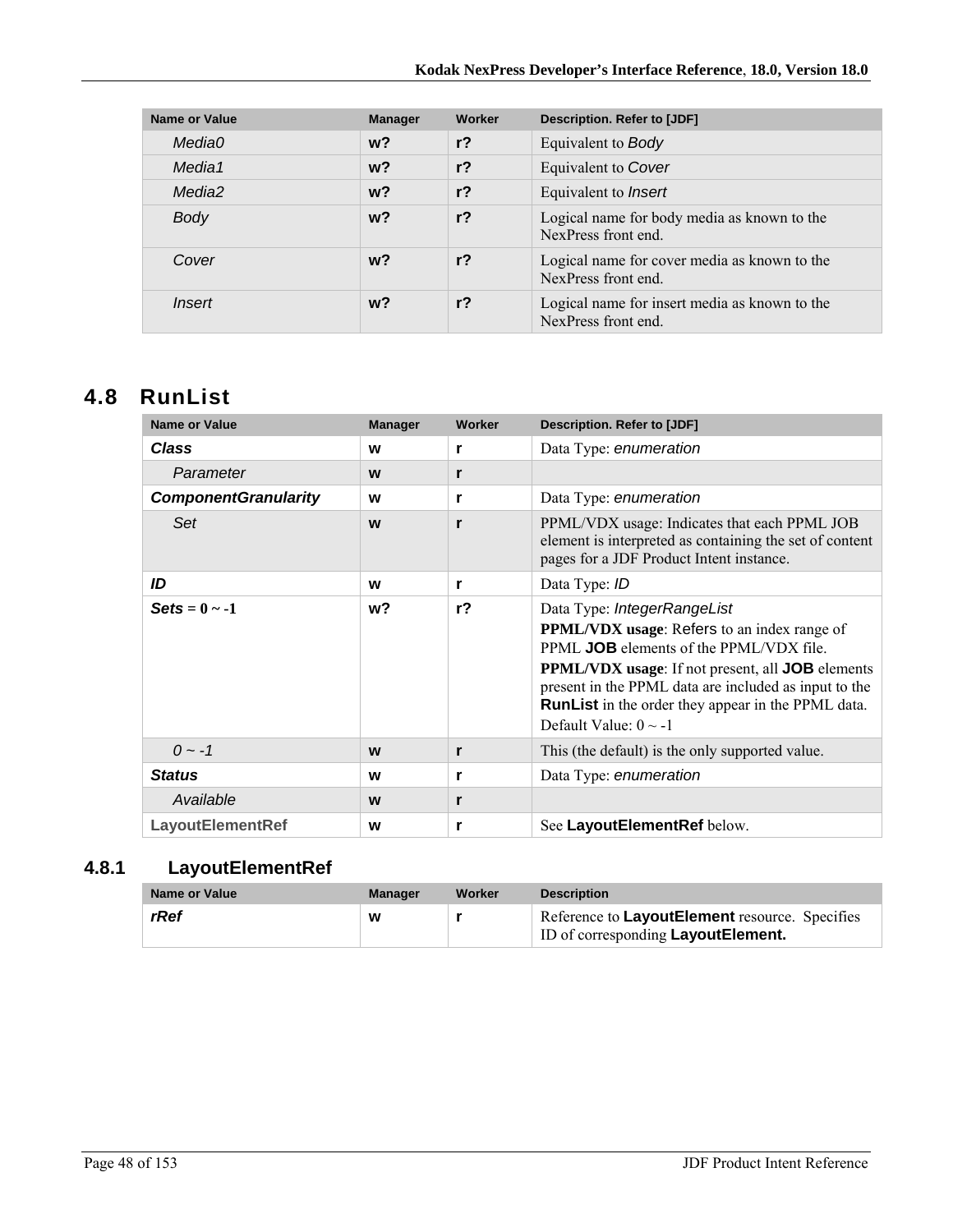# **5 JDF Process Reference**

This chapter contains the NexPress support for JDF Process as referenced in the [KNDIG].

The NexPress front end is described as an integrated workflow system comprising a sequence of process operations, or phases. The JDF job ticket submitted to the NexPress front end must contain a JDF combined process node that specifies the sequence of process steps and their parameters. The NexPress front end is a JDF Device; its JDF Portal Interface accepts JDF job tickets that contain a specific JDF combined process node (the NexPress Combined Process Node).

For all descriptions within this chapter, the Manager is the Client Application accessing the NexPress front end and the Worker is the NexPress front end responding to the Client Application. "Client Application" is used in the broadest terms to indicate any entity accessing the NexPress JDF interface.

*The NexPress front end supports only the attributes, values and sub-elements of the resources identified in the sections below. Any attributes, values or sub-elements of the resource other then those defined below will be ignored. If an illegal or unsupported attribute value is identified, the default value will be used instead.* 

### **5.1 Overview of the NexPress Combined Process Node**

JDF combined process nodes are used to model complex JDF Devices. A JDF combined process is a linear point-topoint processing chain comprised of the fixed sequence of JDF processes described by the node's **JDF**/@*Types* attribute.

Resources are produced and consumed in succession as the sequence of processes from the combined node are executed. Intermediate resources, however, are not explicitly defined in the JDF data. These implicit resources do not have **ResourceLink** elements in the node's **ResourceLinkPool**. Such resources are referred to in [JDF] as exchange resources.

Specific input resources in the process chain must be explicitly defined and linked in accordance with this specification. Resources are defined as XML data structures with sub-elements and attributes that control how each sub-process in the chain transforms input resources to output resources.

The NexPress front end extends the base functionality of a *Combined Ripping* process that is built upon the JDF processes *ColorSpaceConversion*, *Interpreting*, *Rendering* and *Screening*. The NexPress front end also supports the JDF In-Rip imposition model. This imposition model specifies sheet imposition layout using a set of high-level parameters to control placement, or layout, of reader pages and sheet marks (i.e. trim and fold marks) on the sheet surface. This parameterized layout is an implementation of the *LayoutPreparation* process and is controlled by the **LayoutPreparationParams** resource. For JDF Process submitted to the the NexPress, *LayoutPreparation* and *Imposition* are added before the *Combined Ripping* process names and *DigitalPrinting* is added to the end of the process name list. This specific combination of JDF processes is referred to as the NexPress Combined Process Node.

The JDF Processes supported by the NexPress front end are listed here in processing order. Within the NexPress Combined Process Node, the output resources of one process are the implicit input resources of the next; additional explicit input resources can also be specified. Implicit resources are identified by brackets (e.g. [**ImplicitResource**]) in the sections that follow.

The NexPress requires that the list of combined types in JDF/ $@T$ ypes include "DigitalPrinting". Additional types should also be specified as appropriate; default values will be used for any required attributes that are omitted from the JDF job ticket.

### **5.1.1 NexPress Conforming Content Files**

The NexPress front end workflow is based on *NexPress Conforming Content Files*. Such content files must first be assembled from composite pages and specified in reader order.

NexPress Conforming Content Files include PostScript and Adobe PDF documents for static jobs, and ANSI CGATS.20 (PPML/VDX) conforming data for variable data jobs.

NexPress Conforming Content Files may also represent a sequence of pre–imposed sheet surfaces for both static PDF and variable PPML/VDX jobs in which each PDF or PPML page definition is a pre-imposed layout printed 1 up onto a sheet surface.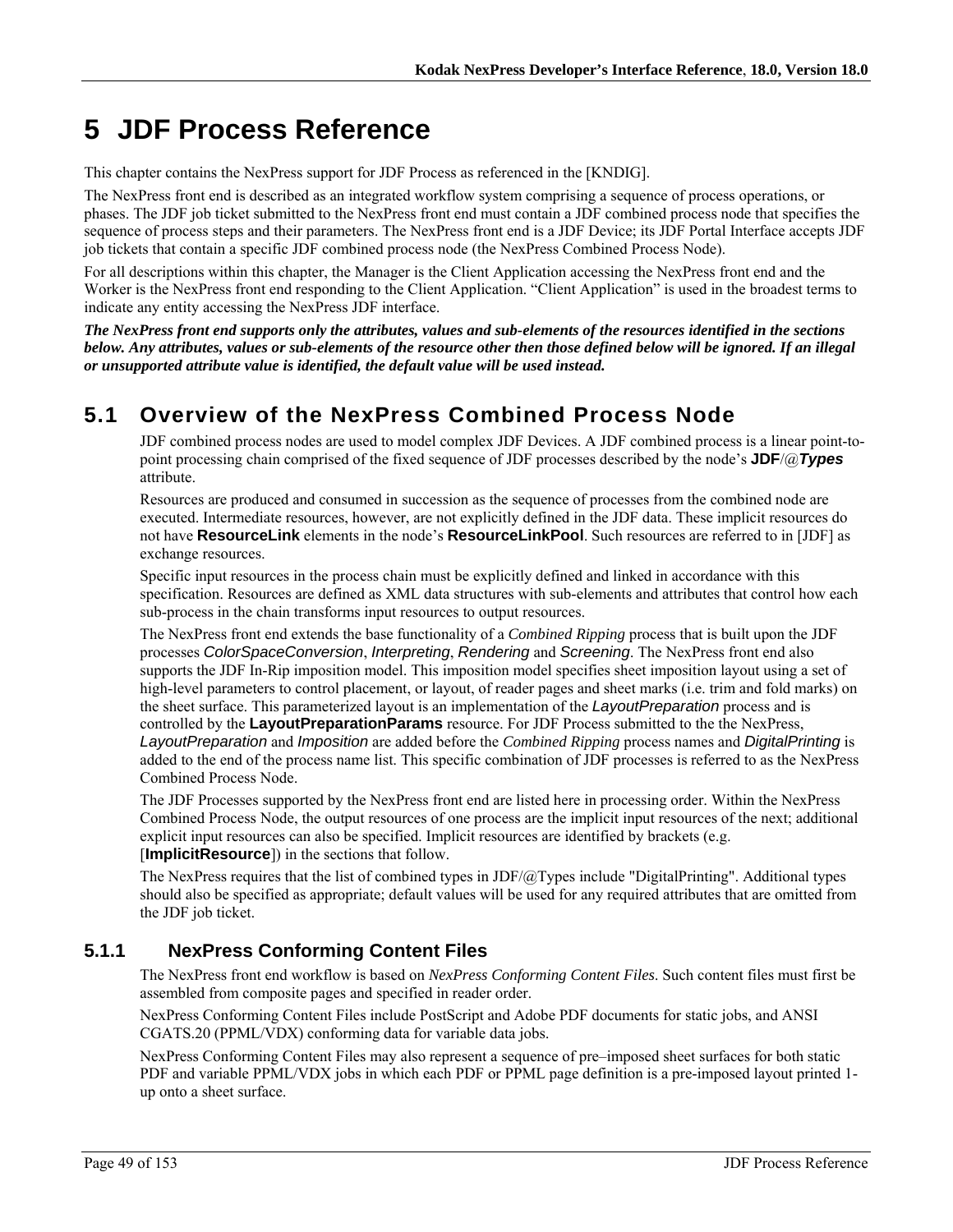### **5.1.2 LayoutPreparation process**

*LayoutPreparation* defines the **Layout** resource for the *Imposition* process. The *LayoutPreparation* process is executed by the NexPress front end's built-in imposition engine.

| Name or Value                  | $UO$   | <b>Description</b>                                                                                                                                                                                                       |
|--------------------------------|--------|--------------------------------------------------------------------------------------------------------------------------------------------------------------------------------------------------------------------------|
| <b>LayoutPreparationParams</b> | Input  | Set of parameters required to control LayoutPreparation.<br>From Manager.                                                                                                                                                |
| <b>RunList</b> (Document)      | Input  | A structured list of incoming page contents conforming to<br>the NexPress Conforming Content Files definition,<br>implicitly partitioned to support page or sheet based print<br>range parameterization<br>From Manager. |
| [RunList (Marks)]              | Output | Represents a structured list of marked page contents.                                                                                                                                                                    |
| [Layout]                       | Output | Represents the layout instructions for <i>Imposition</i>                                                                                                                                                                 |

The following identifies the explicit and [implict] resources for *LayoutPreparation*:

#### **5.1.3 Imposition process**

*Imposition* combines several pages of graphical content onto a single surface. The dimensions of the surface produced are dependent upon the physical output media, utilizing parameters set up by the *LayoutPreparation* process. Printer's marks can be added to the surface to facilitate various aspects of production.

**Layout** is an implicit input resource to Imposition. JDF defines the **Layout** resource structure broadly enough to encompass the needs of both fully specified and template–driven imposition. A fully described **Layout** includes an array of signatures. Each signature specifies an array of sheets, and each sheet can have up to two surfaces (front and back). The page images and any marks are placed on these surfaces using **PlacedObject** elements. A sheet that specifies no surface content will be blank. Source pages are placed onto surfaces using **ContentObject** subelements with *Ord* attributes; this attribute specifies an index into the document **RunList**. The **Layout** resource hierarchy explicitly specifies which pages will be imaged.

To describe automated imposition, **Layout** resources specify a single signature of sheet(s) on which page contents are imaged. The document **RunList** resource defines the sequence of pages to be imaged using automated layout. Pages are consumed in order from this **RunList** resource to satisfy the **ContentObject** subelements in the surfaces constructed by the layout signature. The signature is repeated until all pages of the **RunList** resource are consumed. Each time the signature is repeated, pages are consumed in chunks; the size of each chunk is determined by the value of *MaxOrd* + 1 (if present in the **Layout** resource), by the largest *Ord* value, or from the calculated *OrdExpression* value for any **ContentObject** sub-element in the signature (if *MaxOrd* is absent).

Media attributes are given for each sheet used in printing. Because the same signature is repeated until all pages are consumed, the **Layout** resource hierarchy can provide hints or preferences about special needs for sets of page content via **InsertSheet** elements. Inserting media is a way to separate sections of the document content. Alternate content is printed only as necessary to fill areas that need page content because new media has been added or to begin a document section as specified by the odd or even position of the signature.

| Name or Value              | <b>VO</b> | <b>Description</b>                                                      |
|----------------------------|-----------|-------------------------------------------------------------------------|
| <b>RunList</b> (Document)  | Input     | Same input used by LayoutPreparation.<br>From Manager.                  |
| [RunList (Marks)]          | Input     | From LayoutPreparation.                                                 |
| [Layout]                   | Input     | From LayoutPreparation.                                                 |
| [RunList (Sheet Surfaces)] | Output    | Represents a structured list of the resulting imposed sheet<br>surfaces |

The following identifies the explicit and [implict] resources for Imposition:

#### **5.1.4 ColorSpaceConversion process**

*ColorSpaceConversion* converts all colors used in the job to a known color space.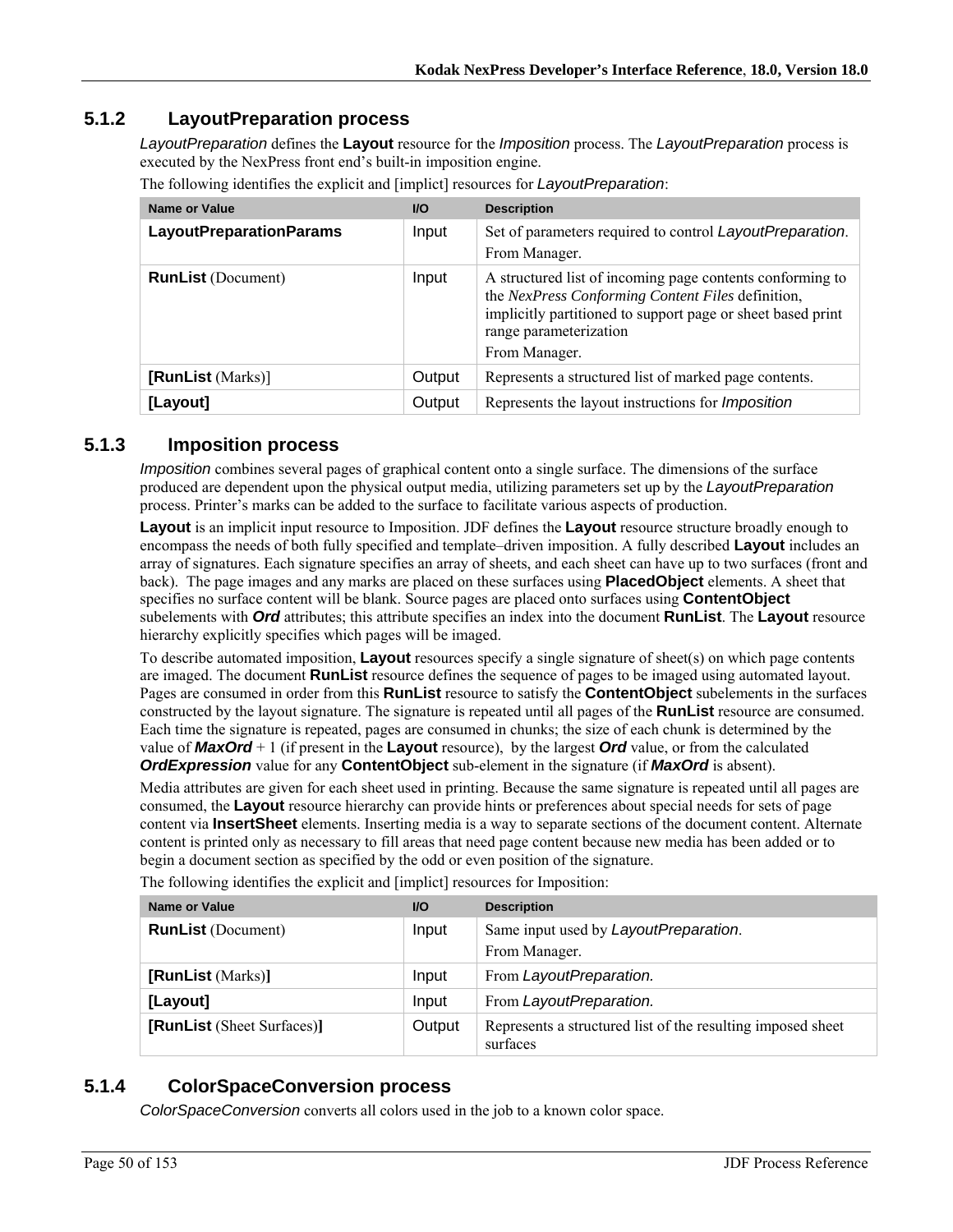The NexPress front end supports the use and application of ICC color profiles. A separate input ICC profile can be associated with each PDF graphical content data type (including vector graphics and sampled image data) in combination with the input color spaces of RGB, CMYK, and CIE Based.

Also supported is the ability to specify a simulation color transform. This mechanism is used to emulate reference printing conditions or other color printing devices. For example, this feature is useful for proofing color content data targeted at a specific color-printing device, or at a standard printing condition such as CGATS TR001 (SWOP).

The NexPress front end stores several ICC output profiles for each supported print medium. Among these profiles are versions for available halftone screening methods in combination with each color process model. Separate profiles are also defined for protective and gloss clear coating with process CMYK imaged content.

Selection of the output ICC profile is automatic based on the process color model and the media selected by the process node. It is not explicitly controlled by the parameterization of the *ColorSpaceConversion* process.

| Name or Value                        | $UO$   | <b>Description</b>                                                                                                   |
|--------------------------------------|--------|----------------------------------------------------------------------------------------------------------------------|
| <b>ColorConversionParams</b>         | Input  | Parameters that define how color spaces will be converted in<br>the file.<br>From Manager.                           |
| <b>ColorantControl</b>               | Input  | Identifies the assumed color model for the job. If not present,<br>the default color model is CMYK.<br>From Manager. |
| [RunList (Sheet Surfaces)]           | Input  | From <i>Imposition</i> .                                                                                             |
| <b>[RunList</b> (CM Sheet Surfaces)] | Output | Represents a structured list of the color managed, imposed<br>sheet surfaces                                         |

The following identifies the explicit and [implict] resources for *ColorSpaceConversion*:

#### **5.1.5 Interpreting process**

The *Interpreting* process parses graphical content in the page descriptions to produce a canonical display list of the elements to be drawn on each page. The *Interpreting* process is executed by Raster Image Processors (RIPs) within the NexPress front end. The RIPs are capable of interpreting *NexPress Conforming Content* data.

| <b>Name or Value</b>                   | $UO$   | <b>Description</b>                                                                                  |  |  |  |
|----------------------------------------|--------|-----------------------------------------------------------------------------------------------------|--|--|--|
| <b>ColorantControl</b>                 | Input  | Identifies the color model used by the job.                                                         |  |  |  |
|                                        |        | From Manager.                                                                                       |  |  |  |
| <b>InterpretingParams</b>              | Input  | Provides the parameters needed to interpret PDL pages<br>specified by RunList.                      |  |  |  |
|                                        |        | From Manager.                                                                                       |  |  |  |
| <b>FontPolicy</b>                      | Input  | Describes the behavior of the font machinery in the absence<br>of requested fonts.<br>From Manager. |  |  |  |
| [RunList (CM Sheet Surfaces)]          | Input  | From ColorSpaceConversion process.                                                                  |  |  |  |
| [RunList (Interpreted Sheet Surfaces)] | Output | Represents a structured list of the interpreted, imposed sheet<br>surfaces.                         |  |  |  |

The following identifies the explicit and [implict] resources for *Interpreting*:

#### **5.1.6 Rendering process**

The *Rendering* process consumes the display list of graphical elements generated by an interpreter. It color manages and scans/converts the graphical elements according to the geometric and graphic state information contained within the display list.

The following identifies the explicit and [implict] resources for *Rendering*:

**Name or Value III CONSUMINATION CONSUMING THE IVO Description**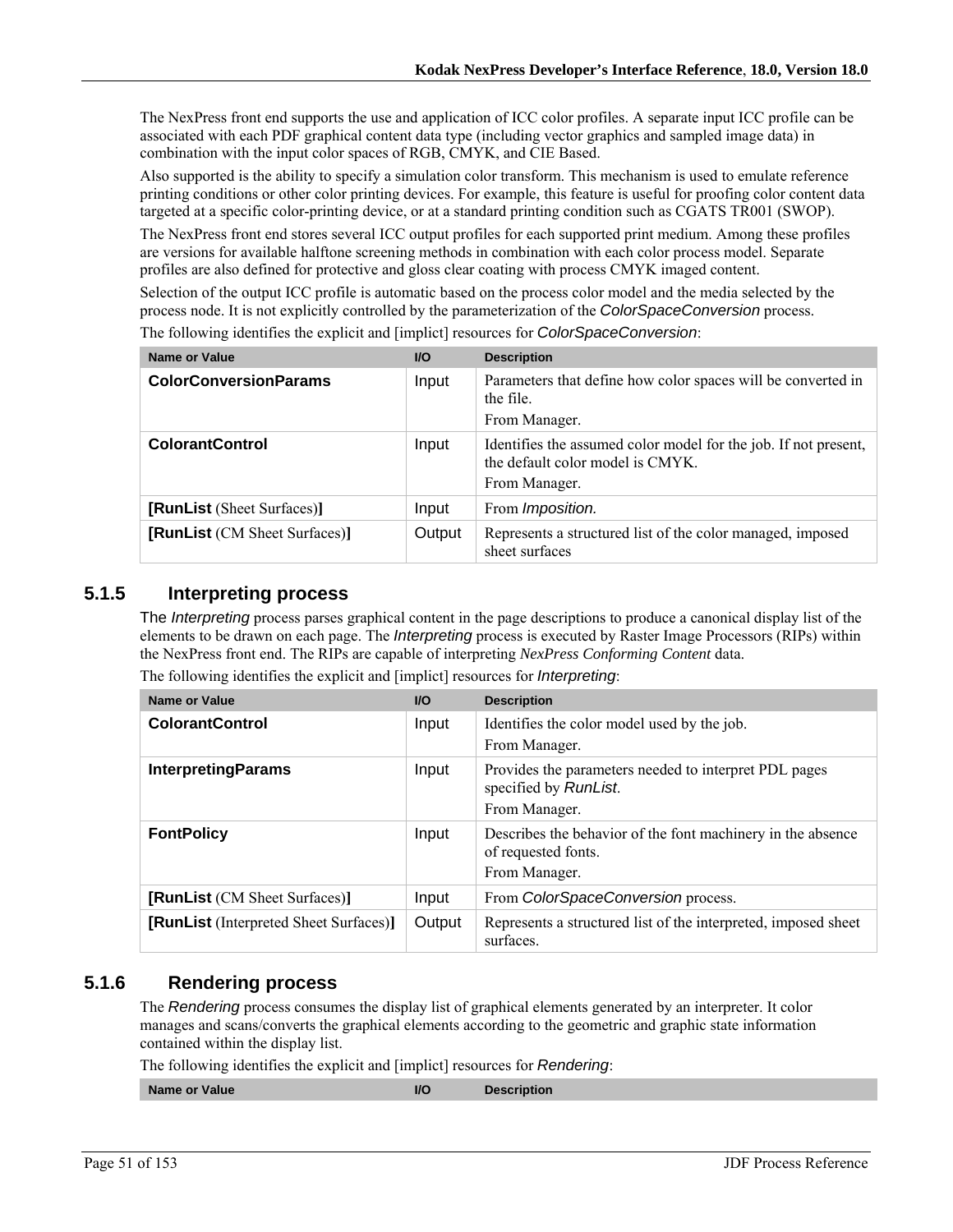| Name or Value                          | $U$    | <b>Description</b>                                                                                                                                                                                                                   |
|----------------------------------------|--------|--------------------------------------------------------------------------------------------------------------------------------------------------------------------------------------------------------------------------------------|
| <b>RenderingParams</b>                 | Input  | Parameters that refine the rendering of image data into color<br>planes or subsequent processing by the engine. Many<br>RenderingParams elements are engine-specific and not<br>supported by all NexPress products.<br>From Manager. |
| [RunList (Interpreted Sheet Surfaces)] | Input  | From <i>Interpreting</i> process.                                                                                                                                                                                                    |
| [RunList (ByteMaps)]                   | Output | Represents a structured list of the rasterized ByteMaps for<br>imposed sheet surfaces.                                                                                                                                               |

### **5.1.7 Screening process**

This *Screening* process consumes rasterized ByteMaps, producing rasterized and screened output data. The following identifies the explicit and [implict] resources for *Screening*:

| <b>Name or Value</b>          | <b>VO</b> | <b>Description</b>                                                                                       |
|-------------------------------|-----------|----------------------------------------------------------------------------------------------------------|
| <b>ScreeningParams</b>        | Input     | Parameters specifying which halftone screening method to<br>use in the imaging process.<br>From Manager. |
| [RunList (ByteMaps)]          | Input     | From Rendering process.                                                                                  |
| [RunList (Screened ByteMaps)] | Output    | Represents a structured list of the screened, rasterized<br>ByteMaps for imposed sheet surfaces.         |

### **5.1.8 DigitalPrinting process**

*DigitalPrinting* is a direct printing process that occurs after prepress processes and before postpress processes. During *DigitalPrinting* the toner is directly transferred onto a substrate.

*DigitalPrinting* is the final sub-process of the NexPress Combined Process Node. Media are selected, and **RunList** (Document) content pages are mapped to physical media loaded in the NexPress digital production color press. Selection is performed using a RunTags partitioned **DigitalPrintingParams** resource in combination with annotations present in the *NexPress Conforming Content File*. **DigitalPrintingParams** also identifies the output tray and specifies sheet ordering properties of the output stack (Output Destination, Print Order, Collation, and Jog).

The properties of the output **Component** resources must be matched to the intended post-press processing workflow. An output **Component** resource characterizes the physical product that is input to a post-process finishing device in a JDF process network.

| Name or Value                 | $UO$   | <b>Description</b>                                                                                                                                                                                 |
|-------------------------------|--------|----------------------------------------------------------------------------------------------------------------------------------------------------------------------------------------------------|
| <b>ColorantControl</b>        | Input  | Defines the ordering and usage of inks in print modules<br>From Manager.                                                                                                                           |
| <b>DigitalPrintingParams</b>  | Input  | Parameters specifying the printing device set up.<br>From Manager.                                                                                                                                 |
| <b>Media</b>                  | Input  | Up to three different types of substrates are allowed for a<br>single job in the NexPress digital production color press. One<br>or more instances of this resource MUST be linked as an<br>input. |
| [RunList (Screened ByteMaps)] | Input  | From Screening process.                                                                                                                                                                            |
| <b>Component</b>              | Output | A physical resource that represents the stack of printed sheets<br>produced.                                                                                                                       |

The following identifies the explicit and [implict] resources for *DigitalPrinting*: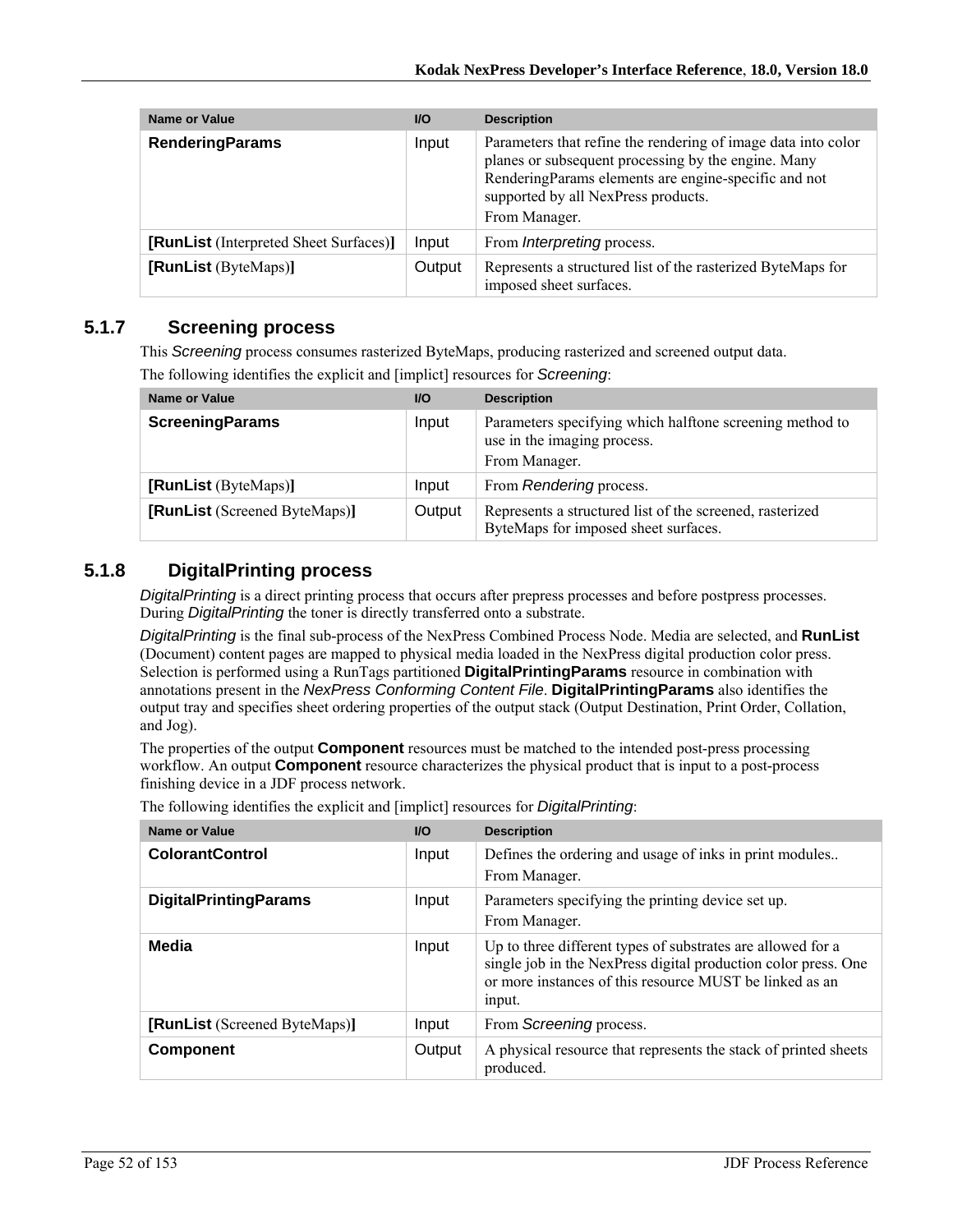### **5.2 JDF Process Node**

The NexPress will only process JDF that contains a NexPress Combined Process Node. In addition, the following requirements must also be satisfied:

- There MUST only be a single NexPress Combined Process node in the JDF job ticket.
- The NexPress Process Node can be anywhere in the submitted JDF ticket, any JDF Product nodes are ignored by the NexPress during processing.
- For submissions using the NexPress Portal Interface, any NexPress Combined Process Node embedded within a PDL will be ignored. Embedded JDF Process nodes are supported for submissions that use the Virtual Printer Hot Folder interface.
- **If Device resource is specified and Device/@DeviceID is defined, Device/@DeviceID must have either the** value "2100" or match the JMF/@SenderID returned by the JDF Portal in its JMF response.

In the tables that follow, "Manager" refers to the Client Application creating the JDF Process; "Worker" is the NexPress front end. The notation is similar to that used by the Base ICS [BICS], except a value of "r" in the "Worker" column indicates the NexPress requires the attribute, element, or value; "r?" indicates the field is supported and will be used if supplied.

| <b>Name or Value</b>                                                                                                                                                      | <b>Manager</b> | <b>Worker</b>  | <b>Description</b>                                                                                                                                 |
|---------------------------------------------------------------------------------------------------------------------------------------------------------------------------|----------------|----------------|----------------------------------------------------------------------------------------------------------------------------------------------------|
| <b>DescriptiveName</b>                                                                                                                                                    | w <sub>2</sub> | r <sub>2</sub> | Data Type: string                                                                                                                                  |
| ID                                                                                                                                                                        | W              | r              | Data Type: ID                                                                                                                                      |
| <b>JobID</b>                                                                                                                                                              | w?             | r <sub>2</sub> | Data Type: string                                                                                                                                  |
| <b>JobPartID</b>                                                                                                                                                          | w?             | r <sub>2</sub> | Data Type: string                                                                                                                                  |
| <b>SettingsPolicy</b>                                                                                                                                                     | w <sub>2</sub> | r <sub>2</sub> | Data Type: enumeration                                                                                                                             |
| <b>BestEffort</b>                                                                                                                                                         | W              | $\mathbf{r}$   | NexPress applies a policy of BestEffort                                                                                                            |
| <b>Status</b>                                                                                                                                                             | W              | r              | Data Type: enumeration                                                                                                                             |
| Ready                                                                                                                                                                     | w <sub>2</sub> | r <sub>2</sub> |                                                                                                                                                    |
| Waiting                                                                                                                                                                   | w <sub>2</sub> | $r$ ?          |                                                                                                                                                    |
| <b>Type</b>                                                                                                                                                               | W              | r              | Data Type: NMTOKEN                                                                                                                                 |
| Combined                                                                                                                                                                  | W              | $\mathsf{r}$   |                                                                                                                                                    |
| <b>Types</b>                                                                                                                                                              | W              | r              | Data Type: NMTOKENS                                                                                                                                |
| LayoutPreparation Imposition<br><b>ColorSpaceConversion</b><br><b>Interpreting Rendering Screening</b><br><b>DigitalPrinting Gathering</b><br><b>HoleMaking Stitching</b> | W              | $\mathbf{r}$   | This set of types identifies the NexPress<br>Combined Process Node. Any subset of<br>listed types is permitted that contains<br>"DigitalPrinting". |
| <b>Version</b>                                                                                                                                                            | w              | r <sub>2</sub> | Data Type: JDFJMFVersion                                                                                                                           |
| 1.3                                                                                                                                                                       | W              | $\mathsf{r}$   |                                                                                                                                                    |
| xmlns                                                                                                                                                                     | W              | r <sub>2</sub> | Data Type: URI                                                                                                                                     |
| http://www.CIP4.org/JDFSchema<br>11                                                                                                                                       | W              | $\mathsf{r}$   |                                                                                                                                                    |
| xmlns:HDM                                                                                                                                                                 | W              | $r$ ?          | Data Type: URI                                                                                                                                     |
| http://www.heidelberg.com/schem<br>a/HDM                                                                                                                                  | W              | $\mathsf{r}$   |                                                                                                                                                    |
| xmlns:NXP                                                                                                                                                                 | W              | r <sub>2</sub> | Data Type: string                                                                                                                                  |
| www.nexpress.com                                                                                                                                                          | W              | $\mathbf{r}$   |                                                                                                                                                    |
| xmlns:xsi                                                                                                                                                                 | w              | r?             | Data Type: URI                                                                                                                                     |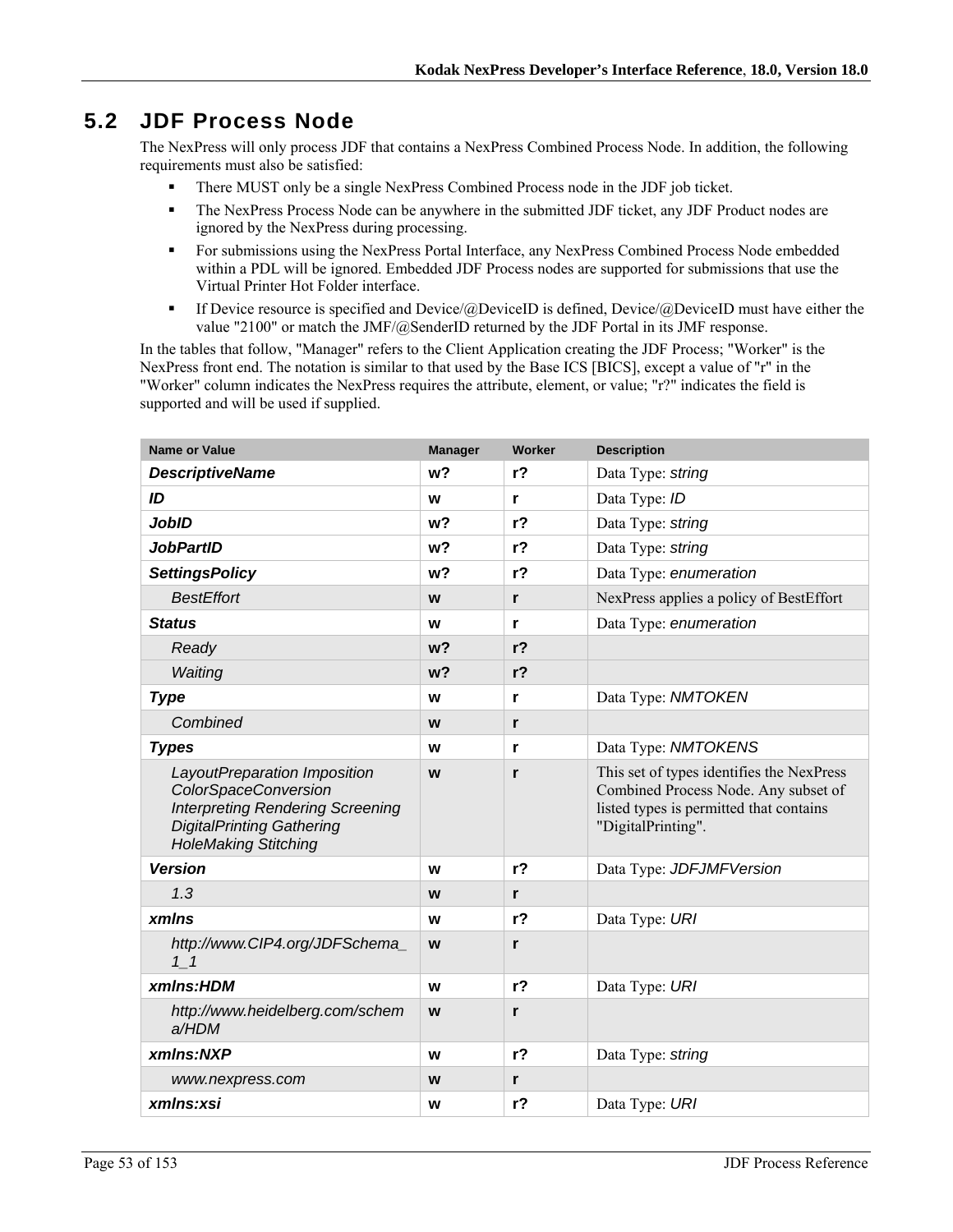| <b>Name or Value</b>                          | <b>Manager</b> | Worker         | <b>Description</b>                                                                                                                                                                                                                     |
|-----------------------------------------------|----------------|----------------|----------------------------------------------------------------------------------------------------------------------------------------------------------------------------------------------------------------------------------------|
| http://www.w3.org/2001/XMLSche<br>ma-instance | W              | r              |                                                                                                                                                                                                                                        |
| xsi:schemaLocation                            | W              | r <sub>2</sub> | Data Type: URI                                                                                                                                                                                                                         |
| http://www.CIP4.org/JDFSchema_<br>11          | W              | r              |                                                                                                                                                                                                                                        |
| xsi:type                                      | w <sub>2</sub> | !r             | Data Type: NMTOKEN<br>The Nex Press Portal does not do schema<br>validation                                                                                                                                                            |
| Combined                                      | W              | r              |                                                                                                                                                                                                                                        |
| <b>Activation = Active</b>                    | w?             | r <sub>2</sub> | Describes the activation status of the JDF<br>node.                                                                                                                                                                                    |
| <b>Active</b>                                 | w <sub>2</sub> | r <sub>2</sub> | The submitted JDF ticket is ready for<br>processing.                                                                                                                                                                                   |
| <b>Held</b>                                   | w <sub>2</sub> | r <sub>2</sub> | The submitted JDF ticket should enter the<br>Portal Queue with an initial state of Held.<br>ResumeQueueEntry is required before the<br>job will begin processing.                                                                      |
| <b>AuditPool</b>                              | w <sub>2</sub> | r <sub>2</sub> | See <b>AuditPool</b> below                                                                                                                                                                                                             |
| <b>Nodelnfo</b>                               | w <sub>2</sub> | r <sub>2</sub> | Although deprecated in JDF 1.3, the<br>NexPress supports use of this element to<br>designate a TargetRoute. Alternatively,<br>create it as a member of the<br>ResourcePool. See <b>Nodelnfo</b> resource<br>within ResourcePool below. |
| <b>ResourceLinkPool</b>                       | W              | r              | See ResourceLinkPool below.                                                                                                                                                                                                            |
| <b>ResourcePool</b>                           | w              | r              | See ResourcePool below.                                                                                                                                                                                                                |

### **5.2.1 AuditPool**

| Name or Value       | <b>Manager</b> | Worker         | <b>Description</b>                                                     |
|---------------------|----------------|----------------|------------------------------------------------------------------------|
| <b>Created</b>      | w?             | r <sub>2</sub> | See <b>Created</b> below.                                              |
| <b>Modified</b>     | w?             | r?             | See <b>Modified</b> below.                                             |
| <b>Notification</b> | r?             | W              | Written as JDF ticket is processed. See<br><b>Notification</b> below.  |
| <b>ProcessRun</b>   | r?             | W              | Written upon completion of JDF ticket.<br>See <b>ProcessRun</b> below. |

### **5.2.1.1 Created**

| <b>Name or Value</b> | <b>Manager</b> | Worker | <b>Description</b>   |
|----------------------|----------------|--------|----------------------|
| <b>AgentName</b>     | w?             | $r$ ?  | Data Type: string    |
| <b>AgentVersion</b>  | w?             | $r$ ?  | Data Type: string    |
| <b>Author</b>        | w?             | $r$ ?  | Data Type: string    |
| ID                   | W              |        | Data Type: ID        |
| <b>TimeStamp</b>     | w?             | r?     | Data Type: date Time |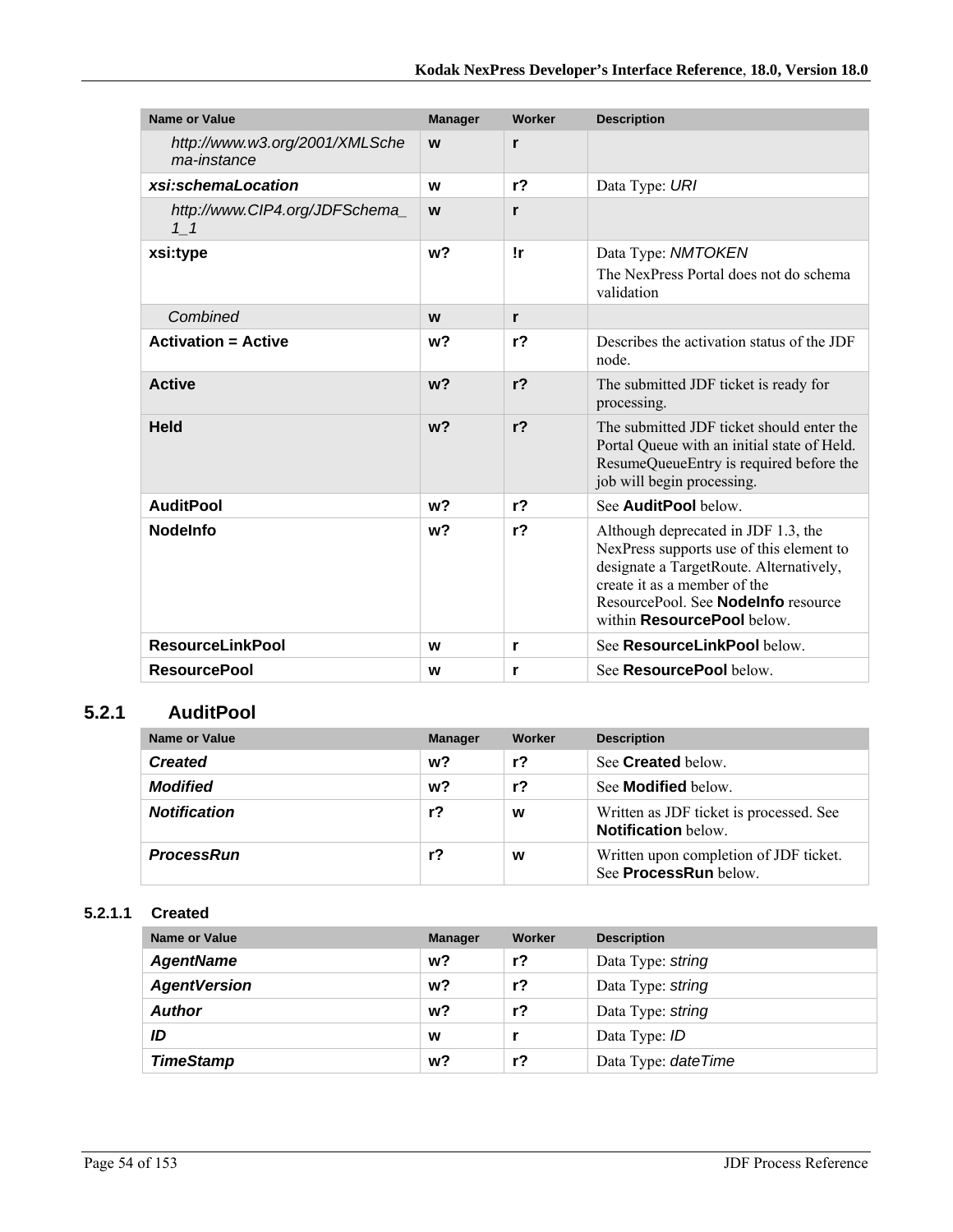#### **5.2.1.2 Modified**

| Name or Value       | <b>Manager</b> | Worker         | <b>Description</b>   |
|---------------------|----------------|----------------|----------------------|
| <b>AgentName</b>    | w?             | r?             | Data Type: string    |
| <b>AgentVersion</b> | w?             | r <sub>2</sub> | Data Type: string    |
| <b>Author</b>       | w?             | r?             | Data Type: string    |
| <b>TimeStamp</b>    | w?             | r?             | Data Type: date Time |

#### **5.2.1.3 Notification**

| <b>Name or Value</b> | <b>Manager</b> | Worker         | <b>Description</b>                                                               |
|----------------------|----------------|----------------|----------------------------------------------------------------------------------|
| <b>AgentName</b>     | r <sub>2</sub> | W              | Data Type: string<br>Kodak NexPress <servername></servername>                    |
| <b>AgentVersion</b>  | r <sub>2</sub> | w              | Data Type: string                                                                |
| Class                | $r$ ?          | W              | Data Type: enumeration                                                           |
| Error                | r <sub>2</sub> | w <sub>2</sub> | An error has occurred. Execution cannot<br>continue.                             |
| Information          | r <sub>2</sub> | $w$ ?          | Information about a process.                                                     |
| Warning              | r <sub>2</sub> | w <sub>2</sub> | A minor error occurred and an automatic<br>fix was applied. Execution continues. |
| <b>Comment</b>       | r <sub>2</sub> | w?             | Data Type: telem<br>Free-Form text                                               |
| ID                   | $r$ ?          | W              | Data Type: ID<br>Generated for this <b>Notification</b> node.                    |
| <b>TimeStamp</b>     | $r$ ?          | W              | Data Type: <i>dateTime</i><br>Time of <b>Notification</b> node creation.         |

#### **5.2.1.4 ProcessRun**

| Name or Value       | <b>Manager</b> | Worker         | <b>Description</b>                                                                                           |
|---------------------|----------------|----------------|--------------------------------------------------------------------------------------------------------------|
| <b>AgentName</b>    | $r$ ?          | W              | Data Type: string<br>Kodak NexPress <servername></servername>                                                |
| <b>AgentVersion</b> | r <sub>2</sub> | W              | Data Type: string                                                                                            |
| <b>Author</b>       | r <sub>2</sub> | W              | Data Type: string<br>NXP2100@ <servername></servername>                                                      |
| <b>Comment</b>      | $r$ ?          | w?             | Data Type: telem<br>Free-Form text                                                                           |
| <b>End</b>          | r <sub>2</sub> | W              | Data Type: date Time<br>Time job completed or aborted processing                                             |
| <b>EndStatus</b>    | $r$ ?          | W              | Data Type: enumeration<br>Final job status                                                                   |
| Completed           | r <sub>2</sub> | $w$ ?          | Job completed printing                                                                                       |
| Aborted             | $r$ ?          | w <sub>2</sub> | Job ticket aborted due to error, or job was<br>removed by operator using the NexPress<br>Client application. |
| ID                  | $r$ ?          | W              | Data Type: ID<br>Generated for this <b>ProcessRun</b> node.                                                  |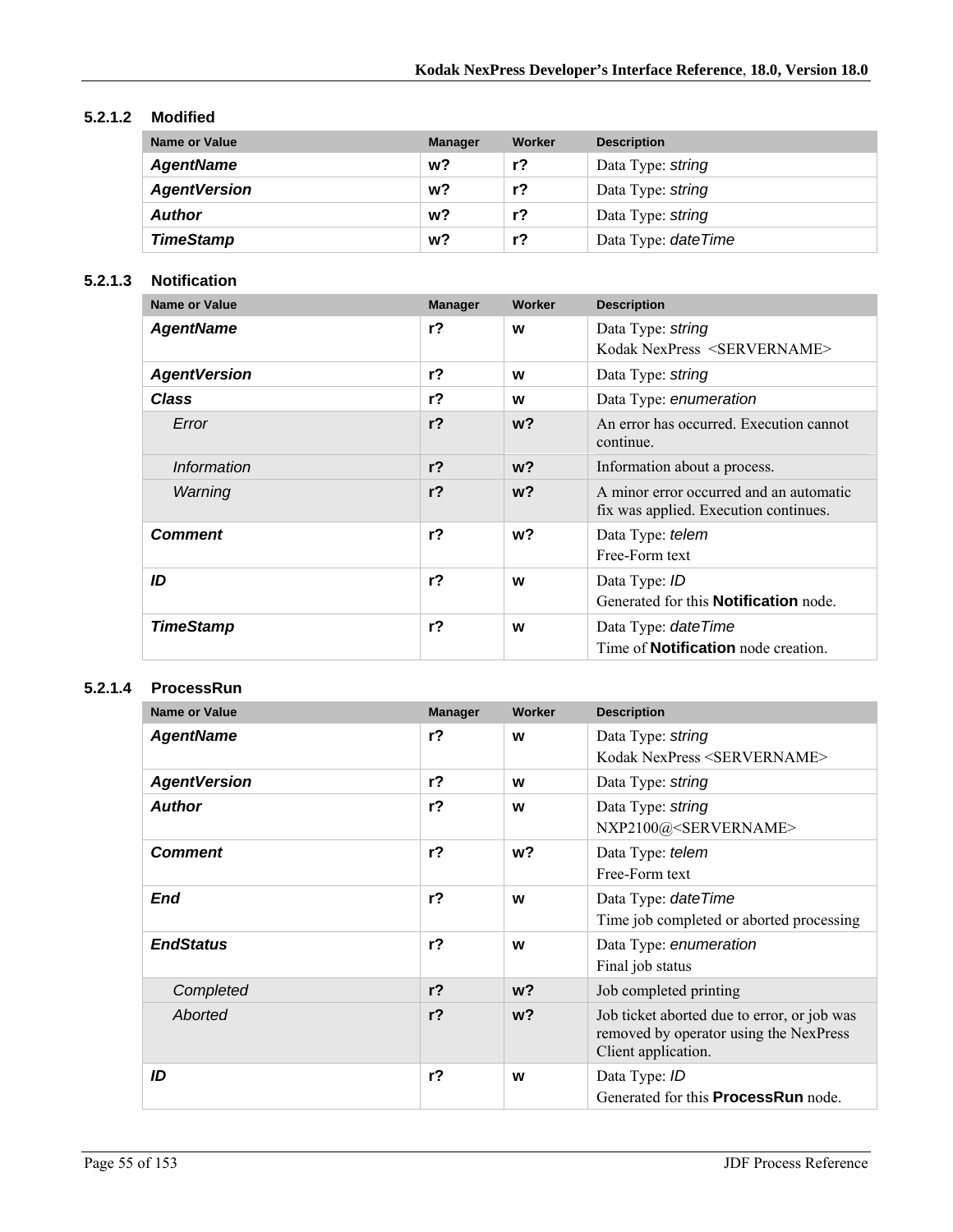| Name or Value    | <b>Manager</b> | Worker | <b>Description</b>                                                             |
|------------------|----------------|--------|--------------------------------------------------------------------------------|
| NXP:CDFEJobID    | r?             | W      | Data Type: <i>integer</i><br>ID of job as referenced by Internal Job<br>Oueue. |
| <b>Start</b>     | r?             | W      | Data Type: date Time<br>Time job added to Internal Job Queue                   |
| <b>TimeStamp</b> | r?             | W      | Data Type: date Time<br>Time of <b>ProcessRun</b> node creation.               |

#### **5.2.2 ResourceLinkPool**

| <b>Name or Value</b>                      | <b>Manager</b> | Worker         | <b>Description</b>                                                                  |
|-------------------------------------------|----------------|----------------|-------------------------------------------------------------------------------------|
| <b>ResourceLink</b> *                     | W              | r              | One or more <b>ResourceLink</b> elements.<br>See below.                             |
| <b>ColorantControlLink</b>                | $w$ ?          | r <sub>2</sub> |                                                                                     |
| <b>ColorSpaceConversionParamsL</b><br>ink | w <sub>2</sub> | r <sub>2</sub> |                                                                                     |
| ComponentLink                             | W              | r              |                                                                                     |
| <b>DeviceLink</b>                         | $w$ ?          | r <sub>2</sub> | Optional. If a Device Resource is defined,<br>the value of DeviceID must be "2100". |
| <b>DigitalPrintingParamsLink</b>          | W              | $\mathbf{r}$   |                                                                                     |
| <b>FontPolicyLink</b>                     | $w$ ?          | r <sub>2</sub> |                                                                                     |
| <b>GatheringParamsLink</b>                | w <sub>2</sub> | r <sub>2</sub> | Required for post-fuser insertion of cover<br>media                                 |
| <b>HoleMakingParamsLink</b>               | $w$ ?          | r <sub>2</sub> | Required for punching                                                               |
| <b>InterpretingParamsLink</b>             | $w$ ?          | r <sub>2</sub> |                                                                                     |
| <b>LayoutPreparationParamsLink</b>        | W              | r              |                                                                                     |
| <b>MediaLink</b>                          | W              | r              |                                                                                     |
| <b>NodeInfoLink</b>                       | $w$ ?          | r <sub>2</sub> |                                                                                     |
| <b>RenderingParamsLink</b>                | w <sub>2</sub> | r <sub>2</sub> |                                                                                     |
| <b>RunListLink</b>                        | W              | r              |                                                                                     |
| <b>ScreeningParamsLink</b>                | W              | r              |                                                                                     |
| <b>StitchingParamsLink</b>                | $w$ ?          | r <sub>2</sub> | Required for stapling                                                               |

#### **5.2.2.1 ColorantControlLink**

| Name or Value               | <b>Manager</b> | Worker | <b>Description</b>           |
|-----------------------------|----------------|--------|------------------------------|
| <b>CombinedProcessIndex</b> | W              |        | Data Type: IntegerList       |
|                             |                |        | Maps to ColorSpaceConversion |
| rRef                        | W              |        | Data Type: <b>IDREF</b>      |
| Usage                       | W              |        | Data Type: enumeration       |
| Input                       | W              |        |                              |

### **5.2.2.2 ColorSpaceConversionParamsLink**

|--|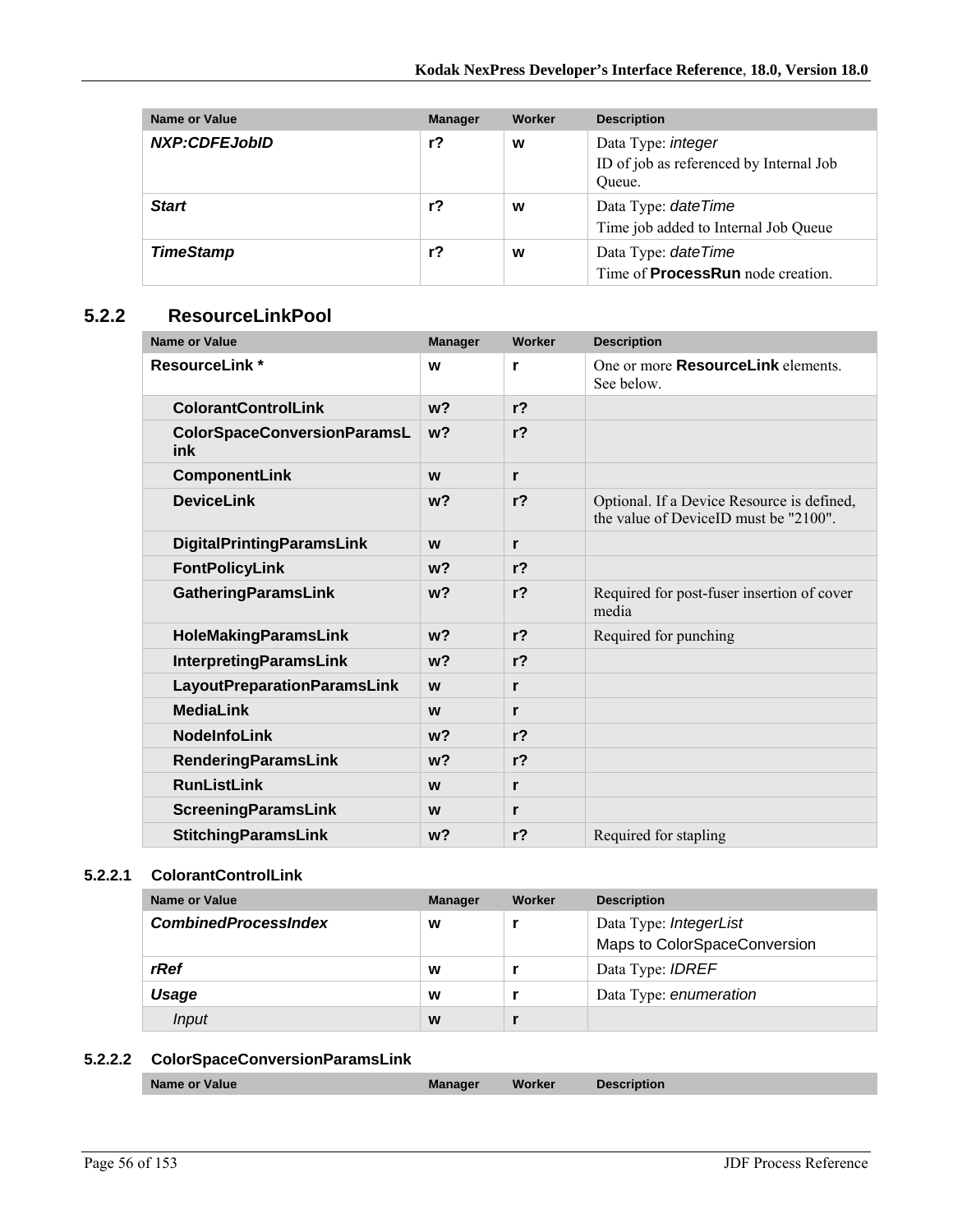| Name or Value               | <b>Manager</b> | Worker | <b>Description</b>                                     |
|-----------------------------|----------------|--------|--------------------------------------------------------|
| <b>CombinedProcessIndex</b> | W              |        | Data Type: IntegerList<br>Maps to ColorSpaceConversion |
| rRef                        | W              |        | Data Type: <b>IDREF</b>                                |
| Usage                       | W              |        | Data Type: enumeration                                 |
| Input                       | W              |        |                                                        |

#### **5.2.2.3 ComponentLink**

| <b>Name or Value</b>        | <b>Manager</b> | Worker         | <b>Description</b>                             |
|-----------------------------|----------------|----------------|------------------------------------------------|
| <b>CombinedProcessIndex</b> | W              | r              | Data Type: IntegerList<br>Maps to Interpreting |
| ProcessUsage                | w?             | !r             | Data Type: string<br>Not used.                 |
| Document                    | w <sup>2</sup> | r <sub>2</sub> |                                                |
| Proof                       | w <sup>2</sup> | r <sub>2</sub> |                                                |
| rRef                        | W              | r              | Data Type: <b>IDREF</b>                        |
| <b>Usage</b>                | W              |                | Data Type: enumeration                         |
| Output                      | W              |                |                                                |

#### **5.2.2.4 DeviceLink**

| <b>Name or Value</b> | <b>Manager</b> | Worker | <b>Description</b>      |
|----------------------|----------------|--------|-------------------------|
| rRef                 | W              |        | Data Type: <i>IDREF</i> |
| Usage                | w              |        | Data Type: enumeration  |
| Input                | W              |        |                         |

### **5.2.2.5 DigitalPrintingParamsLink**

| Name or Value               | <b>Manager</b> | Worker | <b>Description</b>      |
|-----------------------------|----------------|--------|-------------------------|
| <b>CombinedProcessIndex</b> | W              |        | Data Type: IntegerList  |
|                             |                |        | Maps to DigitalPrinting |
| rRef                        | W              |        | Data Type: <b>IDREF</b> |
| Usage                       | W              |        | Data Type: enumeration  |
| Input                       | W              |        |                         |

#### **5.2.2.6 FontPolicyLink**

| Name or Value               | <b>Manager</b> | Worker | <b>Description</b>                             |
|-----------------------------|----------------|--------|------------------------------------------------|
| <b>CombinedProcessIndex</b> | W              |        | Data Type: IntegerList<br>Maps to Interpreting |
| rRef                        | W              |        | Data Type: <i>IDREF</i>                        |
| Usage                       | W              |        | Data Type: enumeration                         |
| Input                       | W              |        |                                                |

#### **5.2.2.7 GatheringParamsLink**

|--|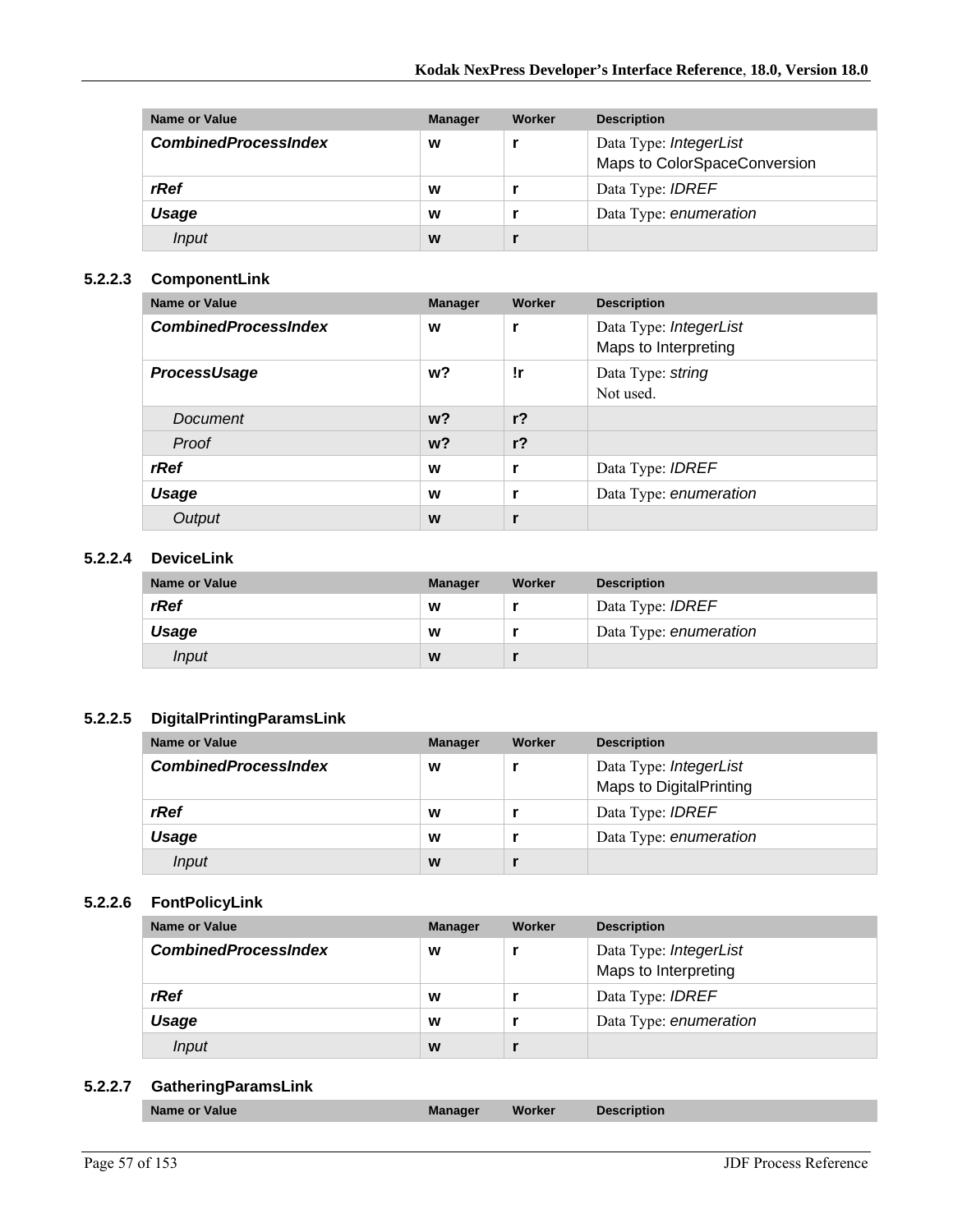| Name or Value               | <b>Manager</b> | Worker | <b>Description</b>                          |
|-----------------------------|----------------|--------|---------------------------------------------|
| <b>CombinedProcessIndex</b> | W              |        | Data Type: IntegerList<br>Maps to Gathering |
| rRef                        | W              |        | Data Type: <b>IDREF</b>                     |
| Usage                       | W              |        | Data Type: enumeration                      |
| Input                       | W              |        |                                             |

#### **5.2.2.8 HoleMakingParamsLink**

| Name or Value               | <b>Manager</b> | Worker | <b>Description</b>                           |
|-----------------------------|----------------|--------|----------------------------------------------|
| <b>CombinedProcessIndex</b> | W              |        | Data Type: IntegerList<br>Maps to HoleMaking |
| rRef                        | W              |        | Data Type: <b>IDREF</b>                      |
| Usage                       | W              |        | Data Type: enumeration                       |
| Input                       | W              |        |                                              |

#### **5.2.2.9 InterpretingParamsLink**

| Name or Value               | <b>Manager</b> | Worker | <b>Description</b>      |
|-----------------------------|----------------|--------|-------------------------|
| <b>CombinedProcessIndex</b> | W              |        | Data Type: IntegerList  |
|                             |                |        | Maps to Interpreting    |
| rRef                        | W              |        | Data Type: <b>IDREF</b> |
| Usage                       | W              |        | Data Type: enumeration  |
| <i>Input</i>                | W              |        |                         |

#### **5.2.2.10 LayoutPreparationParamsLink**

| Name or Value               | <b>Manager</b> | Worker | <b>Description</b>        |
|-----------------------------|----------------|--------|---------------------------|
| <b>CombinedProcessIndex</b> | W              |        | Data Type: IntegerList    |
|                             |                |        | Maps to LayoutPreparation |
| rRef                        | w              |        | Data Type: <b>IDREF</b>   |
| Usage                       | W              |        | Data Type: enumeration    |
| Input                       | W              |        |                           |

#### **5.2.2.11 MediaLink**

| Name or Value               | <b>Manager</b> | Worker | <b>Description</b>                                |
|-----------------------------|----------------|--------|---------------------------------------------------|
| <b>CombinedProcessIndex</b> | W              |        | Data Type: IntegerList<br>Maps to DigitalPrinting |
|                             |                |        |                                                   |
| rRef                        | W              |        | Data Type: <b>IDREF</b>                           |
| Usage                       | W              |        | Data Type: enumeration                            |
| Input                       | W              |        |                                                   |

#### **5.2.2.12 NodeInfoLink**

| Name or Value               | <b>Manager</b> | Worker | <b>Description</b>                                       |
|-----------------------------|----------------|--------|----------------------------------------------------------|
| <b>CombinedProcessIndex</b> | w              |        | Data Type: <i>IntegerList</i><br>Maps to DigitalPrinting |
| rRef                        | w              |        | Data Type: <b>IDREF</b>                                  |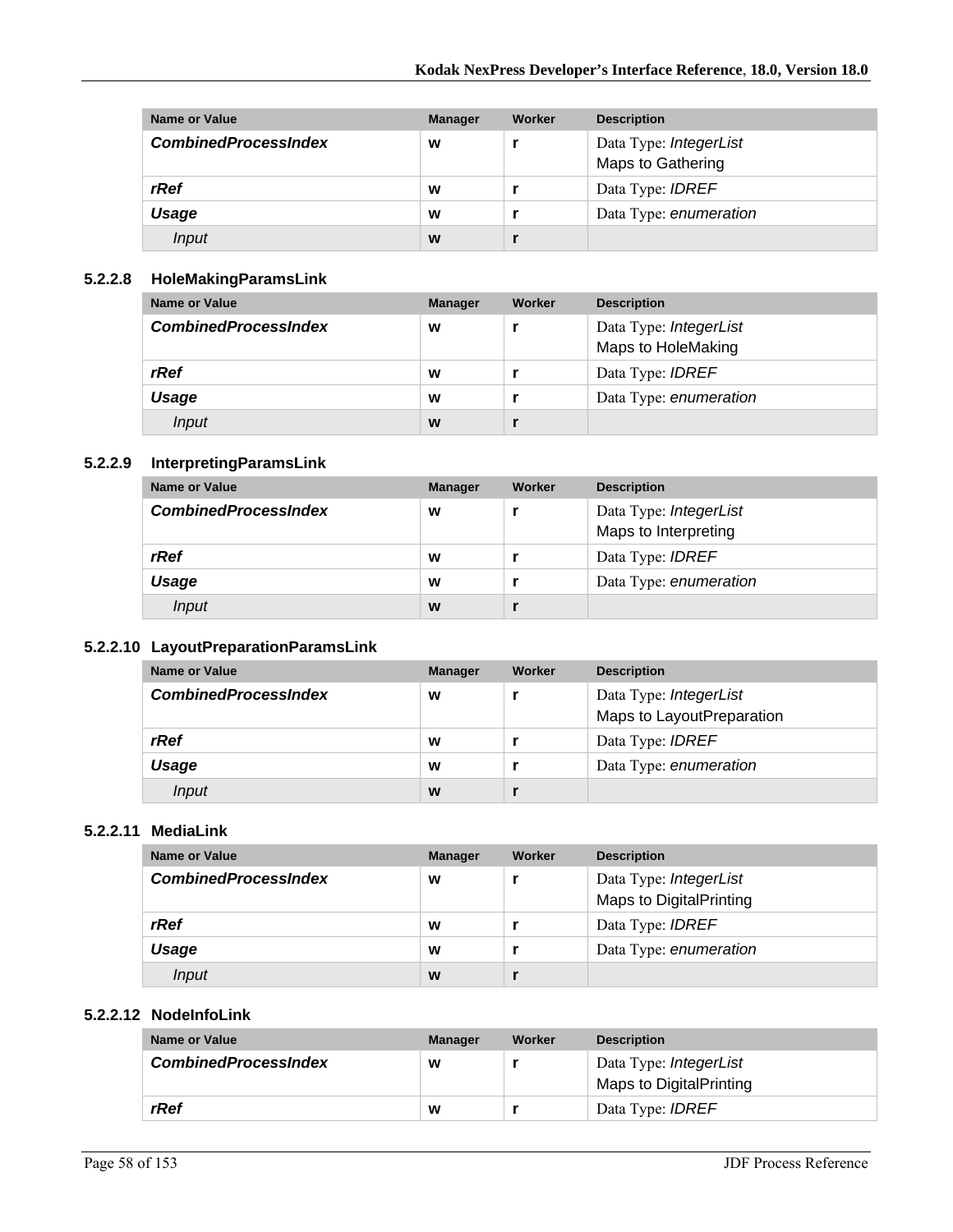| <b>Name or Value</b> | <b>Manager</b> | Worker | <b>Description</b>     |
|----------------------|----------------|--------|------------------------|
| Usage                | W              |        | Data Type: enumeration |
| Input                | W              |        |                        |

#### **5.2.2.13 RenderingParamsLink**

| Name or Value               | <b>Manager</b> | Worker | <b>Description</b>                          |
|-----------------------------|----------------|--------|---------------------------------------------|
| <b>CombinedProcessIndex</b> | W              |        | Data Type: IntegerList<br>Maps to Rendering |
| rRef                        | W              |        | Data Type: <b>IDREF</b>                     |
| Usage                       | W              |        | Data Type: enumeration                      |
| <i>Input</i>                | W              |        |                                             |

#### **5.2.2.14 RunListLink**

| <b>Name or Value</b>        | <b>Manager</b> | Worker         | <b>Description</b>                                                                                                                                                        |
|-----------------------------|----------------|----------------|---------------------------------------------------------------------------------------------------------------------------------------------------------------------------|
| <b>CombinedProcessIndex</b> | W              | r              | Data Type: IntegerList<br>Maps to LayoutPreparation and<br>Imposition                                                                                                     |
|                             |                |                |                                                                                                                                                                           |
| <b>ProcessUsage</b>         | w?             | r <sub>2</sub> | Data Type: string                                                                                                                                                         |
| Document                    | $w$ ?          | r <sub>2</sub> |                                                                                                                                                                           |
| rRef                        | W              | r              | Data Type: <b>IDREF</b>                                                                                                                                                   |
| Usage                       | w              | r              | Data Type: enumeration                                                                                                                                                    |
| <b>Input</b>                | W              | r              |                                                                                                                                                                           |
| Part *                      | w?             | $r$ ?          | References <b>RunList</b> (Documents) as input<br>to the LayoutPreparation and Imposition<br>processes.<br>For each print range, a separate sub-<br>element MUST be used. |

#### 5.2.2.14.1 Part

Both *RunIndex* and *SheetIndex* attributes select a set of pages from the **RunList** resource. Either contains an array of mixed ranges and individual indices separated by whitespace. Each range consists of two indices connected by a tilde ( $\sim$ ). Negative numbers reference from the back of a file; each IntegerRange value of m  $\sim$  n MUST satisfy the condition:  $m \ge 0$  and  $m \le n$ . Additionally, for two successive IntegerRanges the value of the first n must be equal or less than the second value (monotonically increasing sequence ranges). If  $m \sim n$  is the last IntegerRange in the list, then n can have the value "-1" to represent the last element of the sequence. As logical indices, **RunIndex** and **SheetIndex** cannot be used as partition keys of RunList resources. See [JDF] for details and examples.

| <b>Name or Value</b> | <b>Manager</b> | Worker | <b>Description</b>                                                                                            |
|----------------------|----------------|--------|---------------------------------------------------------------------------------------------------------------|
| <b>RunIndex</b>      | w?             | r?     | Data Type: IntegerRangeList<br>Only one of the attributes <b>Runlndex</b> or<br><b>SheetIndex</b> is allowed. |
|                      |                |        | Identifies by explicit index the pages from<br><b>RunList</b> (Document) to be printed.                       |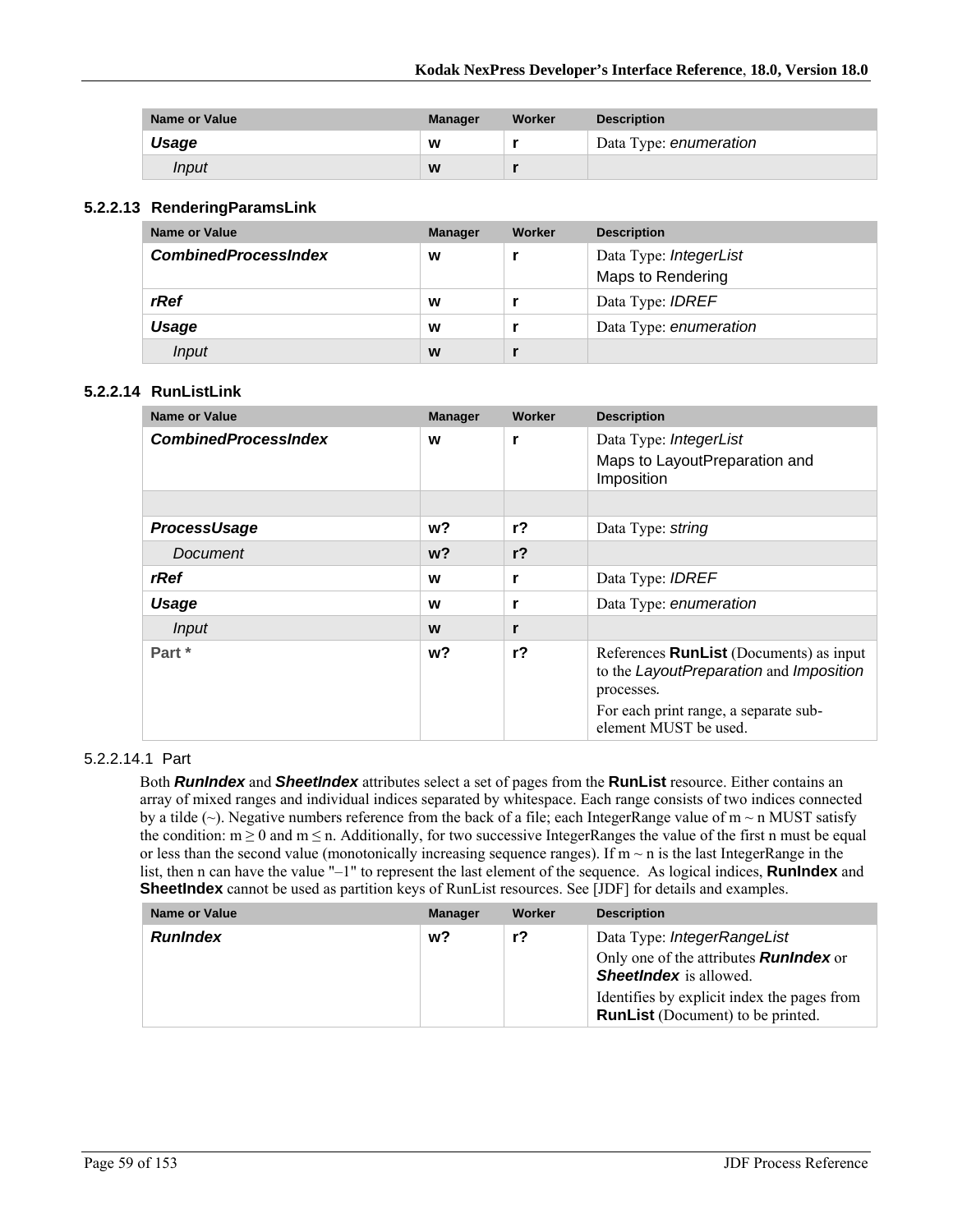| Name or Value     | <b>Manager</b> | Worker | <b>Description</b>                                                                                                                                                                                                                                                         |
|-------------------|----------------|--------|----------------------------------------------------------------------------------------------------------------------------------------------------------------------------------------------------------------------------------------------------------------------------|
| <b>SheetIndex</b> | w?             | $r$ ?  | Data Type: IntegerRangeList<br>Only one of the attributes <b>Runlndex</b> or<br><b>SheetIndex</b> is allowed.                                                                                                                                                              |
|                   |                |        | Identifies the set of logical sheets to be<br>printed. The NexPress front end determines<br>which document pages are selected for<br>printing using the specified <b>SheetIndex</b> .<br>In 1-up simplex printing, <b>SheetIndex</b> and<br><b>RunIndex</b> are identical. |

#### **5.2.2.15 ScreeningParamsLink**

| Name or Value               | <b>Manager</b> | Worker | <b>Description</b>                          |
|-----------------------------|----------------|--------|---------------------------------------------|
| <b>CombinedProcessIndex</b> | W              |        | Data Type: IntegerList<br>Maps to Screening |
| rRef                        | W              |        | Data Type: <b>IDREF</b>                     |
| Usage                       | W              |        | Data Type: enumeration                      |
| <i>Input</i>                | W              |        |                                             |
|                             |                |        |                                             |

### **5.2.2.16 StitchingParamsLink**

| <b>Name or Value</b>        | <b>Manager</b> | Worker | <b>Description</b>                          |
|-----------------------------|----------------|--------|---------------------------------------------|
| <b>CombinedProcessIndex</b> | W              |        | Data Type: IntegerList<br>Maps to Stitching |
| rRef                        | W              |        | Data Type: <b>IDREF</b>                     |
| Usage                       | W              |        | Data Type: enumeration                      |
| <i>Input</i>                | W              |        |                                             |
|                             |                |        |                                             |

### **5.2.3 ResourcePool**

| <b>Name or Value</b>              | <b>Manager</b> | Worker         | <b>Description</b>                                                                                                                                      |
|-----------------------------------|----------------|----------------|---------------------------------------------------------------------------------------------------------------------------------------------------------|
| Resource *                        | w              | r              | One or more <b>Resource</b> elements See<br>below.                                                                                                      |
| <b>ColorantControl</b>            | $w$ ?          | r <sub>2</sub> | Specifies the process-color printing model<br>to be used. See <b>ColorantControl</b> below.                                                             |
| <b>ColorSpaceConversionParams</b> | w <sub>2</sub> | r <sub>2</sub> | Specifies the color conversion to be.<br>performed for each type of color space<br>found in the PDL. See<br><b>ColorSpaceConversionParams</b><br>below. |
| <b>Component</b>                  | W              | r              | Describes finished product including print<br>quantity and dimensions. See<br><b>Component</b> below.                                                   |
| <b>Device</b>                     | $w$ ?          | r <sub>2</sub> | Optional. If a Device Resource is defined,<br>the value of DeviceID must be "2100". See<br><b>Component</b> below.                                      |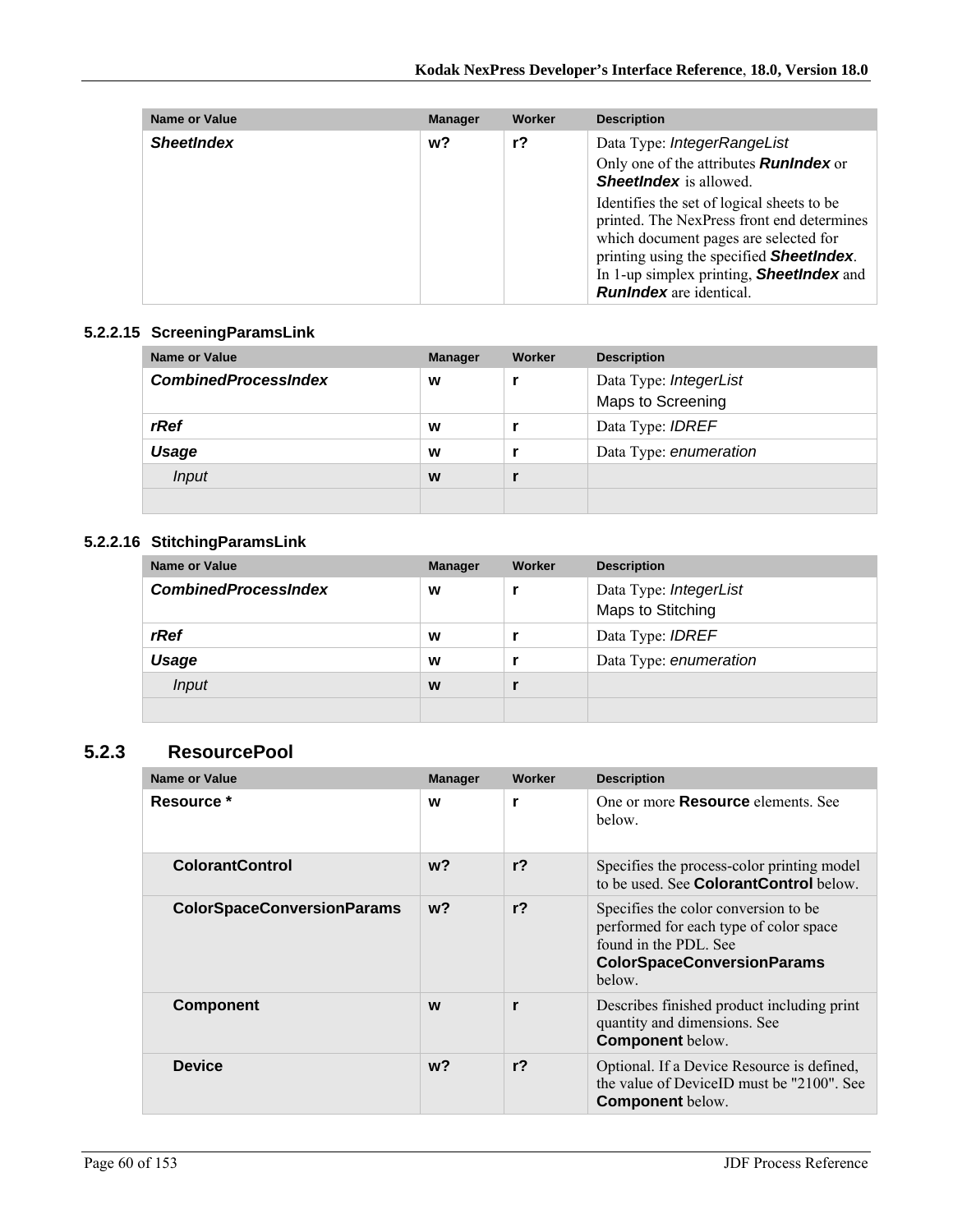| <b>Name or Value</b>           | <b>Manager</b> | Worker         | <b>Description</b>                                                                                                                       |
|--------------------------------|----------------|----------------|------------------------------------------------------------------------------------------------------------------------------------------|
| <b>DigitalPrintingParams</b>   | W              | r              | Specifies the printing parameters including<br>output location, media/tag mapping, and<br>page order. See DigitalPrintingParams<br>helow |
| <b>FitPolicy</b>               | w <sub>2</sub> | r <sub>2</sub> | Specifies the policy for the NexPress front<br>end when fitting content to specific media.<br>See FitPolicy below.                       |
| <b>FontPolicy</b>              | $w$ ?          | $r$ ?          | Specifies the policy for the NexPress front<br>end when font errors occur in PDL files.<br>See FontPolicy below.                         |
| <b>InterpretingParams</b>      | w <sub>2</sub> | r <sub>2</sub> | Specifies the manner in which the<br>NexPress front end interprets the PDL<br>pages. See Interpreting Params below.                      |
| <b>LayoutPreparationParams</b> | w <sub>2</sub> | $r$ ?          | Provides the details of how page contents<br>will be imaged onto media. See<br>LayoutPreparationParams below.                            |
| Media                          | W              | r              | Describes the physical media and clearcoat<br>selections. See <b>Media</b> below.                                                        |
| <b>Nodelnfo</b>                | $w$ ?          | $r$ ?          | The NexPress supports use of this element<br>to designate a TargetRoute. See Nodelnfo<br>below.                                          |
| <b>RenderingParams</b>         | w <sub>2</sub> | r <sub>2</sub> | Identifies how the Rendering process<br>should operate.                                                                                  |
| <b>RunList</b>                 | W              | r              | Identifies the source content file. See<br><b>RunList below.</b>                                                                         |
| <b>ScreeningParams</b>         | w <sub>2</sub> | r <sub>2</sub> | Identifies the screening method to use for<br>processing. See ScreeningParams<br>below.                                                  |

# **5.3 ColorantControl resource**

| <b>Name or Value</b>           | <b>Manager</b> | Worker | <b>Description</b>                                                                                                                                                                                                                                                   |
|--------------------------------|----------------|--------|----------------------------------------------------------------------------------------------------------------------------------------------------------------------------------------------------------------------------------------------------------------------|
| Class                          | w              | r      | Data Type: enumeration                                                                                                                                                                                                                                               |
| Parameter                      | W              | r      |                                                                                                                                                                                                                                                                      |
| ID                             | W              | r      | Data Type: ID                                                                                                                                                                                                                                                        |
| ProcessColorModel = DeviceCMYK | w←             | $r$ ?  | Data Type: NMTOKEN<br>If not present or value is invalid, the<br>default value is used and<br><b>ColorantParams</b> is ignored.<br>Only specific values of<br><b>ColorantParams</b> are allowed. See table<br>below for valid combinations with<br>ProcessColorModel |
| <b>DeviceCMYK</b>              | W              | r      | Default Value.                                                                                                                                                                                                                                                       |
| DeviceN                        | W              | r      |                                                                                                                                                                                                                                                                      |
| <b>Status</b>                  | w              | r      | Data Type: enumeration                                                                                                                                                                                                                                               |
| Available                      | W              | r      |                                                                                                                                                                                                                                                                      |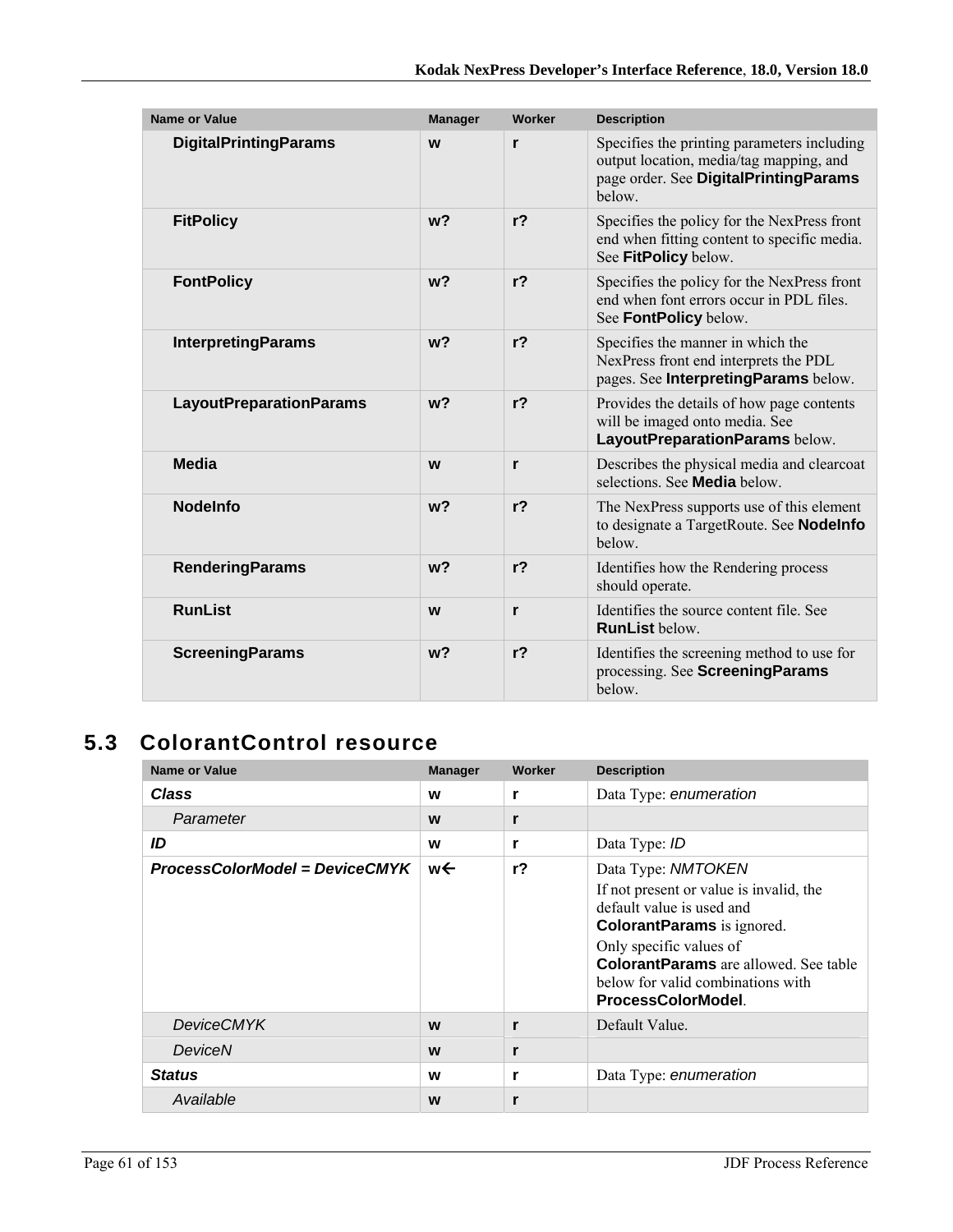| Name or Value             | <b>Manager</b> | Worker | <b>Description</b>                                                                                        |
|---------------------------|----------------|--------|-----------------------------------------------------------------------------------------------------------|
| NXP:HotOffsetCompensation | w?             | r?     | Specifies the level of HotOffset<br>compensation required with Dimensional<br>Easy Overcoat applications. |
| None                      |                |        | Default Value - No hot offset<br>compensation                                                             |
| Low                       |                |        | low hot offset compensation                                                                               |
| Medium                    |                |        | medium hot offset compensation                                                                            |
| High                      |                |        | high hot offset compensation                                                                              |
| <b>ColorantParams</b>     | w←             | r?     | See <b>ColorantParams</b> and table below.                                                                |

### Specific combinations of *ProcessColorModel* and **ColorantParams** allowed.

| <b>ProcessColorModel</b> | <b>ColorantParams</b>                                                                                                                                                                                                                                                                                                                                                                                                                                                                                     | <b>NexPress Color Mode</b> |
|--------------------------|-----------------------------------------------------------------------------------------------------------------------------------------------------------------------------------------------------------------------------------------------------------------------------------------------------------------------------------------------------------------------------------------------------------------------------------------------------------------------------------------------------------|----------------------------|
| Not present              | N/A                                                                                                                                                                                                                                                                                                                                                                                                                                                                                                       | Four Color                 |
| <b>DeviceCMYK</b>        | Not present or empty                                                                                                                                                                                                                                                                                                                                                                                                                                                                                      | Four Color                 |
| <b>DeviceCMYK</b>        | Present and containing exactly one <b>Separation Spec</b><br>sub-element with a <b>Name</b> value of one of the clear<br>dry ink names: NexPress DryInk clear, NexPress<br>Drylnk xd clear, NexPress Drylnk uv clear,<br>NexPress Drylnk matte clear; or the name of one<br>non-gamut ink: NexPress DryInk micr, NexPress<br>DryInk light black spot, NexPress DryInk light<br>black photo, NexPress DryInk custom color,<br>NexPress DryInk white, NexPress DryInk gold,<br>NexPress DryInk pearlescent. | Four Color + Clear DryInk  |
| DeviceN                  | Present and containing exactly 5 <b>Separation Spec</b><br>sub-elements (one <b>Separation Spec</b> sub-element for<br>each of the four CMYK process colorants and one<br>designating the NexPress gamut expansion DryInk<br>colorant). Name values of Cyan, Magenta, Yellow<br>and Black, NexPress DryInk blue, NexPress<br>DryInk green, NexPress DryInk red, NexPress<br>DryInk raised clear, NexPress DryInk neon pink).                                                                              | Five Color                 |

#### **5.3.1 ColorantParams**

| <b>Name or Value</b>   | <b>Manager</b> | Worker | <b>Description</b>                                                                                                                 |
|------------------------|----------------|--------|------------------------------------------------------------------------------------------------------------------------------------|
| <b>SeparationSpec*</b> | w?             | r?     | Identifies the names of required colorants.<br>Refer to the above table for usage; see<br><b>SeparationSpec</b> below for details. |

#### **5.3.1.1 SeparationSpec**

| <b>Name or Value</b> | <b>Manager</b> | Worker         | <b>Description</b>    |
|----------------------|----------------|----------------|-----------------------|
| <b>Name</b>          | w <sub>2</sub> | $r$ ?          | Data Type: string     |
| Cyan                 | w <sub>2</sub> | $r$ ?          | Process Color Cyan    |
| Magenta              | w <sub>2</sub> | $r$ ?          | Process Color Magenta |
| Yellow               | w <sub>2</sub> | r <sub>2</sub> | Process Color Yellow  |
| Black                | w?             | r?             | Process Color Black   |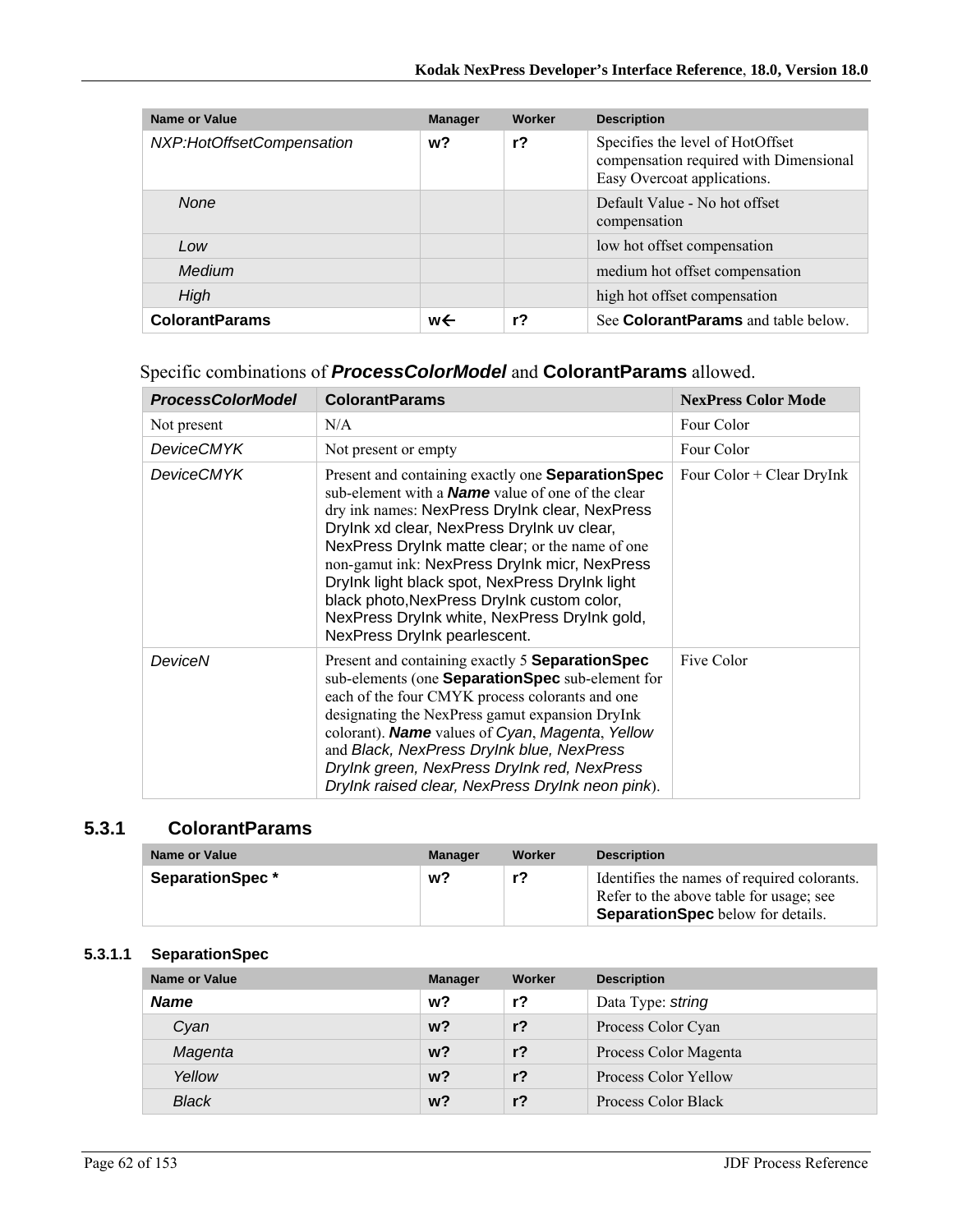| Name or Value                      | <b>Manager</b> | <b>Worker</b>  | <b>Description</b>                                                                                                            |
|------------------------------------|----------------|----------------|-------------------------------------------------------------------------------------------------------------------------------|
| NexPress DryInk clear              | w <sub>2</sub> | r <sub>2</sub> | NexPress ClearCoat and GlossCoat ink.<br>Must be specified whenever ClearCoat is<br>selected.                                 |
| <b>NexPress DryInk red</b>         | w <sub>2</sub> | $r$ ?          | NexPress Gamut Expansion DryInk Red.<br>Specify exactly one Gamut Expansion<br>DryInk when<br>ProcessColorModel=DeviceN       |
| NexPress DryInk green              | w <sub>2</sub> | $r$ ?          | NexPress Gamut Expansion DryInk Green.<br>Specify exactly one Gamut Expansion<br>DryInk when<br>ProcessColorModel=DeviceN     |
| <b>NexPress DryInk blue</b>        | w <sup>2</sup> | $r$ ?          | NexPress Gamut Expansion DryInk Blue.<br>Specify exactly one Gamut Expansion<br>DryInk when<br>ProcessColorModel=DeviceN      |
| <b>NexPress DryInk micr</b>        | w <sub>2</sub> | $r$ ?          | NexPress MICR secure printing ink.                                                                                            |
| NexPress DryInk raised clear       | $w$ ?          | $r$ ?          | NexPress Raised Clear ink.                                                                                                    |
| NexPress DryInk xd clear           | w <sub>2</sub> | $r$ ?          | NexPress XD Clear ink.                                                                                                        |
| NexPress DryInk uv clear           | w <sub>2</sub> | r <sub>2</sub> | NexPress Red Fluorescing Clear ink                                                                                            |
| NexPress DryInk light black spot   | w <sub>2</sub> | $r$ ?          | NexPress Light Black ink                                                                                                      |
| NexPress DryInk light black photo  | w <sub>2</sub> | r <sub>2</sub> | NexPress Light Black ink                                                                                                      |
| <b>NexPress DryInk pearlescent</b> | w <sub>2</sub> | $r$ ?          | NexPress Pearlescent ink                                                                                                      |
| NexPress DryInk matte clear        | w <sub>2</sub> | $r$ ?          | NexPress Matte Clear ink                                                                                                      |
| NexPress DryInk custom color       | w <sub>2</sub> | r <sub>2</sub> | NexPress Custom Color                                                                                                         |
| NexPress DryInk gold               | w <sub>2</sub> | $r$ ?          | NexPress Gold ink                                                                                                             |
| <b>NexPress DryInk white</b>       | $w$ ?          | $r$ ?          | NexPress White ink                                                                                                            |
| NexPress DryInk neon pink          | w <sub>2</sub> | $r$ ?          | NexPress Gamut Expansion DryInk Neon<br>Pink. Specify exactly one Gamut<br>Expansion DryInk when<br>ProcessColorModel=DeviceN |

# **5.4 ColorSpaceConversionParams resource**

| <b>Name or Value</b>      | <b>Manager</b> | Worker         | <b>Description</b>                                                                                                                   |
|---------------------------|----------------|----------------|--------------------------------------------------------------------------------------------------------------------------------------|
| <b>Class</b>              | W              |                | Data Type: enumeration                                                                                                               |
| Parameter                 | W              |                |                                                                                                                                      |
| ID                        | W              |                | Data Type: ID                                                                                                                        |
| $NXP:ColorMapping = true$ | w?             | $r$ ?          | Data Type: boolean<br>Specifies the method of spot color to<br>process color translation to be used.                                 |
| false                     | $w$ ?          | r <sub>2</sub> | Spot colors are mapped using the color<br>equivalents specified in the content file.                                                 |
| true                      | w <sub>2</sub> | r <sub>2</sub> | Spot colors are mapped using spot color to<br>process color conversion tables available in<br>the NexPress front end. Default Value. |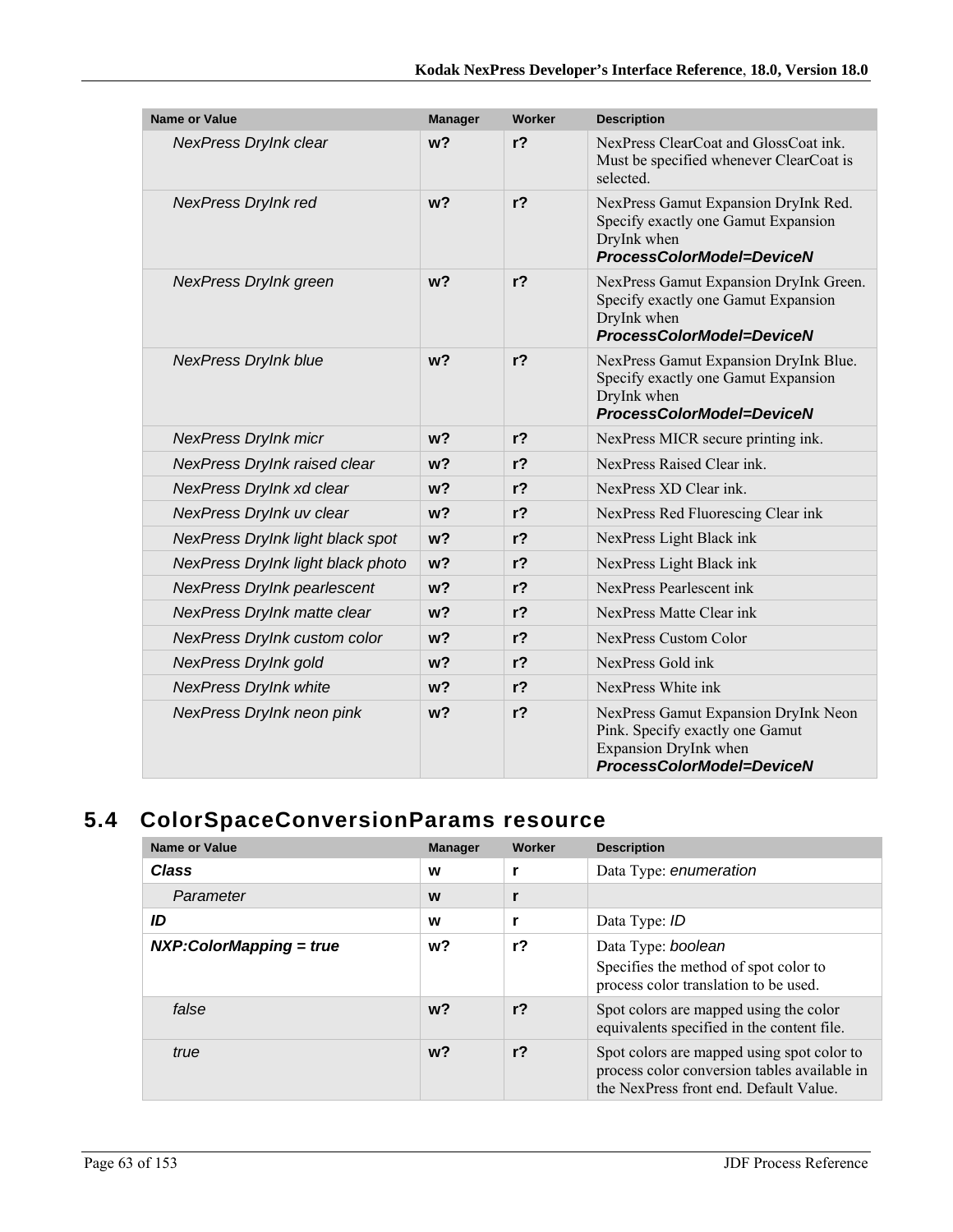| <b>Name or Value</b>    | <b>Manager</b> | Worker | <b>Description</b>                                                                                                                                                                                                                                                                                                                                                                                                                            |
|-------------------------|----------------|--------|-----------------------------------------------------------------------------------------------------------------------------------------------------------------------------------------------------------------------------------------------------------------------------------------------------------------------------------------------------------------------------------------------------------------------------------------------|
| <b>Status</b>           | W              | r      | Data Type: enumeration                                                                                                                                                                                                                                                                                                                                                                                                                        |
| Available               | W              | r      |                                                                                                                                                                                                                                                                                                                                                                                                                                               |
| ColorSpaceConversionOp* | w <sub>2</sub> | $r$ ?  | Up to five ColorSpaceConversionOp<br>elements may be present to differentiate the<br>following types of graphical objects:<br><b>CMYK Image: Match DeviceCMYK</b><br>Images<br><b>CMYK Graphics: Match DeviceCMYK</b><br>Graphics<br>RGB Image: Match DeviceRGB<br>Images<br>RGB Graphics: Match DeviceRGB<br>Graphics<br><i>CIE Based</i> : Device Independent<br>CIEBased Color data<br>See ColorSpaceConversionOp below<br>for more detail |
| <b>FileSpec</b>         | w <sub>2</sub> | $r$ ?  | Data Type: refelement<br>Used to select an output ICC profile<br>installed as a resource on the NexPress front<br>end used for output color rendering<br>simulation.<br>If not present or <b>FileSpec</b> is not valid, the<br>identified ICC profile is not applied. See<br>below. A FileSpec element is sometimes<br>required even when no ICC profile is<br>required (as with "untag" operations for<br>CIEBased ColorSpaceCovnersions).   |

# **5.4.1 ColorSpaceConversionOp**

| <b>Name or Value</b>         | <b>Manager</b> | Worker         | <b>Description</b>                                                                                                                                                                                                                                                                                                                            |
|------------------------------|----------------|----------------|-----------------------------------------------------------------------------------------------------------------------------------------------------------------------------------------------------------------------------------------------------------------------------------------------------------------------------------------------|
| IgnoreEmbeddedICC =<br>false | w?             | r <sub>2</sub> | Data Type: boolean<br>Selective ignoring of embedded ICC profiles with respect<br>to the source object types and source color space<br>combinations is not supported by the NexPress front end.<br>However IgnoreEmbeddedICC can be used to globally<br>ignore embedded ICC profiles for all supported objects<br>and color spaces available. |
| false                        | w?             | r <sub>2</sub> | Default Value.                                                                                                                                                                                                                                                                                                                                |
| true                         | $w$ ?          | r <sub>2</sub> | Ignore all embedded ICC profiles. Also requires<br>ColorSpaceConversionOp/@SourceObjects<br>MUST have the value "All", and<br>ColorSpaceConversionOp/@SourceCS MUST<br>have the value "DevIndep".                                                                                                                                             |
| <b>Operation</b>             | W              | r              | Data Type: enumeration<br>Controls behavior of color space conversion utility                                                                                                                                                                                                                                                                 |
| Convert                      | w?             | r <sub>2</sub> | Transforms graphical elements to final target color space.                                                                                                                                                                                                                                                                                    |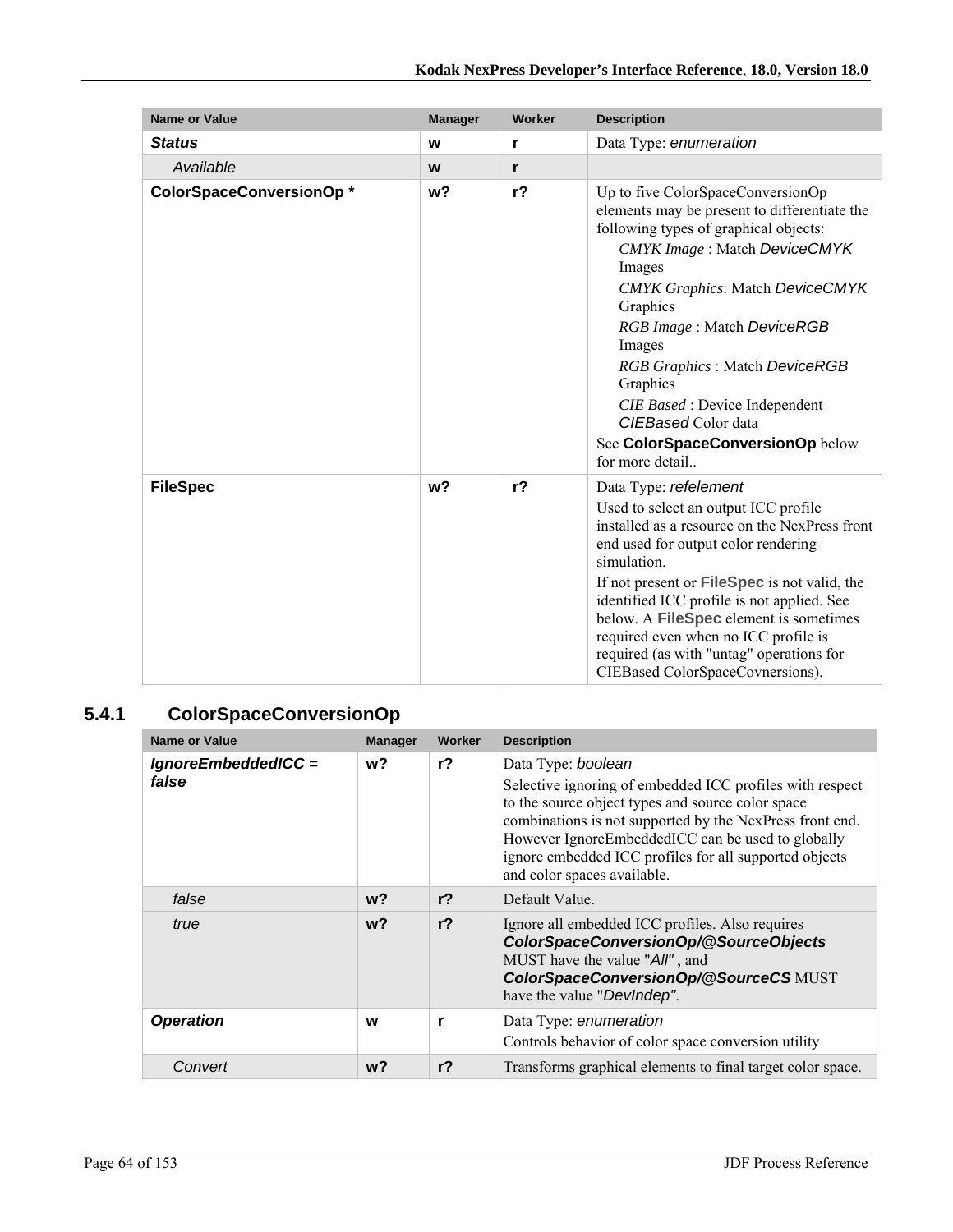| <b>Name or Value</b>                   | <b>Manager</b> | Worker         | <b>Description</b>                                                                                                                                                                                                                                                                                                                                                                                                                                                                                                                                                                                             |
|----------------------------------------|----------------|----------------|----------------------------------------------------------------------------------------------------------------------------------------------------------------------------------------------------------------------------------------------------------------------------------------------------------------------------------------------------------------------------------------------------------------------------------------------------------------------------------------------------------------------------------------------------------------------------------------------------------------|
| Untag                                  | w <sub>2</sub> | r <sub>2</sub> | Removes all profiles and color characterizations from<br>graphical elements. An operation of "Untag" is required to<br>disable ColorConversion operations that are defined by<br>the default job ticket.                                                                                                                                                                                                                                                                                                                                                                                                       |
| PreserveBlack = false                  | w <sub>2</sub> | $r$ ?          | Data Type: boolean<br>Controls how the tints of black should be handled. Only<br>applicable to CMYK Image and CMYK Graphics. There<br>are interactions between SourceCS, SourceObjects,<br>PreserveBlack and RGBGray2Black. Refer to the<br>table below for allowable values of these attributes                                                                                                                                                                                                                                                                                                               |
| false                                  | w <sub>2</sub> | $r$ ?          | Tints of black are handled through the standard ICC<br>workflow. Default Value.                                                                                                                                                                                                                                                                                                                                                                                                                                                                                                                                |
| true                                   | w <sub>2</sub> | r <sub>2</sub> | Tints of black are converted into other shades of black.<br>Algorithm is implementation-specific.                                                                                                                                                                                                                                                                                                                                                                                                                                                                                                              |
| RenderingIntent                        | w←             | $r$ ?          | Data Type: enumeration<br>Specifies the output rendering intent for print process<br>simulation in a CIE-Based ColorSpaceConversionOp<br>element. Requires the explicit definition of<br><b>ColorSpaceConversionParams/FileSpec and its</b><br>attributes @ResourceUsage="ReferenceOutputProfile"<br>and @UserFileName.<br><b>RenderingIntent</b> is ignored if<br>FileSpec/ColorSpaceConversionParams/<br>FileSpec/@ResourceUsage = "ActualOutputProfile".<br><b>Rendering Intent</b> MUST be defined if FileSpec is fully<br>specified. When RenderingIntent is defined,<br><b>SourceCS</b> = " $DevIndep".$ |
| <b>RelativeColorimetric</b>            | w <sub>2</sub> | r <sub>2</sub> |                                                                                                                                                                                                                                                                                                                                                                                                                                                                                                                                                                                                                |
| <b>AbsoluteColorimetric</b>            | w <sub>2</sub> | $r$ ?          |                                                                                                                                                                                                                                                                                                                                                                                                                                                                                                                                                                                                                |
| RGBGray2Black = false                  | w?             | $r$ ?          | Data Type: boolean<br>Controls mapping of gray values $(R = G = B)$ from CMY<br>to Black ink. Only applicable for RGB Graphics elements<br>(SourceCS = RGB; SourceObjects of type Text, LineArt,<br>or SmoothShades). Cannot be enabled when<br>RenderingParams/@NXP:RichBlack = true; there<br>are also interactions between <b>SourceCS</b> ,<br>SourceObjects, PreserveBlack and<br>RGBGray2Black. Refer to the table below for allowable<br>values of these attributes.                                                                                                                                    |
| false                                  | w?             | $r$ ?          | Feature is disabled. Default Value.                                                                                                                                                                                                                                                                                                                                                                                                                                                                                                                                                                            |
| true                                   | w?             | $r$ ?          | Values below the RGBGray2BlackThreshold are replaced<br>by Black equivalents.                                                                                                                                                                                                                                                                                                                                                                                                                                                                                                                                  |
| <b>RGBGray2BlackThreshold</b><br>$= 1$ | w <sub>2</sub> | $r$ ?          | Data Type: double<br>A value between 0.0 and 1.0 specifying the threshold<br>value above which gray ( $R = G = B$ ) IS NOT converted to<br>Black. The threshold is only applicable when<br>RGBGray2Black is true. A "0" value will convert only R<br>$=G = B = 0$ to Black; A "1" value will convert all $R = G$<br>$=$ B values to Black.                                                                                                                                                                                                                                                                     |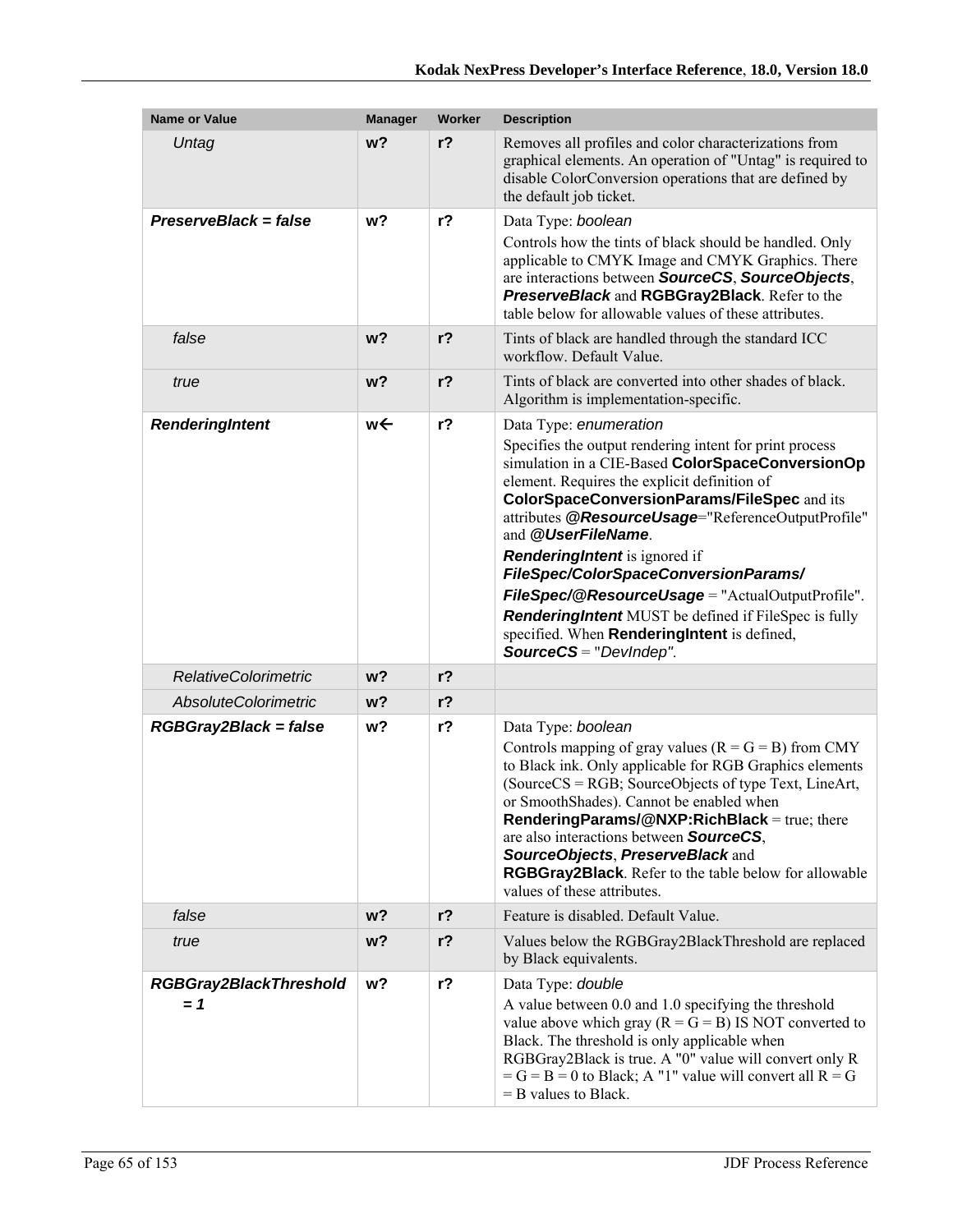| <b>Name or Value</b>        | <b>Manager</b> | Worker         | <b>Description</b>                                                                                                                                                                                                                                                                                                                     |
|-----------------------------|----------------|----------------|----------------------------------------------------------------------------------------------------------------------------------------------------------------------------------------------------------------------------------------------------------------------------------------------------------------------------------------|
| SourceRenderingIntent =     | w <sub>2</sub> | $r$ ?          | Data Type: enumeration                                                                                                                                                                                                                                                                                                                 |
| <b>Perceptual</b>           |                |                | Specifies rendering intent for the source profile of this<br>ColorSpaceConversionOp.                                                                                                                                                                                                                                                   |
| Saturation                  | w <sub>2</sub> | $r$ ?          |                                                                                                                                                                                                                                                                                                                                        |
| Perceptual                  | w <sub>2</sub> | $r$ ?          | Default Value.                                                                                                                                                                                                                                                                                                                         |
| <b>RelativeColorimetric</b> | w <sub>2</sub> | $r$ ?          |                                                                                                                                                                                                                                                                                                                                        |
| <b>AbsoluteColorimetric</b> | w <sub>2</sub> | $r$ ?          |                                                                                                                                                                                                                                                                                                                                        |
| <b>SourceCS</b>             | W              | r              | Data Type: enumeration<br>Identifies which of the incoming color spaces are operated<br>on by this ColorSpaceConversionOp.<br>There are interactions between <b>SourceCS</b> ,<br>SourceObjects, PreserveBlack, and<br>RGBGray2Black. Refer to the table below for allowable<br>values of these attributes.                            |
| <b>CMYK</b>                 | w <sub>2</sub> | r <sub>2</sub> |                                                                                                                                                                                                                                                                                                                                        |
| DevIndep                    | w <sub>2</sub> | $r$ ?          |                                                                                                                                                                                                                                                                                                                                        |
| <b>RGB</b>                  | w <sub>2</sub> | $r$ ?          | In instances when SourceCS=RGB,<br>FileSpec@ResourceUsage shall be force to be<br>SourceProfile. This prevents color management from<br>being disabled for RGB colorspaces.                                                                                                                                                            |
| SourceObjects = All         | w←             | r <sub>2</sub> | Data Type: enumerations<br>List of object classes that identifies which incoming<br>graphical objects are operated on. List all applicable<br>values.<br>There are interactions between <b>SourceCS</b> ,<br>SourceObjects, PreserveBlack, and<br>RGBGray2Black. Refer to the table below for allowable<br>values of these attributes. |
| All                         | w <sub>2</sub> | $r$ ?          | Default Value.                                                                                                                                                                                                                                                                                                                         |
| <b>ImagePhotographic</b>    | w <sub>2</sub> | $r$ ?          | Contone images                                                                                                                                                                                                                                                                                                                         |
| <b>ImageScreenShot</b>      | w?             | $r$ ?          | Images largely comprised of rasterized vector art                                                                                                                                                                                                                                                                                      |
| Text                        | w?             | $r$ ?          | Text                                                                                                                                                                                                                                                                                                                                   |
| LineArt                     | w?             | $r$ ?          | Line Art                                                                                                                                                                                                                                                                                                                               |
| <b>SmoothShades</b>         | w?             | $r$ ?          | Gradients and blends                                                                                                                                                                                                                                                                                                                   |
| <b>FileSpec</b>             | w?             | $r$ ?          | Data Type: refelement<br>Reference to a FileSpec resource for an ICC Profile that<br>describes the assumed color space.<br>If not present, embedded profiles are used.<br>FileSpec@ResourceUsage may be SourceProfile.                                                                                                                 |

### Allowable combinations of *SourceCS*, *SourceObjects*, *PreserveBlack*, and *RGBGray2Black* for **ColorSpaceConversionOp**.

| <b>Object Type</b> | <b>SourceCS</b> | <b>SourceObjects</b>                               | <b>PreserveBlack</b> | <b>RGBGray2Black</b> |
|--------------------|-----------------|----------------------------------------------------|----------------------|----------------------|
| CMYK Images        | <b>CMYK</b>     | <i>ImagePhotographic</i><br><b>ImageScreenShot</b> | True or False        | N/A                  |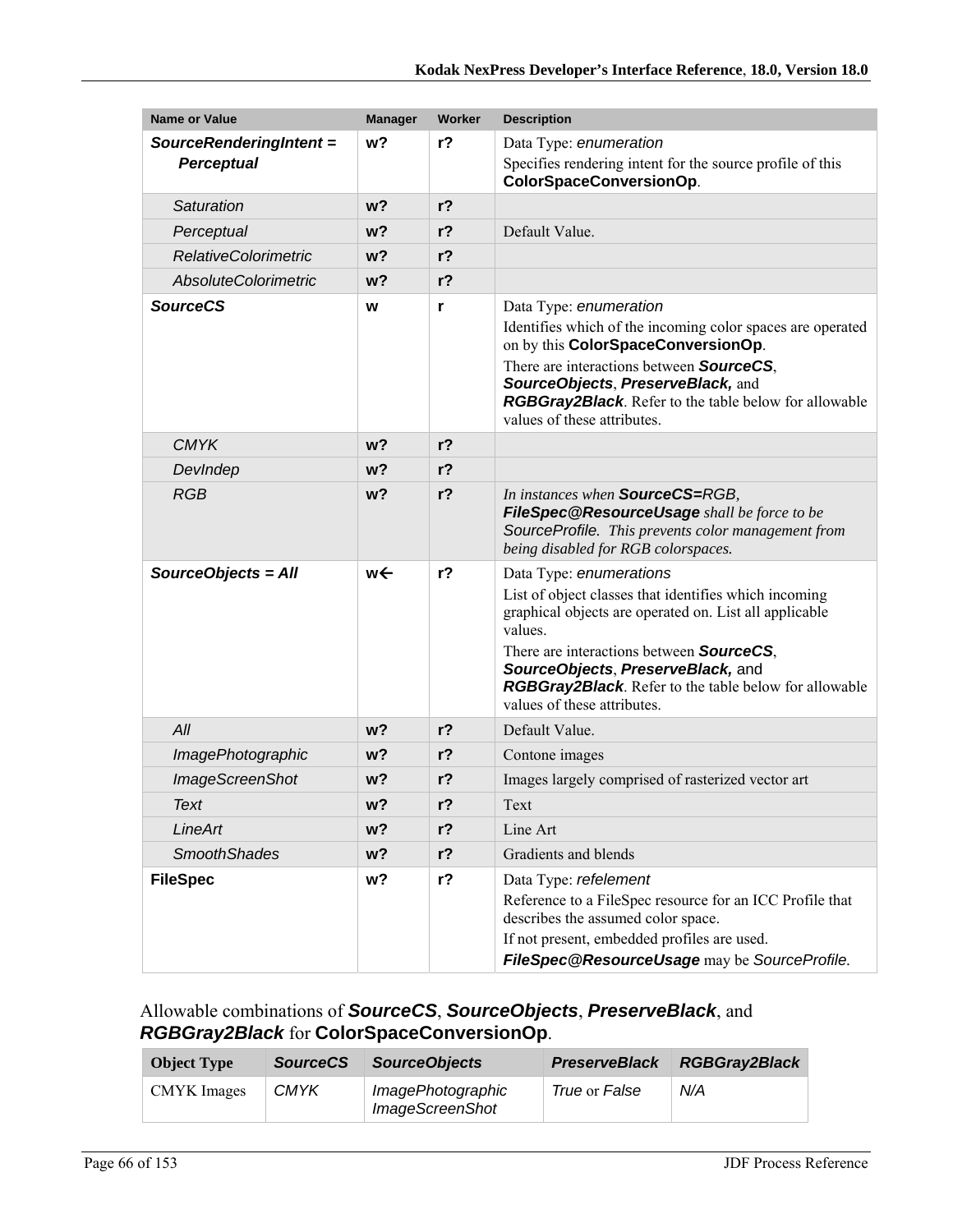| <b>Object Type</b>      | <b>SourceCS</b> | <b>SourceObjects</b>                        | <b>PreserveBlack</b> | <b>RGBGray2Black</b> |
|-------------------------|-----------------|---------------------------------------------|----------------------|----------------------|
| <b>CMYK</b><br>Graphics | <b>CMYK</b>     | Text LineArt<br><b>SmoothShades</b>         | True or False        | N/A                  |
| RGB Images              | RGB             | ImagePhotographic<br><b>ImageScreenShot</b> | N/A                  | N/A                  |
| <b>RGB</b> Graphics     | RGB             | Text LineArt<br><b>SmoothShades</b>         | N/A                  | True or False        |
| <b>CIE</b> Based        | Devindep        | All                                         | N/A                  | N/A                  |

### **5.4.2 FileSpec**

| <b>Name or Value</b>   | <b>Manager</b> | Worker         | <b>Description</b>                                                                                                                                                                                                                                                                            |
|------------------------|----------------|----------------|-----------------------------------------------------------------------------------------------------------------------------------------------------------------------------------------------------------------------------------------------------------------------------------------------|
| <b>ResourceUsage</b>   | W              | r              | Data Type: NMTOKEN<br>In instances where<br>ColorSpaceConversionOp/@SourceCS<br>$=$ RGB, <b>ResourceUsage</b> will be forced to<br>SourceProfile. This prevents disabling color<br>management for RGB color spaces.                                                                           |
| ActualOutputProfile    | $w$ ?          | r <sub>2</sub> |                                                                                                                                                                                                                                                                                               |
| ReferenceOutputProfile | w <sub>2</sub> | r <sub>2</sub> | Indicates that the referenced output profile is<br>used for color rendering simulation (i.e. proof<br>emulation).                                                                                                                                                                             |
| <i>SourceProfile</i>   | $w$ ?          | r <sub>2</sub> | Indicates that the referenced file is a source.<br>ICC profile.                                                                                                                                                                                                                               |
| <b>UserFileName</b>    | W              | r              | Data Type: string<br>Identifies the name of the ICC profile<br>resource as it is known to the NexPress front<br>end. The names of the ICC profiles installed<br>on the NexPress front end can be obtained<br>through the NexPress front end's device<br>capabilities file (refer to [KNDIR]). |

#### **5.4.3 Allowable combinations of** *ColorSpaceConversion/FileSpec* **and**  *ColorSpaceConversionOp/@RenderingIntent*

|                            |                     | ColorSpaceConversionParams/FileSpec ColorSpaceConversionOp |          |
|----------------------------|---------------------|------------------------------------------------------------|----------|
|                            |                     | /@RenderingIntent                                          | Expected |
| /@ResourceUsage            | /@UserFileName      | (SourceCS_DevIndep)                                        | Result*  |
| ReferenceOutputProfile     | Provided            | <b>RelativeColorimetric</b>                                | Print    |
| ReferenceOutputProfile     | Provided            | AbsoluteColorimetric                                       | Print    |
| ReferenceOutputProfile     | Provided            | <b>Not Provided</b>                                        | Error    |
| ReferenceOutputProfile     | <b>Not Provided</b> | <b>RelativeColorimetric</b>                                | Error    |
| ReferenceOutputProfile     | <b>Not Provided</b> | <b>Not Provided</b>                                        | Error    |
| <b>ActualOutputProfile</b> | Provided            | Not Provided                                               | Print    |
| ActualOutputProfile        | <b>Not Provided</b> | <b>Not Provided</b>                                        | Print    |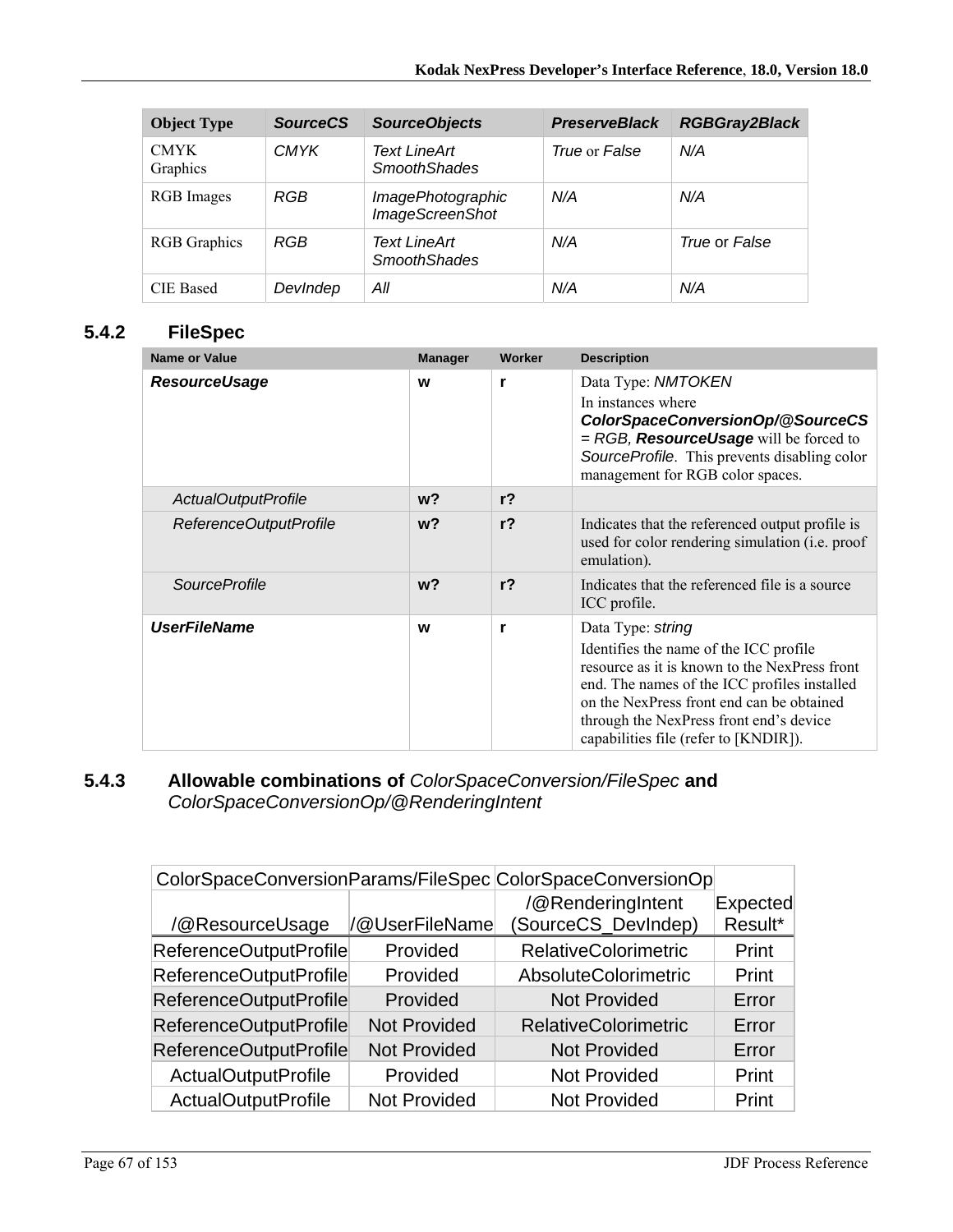| <b>ActualOutputProfile</b>   | Not Provided | <b>RelativeColorimetric</b> | Print |
|------------------------------|--------------|-----------------------------|-------|
| <b>ActualOutputProfile</b>   | Provided     | <b>RelativeColorimetric</b> | Print |
| <b>Not Provided</b>          | Provided     | <b>RelativeColorimetric</b> | Error |
| <b>Not Provided</b>          | Provided     | Not Provided                | Print |
| <b>FileSpec Not Provided</b> |              | <b>RelativeColorimetric</b> | Error |
| <b>FileSpec Not Provided</b> |              | <b>Not Provided</b>         | Print |

# **5.5 Device resource**

| Name or Value             | <b>Manager</b> | Worker         | <b>Description</b>                                                                                                                                                                                                                                                     |
|---------------------------|----------------|----------------|------------------------------------------------------------------------------------------------------------------------------------------------------------------------------------------------------------------------------------------------------------------------|
| <b>Class</b>              | W              | r              | Data Type: enumeration                                                                                                                                                                                                                                                 |
| Implementation            | W              | r              |                                                                                                                                                                                                                                                                        |
| <b>DeviceID</b>           | w?             | r <sub>2</sub> | Data Type: string<br>Device identifier. Restricts processing of<br>the JDF node to only the specified device.<br>Optional, but if supplied, <b>DevicelD</b> must<br>match JMF/@SenderID reported by the<br>device in JMF responses. DeviceID is<br>NOT case sensitive. |
| <servername></servername> | w <sub>2</sub> | r <sub>2</sub> | Use the same string value returned in<br>JMF/@SenderID.                                                                                                                                                                                                                |
| 2100                      | w <sub>2</sub> | $r$ ?          | <b>DEPRECATED</b><br>Not JDF1.3 compliant. Supported for<br>compatibility with past NexPress releases.                                                                                                                                                                 |
| <b>DeviceType</b>         | w?             | !r             | Data Type: string<br>Not used.                                                                                                                                                                                                                                         |
| <b>FriendlyName</b>       | w <sub>2</sub> | !r             | Data Type: string<br>Not used.                                                                                                                                                                                                                                         |
| ID                        | W              | r              | Data Type: ID                                                                                                                                                                                                                                                          |
| <b>ModelName</b>          | w?             | r?             | Data Type: string<br>Identifies intended printer model for JDF<br>ticket. See Device/@ModelName<br>returned in JMF Status query. This tag<br>is not currently used by NexPress for<br>job acceptance or processing.                                                    |
| <b>NexPress Classic</b>   | w?             | $r$ ?          | <b>NexPress Classic Color Press</b>                                                                                                                                                                                                                                    |
| <b>NexPress NPP</b>       | w?             | $r$ ?          | NexPress New Paper Platform Color Press                                                                                                                                                                                                                                |
| NexPress M700             | w?             | r <sub>2</sub> | NexPress Model M700 Color Press                                                                                                                                                                                                                                        |
| Unknown                   | w?             | r <sub>2</sub> | <b>Unknown Press</b>                                                                                                                                                                                                                                                   |
| <b>Status</b>             | w?             | $r$ ?          | Data Type: enumeration<br><b>Component/@Status</b> is not used.                                                                                                                                                                                                        |
| Available                 | w?             | $r$ ?          |                                                                                                                                                                                                                                                                        |
| Unavailable               | w <sub>2</sub> | $r$ ?          |                                                                                                                                                                                                                                                                        |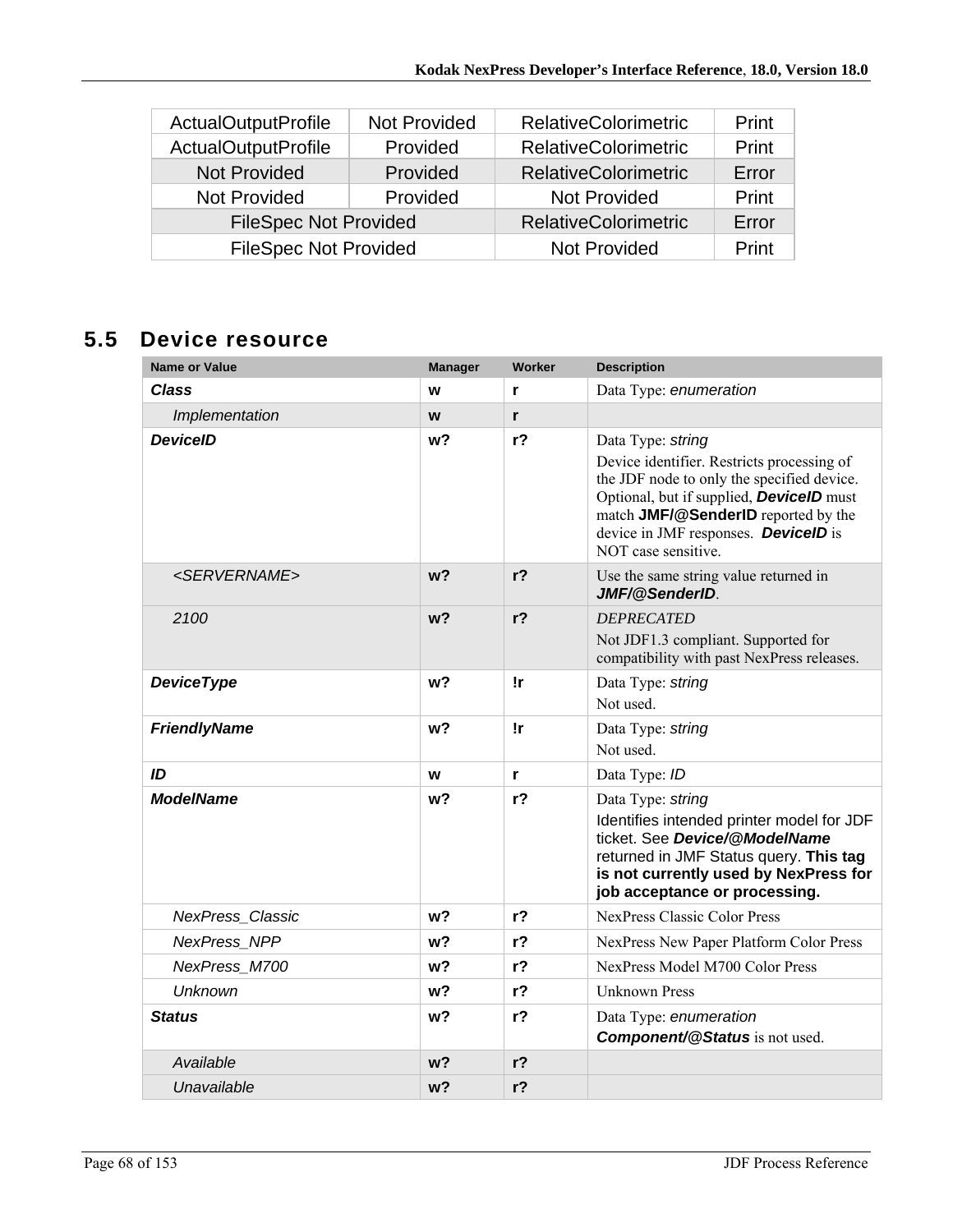### **5.6 Component resource**

| <b>Name or Value</b> | <b>Manager</b> | Worker         | <b>Description</b>                                                                                                                                                                                                              |
|----------------------|----------------|----------------|---------------------------------------------------------------------------------------------------------------------------------------------------------------------------------------------------------------------------------|
| <b>Amount</b>        | W              | r <sub>2</sub> | Data Type: integer<br>Number of copies to produce.<br>NOTE: The use of this attribute by the<br>NexPress front end is different from its<br>semantics as defined in [JDF].                                                      |
| <b>Class</b>         | W              | r              | Data Type: enumeration                                                                                                                                                                                                          |
| Quantity             | W              | r              |                                                                                                                                                                                                                                 |
| ComponentType        | W              | r              | Data Type: enumerations<br>Category of the component.                                                                                                                                                                           |
| PartialProduct       | W              | r              | The NexPress only supports a component<br>type of PartialProduct                                                                                                                                                                |
| Dimensions = $000$   | w?             | $r$ ?          | Data Type: shape<br>Output component resource is linked as an<br>input resource to the succeeding postpress<br>process. Default of "0 0 0" specifies<br>unknown. In this case a portrait orientation (<br>$Y > X$ ) is assumed. |
| ID                   | W              | r              | Data Type: ID                                                                                                                                                                                                                   |
| <b>Status</b>        | w?             | $r$ ?          | Data Type: enumeration<br><b>Component/@Status</b> is not used.                                                                                                                                                                 |
| Available            | w <sub>2</sub> | $r$ ?          |                                                                                                                                                                                                                                 |
| Unavailable          | w <sub>2</sub> | $r$ ?          |                                                                                                                                                                                                                                 |

# **5.7 DigitalPrintingParams resource**

A **DigitalPrintingParams** resource MUST be specified in one of the following two syntax variants:

- As a single non-partitioned **DigitalPrintingParams** resource
- As a partitioned **DigitalPrintingParams** resource where it shall be partitioned by *SheetIndex* and/or *RunTags*. This syntax variant should be used when specifying the use of multiple mediums.

| <b>Name or Value</b>  | <b>Manager</b> | Worker         | <b>Description</b>                                                                                                                                                                                               |
|-----------------------|----------------|----------------|------------------------------------------------------------------------------------------------------------------------------------------------------------------------------------------------------------------|
| <b>Class</b>          | W              |                | Data Type: enumeration                                                                                                                                                                                           |
| Parameter             | W              | r              |                                                                                                                                                                                                                  |
| ID                    | W              | r              | Data Type: ID                                                                                                                                                                                                    |
| <b>Collate</b>        | w?             | $r$ ?          | Data Type: enumeration<br>Determines sequencing of sheets in the<br>document. If not specified or has a non-<br>supported value, the NexPress uses the<br>collation setting in the system default hot<br>folder. |
| <b>None</b>           | $w$ ?          | r <sub>2</sub> | Do not collate sheets in the document or<br>documents comprising the job.                                                                                                                                        |
| <b>SheetSetAndJob</b> | $w$ ?          | r <sub>2</sub> | Collate sheets in the document, documents<br>in the set, and sets in the job.                                                                                                                                    |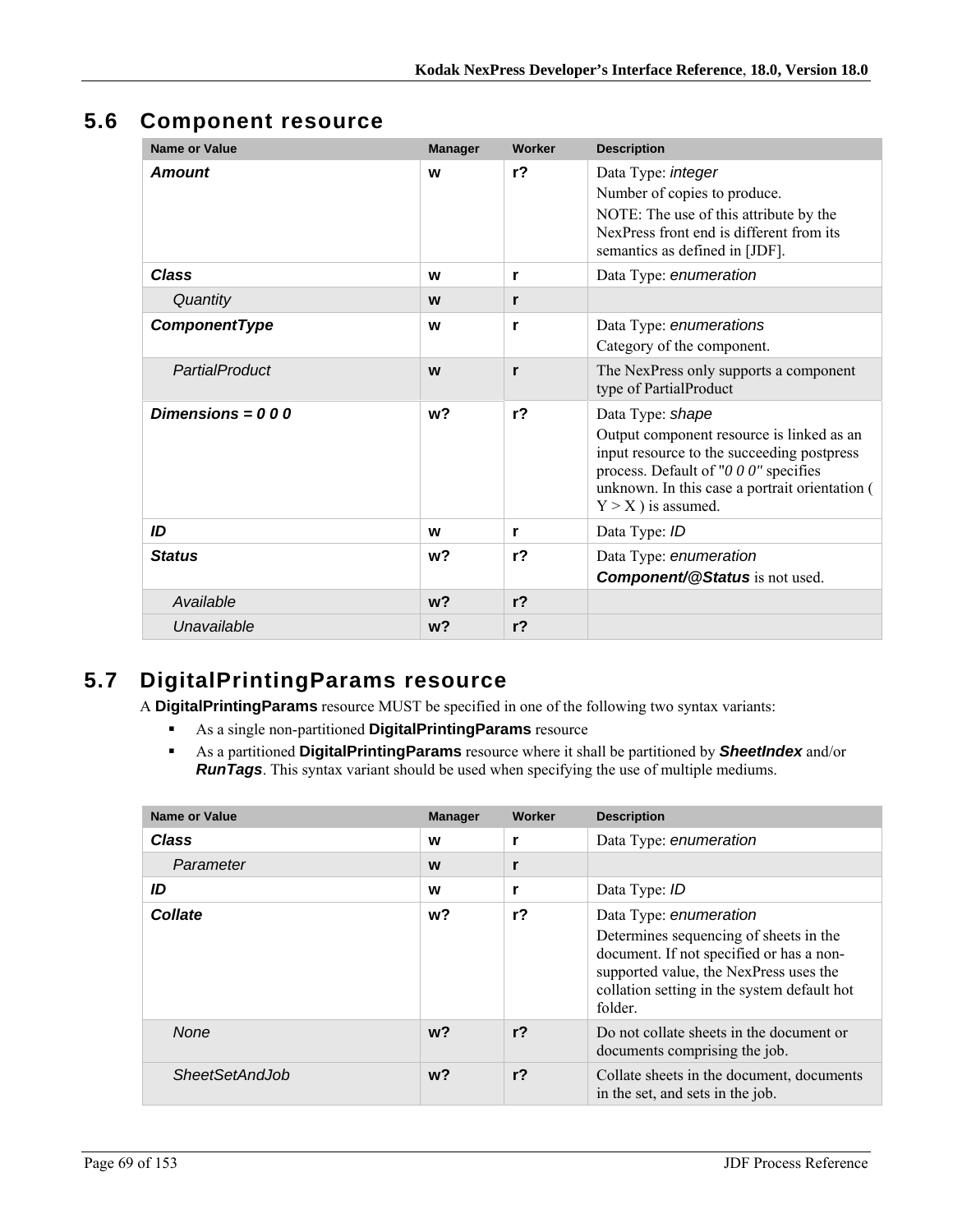| <b>Name or Value</b>               | <b>Manager</b> | Worker         | <b>Description</b>                                                                                                                                                                                                                       |
|------------------------------------|----------------|----------------|------------------------------------------------------------------------------------------------------------------------------------------------------------------------------------------------------------------------------------------|
| <b>Disjointing</b>                 | w?             | $r$ ?          | Specifies offset and stacking settings. See<br>Disjointing below.                                                                                                                                                                        |
| <b>OutputBin = SystemSpecified</b> | w?             | $r$ ?          | Data Type: NMTOKEN<br>Specifies the bin to which the finished<br>document should be output.                                                                                                                                              |
| <b>Booklet</b>                     | $w$ ?          | $r$ ?          | <b>Inline Finisher</b>                                                                                                                                                                                                                   |
| LargeCapacity                      | w?             | $r$ ?          | Main Delivery                                                                                                                                                                                                                            |
| LargeCapacity-2                    | w <sub>2</sub> | $r$ ?          | Main Delivery 2                                                                                                                                                                                                                          |
| <b>SystemSpecified</b>             | w?             | $r$ ?          | The destination uses the system default.<br>Default Value.                                                                                                                                                                               |
| Top                                | w <sub>2</sub> | $r$ ?          | Proof Delivery                                                                                                                                                                                                                           |
| Tray-1                             | w <sub>2</sub> | $r$ ?          | M700e FinisherUpper tray                                                                                                                                                                                                                 |
| Tray-2                             | w?             | $r$ ?          | M700e FinisherLower tray                                                                                                                                                                                                                 |
| PageDelivery = SystemSpecified     | w?             | $r$ ?          | Data Type: enumeration<br>Specifies how pages are to be delivered to<br>the output bin or finisher.                                                                                                                                      |
| SameOrderFaceUp                    | w <sub>2</sub> | $r$ ?          | Order as defined by the RunList, with<br>"front" sides of the media up.                                                                                                                                                                  |
| SameOrderFaceDown                  | w <sub>2</sub> | r <sub>2</sub> | Order as defined by the RunList, with<br>"front" sides of the media down.                                                                                                                                                                |
| ReverseOrderFaceUp                 | w <sub>2</sub> | $r$ ?          | Order reversed, as defined by the RunList,<br>with "front" sides of the media up.                                                                                                                                                        |
| ReverseOrderFaceDown               | $w$ ?          | $r$ ?          | Order reversed, as defined by the RunList,<br>with "front" sides of the media down.                                                                                                                                                      |
| <b>SystemSpecified</b>             | w <sub>2</sub> | $r$ ?          | Delivery order uses the system default.<br>Default Value.                                                                                                                                                                                |
| <b>PartIDKeys</b>                  | w <sub>2</sub> | $r$ ?          | Data Type: enumerations<br>If not present, DigitalPrintingParams is<br>a single unpartioned resource.<br>Use when specifying the use of multiple<br>mediums.                                                                             |
| <b>SheetIndex</b>                  | we             | $r$ ?          | Partition using the NexPress cover-mode<br>method of page-to-media mapping.                                                                                                                                                              |
| <b>RunTags</b>                     | w←             | $r$ ?          | Partition using the NexPress label method<br>of page-to-media mapping.                                                                                                                                                                   |
| <b>SheetIndex RunTags</b>          | w←             | $r$ ?          | Partition using both NexPress cover-mode<br>and NexPress label methods of page-to-<br>media mapping. (NOTE: You must specify<br>the value of PartIDKeys in this order --<br>SheetIndex, then RunTags -- when they are<br>used together.) |
| <b>Status</b>                      | W              | r              | Data Type: enumeration                                                                                                                                                                                                                   |
| Available                          | W              | $\mathbf{r}$   |                                                                                                                                                                                                                                          |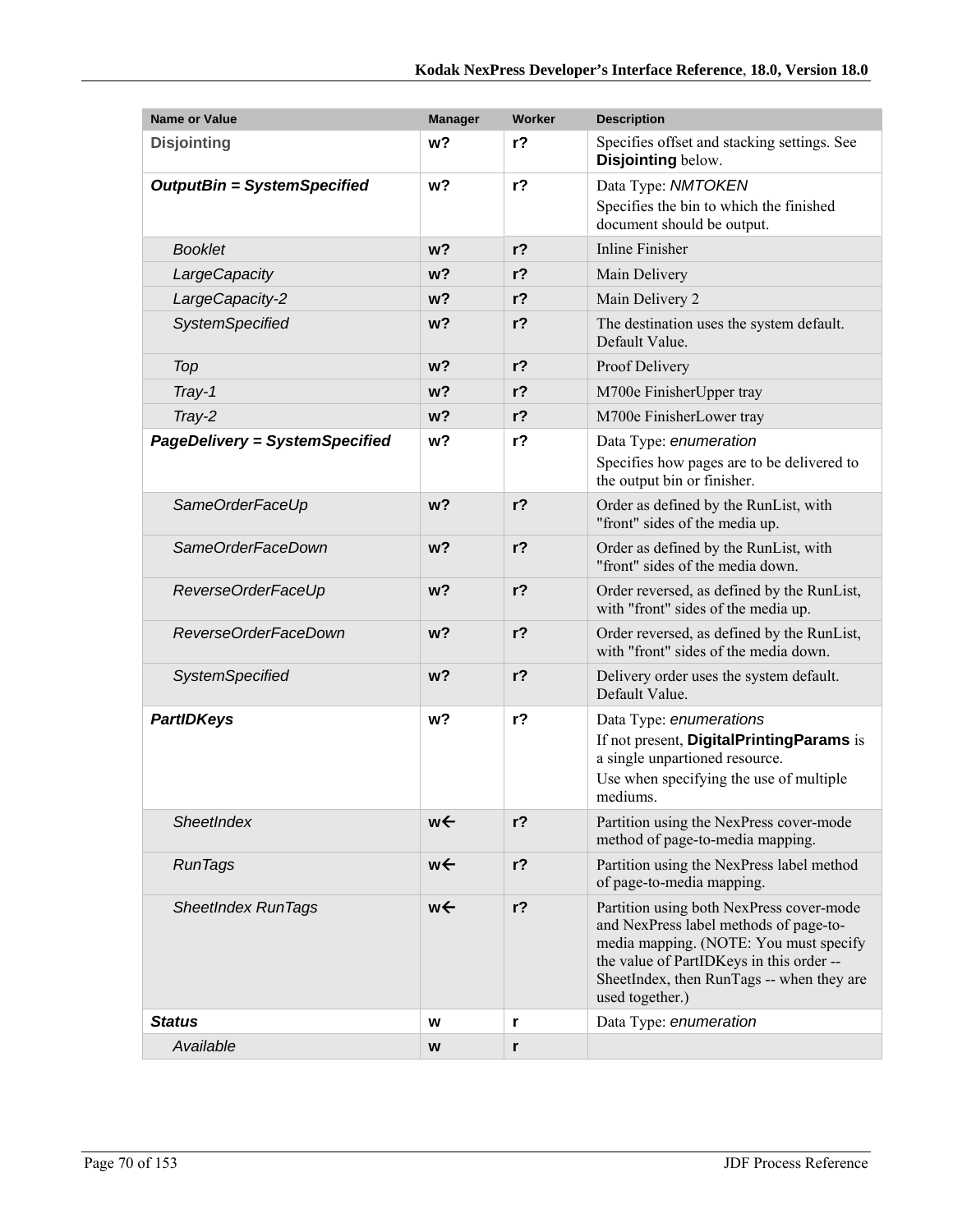| <b>Name or Value</b> | <b>Manager</b> | Worker         | <b>Description</b>                                                                                                                                                             |
|----------------------|----------------|----------------|--------------------------------------------------------------------------------------------------------------------------------------------------------------------------------|
| <b>NXP:ColorFlow</b> | w?             | r <sub>2</sub> | Data Type: boolean<br>When enabled, job must adhere to<br>ColorFlow policy of the press. This may<br>prevent the job from printing if the press<br>requires color calibration. |

# **5.7.1 DigitalPrintingParams sub-element**

| <b>Name or Value</b>                          | <b>Manager</b> | <b>Worker</b>  | <b>Description</b>                                                                                                                                                                                                                                                                                                                                                                                                                                                                                                                                                                 |
|-----------------------------------------------|----------------|----------------|------------------------------------------------------------------------------------------------------------------------------------------------------------------------------------------------------------------------------------------------------------------------------------------------------------------------------------------------------------------------------------------------------------------------------------------------------------------------------------------------------------------------------------------------------------------------------------|
| <b>RunTags</b>                                | w?             | $r$ ?          | Data Type: NMTOKENS<br>Supports the NexPress label methods<br>(stamp annotation and PPML/VDX labels)<br>for PDL page to media mapping. Creates a<br>partition consisting of sheets tagged with<br>RunTags values.<br>To support stamp annotation, RunTags<br>values are limited to "SubstrateTypeCover"<br>and "SubstrateTypeInsert".<br>To support PPML/VDX labels, values must<br>correspond to the arbitrary values of the<br>PPML DOCUMENT/@Label attributes.<br>A RunTags value is ignored if it does not<br>correspond to a PDF stamp annotation or<br>PPML DOCUMENT/@Label. |
| SubstrateTypeCover                            | w <sub>2</sub> | $r$ ?          | Defines a partition for substrates tagged<br>with the stamp annotation:<br>SubstrateTypeCover.                                                                                                                                                                                                                                                                                                                                                                                                                                                                                     |
| SubstrateTypeInsert                           | w?             | $r$ ?          | Defines a partition for substrates tagged<br>with the stamp annotation:<br>SubstrateTypeInsert.                                                                                                                                                                                                                                                                                                                                                                                                                                                                                    |
| <arbitrary @label="" document=""></arbitrary> | w <sub>2</sub> | r <sub>2</sub> | Defines a partition for substrates in a PPML<br>Document that are assigned the arbitrary<br>label.                                                                                                                                                                                                                                                                                                                                                                                                                                                                                 |
| <b>SheetIndex</b>                             | w?             | $r$ ?          | Data Type: IntegerRangeList<br>Creates a partition that maps sheets to<br><b>MediaRef</b>                                                                                                                                                                                                                                                                                                                                                                                                                                                                                          |
| 0 (used without <b>RunTags</b> key)           | w <sub>2</sub> | r?             | Defines a partition consisting of the first<br>sheet.                                                                                                                                                                                                                                                                                                                                                                                                                                                                                                                              |
| -1 (used without <b>RunTags</b> key)          | w?             | r?             | Defines a partition consisting of the last<br>sheet.                                                                                                                                                                                                                                                                                                                                                                                                                                                                                                                               |
| $0 - 1$ (used without <b>RunTags</b> key)     | w?             | $r$ ?          | Defines a partition consisting of the first<br>and last sheets.                                                                                                                                                                                                                                                                                                                                                                                                                                                                                                                    |
| $1 - 1$ (used with <b>RunTags</b> key)        | w?             | $r$ ?          | Defines a partition consisting of all but the<br>first sheet.                                                                                                                                                                                                                                                                                                                                                                                                                                                                                                                      |
| $0 \sim -2$ (used with <b>RunTags</b> key)    | w?             | $r$ ?          | Defines a partition consisting of all but the<br>last sheet.                                                                                                                                                                                                                                                                                                                                                                                                                                                                                                                       |
| $1 \sim -2$ (used with <b>RunTags</b> key)    | w?             | r?             | Defines a partition consisting of all but the<br>first and last sheets.                                                                                                                                                                                                                                                                                                                                                                                                                                                                                                            |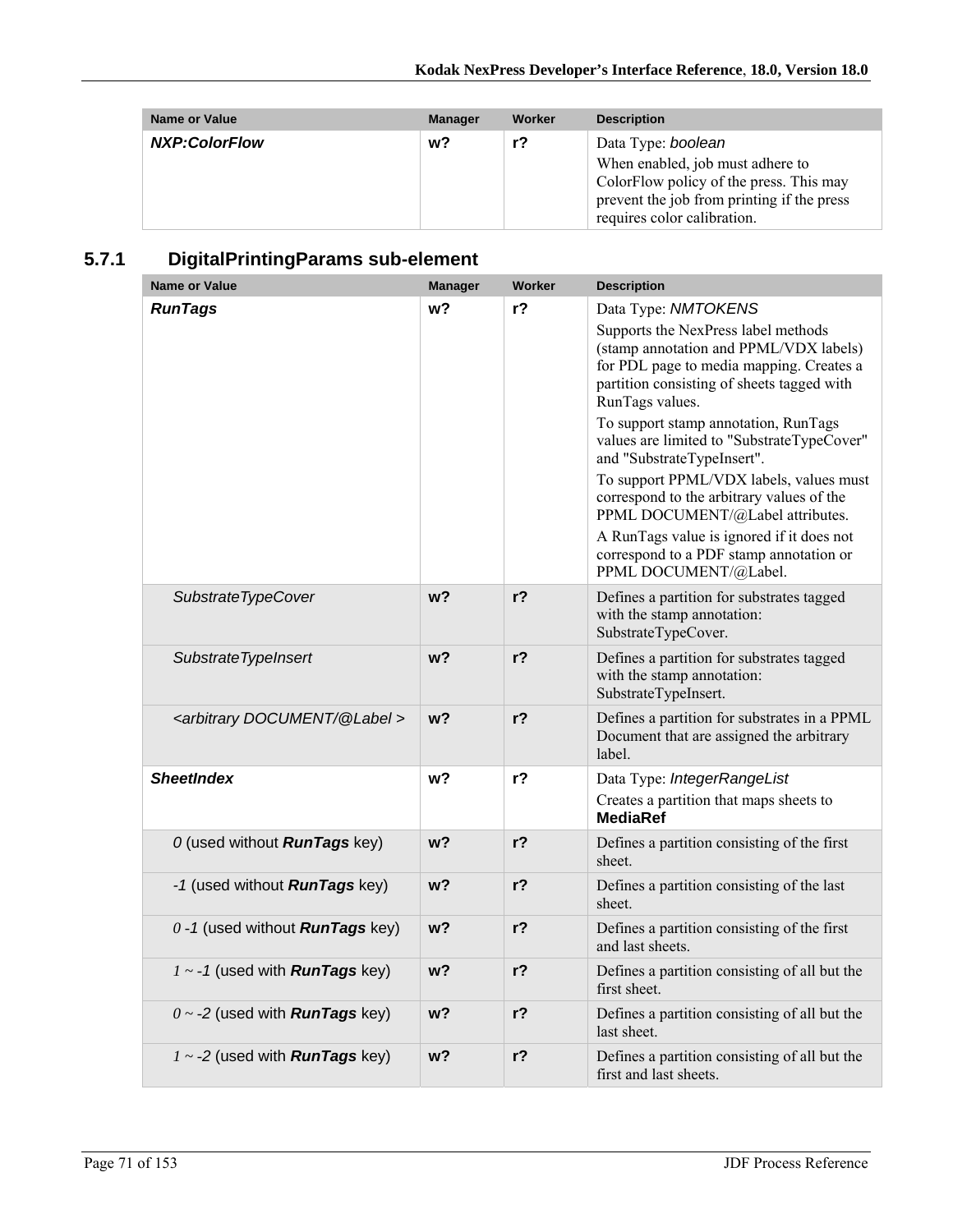| <b>Name or Value</b> | <b>Manager</b> | Worker | <b>Description</b>                                                                                                                                                                                                                                                                                                                      |
|----------------------|----------------|--------|-----------------------------------------------------------------------------------------------------------------------------------------------------------------------------------------------------------------------------------------------------------------------------------------------------------------------------------------|
| <b>MediaRef</b>      | w←             | $r$ ?  | Data Type: refelement<br>The <b>Media</b> resource can be partitioned to<br>designate mixed media usage within the job.<br>Alternatively, <b>MediaRef</b> can be added to a<br>partitioned DigitalPrintingParams.<br><b>MediaRef</b> is not used if the <b>Media</b><br>resource is itself partitioned by<br>SheetIndex and/or RunTags. |

#### **5.7.1.1 MediaRef**

| Name or Value | <b>Manager</b> | <b>Worker</b> | <b>Description</b> |
|---------------|----------------|---------------|--------------------|
| rRef          | W              |               |                    |

### **5.7.2 Disjointing**

| <b>Name or Value</b>          | <b>Manager</b> | Worker         | <b>Description</b>                                                                                                                           |
|-------------------------------|----------------|----------------|----------------------------------------------------------------------------------------------------------------------------------------------|
| OffsetAmount = $1$            | w?             | $r$ ?          | Data Type: integer<br>Offset Set Count. Default = $1$ .                                                                                      |
| <b>OffsetDirection = None</b> | $w$ ?          | $r$ ?          | Data Type: enumeration<br>Control offset stacking of printed output.                                                                         |
| <b>None</b>                   | w?             | r <sub>2</sub> | Offset Stacking Disabled. Default Value.                                                                                                     |
| Alternate                     | $w$ ?          | r <sub>2</sub> | Offset Stacking Enabled. Stack is alternated<br>after producing each OffsetAmount number<br>of sets.                                         |
| <b>NXP:SeparatorAmount</b>    | w?             | r <sub>2</sub> | Data Type: <i>integer</i><br>When specified, a separator sheet will be<br>inserted between sets consisting of<br>SeparatorAmount components. |

# **5.8 FitPolicy resource**

| <b>Name or Value</b> | <b>Manager</b> | Worker         | <b>Description</b>                                                                                                                                                            |
|----------------------|----------------|----------------|-------------------------------------------------------------------------------------------------------------------------------------------------------------------------------|
| <b>Class</b>         | W              | r              | Data Type: enumeration                                                                                                                                                        |
| Parameter            | W              | r              |                                                                                                                                                                               |
| ID                   | W              | r              | Data Type: ID                                                                                                                                                                 |
| <b>SizePolicy</b>    | W              | r <sub>2</sub> | Data Type: enumeration<br>Allows printing even if the container size<br>does not match the requirements of the data.<br>If not present, the behavior uses system<br>defaults. |
| Abort                | $w$ ?          | r <sub>2</sub> | Emit an error and abort printing                                                                                                                                              |
| ClipToMaxPage        | $w$ ?          | r <sub>2</sub> | Clip page contents to size of the container.<br>Printed area is centered in the source image.                                                                                 |
| Reduce ToFit         | $w$ ?          | r <sub>2</sub> | Scale down page contents to fit the<br>container; maintain the aspect ratio.                                                                                                  |
| <b>Status</b>        | W              | r              | Data Type: enumeration                                                                                                                                                        |
| Available            | W              | r              |                                                                                                                                                                               |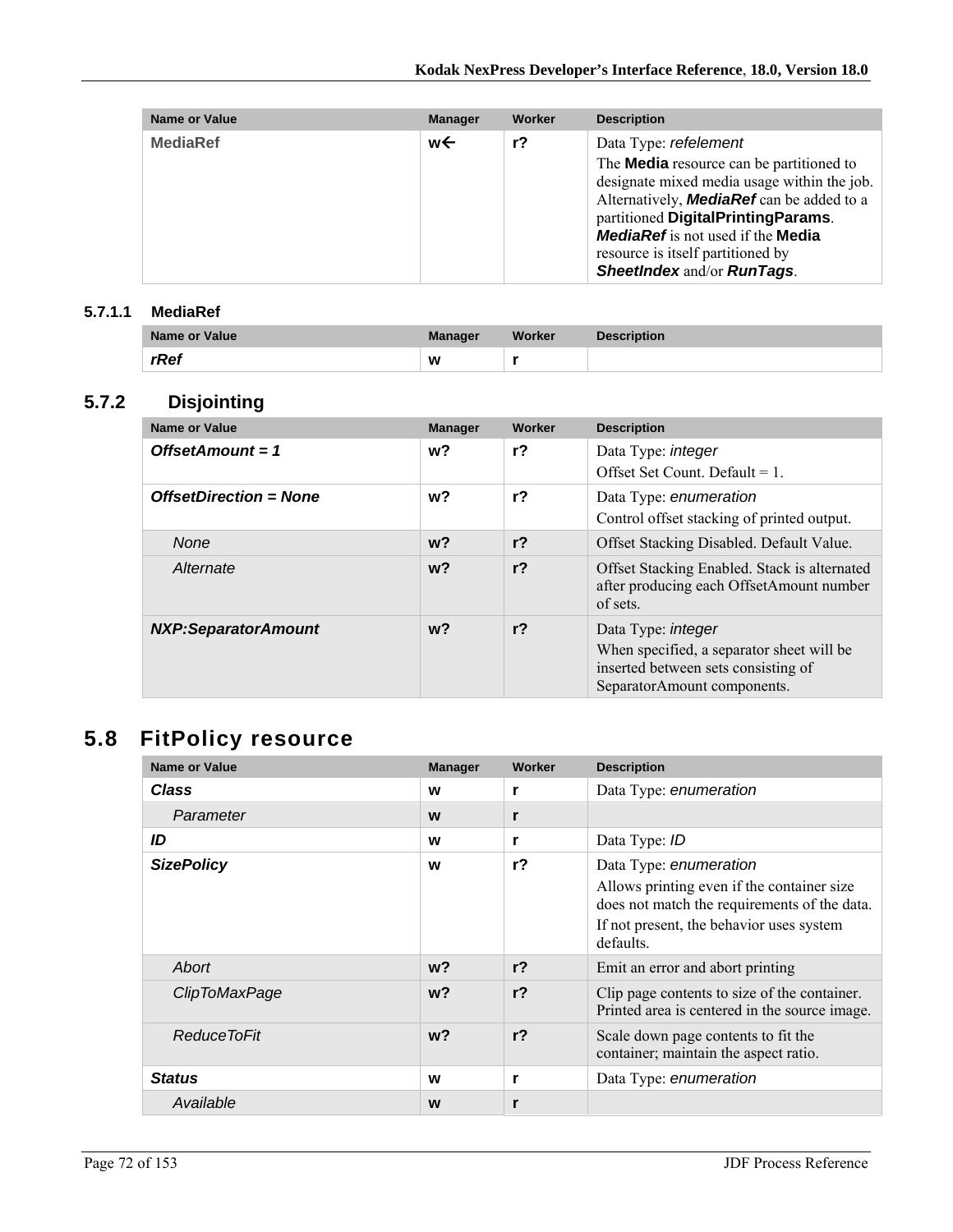## **5.9 FontPolicy resource**

| <b>Name or Value</b>    | <b>Manager</b> | Worker         | <b>Description</b>                                                                                                                                                                                                                                                  |
|-------------------------|----------------|----------------|---------------------------------------------------------------------------------------------------------------------------------------------------------------------------------------------------------------------------------------------------------------------|
| <b>Class</b>            | W              | r              | Data Type: enumeration                                                                                                                                                                                                                                              |
| Parameter               | W              | r              |                                                                                                                                                                                                                                                                     |
| ID                      | W              | r              | Data Type: ID                                                                                                                                                                                                                                                       |
| <b>PreferredFont</b>    | w?             | !r             | Data Type: NMTOKEN<br>Ignored                                                                                                                                                                                                                                       |
| <b>Status</b>           | W              | $\mathbf{r}$   | Data Type: enumeration                                                                                                                                                                                                                                              |
| Available               | W              | r              |                                                                                                                                                                                                                                                                     |
| <b>UseDefaultFont</b>   | w <sub>2</sub> | r <sub>2</sub> | Data Type: boolean<br>If neither UseDefaultFont nor<br><b>UseFontEmulation</b> is specified, the<br>NexPress uses the <b>UseDefaultFont</b> setting<br>in the system default hot folder. If<br><b>UseFontEmulation</b> is specified, the<br>default value is false. |
| false                   | $w$ ?          | r <sub>2</sub> |                                                                                                                                                                                                                                                                     |
| true                    | w <sub>2</sub> | r <sub>2</sub> | Resort to a default font if font cannot be<br>found.                                                                                                                                                                                                                |
| <b>UseFontEmulation</b> | w <sub>2</sub> | r <sub>2</sub> | Data Type: boolean<br>If neither UseDefaultFont nor<br><b>UseFontEmulation</b> is specified, the<br>NexPress uses the UseFontEmulation<br>setting in the system default hot folder. If<br><b>UseDefaultFont</b> is specified, the default<br>value is false.        |
| false                   | w <sub>2</sub> | r <sub>2</sub> |                                                                                                                                                                                                                                                                     |
| true                    | w?             | r <sub>2</sub> | Emulate a required font if font cannot be<br>found.                                                                                                                                                                                                                 |

## **5.10 GatheringParams resource**

| Name or Value  | <b>Manager</b> | Worker         | <b>Description</b>     |
|----------------|----------------|----------------|------------------------|
| <b>Class</b>   | W              | r.             | Data Type: enumeration |
| Parameter      | W              | $\mathbf{r}$   |                        |
| ID             | W              |                | Data Type: ID          |
| $NoOp = false$ | W              |                | Data Type: boolean     |
| false          | w <sub>2</sub> | r <sub>2</sub> |                        |
| true           | $w$ ?          | r <sub>2</sub> | Ignore this process    |
| <b>Status</b>  | W              |                | Data Type: enumeration |
| Available      | W              |                |                        |

## **5.11 HoleMakingParams resource**

| Name or Value | <b>Manager</b> | Worker | <b>Description</b>     |
|---------------|----------------|--------|------------------------|
| <b>Class</b>  | W              |        | Data Type: enumeration |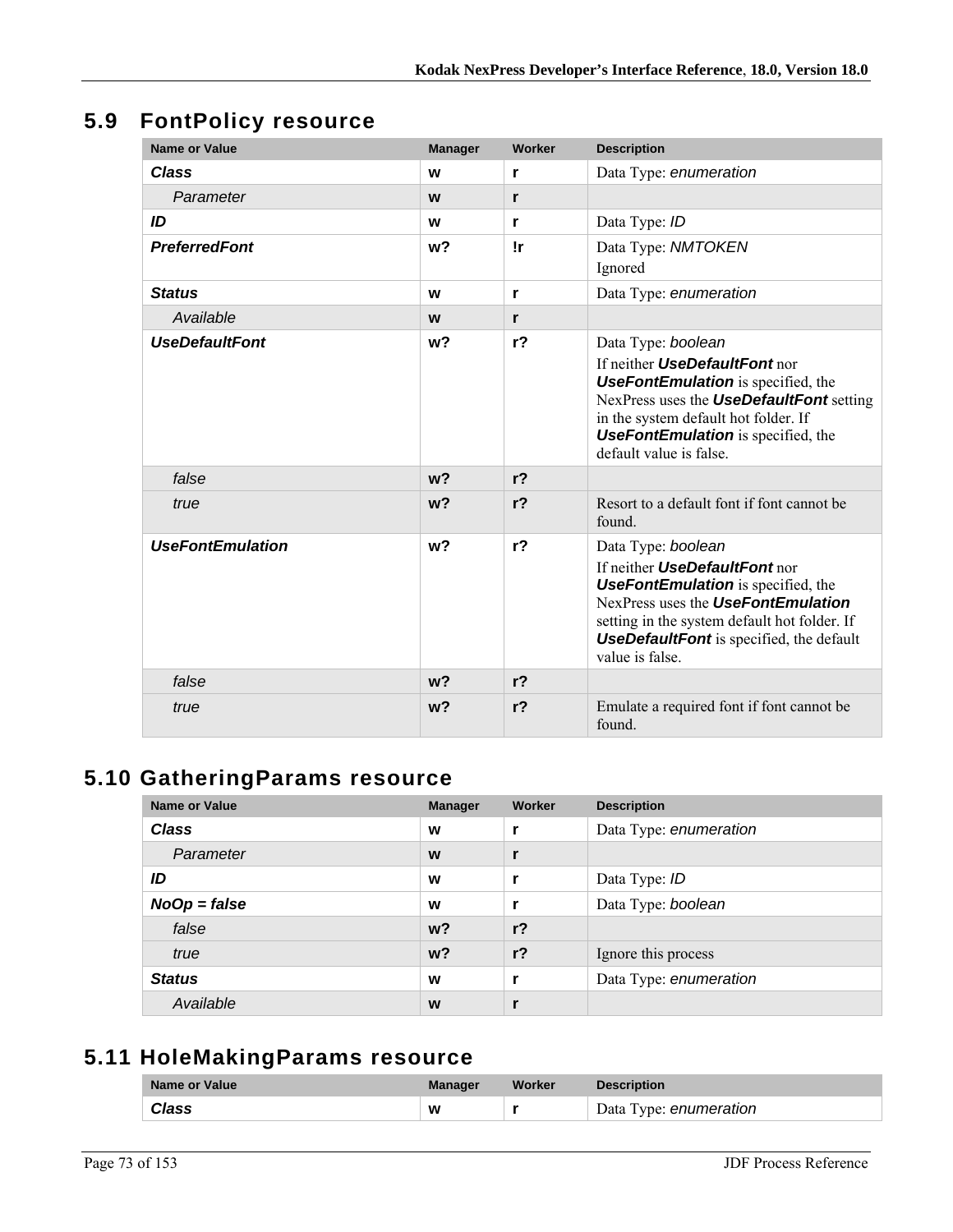| <b>Name or Value</b> | <b>Manager</b> | Worker         | <b>Description</b>     |
|----------------------|----------------|----------------|------------------------|
| Parameter            | W              |                |                        |
| ID                   | W              |                | Data Type: ID          |
| $NoOp = false$       | W              |                | Data Type: boolean     |
| false                | w <sup>2</sup> | r <sub>2</sub> |                        |
| true                 | w <sup>2</sup> | r <sub>2</sub> | Ignore this process    |
| <b>Status</b>        | W              |                | Data Type: enumeration |
| Available            | W              |                |                        |

## **5.12 InterpretingParams resource**

| <b>Name or Value</b>               | <b>Manager</b> | Worker         | <b>Description</b>                                                                                                               |
|------------------------------------|----------------|----------------|----------------------------------------------------------------------------------------------------------------------------------|
| <b>Class</b>                       | W              | r              | Data Type: enumeration                                                                                                           |
| Parameter                          | W              | r              |                                                                                                                                  |
| ID                                 | W              | r              | Data Type: ID                                                                                                                    |
| NXP: KnockoutColors = false        | w <sup>2</sup> | $r$ ?          | Data Type: boolean                                                                                                               |
|                                    |                |                | Determines behavior of the overprint<br>conversion feature " Colors Knockout".                                                   |
| false                              | $w$ ?          | r <sub>2</sub> | No knockout is performed. Default Value.                                                                                         |
| true                               | $w$ ?          | r <sub>2</sub> | The operation to set colors to knockout on<br>PDF data will be performed by the<br>NexPress preflight processor.                 |
| <b>NXP: OverprintBlack = false</b> | w <sub>2</sub> | r <sub>2</sub> | Data Type: boolean<br>Determines behavior of the overprint<br>conversion feature "Black Overprint" for<br>the NexPress front end |
| false                              | W <sup>2</sup> | r <sub>2</sub> | Black will not be set to overprint. Default<br>Value.                                                                            |
| true                               | w <sub>2</sub> | $r$ ?          | Black to overprint is enabled.                                                                                                   |
| HonorPDFOverprint = false          | w <sub>2</sub> | r <sub>2</sub> | Data Type: boolean<br>If true, instructs the RIPs to perform<br>OverprintPreview.                                                |
| false                              | w <sub>2</sub> | $r$ ?          | OverprintPreview disabled. Default Value.                                                                                        |
| true                               | w <sub>2</sub> | $r$ ?          | OverprintPreview enabled.                                                                                                        |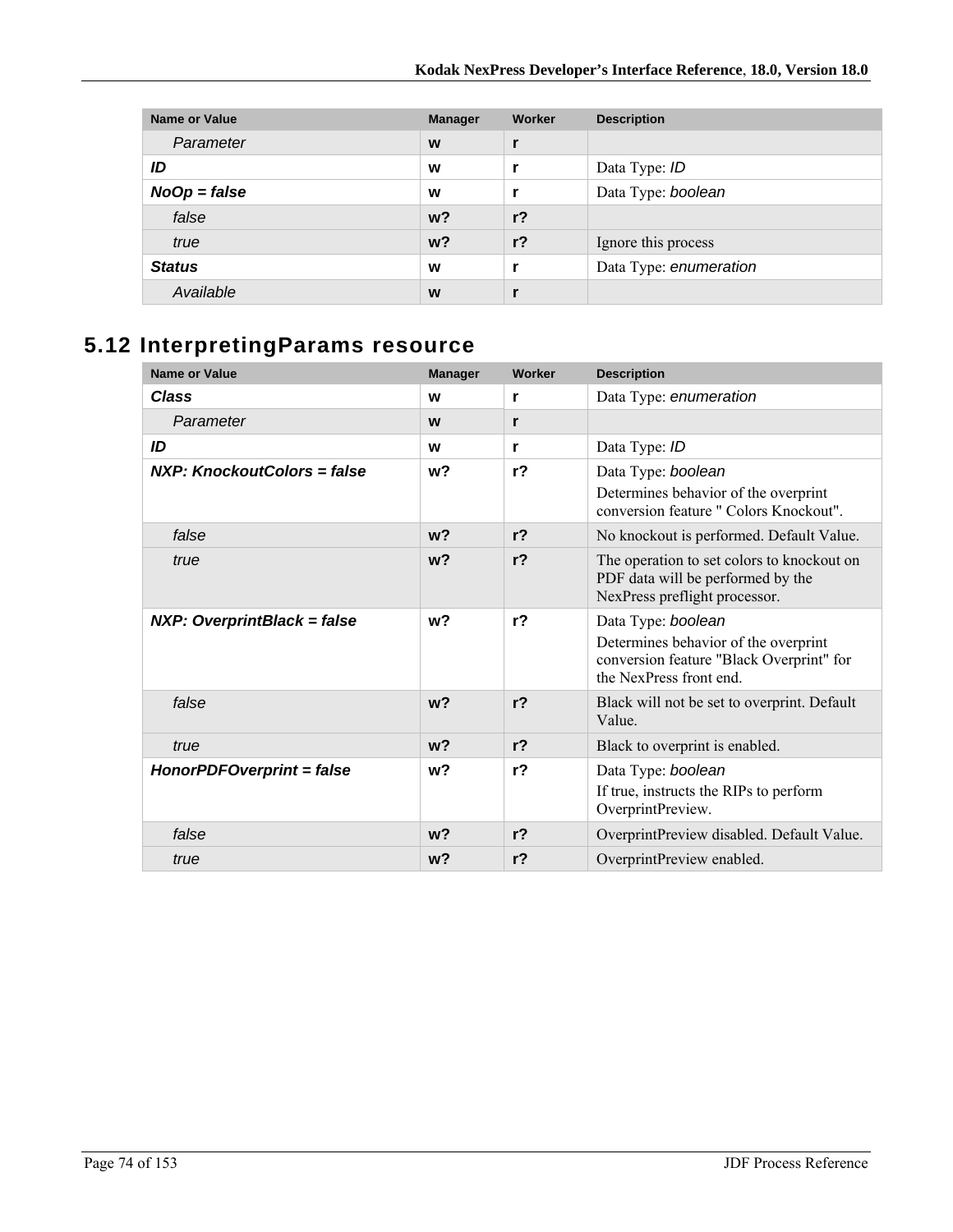| <b>Name or Value</b>               | <b>Manager</b> | Worker         | <b>Description</b>                                                                                                                                                                                                                                                   |
|------------------------------------|----------------|----------------|----------------------------------------------------------------------------------------------------------------------------------------------------------------------------------------------------------------------------------------------------------------------|
| <b>PrintQuality = Normal</b>       | w <sub>2</sub> | $r$ ?          | Data Type: enumeration                                                                                                                                                                                                                                               |
|                                    |                |                | The switch for setting the print quality of<br>the device                                                                                                                                                                                                            |
|                                    |                |                | Two enumerations are recognized by the<br>NexPress:                                                                                                                                                                                                                  |
|                                    |                |                | <i>NexPress:</i> All Job Ticket features are<br>available and the job is processed<br>identically to previous NexStation releases.                                                                                                                                   |
|                                    |                |                | Economy: To achieve ink savings, the job is<br>processed and screened using new<br>parameters; some Job Ticket settings are<br>restrictied and/or turned off.                                                                                                        |
| High                               | $w$ ?          | r <sub>2</sub> | Maps to NexPress                                                                                                                                                                                                                                                     |
| Default                            | $w$ ?          | $r$ ?          | Maps to NexPress                                                                                                                                                                                                                                                     |
| <b>Draft</b>                       | $w$ ?          | $r$ ?          | Maps to Economy                                                                                                                                                                                                                                                      |
| <b>MirrorAround = None</b>         | w?             | $r$ ?          | Data Type: enumeration                                                                                                                                                                                                                                               |
|                                    |                |                | Specifies the axis around which a RIP is to<br>mirror an image.<br>Four enumerations are recognized by the<br>NexPress:<br>None: Do not perform mirror.<br>X: Mirror in cross-track direction.<br>Y: Mirror in in-track direction.<br>XY: Mirror in both directions. |
| None                               | $w$ ?          | $r$ ?          | Maps to None                                                                                                                                                                                                                                                         |
| FeedDirection                      | $w$ ?          | $r$ ?          | Maps to $Y$                                                                                                                                                                                                                                                          |
| <b>MediaWidth</b>                  | $w$ ?          | $r$ ?          | Maps to $X$                                                                                                                                                                                                                                                          |
| <b>Both</b>                        | $w$ ?          | $r$ ?          | Maps to $XY$                                                                                                                                                                                                                                                         |
| <b>Status</b>                      | W              | r              | Data Type: enumeration                                                                                                                                                                                                                                               |
| Available                          | W              | r              |                                                                                                                                                                                                                                                                      |
| <b>NXP: ImageSmoothing = false</b> | w?             | $r$ ?          | Data Type: boolean<br>Determines behavior of DFE feature<br>"SmartRGB" which applies an image<br>smoothing algorithm to RGB images in<br>input files.                                                                                                                |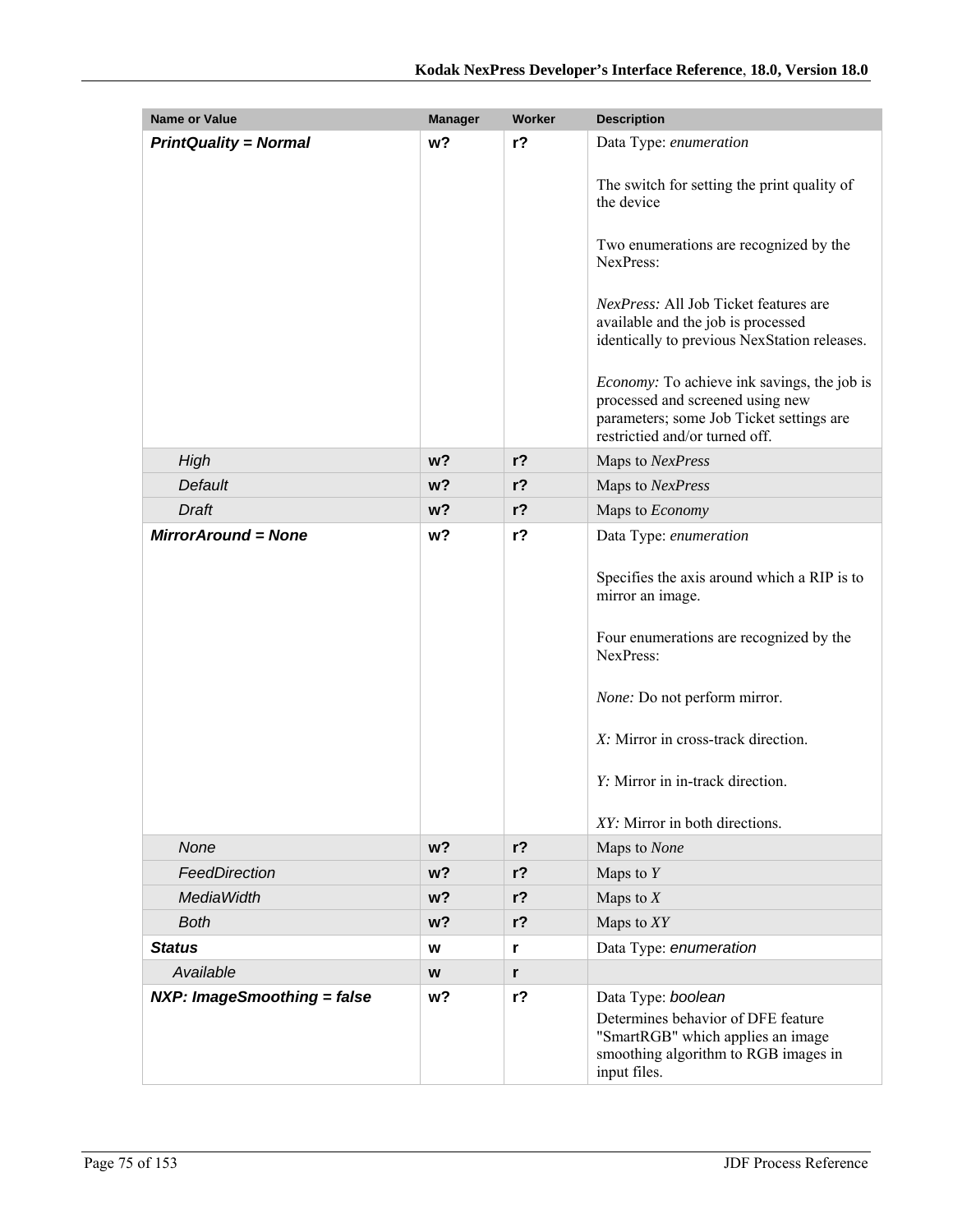| <b>Name or Value</b>            | <b>Manager</b> | Worker         | <b>Description</b>                                                                                                                                                                    |
|---------------------------------|----------------|----------------|---------------------------------------------------------------------------------------------------------------------------------------------------------------------------------------|
| false                           | w <sub>2</sub> | $r$ ?          | No Image Smoothing is performed. Default<br>Value                                                                                                                                     |
| true                            | w <sub>2</sub> | $r$ ?          | Image Smoothing performed in RIPs.                                                                                                                                                    |
| NXP: HaloRemoval = false        | w <sub>2</sub> | r <sub>2</sub> | Data Type: boolean<br>Determines behavior of the DFE feature<br>"Halo Effect Removal" which applies an<br>image processing algorithm to RIP raster<br>data to address an EP artifact. |
| false                           | w <sub>2</sub> | $r$ ?          | No Halo Removal is performed. Default<br>Value.                                                                                                                                       |
| true                            | w <sub>2</sub> | $r$ ?          | Halo Removal is performed in RIPs.                                                                                                                                                    |
| <b>NXP: JobPrintSpeed = Max</b> | w?             | r <sub>2</sub> | Data Type: enumeration<br>Specifies the press speed at which the job<br>should be printed. Not all speeds are<br>supported by all press models/job<br>parameters.                     |
| 70                              | w <sub>2</sub> | $r$ ?          | 70 A4-equivalent/min.                                                                                                                                                                 |
| 83                              | w <sub>2</sub> | r <sub>2</sub> | 83 A4-equivalent/min.                                                                                                                                                                 |
| 100                             | w <sub>2</sub> | $r$ ?          | 100 A4-equivalent/min.                                                                                                                                                                |
| 120                             | w <sub>2</sub> | $r$ ?          | 120 A4-equivalent/min.                                                                                                                                                                |
| Max                             | $w$ ?          | $r$ ?          | Maximum achievable speed given the press<br>configuration/state and job parameters.                                                                                                   |
| $NXP: JobPTRType = AnyPTR$      | w <sub>2</sub> | r <sub>2</sub> | Data Type: enumeration<br>Specifies the Paper Transfer Roller (PTR)<br>type to be used when printing the job.                                                                         |
| <b>Standard</b>                 | w <sub>2</sub> | $r$ ?          | Print job using Standard PTRs.                                                                                                                                                        |
| Foam                            | w?             | r <sub>2</sub> | Print job using Soft PTRs.                                                                                                                                                            |
| AnyPTR                          | w <sub>2</sub> | $r$ ?          | Print job using whichever PTRs are<br>currently installed in the press.                                                                                                               |

## **5.13 LayoutPreparationParams resource**

| Name or Value | <b>Manager</b> | Worker | <b>Description</b>     |
|---------------|----------------|--------|------------------------|
| Class         | W              |        | Data Type: enumeration |
| Parameter     | W              |        |                        |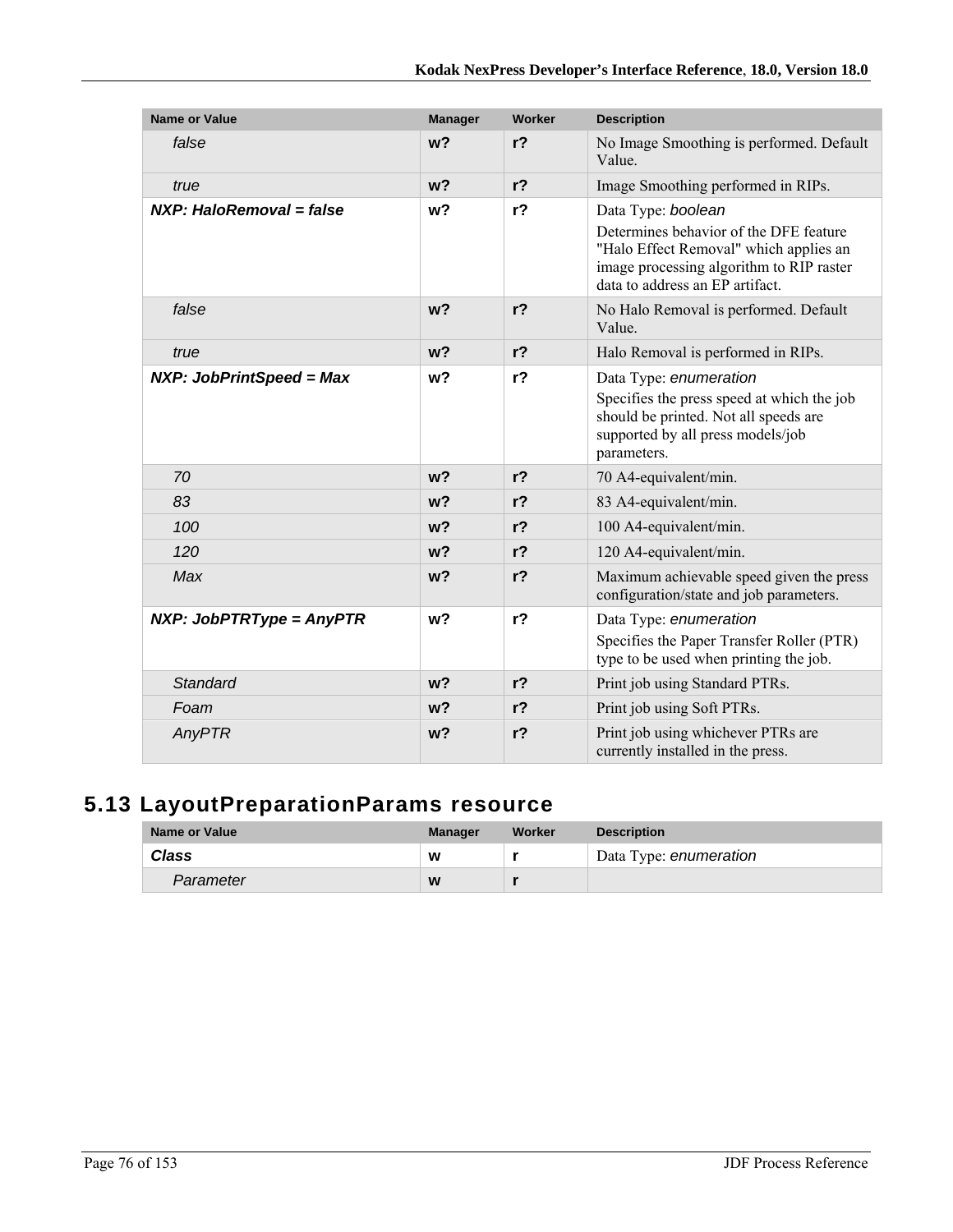| <b>Name or Value</b>       | <b>Manager</b> | <b>Worker</b>  | <b>Description</b>                                                                                                                                                                                                                                                                                                                                                                                                                                                                                                                                                     |
|----------------------------|----------------|----------------|------------------------------------------------------------------------------------------------------------------------------------------------------------------------------------------------------------------------------------------------------------------------------------------------------------------------------------------------------------------------------------------------------------------------------------------------------------------------------------------------------------------------------------------------------------------------|
| <b>CreepValue</b>          | w?             | $r$ ?          | Data Type: XYPair<br>Specifies the horizontal and vertical creep<br>compensation values in points. The first<br>value is the creep compensation for<br>horizontal gutters; the second value is for<br>vertical gutters.<br>In the NexPress, gutters can only be<br>decremented for creep compensation. X<br>and $Y \le 0$ . Positive values are set to 0.<br>If not present, the creep values are taken<br>from the NexPress substrate type in the<br>Media Catalog named in Media/@Brand<br>for the body media defined by<br>Media/Location/<br>@LocationName=Media0. |
| <b>FrontMarkList</b>       | w?             | r <sub>2</sub> | Data Type: NMTOKENS<br>List of marks to be produced on the sheet<br>surface. During two-sided printing, also<br>affects back side.                                                                                                                                                                                                                                                                                                                                                                                                                                     |
| <b>ColorControlStrip</b>   | w <sub>2</sub> | r <sub>2</sub> | <b>Enable Control Density Strip</b>                                                                                                                                                                                                                                                                                                                                                                                                                                                                                                                                    |
| CutMark                    | w?             | r?             | <b>Enable Cut Marks</b>                                                                                                                                                                                                                                                                                                                                                                                                                                                                                                                                                |
| <b>JobField</b>            | w?             | $r$ ?          | Enable Slug Line                                                                                                                                                                                                                                                                                                                                                                                                                                                                                                                                                       |
| <b>IdentificationField</b> | w <sub>2</sub> | $r$ ?          | Enable Bar Code. NOTE:<br>NXP:MarkParams/@NXP:BCFinishin<br>gDevicelD must have a value of 2 or<br>greater to enable bar code printing.                                                                                                                                                                                                                                                                                                                                                                                                                                |
| NXP:NGIdentificationField  | w?             | $r$ ?          | Enable NG Bar Code. Specifies where and<br>whether a barcode identifier mark for the<br>NexGlosser is placed and printed onto each<br>glossed sheet.                                                                                                                                                                                                                                                                                                                                                                                                                   |
| NXP:DuploSCC645Mark        | w?             | $r$ ?          | Enable 645 Mark. Specifies where and<br>whether an optical registration mark for the<br>Duplo DC-645 SCC unit is placed and<br>printed onto each glossed sheet.                                                                                                                                                                                                                                                                                                                                                                                                        |
| NXP:DuploSCCDBMMark        | w?             | r <sub>2</sub> | Enable DBM Mark. Specifies where and<br>whether an optical registration mark for the<br>Duplo DSF-2000 DBM Booklet maker with<br>SCC unit shall be placed and printed onto<br>each glossed sheet.                                                                                                                                                                                                                                                                                                                                                                      |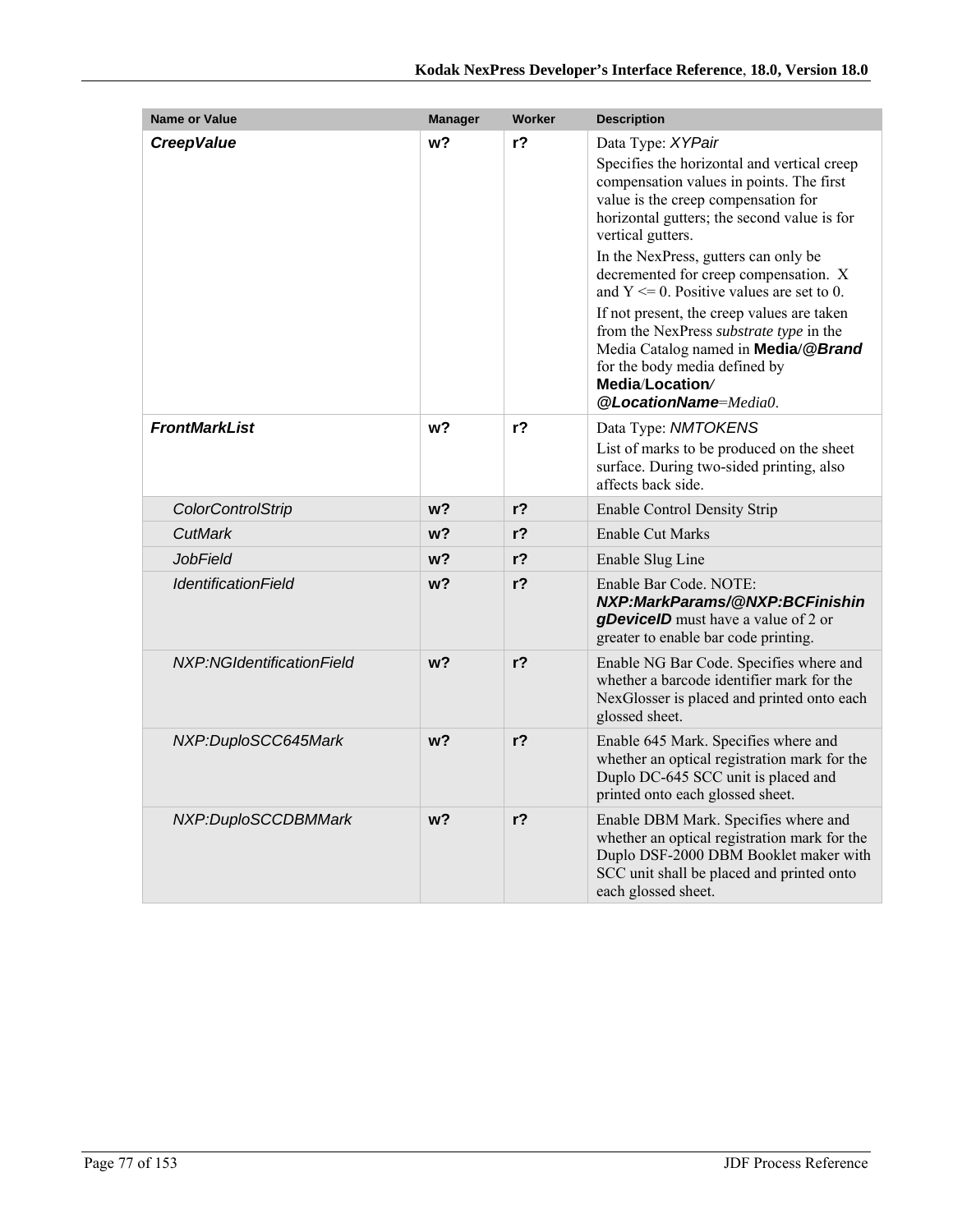| <b>Name or Value</b>   | <b>Manager</b> | Worker | <b>Description</b>                                                                                                                                                                                                                                                                                                                                                                                                                                                                                                                                                                                                                                                                                                                                                                                                                                                                                                                                                |
|------------------------|----------------|--------|-------------------------------------------------------------------------------------------------------------------------------------------------------------------------------------------------------------------------------------------------------------------------------------------------------------------------------------------------------------------------------------------------------------------------------------------------------------------------------------------------------------------------------------------------------------------------------------------------------------------------------------------------------------------------------------------------------------------------------------------------------------------------------------------------------------------------------------------------------------------------------------------------------------------------------------------------------------------|
| Gutter = $"0.0 0.0"$   | w?             | $r$ ?  | Data Type: XYPair<br>Defines the width in points of the horizontal<br>and vertical gutters formed between rows<br>and columns of pages in a multi-up sheet<br>layout. The first value is the width of all<br>horizontal gutters; the second value is the<br>width of all vertical gutters.<br>For creeping gutters (identified by<br>@VerticalCreep or<br>@HorizontalCreep), specifies the initial<br>gutter width.<br>If not present, the implied value is " $0.00$ "<br>which means that the page cells of a multi-<br>up grid of page cells touch.                                                                                                                                                                                                                                                                                                                                                                                                             |
| <b>HorizontalCreep</b> | w?             | $r$ ?  | Data Type: IntegerList<br>Specifies which horizontal gutters creep.<br>Values are zero-based indexes. NexPress<br>supports a maximum of two columns, so a<br>value of "0" indicates that the first and only<br>horizontal gutter creeps.<br>MUST only be present when<br>@PageDistributionScheme = Saddle.                                                                                                                                                                                                                                                                                                                                                                                                                                                                                                                                                                                                                                                        |
| 0                      | w <sub>2</sub> | $r$ ?  | First and only horizontal gutter creeps.                                                                                                                                                                                                                                                                                                                                                                                                                                                                                                                                                                                                                                                                                                                                                                                                                                                                                                                          |
| ID                     | W              | r      | Data Type: ID                                                                                                                                                                                                                                                                                                                                                                                                                                                                                                                                                                                                                                                                                                                                                                                                                                                                                                                                                     |
| <b>ImageShift</b>      | w?             | $r$ ?  | Specifies positioning of the page cell grid,<br>inclusive of any gutter widths, onto the<br>substrate. The value defines the margin for<br>Param imposition mode. When defining<br>LayoutParams/ImageShift with Param<br>imposition mode, PageCell/ImageShift<br>must not be defined.<br>Because <b>ShiftBack</b> is not supported, the<br>front and back origins are locked for two-<br>sided printing. A shift of the page cell grid<br>on the front side forces a shift of the page<br>cell grid on the back side in the direction<br>that maintains alignment with the page cell<br>grid on the front. The origin of the page cell<br>grid of the front is the lower left corner of<br>the substrate, and the origin of the<br>coordinate system of the back side is the<br>lower right corner. For example, a front side<br>horizontal shift of $x=144$ results in a<br>corresponding back side horizontal shift of<br>$x = -144$ .<br>See ImageShift below. |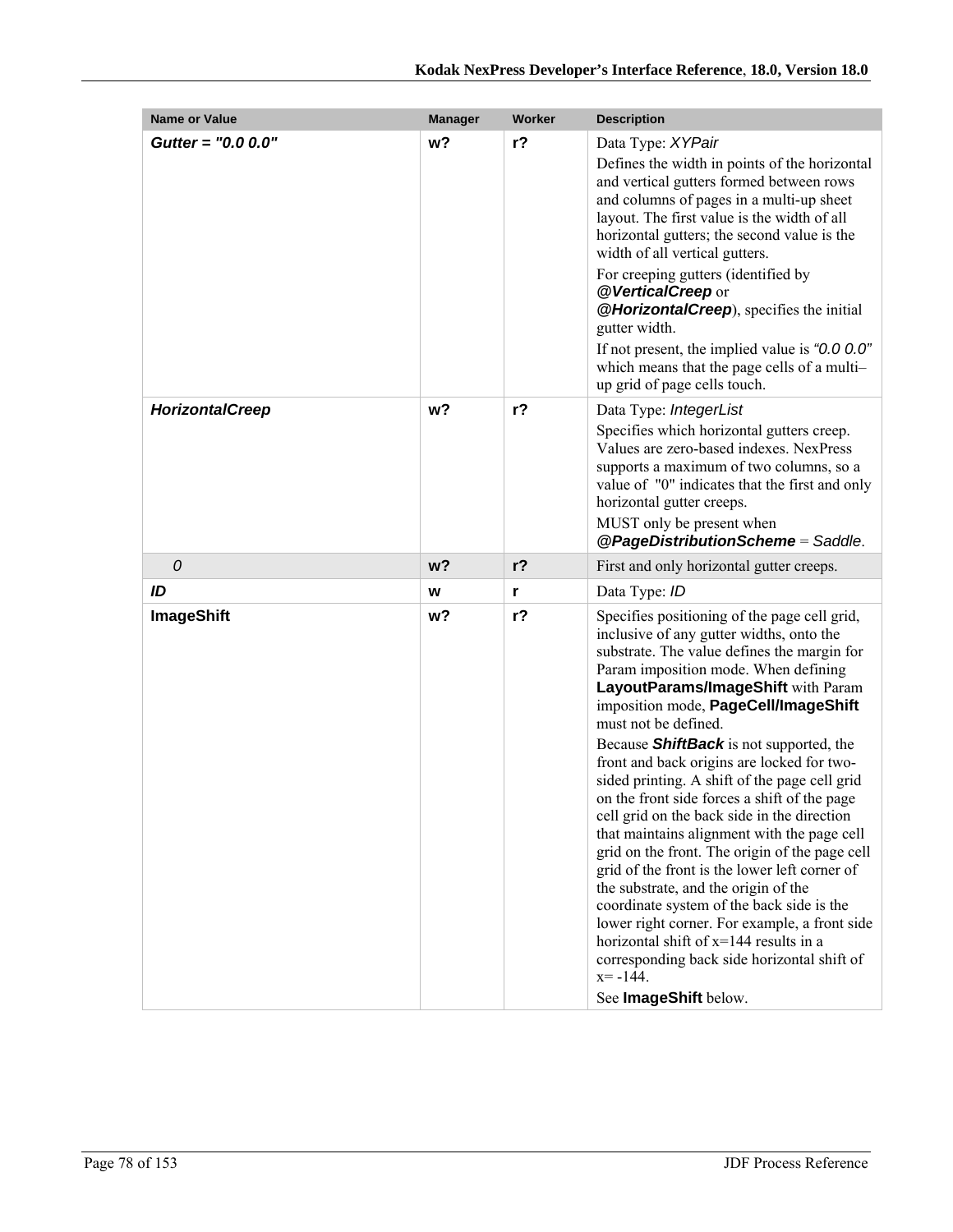| <b>Name or Value</b>                                 | <b>Manager</b> | Worker | <b>Description</b>                                                                                                                                                                                                                                                                                                             |
|------------------------------------------------------|----------------|--------|--------------------------------------------------------------------------------------------------------------------------------------------------------------------------------------------------------------------------------------------------------------------------------------------------------------------------------|
| <b>NumberUp</b>                                      | w?             | $r$ ?  | Data Type: XYPair<br>Defines a regular, multi-up grid of page<br>cells into which content pages are mapped.<br>The first value is the number of columns,<br>the second value is the number or rows in<br>the multi-up grid. Restrictions on the<br>allowed values of this attribute are detailed<br>in a separate table below. |
| <b>PageCell</b>                                      | w?             | $r$ ?  | Describes how page contents will be<br>imaged onto page cells. All cells on a sheet<br>must use the same page cell size.<br>See PageCell below.                                                                                                                                                                                |
| <b>PageDistributionScheme =</b><br><b>Sequential</b> | w?             | $r$ ?  | Data Type: NMTOKEN<br>Specifies how pages are distributed onto a<br>multi-up grid of finished page cells defined<br>by @NumberUp.<br>Restrictions on the allowed values of this<br>attribute are detailed in a separate table<br>below.                                                                                        |
| Perfect                                              | w <sub>2</sub> | $r$ ?  | Distribute pages onto a sequence of one or<br>more signatures in proper order for perfect<br>binding.                                                                                                                                                                                                                          |
| Saddle                                               | $w$ ?          | $r$ ?  | Distribute pages onto a sequence of one or<br>more imposition layouts in proper order for<br>saddle stitch binding.                                                                                                                                                                                                            |
| Sequential                                           | w <sub>2</sub> | $r$ ?  | Distribute pages onto the multi-up layout<br>according to the value of<br>@PresentationDirection. Default Value.                                                                                                                                                                                                               |
| <b>PresentationDirection</b>                         | w?             | $r$ ?  | Data Type: enumeration<br>Indicates the order in which content pages<br>will be distributed into page cells of the<br><b>@NumberUp</b> layout. Permutations specify<br>page flow and are dependent upon the<br>finishing intent specified.                                                                                     |
| zYx                                                  | w?             | $r$ ?  | For use with Saddle Stitch and Perfect<br>Bound. Designates Page Distribution of<br>"Saddle Stitch" or "Perfect Bound (2 <sup>nd</sup> Fold<br>Ver)". See 5.13.5.                                                                                                                                                              |
| zyX                                                  | w?             | $r$ ?  | For use with Saddle Stitch. Designates Page<br>Distribution of "Saddle Stitch Japan". See<br>5.13.5.                                                                                                                                                                                                                           |
| <b>zxY</b>                                           | $w$ ?          | $r$ ?  | For use with Perfect Bound. Designates<br>Page Distribution of "Perfect Bound (2 <sup>nd</sup><br>Fold Hor)". See 5.13.5.                                                                                                                                                                                                      |
| zYX                                                  | w?             | $r$ ?  | For use with Perfect Bound. Designates<br>Page Distribution of "Perfect Bound Japan<br>$(2nd$ Fold Ver)". See 5.13.5.                                                                                                                                                                                                          |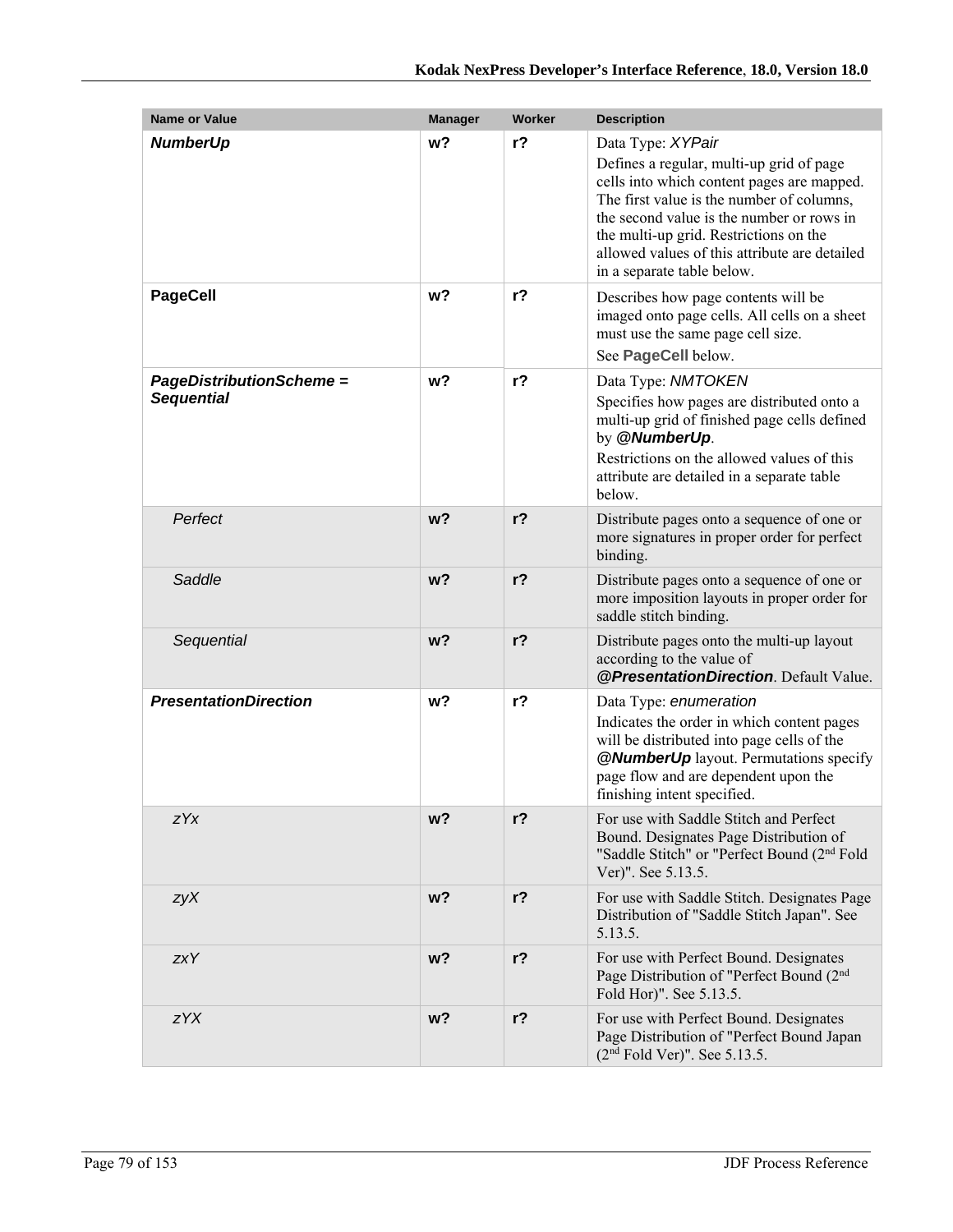| <b>Name or Value</b>    | <b>Manager</b> | Worker         | <b>Description</b>                                                                                                                                                                                                                                                                                                                                                  |
|-------------------------|----------------|----------------|---------------------------------------------------------------------------------------------------------------------------------------------------------------------------------------------------------------------------------------------------------------------------------------------------------------------------------------------------------------------|
| <b>zXY</b>              | w <sub>2</sub> | $r$ ?          | For use with Perfect Bound. Designates<br>Page Distibution of "Perfect Bound Japan<br>$(2nd$ Fold Hor)". See 5.13.5.                                                                                                                                                                                                                                                |
| Xyz                     | $w$ ?          | $r$ ?          | For use with Sequential. Designates Page<br>Distribution of "Consecutive". See 5.13.5.                                                                                                                                                                                                                                                                              |
| zXy                     | w <sub>2</sub> | $r$ ?          | For use with Sequential. Designates Page<br>Distribution of either "Cut and Stack" or<br>"Odd-Even Perfecting". See 5.13.5.                                                                                                                                                                                                                                         |
| <b>Rotate</b>           | w?             | $r$ ?          | Data Type: enumeration<br>For sheet rotation with the M700e finisher                                                                                                                                                                                                                                                                                                |
| Rotate <sub>180</sub>   | $w$ ?          | $r$ ?          | Sheet rotation by 180 degrees                                                                                                                                                                                                                                                                                                                                       |
| $Sides = TwoSidedFlipY$ | w?             | r <sub>2</sub> | Data Type: enumeration<br>Indicates whether the content layout is<br>imaged on one or both sides of the media.<br>NOTE: The JDF 1.3 specification uses a<br>default value of OneSidedFront.                                                                                                                                                                         |
| <b>OneSidedFront</b>    | w <sub>2</sub> | $r$ ?          | Page content is imaged onto the front side<br>of the media.                                                                                                                                                                                                                                                                                                         |
| <b>TwoSidedFlipX</b>    | $w$ ?          | $r$ ?          | Page content is imaged onto both the front<br>and back sides of media sheets so that the<br>corresponding page cells back up to<br>eachother when flipping around the X-axis.<br>Equivalent to "Work and Tumble".                                                                                                                                                   |
| <b>TwoSidedFlipY</b>    | w <sub>2</sub> | $r$ ?          | Page content is imaged onto both the front<br>and back sides of media sheets so that the<br>corresponding page cells back up to<br>eachother when flipping around the Y-axis.<br>Equivalent to "Work and Turn". Default<br>Value.                                                                                                                                   |
| StackDepth = $0$        | w?             | $r$ ?          | Data Type: integer<br>The number of sheets in a stack when<br>imposing along the Z axis.<br>This parameter is used together with<br>PageDistributionScheme and<br><b>PresentationDirection</b> to determine the<br>distribution of pages in the output stack.<br>Restrictions on the allowed values of this<br>attribute are detailed in a separate table<br>below. |
| 0                       | $w$ ?          | $r$ ?          | Entire job defines one stack. Default Value.                                                                                                                                                                                                                                                                                                                        |
| $\mathbf{1}$            | $w$ ?          | $r$ ?          | Any non-zero value is processed as "1".                                                                                                                                                                                                                                                                                                                             |
| <b>Status</b>           | W              | r              | Data Type: enumeration                                                                                                                                                                                                                                                                                                                                              |
| Available               | W              | r              |                                                                                                                                                                                                                                                                                                                                                                     |
| <b>StepDocs</b>         | w?             | !r             | Data Type: XYPair<br>Specifies the number of instance documents<br>to impose on one sheet. Ignored.                                                                                                                                                                                                                                                                 |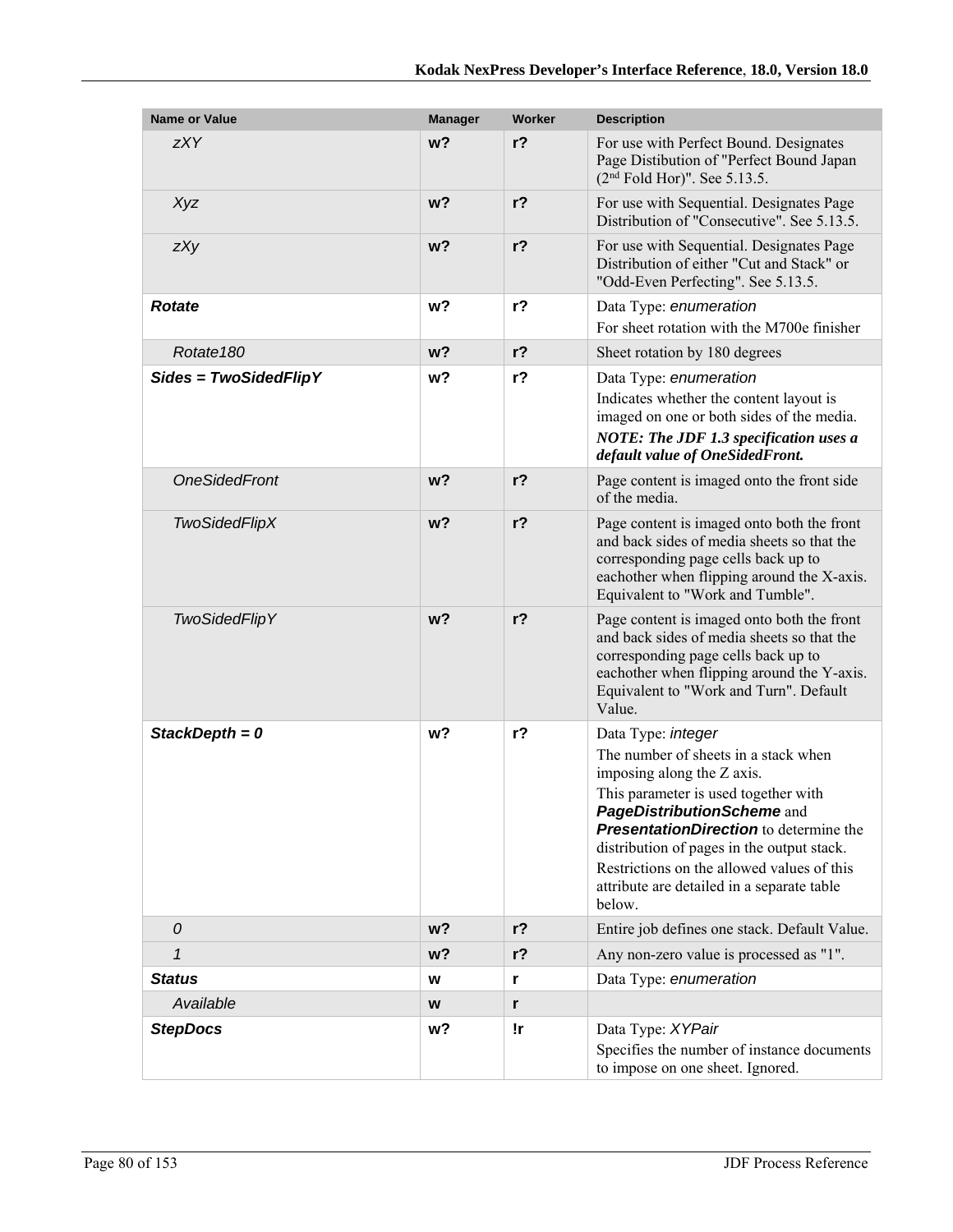| <b>Name or Value</b>      | <b>Manager</b> | Worker         | <b>Description</b>                                                                                                                                                                                                                                                                                                                                                                                                                    |
|---------------------------|----------------|----------------|---------------------------------------------------------------------------------------------------------------------------------------------------------------------------------------------------------------------------------------------------------------------------------------------------------------------------------------------------------------------------------------------------------------------------------------|
| StepRepeat = $"1 1 1"$    | w?             | $r$ ?          | Data Type: IntegerList<br>A list of three integers specifying the<br>number of identical pages to impose. The<br>first value is the number of repeats along<br>the X axis, the second value is the number of<br>repeats along the Y axis, and the third value<br>is the number of repeats down the stack<br>(along the Z axis).<br>Restrictions on the allowed values of this<br>attribute are detailed in a separate table<br>below. |
| 111                       | w <sub>2</sub> | r <sub>2</sub> | No Step and Repeat. Default Value.                                                                                                                                                                                                                                                                                                                                                                                                    |
| $X$ 1 1 where $(X>1)$     | w <sub>2</sub> | r <sub>2</sub> | Repeat columns.                                                                                                                                                                                                                                                                                                                                                                                                                       |
| 1 Y 1 where $(Y>1)$       | w <sub>2</sub> | r <sub>2</sub> | Repeat rows.                                                                                                                                                                                                                                                                                                                                                                                                                          |
| $XY 1$ where $(X>1, Y>1)$ | w <sub>2</sub> | $r$ ?          | Repeat columns and rows.                                                                                                                                                                                                                                                                                                                                                                                                              |
| <b>VerticalCreep</b>      | w?             | $r$ ?          | Data Type: IntegerList<br>Specifies which vertical gutters creep.<br>Values are zero-based indexes. NexPress<br>supports a maximum of two rows, so a<br>value of "0" indicates that the first and only<br>vertical gutter creeps.<br>MUST only be present when<br>@PageDistributionScheme = Saddle                                                                                                                                    |
| $\mathcal{O}$             | w <sub>2</sub> | r <sub>2</sub> | First and only vertical gutter creeps.                                                                                                                                                                                                                                                                                                                                                                                                |
| NXP:ImpoTemplate          | w?             | $r$ ?          | NexPress proprietary element. Identifies an<br>imposition template, and enables NexPress<br>LayoutPreparation process in Template<br>mode.<br>See NXP: ImpoTemplate below.                                                                                                                                                                                                                                                            |
| NXP:MarkParams *          | w <sub>2</sub> | $r$ ?          | NexPress proprietary element. Specifies<br>where special NexPress imposition marks<br>will be placed onto surfaces.<br>See NXP: MarkParams below.                                                                                                                                                                                                                                                                                     |

### **5.13.1 ImageShift**

| <b>Name or Value</b> | <b>Manager</b> | Worker | <b>Description</b>                                                                                                                                                     |
|----------------------|----------------|--------|------------------------------------------------------------------------------------------------------------------------------------------------------------------------|
| $PositionX = None$   | w?             | $r$ ?  | Data Type: enumeration                                                                                                                                                 |
| Center               | $w$ ?          | $r$ ?  | For the NexPress front end, this centers the<br>grid both horizontally and vertically.<br>NOTE: This is a different behavior than<br>defined by the JDF Specification. |
| None                 | w?             | $r$ ?  | Default Value.                                                                                                                                                         |
| $ShiftFront = "0 0"$ | w?             | $r$ ?  | Data Type: XYPair<br>Specifies the Front side offset for Plain<br>imposition mode. Default Value: 00.                                                                  |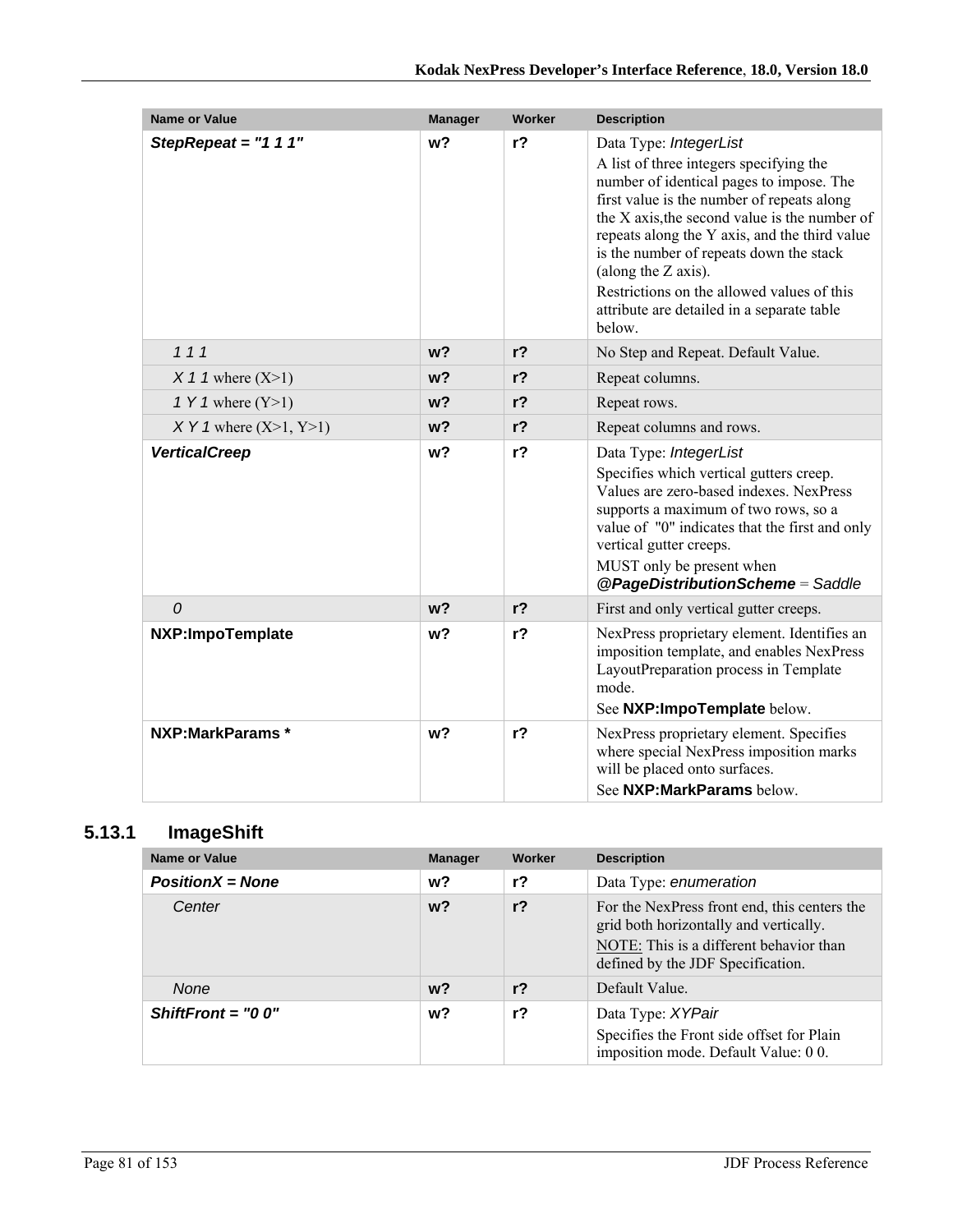### **5.13.2 PageCell**

| <b>Name or Value</b> | <b>Manager</b> | Worker | <b>Description</b>                                                                                                                                                                                                                                                                                                                                                                                                                                                                                   |
|----------------------|----------------|--------|------------------------------------------------------------------------------------------------------------------------------------------------------------------------------------------------------------------------------------------------------------------------------------------------------------------------------------------------------------------------------------------------------------------------------------------------------------------------------------------------------|
| <b>TrimSize</b>      | w <sub>2</sub> | r      | If not present, the default value is derived<br>from the content file's pages. In the case of<br>PDF, the value is taken from the / <b>TrimBox</b><br>key of the Page dictionary. If the TrimSize<br>attribute is present, it specifies the<br>dimensions of an imposition cell in 1/72<br>inch units.<br>NOTE: It is recommended that <b>TrimSize</b><br>always be supplied.                                                                                                                        |
| <b>FitPolicy</b>     | w <sub>2</sub> | r      | Refer to section 5.8 for details.                                                                                                                                                                                                                                                                                                                                                                                                                                                                    |
| <b>ImageShift</b>    | w <sub>2</sub> | r      | Specifies the positioning of a single page<br>onto the substrate. In most cases this is used<br>for positioning page content on the sheet<br>surface where the page content itself<br>represents an already imposed sheet layout.<br>This is also known as Plain imposition in<br>the context of the NexPress front end.<br>When attributes of<br><b>PageCell/@ImageShift</b> are supplied, any<br>values of<br>LayoutPreparationParams/@ImageS<br><b>hift</b> are ignored.<br>See ImageShift below. |
| <b>NXP:Bleed</b>     | w <sub>2</sub> | r      | Data type: Number<br>This private attribute specifies a bleed value<br>in points to be used for the calculation of an<br>implicit TrimBox of a PDF page.<br>If not specified, the implied value is $O$ .<br>The TrimBox is calculated in case of<br>$TrimBox = /BleedBox$ and is assumed to<br>reside inside the /BleedBox a distance as<br>specified by the value of the NXP:Bleed<br>attribute.                                                                                                    |

### **5.13.2.1 ImageShift**

| Name or Value        | <b>Manager</b> | Worker | <b>Description</b>                                                                                                                                           |
|----------------------|----------------|--------|--------------------------------------------------------------------------------------------------------------------------------------------------------------|
| ShiftFront = $"0 0"$ | $w$ ?          | $r$ ?  | Data Type: XYPair<br>Specifies the Front side offset for Plain<br>imposition mode. Default Value: 00.                                                        |
| <b>ShiftBack</b>     | w?             | r?     | Data Type: XYPair<br>Specifies the Back side offset for Plain<br>imposition mode. If not specified,<br><b>ShiftBack</b> is calculated from <b>ShiftFront</b> |

### **5.13.3 NXP:ImpoTemplate**

| Name or Value | <b>Manager</b> | <b>Worker</b> | <b>Description</b> |  |
|---------------|----------------|---------------|--------------------|--|
|               |                |               |                    |  |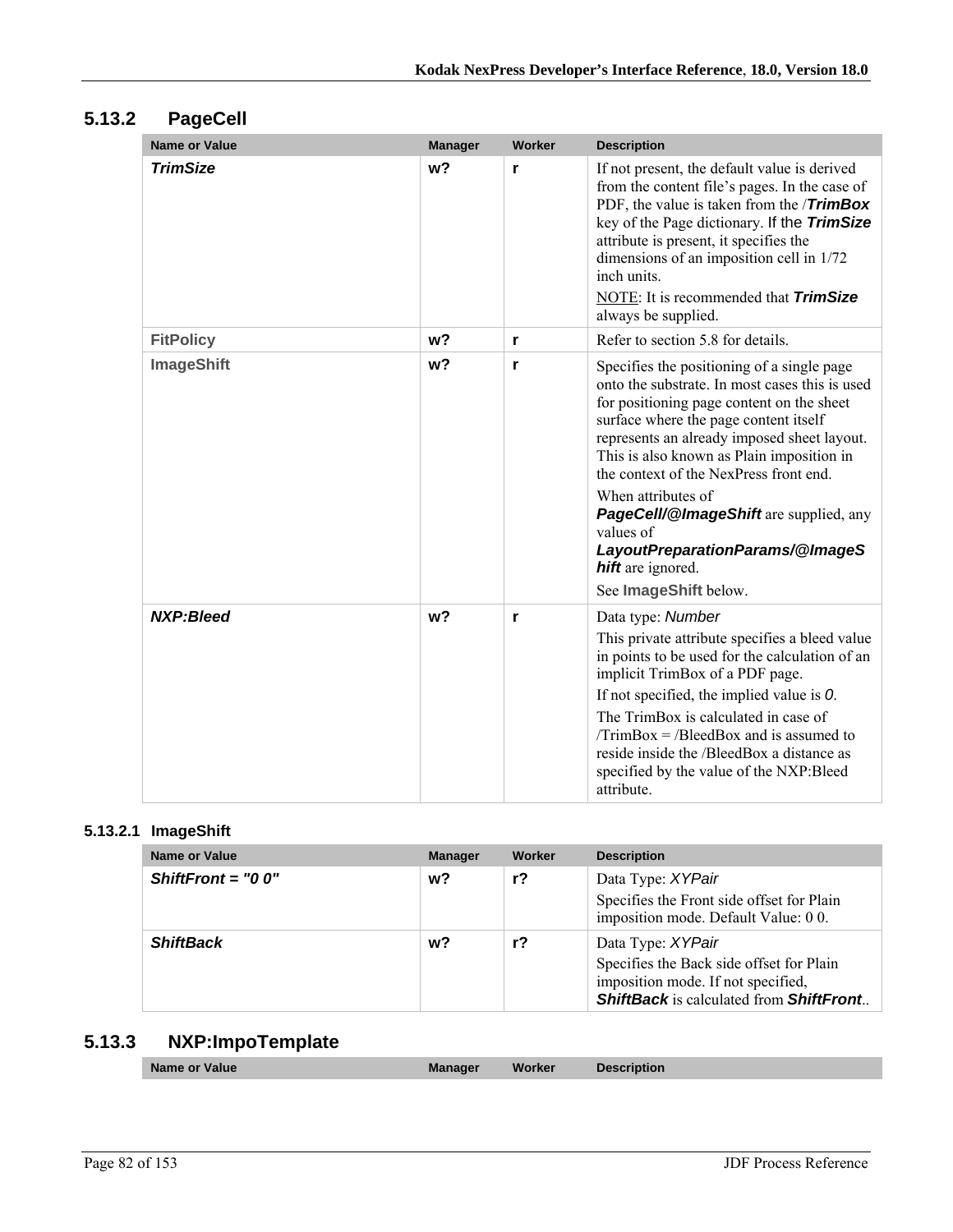| <b>Name or Value</b> | <b>Manager</b> | Worker | <b>Description</b>                                                                                                 |
|----------------------|----------------|--------|--------------------------------------------------------------------------------------------------------------------|
| NXP:Name             | W              |        | Data Type: string<br>Identifies an element of the CDFE<br>Imposition Template resource category.                   |
| NXP:Type             | w?             | $r$ ?  | Data Type: enumeration<br>Identifies the type of page distribution for<br>reiterated ImpositionTemplate resources. |
| <b>PagePairs</b>     | $w$ ?          | $r$ ?  | Pages are distributed by pairs in a proper<br>order for saddle stitch binding.                                     |
| PageSets             | $w$ ?          | $r$ ?  | Pages are divided into sets that are<br>distributed continuously set by set.                                       |

### **5.13.4 NXP:MarkParams**

| <b>Name or Value</b>          | <b>Manager</b> | <b>Worker</b>  | <b>Description</b>                                                                                                                                                                                                                                    |
|-------------------------------|----------------|----------------|-------------------------------------------------------------------------------------------------------------------------------------------------------------------------------------------------------------------------------------------------------|
| NXP:BCFinishingDeviceID = 1   | w <sub>2</sub> | $r$ ?          | Data Type: integer<br>Identifier for device-specific bar code<br>parameter sets.                                                                                                                                                                      |
| $\mathbf{1}$                  | w <sub>2</sub> | $r$ ?          | No device (no bar code is printed)                                                                                                                                                                                                                    |
| $\overline{c}$                | $w$ ?          | $r$ ?          | Custom device                                                                                                                                                                                                                                         |
| >2                            | $w$ ?          | $r$ ?          | Reserved for use by NexPress                                                                                                                                                                                                                          |
| NXP:BCOnFront = false         | $w$ ?          | $r$ ?          | Data Type: boolean<br>Specifies the substrate side on which to<br>print the bar code.                                                                                                                                                                 |
| false                         | w <sub>2</sub> | $r$ ?          | Back side. Default Value.                                                                                                                                                                                                                             |
| true                          | $w$ ?          | $r$ ?          | Front side.                                                                                                                                                                                                                                           |
| NXP:BCReverseNumbering = true | w <sup>2</sup> | $r$ ?          | Data Type: boolean<br>Specifies the numbering direction for the<br>serial sheet count field within the supplied<br>NXP:Pattern                                                                                                                        |
| false                         | w <sub>2</sub> | $r$ ?          | Ascending                                                                                                                                                                                                                                             |
| true                          | $w$ ?          | $r$ ?          | Descending. Default Value.                                                                                                                                                                                                                            |
| <b>NXP:Mode</b>               | w?             | $r$ ?          | Data Type: enumeration<br>Specifies the location mode of the<br>imposition mark relative to the surface.<br>If $NXP:Type = CutMark$ , this attribute is<br>ignored.<br>NOTE: Cutmarks are always placed relative<br>to the trim box of imposed pages. |
| <b>Bottom</b>                 | w <sub>2</sub> | $r$ ?          | Placement near the lower left corner.                                                                                                                                                                                                                 |
| <b>Right</b>                  | w <sub>2</sub> | $r$ ?          | Placement near the upper right corner.                                                                                                                                                                                                                |
| Left                          | $w$ ?          | r <sub>2</sub> | Placement near the upper left corner.                                                                                                                                                                                                                 |
| Top                           | w <sub>2</sub> | $r$ ?          | Placement near the upper right corner.                                                                                                                                                                                                                |
| Explicit                      | w <sub>2</sub> | $r$ ?          | Placement is explicitly specified by means<br>of NXP: Position and NXP: Rotate values                                                                                                                                                                 |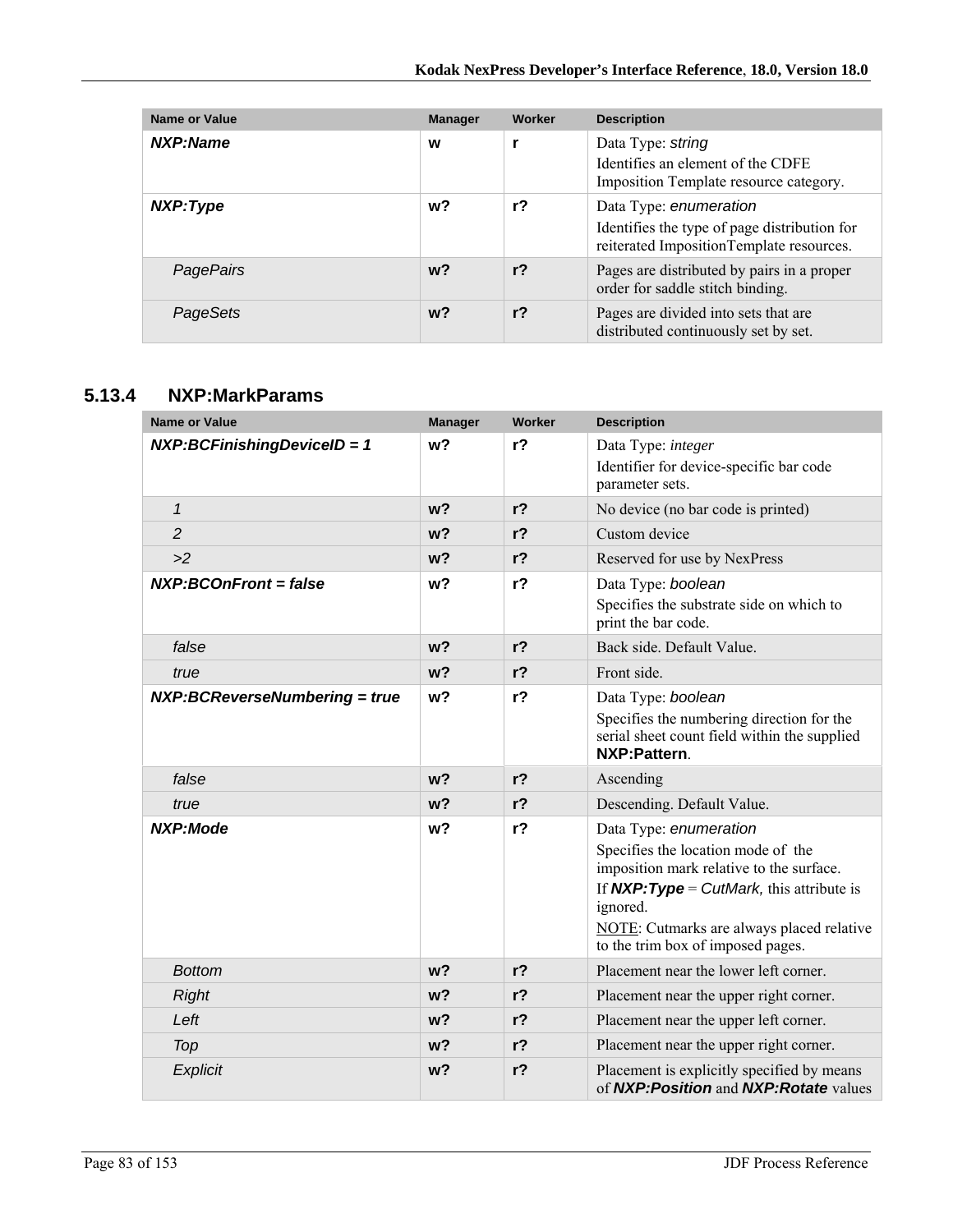| Name or Value              | <b>Manager</b> | Worker         | <b>Description</b>                                                                                                                                                                                        |
|----------------------------|----------------|----------------|-----------------------------------------------------------------------------------------------------------------------------------------------------------------------------------------------------------|
| <b>NXP:Pattern</b>         | w <sub>2</sub> | r <sub>2</sub> | Data Type: String<br>Pattern for the IdentificationField ( = bar<br>code identifier). Possible values using a<br>regular expression syntax are specified in<br>CDFE JT Spec.<br>e.g. "R{6}S{3}T{3}J{10}". |
| <b>NXP:Position</b>        | w <sub>2</sub> | $r$ ?          | Data Type: XYPair<br>Specifies the position of the lower left mark<br>element corner relative to the lower left<br>surface corner.                                                                        |
| <b>NXP:Rotate</b>          | w <sub>2</sub> | r <sub>2</sub> | Data Type: enumeration<br>Specifies the orthogonal rotation angle of<br>the imposition mark.                                                                                                              |
| Rotate0                    | w <sub>2</sub> | r <sub>2</sub> |                                                                                                                                                                                                           |
| Rotate90                   | w <sub>2</sub> | r <sub>2</sub> |                                                                                                                                                                                                           |
| Rotate <sub>180</sub>      | w <sub>2</sub> | $r$ ?          |                                                                                                                                                                                                           |
| Rotate270                  | w <sub>2</sub> | r <sub>2</sub> |                                                                                                                                                                                                           |
| NXP:Type                   | W              | r              | Data Type: NMTOKEN<br>Specifies the type of NexPress-specific<br>imposition mark.                                                                                                                         |
| <b>ColorControlStrip</b>   | w <sub>2</sub> | r <sub>2</sub> |                                                                                                                                                                                                           |
| <b>CutMark</b>             | $w$ ?          | r <sub>2</sub> |                                                                                                                                                                                                           |
| <b>IdentificationField</b> | $w$ ?          | r <sub>2</sub> |                                                                                                                                                                                                           |
| <b>JobField</b>            | w <sub>2</sub> | $r$ ?          |                                                                                                                                                                                                           |
| NXP:NGIdentificationField  | w <sub>2</sub> | $r$ ?          |                                                                                                                                                                                                           |
| NXP:DuploSCC645Mark        | w <sub>2</sub> | $r$ ?          |                                                                                                                                                                                                           |
| NXP:DuploSCCDBMMark        | w <sub>2</sub> | $r$ ?          |                                                                                                                                                                                                           |
| <b>NXP:UserText</b>        | w <sub>2</sub> | r              | Data Type: string<br>User-defined text for the JobField $( =$ slug<br>line text). Only used if $NXP:Type =$<br>"JobField"                                                                                 |

### **5.13.5 Details on LayoutPreparationParams usage**

The *NumberUp, PageDistributionScheme, PresentationDirection, Sides, StackDepth,* and *StepRepeat* attributes of **LayoutPreparationParams** parameterize how **RunList** (Document) pages are distributed onto press sheets. This section describes usage restrictions for these attributes.

The following table relates a finishing method to combinations of *@PageDistributionScheme,* 

|  | <b>@PresentationDirection</b> , and <b>@StackDepth</b> required to achieve appropriately imposed sheets. |
|--|----------------------------------------------------------------------------------------------------------|
|--|----------------------------------------------------------------------------------------------------------|

| <b>Finishing Method</b>           | <b>PageDistributionScheme</b> | <b>PresentationDirection</b> | <b>StackDepth</b> |
|-----------------------------------|-------------------------------|------------------------------|-------------------|
| Saddle Stitch                     | Saddle                        | zYx                          |                   |
| Saddle Stitch Japan               | Saddle                        | zyX                          |                   |
| Perfect Bound<br>$(2nd$ Fold Ver) | Perfect                       | zYx                          |                   |
| Perfect Bound                     | Perfect                       | zxY                          |                   |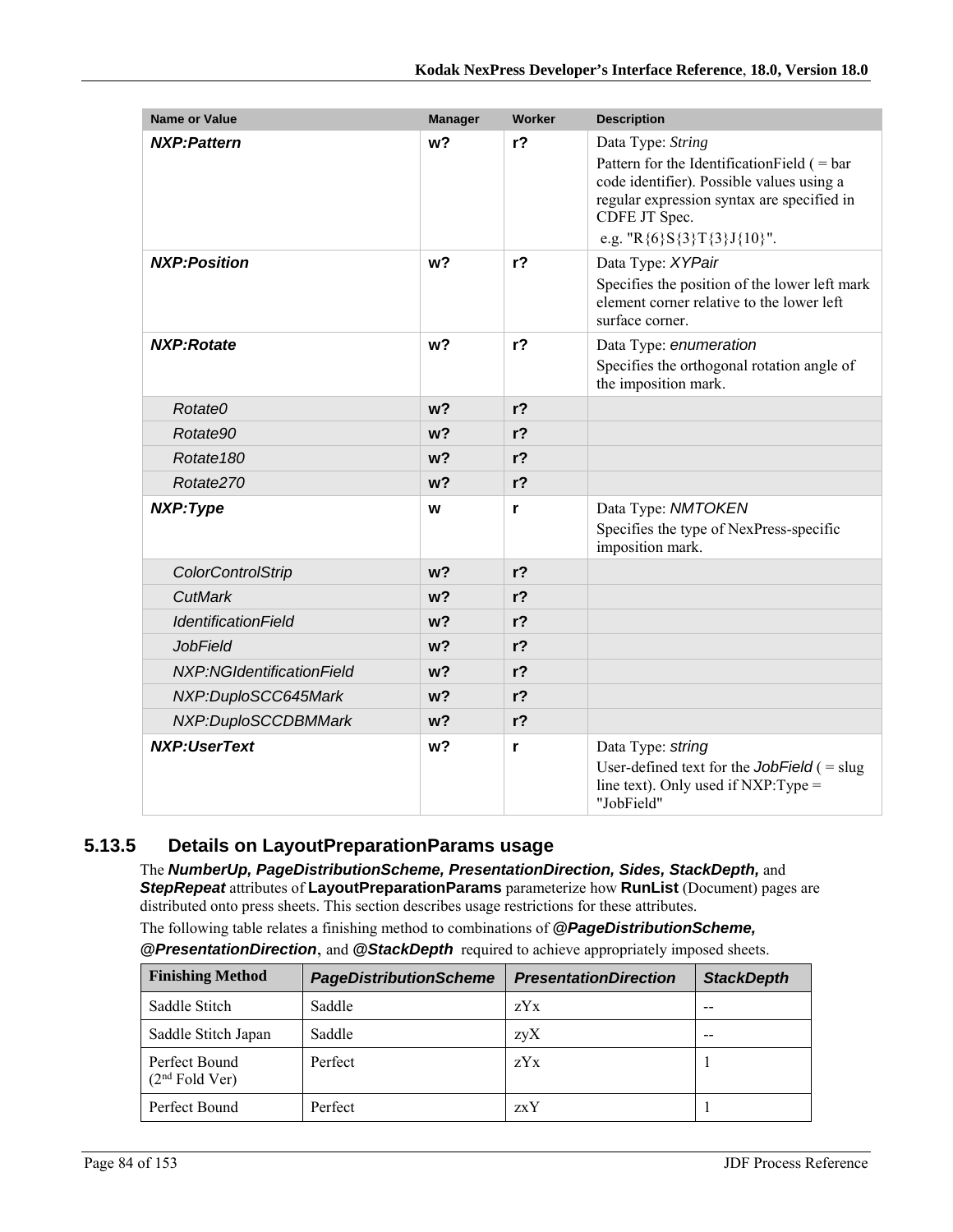| <b>Finishing Method</b>                 | <b>PageDistributionScheme</b> | <b>PresentationDirection</b> | <b>StackDepth</b> |
|-----------------------------------------|-------------------------------|------------------------------|-------------------|
| $(2nd$ Fold Hor)                        |                               |                              |                   |
| Perfect Bound Japan<br>$(2nd$ Fold Ver) | Perfect                       | zYX                          |                   |
| Perfect Bound Japan<br>$(2nd$ Fold Hor) | Perfect                       | zXY                          |                   |
| Consecutive                             | Sequential                    | Xyz                          |                   |
| <b>Odd-Even Perfecting</b>              | Sequential                    | zXy                          |                   |
| Cut and Stack                           | Sequential                    | zXy                          |                   |

To guarantee that each *NumberUp* cell grid can be subdivided evenly into a grid of product sheets applied repeatedly *(StepRepeat)* for each *PageDistributionScheme* attribute value (*Saddle*, *Perfect*, or *Sequential*), the NexPress front end's imposition engine only supports a restricted range of *NumberUp* cell grid values.:

| NumberUp      | <b>StepRepeat</b> | <b>Product Sheet</b> | <b>Subdivision Rule</b>                         |
|---------------|-------------------|----------------------|-------------------------------------------------|
| $N_X$ x $N_V$ | $P_X$ x $P_V$     | $R_X$ x $R_V$        | $N_X = P_X \times R_X$ ; $N_V = P_V \times R_V$ |

For **PageDistributionScheme** = Saddle, additional constraints are required for use with **LayoutPreparationParams**/@*Sides* because the spine's gutter must be parallel with the flip axis. These constraints are referred to as **(C1)** and **(C2)** as defined and referenced in the following tables:

| Constraint (in term of JDF)           | <b>Name</b> | <b>Meaning (in GUI terminology)</b> |
|---------------------------------------|-------------|-------------------------------------|
| $Sides = "TwoSidedFlipX"$ not allowed | (C1)        | 2-sided, Head-to-Foot not allowed   |
| $Sides = "TwoSidedFlipY"$ not allowed | (C2)        | 2-sided, Head-to-Head not allowed   |

|  | Ranges and Constraints for the values of PageDistributionScheme, NumberUp, and StepRepeat: |  |
|--|--------------------------------------------------------------------------------------------|--|
|--|--------------------------------------------------------------------------------------------|--|

| <b>PageDistributionScheme</b> | <b>NumberUp</b>  | <b>StepRepeat</b> | <b>Product Sheet</b> | <b>Additional Constraints</b>               |
|-------------------------------|------------------|-------------------|----------------------|---------------------------------------------|
| Perfect                       | $1 \times 1$     | $1 \times 1$      | $1 \times 1$         |                                             |
|                               | $2 \times 1$     | $2 \times 1$      | $1 \times 1$         |                                             |
|                               | 1 x 2            | 1 x 2             | $1 \times 1$         |                                             |
|                               | 2 x 2            | 2 x 2             | $1 \times 1$         |                                             |
|                               | $2 \times 1$     | $1 \times 1$      | $2 \times 1$         |                                             |
|                               | 2 x 2            | 1 x 2             | $2 \times 1$         |                                             |
|                               | $1 \times 2$     | $1 \times 1$      | 1 x 2                |                                             |
|                               | 2 x 2            | $2 \times 1$      | 1 x 2                |                                             |
|                               | $2 \times 2$     | $1 \times 1$      | $2 \times 2$         |                                             |
| Saddle                        | $2 \times 1$     | $1 \times 1$      | $2 \times 1$         | (C1)                                        |
|                               | 2 x 2            | 1 x 2             | $2 \times 1$         | (C1)                                        |
|                               | 1 x 2            | $1 \times 1$      | 1 x 2                | (C2)                                        |
|                               | $2 \times 2$     | $2 \times 1$      | 1 x 2                | (C2)                                        |
| Sequential *)                 | $N_X \times N_V$ | $1 \times 1$      | $N_X \times N_V$     | $1 \leq N_X \leq 20$ , $1 \leq N_V \leq 20$ |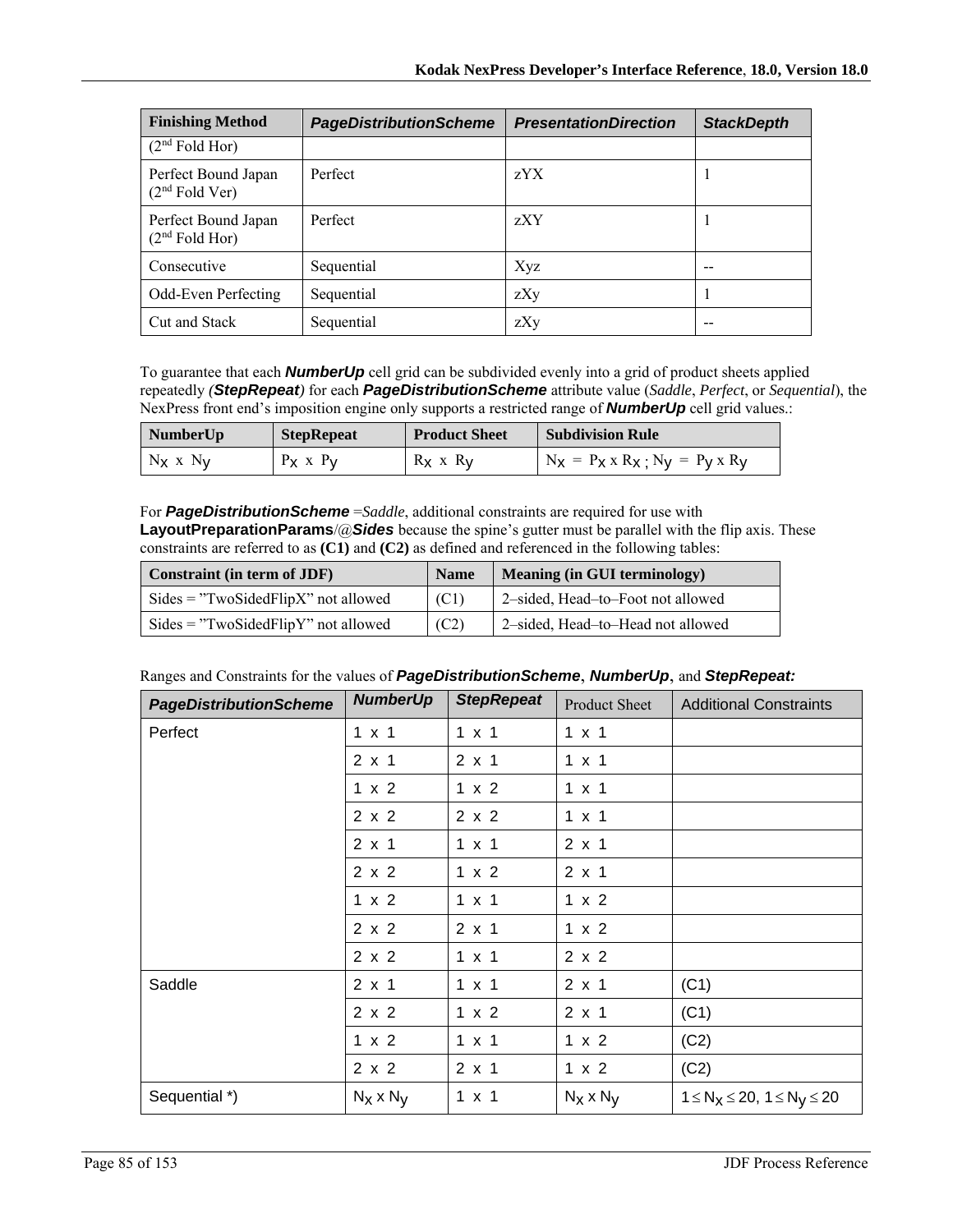| <b>PageDistributionScheme</b> | <b>NumberUp</b>  | <b>StepRepeat</b> | <b>Product Sheet</b>      | <b>Additional Constraints</b>           |
|-------------------------------|------------------|-------------------|---------------------------|-----------------------------------------|
|                               | $N_X \times N_V$ | $1 \times N_V$    | $N_x \times 1$            | $1 \le N_X \le 20$ , $1 \le N_V \le 20$ |
|                               | $N_X \times N_V$ | $N_x \times 1$    | 1 $\times$ N <sub>V</sub> | $1 \le N_X \le 20$ , $1 \le N_V \le 20$ |
|                               | $N_X \times N_V$ | $N_X \times N_V$  | $1 \times 1$              | $1 \le N_X \le 20$ , $1 \le N_V \le 20$ |

\*) For *PageDistributionScheme* = *Sequential*, the ranges and constraints are as enumerated in the table above. The Product Sheet column values interpreted as Cut Blocks for finishing are only applicable for *Consecutive* page distribution (*PresentationDirection* = "*XYz*"). For *Odd–Even Perfecting* and *Cut and Stack* (*PresentationDirection* = "*zXY*"), each grid cell represents a Cut Block of its own.

### **5.14 Media resource**

This resource may be partitioned for the purposes of specifying mixed media. This should not be done if **DigitalPrintingParams** is partitioned for the same purpose.

| <b>Name or Value</b> | <b>Manager</b> | Worker | <b>Description</b>                                                                                                                                                                                                                                                                                                                                                                                                                                                                                                                                                                                                                                                                                                                                                       |
|----------------------|----------------|--------|--------------------------------------------------------------------------------------------------------------------------------------------------------------------------------------------------------------------------------------------------------------------------------------------------------------------------------------------------------------------------------------------------------------------------------------------------------------------------------------------------------------------------------------------------------------------------------------------------------------------------------------------------------------------------------------------------------------------------------------------------------------------------|
| <b>Brand</b>         | w?             | $r$ ?  | Data Type: string<br>Used by the NexPress front end to identify a<br>supported substrate by its name in the<br>Media Catalog. The list of supported media,<br>including the names and characterization<br>information can be obtained directly from<br>the capabilities file of a target NexPress<br>front end. Refer to [KNDIR] for more<br>information about the NexPress front end's<br>capabilities file.<br>If <b>Brand</b> is not supplied, the NexPress uses<br>the media specified for the system default<br>hot folder.                                                                                                                                                                                                                                         |
| <b>Class</b>         | W              | r      | Data Type: enumeration                                                                                                                                                                                                                                                                                                                                                                                                                                                                                                                                                                                                                                                                                                                                                   |
| Consumable           | W              | r      |                                                                                                                                                                                                                                                                                                                                                                                                                                                                                                                                                                                                                                                                                                                                                                          |
| <b>Dimension</b>     | w <sub>2</sub> | $r$ ?  | Data Type: XYPair<br>The width and height dimensions for the<br>Media, measured in points.<br>The order of the XY pair also specifies the<br>orientation of the substrate and how page<br>content is to be imaged onto its surface(s).<br>In the NexPress front end, the medium<br>resource identified by the <b>Brand</b> attribute<br>has rectangular dimensions specified as<br>width W and height H. These dimensions<br>form a rectangular area in either Landscape<br>or Portait orientation as origined from $(0,0)$ .<br>Where $W \leq H$ :<br><b>Portrait</b> – $(0, 0)$ , $(W, H)$<br><b>Landscape</b> – $(0, 0)$ , $(H, W)$<br>If <b>Dimension</b> is not supplied, the<br>NexPress uses the media dimensions<br>specified for the system default hot folder. |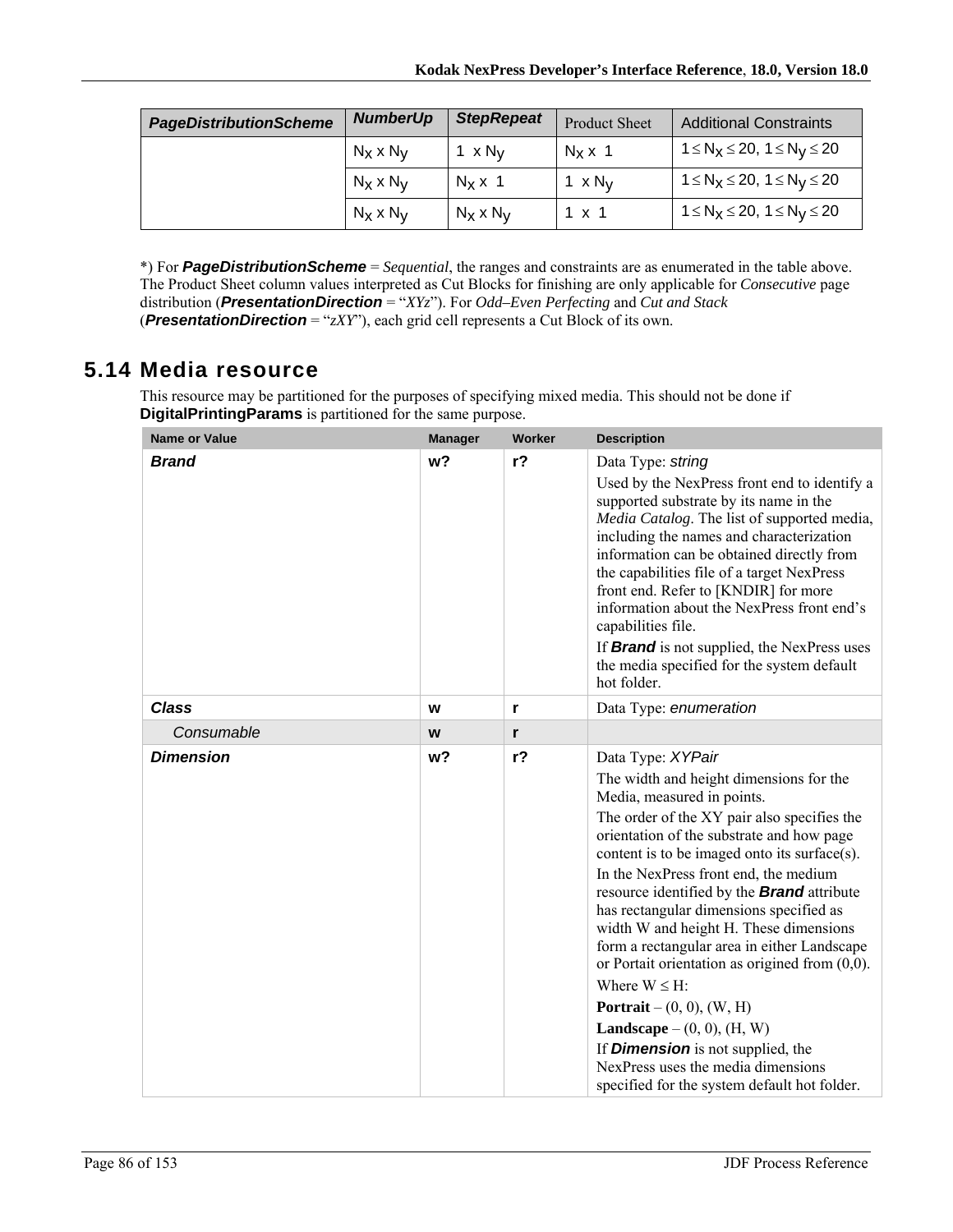| <b>Name or Value</b>      | <b>Manager</b> | Worker         | <b>Description</b>                                                                                                                                                                                                                                                                                                                                                                                     |
|---------------------------|----------------|----------------|--------------------------------------------------------------------------------------------------------------------------------------------------------------------------------------------------------------------------------------------------------------------------------------------------------------------------------------------------------------------------------------------------------|
| NXP:MediaSizeName         | w?             | $r$ ?          | Data Type: string<br>The media size name as defined in the<br>NexPress front end substrate.<br>If not present, the NexPress front end will<br>attempt to identify the requested size from<br>the @Dimension attribute.<br>If neither are present, the job will error in<br>Resource Check.                                                                                                             |
| Location                  | W              | r              | Data Type: refelement<br>Identifies the "logical tray" corresponding<br>to this Media resource. These logical trays<br>have special names that control media<br>selection when <b>PartIDKeys</b> is not used for<br>Media or DigitalPrintingParams.<br>See Location below.                                                                                                                             |
| <b>Media</b>              | w <sub>2</sub> | r <sub>2</sub> | Data Type: refelement<br>For partitioned Media.                                                                                                                                                                                                                                                                                                                                                        |
| <b>PartIDKeys</b>         | w?             | $r$ ?          | Data Type: enumerations<br>The <b>Media</b> resource can be partitioned to<br>designate mixed media usage within the job.<br>Alternatively, <b>MediaRef</b> can be added to a<br>partitioned DigitalPrintingParams. The<br><b>Media</b> resource should not be partitioned if<br>DigitalPrintingParams will also be<br>partitioned by <b>SheetIndex</b> and/or<br><b>RunTags and contain MediaRef.</b> |
| SheetIndex                | $w \leftarrow$ | $r$ ?          | Partition using the NexPress cover-mode<br>method of page-to-media mapping.                                                                                                                                                                                                                                                                                                                            |
| <b>RunTags</b>            | w←             | $r$ ?          | Partition using the NexPress label method<br>of page-to-media mapping.                                                                                                                                                                                                                                                                                                                                 |
| <b>SheetIndex RunTags</b> | w←             | r <sub>2</sub> | Partition using both NexPress cover-mode<br>and NexPress label methods of page-to-<br>media mapping. (NOTE: You must specify<br>the value of PartIDKeys in this order --<br>SheetIndex, then RunTags -- when they are<br>used together.)                                                                                                                                                               |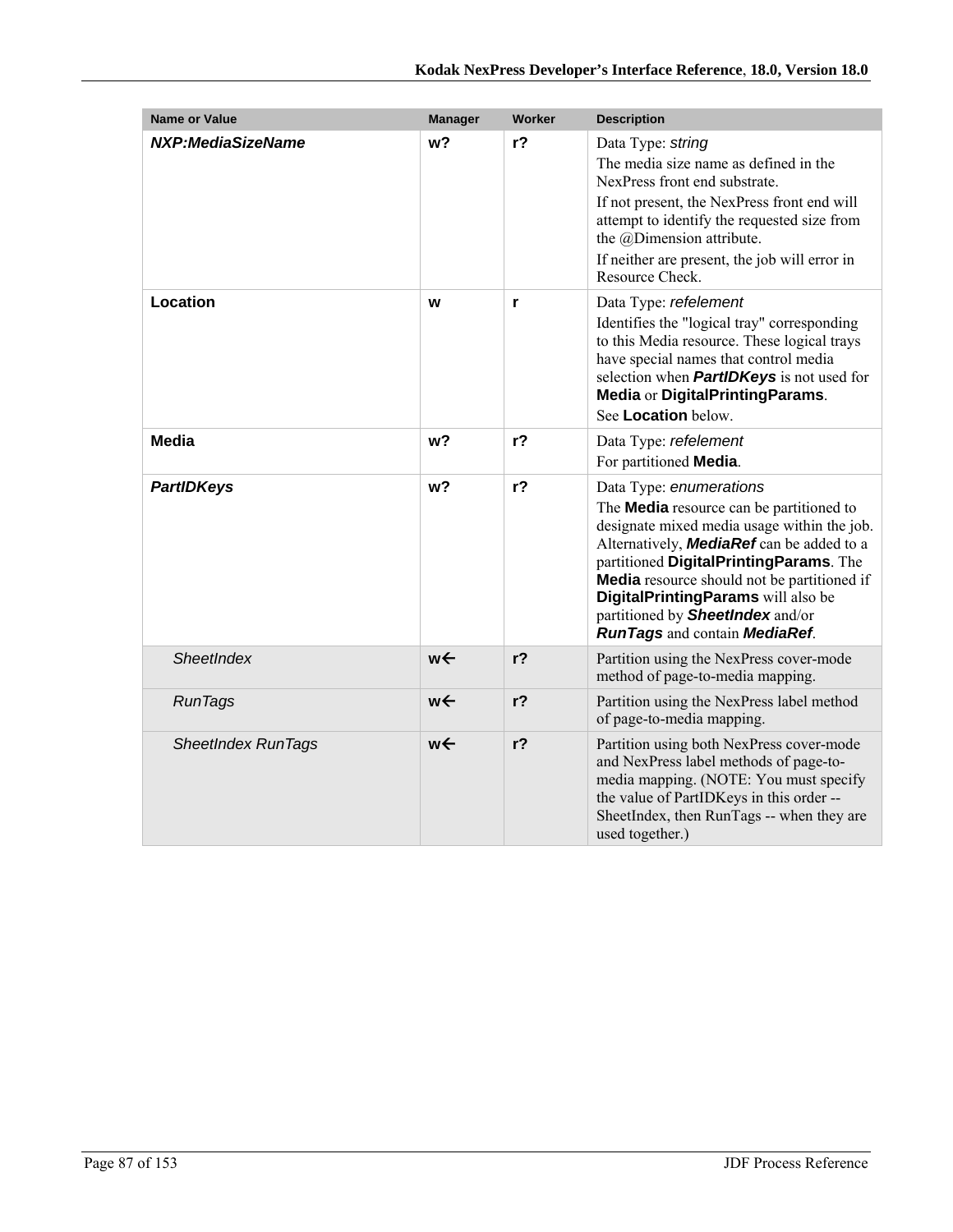| <b>Name or Value</b>                                   | <b>Manager</b> | Worker | <b>Description</b>                                                                                                                                                                                                                                                                                                                                                                                                                                                                                                                                                                 |
|--------------------------------------------------------|----------------|--------|------------------------------------------------------------------------------------------------------------------------------------------------------------------------------------------------------------------------------------------------------------------------------------------------------------------------------------------------------------------------------------------------------------------------------------------------------------------------------------------------------------------------------------------------------------------------------------|
| <b>RunTags</b>                                         | w?             | $r$ ?  | Data Type: NMTOKENS<br>Supports the NexPress label methods<br>(stamp annotation and PPML/VDX labels)<br>for PDL page to media mapping. Creates a<br>partition consisting of sheets tagged with<br>RunTags values.<br>To support stamp annotation, RunTags<br>values are limited to "SubstrateTypeCover"<br>and "SubstrateTypeInsert".<br>To support PPML/VDX labels, values must<br>correspond to the arbitrary values of the<br>PPML DOCUMENT/@Label attributes.<br>A RunTags value is ignored if it does not<br>correspond to a PDF stamp annotation or<br>PPML DOCUMENT/@Label. |
| SubstrateTypeCover                                     | w <sub>2</sub> | $r$ ?  | Defines a partition for substrates tagged<br>with the stamp annotation:<br>SubstrateTypeCover.                                                                                                                                                                                                                                                                                                                                                                                                                                                                                     |
| Substrate TypeInsert                                   | $w$ ?          | $r$ ?  | Defines a partition for substrates tagged<br>with the stamp annotation:<br>SubstrateTypeInsert.                                                                                                                                                                                                                                                                                                                                                                                                                                                                                    |
| <arbitrary pplm<br="">DOCUMENT/@Label &gt;</arbitrary> | w <sub>2</sub> | $r$ ?  | Defines a partition for substrates in a PPM<br>Document that are assigned the arbitrary<br>label.                                                                                                                                                                                                                                                                                                                                                                                                                                                                                  |
| <b>SheetIndex</b>                                      | w?             | $r$ ?  | Data Type: IntegerRangeList<br>Creates a partition that maps sheets to this<br>Media.                                                                                                                                                                                                                                                                                                                                                                                                                                                                                              |
| 0 (used without <b>RunTags</b> key)                    | w <sub>2</sub> | $r$ ?  | Defines a partition consisting of the first<br>sheet.                                                                                                                                                                                                                                                                                                                                                                                                                                                                                                                              |
| -1 (used without <b>RunTags</b> key)                   | $w$ ?          | $r$ ?  | Defines a partition consisting of the last<br>sheet.                                                                                                                                                                                                                                                                                                                                                                                                                                                                                                                               |
| $0 - 1$ (used without <b>RunTags</b> key)              | $w$ ?          | $r$ ?  | Defines a partition consisting of the first<br>and last sheets.                                                                                                                                                                                                                                                                                                                                                                                                                                                                                                                    |
| $1 - 1$ (used with <b>RunTags</b> key)                 | w?             | $r$ ?  | Defines a partition consisting of all but the<br>first sheet.                                                                                                                                                                                                                                                                                                                                                                                                                                                                                                                      |
| $0 \sim -2$ (used with <b>RunTags</b> key)             | w?             | $r$ ?  | Defines a partition consisting of all but the<br>last sheet.                                                                                                                                                                                                                                                                                                                                                                                                                                                                                                                       |
| $1 - 2$ (used with <b>RunTags</b> key)                 | $w$ ?          | $r$ ?  | Defines a partition consisting of all but the<br>first and last sheets.                                                                                                                                                                                                                                                                                                                                                                                                                                                                                                            |
| <b>Status</b>                                          | W              | r      | Data Type: enumeration                                                                                                                                                                                                                                                                                                                                                                                                                                                                                                                                                             |
| Available                                              | W              | r      |                                                                                                                                                                                                                                                                                                                                                                                                                                                                                                                                                                                    |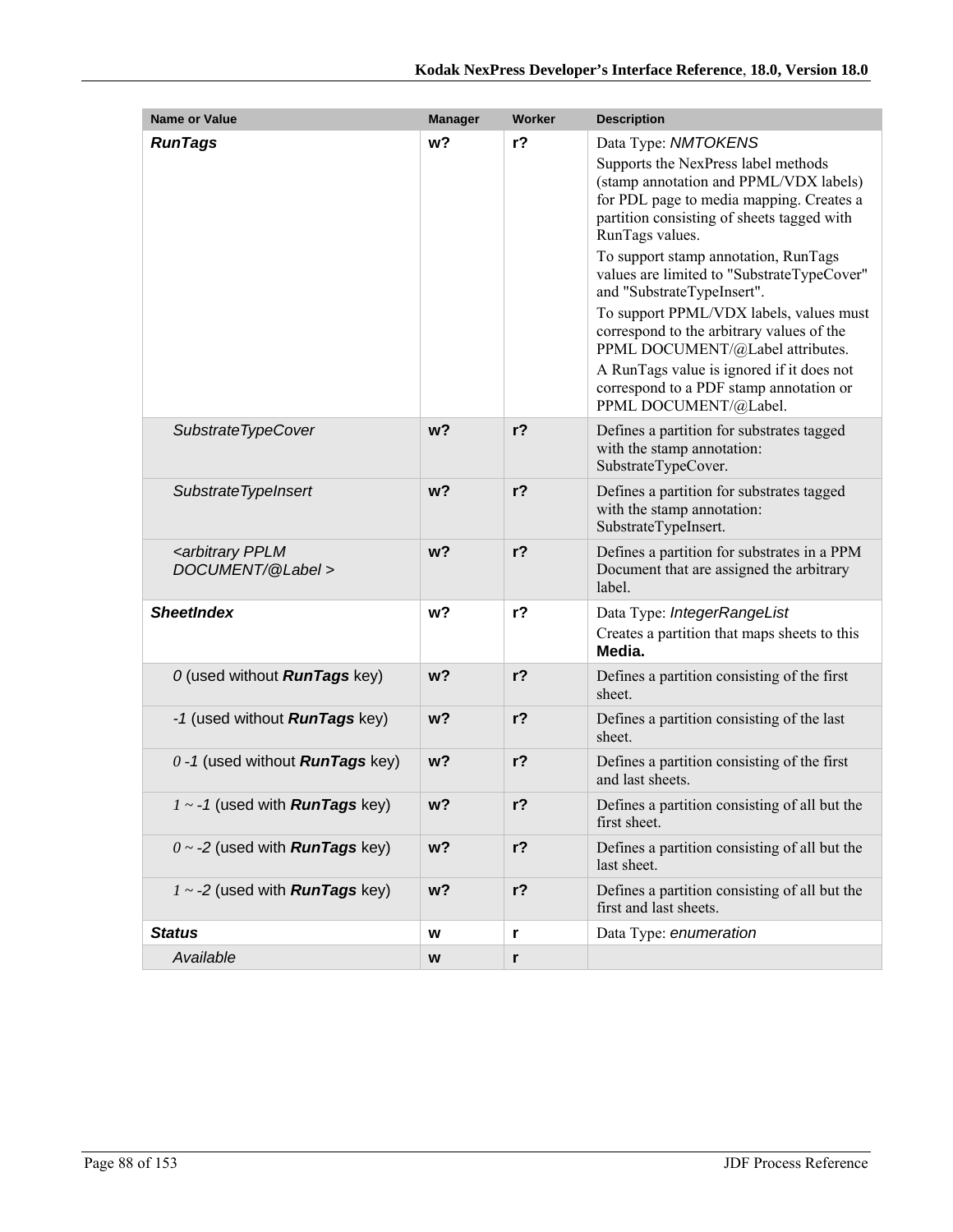| Name or Value               | <b>Manager</b> | Worker         | <b>Description</b>                                                                                                                                                                                                                                                                                                                                                                                                                                               |
|-----------------------------|----------------|----------------|------------------------------------------------------------------------------------------------------------------------------------------------------------------------------------------------------------------------------------------------------------------------------------------------------------------------------------------------------------------------------------------------------------------------------------------------------------------|
| NXP: Clear Coat = None      | w?             | r <sub>2</sub> | Data Type: enumeration<br>DEPRECATED AFTER SYSTEM<br><b>RELEASE 8.2. Use NXP: Clear CoatFront</b><br>and NXP:ClearCoatBack for proper<br>control of gloss type on media<br>NexPress proprietary attribute controls<br>application of a "Clear Coat" Protection<br>finish (clear inverse mask) to a <b>Media</b> .<br>Identifies the side $(s)$ of the medium to<br>which the "Clear Coat" is applied.<br>NOTE: Controls clear coat "protection", not<br>"gloss". |
| None                        | w?             | $r$ ?          | No application to either side of the media.<br>Default Value.                                                                                                                                                                                                                                                                                                                                                                                                    |
| Front                       | $w$ ?          | $r$ ?          | Application to the front side.                                                                                                                                                                                                                                                                                                                                                                                                                                   |
| <b>Back</b>                 | $w$ ?          | $r$ ?          | Application to the back side.                                                                                                                                                                                                                                                                                                                                                                                                                                    |
| <b>Both</b>                 | w <sup>2</sup> | $r$ ?          | Application to the front and back sides.                                                                                                                                                                                                                                                                                                                                                                                                                         |
| NXP: Clear Coat Back = none | w?             | $r$ ?          | Data Type: enumeration<br>NexPress proprietary attribute controls<br>application of a "Clear Coat" finish (clear<br>inverse mask) to the back side of a <b>Media</b> .<br>Value identifies the type of "Clear Coat" to<br>be applied.                                                                                                                                                                                                                            |
| none                        | w <sub>2</sub> | $r$ ?          | No clear coat application to back side of<br>media. Default Value.                                                                                                                                                                                                                                                                                                                                                                                               |
| protection                  | w?             | $r$ ?          | Application of protection coating to back<br>side of media.                                                                                                                                                                                                                                                                                                                                                                                                      |
| gloss                       | w <sub>2</sub> | $r$ ?          | Application of gloss coating to back side of<br>media.                                                                                                                                                                                                                                                                                                                                                                                                           |
| iqFlood                     | $w$ ?          | $r$ ?          | Application of clear toner using "IQFlood"<br>selection to back side of media.                                                                                                                                                                                                                                                                                                                                                                                   |
| iqImage                     | w?             | $r$ ?          | Application of clear toner using "IQImage"<br>selection to back side of media.                                                                                                                                                                                                                                                                                                                                                                                   |
| xdPhoto                     | w?             | $r$ ?          | Application of photographic clear toner<br>using "Photo" selection to back side of<br>media.                                                                                                                                                                                                                                                                                                                                                                     |
| xdGraphic                   | $w$ ?          | $r$ ?          | Application of photographic clear toner<br>using "Graphic" selection to back side of<br>media.                                                                                                                                                                                                                                                                                                                                                                   |
| raiseAllSimple              | w?             | $r$ ?          | Application of Dimensional clear toner to<br>the back side of media. Also called<br>Dimensional Easy Overcoat.                                                                                                                                                                                                                                                                                                                                                   |
| matteClearEasy              | $w$ ?          | $r$ ?          | Application of Matte Clear toner to the back<br>side of the media.                                                                                                                                                                                                                                                                                                                                                                                               |
| duraCoat                    | w?             | r <sub>2</sub> | Application of clear toner using "DuraCoat"<br>selection to the back side of the media.                                                                                                                                                                                                                                                                                                                                                                          |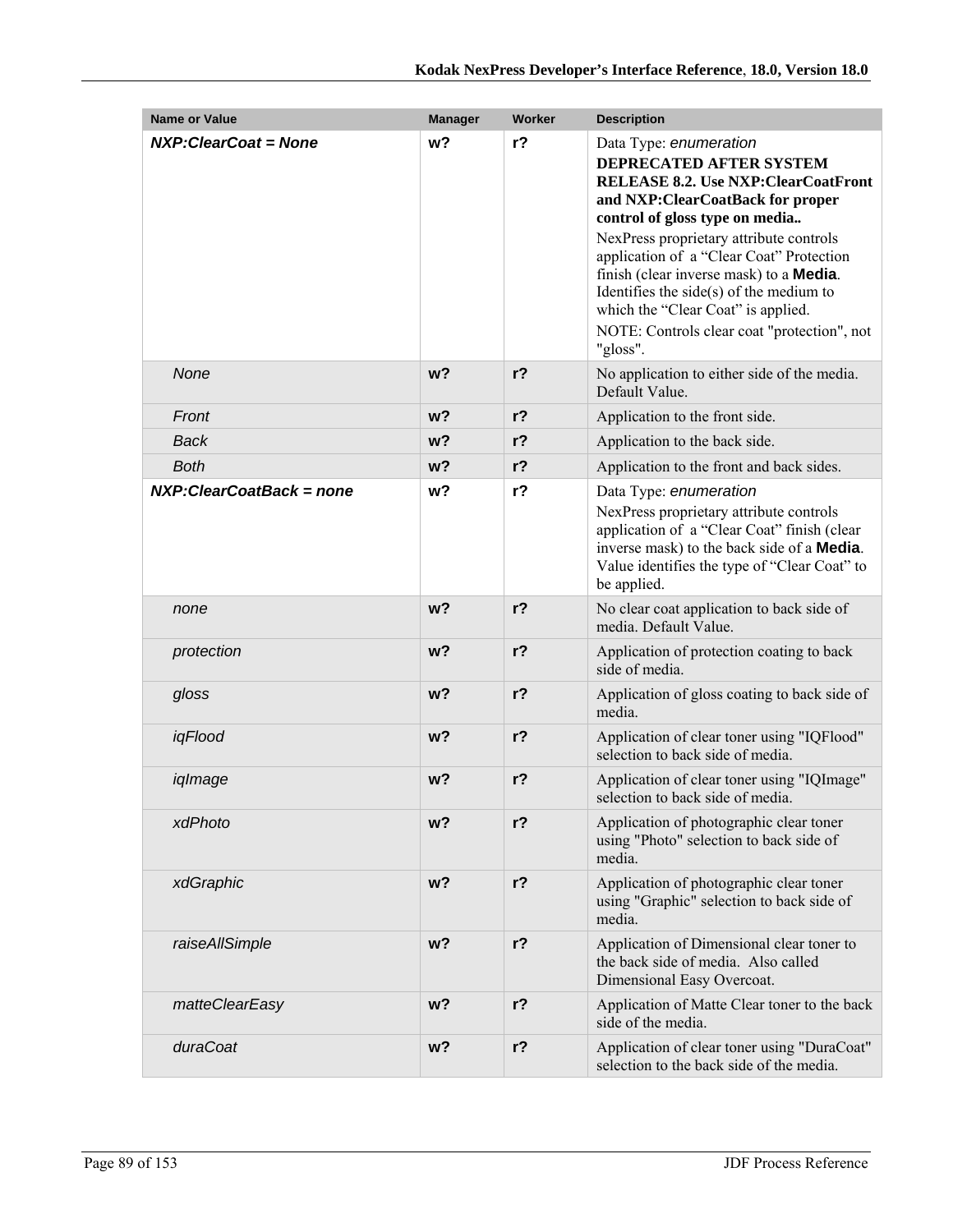| <b>Name or Value</b>      | <b>Manager</b> | Worker         | <b>Description</b>                                                                                                                                                                                                                     |
|---------------------------|----------------|----------------|----------------------------------------------------------------------------------------------------------------------------------------------------------------------------------------------------------------------------------------|
| whiteFlood                | w <sub>2</sub> | $r$ ?          | Application of white toner using<br>"whiteFlood" selection to the back side of<br>the media.                                                                                                                                           |
| whitelmage                | w <sub>2</sub> | $r$ ?          | Application of white toner using<br>"whiteImage" selection to the back side of<br>the media.                                                                                                                                           |
| autoWhite                 | w <sub>2</sub> | $r$ ?          | Application of white toner using<br>"autoWhite" selection to the back side of<br>the media.                                                                                                                                            |
| NXP:ClearCoatFront = none | w?             | r <sub>2</sub> | Data Type: enumeration<br>NexPress proprietary attribute controls<br>application of a "Clear Coat" finish (clear<br>inverse mask) to the front side of a <b>Media</b> .<br>Value identifies the type of "Clear Coat" to<br>be applied. |
| none                      | w <sub>2</sub> | $r$ ?          | No clear coat application to front side of<br>media. Default Value.                                                                                                                                                                    |
| protection                | w <sub>2</sub> | $r$ ?          | Application of protection coating to front<br>side of media.                                                                                                                                                                           |
| gloss                     | w <sub>2</sub> | $r$ ?          | Application of gloss coating to front side of<br>media.                                                                                                                                                                                |
| iqFlood                   | w <sub>2</sub> | $r$ ?          | Application of clear toner using "IQFlood"<br>selection to front side of media.                                                                                                                                                        |
| iqImage                   | w <sub>2</sub> | $r$ ?          | Application of clear toner using "IQImage"<br>selection to front side of media.                                                                                                                                                        |
| xdPhoto                   | w <sub>2</sub> | $r$ ?          | Application of photographic clear toner<br>using "Photo" selection to front side of<br>media.                                                                                                                                          |
| xdGraphic                 | w?             | $r$ ?          | Application of photographic clear toner<br>using "Graphic" selection to front side of<br>media.                                                                                                                                        |
| raiseAllSimple            | w?             | $r$ ?          | Application of Dimensional clear toner to<br>the front side of the media. Also called<br>Dimensional Easy Overcoat.                                                                                                                    |
| matteClearEasy            | w <sub>2</sub> | $r$ ?          | Application of Matte Clear toner to the front<br>side of the media.                                                                                                                                                                    |
| duraCoat                  | w <sub>2</sub> | $r$ ?          | Application of clear toner using "DuraCoat"<br>selection to the back side of the media.                                                                                                                                                |
| whiteFlood                | w <sub>2</sub> | $r$ ?          | Application of white toner using<br>"whiteFlood" selection to the back side of<br>the media.                                                                                                                                           |
| whiteImage                | w <sub>2</sub> | $r$ ?          | Application of white toner using<br>"whiteImage" selection to the back side of<br>the media.                                                                                                                                           |
| autoWhite                 | w?             | r <sub>2</sub> | Application of white toner using<br>"autoWhite" selection to the front side of<br>the media.                                                                                                                                           |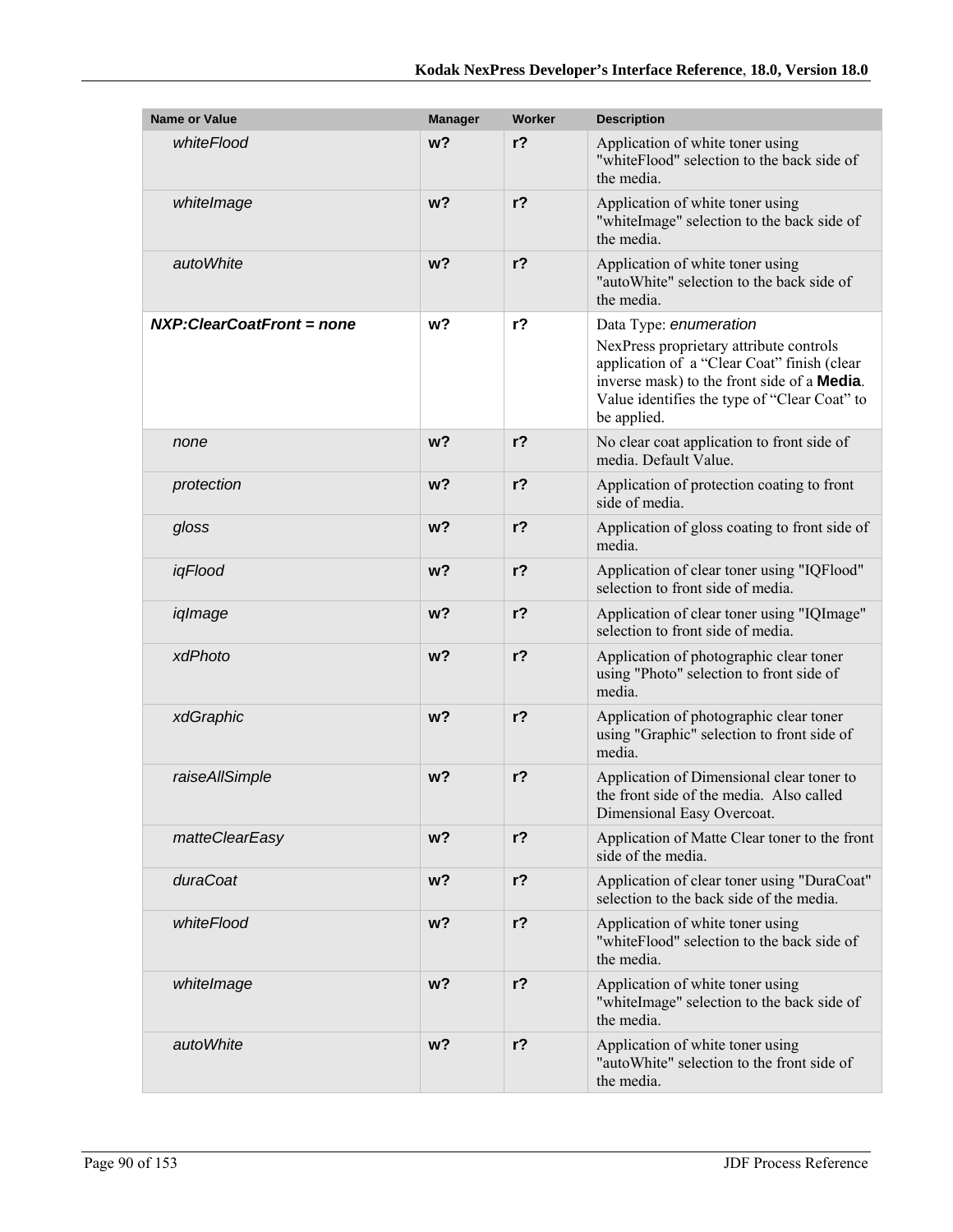| <b>Name or Value</b> | <b>Manager</b> | Worker         | <b>Description</b>                                                                                                                                                                                                               |
|----------------------|----------------|----------------|----------------------------------------------------------------------------------------------------------------------------------------------------------------------------------------------------------------------------------|
| <b>LocationName</b>  | w <sub>2</sub> | r <sub>2</sub> | Data Type: string<br>Name of a logical substrate supply.<br><b>LocationName</b> is generally required by<br>NexPress; however, Body and Cover media<br>will be inferred using partitioning if<br>Location/@LocationName omitted. |
| Media0               | w <sub>2</sub> | $r$ ?          | Corresponds to the Body substrate.                                                                                                                                                                                               |
| Media1               | w <sub>2</sub> | $r$ ?          | Corresponds to Cover substrate.                                                                                                                                                                                                  |
| Media <sub>2</sub>   | $w$ ?          | $r$ ?          | Corresponds to Insert substrate.                                                                                                                                                                                                 |
| Media3               | $w$ ?          | $r$ ?          | Corresponds to Separators substrate.                                                                                                                                                                                             |
| Media4               | w <sub>2</sub> | $r$ ?          | Corresponds to the <i>Insert2</i> substrate.                                                                                                                                                                                     |
| Media <sub>5</sub>   | w <sub>2</sub> | $r$ ?          | Corresponds to the <i>Insert3</i> substrate.                                                                                                                                                                                     |
| Media <sub>6</sub>   | w <sub>2</sub> | r <sub>2</sub> | Corresponds to the <i>Insert4</i> substrate.                                                                                                                                                                                     |
| Media7               | w <sub>2</sub> | r <sub>2</sub> | Corresponds to the <i>Insert5</i> substrate.                                                                                                                                                                                     |
| Media <sub>8</sub>   | w <sub>2</sub> | $r$ ?          | Corresponds to the <i>Insert6</i> substrate.                                                                                                                                                                                     |
| Media9               | w <sub>2</sub> | r <sub>2</sub> | Corresponds to the <i>Insert7</i> substrate.                                                                                                                                                                                     |
| Media <sub>10</sub>  | w <sub>2</sub> | r <sub>2</sub> | Corresponds to the <i>Insert8</i> substrate.                                                                                                                                                                                     |
| LargeCapacity        | w <sub>2</sub> | $r$ ?          | Same as Media0. Corresponds to the Body<br>substrate.                                                                                                                                                                            |
| Top                  | w <sub>2</sub> | $r$ ?          | Same as Media1. Corresponds to the Cover<br>substrate.                                                                                                                                                                           |

### **5.14.1 Location**

## **5.15 NodeInfo resource**

| <b>Name or Value</b> | <b>Manager</b> | Worker         | <b>Description</b>                                                                                                                                                                                                                                                      |
|----------------------|----------------|----------------|-------------------------------------------------------------------------------------------------------------------------------------------------------------------------------------------------------------------------------------------------------------------------|
| <b>TargetRoute</b>   | w?             | r <sub>2</sub> | Data Type: URL<br>URL where JDF is to be sent after completion. The<br>completed JDF file can be sent to a web server by<br>specifying "HTTP://servername:PORT#"                                                                                                        |
| NXP:DeleteWhenDone   | w?             | r <sub>2</sub> | Data Type: boolean<br>Overrides the Portal Configuration<br>bDeleteWhenDone during processing of this JDF<br>ticket. Only applies to JDF jobs submitted through<br>the JDF Hotfolder. Portal Configuration is set by<br>c:\CDFE_CONFIG\InitialConfig\JDFPortal_cfg.xml. |
| true                 | w?             | r <sub>2</sub> | If job submitted by JDF Hotfolder, delete when the<br>job completes or aborts.                                                                                                                                                                                          |
| false                | w?             | r <sub>2</sub> | If job submitted by JDF Hotfolder, DO NOT delete<br>when the job completes or aborts.                                                                                                                                                                                   |
| NXP:DeviceWorkflow   | w?             | r <sub>2</sub> | Used to define stop points for JDF job during<br>processing. See NXP:DeviceWorkflow below.                                                                                                                                                                              |

### **5.15.1 NXP:DeviceWorkflow**

| Name or Value | <b>Manager</b> | Worker | <b>Description</b> |
|---------------|----------------|--------|--------------------|
|               |                |        |                    |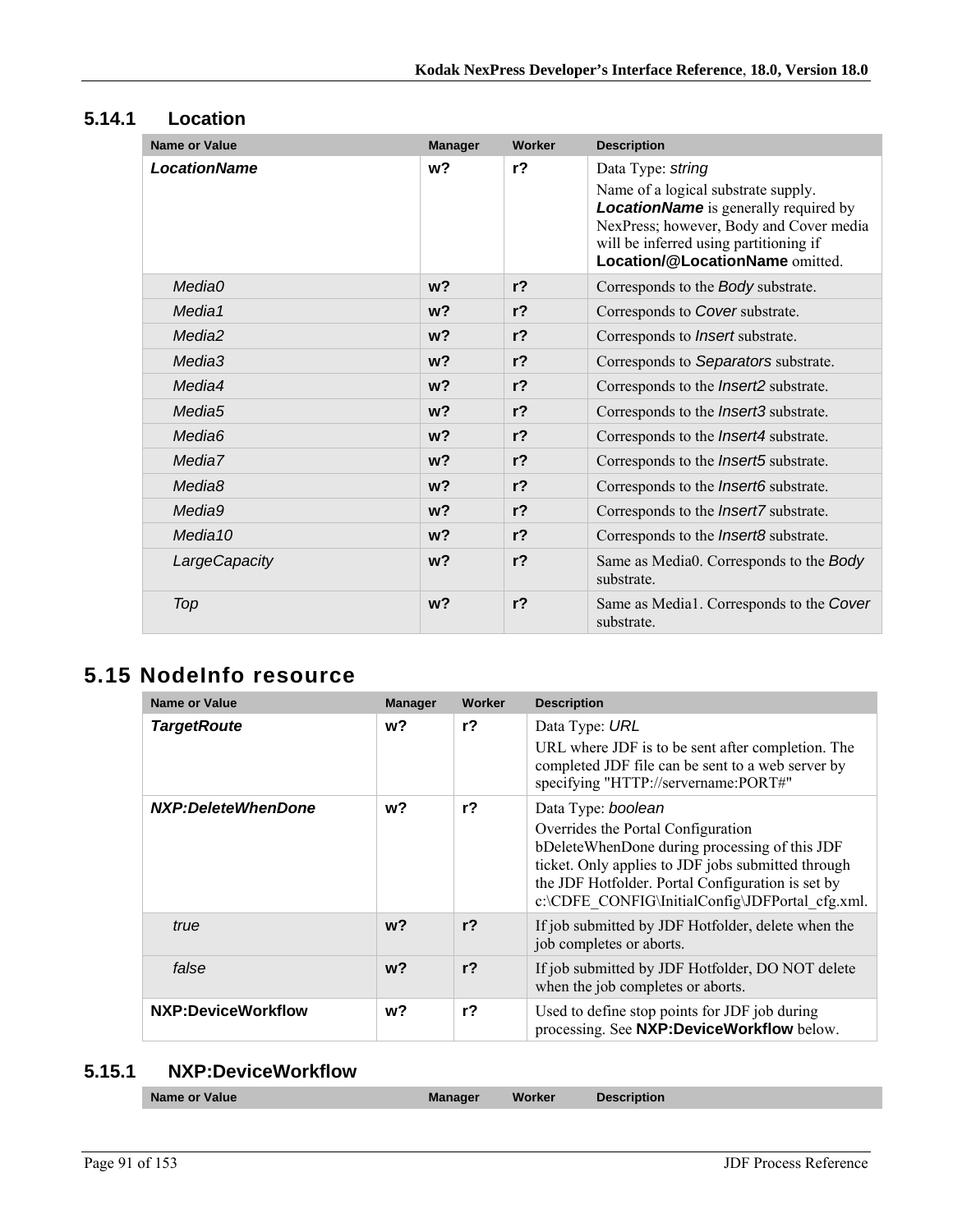| <b>Name or Value</b>  | <b>Manager</b> | Worker         | <b>Description</b>                                                                                                                                                                                     |
|-----------------------|----------------|----------------|--------------------------------------------------------------------------------------------------------------------------------------------------------------------------------------------------------|
| <b>NXP:StopPoints</b> | W              |                | Data Type: <i>enumerations</i><br>Stop job after each specified processing<br>phase. A JDF job ticket can only add stop<br>points; stop points defined in the default Job<br>Ticket cannot be disabled |
| NXP:Submitted         | $w$ ?          | r <sub>2</sub> | Enable job stop after submission.                                                                                                                                                                      |
| NXP:PDFCreated        | w <sub>2</sub> | r <sub>2</sub> | Enable job stop after PDF has been created.<br>(Added for completeness; JDF only accepts<br>PDF content files).                                                                                        |
| NXP:ResourcesChecked  | $w$ ?          | r <sub>2</sub> | Enable job stop after Resource Check.                                                                                                                                                                  |
| NXP:RIPped            | $w$ ?          | $r$ ?          | Enable job stop has been RIPped.                                                                                                                                                                       |

## **5.16 RenderingParams resource**

| <b>Name or Value</b>              | <b>Manager</b> | Worker         | <b>Description</b>                                                                                                                                                                                                                                                                              |
|-----------------------------------|----------------|----------------|-------------------------------------------------------------------------------------------------------------------------------------------------------------------------------------------------------------------------------------------------------------------------------------------------|
| <b>ADBE:RemoveOverPrintParams</b> | w <sub>2</sub> | r <sub>2</sub> | Data Type: refelement<br>See ADBE: Remove Over Print Params<br>below.                                                                                                                                                                                                                           |
| NXP:CLCDDIQParams                 | w <sub>2</sub> | r <sub>2</sub> | Data Type: refelement<br>See NXP:CLCDDIQParams below.                                                                                                                                                                                                                                           |
| $NXP: PureBlack = true$           | w <sub>2</sub> | $r$ ?          | Data Type: boolean<br>Render RGB Black (0,0,0) as CMYK<br>$(0,0,0,100)$ .<br>Cannot be enabled when<br>$@NXP:RichBlack = true.$                                                                                                                                                                 |
| true                              | w <sub>2</sub> | r <sub>2</sub> | Enable. Default Value.                                                                                                                                                                                                                                                                          |
| false                             | w <sub>2</sub> | r <sub>2</sub> | Disable                                                                                                                                                                                                                                                                                         |
| $NXP: RichBlack = false$          | w?             | r <sub>2</sub> | Data Type: boolean<br>Render RGB Black (0,0,0) as CMYK (80,<br>60, 40, 100); and CMYK Black<br>$(0,0,0,100)$ as CMYK $(80, 60, 40, 100)$ .<br>Cannot be enabled when<br>$@NXP: Pure Black = true OR when$<br>ColorSpaceConversionParams/<br>ColorSpaceConversionOp/<br>$@RGBGray2Black = true.$ |
| true                              | w <sub>2</sub> | r <sub>2</sub> | Enable                                                                                                                                                                                                                                                                                          |
| false                             | w <sub>2</sub> | r <sub>2</sub> | Disable. Default Value.                                                                                                                                                                                                                                                                         |
| NXP:DMCLProcessColorantThreshold  | $w \leftarrow$ | r              | Required if Dimensional Easy Overcoat is<br>requested<br>Data Type: integer<br>Defines the CMYK threshold to be used<br>when generating the Dimensional Clear<br>overcoat.<br><b>Range: 0 - 255</b>                                                                                             |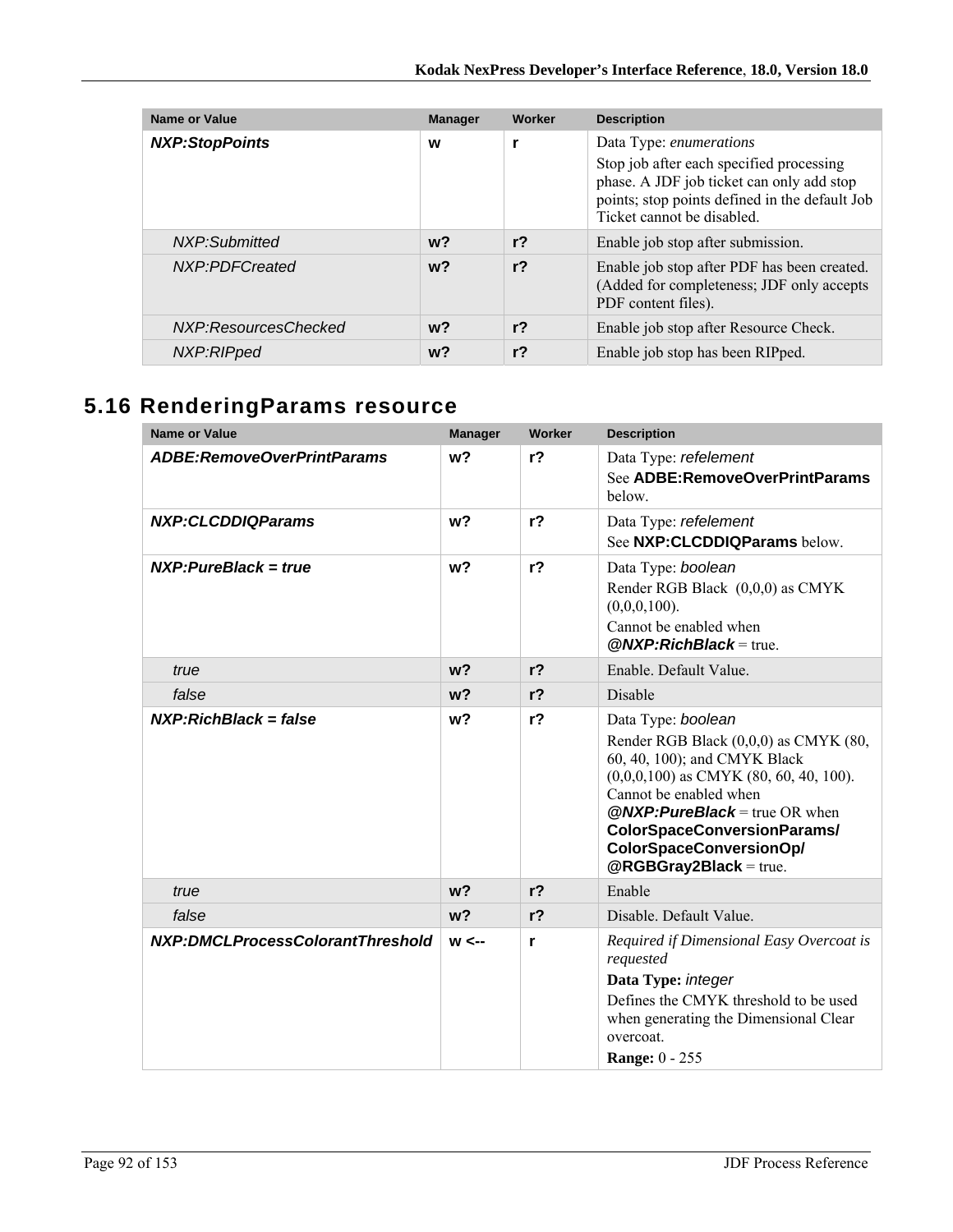| <b>Name or Value</b>                | <b>Manager</b> | Worker | <b>Description</b>                                                                                                                                                                         |
|-------------------------------------|----------------|--------|--------------------------------------------------------------------------------------------------------------------------------------------------------------------------------------------|
| <b>NXP:DMCLThresholdApplication</b> | $w \leftarrow$ | r      | Required if Dimensional Easy Overcoat is<br>requested<br>Data Type: string                                                                                                                 |
|                                     |                |        | This parameter controls the usage of the<br><b>DMCLProcessColorantThreshold</b><br>parameter.                                                                                              |
| Above                               |                |        | Dimensional overcoat will be generated if<br>any of the CMYK channels have values<br>greater than the overcoat threshold                                                                   |
| <b>Below</b>                        |                |        | Dimensional overcoat will be benerated if<br>any of the CMYK channels have values<br>greater than the overcoat threshold                                                                   |
| NXP:MTCLProcessColorantThreshold    | $w \leftarrow$ | r      | Required if Matte Clear Easy Overcoat is<br>requested<br>Data Type: integer<br>Defines the CMYK threshold to be used<br>when generating the Matte Clear overcoat.<br><b>Range: 0 - 255</b> |
| <b>NXP:MTCLThresholdApplication</b> | $w \leftarrow$ | r      | Required if Matte Clear Easy Overcoat is<br>requested<br>Data Type: string<br>This parameter controls the usage of the<br><b>MTCLProcessColorantThreshold</b><br>parameter.                |
| Above                               |                |        | Matte Clear overcoat will be generated if<br>any of the CMYK channels have values<br>greater than the overcoat threshold                                                                   |
| <b>Below</b>                        |                |        | Matte Clear overcoat will be benerated if<br>any of the CMYK channels have values<br>greater than the overcoat threshold                                                                   |
| $NXP: InkOptimization = Off$        | w <sub>2</sub> | $r$ ?  | Data Type: boolean<br>Controls the InkOptimization (GCR high<br>black replacement) feature.                                                                                                |
| Off                                 | w <sub>2</sub> | $r$ ?  | InkOptimization is disabled                                                                                                                                                                |
| GCR70                               | w <sub>2</sub> | $r$ ?  | InkOptimization is performed in less<br>aggressive mode.                                                                                                                                   |
| GCR100                              | w <sub>2</sub> | $r$ ?  | Ink Optimization is performed in<br>maximum mode.                                                                                                                                          |

### **5.16.1 ADBE:RemoveOverPrintParams**

| Name or Value                | <b>Manager</b> | Worker         | <b>Description</b>                                                                                        |
|------------------------------|----------------|----------------|-----------------------------------------------------------------------------------------------------------|
| <b>EmulateNAInkOverprint</b> | w?             | r?             | Data Type: <i>string</i><br>Enable overprint for spot colors that are not<br>available. No default value. |
| true                         | w?             | r <sub>2</sub> | Enable                                                                                                    |
| false                        | w?             | r <sub>2</sub> | Disable                                                                                                   |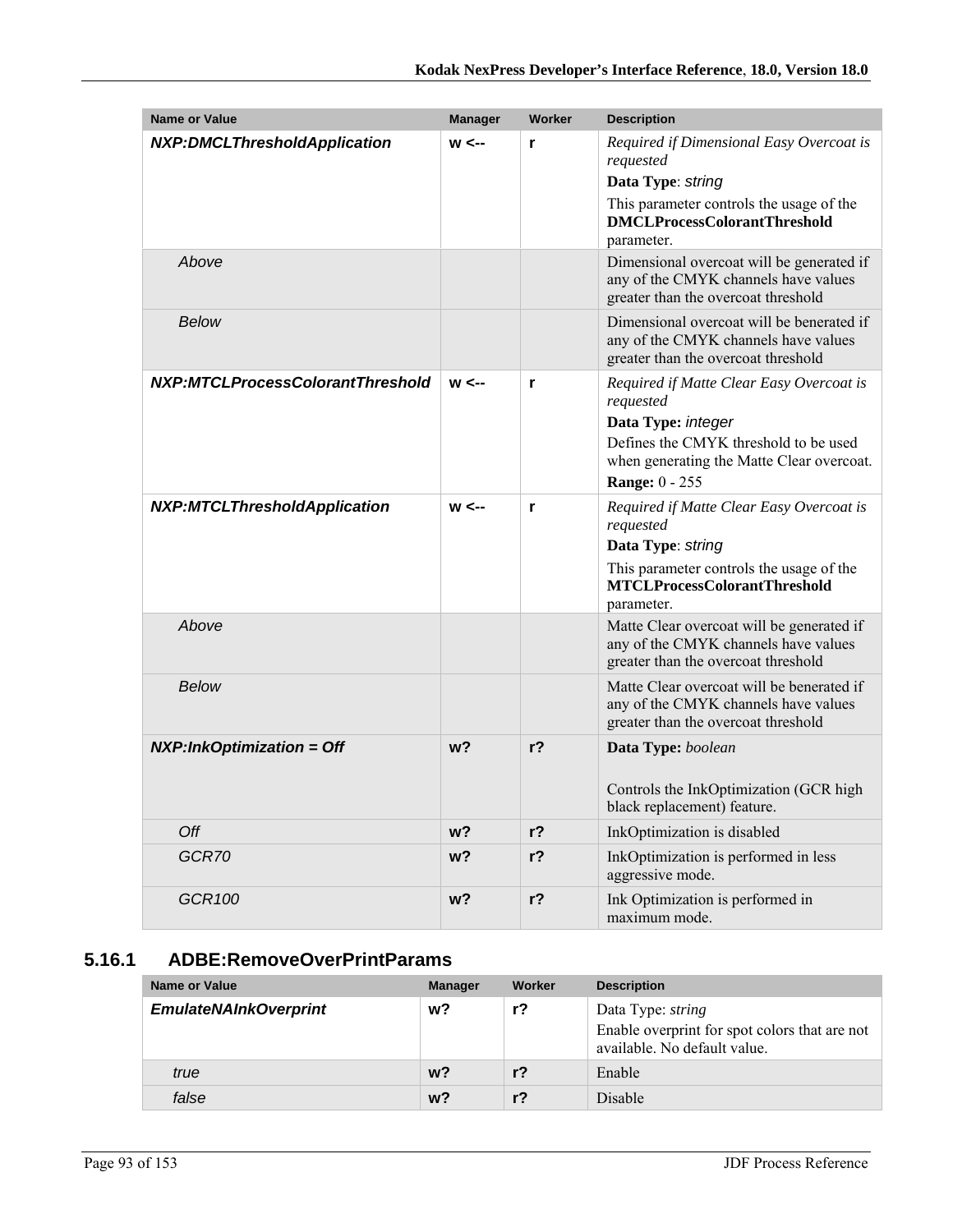### **5.16.2 NXP:CLCDDIQParams**

| <b>Name or Value</b>              | <b>Manager</b> | Worker         | <b>Description</b>                                                      |
|-----------------------------------|----------------|----------------|-------------------------------------------------------------------------|
| $PD = 0$                          | w <sub>2</sub> | $r$ ?          | Data Type: integer                                                      |
|                                   |                |                | Sets "Print Density" CLCDD engine                                       |
|                                   |                |                | parameter. Values 0 - 10.                                               |
| $SF = 0$                          | w <sub>2</sub> | $r$ ?          | Data Type: integer<br>Sets "Sharpness Filter" CLCDD engine              |
|                                   |                |                | parameter. Values 0 - 7.                                                |
| TS = DeviceDefault                | w?             | $r$ ?          | Data Type: NMTOKEN                                                      |
|                                   |                |                | Sets "Toner Savings" CLCDD engine                                       |
|                                   |                |                | parameter.                                                              |
| <b>DeviceDefault</b>              | w <sub>2</sub> | $r$ ?          | Engine uses its default setting.<br>Default Value.                      |
| On                                | $w$ ?          | $r$ ?          | Enabled                                                                 |
| Off                               | $w$ ?          | $r$ ?          | Disabled                                                                |
| <b>TextGS = DeviceDefault</b>     | w?             | $r$ ?          | Data Type: NMTOKEN                                                      |
|                                   |                |                | Sets "Text Gradation Smoothing" CLCDD                                   |
|                                   |                |                | engine parameter.<br>This attribute is provided to enable future        |
|                                   |                |                | development; a value other than                                         |
|                                   |                |                | DeviceDefault or None may produce                                       |
|                                   |                |                | undesireable results. Enabling TextGS can<br>distort the edges of text. |
| <b>DeviceDefault</b>              | w <sub>2</sub> | r <sub>2</sub> | Engine uses its default setting.                                        |
|                                   |                |                | Default Value.                                                          |
| <b>None</b>                       | $w$ ?          | $r$ ?          | Disabled                                                                |
| Fine                              | $w$ ?          | $r$ ?          | "Fine" selection.                                                       |
| Coarse                            | $w$ ?          | $r$ ?          | "Coarse" selection.                                                     |
| <b>GraphicsGS = DeviceDefault</b> | w?             | $r$ ?          | Data Type: NMTOKEN                                                      |
|                                   |                |                | Sets "Graphics Gradation Smoothing"<br>CLCDD engine parameter.          |
| <b>DeviceDefault</b>              | $w$ ?          | $r$ ?          | Engine uses its default setting.                                        |
|                                   |                |                | Default Value.                                                          |
| None                              | w?             | r <sub>2</sub> | Disabled                                                                |
| Fine                              | $w$ ?          | $r$ ?          | "Fine" selection.                                                       |
| Coarse                            | w?             | $r$ ?          | "Coarse" selection.                                                     |
| <b>ImageGS = DeviceDefault</b>    | w?             | r <sub>2</sub> | Data Type: NMTOKEN                                                      |
|                                   |                |                | Sets "Image Gradation Smoothing" CLCDD                                  |
|                                   |                |                | engine parameter.                                                       |
| <b>DeviceDefault</b>              | w?             | $r$ ?          | Engine uses its default setting.<br>Default Value.                      |
| None                              | $w$ ?          | $r$ ?          | Disabled                                                                |
| Fine                              | $w$ ?          | $r$ ?          | "Fine" selection.                                                       |
| Coarse                            | $w$ ?          | $r$ ?          | "Coarse" selection.                                                     |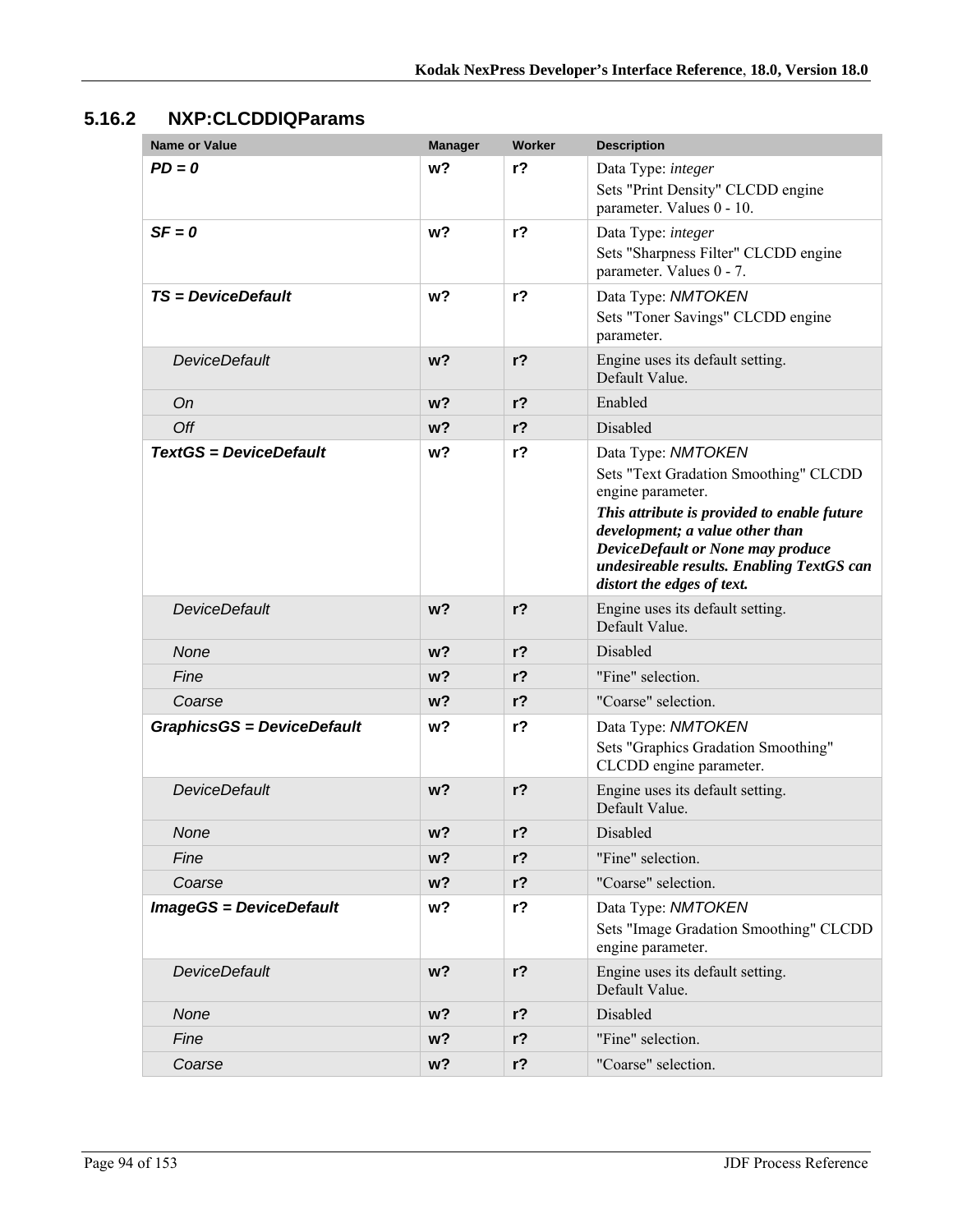| <b>Name or Value</b>                  | <b>Manager</b> | Worker         | <b>Description</b>                                                                            |
|---------------------------------------|----------------|----------------|-----------------------------------------------------------------------------------------------|
| <b>HTTextBW</b> = DeviceDefault       | w?             | $r$ ?          | Data Type: NMTOKEN                                                                            |
|                                       |                |                | Sets "Halftone Mode for Black-Only Text"<br>CLCDD engine parameter.                           |
| <b>DeviceDefault</b>                  | w <sub>2</sub> | $r$ ?          | Same as "Gradation" selection.<br>Default Value.                                              |
| Resolution                            | $w$ ?          | r <sub>2</sub> | "Resolution" selection.                                                                       |
| Gradation                             | $w$ ?          | r <sub>2</sub> | "Gradation" selection.                                                                        |
| ErrorDiffusion                        | w?             | $r$ ?          | "ErrorDiffusion" selection.                                                                   |
| <b>HTGraphicsBW = DeviceDefault</b>   | w?             | $r$ ?          | Data Type: NMTOKEN<br>Sets "Halftone Mode for Black-Only<br>Graphics" CLCDD engine parameter. |
| <b>DeviceDefault</b>                  | $w$ ?          | $r$ ?          | Same as "Gradation" selection.<br>Default Value.                                              |
| Resolution                            | $w$ ?          | $r$ ?          | "Resolution" selection.                                                                       |
| Gradation                             | w <sub>2</sub> | r <sub>2</sub> | "Gradation" selection.                                                                        |
| ErrorDiffusion                        | $w$ ?          | r <sub>2</sub> | "ErrorDiffusion" selection.                                                                   |
| <b>HTImageBW = DeviceDefault</b>      | w?             | r <sub>2</sub> | Data Type: NMTOKEN<br>Sets "Halftone Mode for Black-Only<br>Images" CLCDD engine parameter.   |
| <b>DeviceDefault</b>                  | w <sub>2</sub> | $r$ ?          | Same as "Gradation" selection.<br>Default Value.                                              |
| <b>Resolution</b>                     | $w$ ?          | r <sub>2</sub> | "Resolution" selection.                                                                       |
| Gradation                             | w?             | $r$ ?          | "Gradation" selection.                                                                        |
| ErrorDiffusion                        | $w$ ?          | $r$ ?          | "ErrorDiffusion" selection.                                                                   |
| <b>HTTextCMYK = DeviceDefault</b>     | w?             | $r$ ?          | Data Type: NMTOKEN<br>Sets "Halftone Mode for Color Text"<br>CLCDD engine parameter.          |
| <b>DeviceDefault</b>                  | w <sub>2</sub> | r <sub>2</sub> | Same as "Gradation" selection.<br>Default Value.                                              |
| Resolution                            | $w$ ?          | $r$ ?          | "Resolution" selection.                                                                       |
| Gradation                             | $w$ ?          | $r$ ?          | "Gradation" selection.                                                                        |
| ErrorDiffusion                        | $w$ ?          | $r$ ?          | "ErrorDiffusion" selection.                                                                   |
| <b>HTGraphicsCMYK = DeviceDefault</b> | w?             | $r$ ?          | Data Type: NMTOKEN                                                                            |
|                                       |                |                | Sets "Halftone Mode for Color Graphics"<br>CLCDD engine parameter.                            |
| <b>DeviceDefault</b>                  | $w$ ?          | $r$ ?          | Same as "Gradation" selection.<br>Default Value.                                              |
| Resolution                            | $w$ ?          | $r$ ?          | "Resolution" selection.                                                                       |
| Gradation                             | $w$ ?          | $r$ ?          | "Gradation" selection.                                                                        |
| ErrorDiffusion                        | $w$ ?          | $r$ ?          | "ErrorDiffusion" selection.                                                                   |
| <b>HTImageCMYK = DeviceDefault</b>    | w?             | $r$ ?          | Data Type: NMTOKEN<br>Sets "Halftone Mode for Color Images"<br>CLCDD engine parameter.        |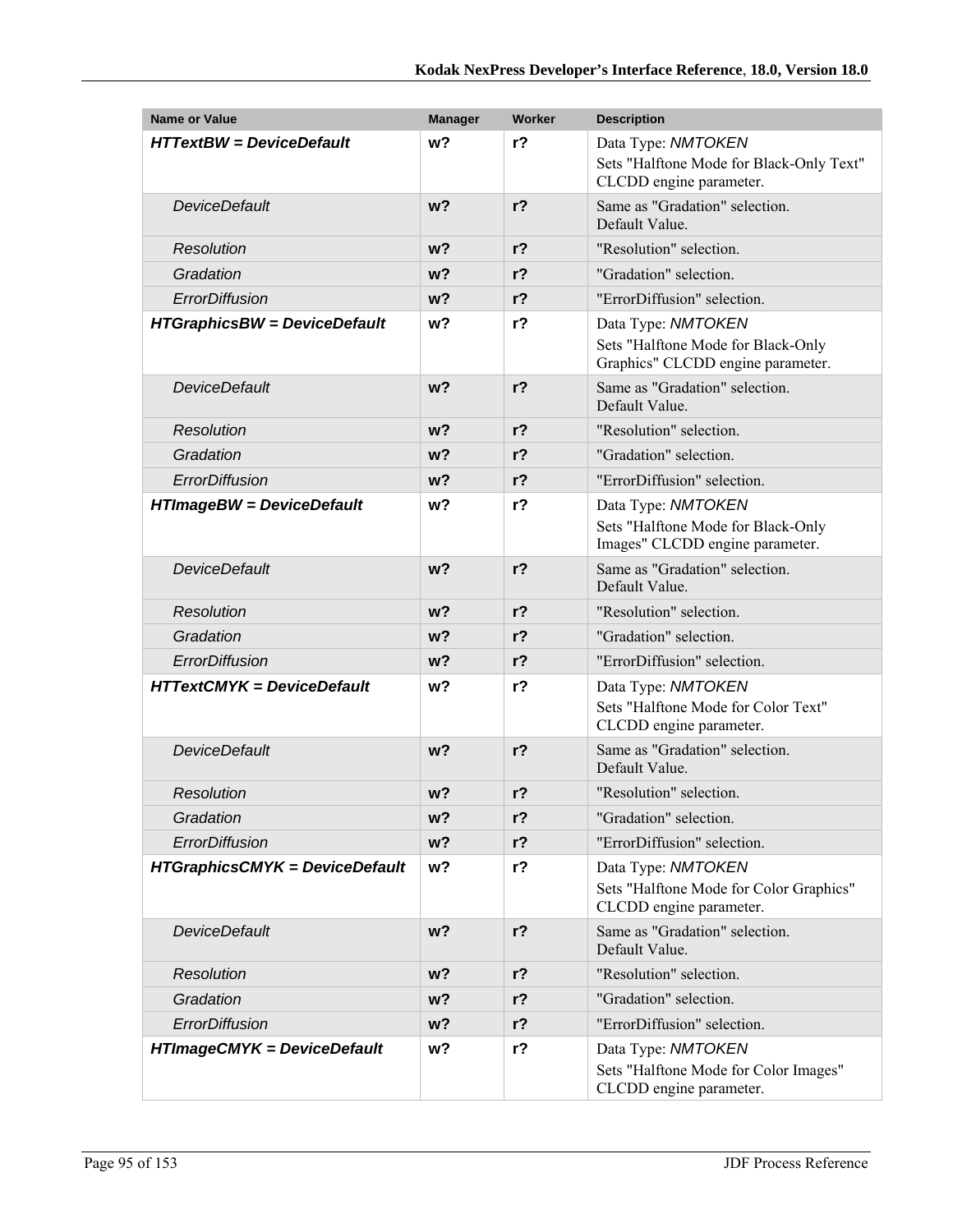| <b>Name or Value</b>               | <b>Manager</b> | Worker         | <b>Description</b>                                                                                                                                                                                                            |
|------------------------------------|----------------|----------------|-------------------------------------------------------------------------------------------------------------------------------------------------------------------------------------------------------------------------------|
| <b>DeviceDefault</b>               | $w$ ?          | r <sub>2</sub> | Same as "Gradation" selection.<br>Default Value.                                                                                                                                                                              |
| Resolution                         | $w$ ?          | r <sub>2</sub> | "Resolution" selection.                                                                                                                                                                                                       |
| Gradation                          | w <sub>2</sub> | r <sub>2</sub> | "Gradation" selection.                                                                                                                                                                                                        |
| ErrorDiffusion                     | w <sub>2</sub> | r <sub>2</sub> | "ErrorDiffusion" selection.                                                                                                                                                                                                   |
| <b>HTLineCMYK = DeviceDefault</b>  | w?             | $r$ ?          | Data Type: NMTOKEN<br>Sets "Halftone Mode for Color Lines"<br>CLCDD engine parameter.<br>This attribute is provided to enable future<br>development; a value other than<br>DeviceDefault may produce undesireable<br>results. |
| <b>DeviceDefault</b>               | $w$ ?          | r <sub>2</sub> | Same as "Gradation" selection.<br>Default Value.                                                                                                                                                                              |
| <b>Resolution</b>                  | $w$ ?          | r <sub>2</sub> | "Resolution" selection.                                                                                                                                                                                                       |
| Gradation                          | w?             | r <sub>2</sub> | "Gradation" selection.                                                                                                                                                                                                        |
| ErrorDiffusion                     | $w$ ?          | r <sub>2</sub> | "ErrorDiffusion" selection.                                                                                                                                                                                                   |
| <b>ASTText = DeviceDefault</b>     | w?             | $r$ ?          | Data Type: NMTOKEN<br>Sets "Adaptive Smoothing Technology for<br>Text" CLCDD engine parameter.                                                                                                                                |
| <b>DeviceDefault</b>               | w <sub>2</sub> | $r$ ?          | Engine uses its default setting.<br>Default Value.                                                                                                                                                                            |
| None                               | $w$ ?          | r <sub>2</sub> | Disabled                                                                                                                                                                                                                      |
| Fine                               | w?             | r <sub>2</sub> | "Fine" selection.                                                                                                                                                                                                             |
| Coarse                             | $w$ ?          | $r$ ?          | "Coarse" selection.                                                                                                                                                                                                           |
| <b>ASTGraphics = DeviceDefault</b> | w?             | $r$ ?          | Data Type: NMTOKEN<br>Sets "Adaptive Smoothing Technology for<br>Graphics" CLCDD engine parameter.                                                                                                                            |
| <b>DeviceDefault</b>               | w <sub>2</sub> | $r$ ?          | Engine uses its default setting.<br>Default Value.                                                                                                                                                                            |
| None                               | w?             | r <sub>2</sub> | Disabled                                                                                                                                                                                                                      |
| Fine                               | w?             | $r$ ?          | "Fine" selection.                                                                                                                                                                                                             |
| Coarse                             | $w$ ?          | $r$ ?          | "Coarse" selection.                                                                                                                                                                                                           |
| <b>ASTImage = DeviceDefault</b>    | w?             | r <sub>2</sub> | Data Type: NMTOKEN<br>Sets "Adaptive Smoothing Technology for<br>Images" CLCDD engine parameter.                                                                                                                              |
| <b>DeviceDefault</b>               | $w$ ?          | $r$ ?          | Engine uses its default setting.<br>Default Value.                                                                                                                                                                            |
| None                               | $w$ ?          | $r$ ?          | Disabled                                                                                                                                                                                                                      |
| Fine                               | $w$ ?          | $r$ ?          | "Fine" selection.                                                                                                                                                                                                             |
| Coarse                             | $w$ ?          | $r$ ?          | "Coarse" selection.                                                                                                                                                                                                           |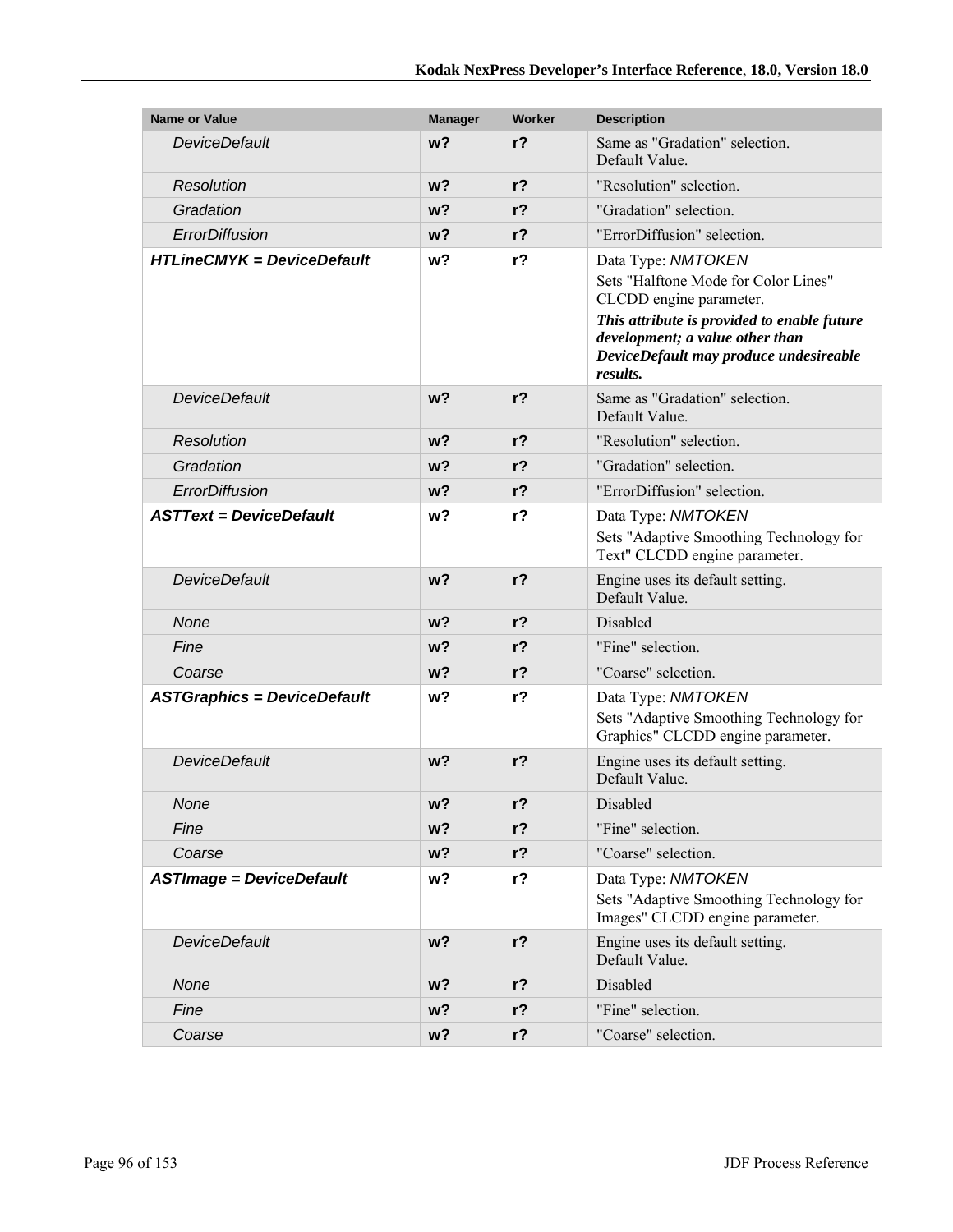| Name or Value                  | <b>Manager</b> | Worker         | <b>Description</b>                                                                                                                                                                                                                      |
|--------------------------------|----------------|----------------|-----------------------------------------------------------------------------------------------------------------------------------------------------------------------------------------------------------------------------------------|
| <b>ASTLine = DeviceDefault</b> | w?             | r?             | Data Type: NMTOKEN<br>Sets "Adaptive Smoothing Technology for<br>Lines" CLCDD engine parameter.<br>This attribute is provided to enable future<br>development; a value other than<br>DeviceDefault may produce undesireable<br>results. |
| DeviceDefault                  | $w$ ?          | r <sub>2</sub> | Engine uses its default setting.<br>Default Value.                                                                                                                                                                                      |
| <b>None</b>                    | $w$ ?          | r <sub>2</sub> | <b>Disabled</b>                                                                                                                                                                                                                         |
| Fine                           | $w$ ?          | r <sub>2</sub> | "Fine" selection.                                                                                                                                                                                                                       |
| Coarse                         | $w$ ?          | r <sub>2</sub> | "Coarse" selection.                                                                                                                                                                                                                     |

## **5.17 RunList resource**

| <b>Name or Value</b>                      | <b>Manager</b> | Worker         | <b>Description</b>                                                                                                                                                                                                              |
|-------------------------------------------|----------------|----------------|---------------------------------------------------------------------------------------------------------------------------------------------------------------------------------------------------------------------------------|
| <b>Class</b>                              | W              | r              | Data Type: enumeration                                                                                                                                                                                                          |
| Parameter                                 | W              | r              |                                                                                                                                                                                                                                 |
| ComponentGranularity =<br><b>Document</b> | w <sub>2</sub> | r <sub>2</sub> | Data Type: enumeration<br>Specifies the grouping of PDL pages that<br>produce an output component instance.                                                                                                                     |
| <b>Document</b>                           | w <sub>2</sub> | r <sub>2</sub> | Required for PDF data. Default Value.                                                                                                                                                                                           |
| Set                                       | w <sub>2</sub> | $r$ ?          | Required for PPML/VDX data.                                                                                                                                                                                                     |
| <b>Directory</b>                          | w <sub>2</sub> | $r$ ?          | Data Type: string<br>Defines a base path applicable to relative<br>URIs in<br>LayoutElement/FileSpec/@URL.<br>If <b>Directory</b> is not supplied, the JDF<br>Hotfolder location is used as a base path to<br>any relative URI. |
| ID                                        | W              | r              | Data Type: ID                                                                                                                                                                                                                   |
| <b>PartUsage</b>                          | w?             | $r$ ?          | Data Type: enumeration                                                                                                                                                                                                          |
| <b>Implicit</b>                           | w <sub>2</sub> | r <sub>2</sub> | Required with RunList partitions using<br>SheetIndex or RunIndex.                                                                                                                                                               |
| <b>Sets</b>                               | w←             | r <sub>2</sub> | Data Type: IntegerRangeList<br>Zero-based list of document set indices in a<br>multi-document sets file. Only valid if<br>LayoutElement/@ElementType =<br>"MultiSet". If not present, all document sets<br>are selected.        |
| <b>Status</b>                             | W              | r              | Data Type: enumeration                                                                                                                                                                                                          |
| Available                                 | W              | r              |                                                                                                                                                                                                                                 |
| <b>LayoutElement</b>                      | W              | r              | Describes the document content file. See<br>LayoutElement below.                                                                                                                                                                |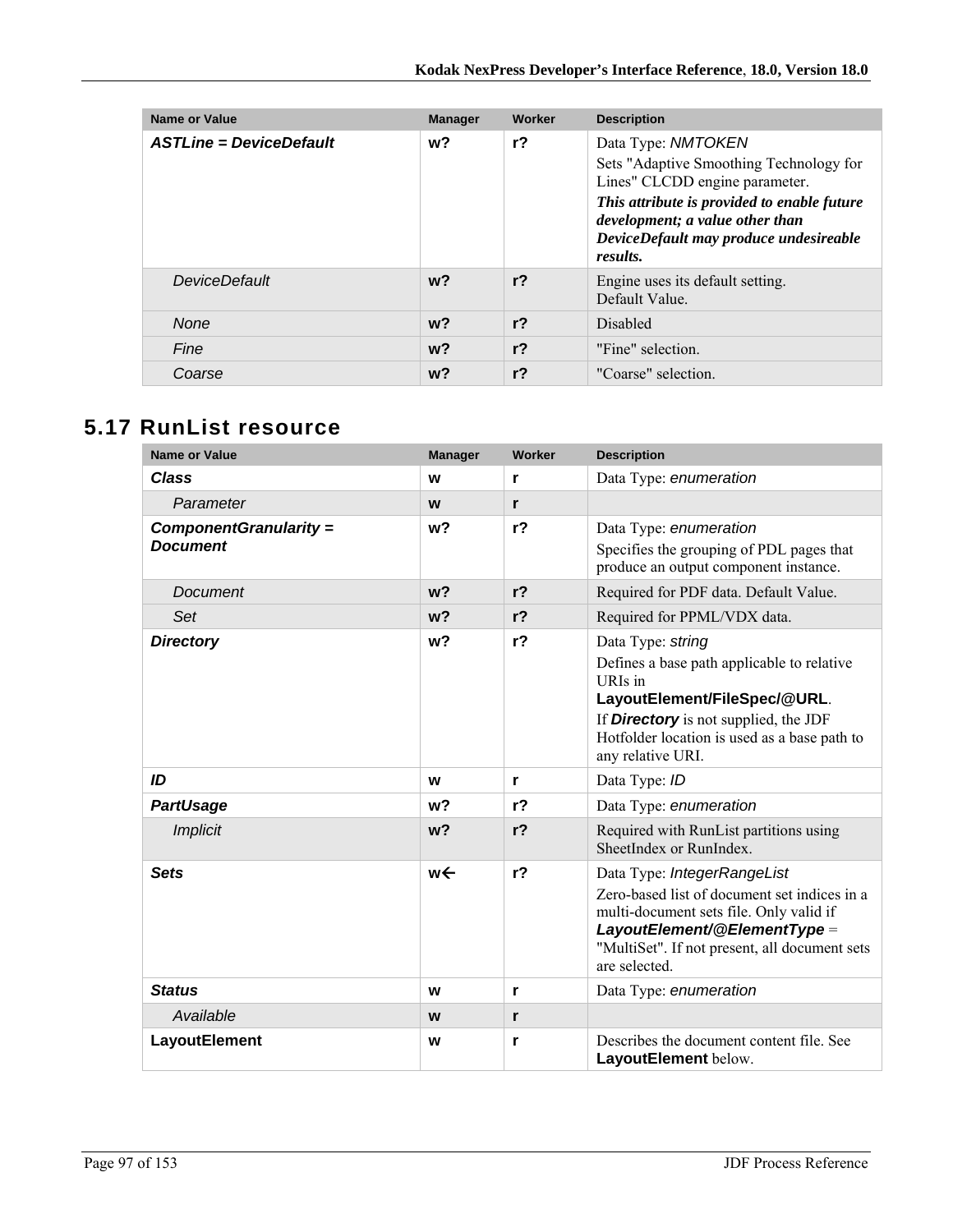| <b>Name or Value</b> | <b>Manager</b> | Worker | <b>Description</b>                                                                                                  |
|----------------------|----------------|--------|---------------------------------------------------------------------------------------------------------------------|
| <b>Disposition</b>   | w?             | r?     | Controls deletion of the content file after the<br>JDF ticket has been processed. See<br>Disposition element below. |

### **5.17.1 LayoutElement**

| Name or Value           | <b>Manager</b> | Worker         | <b>Description</b>                                                                              |
|-------------------------|----------------|----------------|-------------------------------------------------------------------------------------------------|
| $ElementType = Unknown$ | w?             | r?             | Data Type: enumeration                                                                          |
| Document                | $w$ ?          | r <sub>2</sub> | An ordered set of one or more pages, e.g.<br>Adobe PDF.                                         |
| <b>MultiDocument</b>    | $w$ ?          | ?              | An ordered set of one or more documents<br>including document breaks, e.g.<br>PPML/VDX.         |
| MultiSet                | $w$ ?          | $r$ ?          | An ordered set of one or more document<br>sets including document set breaks, e.g.<br>PPML/VDX. |
| Unknown                 | $w$ ?          | r <sub>2</sub> | The type will be ascertained from the<br>content. Default Value.                                |
| <b>FileSpec</b>         | w              |                | URL and metadata for content file.                                                              |

#### **5.17.1.1 FileSpec**

| <b>Name or Value</b> | <b>Manager</b> | Worker         | <b>Description</b>                                                                                                                                                                                                                                                                                                                                                                                                                                                                            |
|----------------------|----------------|----------------|-----------------------------------------------------------------------------------------------------------------------------------------------------------------------------------------------------------------------------------------------------------------------------------------------------------------------------------------------------------------------------------------------------------------------------------------------------------------------------------------------|
| <b>URL</b>           | W              |                | Location of the page content file as either<br>an Absolute or a Relative URI. Supported<br>schemes include <i>http:, ftp:, file:, and cid:. A</i><br>relative URI references content files within<br>subdirectories of the JDF HotFolder.<br>Relative URIs are located from the JDF<br>HotFolder directory, or the location<br>specified by <b>Runlist/@Directory</b> . NOTE:<br>DFE Server processes must have sufficient<br>read permissions to access resources<br>specified with "file:". |
| <b>Disposition</b>   | w?             | r <sub>2</sub> | Controls deletion of the content file after the<br>JDF ticket has been processed. See<br><b>Disposition</b> element below.                                                                                                                                                                                                                                                                                                                                                                    |

### **5.17.2 Disposition**

| <b>Name or Value</b>         | <b>Manager</b> | Worker | <b>Description</b>                                                                                                            |
|------------------------------|----------------|--------|-------------------------------------------------------------------------------------------------------------------------------|
| DispositionAction = "Delete" | w?             | r?     | Data Type: enumeration<br>Only Delete is supported.                                                                           |
| Delete                       | $w$ ?          | $r$ ?  | Remove content file upon abort or<br>completion AND the date/time specified by<br><b>Until</b> has elapsed.<br>Default Value. |
| Until = $CurrentTime$        | w?             | $r$ ?  | Data Type: date Time<br>Date and Time when content file can be<br>removed.                                                    |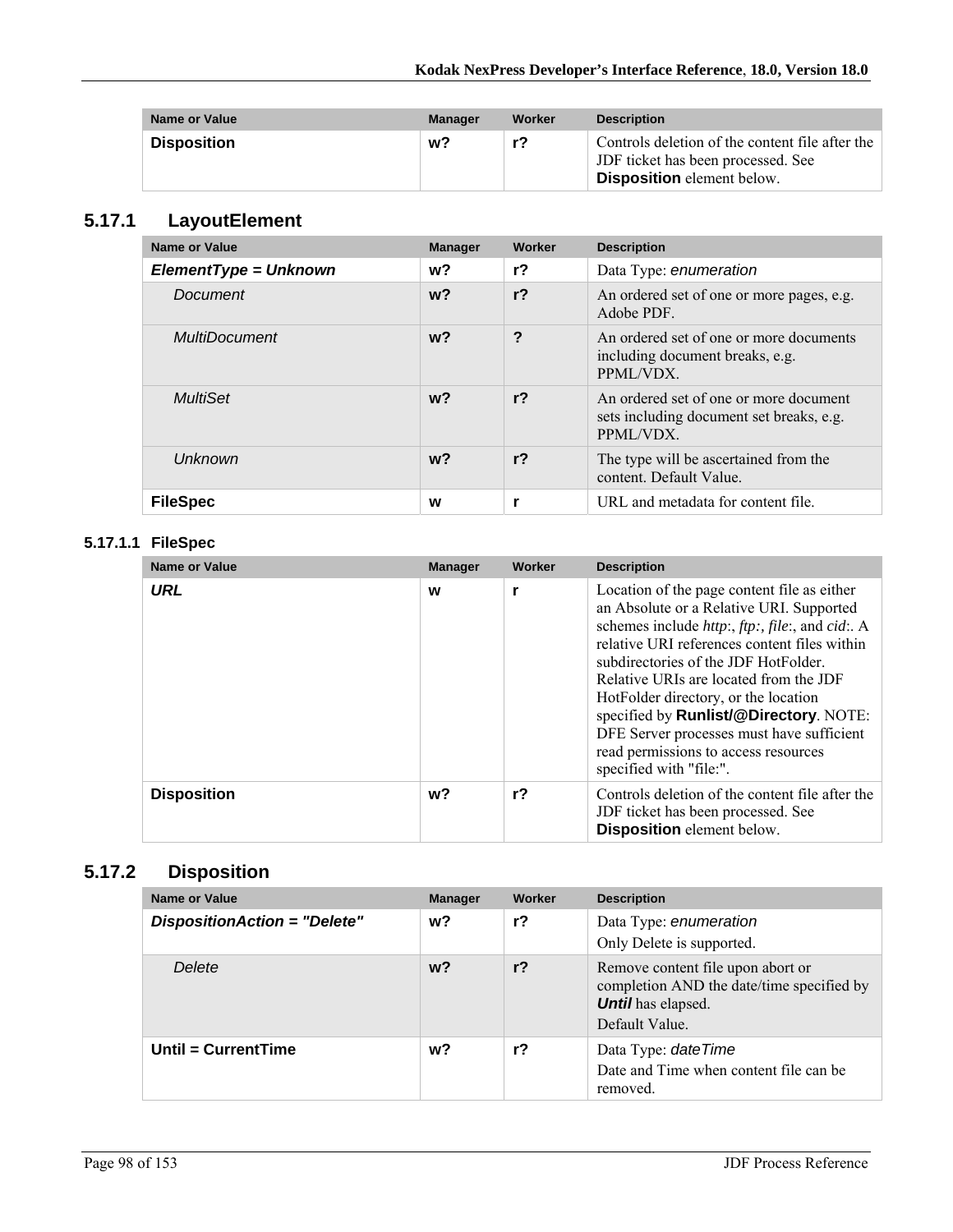| <b>Name or Value</b>   | <b>Manager</b> | <b>Worker</b>  | <b>Description</b>                                                                                                                                                                                                                                                                                                                                                                                                      |
|------------------------|----------------|----------------|-------------------------------------------------------------------------------------------------------------------------------------------------------------------------------------------------------------------------------------------------------------------------------------------------------------------------------------------------------------------------------------------------------------------------|
| <b>Class</b>           | W              | r              | Data Type: enumeration                                                                                                                                                                                                                                                                                                                                                                                                  |
| Parameter              | W              | $\mathbf{r}$   |                                                                                                                                                                                                                                                                                                                                                                                                                         |
| ID                     | W              | $\mathbf{r}$   | Data Type: ID                                                                                                                                                                                                                                                                                                                                                                                                           |
| <b>Status</b>          | W              | r              | Data Type: enumeration                                                                                                                                                                                                                                                                                                                                                                                                  |
| Available              | W              | r              |                                                                                                                                                                                                                                                                                                                                                                                                                         |
| NXP: ScreeningID = $1$ | w <sub>2</sub> | $r$ ?          | Data Type: string<br>Proprietary attribute to select the screening<br>style.<br>If not present, the default value is used.<br>NOTE: Beginning with System Release 8.5,<br>new screens are available only by name.<br>Legacy screen enumerations continue to be<br>supported in addition to the screen name for<br>older screens. Supported ScreeningID<br>names are listed in the NexPress Device<br>Capabilities File. |
| $\mathbf{1}$           | w <sub>2</sub> | r <sub>2</sub> | Classic screening system. Default Value.                                                                                                                                                                                                                                                                                                                                                                                |
| $\overline{c}$         | w <sub>2</sub> | $r$ ?          | Optimum screening system.                                                                                                                                                                                                                                                                                                                                                                                               |
| 3                      | w <sub>2</sub> | $r$ ?          | Line screening system.                                                                                                                                                                                                                                                                                                                                                                                                  |
| $\overline{4}$         | w <sub>2</sub> | $r$ ?          | Supra screening system.                                                                                                                                                                                                                                                                                                                                                                                                 |
| Classic                | w <sub>2</sub> | $r$ ?          | Classic screening system.                                                                                                                                                                                                                                                                                                                                                                                               |
| Optimum                | w <sub>2</sub> | $r$ ?          | Optimum screening system.                                                                                                                                                                                                                                                                                                                                                                                               |
| Line                   | w <sub>2</sub> | $r$ ?          | Line screening system.                                                                                                                                                                                                                                                                                                                                                                                                  |
| Supra                  | w <sub>2</sub> | $r$ ?          | Supra screening system.                                                                                                                                                                                                                                                                                                                                                                                                 |
| <b>Stochastic</b>      | w <sub>2</sub> | $r$ ?          | Stochastic screening system.                                                                                                                                                                                                                                                                                                                                                                                            |
| ClassicHD              | w?             | $r$ ?          | ClassicHD (High Definition) screening<br>system. Recommended for NexPress HD<br>Inks only.                                                                                                                                                                                                                                                                                                                              |
| Economy                | w <sub>2</sub> | $r$ ?          | Economy mode screening system.                                                                                                                                                                                                                                                                                                                                                                                          |

## **5.19 StitchingParams resource**

| <b>Name or Value</b> | <b>Manager</b> | Worker         | <b>Description</b>     |
|----------------------|----------------|----------------|------------------------|
| <b>Class</b>         | W              | r              | Data Type: enumeration |
| Parameter            | W              | r              |                        |
| ID                   | W              | r              | Data Type: ID          |
| $NoOp = false$       | W              | r              | Data Type: boolean     |
| false                | w <sup>2</sup> | r <sub>2</sub> |                        |
| true                 | $w$ ?          | $r$ ?          | Ignore this process    |
| <b>Status</b>        | W              | r              | Data Type: enumeration |
| Available            | W              | r              |                        |
| <b>StitchType</b>    | w?             | r?             | Data Type: enumeration |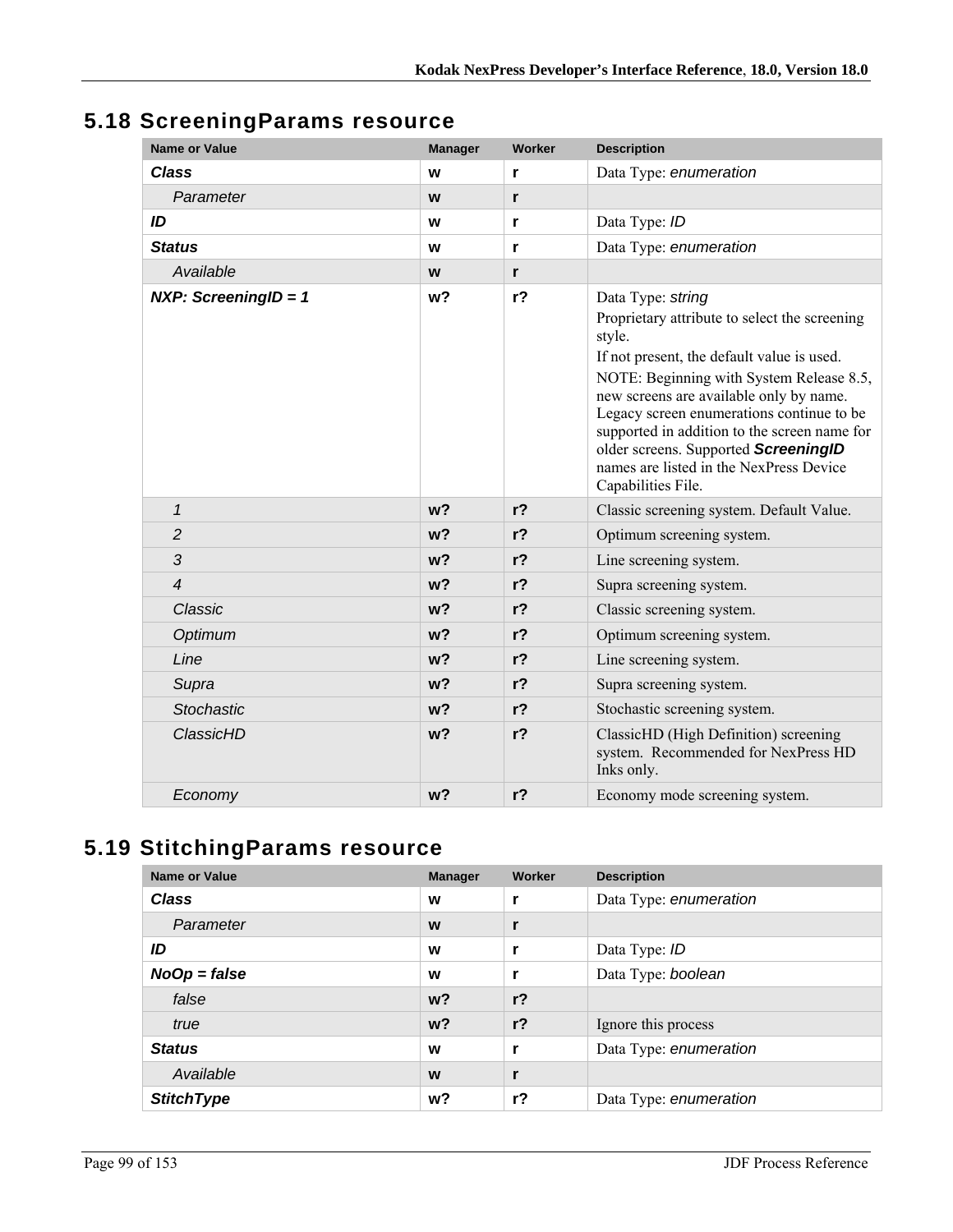| Name or Value | <b>Manager</b> | Worker | <b>Description</b>      |
|---------------|----------------|--------|-------------------------|
| Corner        | $w$ ?          | $r$ ?  | Angled corner stitching |
| Saddle        | $w$ ?          | $r$ ?  | Booklet stitching       |
| Side          | w?             | $r$ ?  | Edge stitching          |

Note: the usage of StitchingParams relies on the Component (exchange resource) for rotation assignment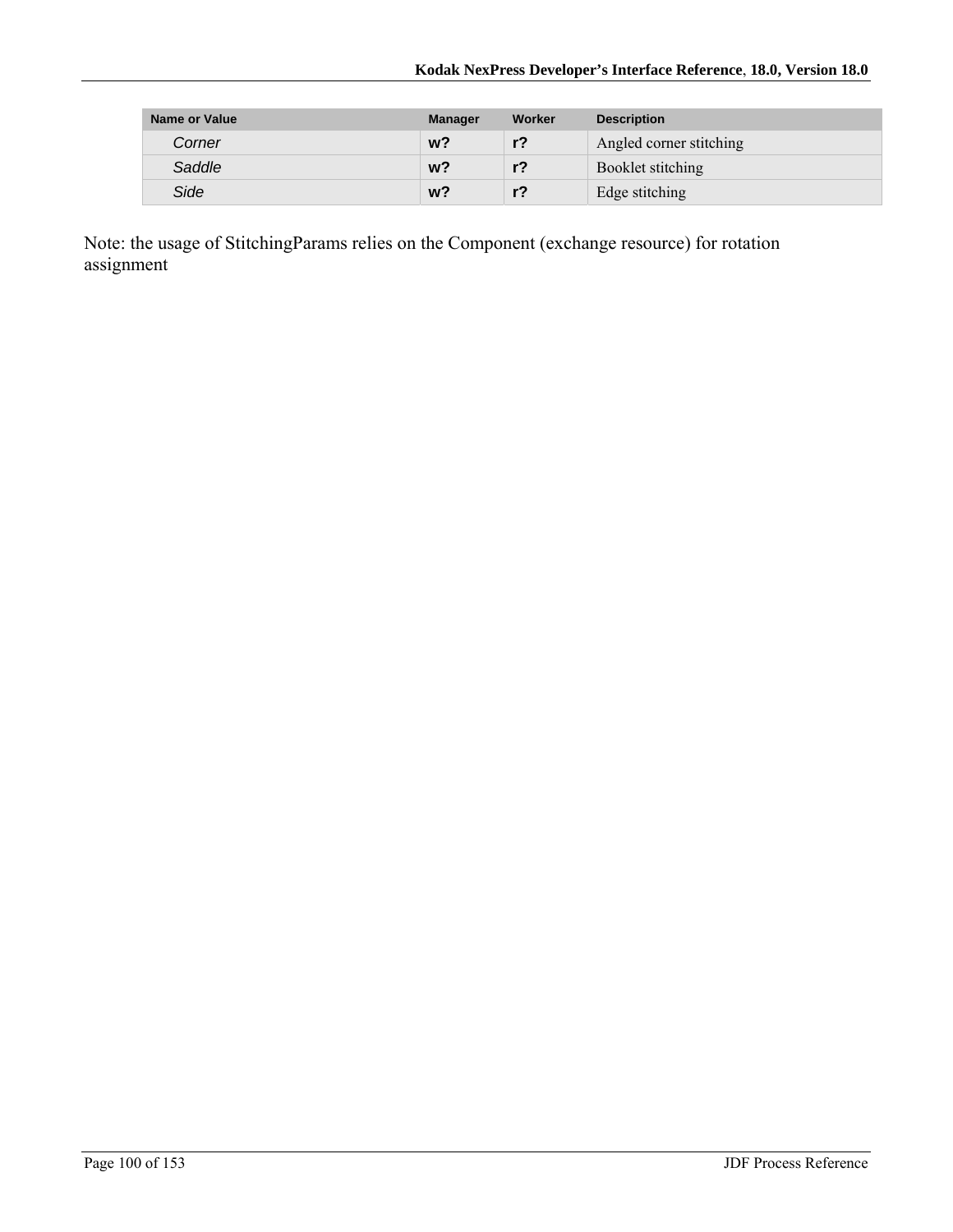# **6 JDF Portal Configuration File**

Some aspects of JDF Portal operation are specified by entries within the XML configuration file, "C:\CDFE\_CONFIG\InitialConfig\JDFPortal\_cfg.xml". It is not appropriate for most of these configuration entries to be changed from their installed default values. However, depending upon other tools in the JDF workflow, it may be desireable to change the following entries; others in the file should not be modified. These configurable entries are shown below with their default values:

```
<properties> 
… 
    <componentConfig type="BASE::idlJDFPortalCfgObjectData" elementtype="struct"> 
       <description>The JDFPortal's private configuration data</description> 
       <driverCount value="50" type="unsigned short" elementtype="simple"/> 
       <bDeleteWhenDone value="TRUE" type="boolean" elementtype="simple"/> 
      <LocatorTTL value="2" type="unsigned long" elementtype="simple"/> 
       … 
    </componentConfig>
```
</properties>

## **6.1 driverCount**

The JDF Portal assigns a driver thread to submit and subsequently monitor each active JDF job. A job is active after it is released from the Portal Job Queue to the Internal Job Queue for processing, until the job completes or has been aborted. "properties/componentConfig/driverCount/@value" determines the number of JDF submitted jobs that can simultaneously be active in the Device Queue. Poor performance may result from an excessively high driverCount value.

## **6.2 bDeleteWhenDone**

This attribute value controls whether the JDF Portal will remove a job submitted using the JDF Hotfolder upon completion or when the job is aborted.

Jobs submitted using the JDF Hotfolder are deleted automatically only if bDeleteWhenDone is TRUE.

Jobs submitted using JMF/SubmitQueueEntry use QueueSubmissionParams/Disposition to control whether a job is automatically deleted; bDeleteWhenDone is not used for these jobs.

A job can override bDeleteWhenDone by defining NodeInfo/NXP:DeleteWhenDone within the JDF ticket.

## **6.3 LocatorTTL**

The JDF Portal includes a multicast locator that supports integration with Creo Prinergy. The locator is enabled by default, but for installations that do not use Prinergy, this locator can be disabled by changing the LocatorTTL value to "0". When enabled, the portal broadcasts its JMF HTTP port location on multicast channel 234.5.6.7 using port 50006 with a Time-To-Live value determined by LocatorTTL.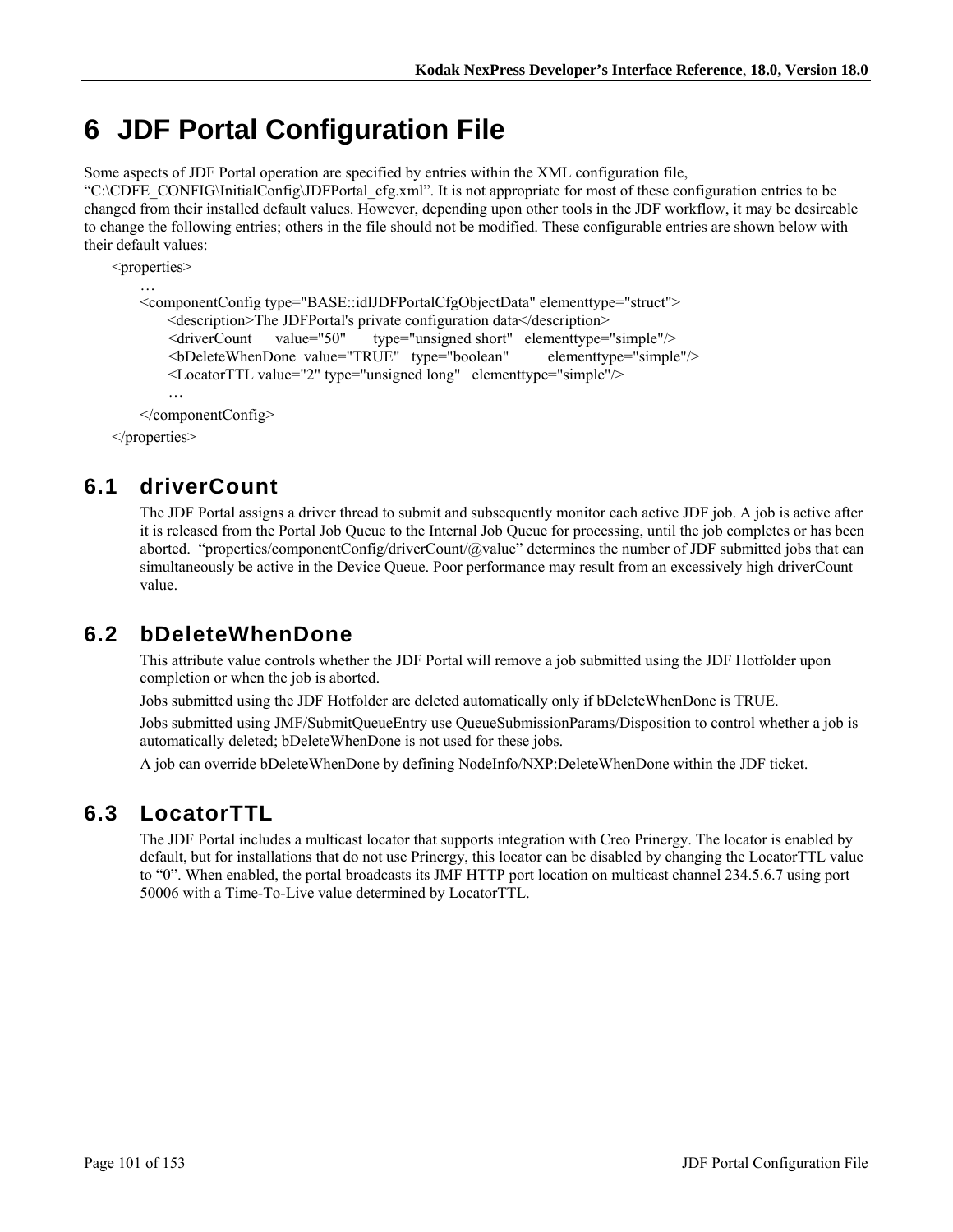# **7 PDF Reference**

This chapter describes NexPress support for extensions to PDF as referenced in the [KNDIG]. Use of the PDF extensions (e.g. job submission) for the NexPress front end is provided in [KNDIG] and not here. The NexPress front end aligns with [PDF]. The following identifies these extensions to PDF, specifically in the area of media mapping.

For all tables in this chapter, the Manager is the Client Application accessing the NexPress front end, and the Worker is the NexPress front end responding to the Client Application. "Client Application" is used in the broadest terms to indicate any entity accessing the NexPress front end.

*The NexPress front end and NexPress workflow tools support only the keys, values and sub-elements identified below. Any keys, values or sub-elements other then those defined below will be ignored. If an illegal or unsupported attribute value is identified, the rules identified above will be used.* 

## **7.1 PDF Stamp Annotations**

Up to three different substrates may be mapped to the various pages of a single PDF print job in the case of a PDFbased print job submitted to a NexPress digital production color press. In a workflow, the creator of the job ticket (i.e. the client to the NexPress front end) specifies this mapping.

The NexPress front end uses **PDF Stamp Annotation** to map specific PDF pages to specific physical media loaded in the NexPress digital production color press. **PDF Stamp Annotation** places specific meta-data, in the form of specialized PDF stamp annotations, within the PDF. The **PDF Stamp Annotation** method uses this meta-data to assign pages of a PDF file to logical media *Body*, *Cover*, or *Insert*. In a job ticket, the three supply trays of the NexPress digital production color press can be assigned a name that matches that of the logical media. The job ticket maps the stamp annotation meta-data to the physical substrate for the job. The names of the physical substrates are listed in the NexPress front end's media catalog; the media catalog is contained in the NexPress front end's Device Capabilities File.

The **PDF Stamp Annotation** method

- uses a combination of embedded PJTF, a Virtual Printer Job Ticket Template, and the PDF stamp annotations to define the media mapping.
- is associated with a specific page within the PDF file through a /**Page** object. The /**Page** object includes the /**Annots** object that represents the PDF stamp annotation as defined in [PDF].
- places a PDF stamp annotation in an annotation object (i.e. /**Annots**) inside a PDF file, per [PDF]. An /**Annots** object is a PDF dictionary that describes the type, appearance, position, and other attributes of an annotation on a page.

PDF stamp annotations used for the **PDF Stamp Annotation** method are visible and printable if their graphical representation overlaps any part of the page content area when displayed by the Adobe® Acrobat® viewer application, and they are also visible in the Acrobat® viewer when located in the gray area off the page content area. If the PDF stamp annotation overlaps the page area it may print as part of the page content. Because this is likely to be undesirable, it is recommended that PDF stamp annotations identifying logical substrates are placed in the gray area beside the page image. In this way, the annotations will never be printed regardless of the setting of the Annotations check box within the Adobe® Acrobat® print window. The rendered appearance of the PDF stamp annotation in Adobe® Acrobat® is not relevant to the NexPress front end; the NexPress front end only uses the PDF stamp annotation as it is placed in the PDF file.

| <b>Name or Value</b> | <b>Manager</b> | Worker | <b>Description</b>                      |
|----------------------|----------------|--------|-----------------------------------------|
| Type/                | W              |        | Type: name                              |
| /Annot               | W              |        |                                         |
| /Subtype             | W              |        | Type: name<br>Annotation subtype.       |
| /Stamp               | W              |        | Only the value of "Stamp" is supported. |

The following table describes usage of the PDF annotation object, /**Annots,** inside a PDF file: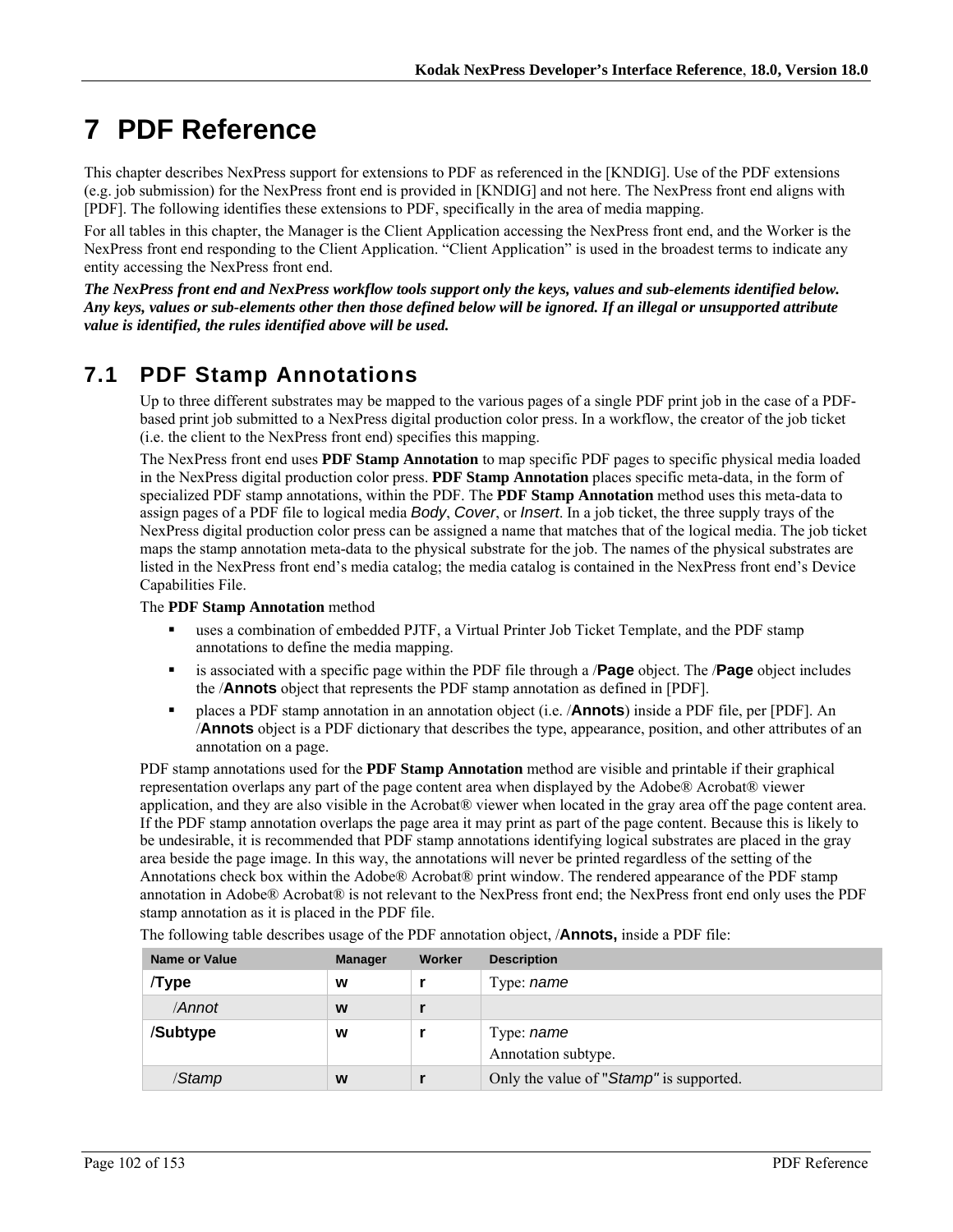| <b>Name or Value</b> | <b>Manager</b> | <b>Worker</b> | <b>Description</b>                                                                                                                                                                                                                                                                |
|----------------------|----------------|---------------|-----------------------------------------------------------------------------------------------------------------------------------------------------------------------------------------------------------------------------------------------------------------------------------|
| /Name                | w?             | $r$ ?         | Type: <i>name</i><br>Identifies whether the page is to be rendered on Cover or<br>Insert substrate.<br>Only valid when the <b>SubType</b> key has a value of <b>Stamp</b> .<br>If not present, and <b>SubType</b> has the value Stamp, the<br>Nex Press front end takes no action |
|                      |                |               | An explicit value for the body substrate is not defined; body<br>is the default in the absence of a PDF stamp annotation on a<br>page.                                                                                                                                            |
| /SubstrateTypeCover  | $w$ ?          | $r$ ?         | The page is to be rendered on Cover stock.                                                                                                                                                                                                                                        |
| /SubstrateTypeInsert | $w$ ?          | $r$ ?         | The page is to be rendered on Insert stock.                                                                                                                                                                                                                                       |
| /Rect                | w              | r             | Type: rectangle<br>An array of numbers defining the lower left and upper right<br>corner coordinates of the rectangular region of the page into<br>which the annotation is rendered.                                                                                              |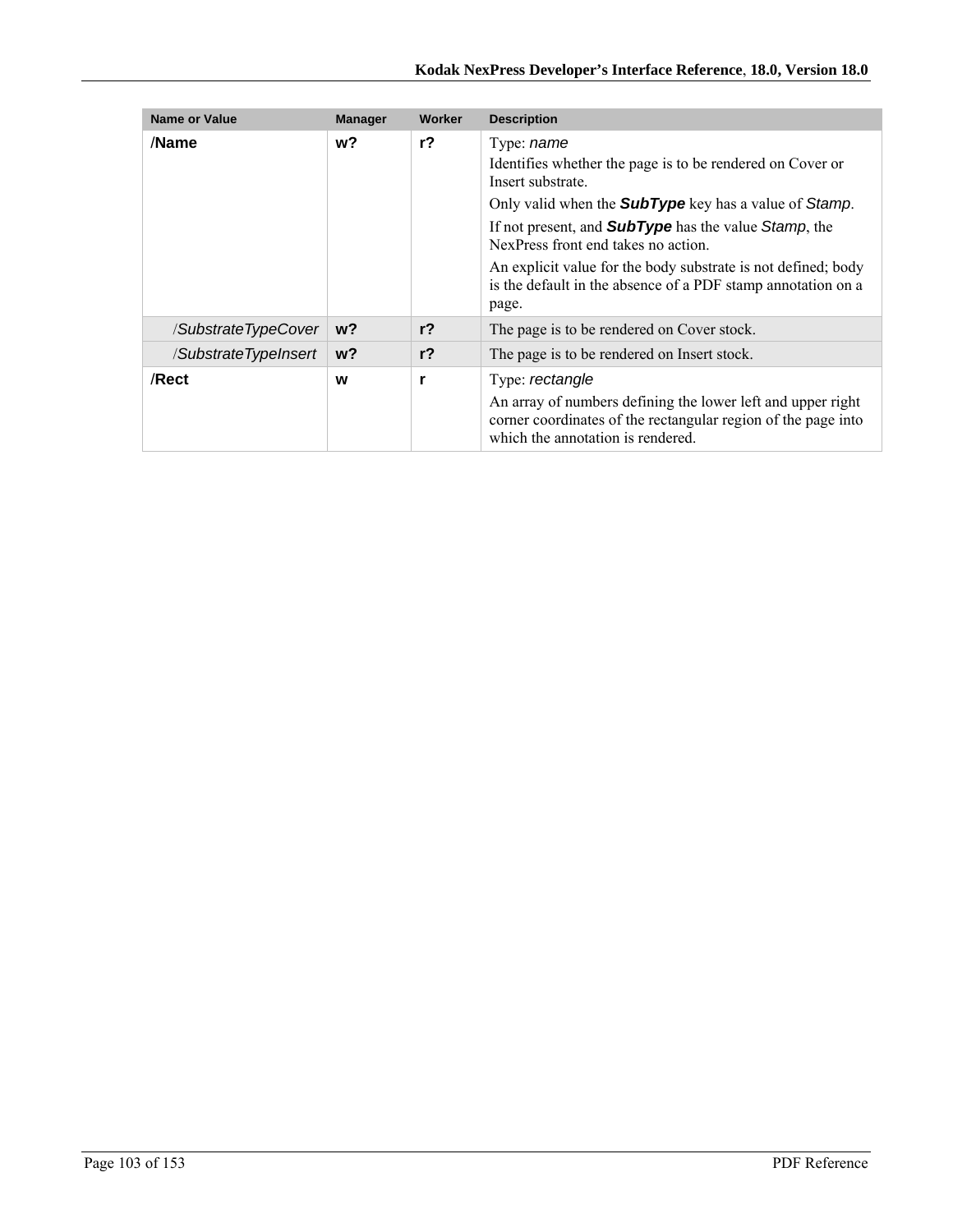# **8 PPML/VDX Reference**

The NexPress front end and NexPress workflow tools, such as the Imposition Viewer, support interpreting and processing of PPML/VDX-based data as defined by this document and supporting documents. Refer to [PPML/VDX] and [PPML/VDX-AN] for detailed information on the PPML syntax. Refer to [KNDIG] for detailed information on job submission methods for jobs containing PPML/VDX.

## **8.1 PPML/VDX Background**

PPML/VDX, formally known as ANSI CGATS.20:2002 or ANSI PPML/VDX, is based on the PODi Personalized Print Markup Language (PPML) standard. PPML specifies the use of PDF-based data in conjunction with PPML data as a complete data definition for specifying page content in variable data printing (VDP) applications. The PPML/VDX standard was developed by the Committee for Graphic Arts Technologies Standards (CGATS) and is accredited by the American National Standards Institute (ANSI).

A NexPress legacy format, NexPress Portable Digital Master (PDM), is an earlier draft standard that became the ANSI CGATS.20-2002 standard in July of 2002. Although PDM is suitable for VDP applications, the use of PPML/VDX is recommended due to the workflow advantages its features enable. PDM has been deprecated; support may be removed in future releases of the NexPress front end. An ANSI PPML/VDX document should use PPML/VDX:2002 as the value for the GTS PPMLVDXVersion key in its Info dictionary.

### **8.1.1 PPML/VDX conformance levels**

PPML/VDX specifies two conformance levels known as PPML/VDX-Strict and PPML/VDX-Relaxed.

- **PPML/VDX-Strict** requires all PDF files to conform to either the PDF/X-1a or PDF/X-3 standards, and requires the PPML data to be embedded within the PPML/VDX layout file. It is also requires that all **Binding** references in the **ContentBindingTable** specify MD5 checksums and unique IDs for all referenced PPML/VDX-Content files. The purpose of this conformance level is to allow the specifier of the PPML/VDX job to maximize control over the integrity of the PPML/VDX instance. This relieves the receiver of the exchanged data from most liability issues related to the correctness of the exchanged data. The receiver is guaranteed that all color data is identified and that the completeness of the files set can be verified.
- **PPML/VDX-Relaxed** relaxes many of the restrictions of PPML/VDX-Strict. For example, the PPML data may be specified in a separate XML data file, and the MD5 Checksum and unique ID in **Binding** references in the **ContentBindingTable** are optional. The use of PDF is not limited to PDF/X-1a and PDF/X-3; any PDF data can be used. The purpose of this conformance level is to enable the use of PPML/VDX data in trusted exchange scenarios, as well as within environments with more controlled and integrated authoring and print production workflows. The degree of integrity verification support depends upon the liability requirements of the VDP application, and how tightly integrated the workflow.

### **8.1.2 PPML/VDX exchange modes**

The two conformance levels of PPML/VDX accommodate multiple exchange modes, including Single file PPML/VDX and Multiple-file PPML/VDX transfer.

- A **Single-file PPML/VDX** instance consists of the PPML/VDX-Layout file with the PPML data embedded. This is the most compact and portable form of a PPML/VDX instance; no external PDF file references need to be resolved to obtain dependent PPML/VDX-Content files or PPML data. The PDF pages used as page content referenced by **EXTERNAL\_DATA\_ARRAY** elements in the PPML data are completely contained within the PPML/VDX-Layout file itself. In accordance with the PPML/VDX Standard [PPML/VDX], the **ContentBindingTable** element must only contain a **Self** sub-element whose *Src* attribute value must exactly match that of the *Src* attribute of all PPML **EXTERNAL\_DATA\_ARRAY** elements.
- **A Multiple-file PPML/VDX** instance consists of a single PPML/VDX-Layout file and one or more additional PPML/VDX-Content files. The **ContentBindingTable** element of the PPML/VDX-Layout file contains a **Binding** sub-element for each unique PPML/VDX-Content file that is referenced by **EXTERNAL\_DATA\_ARRAY** elements in the PPML data. Within each **Binding** element, a *Src* attribute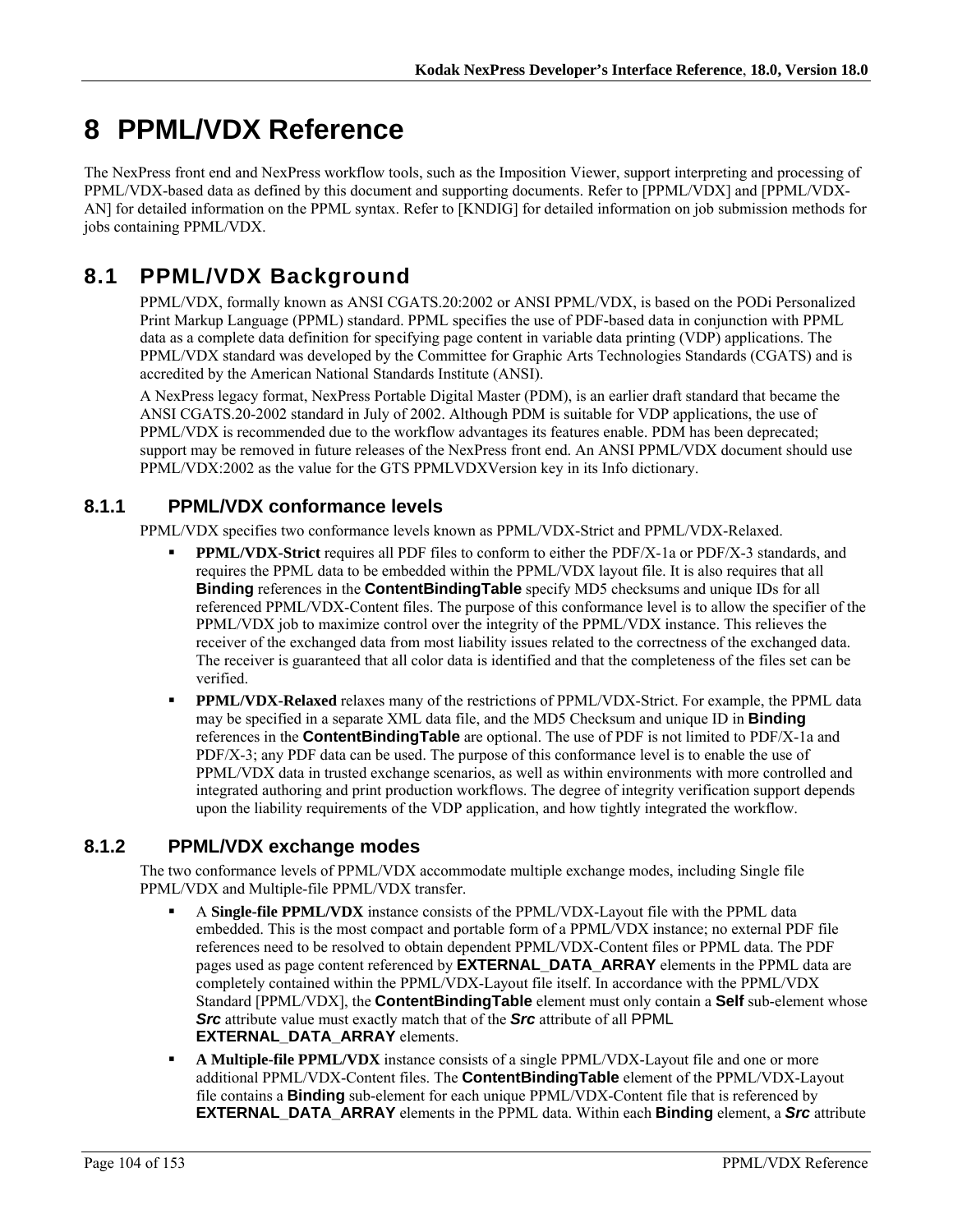contains a URL referencing a PPML/VDX-Content file. **The URL reference of the** *Src* **attribute must be resolveable in the receiving environment.** Specifically, the controller (such as the NexPress front-end) receiving the PPML/VDX-Layout file must have access to any referenced PPML/VDX content files. The *Src* value should not be black or have value of "SELF". Alternatively, *LocalSrc* can be used in **PPML/VDX-Relaxed** to define an alternate URL reference for *Src*.

#### **8.1.3 PPML/VDX Data Structure**

The ability to late-stage target a PPML/VDX job in a production workflow places additional requirements on the structure of the PPML/VDX data. These requirements include the need to guarantee page independence and efficiency of access to each PPML page definition and its associated PDL content data in order for it to be efficiently manipulated and reordered in preparation for print production. This is important because the order in which pages are utilized on a sequence of imposed sheets (printer spreads) is usually different from the reader order in which the PPML data specifies them.

VDP languages that combine layout information with actual content data cannot guarantee efficient parsing and manipulation as required by an imposition process. This is why embedding graphical content data within the PPML data is prohibited by the PPML/VDX standard. For similar reasons, PDF is used to specify graphical content data.

The PPML data of a PPML/VDX Instance defines a reader order set of Recipient Instances. A Recipient Instance can be thought of as the definition of one or more print products or components of print products to be manufactured. Each print product is customized for a single recipient, with no implied job ticket information

The term Recipient Instance, as it is used in this document, corresponds to the terms *record*, or *live* that are commonly used in VDP jargon today. A Recipient Instance therefore corresponds to the original recipient database record(s) used to drive the VDP composition engine in the creation of variable content pages described by the PPML/VDX data.

A PPML/VDX instance generated by a database-driven composition process can itself be thought of as a database of final form content pages. This PPML/VDX "database" of content pages is readily searchable and Recipient Instances and their structure components and pages can be efficiently located and selected. The PPML/VDX-Layout file must be structured in a way that allows different mediums, or print substrates, to be used in print product definitions. The semantic model is hierarchical for an individual Recipient Instance represented by the PPML data. The root of the hierarchy contains an ordered list of Recipient Instances; each Recipient Instance contains one or more sets of ordered pages in which each set of pages comprises the content of a structure component as shown in the diagram below:



A structure component must have the same page layout and medium (substrate) type. For example, if the front cover and body pages have the same layout but different media, at least two structure components are required: one for the front cover, and another for the body.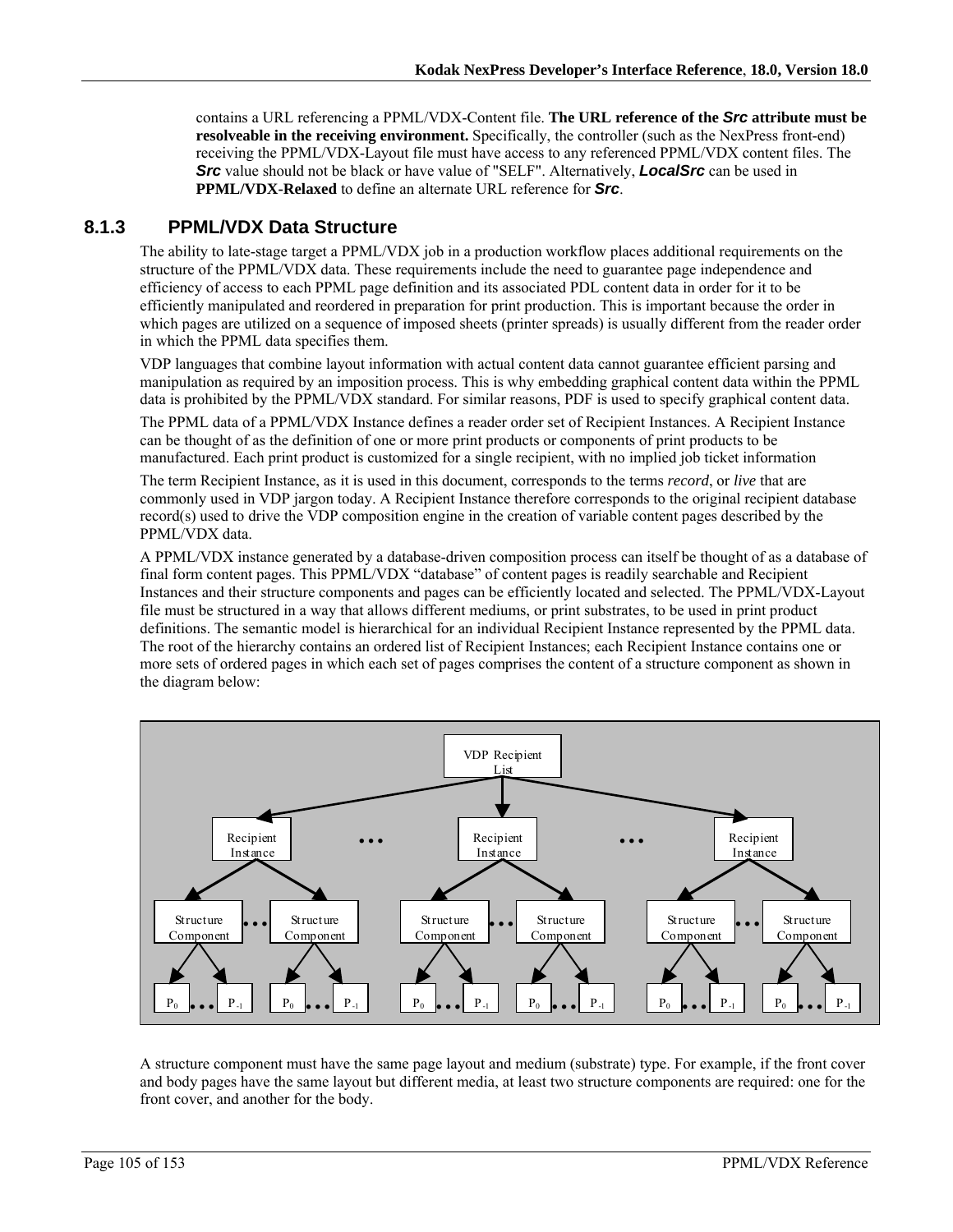To convey the mapping of content pages for a PPML/VDX instance to finished page surfaces, the structure of the PPML data is organized according to this same structure. For example, if a book had front cover, body and back cover components, separate structure components must be specified within each recipient instance. Replacing "Recipient Instance" with "Job" and "Structure Component" with "Document", the resulting PPML hierarchy is represented in the following diagram:



## **8.2 Use of PDF cropping and trimming boxes in PPML/VDX**

This section describes the rendering of PDF content pages in PPML/VDX by the NexPress. It explains how the PDF page boxes are interpreted and applied when rendered in the context of additional clipping boxes that may be present. The PDF content is referenced as compound elements in the PPML data.

- The value of the **/Page** dictionary's */MediaBox* key specifies the maximum rectangular extent of content that may contain visible marks if a */CropBox* key is not present. Content marks outside this region are clipped.
- In PPML/VDX, the content within the common rectangular region defined by the **/CropBox** and */MediaBox* rectangles may be further manipulated and clipped by PPML **TRANSFORM** and **CLIP\_RECT** elements.
- Regardless of the size and location of the */CropBox*, the lower left corner of the */MediaBox* is referenced by the PPML **OBJECT** element's *Position* attribute.
- The NexPress front end will ignore */CropBox*, */BleedBox*, */TrimBox*, and */ArtBox* if present in a PDF */Page* dictionary.
- The rectangle defined by the PPML/VDX PAGE\_DESIGN **/TrimBox** specifies the rectangular extent of the finished page and its content.
- To prevent the rendering of content marks defined outside of the **/TrimBox** rectangle without having to edit the PDF data, the application generating PPML/VDX should specify an appropriate PPML **CLIP\_RECT** that prevents such marks from being imaged. This **CLIP\_RECT** should be derived from the PDF page's */TrimBox*.
- The PPML CLIP\_RECT should be extended to include the bleed area when bleed content marks are defined outside the PDF **/Page** dictionary's **/TrimBox** rectangle, and the object occurs on the PPML page defined by the *PageDesign/@BleedBox* attribute with bleed on one or more edges. The CLIP\_RECT should be derived from the /BleedBox rather than the /TrimBox on those edges.
- If not specified, the */TrimBox* defaults to the */CropBox*. If */CropBox* is not specified, it defaults to */MediaBox*.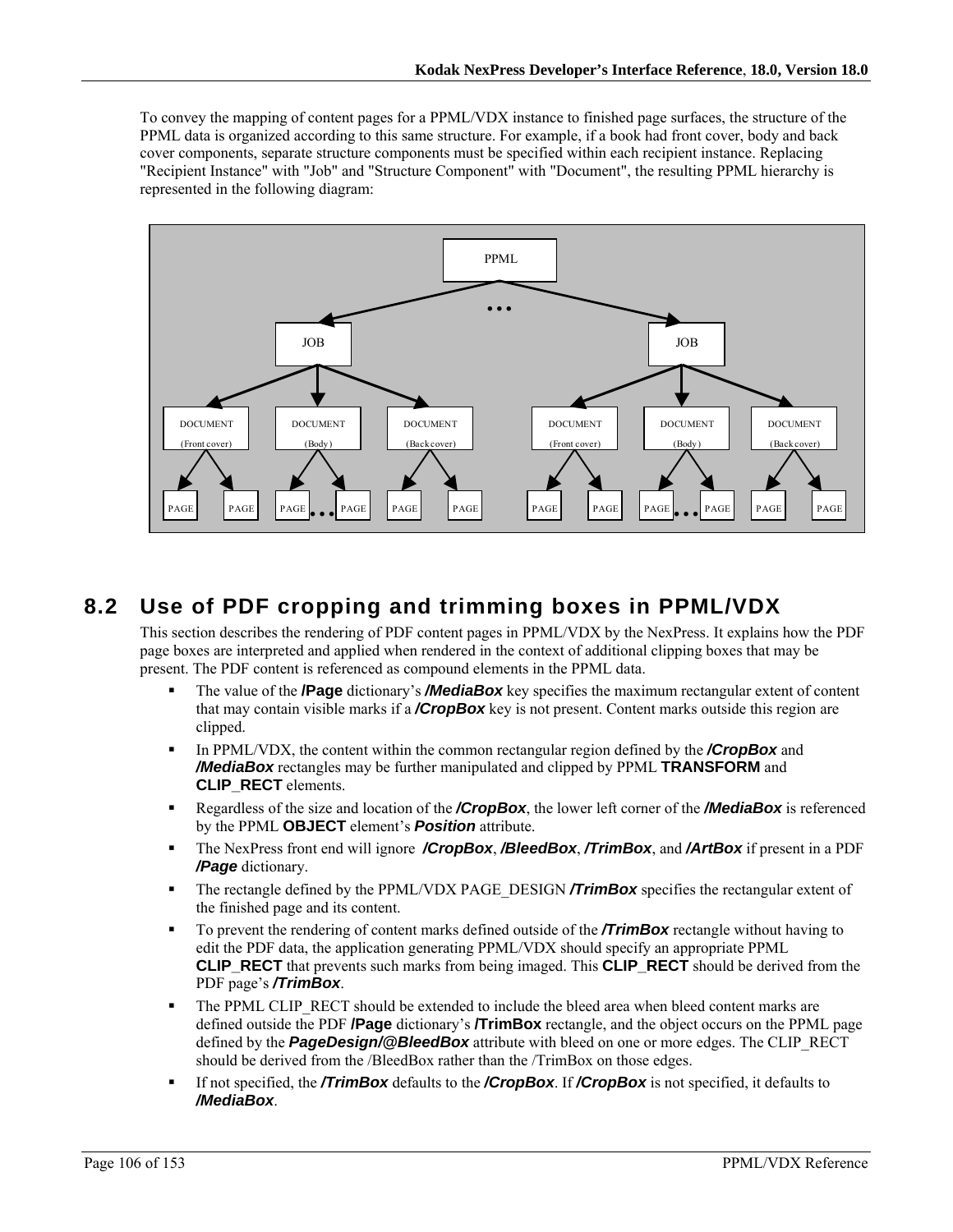The PPML/VDX standard requires that the */TrimBox* attribute within PPML **PAGE\_DESIGN** specify the rectangular dimensions of PPML pages. Note that this PPML *TrimBox* attribute is different from the PDF */Page* dictionary's */TrimBox*.

### **8.3 Specifying PPML/VDX**

The following describes the adherence of PPML/VDX for the NexPress front end and NexPress workflow tools:

- Only PPML elements **PPML**, **PAGE\_DESIGN**, **JOB**, **DOCUMENT** and **PAGE** are supported. Other PPML elements SHOULD NOT be used with a PPML/VDX job, and are ignored by NexPress products.
- Both PPML/VDX-Strict and PPML/VDX-Relaxed conformance levels are supported with the exception that only PDF content is consumed for PPML/VDX and not PDF/X as defined by [PPML/VDX]. Consequently, the NexPress front end does not interpret output rendering intents.
- **Single-file PPML/VDX data is supported.**
- Multiple-file PPML/VDX data is supported with the following exceptions:
	- o Externalization of the PPML data from the PPML/VDX-Layout file through the use of the **PPMLRef** element is not supported.
	- o The *MD5\_Checksum* and *UniqueID* attributes of each **Binding** element are ignored.
	- o Only the URL schemes *file:, ftp:,* and *http:* for the value of the *Src* attribute of **Binding** elements are supported for access to PPML/VDX-Content files.

**Example:** For a PPML/VDX-Content file accessable in the receiver's environment: file:///Acme/VDPJobs/assets/promo/ppmlvdxContent/version1.3/logo.pdf

**Example:** For a PPML/VDX-Content file in a different, or remote environment: "http://www.acme.com/VDPJobs/assets/promo/ppmlvdxContent/version1.3/logo.pdf".

- o All allowable URL schemes MUST be resolvable in the receiver's environment when needed.
- *Binding/@LocalSrc* is supported for entries in the **ContentBindingTable**. When supplied, *LocalSrc* will be resolved instead of *Binding/@Src*.
- In the case of a multiple-file PPML/VDX instance, the PPML/VDX-Layout file's **ContentBindingTable** element is examined, and all referenced PPML/VDX-Content files identified in the **Binding** element entries are resolved and fetched. Processing of the PPML/VDX job will be aborted if any PPML/VDX-Content file reference cannot be resolved.

### **8.3.1 PPML element**

The **PPML** element is the top level of the PPML data and encompasses all other PPML data.

The **PPML** element MUST contain one **JOB** element for each Recipient Instance.

#### **8.3.2 PAGE\_DESIGN element**

A **PAGE\_DESIGN** element MUST be specified within the **PPML** element, ahead of any **JOB** sub-elements. **PAGE\_DESIGN** values are inherited by lower level elements of the PPML hierarchy and do not need to be respecified at lower levels unless the inherited values are overridden. To reduce redundant information and minimize the size of the PPML data, **PAGE\_DESIGN** elements SHOULD NOT be restated within the scope of a **PAGE DESIGN** with the same values.

#### **8.3.3 JOB element**

The **JOB** element is the container of all of the print product components and their pages particular to the finished print product specified for a single recipient.

- **JOB** elements MUST contain at least one **DOCUMENT** element.
- If multiple **DOCUMENT** elements occur in a **JOB** element and all specify pages that belong to the same bound print product, those **DOCUMENT** elements MUST be specified in reader order.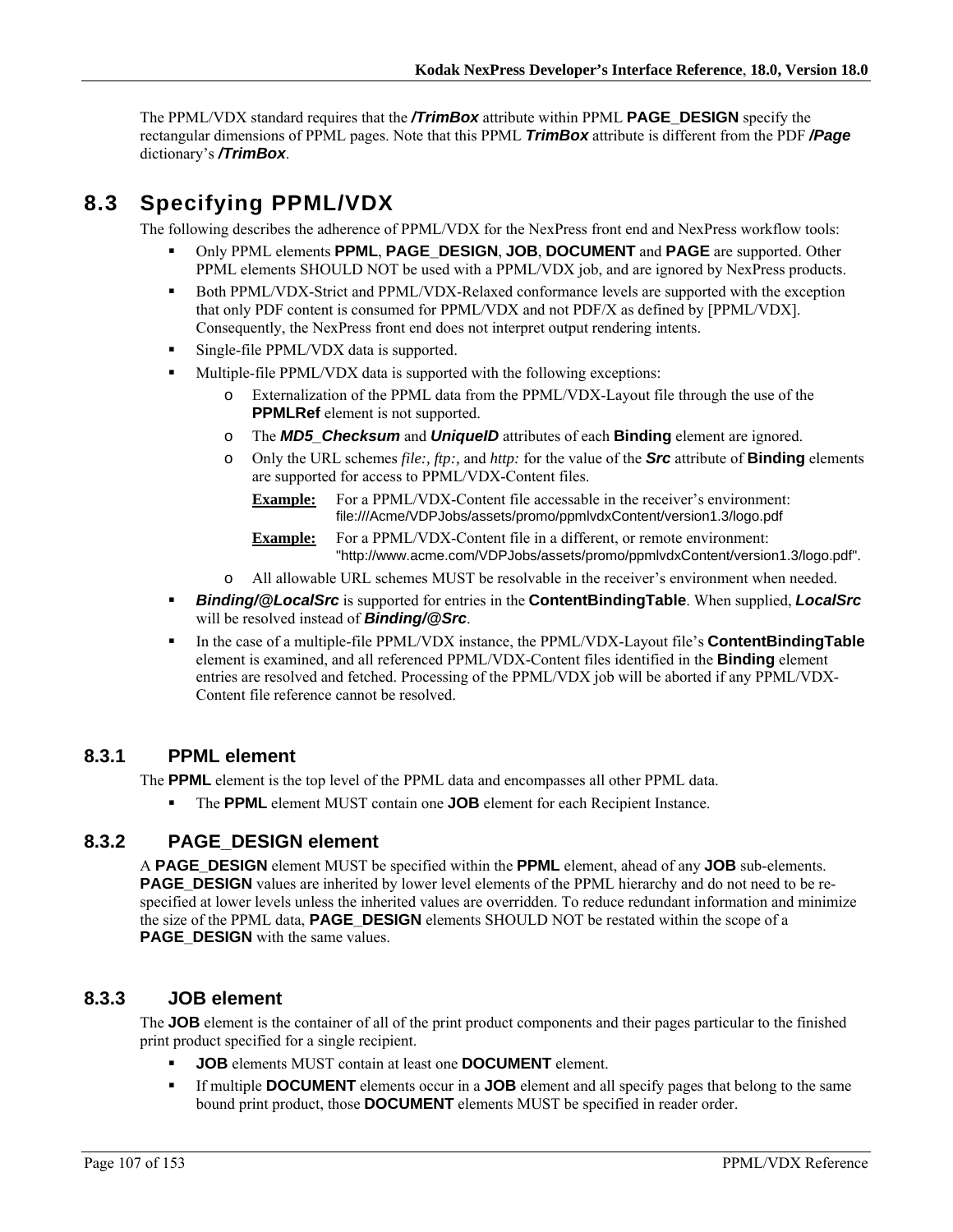- NOTE: This requirement allows simple PPML/VDX reader viewers to display the ordered sequence of related pages without processing job ticket information to obtain the reader order of the **DOCUMENT** element components.
- EXAMPLE: If a **JOB** element contains three **DOCUMENT** sub-elements in the definition of a single finished print product, one **DOCUMENT** sub-element each for Front Cover, Body, and Back Cover components respectively, the order of those **DOCUMENT** elements within the **JOB** element must match that reader order. Refer to the complete example below.
- The *Label* attribute for the **JOB** element MUST be present with a string value that is unique relative to the value of the *Label* attributes for all other **JOB** elements of the containing **PPML** element.
	- NOTE: The *Label* attribute of the **JOB** element is used by various processes in the production workflow to uniquely identify it for selection. Among other uses, named identification of Recipient Instances facilitates selective reprint of spoiled sheets. Its value may also match the primary key of the recipient database for accessing recipient record information. Such information as the recipient's gender, name and address can then be associated with the content pages.
- The value of the **JOB**/@*Label* attribute MUST be an *NMTOKEN* and thus not contain white space characters.

### **8.3.4 DOCUMENT element**

The **DOCUMENT** element is used to specify a reader ordered list of content pages specified as **PAGE** elements belonging to a single structure component.

- The **DOCUMENT** element MUST contain a reader order list of one or more **PAGE** sub-elements as required by [PPML].
- The orientation of each page MUST be consistent with the aspect ratio of its dimensions as specified by the **DOCUMENT** element. The page orientation must match that of the finished print product.
- The trim and bleed boxes specified by **PAGE\_DESIGN**/@*TrimBox* and **PAGE\_DESIGN**/@*BleedBox* MUST be homogeneous for all pages defined by the **DOCUMENT** element.
- The pages specified by a **DOCUMENT** element MUST have common product intent semantics.
	- NOTE: Even though the value of the **DOCUMENT**/@*Label* attribute may be descriptive and convey the meaning of the component, its use as the component's identifier requires that it be unique within the containing **DOCUMENT** element. Additional component characteristics including media selection are specified in the JDF Product Intent data or in the accompanying JDF Job Ticket. The value of **DOCUMENT**/@*Label* attribute must match that of a *RunTags* partition key in JDF media resources.
- The **DOCUMENT** element's *Label* attribute is an NMTOKEN and MUST be present. As such it cannot contain white space characters
- The value of the *Label* attribute of the **DOCUMENT** element, also referred to as the component name, MUST be unique among component names of all other **DOCUMENT** elements in the same containing **JOB** element.
- **The** *Label* attributes occurring in different **JOB** elements SHOULD have the same value for any **DOCUMENT** elements with equivalent product intent and print product component semantics.
	- EXAMPLE: If all recipients receive a wire comb bound book where the body components of all books require the same substrate (**MediaIntent**), page layout (**LayoutIntent**), and binding style (**BindingIntent**), all body components are homogeneous. In this case, the value of the **DOCUMENT** element **Label** attributes for each Recipient Instance should be the same (e.g. **DOCUMENT**/@*Label*="*Body*").

#### **8.3.5 PAGE element**

The following list specifies the technical requirements for the use of the **PAGE** element:

Binding style and media usage for all pages MUST be explicitly specified.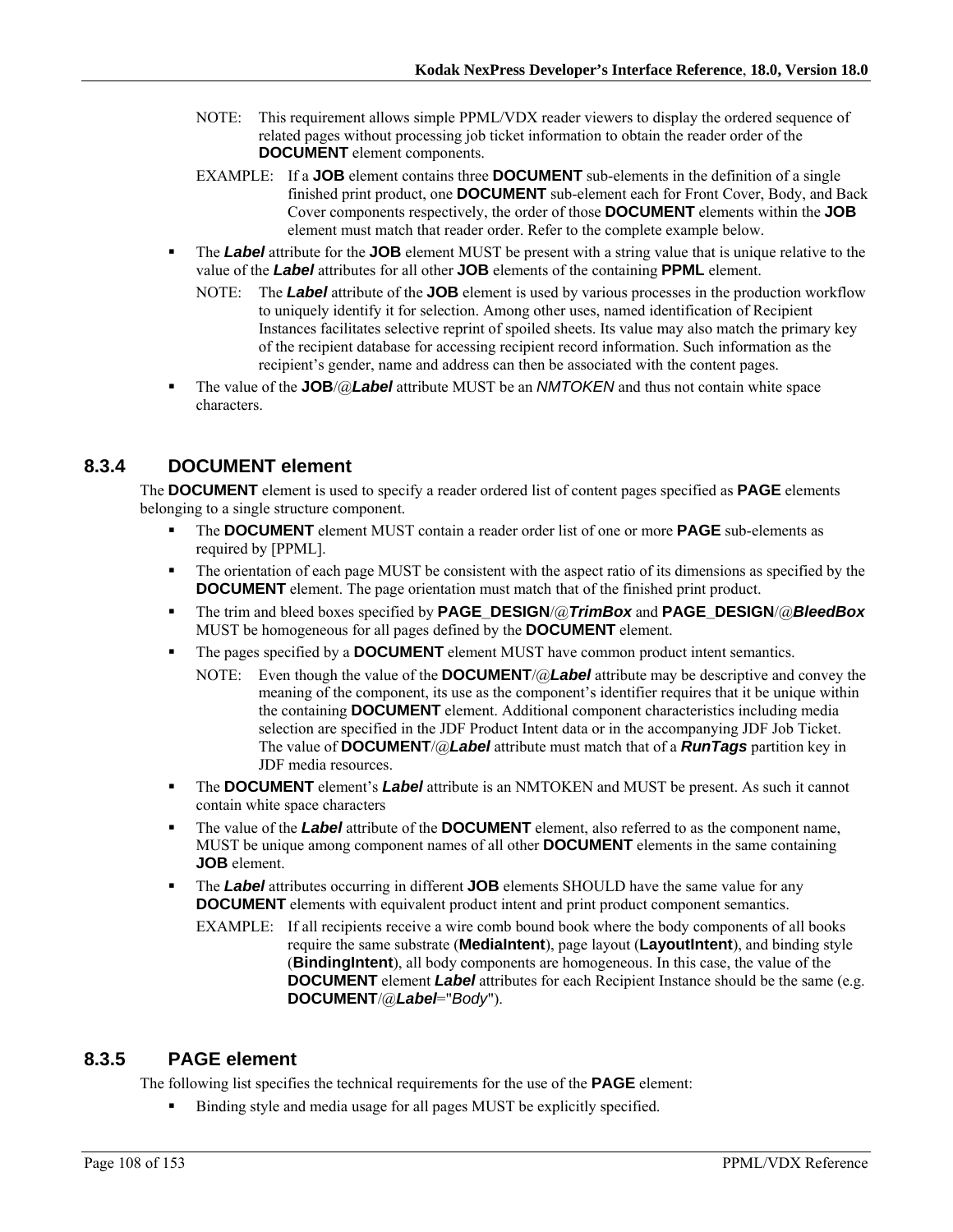NOTE: The PPML/VDX standard allows the use of JDF product intent in the definition of finished pages in which blank pages are implied based on media usage in the context of a binding style. The NexPress implementation of PPML/VDX requires that blank pages be included as **<PAGE/>** elements so that that the exact number of pages is specified for binding style and media usage. When specifying blank pages, care should be taken to not lay down a blank page the size of the TrimBox, as this could result in significantly greater memory usage than required.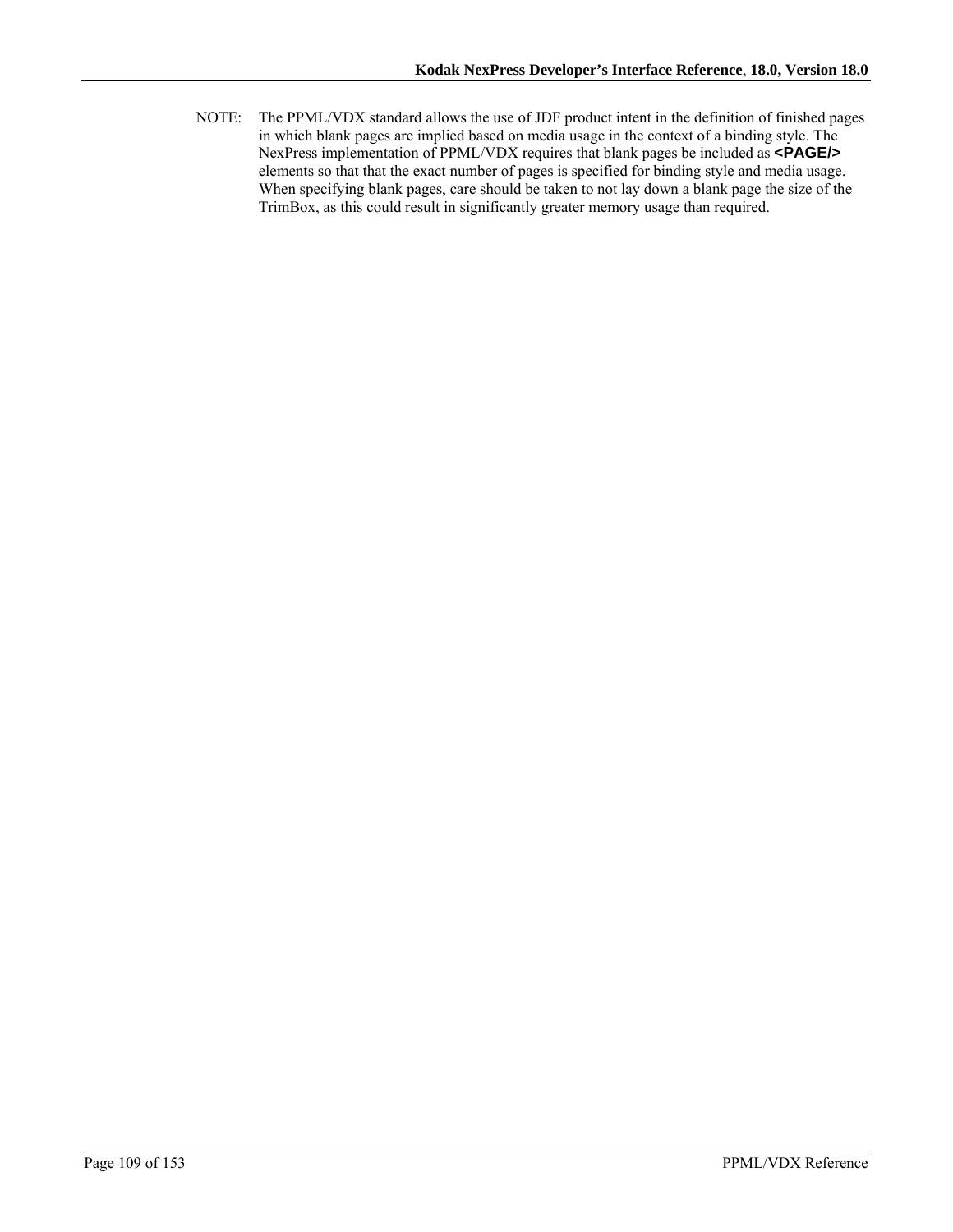# **9 Device Capabilities File Reference**

This chapter identifies NexPress support for its Device Capabilities File as referenced in the [KNDIG]. The NexPress maintains a single file to describe system capabilities. This file, DevCaps.xml, is written to \\\CDFExchg\DevCaps.xml on the DFE Server. It is also available as http://<SERVERNAME>/cdfeUisAccess/DevCaps.xml. Usage of this Device Capabilities File is provided in [KNDIG] and not here.

# **9.1 Understanding the Device Capabilities File**

The Device Capabilities File is written in XML; the legal elements and their structure are defined by a Document Type Definition (DTD). When reading the DTD, it is helpful to understand a few basic rules of syntax. Refer to Section 9.3 for the complete NexPress DevCaps.xml DTD.

- The DTD defines the structure of an XML file. Each element may contain other elements, and be characterized by one or more attributes. The Device Capabilities File often uses attributes to specify the units of an element, and to define an enumeration list of possible values. Attributes are identified as #IMPLIED or #REQUIRED indicating whether the attribute may be omitted from the element definition in the XML file.
- The relationship between elements is defined using a regular expression grammar. Each element is specified as a sequence of elements in which '\*' denotes "zero or more", '+' denotes "one or more", '?' denotes "zero or one", and the absence of a modifier denotes "precisely one". Root elements must be defined in the DTD before any sub-elements that reference them. Each element eventually resolves to either #PCDATA, #CDATA, or EMPTY representing parsed or non-parsed character data (text), or an empty element, respectively. When an element is defined as EMPTY, its value is described by the containing attribute.
- In the DTD, an element is defined as <!ELEMENT ElementName (ElementSequence)>. "ElementName" specifies a new element name. "ElementSequence" is a list of other elements comprising this new ElementName; it can also be #PCDATA, #CDATA, or EMPTY as appropriate.
- In the DTD, an attribute corresponds to a defined ElementName; each element can have any number of possible attributes. The attribute is defined as <!ATTLIST ElementName AttributeName (AttributeDefinition) RequiredTag>. "ElementName" specifies the element corresponding to this attribute. "AttributeName" is the identifying text string. In the Device Capabilities File, "AttributeDefinition" is usually an enumeration of one or more text strings, but can also be defined as CDATA if the attribute could contain a generic string. "RequiredTag" indicates whether the attribute is optional.
- The DTD indicates the possible content of the XML file it describes. The presence of #IMPLIED attribute tags, and "\*" or "?" on element sequence definitions, permits variability in the actual content and form of the Device Capabilities File. In practice much less variance is observed in the content of the Device Capabilities File than the DTD allows.

# **9.2 Device Capabilities Elements**

*The NexPress front end generates a DevCaps.xml that contains only the keys, values and sub-elements identified below.* 

# **9.2.1 BayID**

**BayID** defines the physical supply bay on the NexPress digital production color press identified by the containing **SubstrateSupply**. The association of a physical supply location to **BayID** is controlled by the print engine. The assigned value is provided as an attribute.

**BayID** occurs as a sub-element of **SubstrateSupply**.

| – Attı<br>value<br>. ibute<br>Name or | <b>Writer</b> | .<br><b>Description</b> |
|---------------------------------------|---------------|-------------------------|
|                                       |               |                         |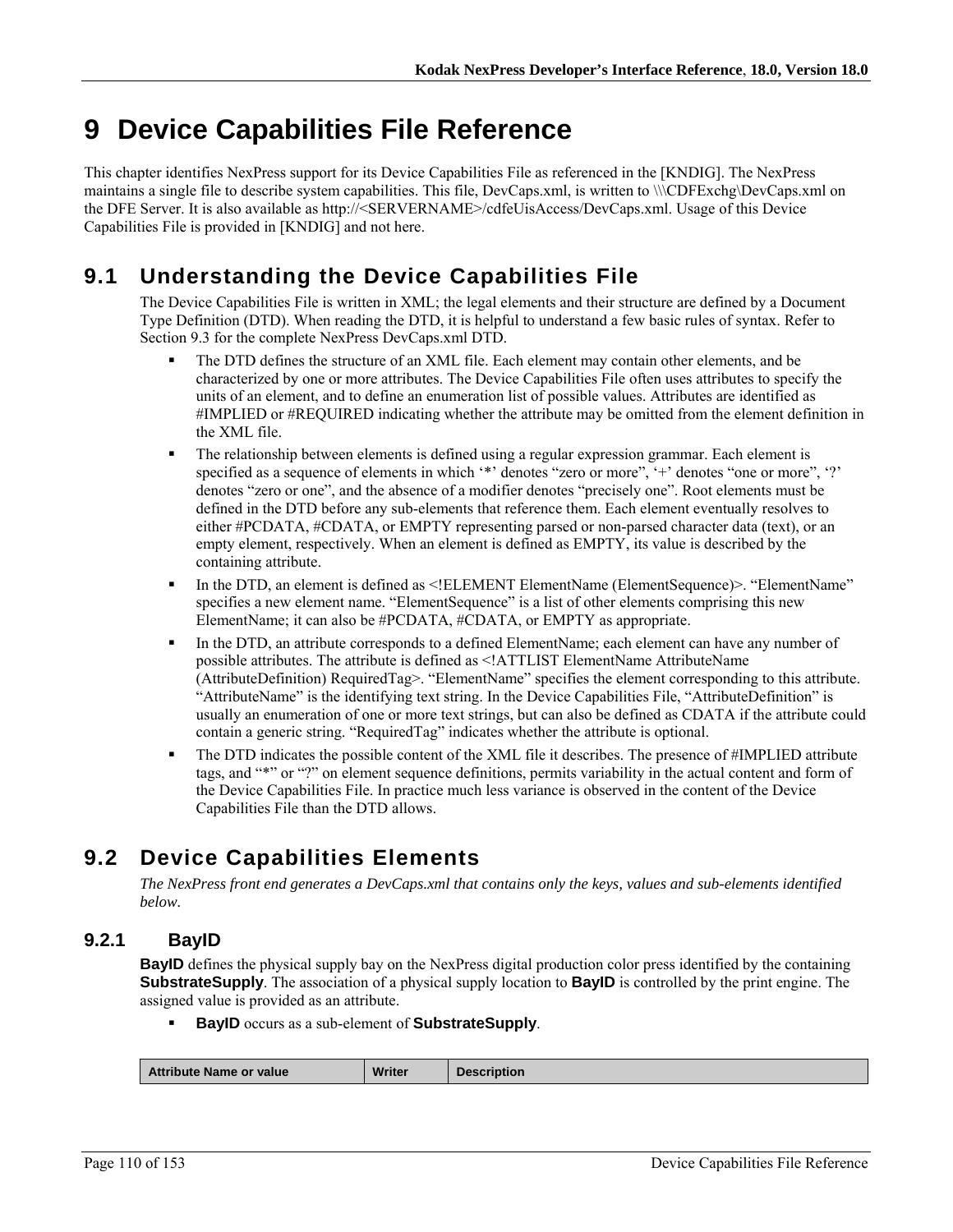| <b>Attribute Name or value</b> | Writer         | <b>Description</b>                                                                                                                 |
|--------------------------------|----------------|------------------------------------------------------------------------------------------------------------------------------------|
| <b>Enum</b>                    | W              | Type: Enumeration                                                                                                                  |
|                                |                | Defines the physical supply bay on the NexPress digital<br>production color press identified by the containing<br>SubstrateSupply. |
| bayA                           | W <sup>2</sup> |                                                                                                                                    |
| bayB                           | W <sup>2</sup> |                                                                                                                                    |
| bayC                           | w <sub>2</sub> |                                                                                                                                    |
| bayD                           | W <sup>2</sup> |                                                                                                                                    |
| bayE                           | W <sup>2</sup> |                                                                                                                                    |
| bayF                           | W <sup>2</sup> |                                                                                                                                    |
| bayG                           | W <sup>2</sup> |                                                                                                                                    |
| bayH                           | W <sup>2</sup> |                                                                                                                                    |
| ClassicMain                    | W <sup>2</sup> | Main Supply of a Classic NexPress 2100                                                                                             |
| ClassicUpper                   | W <sup>2</sup> | Upper Supply of a Classic NexPress 2100                                                                                            |
| ClassicLower                   | W <sup>2</sup> | Lower Supply of a Classic NexPress 2100                                                                                            |
| <b>InserterUpper</b>           | W <sup>2</sup> |                                                                                                                                    |
| <i><b>InserterLower</b></i>    | W <sup>2</sup> |                                                                                                                                    |
| <b>Unknown</b>                 | W <sup>2</sup> |                                                                                                                                    |

<!ELEMENT BayID EMPTY>

<!ATTLIST BayID Enum (bayA|bayB|bayC|bayD|bayE|bayF|bayG|bayH|ClassicMain|ClassicUpper|ClassicLower| InserterUpper|InserterLower|Unknown) #REQUIRED>

## **9.2.2 BoundedMediumData**

**BoundedMediumData** defines the characteristics of a substrate medium and their permitted value ranges.

- **BoundedMediumData** may occur as a sub-element of **SystemMedium**, **MinMediumData**, and **MaxMediumData**.
- **BoundedMediumData** may contain sub-elements **Length**, **Width**, **MediumWeight**, **Transparency**, **Thickness**, and **Creep**.

DTD Representation:

<!ELEMENT BoundedMediumData (Length?, Width?, SubstrateSizeName?, MediumWeight?, Transparency?, Thickness?, Creep?)>

## **9.2.3 Capacity**

**Capacity** defines the sheet capacity of the substrate tray identified by the containing **SubstrateSupply**. Capacity is specified as an integer quantity of sheets. The basis weight of the substrate used in defining capacity is print engine dependent, and not specified by this interface.

**Capacity** occurs as a sub-element of **SubstrateSupply**.

DTD Representation:

<!ELEMENT Capacity (#PCDATA)>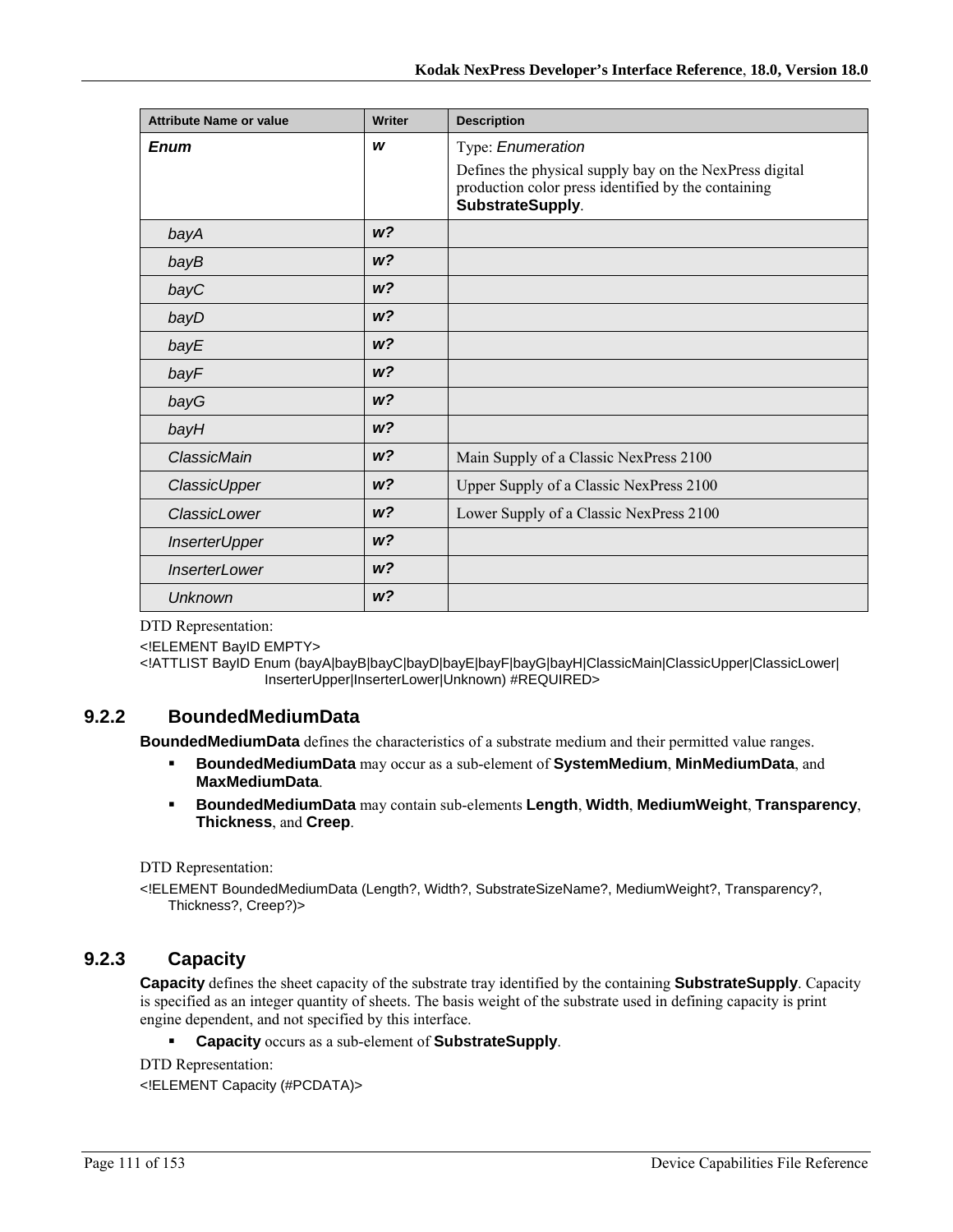## **9.2.4 CertifiedMedium**

**CertifiedMedium** defines the certification status of the containing **PrinterMedium**. The values defining characteristics of a certified medium have been validated by NexPress; the medium has been certified for use in the NexPress digital production color press.

**CertifiedMedium** may occur as a sub-element of the **PrinterMedium** element.

NOTE: When **CertifiedMedium** is defined for a **PrinterMedium**, the medium is certified. In practice the Device Capabilities File does not specify an attribute value for *Present*, so the default value of *True* applies.

| <b>Attribute Name or value</b> | <b>Writer</b>  | <b>Description</b>                                                                            |
|--------------------------------|----------------|-----------------------------------------------------------------------------------------------|
| <b>Present = True</b>          | w?             | Type: Boolean                                                                                 |
|                                |                | Defines the certification status of the containing<br><b>PrinterMedium.</b>                   |
| True                           | w?             | Medium is certified for use on the NexPress digital production<br>color press. Default Value. |
| False                          | W <sup>2</sup> | Medium is not certified for use on the NexPress digital<br>production color press.            |

DTD Representation:

<!ELEMENT CertifiedMedium EMPTY>

<!ATTLIST CertifiedMedium

Present (True | False) #IMPLIED>

## **9.2.5 CMYKGraphicICCProfile**

**CMYKGraphicICCProfile** defines the name of an input ICC profile suitable for use with four component PDF graphics and text data that are specified using the **DeviceCMYK** color space. This name should correspond to an entry in **ICCProfileList**. Its value is a character string.

**CMYKGraphicICCProfile** occurs as a sub-element of **SystemDefaults**.

DTD Representation: <!ELEMENT CMYKGraphicICCProfile (#PCDATA)>

## **9.2.6 CMYKImageICCProfile**

**CMYKImageICCProfile** element defines the name of an input ICC profile suitable for use with four component PDF image data that are specified using the **DeviceCMYK** color space. This name should correspond to an entry in **ICCProfileList**. Its value is a character string.

**CMYKImageICCProfile** occurs as a sub-element of **SystemDefaults**.

DTD Representation:

<!ELEMENT CMYKImageICCProfile (#PCDATA)>

## **9.2.7 Collate**

**Collate** defines the supported job collate options. Available collate options and their values are defined as attributes.

**Collate** may occur as a sub-element of **Collation**.

| <b>Attribute Name or value</b> | <b>Writer</b> | <b>Description</b>                         |
|--------------------------------|---------------|--------------------------------------------|
| <i>Enable = True</i>           | w?            | Type: Boolean                              |
|                                |               | Defines the supported job collate options. |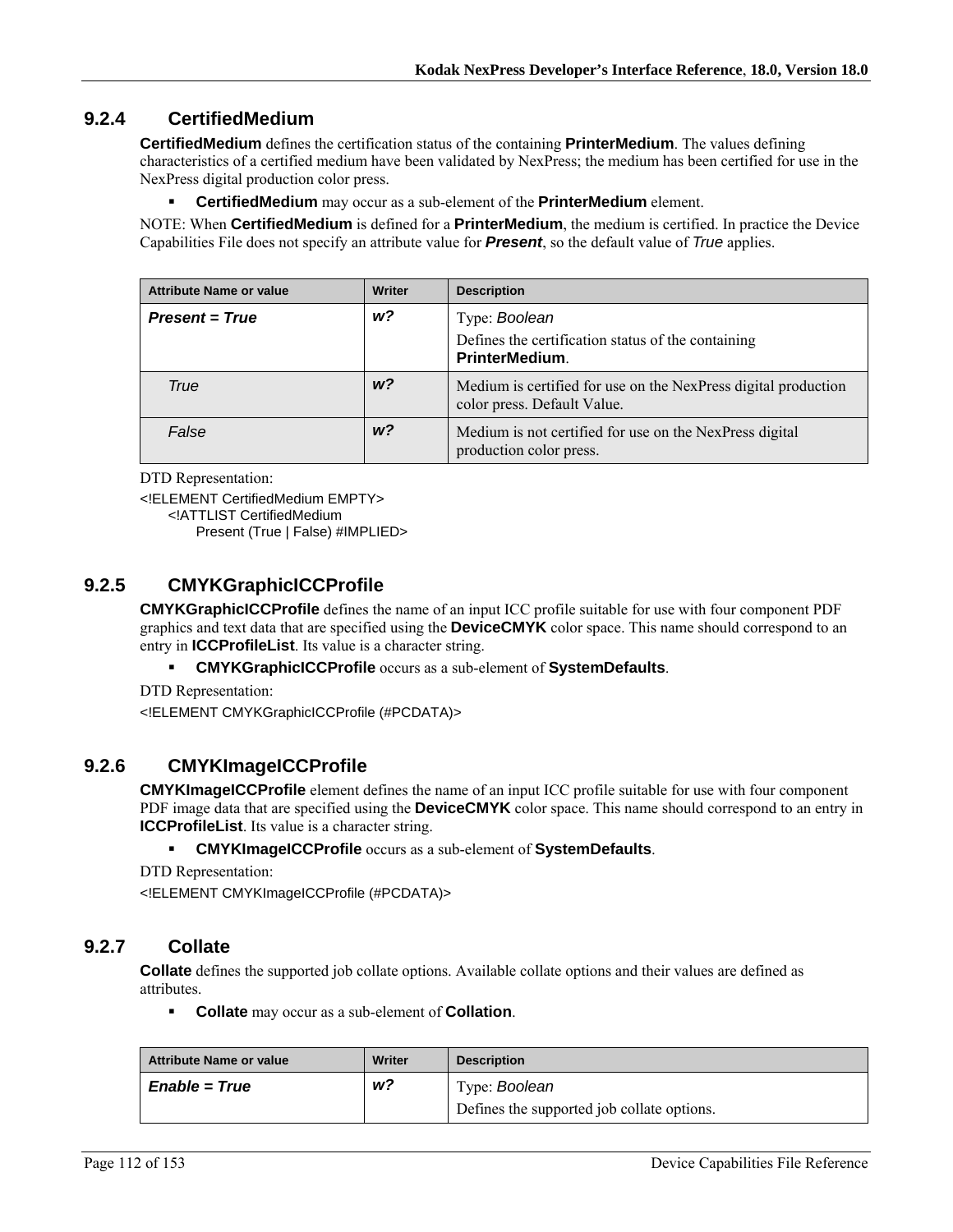| <b>Attribute Name or value</b> | Writer         | <b>Description</b>                                         |
|--------------------------------|----------------|------------------------------------------------------------|
| True                           | W <sup>2</sup> | Printing system supports enabling collation. Default Value |
| False                          | W <sup>2</sup> | Printing system supports disabling collation.              |

<!ELEMENT Collate EMPTY>

<!ATTLIST Collate

Enable (True | False) #IMPLIED>

## **9.2.8 Collation**

**Collation** defines a list of collate options that are available to a print job. When collation is enabled, a document remains a single set during printing; the number of sets produced is the requested count. When collation is disabled, the requested count is applied to each page and printed as a set; the number of sets produced is the number of pages in the document.

- **Collation** may occur as a sub-element of **FinishingOptions**.
- **Collation** may contain the sub-element **Collate**.

DTD Representation:

<!ELEMENT Collation (Collate\*)>

## **9.2.9 ColorSpace**

**ColorSpace** defines a color space. A color space is characterized by an ICC profile. Its value is supplied as an attribute.

**ColorSpace** may occur as a sub-element of **ICCProfile** and **ColorSpaceList**.

| <b>Attribute Name or value</b> | Writer         | <b>Description</b>                                                                |
|--------------------------------|----------------|-----------------------------------------------------------------------------------|
| $Enum = Gray$                  | w?             | Type: Enumeration                                                                 |
|                                |                | The name of an input or output color-space as characterized by<br>an ICC profile. |
| Gray                           | W <sup>2</sup> | Default Value                                                                     |
| <b>CMYK</b>                    | W <sup>2</sup> |                                                                                   |
| <b>RGB</b>                     | W <sup>2</sup> |                                                                                   |
| LAB                            | W <sup>2</sup> |                                                                                   |
| <b>XYZ</b>                     | W <sup>2</sup> |                                                                                   |
| LUV                            | W <sup>2</sup> |                                                                                   |
| <b>YXY</b>                     | W <sup>2</sup> |                                                                                   |
| 3CLR                           | W <sup>2</sup> |                                                                                   |
| 4CLR                           | W <sup>2</sup> |                                                                                   |
| 5CLR                           | W <sup>2</sup> |                                                                                   |
| <b>Present</b>                 | !w             | Type: Boolean                                                                     |
|                                |                | Not supported                                                                     |

DTD Representation:

<!ELEMENT ColorSpace EMPTY>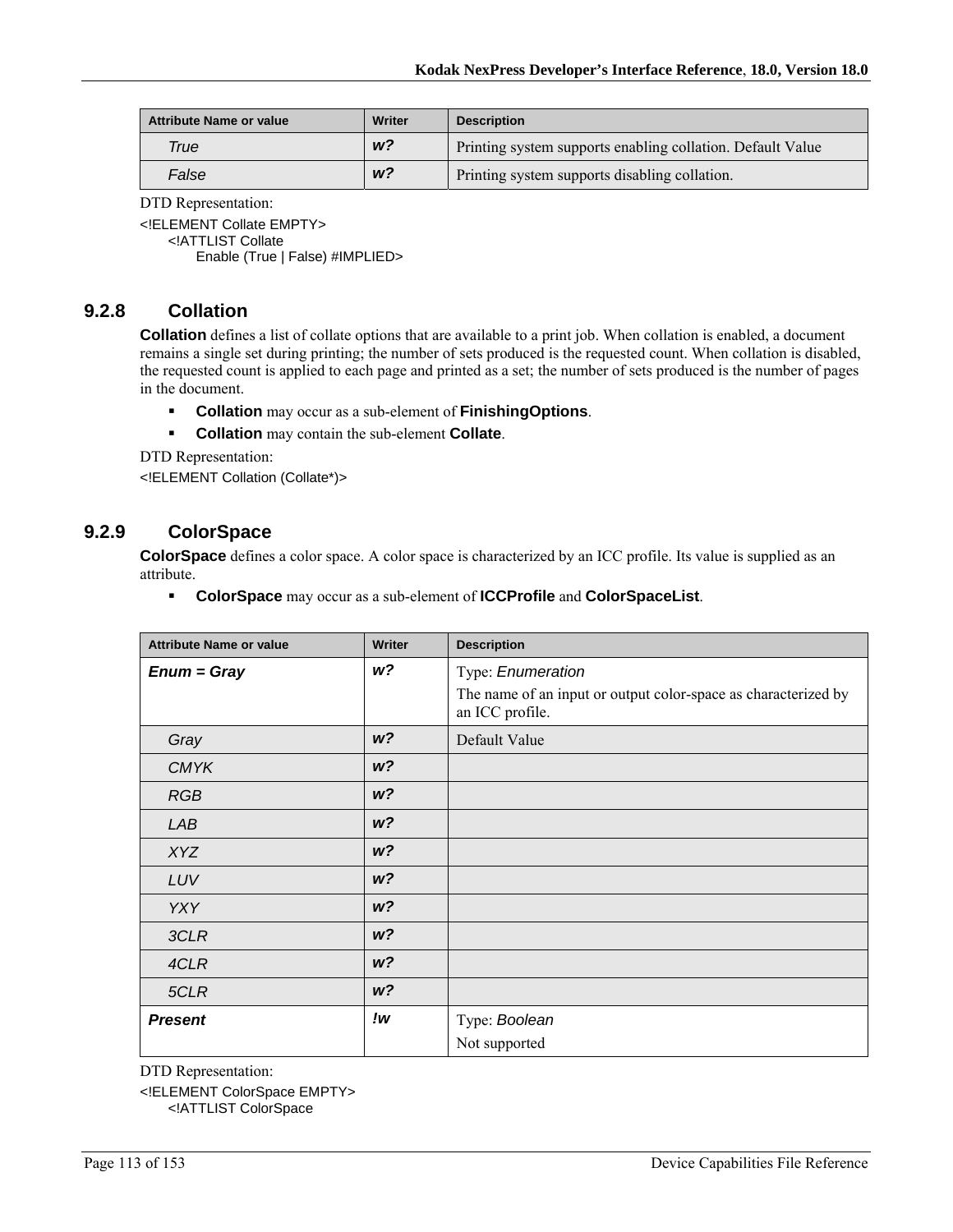Enum (Gray | CMYK | RGB | LAB | XYZ | LUV | YXY | 3CLR | 4CLR | 5CLR) #IMPLIED Present (True | False) #IMPLIED>

#### **9.2.10 ColorList**

**ColorList** enumerates the set of substrate color types supported by the substrate catalog.

- **ColorList** may occur as a sub-element of **MediumConstraints**.
- **ColorList** may contain sub-elements of **ColorType**.

DTD Representation: <!ELEMENT ColorSpaceList (ColorSpace\*)>

## **9.2.11 ColorSpaceList (Obsolete)**

**ColorSpaceList** defines the set of color spaces used by the printer.

NOTE: Use of **ColorSpaceList** is obsolete. It is included in the Device Capabilities File, but the contents of **ColorSpaceList** do not convey meaningful device capability information.

- **ColorSpaceList** may occur as a sub-element of **Printer**.
- **ColorSpaceList** may contain the sub-element **ColorSpace**.

DTD Representation:

<!ELEMENT ColorSpaceList (ColorSpace\*)>

## **9.2.12 ColorType**

**ColorType** defines the substrate color.

**ColorType** may occur as a sub-element of **ColorList** and **SystemMedium**.

| <b>Attribute Name or value</b> | <b>Writer</b>  | <b>Description</b>      |
|--------------------------------|----------------|-------------------------|
| $Enum = White$                 | w?             | Type: Enumeration       |
|                                |                | Color of the substrate. |
| <b>Unknown</b>                 | W <sup>2</sup> |                         |
| <b>WhiteNeutral</b>            | W <sup>2</sup> |                         |
| <b>GrayNeutral</b>             | W <sup>2</sup> |                         |
| Yellowish                      | W <sup>2</sup> |                         |
| <b>Blueish</b>                 | W <sup>2</sup> |                         |
| Reddish                        | W <sup>2</sup> |                         |
| Greenish                       | W <sup>2</sup> |                         |
| White                          | W <sup>2</sup> | Default Value           |
| Blue                           | W <sup>2</sup> |                         |
| Cream                          | W <sup>2</sup> |                         |
| <b>BrightYellow</b>            | W <sup>2</sup> |                         |
| Gray                           | W <sup>2</sup> |                         |
| Green                          | W <sup>2</sup> |                         |
| <b>Ivory</b>                   | W <sup>2</sup> |                         |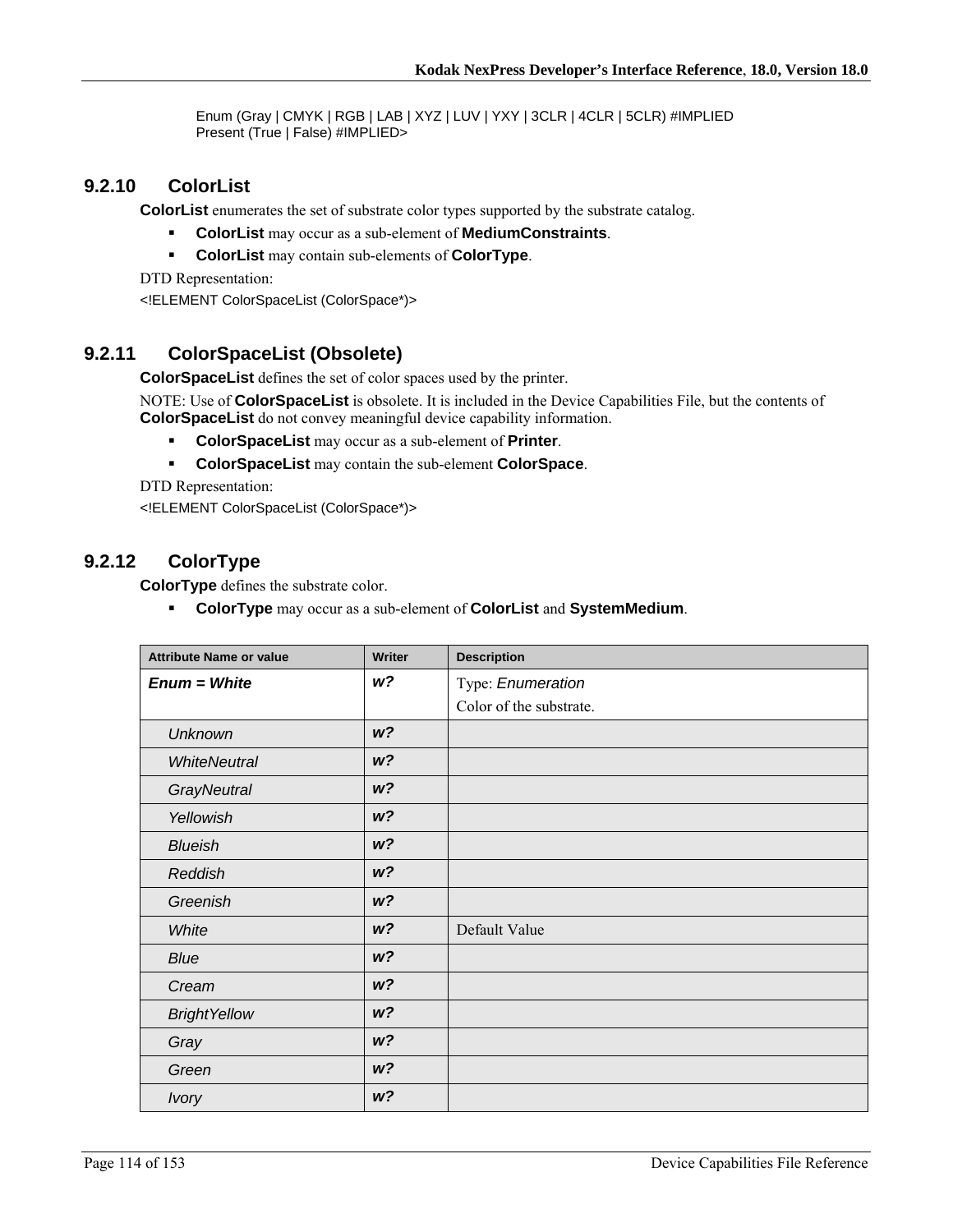| Orange         | W <sub>2</sub> |                                |
|----------------|----------------|--------------------------------|
| Pink           | W <sup>2</sup> |                                |
| Red            | W <sup>2</sup> |                                |
| Yellow         | W <sup>2</sup> |                                |
| Transparency   | W <sup>2</sup> |                                |
| Other          | W <sup>2</sup> |                                |
| <b>Present</b> | !w             | Type: Boolean<br>Not supported |
|                |                |                                |

<!ELEMENT ColorType EMPTY>

<!ATTLIST ColorType

Enum (Unknown | WhiteNeutral | GrayNeutral | Yellowish | Blueish | Reddish | Greenish | White | Blue | Cream | BrightYellow | Gray | Green | Ivory | Orange | Pink | Red | Yellow | Transparency | Other) #IMPLIED Present (True | False) #IMPLIED>

#### **9.2.13 Comment**

**Comment** contains a human-readable comment. **Comment** is usually free-form descriptive text that provides a more detailed explanation of the containing element. Its value is an ASCII string.

**Comment** may occur as a sub-element of **Printer**, **SystemMedium**, **Font**, and **ImpositionTemplate**.

DTD Representation:

<!ELEMENT Comment (#PCDATA)>

#### **9.2.14 CoreFont**

**CoreFont** defines whether the font is a member of the standard set of Adobe® core fonts.

**CoreFont** may occur as a sub-element of **Font**.

NOTE: Defining the **CoreFont** element is sufficient to designate a core font. In practice the Device Capabilities File does not specify an attribute value for *Present*, so the default value of *True* applies.

| <b>Attribute Name or value</b> | <b>Writer</b>  | <b>Description</b>                                                               |
|--------------------------------|----------------|----------------------------------------------------------------------------------|
| <b>Present = True</b>          | w?             | Type: CDATA                                                                      |
|                                |                | Defines whether the font is a member of the standard set of<br>Adobe core fonts. |
| True                           | W <sup>2</sup> | Font is a core font. Default Value.                                              |
| False                          | w <sup>2</sup> | Font is not a core font.                                                         |

DTD Representation:

<!ELEMENT CoreFont EMPTY> <!ATTLIST CoreFont Present (True | False) #IMPLIED>

#### **9.2.15 CoverList**

**CoverList** defines a list of cover mode media mapping options that are available to a print job.

**CoverList** may occur as a sub-element of **FinishingOptions**.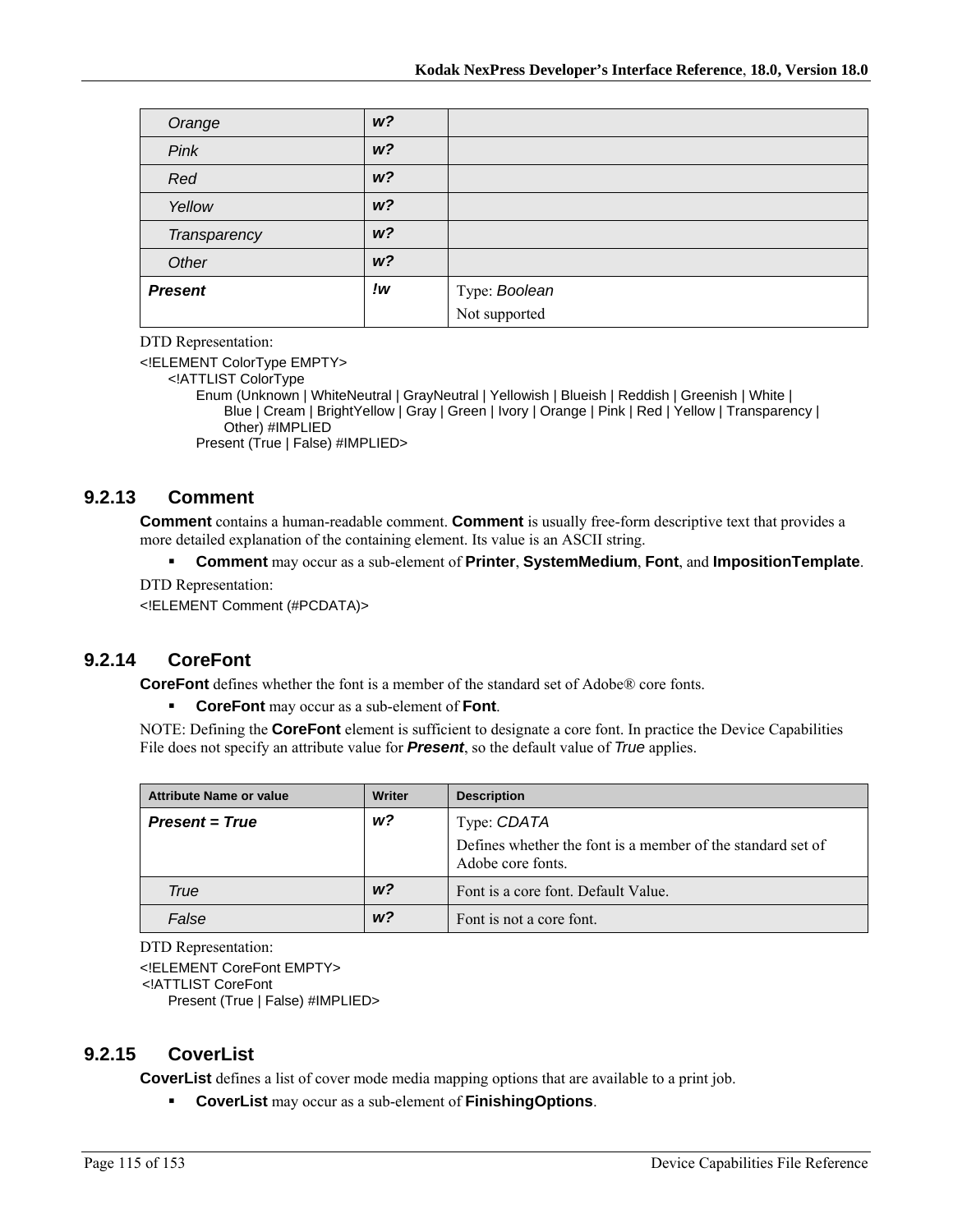**CoverList** may contain the sub-element **CoverType**.

DTD Representation:

<!ELEMENT CoverList (CoverType\*)>

## **9.2.16 CoverType**

**CoverType** defines a type of cover that can be produced in the printed document. Available types of covers are defined as attributes.

**CoverType** may occur as a sub-element of **CoverList**.

| <b>Attribute Name or value</b> | Writer         | <b>Description</b>                                                     |
|--------------------------------|----------------|------------------------------------------------------------------------|
| $Enum = None$                  | $w$ ?          | Type: Enumeration                                                      |
|                                |                | Defines type of cover that can be produced in the printed<br>document. |
| None                           | W <sup>2</sup> | The print product has no cover. Default Value.                         |
| Front                          | W <sup>2</sup> | The print product only has a front cover.                              |
| <b>Back</b>                    | W <sup>2</sup> | The print product only has a back cover.                               |
| <b>Both</b>                    | W <sup>2</sup> | The print product has both a front and a back cover.                   |
| <b>Present</b>                 | !w             | Type: Boolean                                                          |
|                                |                | Not supported.                                                         |

DTD Representation:

<!ELEMENT CoverType EMPTY>

<!ATTLIST CoverType

Enum (None | Front | Back | Both) #IMPLIED Present (True | False) #IMPLIED>

# **9.2.17 Creep**

**Creep** defines the creep value of a substrate as it pertains to perceived image movement during gather/fold finishing. **Creep** can be in units of millimeters or inches; units are provided as an attribute.

**Creep** may occur as a sub-element of **BoundedMediumData**.

| <b>Attribute Name or value</b> | Writer         | <b>Description</b>                                             |
|--------------------------------|----------------|----------------------------------------------------------------|
| $Unit = UM$                    | w?             | Type: <i>Enumeration</i><br>Unit of measure for <b>Creep</b> . |
| UM                             | W <sup>2</sup> | Micrometers. Default Value                                     |
| IN                             | W <sup>2</sup> | Inches.                                                        |

DTD Representation:

<!ELEMENT Creep (#PCDATA)> <!ATTLIST Creep Unit (UM|IN) #IMPLIED>

## **9.2.18 CurrentColorMode (Obsolete)**

**CurrentColorMode** defines the current color policy of the printing system. Its value is provided as an attribute.

**CurrentColorMode** may occur as a sub-element of **FifthColor**.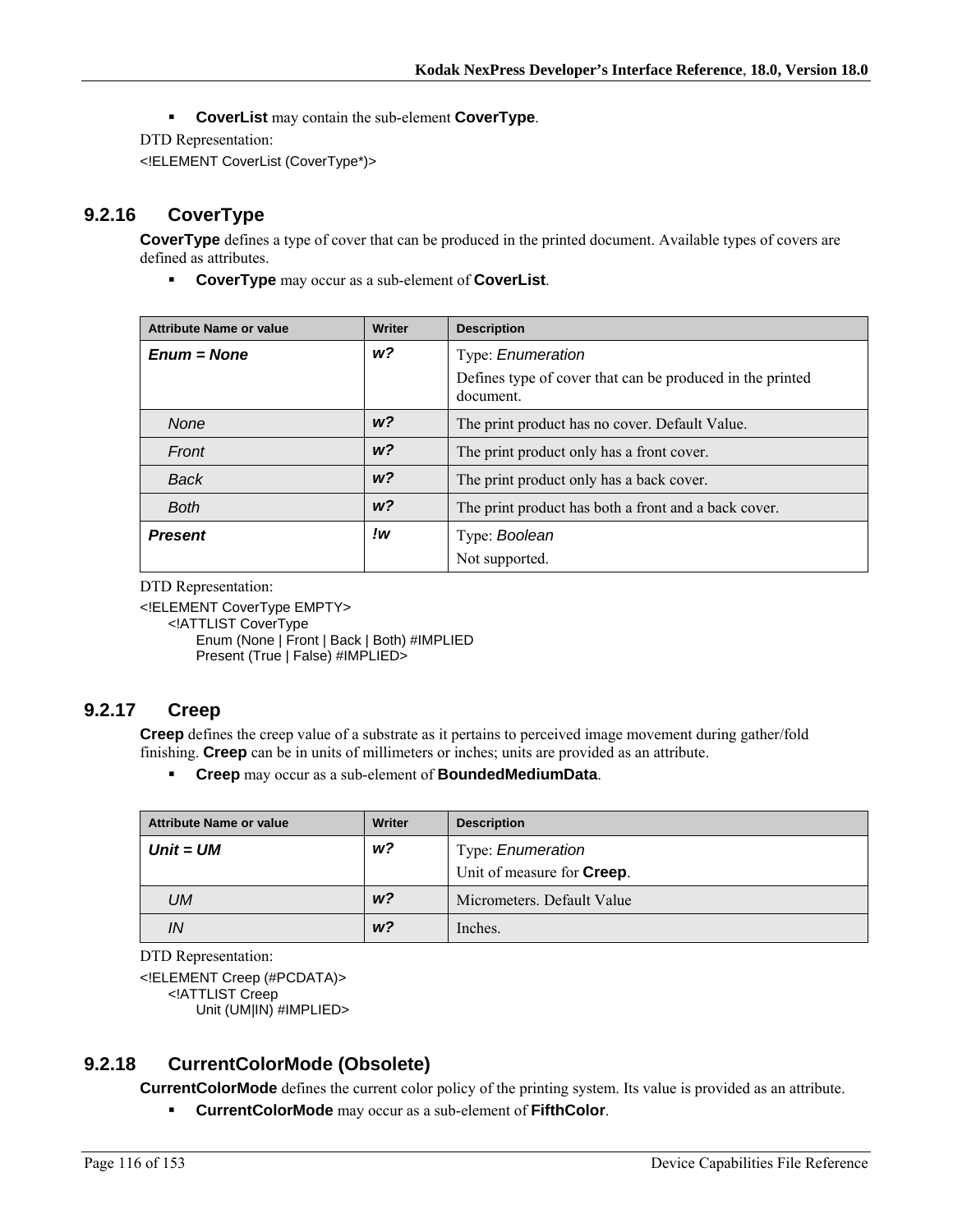NOTE: **CurrentColorMode** is obsolete. Historically it was used to report the color policy in use by the printer because changing from four to five color printing required a significant changeover interval. The press now operates in an *Auto* color mode using four or five dry-ink printing stations as appropriate.

| <b>Attribute Name or value</b> | <b>Writer</b>  | <b>Description</b>                                                              |
|--------------------------------|----------------|---------------------------------------------------------------------------------|
| $Enum = Auto$                  | $w$ ?          | Type: Enumeration                                                               |
|                                |                | Defines the current color policy of the printing system.                        |
| Auto                           | w <sub>2</sub> | The current color mode is set to automatic. Default Value.                      |
| <b>Black</b>                   | W <sup>2</sup> | The current color mode of operation is black printing only.                     |
| <b>CMYK</b>                    | w <sub>2</sub> | The current color mode of operation is 4-color CMYK.                            |
| 5CLR                           | W <sup>2</sup> | The current color mode 5 color printing – CMYK and a fifth<br>process colorant. |
| <b>Unknown</b>                 | w <sub>2</sub> | The current color mode is undefined.                                            |

DTD Representation:

<!ELEMENT CurrentColorMode EMPTY>

<!ATTLIST CurrentColorMode

Enum (Auto | Black | CMYK | 5CLR | Unknown) #IMPLIED>

#### **9.2.19 CurrentLoadedFifthColor**

**CurrentLoadedFifthColor** identifies the fifth dry-ink printing station installed and loaded in the printing system. The color must be a member of the **InstalledFifthColorList** for it to be loaded.

- **CurrentLoadedFifthColor** may occur as a sub-element of **FifthColor**.
- **CurrentLoadedFifthColor** may contain the sub-element **FifthColorName**.

DTD Representation:

<!ELEMENT CurrentLoadedFifthColor (FifthColorName, SupportedEngineSpeedList)>

#### **9.2.20 DefaultDestination**

When **DefaultDestination** is defined for a **Delivery**, the **DeliveryLocation** is the device default.

**DefaultDestination** may occur as a sub-element of **Delivery**.

## **9.2.21 Delivery**

**Delivery** defines a set of print output destinations available to the printing system and their capabilities. Each **Delivery** element has a unique identifier, ID, provided as an attribute.

- **Delivery** may occur as a sub-element of **SubstrateDeliveryList**.
- **Delivery** contains the sub-elements **DeliveryType**, **OffsetCapable**, **StapleCapable**, **OperatorSelectable**, **OutputDelivery**, **MinSize**, **MaxSize, SupportedEngineSpeedList, DefaultDestination**.

| <b>Attribute Name or value</b> | Writer | <b>Description</b>                                                                                                                                                                         |
|--------------------------------|--------|--------------------------------------------------------------------------------------------------------------------------------------------------------------------------------------------|
| ID                             | W      | Type: CDATA                                                                                                                                                                                |
|                                |        | Unique identifier for delivery element. The format of ID is not<br>defined by this interface. Hex string values (such as $0x11$ and<br>$0x41$ ) are typical, but may change in the future. |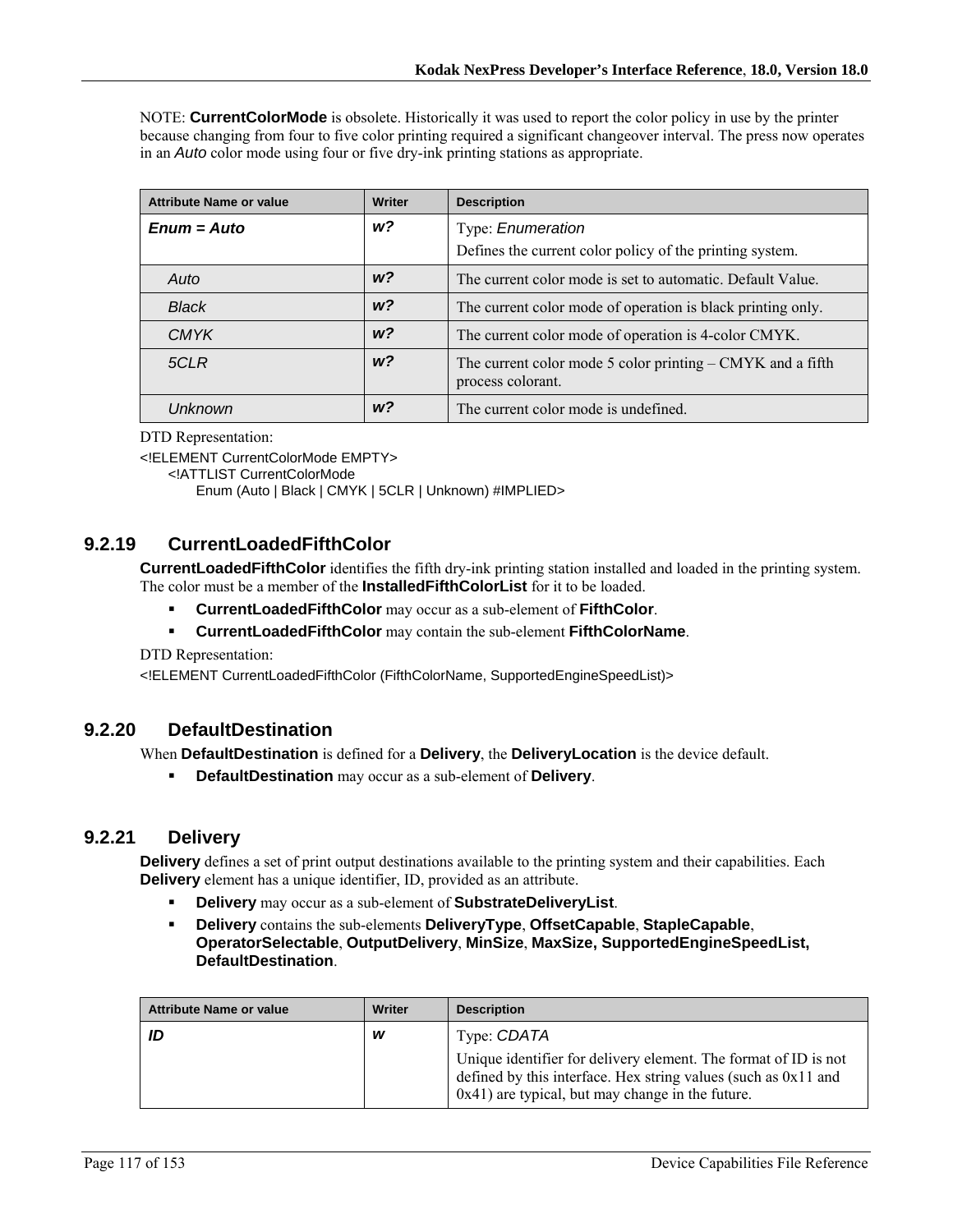<!ELEMENT Delivery (DeliveryType, OffsetCapable, StapleCapable, OperatorSelectable, OutputDelivery, MinSize, MaxSize, SupportedEngineSpeedList, DefaultDestination)> <!ATTLIST Delivery ID CDATA #REQUIRED>

#### **9.2.22 DeliveryLocation**

**DeliveryLocation** defines an enumeration of all output destinations across the NexPress product line.

**Delivery** may occur as a sub-element of **SubstrateDeliveryList**.

DTD Representation:

<!ELEMENT DeliveryLocation EMPTY>

<!ATTLIST DeliveryLocation Enum (Main | Main2 | Proof | Proof2 | InlineFinisher | FinisherUpper | FinisherLower | FinisherSaddle | Hidden | Unknown) #REQUIRED>

## **9.2.23 DeliveryType**

**DeliveryType** defines a substrate output location. The location can be a tray or bin on the printer or output accessory.

- **DeliveryType** may occur as a sub-element of **Delivery**.
- **DeliveryType** contains the sub-element **DeliveryTypeDetails**.

| <b>Attribute Name or value</b> | <b>Writer</b>  | <b>Description</b>                         |
|--------------------------------|----------------|--------------------------------------------|
| <b>Enum</b>                    | W              | Type: Enumeration                          |
|                                |                | Defines a substrate output location.       |
| stacker                        | w <sup>2</sup> | High capacity output stacker.              |
| proof                          | w <sup>2</sup> | Proof output tray.                         |
| waste                          | w <sub>2</sub> | Output tray for discarding spoiled sheets. |
| finisher                       | W <sup>2</sup> | Finisher device.                           |
| unknown                        | W <sup>2</sup> | Unknown device.                            |

DTD Representation:

<!ELEMENT DeliveryType (DeliveryTypeDetails)>

<!ATTLIST DeliveryType

Enum (stacker | proof | waste | finisher | unknown) #REQUIRED>

# **9.2.24 DeliveryTypeDetails**

**DeliveryTypeDetails** provides more specific information about the **DeliveryType** location; such information is useful for differentiating between multiple locations on the output device. The value of **DeliveryTypeDetails** is provided as an attribute.

- **DeliveryTypeDetails** may occur as a sub-element of **DeliveryType**.
- **DeliveryTypeDetails** contains the sub-element **SupportedEngineSpeedList.**

| <b>Attribute Name or value</b> | <b>Writer</b>  | <b>Description</b>                           |
|--------------------------------|----------------|----------------------------------------------|
| <b>Enum</b>                    | W              | Type: <i>Enumeration</i>                     |
|                                |                | Provides detailed DeliveryType capabilities. |
| Deposit                        | W <sup>2</sup> | Has no special capability.                   |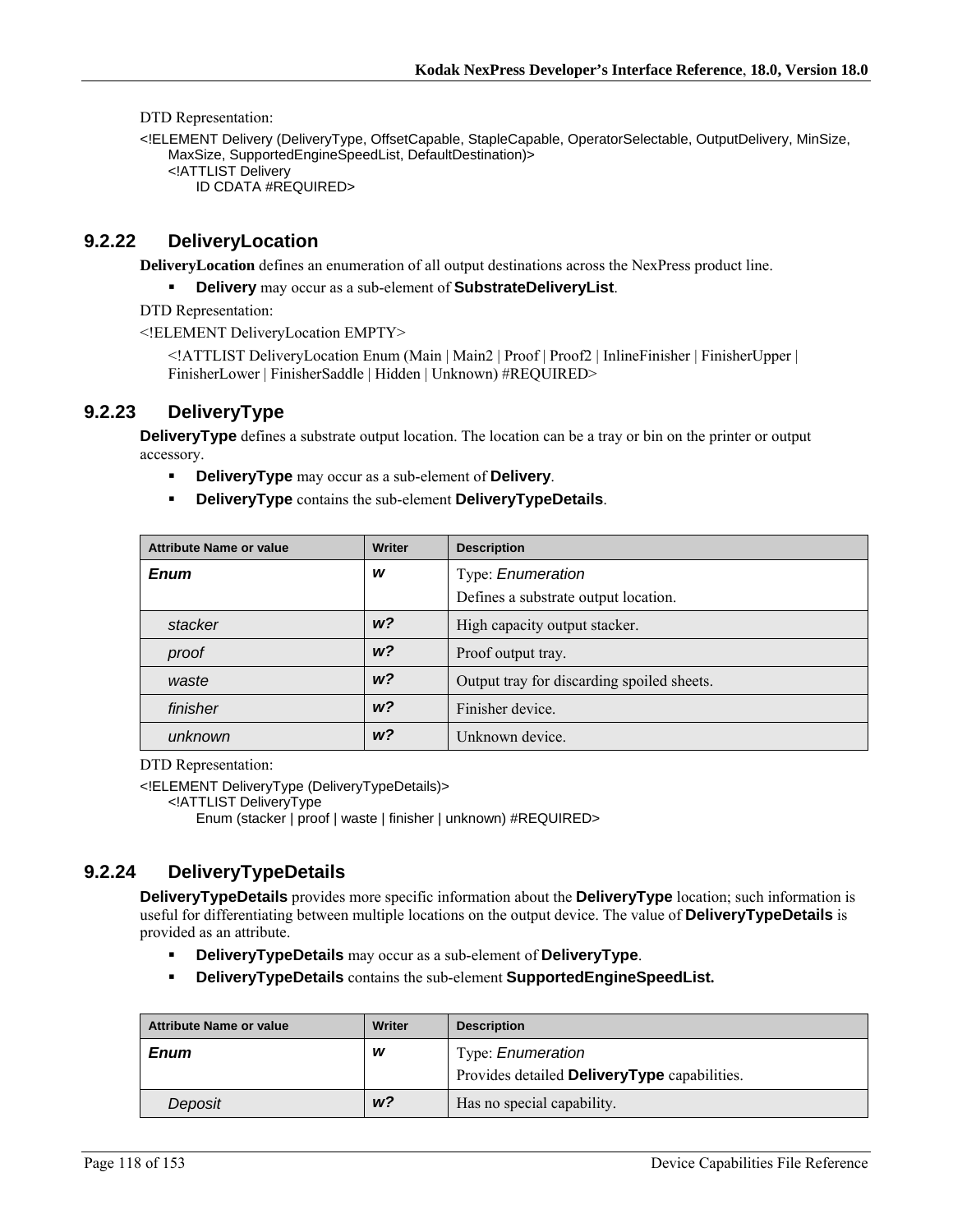| <b>Attribute Name or value</b> | <b>Writer</b>  | <b>Description</b>                                                                                              |
|--------------------------------|----------------|-----------------------------------------------------------------------------------------------------------------|
| Rotary                         | w <sub>2</sub> | Has rotary capability.                                                                                          |
| <b>High Volume Tray</b>        | w <sub>2</sub> | Proof output tray has high capacity (in terms of quantity of<br>sheets it can hold).                            |
| LowCapacityProofWaste          | W <sup>2</sup> | Proof and waste output trays have low capacity (in terms of<br>quantity of sheets it can hold).                 |
| LowCapacityProof               | W <sup>2</sup> | Proof output tray has low capacity (in terms of quantity of<br>sheets it can hold).                             |
| Vertical                       | W <sup>2</sup> | Has vertical stacking capability.                                                                               |
| Dfa                            | W <sup>2</sup> | Inline finisher that uses the DFA interface.                                                                    |
| <b>HighCapacity</b>            | w <sub>2</sub> | High Capacity Stacker (NexPress M700 only)                                                                      |
| ProofWaste                     | W <sup>2</sup> | Proof Tray (NexPress M700 only)                                                                                 |
| Saddle                         | W <sup>2</sup> |                                                                                                                 |
| Invalid                        | W <sup>2</sup> |                                                                                                                 |
| <b>Unknown</b>                 | W <sup>2</sup> |                                                                                                                 |
| <b>Position</b>                | W              | Type: CDATA                                                                                                     |
|                                |                | A numerical assignment designated by the print engine. Position<br>assignment is not defined by this interface. |

<!ELEMENT DeliveryTypeDetails (SupportedEngineSpeedList?)>

<!ATTLIST DeliveryTypeDetails

Enum (Deposit | Rotary | HighVolumeTray | LowCapacityProofWaste | LowCapacityProof | Vertical | Dfa | HighCapacity | ProofWaste | Saddle | Invalid | Unknown) #REQUIRED Position CDATA #REQUIRED>

## **9.2.25 DeviceID**

**DeviceID** identifies the NexPress front end from which the Device Capabilities File was obtained. It is the name of the NexPress front end on a computer network domain. Its value is an ASCII string.

- **DeviceID** may occur as a sub-element of **ManufacturingCapabilities**.
- DTD Representation:

<!ELEMENT DeviceID (#PCDATA)>

## **9.2.26 DiscreteSize**

**DiscreteSize** describes the size constraint (Width, Height) of a medium element.

**DiscreteSize** occurs as a sub-element of **SupportedSizeList**.

DTD Representation:

<!ELEMENT DiscreteSize (Width, Height)>

<!ATTLIST DiscreteSize Unit (MM) #IMPLIED>

#### **9.2.27 DoorNumber**

**DoorNumber** defines the door number assigned to the containing **SubstrateSupply**. Assignment of a value to **DoorNumber** is print engine-dependent and not specified by this interface; the value is an integer.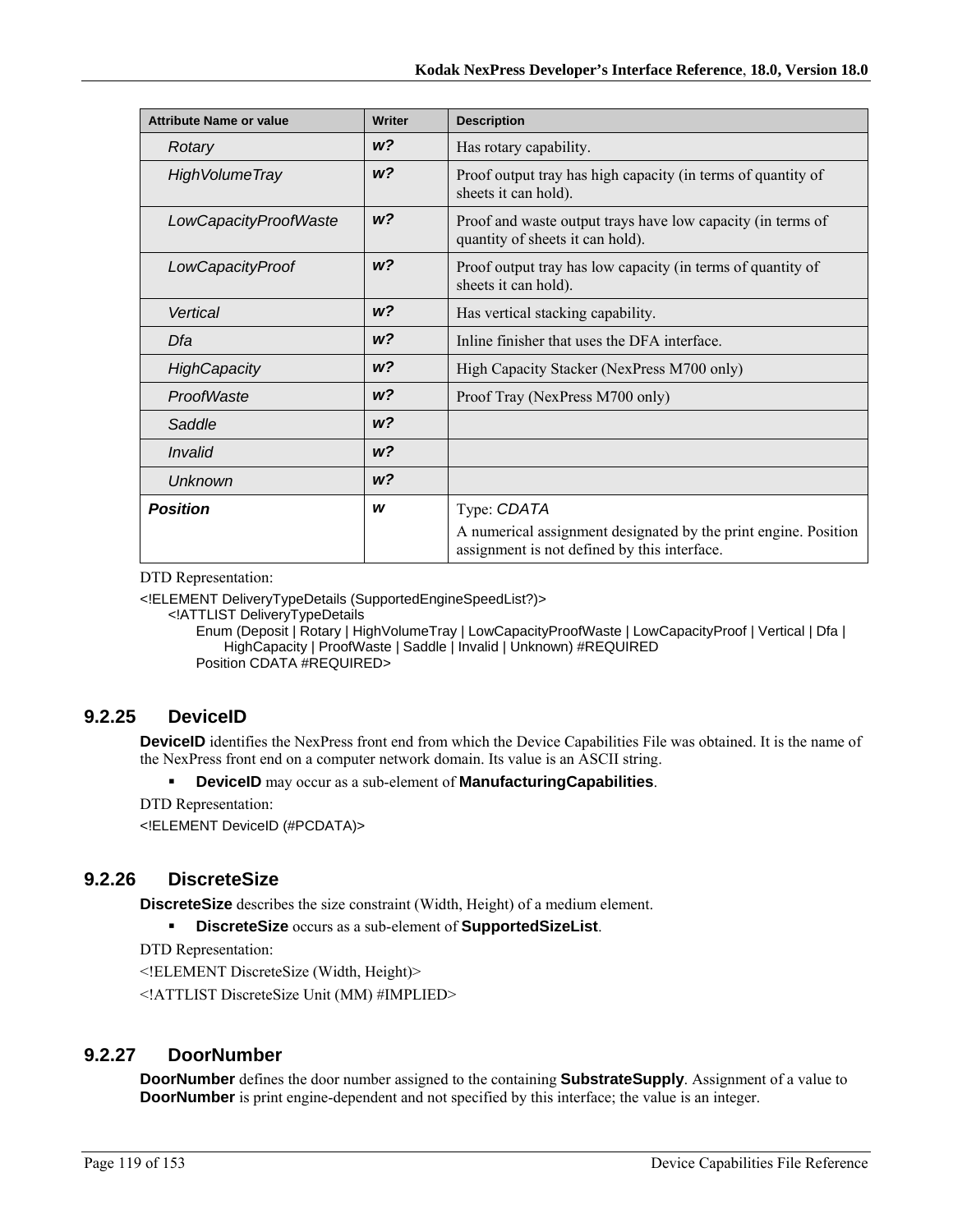**DoorNumber** occurs as a sub-element of **SubstrateSupply**.

DTD Representation:

<!ELEMENT DoorNumber (#PCDATA)>

## **9.2.28 EngineSpeed**

**EngineSpeed** identifies the speed in A4 pages/minute which the NexPress can run.

 **EngineSpeed** may occur as a sub-element of **SupportedEngineSpeedList, MaxLicensedEngineSpeed**.

| <b>Attribute Name or value</b> | <b>Writer</b>  | <b>Description</b>                       |
|--------------------------------|----------------|------------------------------------------|
| <b>Enum</b>                    | W              | Type: Enumeration                        |
|                                |                | Engine printing speed in A4 pages/minute |
| 70                             | W <sup>2</sup> |                                          |
| 83                             | W <sup>2</sup> |                                          |
| 100                            | W <sup>2</sup> |                                          |
| 120                            | W <sup>2</sup> |                                          |
| <b>Unknown</b>                 | W <sup>2</sup> |                                          |

DTD Representation:

<!ELEMENT EngineSpeed EMPTY> <!ATTLIST EngineSpeed Enum (70 | 83 | 100 | 120 | Unknown) #REQUIRED>

# **9.2.29 ExternalControllerType**

**ExternalControllerType** defines the type of DFE attached to the printing station.

**ExternalControllerType** may occur as a sub-element of **Printer**.

| <b>Attribute Name or value</b> | <b>Writer</b>  | <b>Description</b>                                            |
|--------------------------------|----------------|---------------------------------------------------------------|
| $Enum = None$                  | W              | Type: Enumeration<br>Defines type of the external controller. |
| <b>NONE</b>                    | w <sup>2</sup> | Default Value.                                                |
| <b>FIERY</b>                   | W <sup>2</sup> |                                                               |
| <b>BRISQUE</b>                 | W <sup>2</sup> |                                                               |
| CREO PODS                      | W <sup>2</sup> |                                                               |

DTD Representation:

<!ELEMENT ExternalControllerType EMPTY>

<!ATTLIST ExternalControllerType

Enum (NONE | FIERY | BRISQUE | CREO\_PODS) #REQUIRED>

#### **9.2.30 FeedEdge**

**FeedEdge** identifies the leading edge of the substrate as it travels through the paper path.

**FeedEdge** may occur as a sub-element of **PrinterMedium**.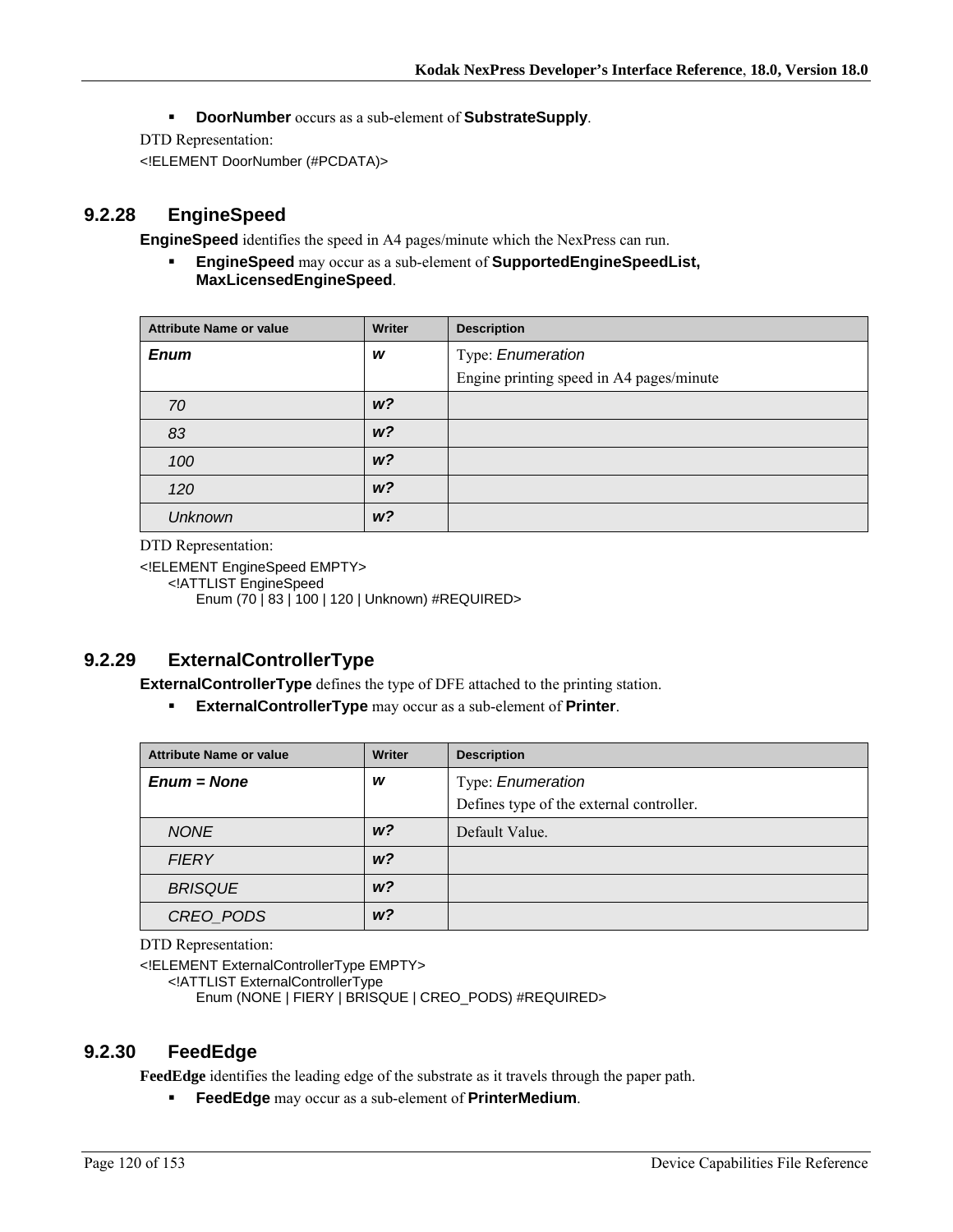<!ELEMENT FeedEdge EMPTY>

<!ATTLIST FeedEdge Enum (ShortEdge|LongEdge) #IMPLIED>

## **9.2.31 FeederType**

**FeederType** identifies the type of substrate supply.

**FeederType** may occur as a sub-element of **SubstrateSupply**.

| <b>Attribute Name or value</b> | <b>Writer</b>  | <b>Description</b>       |
|--------------------------------|----------------|--------------------------|
| <b>Enum</b>                    | w?             | Type: Enumeration        |
|                                |                | No Default               |
| 1K Drawer                      | W <sup>2</sup> | 1000 sheet supply drawer |
| 4.5K Drawer                    | w?             | 4500 sheet supply drawer |
| RollFeed                       | W <sup>2</sup> | Roll Feeder              |
| <b>Unknown</b>                 | w?             |                          |

DTD Representation:

<!ELEMENT FeederType EMPTY>

<!ATTLIST FeederType

Enum (1K\_Drawer | 4.5K\_Drawer | RollFeed | Unknown) #IMPLIED

#### **9.2.32 FifthColor**

**FifthColor** defines the printing system's support for fifth color dry-ink printing stations. Support for a fifth dry-ink printing station is reported as an attribute.

- **FifthColor** may occur as a sub-element of Printer.
- **FifthColor** may contain sub-elements **InstalledFifthColorList**, **CurrentColorMode**, and **CurrentLoadedFifthColor**.

| <b>Attribute Name or value</b> | Writer         | <b>Description</b>                                                            |
|--------------------------------|----------------|-------------------------------------------------------------------------------|
| Supported = True               | w?             | Type: Boolean                                                                 |
|                                |                | Defines support for a fifth dry-ink printing station.                         |
| True                           | W <sup>2</sup> | Printing system supports a fifth, dry-ink printing station. Default<br>Value. |
| False                          | w?             | Printing system does not support a fifth, dry-ink printing station.           |

DTD Representation:

<!ELEMENT FifthColor (InstalledFifthColorList\*, CurrentColorMode?, CurrentLoadedFifthColor?)> <!ATTLIST FifthColor

Supported (True | False) #IMPLIED>

## **9.2.33 FifthColorName**

**FifthColorName** defines the name of a fifth dry-ink printing station. The name is an attribute.

 **FifthColorName** may occur as a sub-element of **InstalledFifthColorList** and **CurrentLoadedFifthColor**.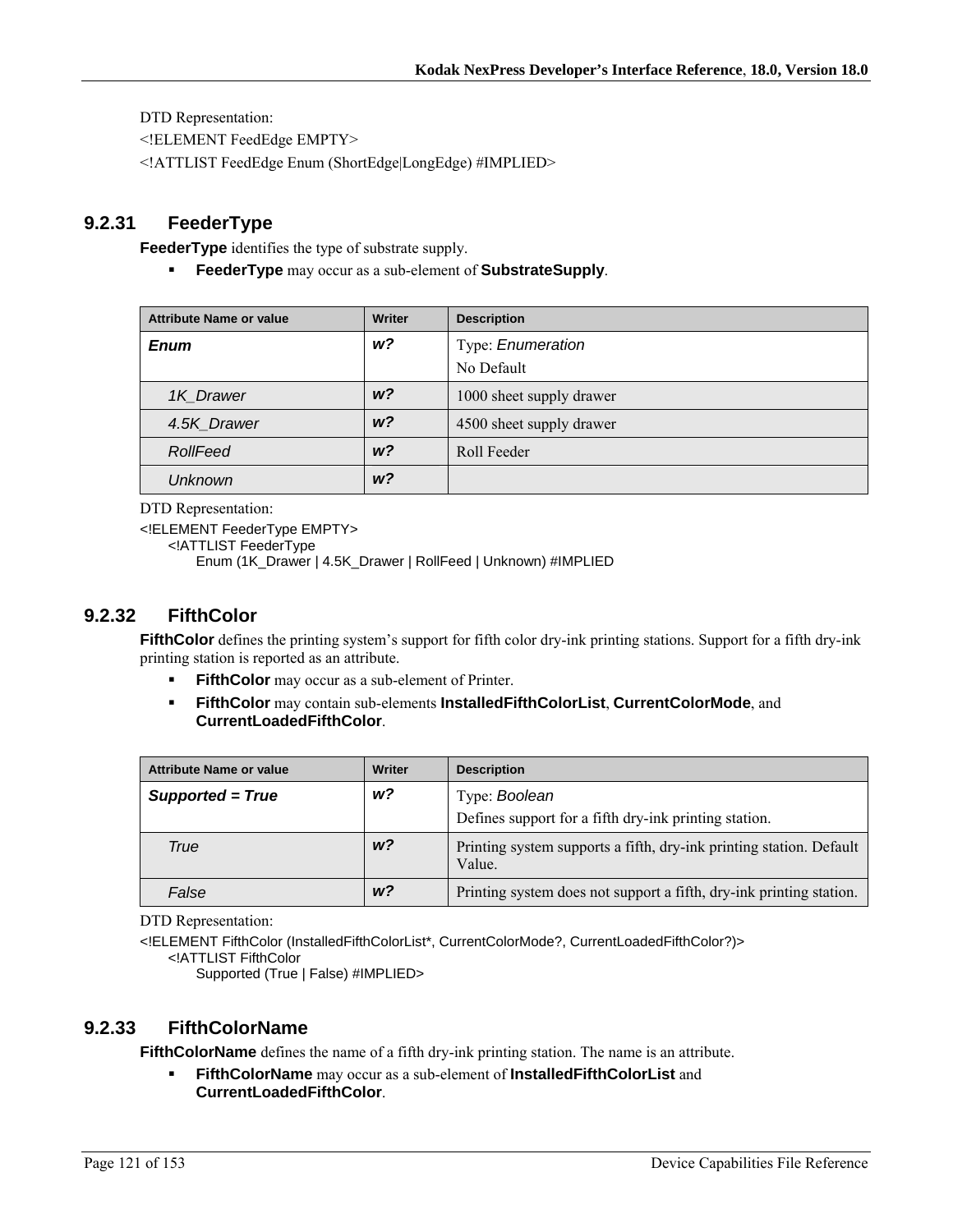**FifthColorName** may contain sub-element **SecuredColorant**.

| <b>Attribute Name or value</b> | Writer | <b>Description</b>                                                                                                        |
|--------------------------------|--------|---------------------------------------------------------------------------------------------------------------------------|
| <b>Enum</b>                    | w?     | Type: <i>Enumeration</i><br>Defines name of a fifth dry-ink printing station. Enumeration<br>values are system-dependent. |

DTD Representation:

<!ELEMENT FifthColorName (SecuredColorant?)> <!ATTLIST FifthColorName Enum (#PCDATA) #IMPLIED>

## **9.2.34 FinishingOptions**

**FinishingOptions** defines supported finishing available on the printing system. Finishing options pertain to the handling of printed output.

- **FinishingOptions** may occur as a sub-element of **ManufacturingCapabilities**.
- **FinishingOptions** may contain sub-elements **CoverList**, **InsertList**, **Collation**, **Jogging**, **SubstrateDeliveryList**, and **PageOrderList**.

DTD Representation:

<!ELEMENT FinishingOptions (CoverList?, InsertList?, Collation?, Jogging?, SubstrateDeliveryList?, PageOrderList?)>

#### **9.2.35 Font**

**Font** defines the characteristics of a font installed on the printing system.

- **Font** may occur as a sub-element of **FontList**.
- **Font** contains sub-element **Name**. It may also contain sub-elements **Comment**, **FontType**, and **CoreFont**.

DTD Representation:

<!ELEMENT Font (Name, Comment?, FontType?, CoreFont?)>

#### **9.2.36 FontDefaults**

**FontDefaults** defines default values for all font characteristics in the containing **FontList**. The default is only used if the defaulted element is not explicitly defined in **Font**.

- **FontDefaults** may occur as a sub-element of **FontList**.
- **FontDefaults** contains sub-element **Font**.

NOTE: **FontDefaults** does not define a default value for **Name**. Each **Font** element within **FontList** must have a unique name.

DTD Representation:

<!ELEMENT FontDefaults (Font)>

## **9.2.37 FontList**

**FontList** defines the list of installed fonts. These fonts are available to any submitted JDF ticket or Virtual Printer Hot Folder. Each listed font defines only those elements for which the value differs from that in **FontDefaults**.

- **FontList** may only occur as a sub-element of **ManufacturingCapabilities**.
- **FontList** may contain sub-elements **FontDefaults** and **Font**.

DTD Representation: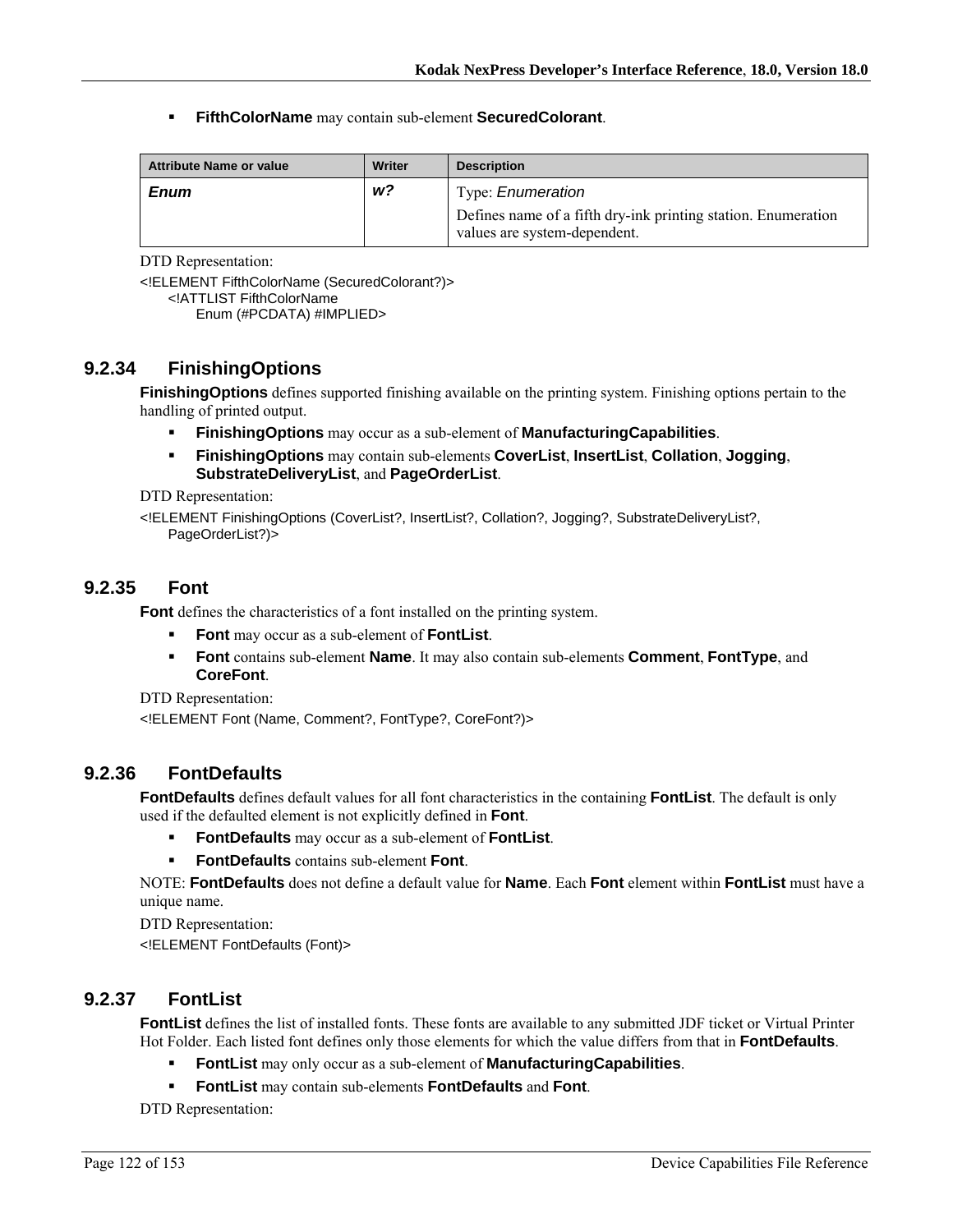<!ELEMENT FontList (FontDefaults?, Font\*)>

## **9.2.38 FontType**

**FontType** defines the data format of a font. Its value is supplied as an attribute.

**FontType** may occur as a sub-element of **Font**.

| <b>Attribute Name or value</b> | <b>Writer</b>  | <b>Description</b>                 |
|--------------------------------|----------------|------------------------------------|
| $Enum = PostScriptType1$       | w?             | Type: Enumeration                  |
|                                |                | Defines the data format of a font. |
| PostScriptType1                | W <sup>2</sup> | Default Value.                     |
| PostScriptType1MM              | W <sup>2</sup> |                                    |
| PostScriptType3                | W <sup>2</sup> |                                    |
| PostScriptType42               | W <sup>2</sup> |                                    |
| PostScriptTTF                  | W <sup>2</sup> |                                    |
| PostScriptType0CID             | W <sup>2</sup> |                                    |
| <b>Present</b>                 | !w             | Type: Boolean                      |
|                                |                | Not supported.                     |

DTD Representation:

<!ELEMENT FontType EMPTY>

<!ATTLIST FontType

Enum (PostScriptType1 | PostScriptType1MM | PostScriptType3 | PostScriptType42 | PostScriptTTF | PostScriptType0CID) #IMPLIED Present (True | False) #IMPLIED>

## **9.2.39 GlossUnitCompatible**

**GlossUnitCompatible** indicates containing **PrinterMedium** is compatible with the external glosser.

**GlossUnitCompatible** may occur as a sub-element of **PrinterMedium**.

DTD Representation:

<!ELEMENT GlossUnitCompatible EMPTY>

#### **9.2.40 HasGlosserSettings**

**HasGlosserSettings** indicates glosser settings are defined for containing **PrinterMedium**.

**HasGlosserSettings** may occur as a sub-element of **PrinterMedium**.

DTD Representation:

<!ELEMENT HasGlosserSettings EMPTY>

## **9.2.41 Height**

**Height** defines the height/length component of a rectangular dimension. **Height** can be in units of millimeters or inches.

**Height** may occur as a sub-element of **MinSize** and **MaxSize**.

|  | <b>Attribute Name or value</b> | <b>Writer</b> | <b>Description</b> |
|--|--------------------------------|---------------|--------------------|
|--|--------------------------------|---------------|--------------------|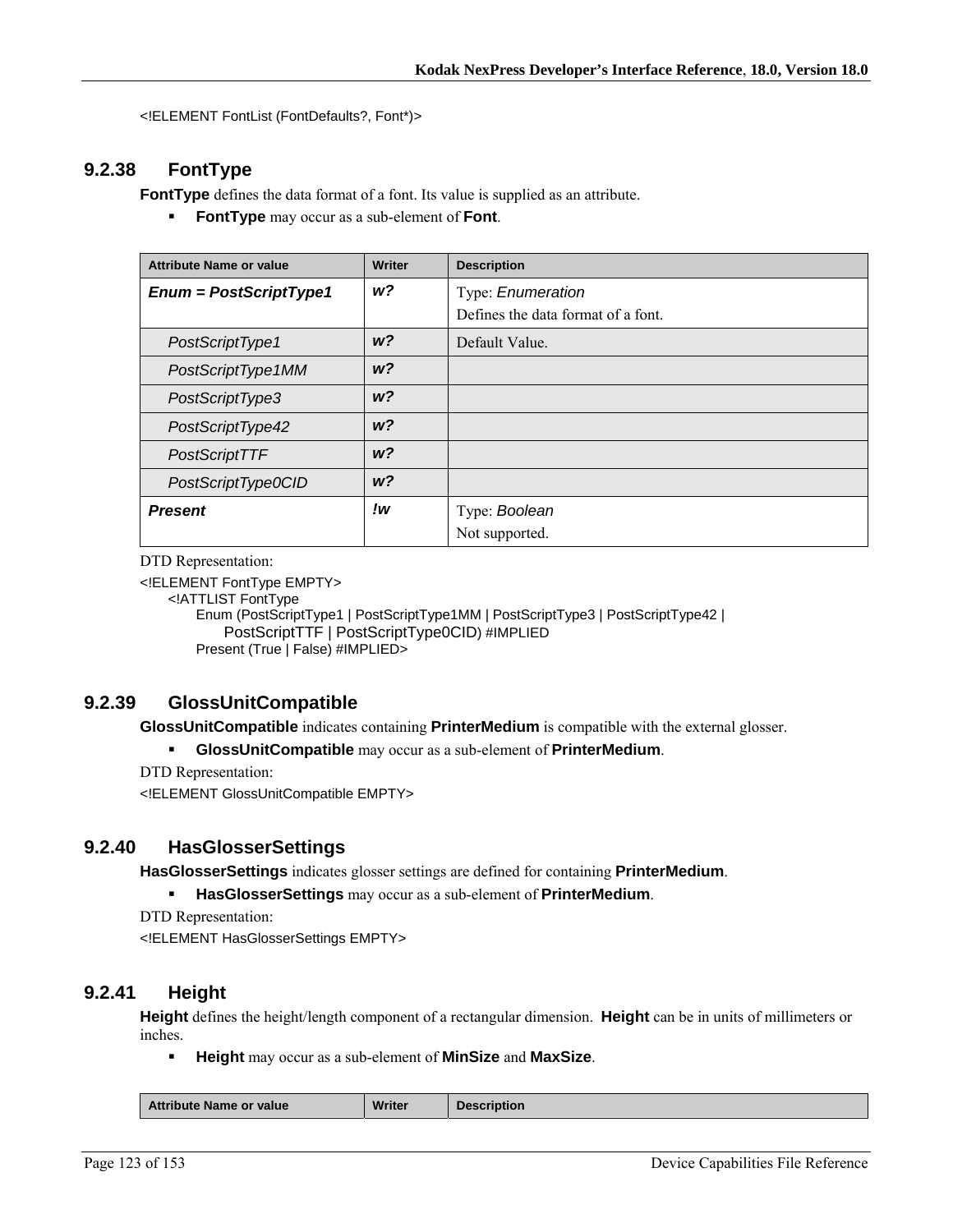| Attribute Name or value | <b>Writer</b>  | <b>Description</b>                 |
|-------------------------|----------------|------------------------------------|
| $Unit = MM$             | w?             | Type: Enumeration                  |
|                         |                | Unit of measure for <b>Width</b> . |
| <b>MM</b>               | W <sup>2</sup> | Millimeters. Default Value         |
| ΙN                      | W <sup>2</sup> | Inches.                            |

<!ELEMENT Height (#PCDATA)>

## **9.2.42 I2PPlatform**

**I2PPlatform** reports the I2P platform type used within the printing system.

**I2PPlatform** may occur as a sub-element of **Printer**.

| <b>Attribute Name or value</b> | <b>Writer</b>  | <b>Description</b>             |
|--------------------------------|----------------|--------------------------------|
| <b>Enum</b>                    | w              | Type: Enumeration              |
|                                |                | Printing system platform type. |
| 12P                            | w <sup>2</sup> | First generation I2P.          |
| I2P2                           | w <sup>2</sup> | Second generation I2P.         |
| <b>Unknown</b>                 | W <sup>2</sup> | Unknown.                       |

DTD Representation:

<!ELEMENT I2PPlatform EMPTY>

<!ATTLIST I2PPlatform

Enum (I2P | I2P2 | Unknown) #REQUIRED>

## **9.2.43 ICCProfile**

**ICCProfile** defines the name and color space definition of an ICC profile. An attribute identifies those profiles mapped to a substrate.

- **ICCProfile** may occur as a sub-element of **ICCProfileList**.
- **ICCProfile** contains sub-element **Name**. It may also contain sub-element **ColorSpace**.

| <b>Attribute Name or value</b> | Writer         | <b>Description</b>                                                                                                                                     |
|--------------------------------|----------------|--------------------------------------------------------------------------------------------------------------------------------------------------------|
| SubstratelCCProfile = True     | w?             | Type: Boolean                                                                                                                                          |
|                                |                | Indicates whether or not the ICC profile is an output ICC profile<br>characterizing a supported medium from a substrate entry of the<br>Media Catalog. |
| True                           | w?             | The ICC profile is and output ICC profile and is referenced from<br>a Media Catalog entry. Default Value.                                              |
| False                          | w <sup>2</sup> | The ICC profile is not an output pro-file and is not referenced<br>from a Media Catalog entry.                                                         |

DTD Representation:

<!ELEMENT ICCProfile (Name, ColorSpace?)>

<!ATTLIST ICCProfile

SubstrateICCProfile (True | False) #IMPLIED>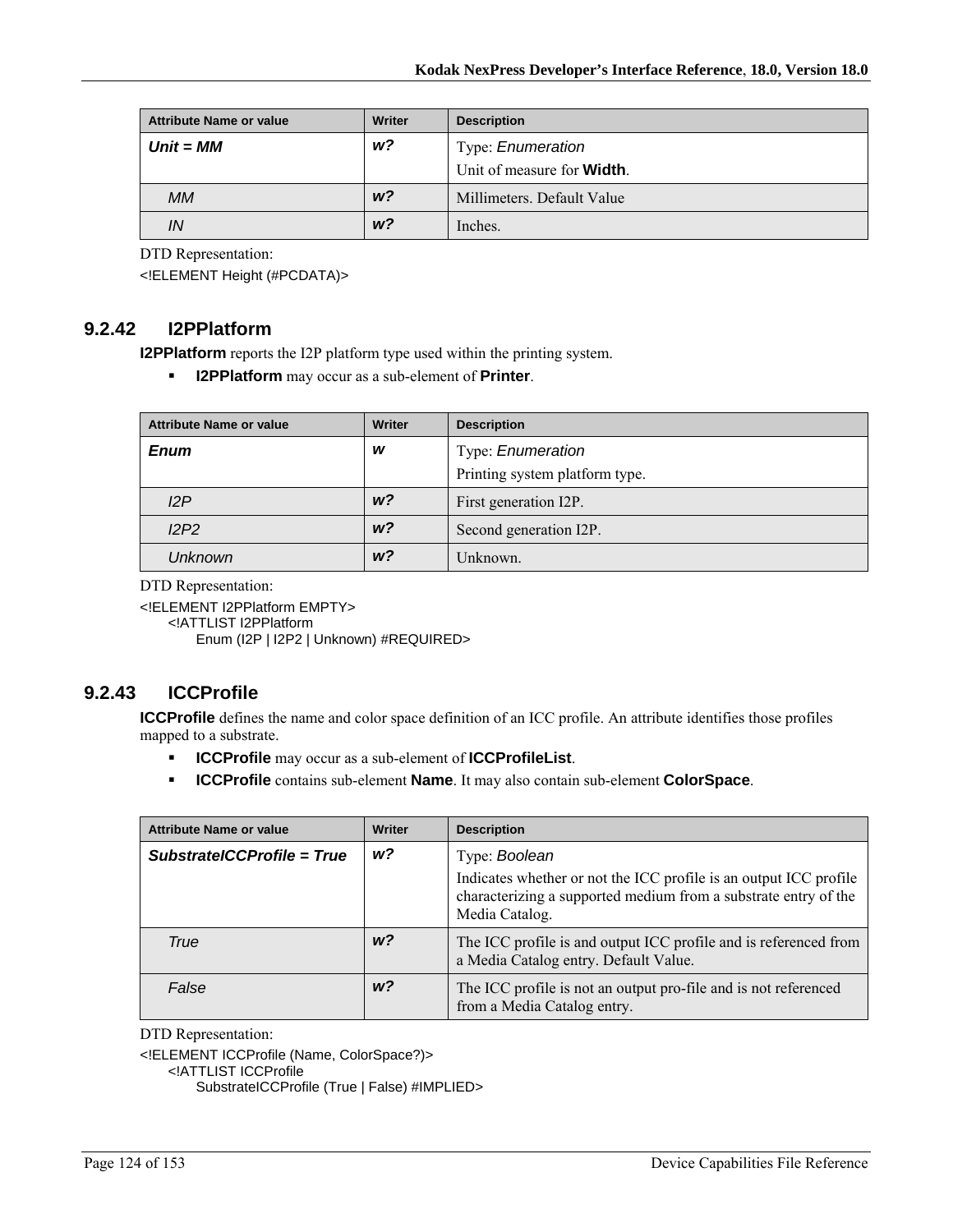## **9.2.44 ICCProfileDefaults**

**ICCProfileDefaults** defines default values for all ICC profile characteristics in the containing **ICCProfileList**. The default is only used if the defaulted element is not explicitly defined in **ICCProfile**.

- **ICCProfileDefaults** may occur as a sub-element of **ICCProfileList**.
- **ICCProfileDefaults** contains the sub-element **ICCProfile**.

NOTE: **ICCProfileDefaults** does not define a default value for **Name**. Each **ICCProfile** element within **ICCProfileList** must have a unique name.

DTD Representation: <!ELEMENT ICCProfileDefaults (ICCProfile)>

## **9.2.45 ICCProfileList**

**ICCProfileList** defines ICC profile resources available on the printing system. All ICC profiles in this list are available to any Virtual Printer Hot Folder. Each listed **ICCProfile** defines only those elements for which the value differs from that in **ICCProfileDefaults**.

- **ICCProfileList** may occur as a sub-element of **ManufacturingCapabilities**.
- **ICCProfileList** contains the sub-element **ICCProfileDefaults**. It may also contain the sub-element **ICCProfile**.

DTD Representation:

<!ELEMENT ICCProfileList (ICCProfileDefaults, ICCProfile\*)>

#### **9.2.46 ImpositionTemplate**

**ImpositionTemplate** defines properties of an imposition template.

- **ImpositionTemplate** occurs as a sub-element of **ImpositionTemplateDefaults**. It may also occur as a sub-element of **ImpositionTemplateList**.
- **ImpositionTemplate** contains the sub-element **Name**. It may also contain sub-elements **Comment**, **PagesPerSheet**, **SheetsPerSignature**, and **LayoutMode**.

NOTE: **Name** identifies the imposition template resource stored on the NexPress front end. This name was provided during template installation. The NexPress front end's installation includes a set of predefined imposition templates that are stored as system resources.

DTD Representation:

<!ELEMENT ImpositionTemplate (Name, Comment?, PagesPerSheet?, SheetsPerSignature?, LayoutMode?)>

## **9.2.47 ImpositionTemplateDefaults**

**ImpositionTemplateDefaults** defines default values for all imposition template characteristics in the containing ImpositionTemplateList. The default is only used if the defaulted element is not explicitly defined in ImpositionTemplate.

- **ImpositionTemplateDefaults** may occur as a sub-element of **ImpositionTemplateList**.
- **ImpositionTemplateDefaults** contains the sub-element **ImpositionTemplate**.

NOTE: **ImpositionTemplateDefaults** does not define a default value for **Name**. Each **ImpositionTemplate** element within **ImpositionTemplateList** must have a unique name.

DTD Representation:

<!ELEMENT ImpositionTemplateDefaults (ImpositionTemplate)>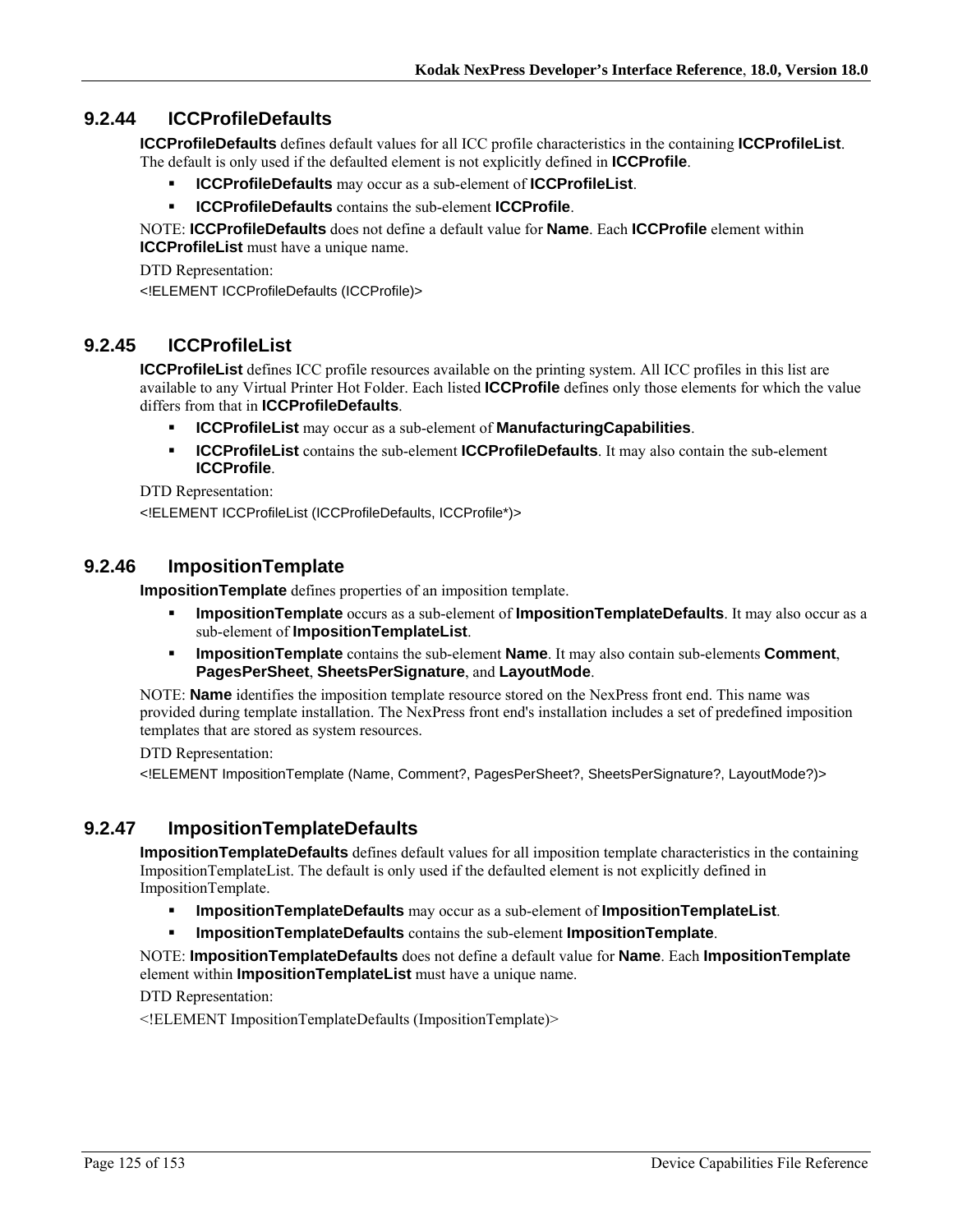## **9.2.48 ImpositionTemplateList**

**ImpositionTemplateList** defines the imposition template resources available on the printing system. All imposition templates in this list are available to any submitted JDF ticket or Virtual Printer Hot Folder. Imposition templates are used to place multiple images from the document onto one printed substrate. Each listed **ImpositionTemplate** defines only those elements for which the value differs from that in **ImpositionTemplateDefaults**.

- **ImpositionTemplateList** may occur as a sub-element of **ManufacturingCapabilities**.
- **ImpositionTemplateList** may contain sub-elements **ImpositionTemplateDefaults** and **ImpositionTemplate**.

DTD Representation:

<!ELEMENT ImpositionTemplateList (ImpositionTemplateDefaults?,

ImpositionTemplate\*)>

#### **9.2.49 InsertCapable**

**InsertCapable** signifies whether or not an Inserter device is supported by the press.

DTD Representation:

<!ELEMENT InsertCapable EMPTY>

<!ATTLIST InsertCapable Enum (True|False) #REQUIRED>

#### **9.2.50 InsertList**

**InsertList** defines a list of insert options that are available to a print job.

- **InsertList** may occur as a sub-element of **FinishingOptions**.
- **InsertList** may contain the sub-element **Inserts**.

DTD Representation:

<!ELEMENT InsertList (Inserts\*)>

#### **9.2.51 Inserts**

**Inserts** defines the supported insert. Available insert options and their values are defined as attributes.

**Inserts** may occur as a sub-element of **InsertList**.

| <b>Attribute Name or value</b> | Writer         | <b>Description</b>                                        |
|--------------------------------|----------------|-----------------------------------------------------------|
| <b>Present = True</b>          | w?             | Type: Boolean                                             |
|                                |                | Defines the supported insert options.                     |
| True                           | W <sup>2</sup> | Printing system supports enabling inserts. Default Value. |
| False                          | W <sup>2</sup> | Printing system supports disabling inserts.               |

DTD Representation:

<!ELEMENT Inserts EMPTY> <ATTLIST Inserts

Present (True | False) #IMPLIED>

# **9.2.52 InstalledFifthColorList**

**InstalledFifthColorList** defines the list of supported colors for the fifth dry-ink printing station. This list contains those colors that have been set-up for use on the printer. A color must be installed before it can be loaded and used.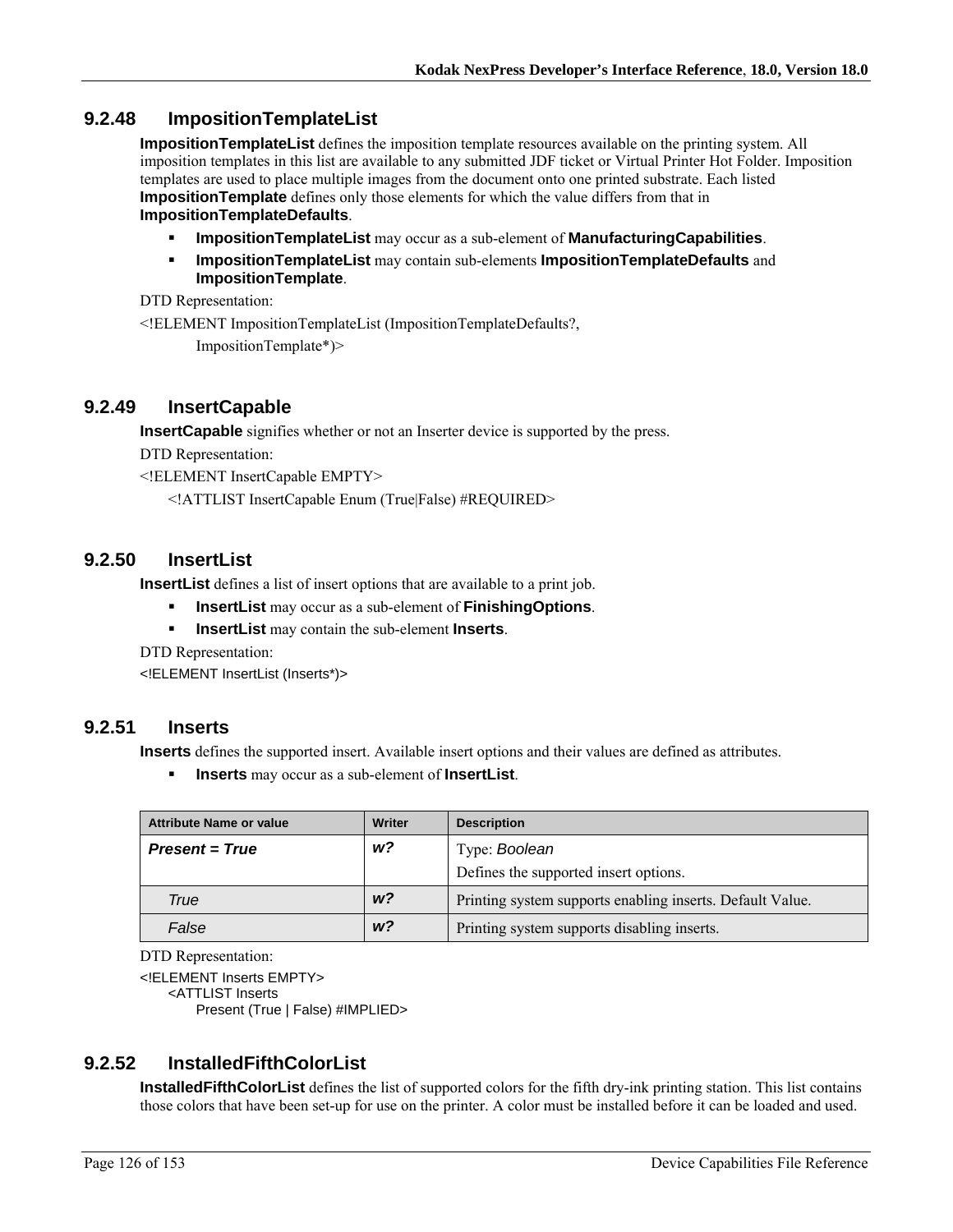**InstalledFifthColorList** may occur as a sub-element of **FifthColor**.

DTD Representation:

<!ELEMENT InstalledFifthColorList (FifthColorName\*)>

## **9.2.53 JobTicketTemplate**

**JobTicketTemplate** defines the name of the default job ticket. On the NexPress front end, job ticket templates are stored as PJTF files in \\\CDFE\_DATA\Resources\jobticket-templates\<value>. <value> is a string.

**JobTicketTemplate** occurs as a sub-element of **SystemDefaults**.

DTD Representation:

<!ELEMENT JobTicketTemplate (#PCDATA)>

## **9.2.54 Jog**

**Jog** identifies the supported jog-offset options. Available jog options and their values are defined as attributes.

**Jog** may occur as a sub-element of **Jogging**.

| <b>Attribute Name or value</b> | <b>Writer</b>  | <b>Description</b>                                       |
|--------------------------------|----------------|----------------------------------------------------------|
| $Enable = True$                | w?             | Type: Boolean                                            |
|                                |                | Defines the supported jog offset options.                |
| True                           | W <sup>2</sup> | Printing system supports enabling jogging. Default Value |
| False                          | w <sup>2</sup> | Printing system supports disabling jogging.              |

DTD Representation:

<!ELEMENT Jog EMPTY> <!ATTLIST Jog Enable (True | False) #IMPLIED>

#### **9.2.55 Jogging**

**Jogging** defines a list of jog options available to a print job. When jogging is enabled and the job is sent to an output that supports offset stacking, each set of print job output will be jog-offset from the preceding set. Refer to **Collation** for details about set collation.

**Jogging** may occur as a sub-element of **FinishingOptions**.

**Jogging** may contain the sub-element **Jog**.

DTD Representation:

<!ELEMENT Jogging (Jog\*)>

#### **9.2.56 LayoutMode**

LayoutMode defines whether page content is to be printed on one or both sides of a sheet for the containing **ImpositionTemplate**. Its value is supplied as an attribute.

**LayoutMode** may occur as a sub-element of **ImpositionTemplate**.

| Attribute Name or value | Writer | <b>Description</b>                                                                                                               |
|-------------------------|--------|----------------------------------------------------------------------------------------------------------------------------------|
| $Enum = Simplex$        | w?     | Type: <i>Enumeration</i>                                                                                                         |
|                         |        | Defines whether page content is to be printed on one or both<br>sides of a sheet for the containing <b>Imposition Template</b> . |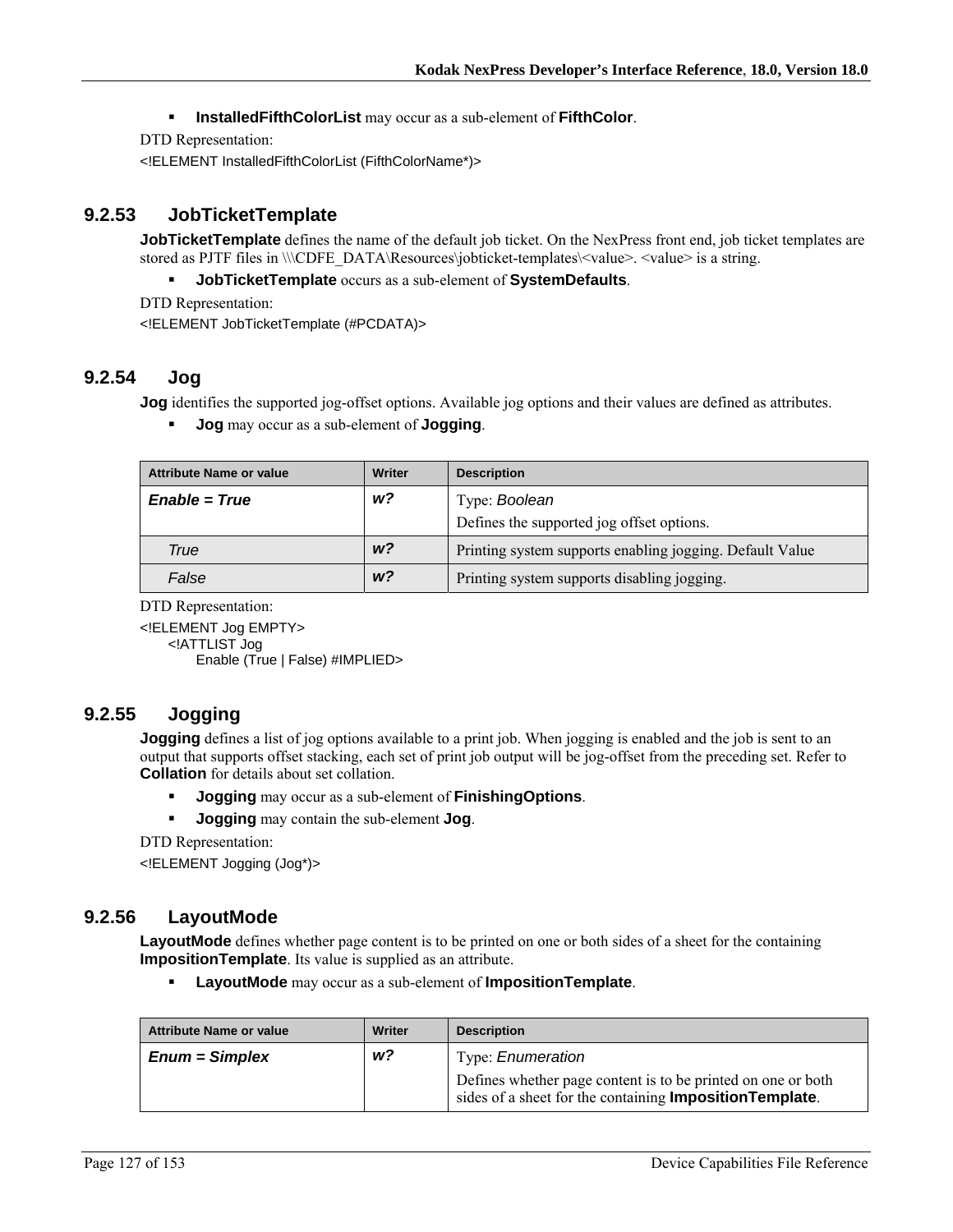| <b>Attribute Name or value</b> | <b>Writer</b>  | <b>Description</b>                    |
|--------------------------------|----------------|---------------------------------------|
| <b>Simplex</b>                 | W <sup>2</sup> | Single sided printing. Default Value. |
| <b>Duplex</b>                  | W <sup>2</sup> | Two sided printing.                   |
| <b>Present</b>                 | w!             | Type: Boolean                         |
|                                |                | Not supported.                        |

<!ELEMENT LayoutMode EMPTY> <!ATTLIST LayoutMode Enum (Simplex | Duplex) #IMPLIED Present (True | False) #IMPLIED>

#### **9.2.57 Length**

**Length** defines the length/height component of a rectangular dimension. **Length** can be in units of millimeters or inches; units are provided as an attribute.

#### **Length** may occur as a sub-element of **BoundedMediumData**.

| <b>Attribute Name or value</b> | Writer         | <b>Description</b>                  |
|--------------------------------|----------------|-------------------------------------|
| $Unit = MM$                    | w?             | Type: Enumeration                   |
|                                |                | Unit of measure for <b>Length</b> . |
| <b>MM</b>                      | W <sup>2</sup> | Millimeters. Default Value          |
| IN                             | W <sup>2</sup> | Inches.                             |

DTD Representation:

<!ELEMENT Length (#PCDATA)> <!ATTLIST Length Unit (MM|IN) #IMPLIED>

## **9.2.58 ManufacturingCapabilities**

**ManufacturingCapabilities** is the outermost element of the XML hierarchy in the Device Capabilities File. It contains all other elements. There is only one occurrence of **ManufacturingCapabilities**.

 **ManufacturingCapabilities** may contain sub-elements **DeviceID**, **PrinterList**, **MediumList**, **SubstrateSupplyList**, **FontList**, **ImpositionTemplateList**, **ICCProfileList**, **ResourceCheckProfileList**, **ScreeningSystems**, **SpotColorTableList**, **WorkFlow**, **SystemDefaults**, and **FinishingOptions**.

DTD Representation:

<!ELEMENT ManufacturingCapabilities (DeviceID?, PrinterList?, MediumList?, SubstrateSupplyList?, FontList?, ImpositionTemplateList?, ICCProfileList?, ResourceCheckProfileList?, ScreeningSystems? SpotColorTableList?, Workflow?, SystemDefaults?, FinishingOptions?)\*>

#### **9.2.59 MaxLicensedEngineSpeed**

**MaxLicensedEngineSpeed** defines the maximum speed for which the press is licensed. If this speed is lower than the maximum value found in **EngineSpeeds** the higher speeds will not be used.

**MaxLicensedEngineSpeed** may occur as a sub-element of **Printer**.

DTD Representation:

<!ELEMENT MaxLicensedEngineSpeed (EngineSpeed)>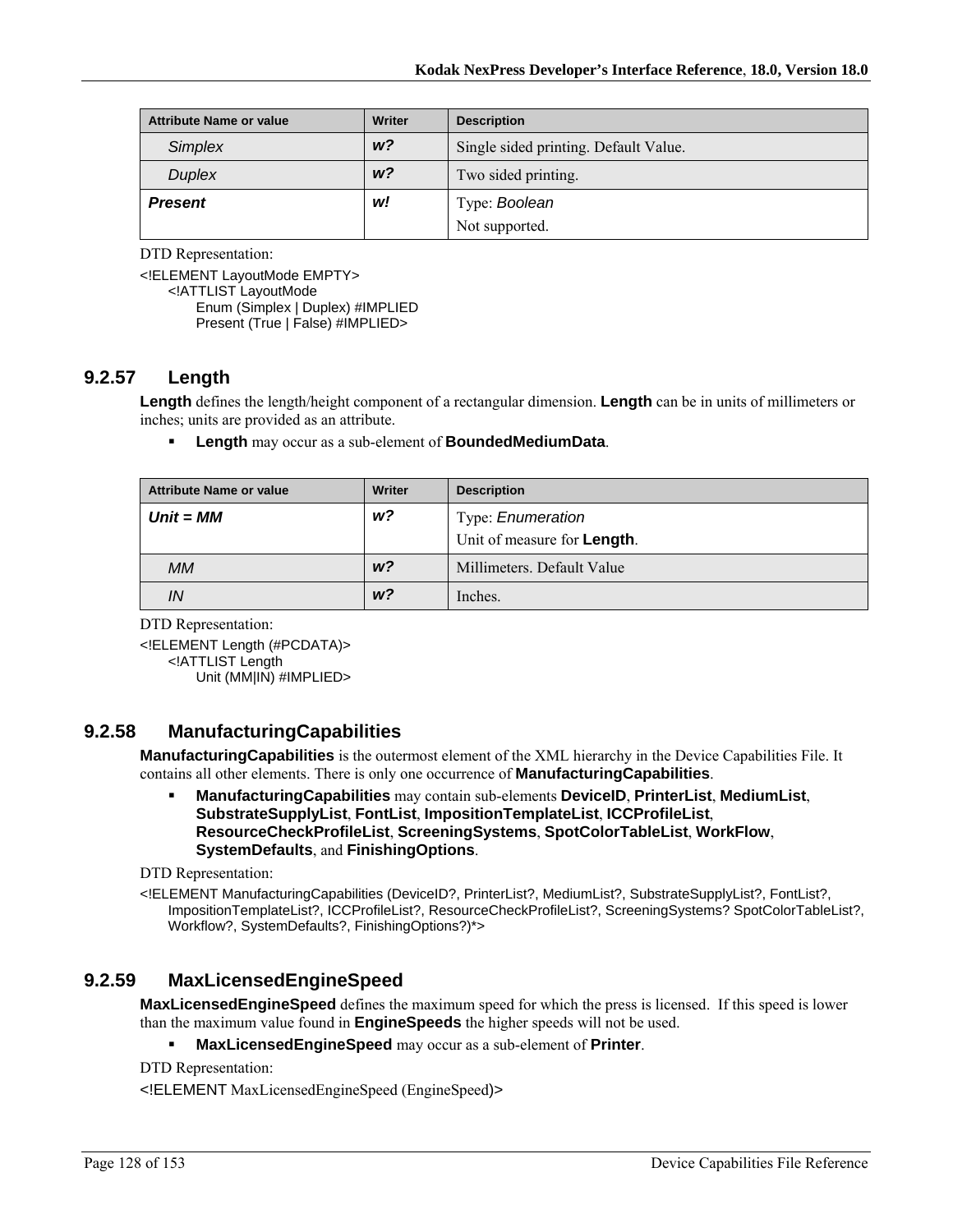#### **9.2.60 MaxMediumData**

**MaxMediumData** defines the maximum range values for a medium supported by the printer.

- **MaxMediumData** may occur as a sub-element of **MediumConstraints**.
- **MaxMediumData** contains sub-element **BoundedMediumData**.

DTD Representation:

<!ELEMENT MaxMediumData (BoundedMediumData)>

## **9.2.61 MaxSize**

**MaxSize** defines the maximum supported rectangular dimensions (width and height) for a sheet of substrate. **MaxSize** is used to characterize both supply and output locations.

- **MaxSize** occurs as a sub-element of **SubstrateSupply** and **Delivery**.
- **MaxSize** contains the sub-elements **Width** and **Height**.

DTD Representation:

<!ELEMENT MaxSize (Width, Height)> <!ATTLIST MaxSize Unit (MM) #IMPLIED>

## **9.2.62 Medium**

**Medium** defines the characteristics of a substrate known to the printing system.

- **Medium** may occur as a sub-element of **MediumList**.
- **Medium** contains sub-element **Name**. It may also contain sub-elements **SystemMedium**, **PrinterMediumDefaults**, and **PrinterMedium**.

DTD Representation:

<!ELEMENT Medium (Name, SystemMedium?, PrinterMediumDefaults?, PrinterMedium\*)>

## **9.2.63 MediumConstraints**

**MediumConstraints** defines the range of medium sizes, substrate types and surface types supported by the printer.

- **MediumConstraints** may occur as a sub-element of Printer.
- **MediumConstraints** may contain sub-elements **MinMediumData**, **MaxMediumData**, **SubstrateList**, **SurfaceList**, **ColorList, SupportedSizeList**.

DTD Representation:

<!ELEMENT MediumConstraints (MinMediumData?, MaxMediumData?, SubstrateList?, SurfaceList?, ColorList?, SupportedSizeList?)>

## **9.2.64 MediumList**

**MediumList** defines all printable substrates, or mediums, known to the printing system. Each listed **Medium** defines only those elements for which the value differs from that in **SystemMediumDefaults**.

- **MediumList** may occur as a sub-element of **ManufacturingCapabilities**.
- **MediumList** may contain sub-elements **SystemMediumDefaults** and **Medium**.

NOTE: The contents of **MediumList** are available to all Virtual Printer Hot Folders defined for the printing system.

#### DTD Representation:

<!ELEMENT MediumList (SystemMediumDefaults?, Medium\*)>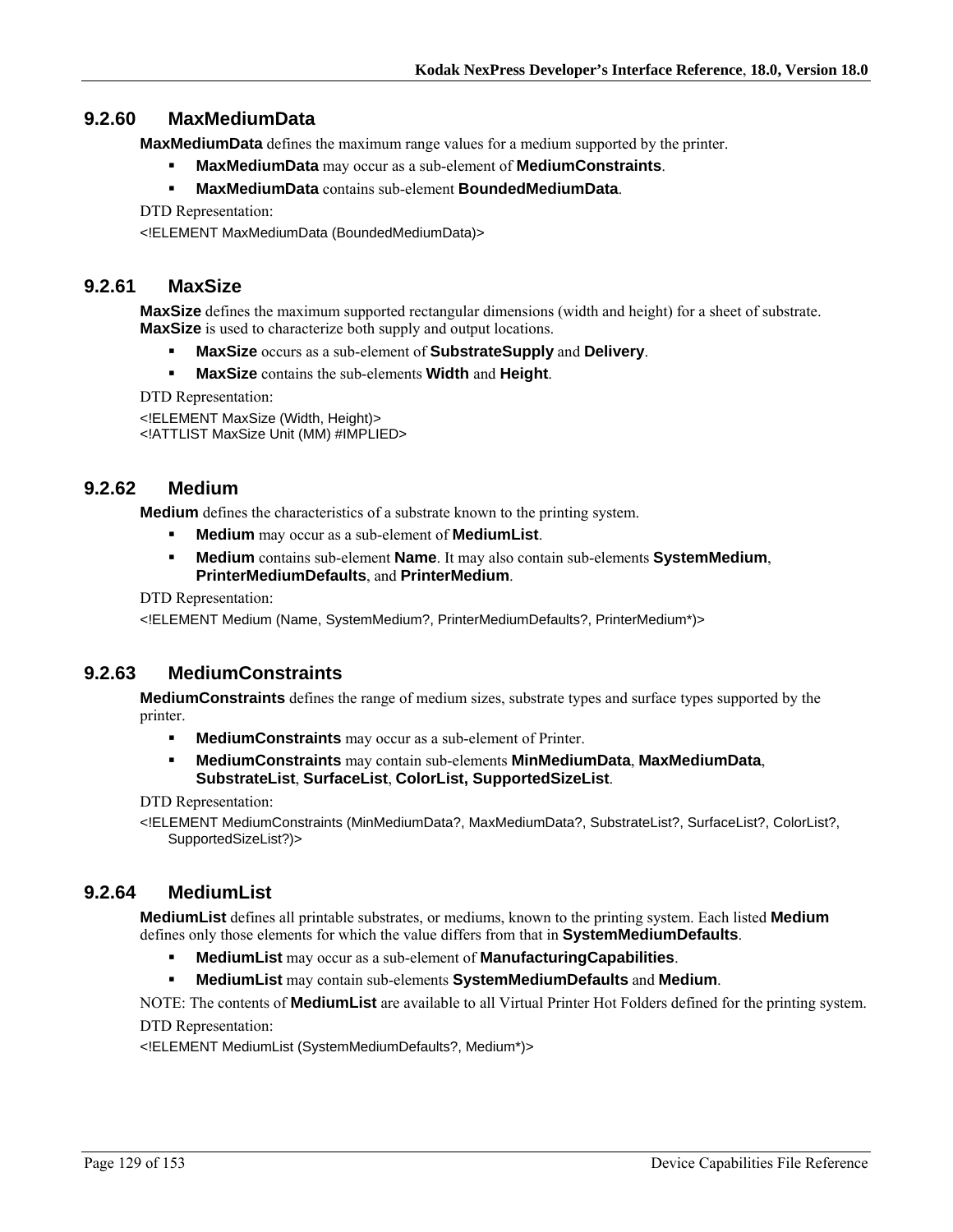### **9.2.65 MediumWeight**

**MediumWeight** defines the basis weight of a print substrate. Weight can be in units of grams per square meter, or pounds; units are provided as an attribute.

**MediumWeight** may occur as a sub-element of **BoundedMediumData**.

| <b>Attribute Name or value</b> | Writer         | <b>Description</b>                        |
|--------------------------------|----------------|-------------------------------------------|
| $Unit = GSM$                   | w?             | Type: Enumeration                         |
|                                |                | Unit of measure for <b>MediumWeight</b> . |
| <b>GSM</b>                     | W <sup>2</sup> | Grams per square meter. Default Value     |
| LВ                             | W <sup>2</sup> | Pound.                                    |

DTD Representation:

<!ELEMENT MediumWeight (#PCDATA)> <!ATTLIST MediumWeight

Unit (GSM|LB) #IMPLIED>

## **9.2.66 MinMediumData**

**MinMediumData** defines the minimum range values for a medium supported by the printer.

- **MinMediumData** may occur as a sub-element of **MediumConstraints**.
- **MinMediumData** contains sub-element **BoundedMediumData**.

DTD Representation:

<!ELEMENT MinMediumData (BoundedMediumData)>

#### **9.2.67 MinSize**

**MinSize** defines the minimum supported rectangular dimensions (width and height) for a sheet of substrate. **MinSize** is used to characterize both supply and output locations.

- **MinSize** occurs as a sub-element of **SubstrateSupply** and **Delivery**.
- **MinSize** contains the sub-elements **Width** and **Height**.

DTD Representation:

<!ELEMENT MinSize (Width, Height)> <!ATTLIST MinSize Unit (MM) #IMPLIED>

#### **9.2.68 Name**

**Name** identifies a resource known to the printing system. Its value is an ASCII string.

 **Name** occurs as a sub-element of **Medium**, **Font**, **ImpositionTemplate**, **ICCProfile**, **ResourceCheckProfile**, and **SpotColorTable**.

DTD Representation:

<!ELEMENT Name (#PCDATA)>

#### **9.2.69 OffsetCapable**

**OffsetCapable** defines whether the output location of the containing **Delivery** element supports offset stacking. Its value is provided as an attribute.

**OffsetCapable** may occur as a sub-element of **Delivery**.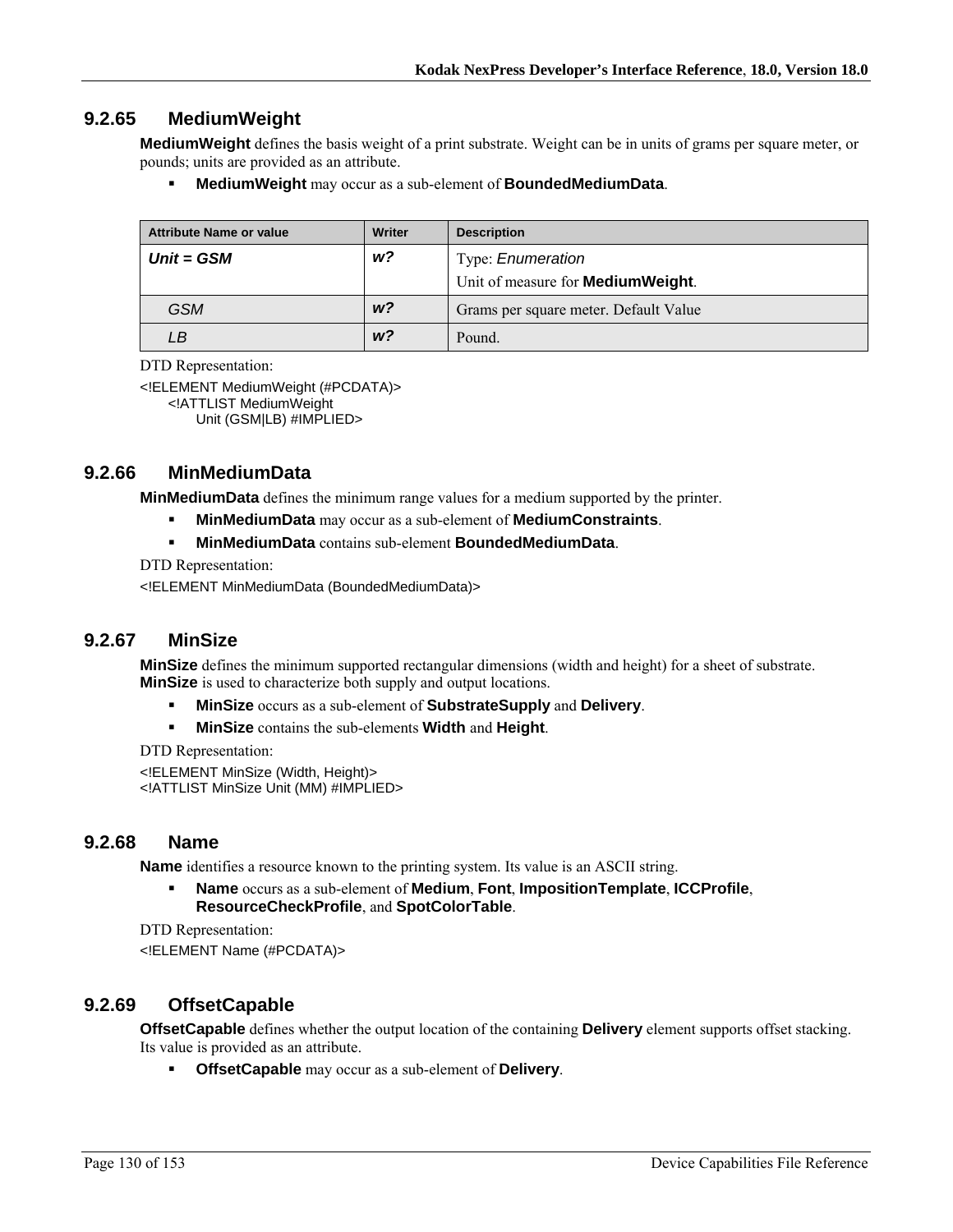| <b>Attribute Name or value</b> | Writer         | <b>Description</b>                               |
|--------------------------------|----------------|--------------------------------------------------|
| <b>Enum</b>                    | w              | Type: Boolean                                    |
|                                |                | Indicates support for stacker offset capability. |
| True                           | w <sup>2</sup> | Has offset stacking capability.                  |
| False                          | w <sup>2</sup> | Has no offset stacking capability.               |

<!ELEMENT OffsetCapable EMPTY>

<!ATTLIST OffsetCapable

Enum (True | False) #REQUIRED>

## **9.2.70 OperatorSelectable**

**OperatorSelectable** specifies whether the output location of the containing **Delivery** element is operatorselectable at the NexPress Client. Its value is provided as an attribute.

**OperatorSelectable** may occur as a sub-element of **Delivery**.

| <b>Attribute Name or value</b> | <b>Writer</b>  | <b>Description</b>                                                                                     |
|--------------------------------|----------------|--------------------------------------------------------------------------------------------------------|
| <b>Enum</b>                    | W              | Type: Boolean                                                                                          |
|                                |                | Indicates support for operator selection of an output delivery<br>capability from the NexPress Client. |
| True                           | W <sup>2</sup> | Has support for operator selection of an output delivery<br>capability.                                |
| False                          | W <sup>2</sup> | Has no support for operator selection of an output delivery<br>capability.                             |

DTD Representation:

<!ELEMENT OperatorSelectable EMPTY> <!ATTLIST OperatorSelectable

Enum (True | False) #REQUIRED>

## **9.2.71 OutputDelivery**

**OutputDelivery** specifies the sheet orientation characteristics of the containing **Delivery** location. **OutputDelivery** is a characteristic of device construction and paper path design.

**OutputDelivery** occurs as a sub-element of **Delivery**.

| <b>Attribute Name or value</b> | <b>Writer</b> | <b>Description</b>                                                                |
|--------------------------------|---------------|-----------------------------------------------------------------------------------|
| <b>Enum</b>                    | w             | Type: Enumeration<br>Indicates orientation of printed surface in the output tray. |
| <b>SheetFlip</b>               | w?            | Printed sheets are flipped as they are placed into the output<br>location.        |
| NoSheetFlip                    | w?            | Printed sheets are not flipped as they are placed into the output<br>location.    |

DTD Representation:

<!ELEMENT OutputDelivery EMPTY>

<!ATTLIST OutputDelivery

Enum (SheetFlip | NoSheetFlip) #REQUIRED>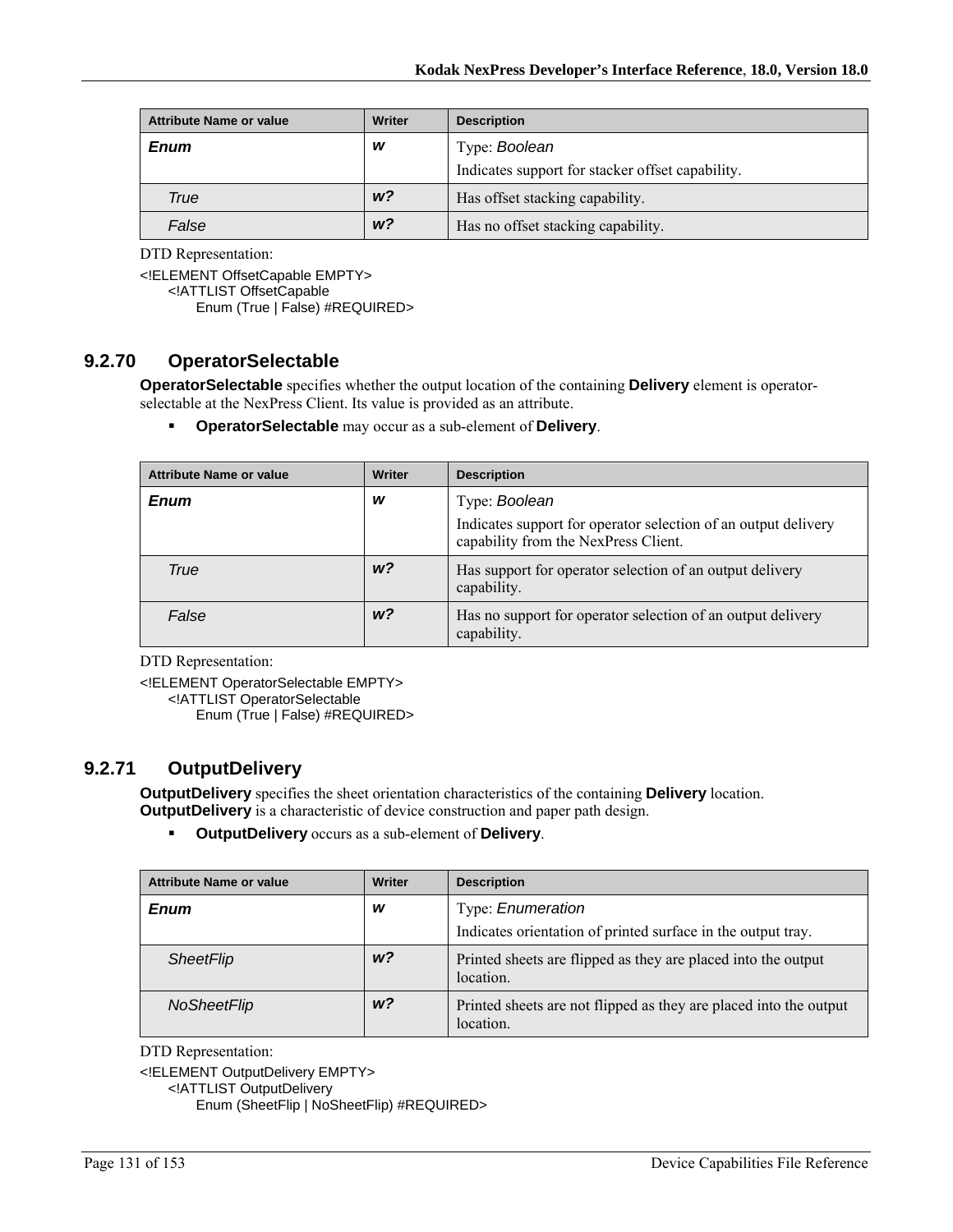## **9.2.72 PageOrder**

**PageOrder** identifies the supported page order and orientation options. Available page ordering options and values are defined as attributes.

**PageOrder** may occur as a sub-element of **PageOrderList**.

| <b>Attribute Name or value</b> | <b>Writer</b>  | <b>Description</b>                                   |
|--------------------------------|----------------|------------------------------------------------------|
| Enum                           | W              | Type: Enumeration                                    |
|                                |                | Defines the supported <b>PageOrder</b> options.      |
| FaceUp                         | w?             | Sheets can be output face-up and in forward order.   |
| FaceDown                       | W <sup>2</sup> | Sheets can be output facedown and in forward order.  |
| FaceUpReverseOrder             | w?             | Sheets can be output face up and in reverse order.   |
| FaceDownReverseOrder           | w?             | Sheets can be output face down and in reverse order. |

DTD Representation:

<!ELEMENT PageOrder EMPTY>

<!ATTLIST PageOrder

Enum (FaceUp | FaceDown | FaceUpReverseOrder | FaceDownReverseOrder) #REQUIRED>

## **9.2.73 PageOrderList**

**PageOrderList** defines the combinations of face-up or facedown, and forward or reverse sheet ordering that are available to a print job.

- **PageOrderList** may occur as a sub-element of **FinishingOptions**.
- **PageOrderList** may contain the sub-element **PageOrder**.

DTD Representation:

<!ELEMENT PageOrderList (PageOrder\*)>

#### **9.2.74 PagesPerSheet**

**PagesPerSheet** defines the number of PDL pages consumed by a single application of the containing **ImpositionTemplate**. Its value is an integer.

**PagesPerSheet** may occur as a sub-element of **ImpositionTemplate**.

NOTE: As an example, if the imposition template is defined as a two-sided, two-up imposition; **PagesPerSheet** would be 4 because it requires two placed objects, or pages, per side.

DTD Representation:

<!ELEMENT PagesPerSheet (#PCDATA)>

# **9.2.75 PixelRectangle**

**PixelRectangle** contains the dimensions of a rectangular imaged area and its offset from the substrate edges. It is used when defining a printing medium or substrate tray. Sub-elements of **PixelRectangle** are specified in units of pixels.

- **PixelRectangle** occurs as a sub-element of **PrinterMedium**.
- **PixelRectangle** may contain sub-elements **PixelsPerUnit**, **RectLengthOffset**, **RectLengthCount**, **RectWidthOffset**, and **RectWidthCount**.

DTD Representation: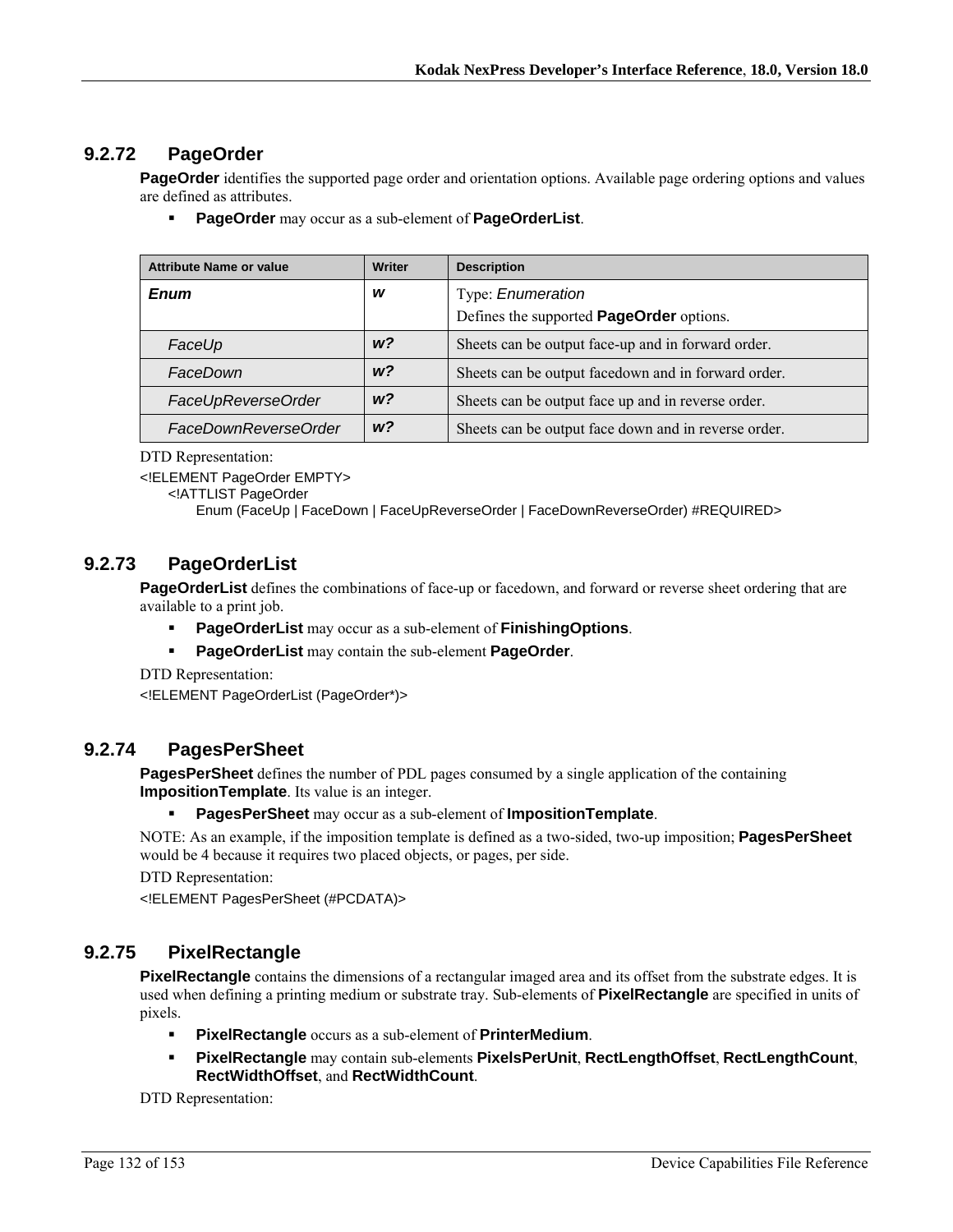<!ELEMENT PixelRectangle (PixelsPerUnit?, RectLengthOffset?, RectLengthCount?, RectWidthOffset?, RectWidthCount?)>

## **9.2.76 PixelsPerUnit**

**PixelsPerUnit** defines the vertical and horizontal resolution of the printing system as it pertains to the other elements of this **PixelRectangle**. **PixelsPerUnit** can be in units of pixels per inch, or pixels per centimeter; units are provided as an attribute. To convert other elements of **PixelRectangle** to inches or centimeters as appropriate, divide the corresponding element by the value of **PixelsPerUnit**.

**PixelsPerUnit** may occur as a sub-element of **PixelRectangle**.

| <b>Attribute Name or value</b> | Writer         | <b>Description</b>                        |
|--------------------------------|----------------|-------------------------------------------|
| $Unit = CM$                    | w?             | Type: <i>Enumeration</i>                  |
|                                |                | Unit of measure for <b>PixelPerUnit</b> . |
| CМ                             | w <sup>2</sup> | Pixels per centimeter. Default Value      |
| ΙN                             | w?             | Pixels per inch.                          |

```
DTD Representation:
```
<!ELEMENT PixelsPerUnit (#PCDATA)> <!ATTLIST PixelsPerUnit Unit(CM | IN) #IMPLIED>

## **9.2.77 PrecollatedSetSize**

**PrecollatedSetSize** defines the set size when a **PrinterMedium** is collated

**PrecollatedSetSize** may occur as a sub-element of **PrinterMedium**.

#### **9.2.78 Printer**

**Printer** defines a Virtual Printer and Virtual Printer Hot Folder configured on the NexPress front end.

- **Printer** may occur as a sub-element of **PrinterList** and **PrinterDefaults**.
- **Printer** contains sub-element **PrinterName**. It may also contain sub-elements **Comment**, **PrinterType**, **PrinterPlatform, PrinterSerialNumber**, **I2PPlatform***,* **PrinterVersion**, **PrinterSpeed**, **ExternalControllerType**, **ColorSpaceList**, **FifthColor**, **MediumConstraints, SupportedEngineSpeedList** and **MaxLicensedEngineSpeed.**

DTD Representation:

<!ELEMENT Printer (PrinterName, Comment?, PrinterType?, PrinterPlatform?, PrinterSerialNumber? I2PPlatform?, PrinterVersion?, PrinterSpeed?, ExternalControllerType?, ColorSpaceList?, FifthColor?, MediumConstraints?, SupportedEngineSpeedList?, MaxLicensedEngineSpeed?)>

#### **9.2.79 PrinterDefaults**

**PrinterDefaults** defines capabilities common to all Virtual Printers and their Virtual Printer Hot Folders in the containing **PrinterList**.

- **PrinterDefaults** may occur as a sub-element of **PrinterList**.
- **PrinterDefaults** contains sub-element **Printer**.

NOTE: **PrinterDefaults** is different from other patterns of **ItemList** (**ItemDefaults**, **Item**\*) found in the Device Capabilities File. Each Virtual Printer shares all common elements of **Printer**, as defined in **PrinterDefaults**,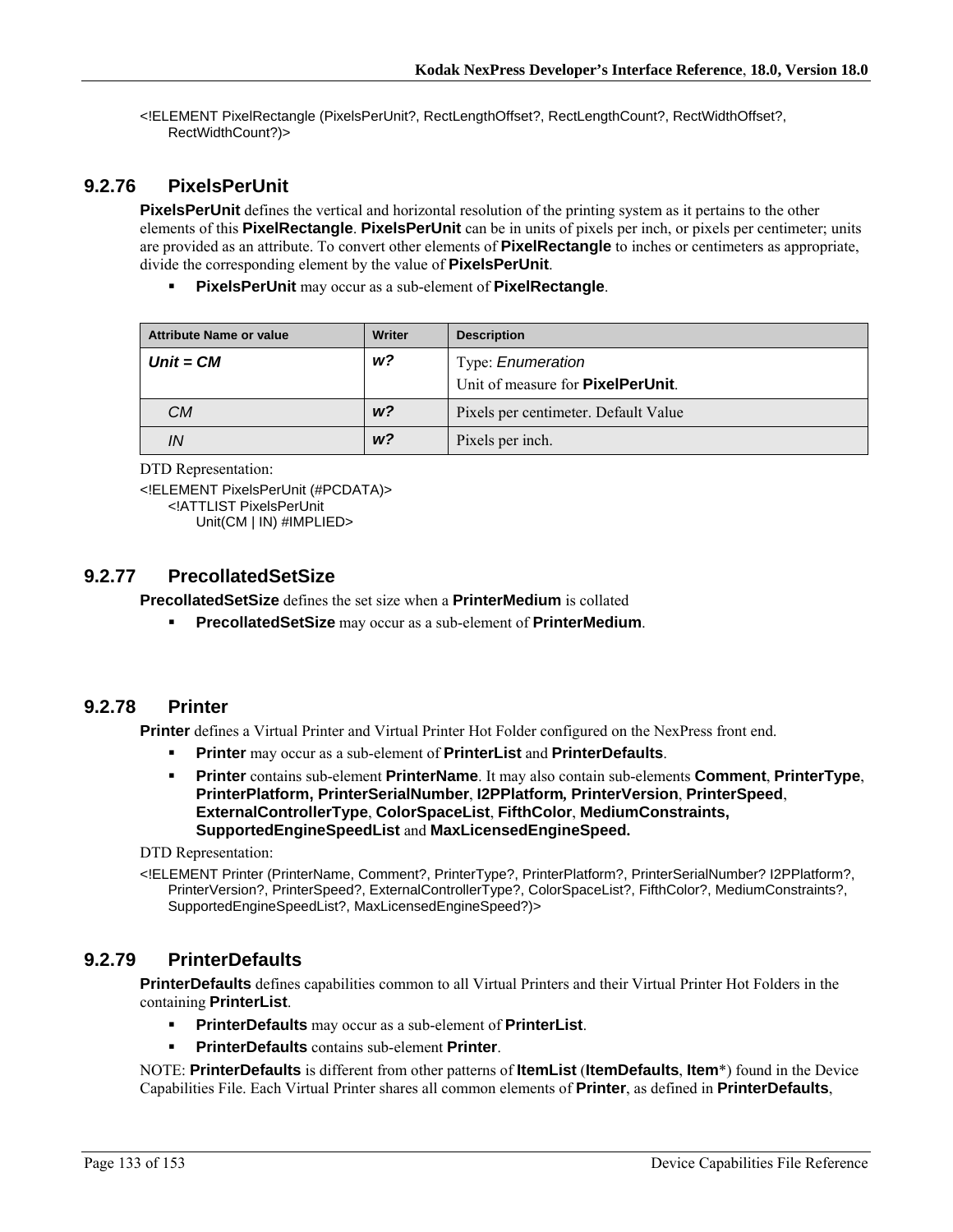except **PrinterName** and **Comment**. None of the remaining elements are redefined; each **Printer** shares this same configuration.

NOTE: **PrinterName** will be empty within **PrinterDefaults**. Each Virtual Printer must have a unique name; a default value for **PrinterName** is not applicable.

DTD Representation:

<!ELEMENT PrinterDefaults(Printer)>

## **9.2.80 PrinterList**

**PrinterList** defines the printer configuration and a list of available Virtual Printers and their Virtual Printer Hot Folders.

- **PrinterList** may occur as a sub-element of **ManufacturingCapabilities**.
- **PrinterList** may contain sub-elements **PrinterDefaults** and **Printer**.

NOTE: All Virtual Printers identified in **PrinterList** have identical capabilities in terms of the resources available to them.

DTD Representation:

<!ELEMENT PrinterList (PrinterDefaults?, Printer\*)>

#### **9.2.81 PrinterMedium**

**PrinterMedium** defines substrate-specific imaging characteristics. For historical reasons it is distinct from **PrinterMediumDefaults**, but in practice **PrinterMedium** exists only as a sub-element of **PrinterMediumDefaults**.

- **PrinterMedium** may occur as a sub-element of **PrinterMediumDefaults** and **Medium**.
- **PrinterMedium** may contain sub-elements **CertifiedMedium, GlossUnitCompatible**, **PixelRectangle, HasGlosserSettings, PrecollatedSetSize, FeedEdge** and **SupportedEngineSpeedList.**

DTD Representation:

<!ELEMENT PrinterMedium (CertifiedMedium?, GlossUnitCompatible?, PixelRectangle?, HasGlosserSettings?, PrecollatedSetSize?, FeedEdge?, SupportedEngineSpeedList?)>

#### **9.2.82 PrinterMediumDefaults**

**PrinterMediumDefaults** defines substrate-specific imaging characteristics. For historical reasons it is distinct from **PrinterMedium**, but in practice **PrinterMedium** exists only as a sub-element of **PrinterMediumDefaults**.

- **PrinterMediumDefaults** may occur as a sub-element of **Medium**.
- **PrinterMediumDefaults** contains sub-element **PrinterMedium**.

DTD Representation:

<!ELEMENT PrinterMediumDefaults (PrinterMedium)>

#### **9.2.83 PrinterName**

**PrinterName** provides the name of a Virtual Printer and its Virtual Printer Hot Folder. Its value is an ASCII string.

**PrinterName** occurs as a sub-element of **Printer** and **PrinterMedium**.

DTD Representation:

<!ELEMENT PrinterName (#PCDATA)>

#### **9.2.84 PrinterPlatform**

**PrinterPlatform** identifies the NexPress product model or model series.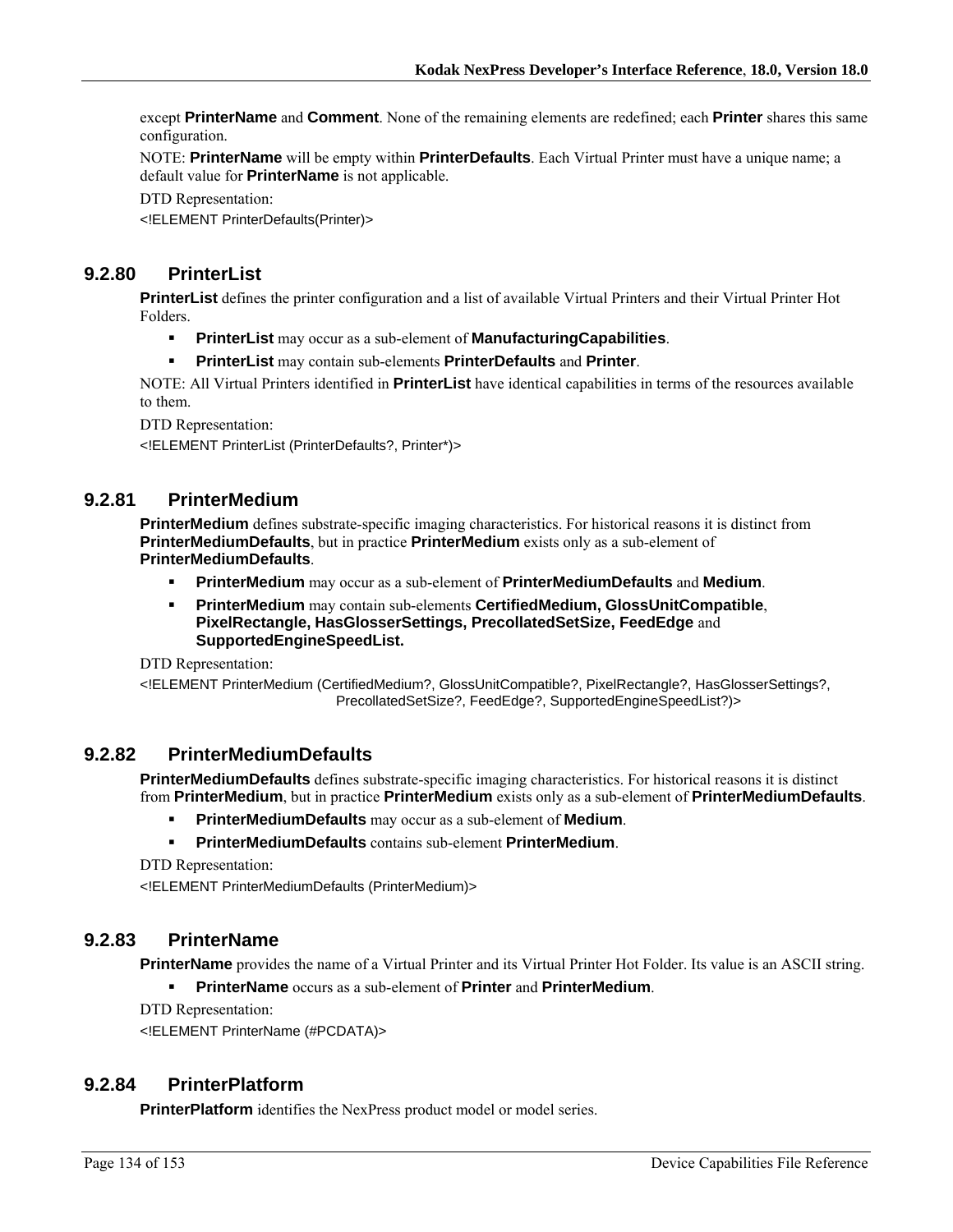**PrinterPlatform** may occur as a sub-element of **Printer**.

| <b>Attribute Name or value</b> | <b>Writer</b>  | <b>Description</b>                          |
|--------------------------------|----------------|---------------------------------------------|
| <b>Enum</b>                    | w              | Type: Enumeration                           |
|                                |                | Printing system platform type.              |
| <b>NexPress Classic</b>        | W <sup>2</sup> | NexPress Classic 2100                       |
| <b>NexPress NPP</b>            | w?             | NexPress NPP Series with New Paper Platform |
| NexPress M700                  | w?             | NexPress M700                               |
| Unknown                        | w?             |                                             |

DTD Representation:

<!ELEMENT PrinterPlatform EMPTY>

<!ATTLIST PrinterPlatform

Enum (NexPress\_Classic | NexPress\_NPP | NexPress\_M700 | Unknown) #REQUIRED>

## **9.2.85 PrinterSerialNumber**

**PrinterSerialNumber** reports the serial number from the engine to which the DFE is connected.

**PrinterSerialNumber** may occur as a sub-element of **Printer**.

DTD Representation:

<!ELEMENT PrinterType (#PCDATA)>

## **9.2.86 PrinterSpeed**

**PrinterSpeed** reports the printing system productivity. Productivity is reported as the number of A4-simplex pages printed per minute; units are provided as an attribute.

**PrinterSpeed** may occur as a sub-element of **Printer**.

| <b>Attribute Name or value</b> | <b>Writer</b> | <b>Description</b>                             |
|--------------------------------|---------------|------------------------------------------------|
| $Unit = PPM$                   | w?            | Type: <i>Enumeration</i>                       |
|                                |               | Unit of measure for <b>PrinterSpeed</b> .      |
| <b>PPM</b>                     | W             | A4 Equivalent Pages Per Minute. Default Value. |

DTD Representation:

<!ELEMENT PrinterSpeed (#PCDATA)> <!ATTLIST PrinterSpeed Unit (PPM) #IMPLIED>

# **9.2.87 PrinterType**

**PrinterType** contains an ASCII string supplied by the print engine to identify model or platform. The format and content of this string are not specified by this interface.

**PrinterType** may occur as a sub-element of **Printer**.

```
DTD Representation: 
<!ELEMENT PrinterType (#PCDATA)>
```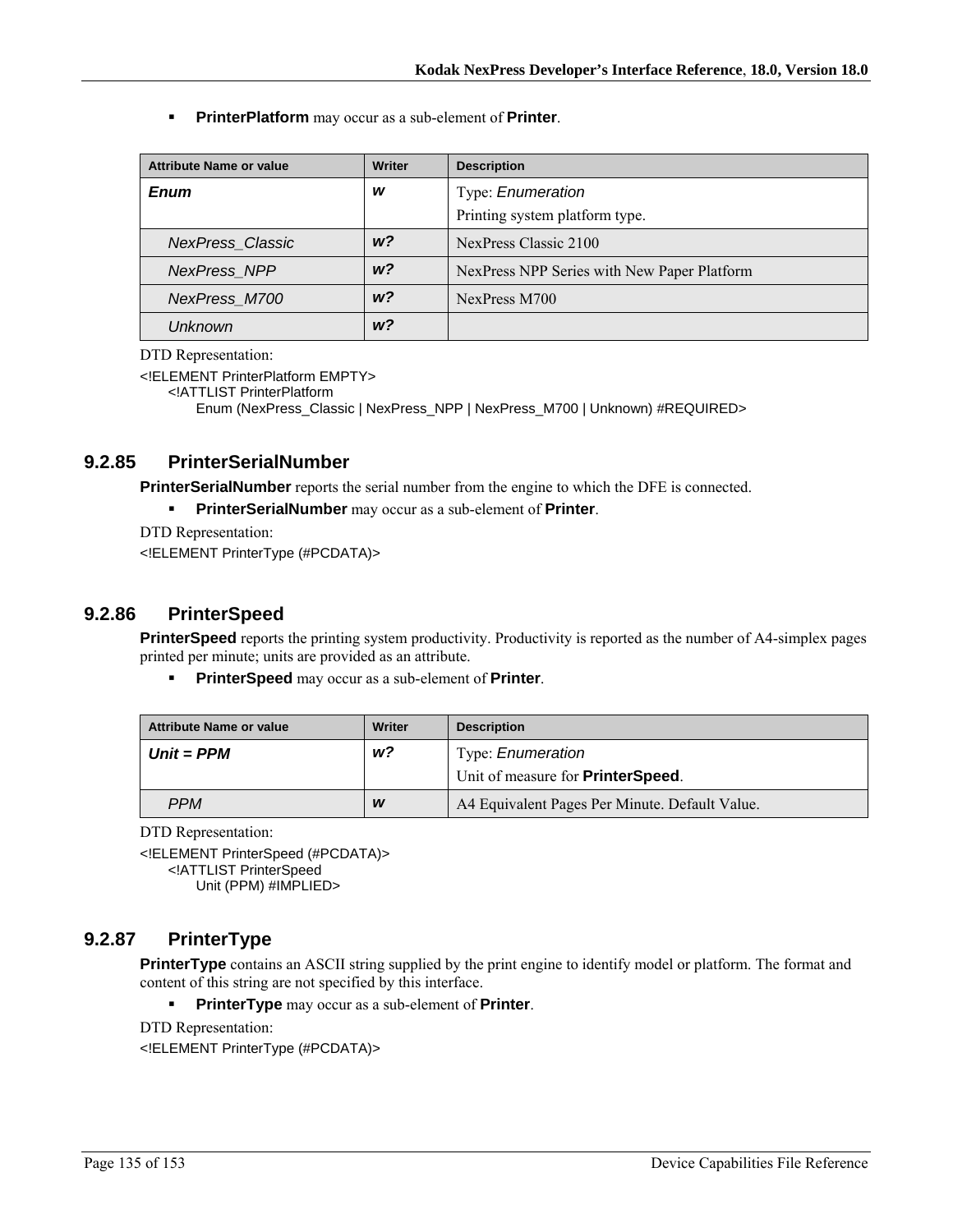## **9.2.88 PrinterVersion**

**PrinterVersion** contains firmware version and machine configuration information. Firmware version is supplied as an ASCII string. The format and content of this string are not specified by this interface. Machine configuration information is provided as an attribute.

#### **PrinterVersion** may occur as a sub-element of **Printer**.

NOTE: The format and content of **PrinterVersion** is controlled by the print engine firmware. The content reported in a simulation environment differs from that reported by an actual print engine.

| <b>Attribute Name or value</b> | Writer | <b>Description</b>                                                                                                                                               |
|--------------------------------|--------|------------------------------------------------------------------------------------------------------------------------------------------------------------------|
| <b>MachineConfiguration</b>    | W      | Type: CDATA                                                                                                                                                      |
|                                |        | A bit-encoded description of selected machine configuration<br>information from the printer. The format of this description is<br>not defined by this interface. |

DTD Representation:

<!ELEMENT PrinterVersion (#PCDATA)>

<!ATTLIST PrinterVersion

MachineConfiguration CDATA #REQUIRED>

## **9.2.89 PunchPattern**

**PunchPattern** describes the punching pattern of an attached finisher if punching is supported by the finishing device.

DTD Representation:

<!ELEMENT PunchPattern EMPTY>

 $\le$ !ATTLIST PunchPattern Enum (None | 2\_Hole | 2\_AND\_3\_Hole | 4\_Hole France | 4\_Hole\_Sweden | Unknown) #REQUIRED>

## **9.2.90 RectLengthCount**

**RectLengthCount** specifies the length for a rectangular imageable area defining the containing **PixelRectangle**. The edge of the cut sheet media corresponding to **RectLengthCount** depends upon the size of the media. As a rule, length corresponds to the dimension of the media that is along the in-track direction (not the lead edge) as it is fed through the printer. Since the smaller media sizes of A4 and Letter are fed through the NexPress digital production color press with long edge as the lead edge, the short edge corresponds to the value of **RectLengthCount**. For larger size cut sheet media, including A3, Tabloid, and A3+, the short edge is the lead edge as it is fed through the print engine, so the long edge of these larger media corresponds to the value of **RectLengthCount**. **RectLengthCount** is specified in units of pixels as defined by **PixelsPerUnit**.

**RectLengthCount** may occur as a sub-element of **PixelRectangle**.

DTD Representation: <!ELEMENT RectLengthCount (#PCDATA)>

#### **9.2.91 RectLengthOffset**

**RectLengthOffset** specifies the length-dimension offset for the rectangular imageable area of the enclosing **PixelRectangle**. This offset is in the same dimension as **RectLengthCount**; refer to the description of **RectLengthCount** for a description of which edge of the physical media corresponds to the length dimension. **RectLengthOffset** is specified in units of pixels as defined by **PixelsPerUnit.**

**RecLengthOffset** may occur as a sub-element of **PixelRectangle**.

```
DTD Representation:
```
<!ELEMENT RectLengthOffset (#PCDATA)>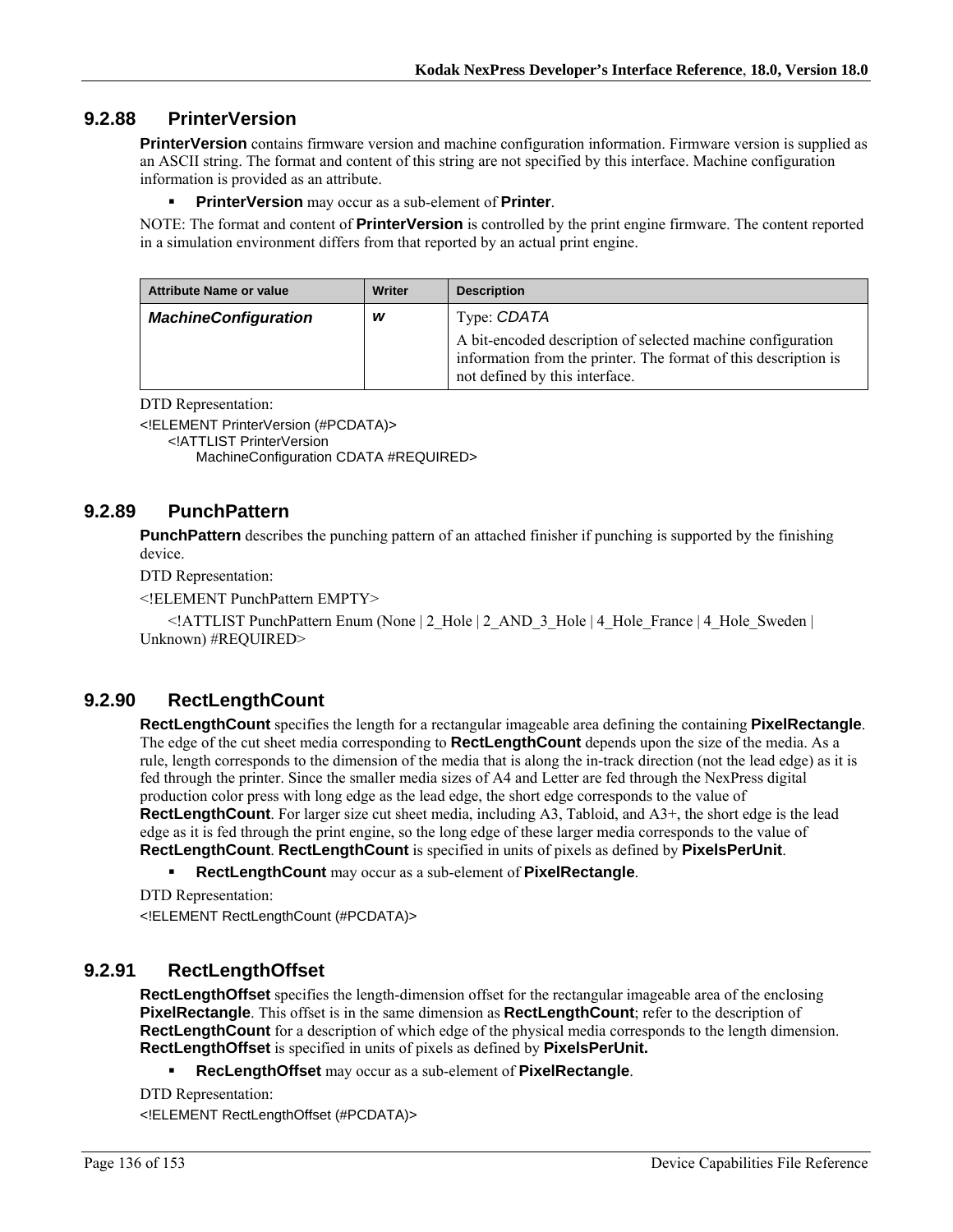# **9.2.92 RectWidthCount**

**RectWidthCount** specifies the width for a rectangular imageable area defining the containing **PixelRectangle**. The edge of the cut sheet media corresponding to **RectWidthCount** depends upon the size of the media. As a rule, width corresponds to the dimension of the media that is the lead edge as it is fed through the printer. Since the smaller media sizes of A4 and Letter are fed through the NexPress digital production color press with long edge as the lead edge, the long edge corresponds to the value of **RectWidthCount**. For larger size cut sheet media, including A3, Tabloid, and A3+, the short edge is the lead edge as it is fed through the print engine, so the short edge of these larger media corresponds to the value of **RectWidthCount**. **RectWidthCount** is specified in units of pixels as defined by **PixelsPerUnit**.

- **RectWidthCount** may occur as a sub-element of **PixelRectangle**.
- DTD Representation:

<!ELEMENT RectWidthCount (#PCDATA)>

## **9.2.93 RectWidthOffset**

**RectWidthOffset** specifies the width-dimension offset for the rectangular imageable area of the enclosing **PixelRectangle**. This offset is in the same dimension as **RectWidthCount**; refer to the description of **RectWidthCount** for a description of which edge of the physical media corresponds to the width dimension. **PixelsPerUnit** defines the resolution of **RectWidthOffset** in units of pixels.

- **RectWidthOffset** may occur as a sub-element of **PixelRectangle**.
- DTD Representation:

<!ELEMENT RectWidthOffset (#PCDATA)>

## **9.2.94 ResourceCheckProfile**

**ResourceCheckProfile** identifies the name of an available resource check profile.

- **ResourceCheckProfile** may occur as a sub-element of **ResourceCheckProfileList**.
- **ResourceCheckProfile** contains the sub-element **Name**.

NOTE: Names of resource check profiles are not specified by this interface. Typical names include "*Medium*", "*Severe*", and "*Tolerant*".

DTD Representation:

<!ELEMENT ResourceCheckProfile (Name)>

## **9.2.95 ResourceCheckProfileList**

**ResourceCheckProfileList** defines a list of severity options that control resource check. The job-specified profile determines which resouce checks are performed during job submission. The resource check profile of a Virtual Printer and its Virtual Printer Hot Folder can be set to one of the values lised in

**ResourceCheckProfileList**. JDF jobs always use the resource check profile of the default Job Ticket, which is not configurable.

- **ResourceCheckProfileList** occurs as a sub-element of **ManufacturingCapabilities**.
- **ResourceCheckProfileList** may contain sub-element **ResourceCheckProfile**.

DTD Representation:

<!ELEMENT ResourceCheckProfileList (ResourceCheckProfile\*)>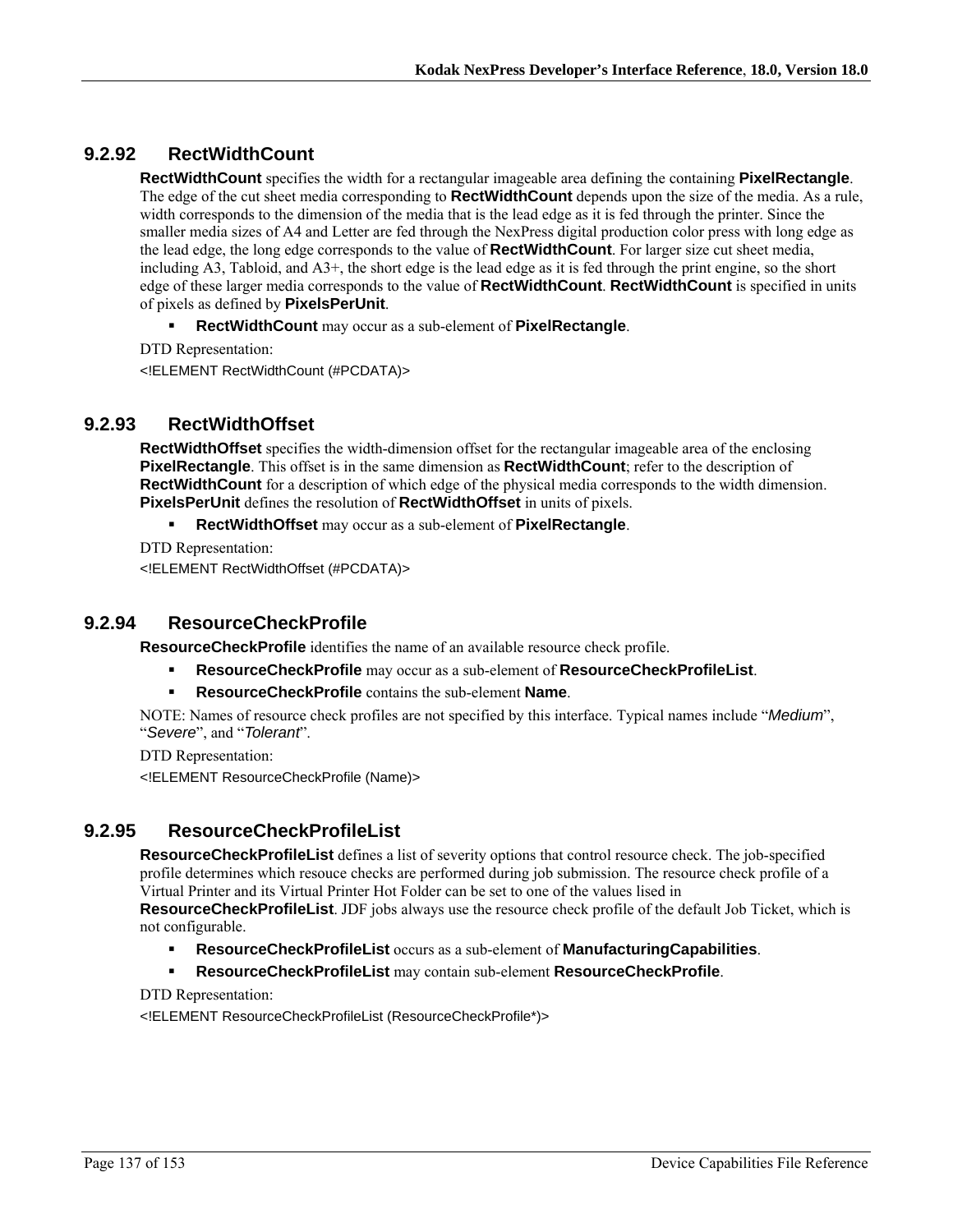## **9.2.96 RGBGraphicICCProfile**

**RGBGraphicICCProfile** defines the name of an input ICC profile suitable for use with three component PDF graphics and text data that are specified using the *DeviceRGB* color space. This name should correspond to an entry in **ICCProfileList**. Its value is a character string.

#### **RGBGraphicICCProfile** occurs as a sub-element of **SystemDefaults**.

```
DTD Representation:
```
<!ELEMENT RGBGraphicICCProfile (#PCDATA)>

## **9.2.97 RGBImageICCProfile**

**RGBImageICCProfile** defines the name of an input ICC profile suitable for use with three component PDF image data that are specified using the *DeviceRGB* color space. This name should correspond to an entry in **ICCProfileList**. Its value is a character string.

#### **RGBImageICCProfile** occurs as a sub-element of **SystemDefaults**.

DTD Representation:

<!ELEMENT RGBImageICCProfile (#PCDATA)>

#### **9.2.98 ScreeningSystems**

**ScreeningSystems** defines half-tone screen types supported by the printing system. Each screen type is selectable from a job ticket.

- **ScreeningSystems** may occur as a sub-type of **ManufacturingCapabilities**.
- **ScreeningSystems** may contain the sub-type **ScreenType**.

DTD Representation:

<!ELEMENT ScreeningSystems (ScreenType\*)>

#### **9.2.99 ScreenType**

**ScreenType** defines a half-tone screen type. Its identity and type are supplied as attributes.

**ScreenType** may occur as a sub-element of **ScreeningSystems**.

| <b>Attribute Name or value</b> | <b>Writer</b>  | <b>Description</b>               |
|--------------------------------|----------------|----------------------------------|
| ScreenType = Classic           | w?             | Type: Enumeration                |
|                                |                | Defines a half-tone screen type. |
| Classic                        | W <sup>2</sup> | Default Value.                   |
| Optimum                        | W <sup>2</sup> |                                  |
| Line                           | W <sup>2</sup> |                                  |
| Supra                          | W <sup>2</sup> |                                  |
| Staccato DX                    | W <sup>2</sup> |                                  |
| ClassicHD                      | W <sup>2</sup> |                                  |
| None                           | W <sup>2</sup> |                                  |
| Other                          | W <sup>2</sup> |                                  |

DTD Representation:

<!ELEMENT ScreenType EMPTY> <!ATTLIST ScreenType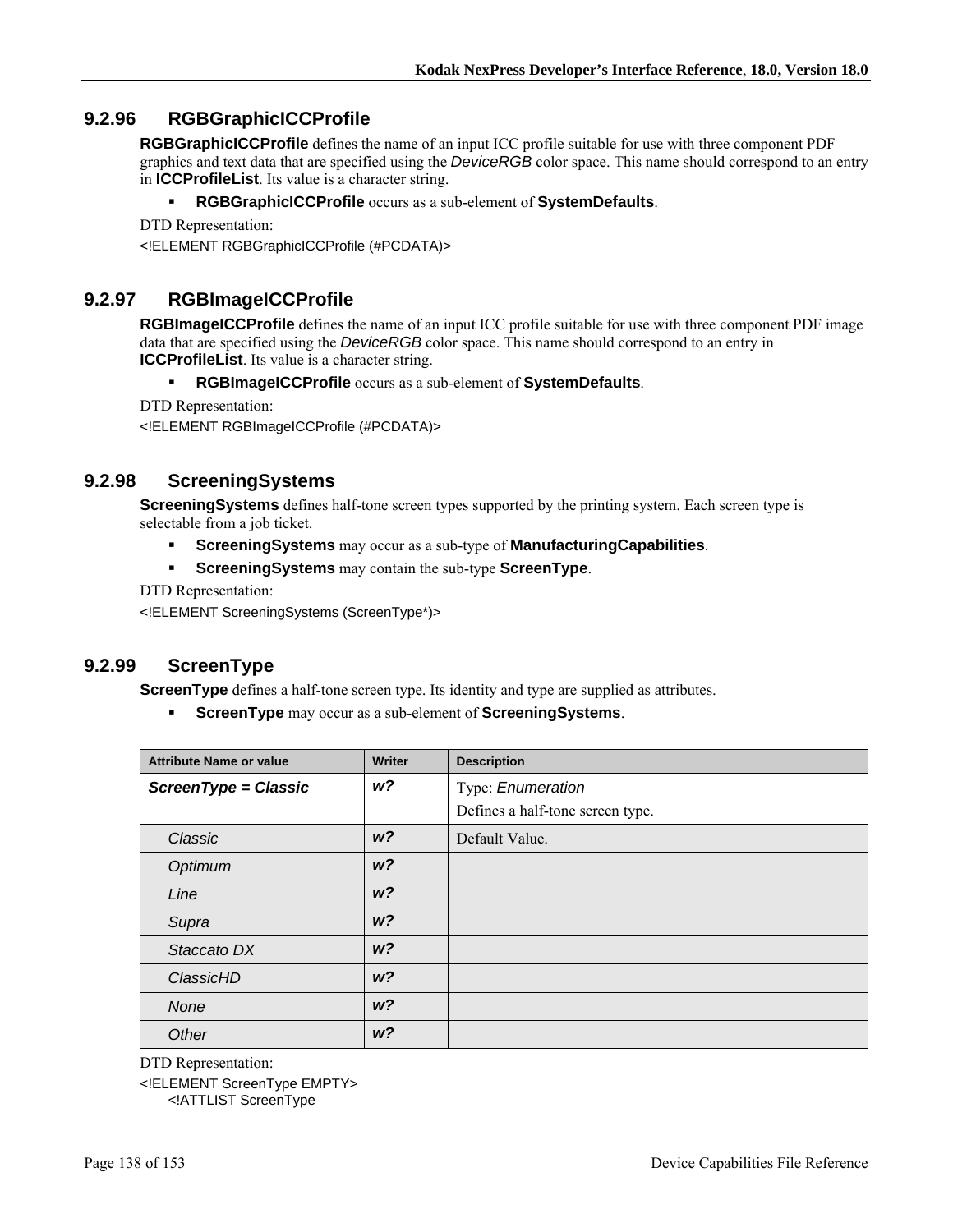Enum (Classic | Optimum | Line | Supra | Stochastic | None | Other) #IMPLIED>

#### **9.2.100 SecuredColorant**

**SecuredColorant** identifies colorants that support secure printing. When **SecuredColorant** is defined for a **FifthColorName** in the **InstalledFifthColorList**, the colorant is available for use with secured printing modes. **SecuredColorant** is not repeated for **CurrentLoadedFifthColor** even if the loaded colorant is a secured colorant.

**SecuredColorant** may occur as a sub-element of **FifthColorName**.

DTD Representation:

<!ELEMENT SecuredColorant EMPTY>

<!ELEMENT FifthColorName (SecuredColorant?)>

<!ATTLIST FifthColorName Enum (#PCDATA) #IMPLIED>

<!ELEMENT InstalledFifthColorList (FifthColorName\*)>

#### **9.2.101 SheetsPerSignature**

**SheetsPerSignature** defines the number of sheets generated by a single application of the containing **ImpositionTemplate**. Its value is an integer.

#### **SheetsPerSignature** may occur as a sub-element of **ImpositionTemplate**.

DTD Representation:

<!ELEMENT SheetsPerSignature (#PCDATA)>

#### **9.2.102 SpotColorTable**

**SpotColorTable** defines a spot color to CMYK process color translation table.

- **SpotColorTable** may occur as a sub-element of **SpotColorTableList**.
- **SpotColorTable** contains the sub-element **Name**.

DTD Representation:

<!ELEMENT SpotColorTable (Name)>

#### **9.2.103 SpotColorTableList**

**SpotColorTableList** defines the list of named spot color to CMYK process color translation tables available on the printing system.

- **SpotColorTableList** may occur as a sub-element of **ManufacturingCapabilities**.
- **SpotColorTableList** may contain the sub-element **SpotColorTable**.

```
DTD Representation:
```
<!ELEMENT SpotColorTableList (SpotColorTable\*)>

#### **9.2.104 StapleCapable**

**StapleCapable** specifies whether the output location of the containing **Delivery** element supports stapling. Its value is provided as an attribute.

**StapleCapable** may occur as a sub-element of **Delivery**.

| <b>Att</b><br>or value<br>Mame or<br>ribute | <b>Writer</b> | <b>Description</b> |
|---------------------------------------------|---------------|--------------------|
|                                             |               |                    |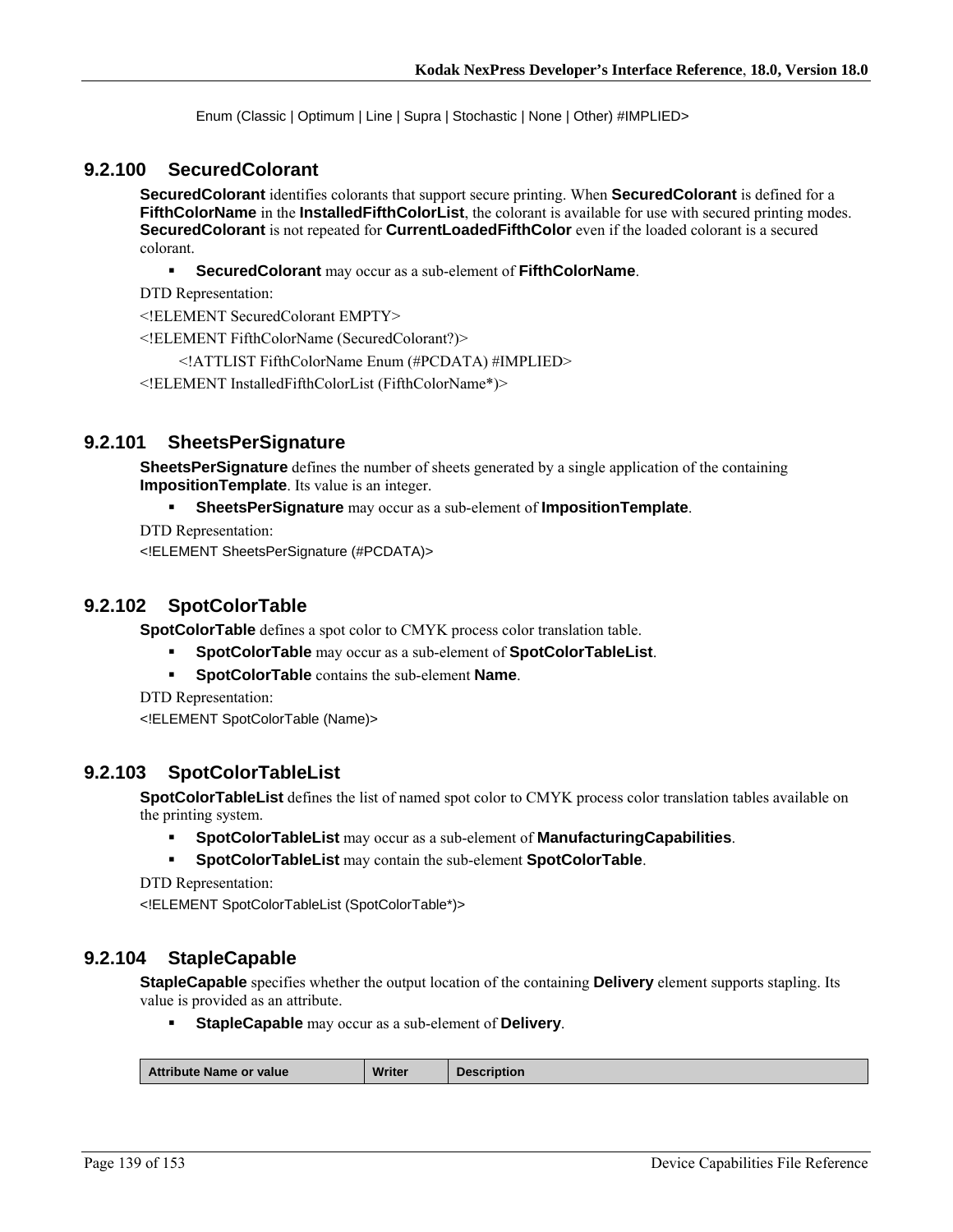| <b>Attribute Name or value</b> | Writer         | <b>Description</b>                         |
|--------------------------------|----------------|--------------------------------------------|
| <b>Enum</b>                    | w              | Type: Boolean                              |
|                                |                | Indicates support for stapling capability. |
| True                           | W <sup>2</sup> | Has stapling capability.                   |
| False                          | W <sup>2</sup> | Has no stapling capability.                |

<!ELEMENT StapleCapable EMPTY> <!ATTLIST StapleCapable Enum (True | False) #REQUIRED>

## **9.2.105 StopPoint**

**StopPoint** defines the conditions under which the printing system stops execution of a job and requires operator intervention. Its value is supplied as an attribute.

**StopPoint** occurs as a sub-element of **StopPointList**.

| <b>Attribute Name or value</b> | <b>Writer</b>  | <b>Description</b>                                                                                                                                                                      |
|--------------------------------|----------------|-----------------------------------------------------------------------------------------------------------------------------------------------------------------------------------------|
| Enum                           | w              | Type: <i>Enumeration</i>                                                                                                                                                                |
|                                |                | Job execution policy option. Indicates condition for which<br>execution of a job is stopped and requires operator intervention.<br><b>StopPoint</b> may be specified in the job ticket. |
| <b>StopAfterSubmission</b>     | W <sup>2</sup> | Stop execution of the job immediately after job ticket<br>submission.                                                                                                                   |
| <b>StopWhenPDFAvailable</b>    | W <sup>2</sup> | Stop execution of the job immediately after all PDF files<br>referenced by the submitted job ticket have been made<br>available.                                                        |
| <b>StopAfterResourceCheck</b>  | W <sup>2</sup> | Stop execution of the job immediately after the resource checker<br>has verified resource files required by the job ticket.                                                             |
| <b>StopAfterRIP</b>            | $w$ ?          | Stop execution of the job immediately after the job has been<br>ripped.                                                                                                                 |

DTD Representation:

<!ELEMENT StopPoint EMPTY>

<!ATTLIST StopPoint

Enum (StopAfterSubmission | StopWhenPDFAvailable | StopAfterResourceCheck | StopAfterRIP) #REQUIRED>

## **9.2.106 StopPointList**

**StopPointList** defines a list of job execution policy options supported by the printing system. These policies control the conditions under which execution of a job is stopped.

- **StopPointList** occurs as a sub-element of **Workflow**.
- **StopPointList** may contain the sub-element **StopPoint**.

DTD Representation:

<!ELEMENT StopPointList (StopPoint\*)>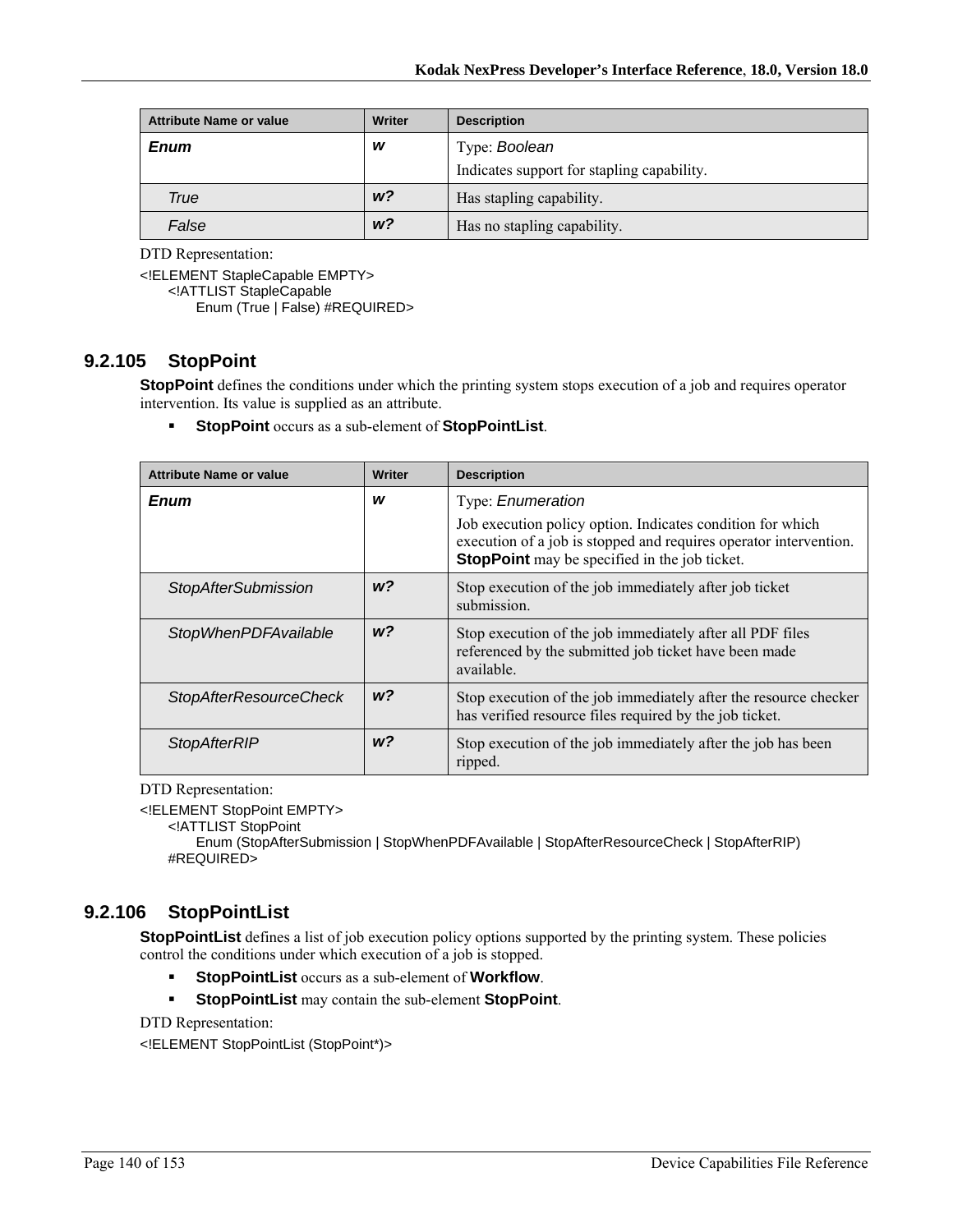## **9.2.107 SubstrateDeliveryList**

**SubstrateDeliveryList** defines a list of delivery options for printed output.

- **SubstrateDeliveryList** may occur as a sub-element of **FinishingOptions**.
- **SubstrateDeliveryList** may contain the sub-element **Delivery**.

DTD Representation:

<!ELEMENT SubstrateDeliveryList (Delivery\*)>

#### **9.2.108 SubstrateList**

**SubstrateList** defines the set of **SubstrateType** used by the printer when characterizing a medium. This is different from **MediumList** that identifies the complete list of media available and qualified for use in the printer.

- **SubstrateList** may occur as a sub-element of a **MediumConstraints**.
- **SubstrateList** may contain sub-element **SubstrateType**.

DTD Representation:

<!ELEMENT SubstrateList (SubstrateType\*)>

## **9.2.109 SubstrateSizeName**

**SubstrateSizeName** identifies a name associated with a substrate's size. Values of **SubstrateSizeName** are not specified by this interface.

**SubstrateSizeName** may occur as a sub-element of **BoundedMediumData**.

DTD Representation:

<!ELEMENT SubstrateSizeName (#PCDATA)>

#### **9.2.110 SubstrateSupply**

**SubstrateSupply** defines the characteristics of an input substrate supply in the printing system. The ID identifying the **SubstrateSupply** is provided as an attribute.

- **SubstrateSupply** may occur as a sub-element of **SubstrateSupplyList**.
- **SubstrateSupply** contains sub-elements **MinSize**, **MaxSize**, **Capacity**, **BayID**, **DoorNumber**, **FeederType, SupportedEngineSpeedList**.

| <b>Attribute Name or value</b> | Writer | <b>Description</b>                                                                                   |
|--------------------------------|--------|------------------------------------------------------------------------------------------------------|
|                                | W      | Type: CDATA                                                                                          |
|                                |        | The unique identifier of the supply tray as known by the<br>NexPress digital production color press. |

DTD Representation:

<!ELEMENT SubstrateSupply (MinSize, MaxSize, Capacity, BayID, DoorNumber, FeederType?, SupportedEngineSpeedList?)>

<!ATTLIST SubstrateSupply

ID CDATA #REQUIRED>

#### **9.2.111 SubstrateSupplyList**

**SubstrateSupplyList** defines the substrate supply trays installed on the printing system. The identity and capabilities of each supply are provided.

- **SubstrateSupplyList** may occur as a sub-element of **ManufacturingCapabilities**.
- **SubstrateSupplyList** may contain the sub-element **SubstrateSupply**.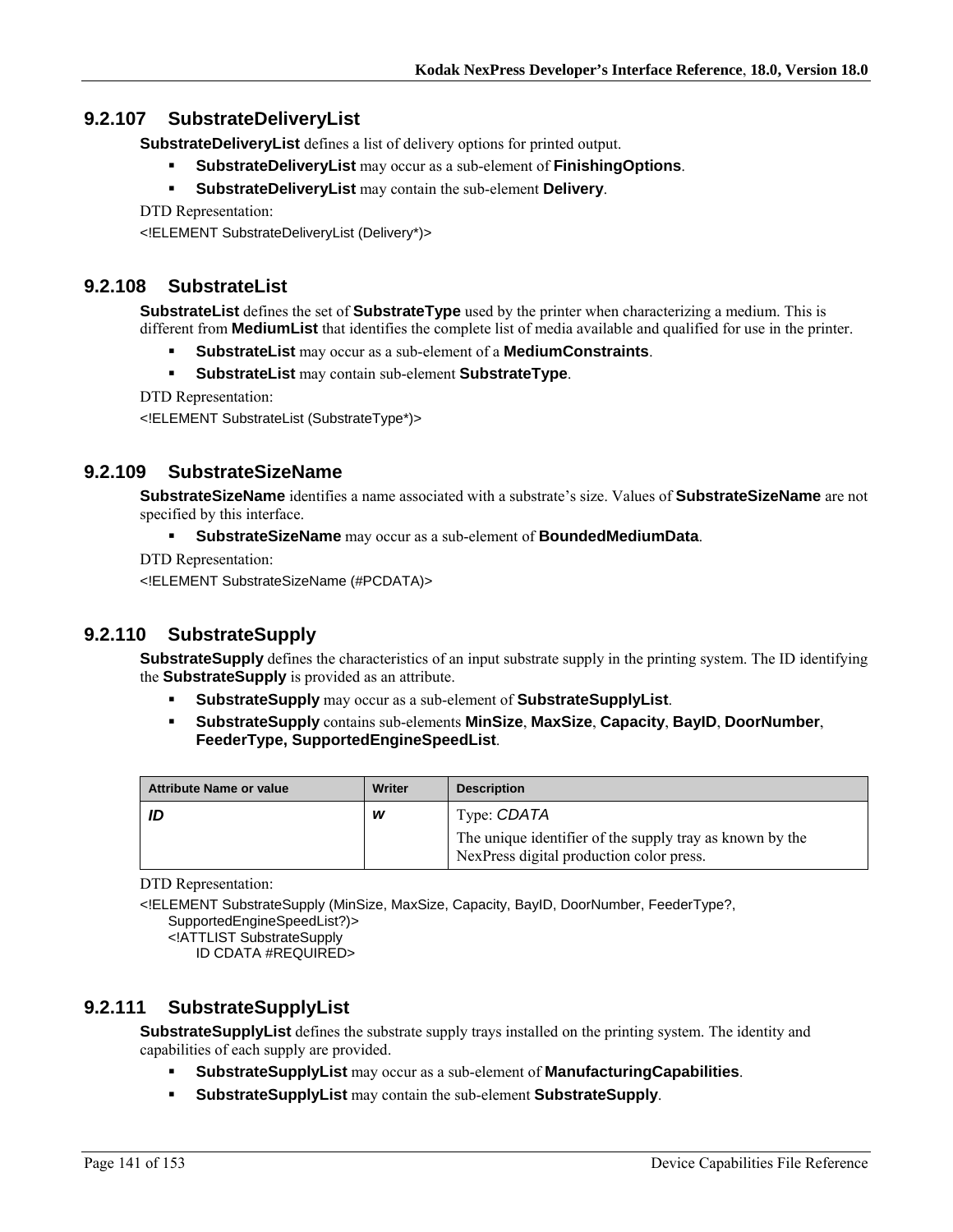<!ELEMENT SubstrateSupplyList (SubstrateSupply\*)>

## **9.2.112 SubstrateType**

**SubstrateType** defines basic characteristics of a substrate. The value of **SubstrateType** is supplied as an attribute.

**SubstrateType** may occur as a sub-element of **SubstrateList** and **SystemMedium**.

| <b>Attribute Name or value</b> | Writer         | <b>Description</b>               |
|--------------------------------|----------------|----------------------------------|
| $Enum = Paper$                 | W <sup>2</sup> | Type: Enumeration                |
|                                |                | Defines the type of a substrate. |
| Paper                          | W <sup>2</sup> | Default Value                    |
| Foil                           | W <sup>2</sup> |                                  |
| Transparency                   | W <sup>2</sup> |                                  |
| <b>OpaqueFoil</b>              | W <sup>2</sup> |                                  |
| Self-AdhesivePaper             | W <sup>2</sup> |                                  |
| <b>TranslucentFoil</b>         | W <sup>2</sup> |                                  |
| <b>SyntheticPaper</b>          | W <sup>2</sup> |                                  |
| <b>TranslucentPaper</b>        | W <sup>2</sup> |                                  |
| Plain                          | W <sup>2</sup> |                                  |
| <b>SingleCoated</b>            | W <sup>2</sup> |                                  |
| <b>DoubleCoated</b>            | W <sub>2</sub> |                                  |
| Recycled                       | W <sup>2</sup> |                                  |
| <b>Texture</b>                 | W <sup>2</sup> |                                  |
| Film                           | W <sup>2</sup> |                                  |
| Label                          | W <sup>2</sup> |                                  |
| Vellium                        | W <sub>2</sub> |                                  |
| <b>Bond</b>                    | W <sup>2</sup> |                                  |
| Other                          | W <sup>2</sup> |                                  |
| <b>Present</b>                 | !w             | Type: Boolean                    |
|                                |                | Not supported.                   |

DTD Representation:

<!ELEMENT SubstrateType EMPTY>

<!ATTLIST SubstrateType

Enum (Paper | Foil | Transparency | OpaqueFoil | Self-AdhesivePaper | TranslucentFoil | SyntheticPaper | TranslucentPaper | Plain | SingleCoated | DoubleCoated | Recycled | Texture | Film | Label | Vellium | Bond | Other) #IMPLIED Present (True | False) #IMPLIED>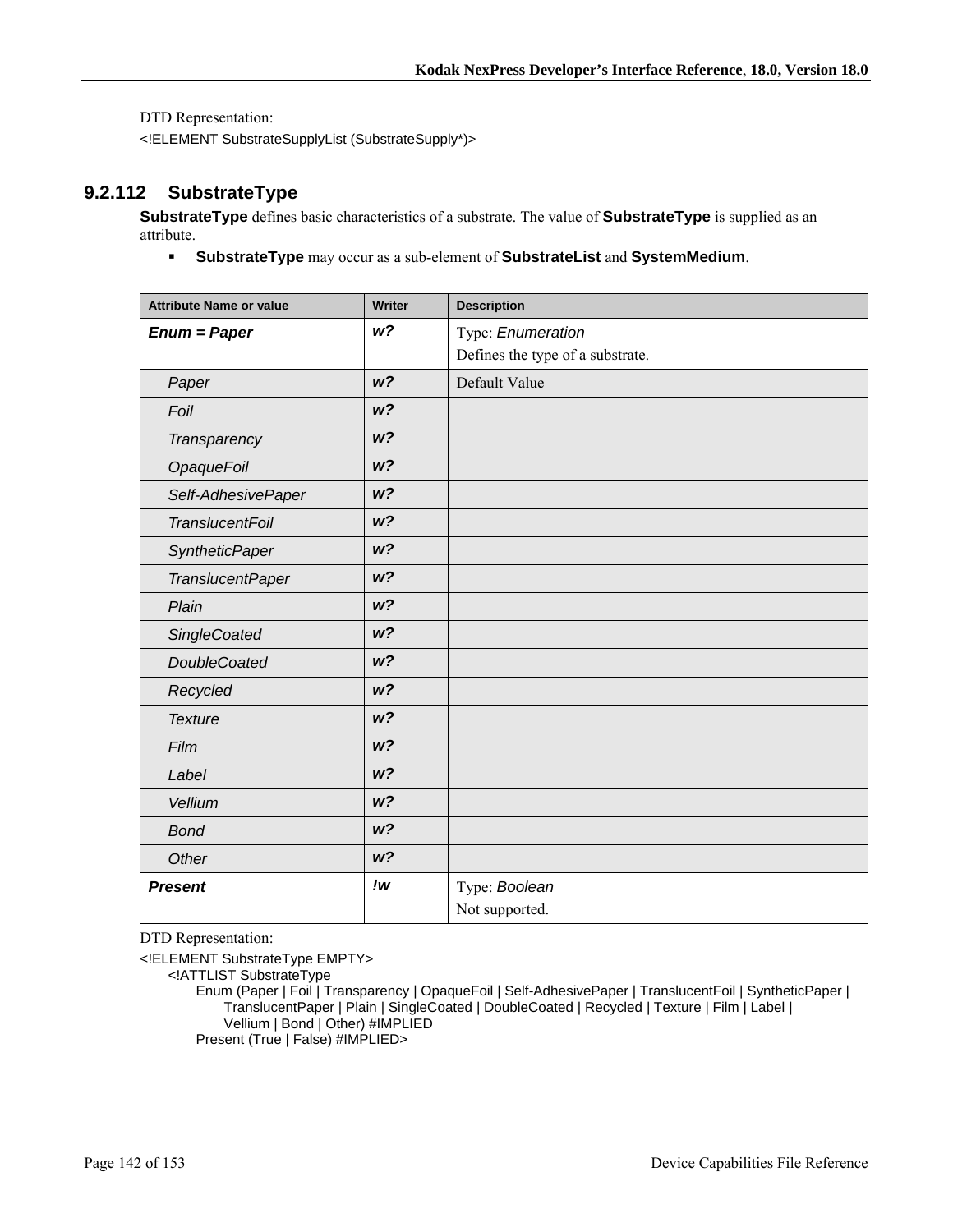## **9.2.113 SupportedEngineSpeedList**

**SupportedEngineSpeedList** defines the set of **EngineSpeed** for which the **PrinterMedium** is supported. If a job selects a substrate not supported at the configured engine speed the job will not be permitted to print.

- **SupportedEngineSpeedList** may occur as a sub-element of **Printer, PrinterMedium, CurrentlyLoadedFifthColor, SubstrateSupply, DeliveryTypeDetails, Delivery**.
- **SupportedEngineSpeedList** may contain zero or more **EngineSpeed** enumerations.

DTD Representation:

<!ELEMENT SubstrateEngineSpeedList (EngineSpeed\*)>

#### **9.2.114 SurfaceList**

**SurfaceList** defines the set of **SurfaceType** used by the printer when characterizing a medium. This is different from **MediumList** that identifies the complete list of media available and qualified for use in the printer.

- **SurfaceList** may occur as a sub-element of a **MediumConstraints**.
- **SurfaceList** may contain sub-element **SurfaceType**.

DTD Representation:

<!ELEMENT SurfaceList (SurfaceType\*)>

## **9.2.115 SurfaceType**

**SurfaceType** defines the surface characteristics of a print medium. The value of **SurfaceType** is supplied as an attribute.

**SurfaceType** may occur as a sub-element of **SurfaceList** and **SystemMedium**.

| <b>Attribute Name or value</b> | <b>Writer</b>  | <b>Description</b>               |
|--------------------------------|----------------|----------------------------------|
| <b>Enum = Uncoated</b>         | w?             | Type: Enumeration                |
|                                |                | Defines the type of a substrate. |
| <b>Uncoated</b>                | W <sup>2</sup> | Default Value                    |
| Parchment                      | W <sup>2</sup> |                                  |
| CastCoated                     | W <sup>2</sup> |                                  |
| <b>SingleSideCastCoated</b>    | W <sup>2</sup> |                                  |
| TransparentWatermarked         | W <sup>2</sup> |                                  |
| LatexImpregnated               | W <sup>2</sup> |                                  |
| Carbonless                     | W <sup>2</sup> |                                  |
| <b>LabelStock</b>              | W <sup>2</sup> |                                  |
| <b>Transfer</b>                | W <sup>2</sup> |                                  |
| <b>Tinted</b>                  | W <sup>2</sup> |                                  |
| Embossed                       | W <sup>2</sup> |                                  |
| <b>SatinCoated</b>             | W <sup>2</sup> |                                  |
| <b>MatteCoated</b>             | W <sup>2</sup> |                                  |
| GlossyCoated                   | W <sup>2</sup> |                                  |
| <b>Textured</b>                | W <sup>2</sup> |                                  |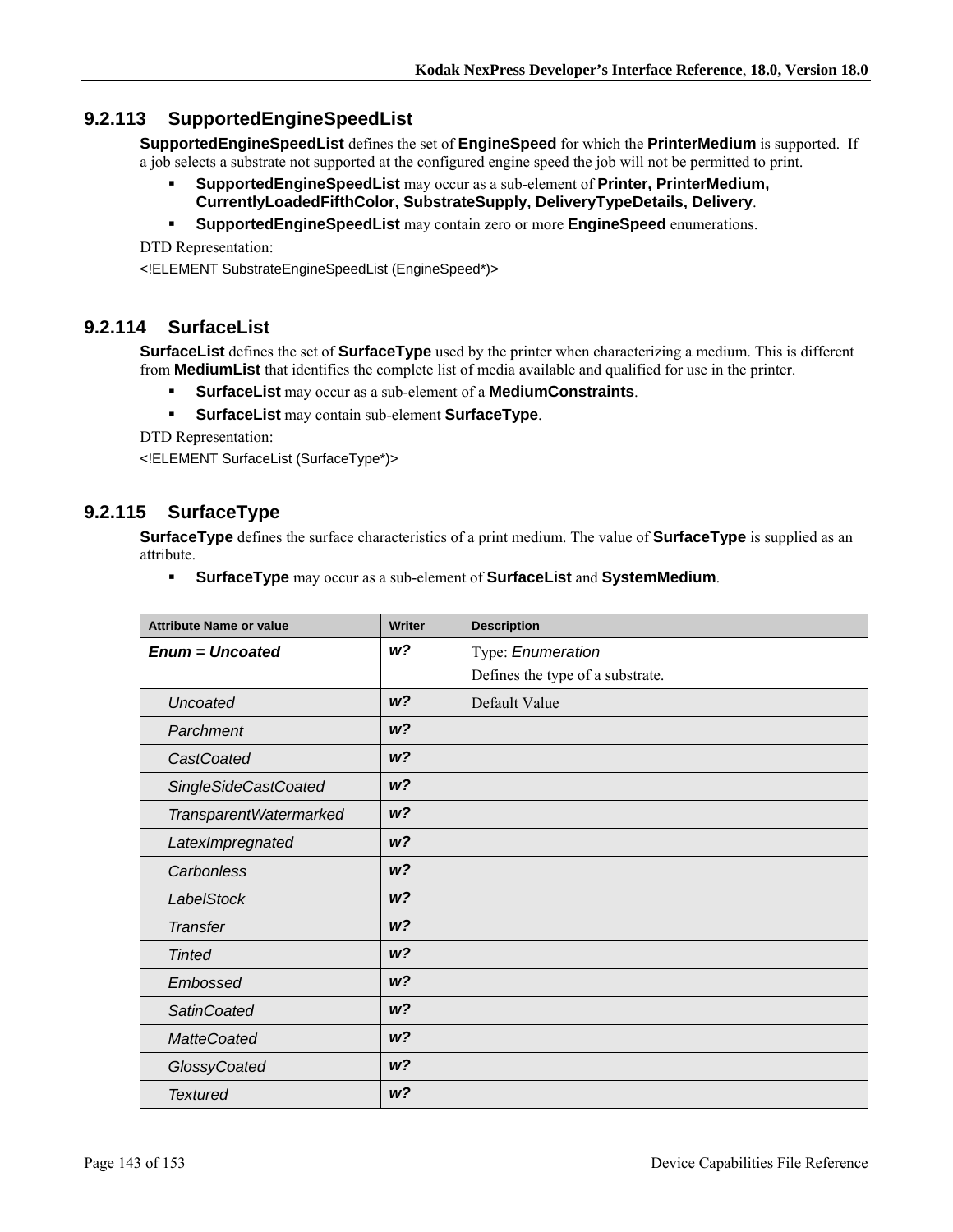| <b>Attribute Name or value</b> | <b>Writer</b>  | <b>Description</b> |
|--------------------------------|----------------|--------------------|
| FeltMarked                     | W <sup>2</sup> |                    |
| Colored                        | W <sup>2</sup> |                    |
| Normal                         | W <sup>2</sup> |                    |
| <b>Tabbed</b>                  | W <sup>2</sup> |                    |
| Punched                        | W <sup>2</sup> |                    |
| Other                          | W <sup>2</sup> |                    |
| <b>Present</b>                 | !w             | Type: Boolean      |
|                                |                | Not supported.     |

<!ELEMENT SurfaceType EMPTY>

<!ATTLIST SurfaceType

Enum (Uncoated | Parchment | CastCoated | SingleSideCastCoated | TransparentWatermarked | LatexImpregnated | Carbonless | LabelStock | Transfer | Tinted | Embossed | SatinCoated | MatteCoated | GlossyCoated | Textured | FeltMarked | Colored | Normal | Tabbed | Punched | Other) #IMPLIED Present (True | False) #IMPLIED>

## **9.2.116 SystemDefaults**

**SystemDefaults** defines default settings for options not explicitly controlled or specified in a job ticket. When a job-specific value is not supplied, default settings determine system behavior.

- **SystemDefaults** may occur as a sub-element of ManufacturingCapabilities.
- **SystemDefaults** contains sub-elements **CMYKGraphicICCProfile**, **CMYKImageICCProfile**, **RGBGraphicICCProfile**, **and RGBImageICCProfile**. It may contain the sub-element **JobTicketTemplate**.

DTD Representation:

<!ELEMENT SystemDefaults (CMYKGraphicICCProfile, CMYKImageICCProfile, RGBGraphicICCProfile, RGBImageICCProfile, JobTicketTemplate?)>

## **9.2.117 SystemMedium**

**SystemMedium** defines the physical characteristics of a print media.

- **SystemMedium** may occur as a sub-element of **Medium**.
- **SystemMedium** may contain sub-elements **Comment**, **ColorName**, **BoundedMediumData**, **SubstrateType**, **SurfaceType**, and **ColorType**.

DTD Representation:

<!ELEMENT SystemMedium (Comment?,ColorName?,BoundedMediumData?,SubstrateType?,SurfaceType?, ColorType?)>

## **9.2.118 SystemMediumDefaults**

**SystemMediumDefaults** defines default values for elements within **SystemMedium**..

- **SystemMediumDefaults** occurs as a sub-element of **MediumList**.
- **SystemMediumDefaults** contains sub-element **SystemMedium**.

NOTE: In general the "*Unit*" attribute of elements within **SystemMedium** is the same as the default, and will only be defined within **SystemMediumDefaults**.

DTD Representation: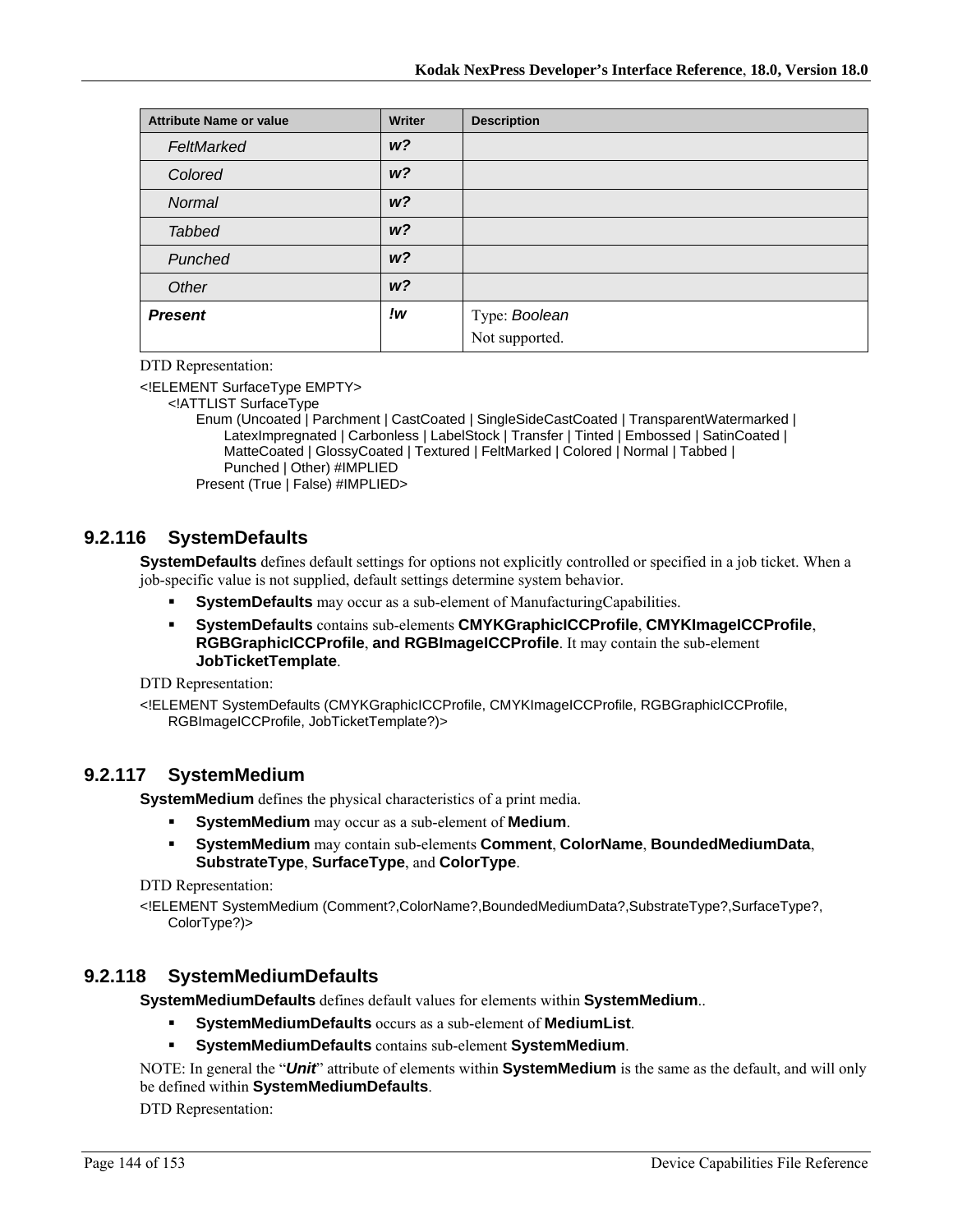<!ELEMENT SystemMediumDefaults (SystemMedium)>

# **9.2.119 Thickness**

**Thickness** defines the thickness of a print substrate. It is reported in micrometers; units are provided as an attribute.

**Thickness** may occur as a sub-element of **BoundedMediumData**.

| <b>Attribute Name or value</b> | Writer | <b>Description</b>                     |
|--------------------------------|--------|----------------------------------------|
| Unit = UM                      | w?     | Type: <i>Enumeration</i>               |
|                                |        | Unit of measure for <b>Thickness</b> . |
| UМ                             | W      | Micrometers. Default Value             |

DTD Representation:

<!ELEMENT Thickness (#PCDATA)> <!ATTLIST Thickness Unit (UM) #IMPLIED>

## **9.2.120 Transparency**

**Transparency** defines the opacity of a print substrate. It is expressed as a percentage of transmittance; units are provided as an attribute. Value may range from 0 to 100; 0 is opaque and 100 is transparent. Values between 0 and 100 indicate the substrate is semitransparent.

**Transparency** may occur as a sub-element of **BoundedMediumData**.

| <b>Attribute Name or value</b> | Writer | <b>Description</b>                        |
|--------------------------------|--------|-------------------------------------------|
| $Unit = PCT$                   | w?     | Type: <i>Enumeration</i>                  |
|                                |        | Unit of measure for <b>Transparency</b> . |
| <b>PCT</b>                     | W      | Percent opacity. Default Value            |

DTD Representation:

<!ELEMENT Transparency (#PCDATA)> <!ATTLIST Transparency Unit (PCT) #IMPLIED>

## **9.2.121 Trap**

**Trap** defines a control option for the raster trapping engine. Its value is supplied as an attribute.

**Trap** may occur as a sub-element of **Trapping**.

| <b>Attribute Name or value</b> | Writer         | <b>Description</b>                                       |
|--------------------------------|----------------|----------------------------------------------------------|
| <b>Enable</b>                  | W              | Type: Boolean                                            |
|                                |                | Defines a control option for the raster trapping engine. |
| True                           | W <sup>2</sup> | The job ticket can enable the raster-trapping engine.    |
| False                          | W <sup>2</sup> | The job ticket can disable the raster-trapping engine.   |

DTD Representation:

<!ELEMENT Trap EMPTY> <!ATTLIST Trap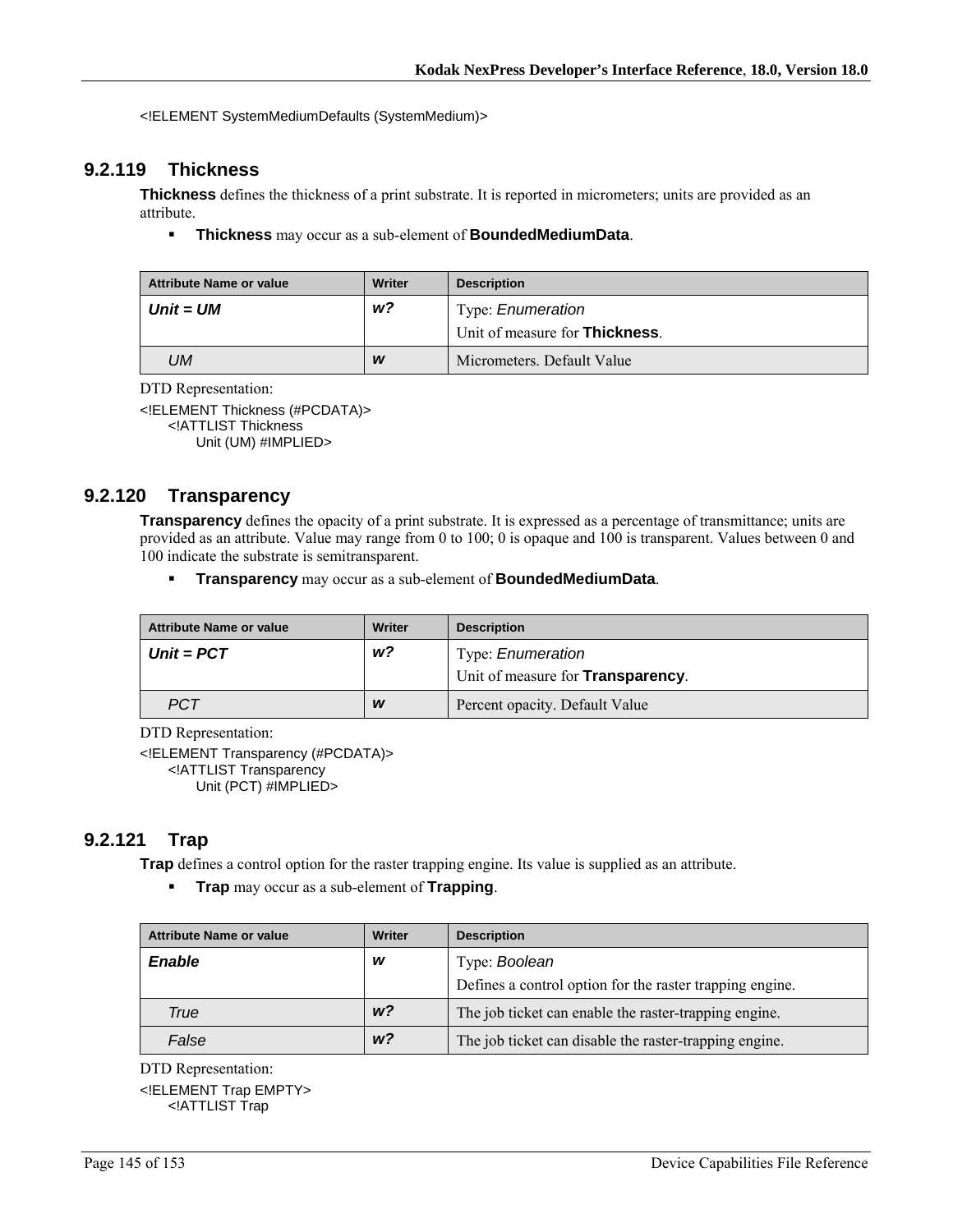Enable (True | False) #REQUIRED>

#### 9.2.122 **Trapping**

**Trapping** defines a list of trapping control options supported by the raster-trapping engine of the printing system. Trapping results in an altered image to accommodate registration variability in the print engine.

- **Trapping** occurs as a sub-element of **Workflow**.
- $\blacksquare$ Trapping may contain the sub-element Trap.

DTD Representation:

<! ELEMENT Trapping (Trap\*)>

## 9.2.123 Width

Width defines the width component of a rectangular dimension. Width can be in units of millimeters or inches.

 $\blacksquare$ Width may occur as a sub-element of BoundedMediumData, MinSize, and MaxSize.

| <b>Attribute Name or value</b> | Writer         | <b>Description</b>                 |
|--------------------------------|----------------|------------------------------------|
| $Unit = MM$                    | w?             | Type: <i>Enumeration</i>           |
|                                |                | Unit of measure for <b>Width</b> . |
| МM                             | w <sup>2</sup> | Millimeters. Default Value         |
| IN                             | W <sup>2</sup> | Inches.                            |

DTD Representation:

<!ELEMENT Width (#PCDATA)>

#### 9.2.124 **Workflow**

**Workflow** defines some of the printing system supported workflow options that can be controlled by the job ticket. These job execution policies and processes include control of the conditions under which job execution is stopped, and availability of raster-based trapping control.

Workflow may occur as a sub-element of Manufacturing Capabilities.

#### Workflow contains sub-elements StopPointList and Trapping.

DTD Representation:

<!ELEMENT Workflow (StopPointList, Trapping)>

#### **Device Capabilities File DTD**  $9.3$

<?xml version="1.0" encoding="UTF-8"?>

\* This is the DTD for the Device Manufacturing Capabilities XML data

- \* structure.
- \* Values used to specify units of measure:
- \* UM: Micrometer
- \* MM: Millimeter
- \* CM: Centimeter
- \* IN: Inch
- \* PCT: Percent
- \* GSM: Grams per square meter
- \* LB: Pound
- \* KB: Kilobyte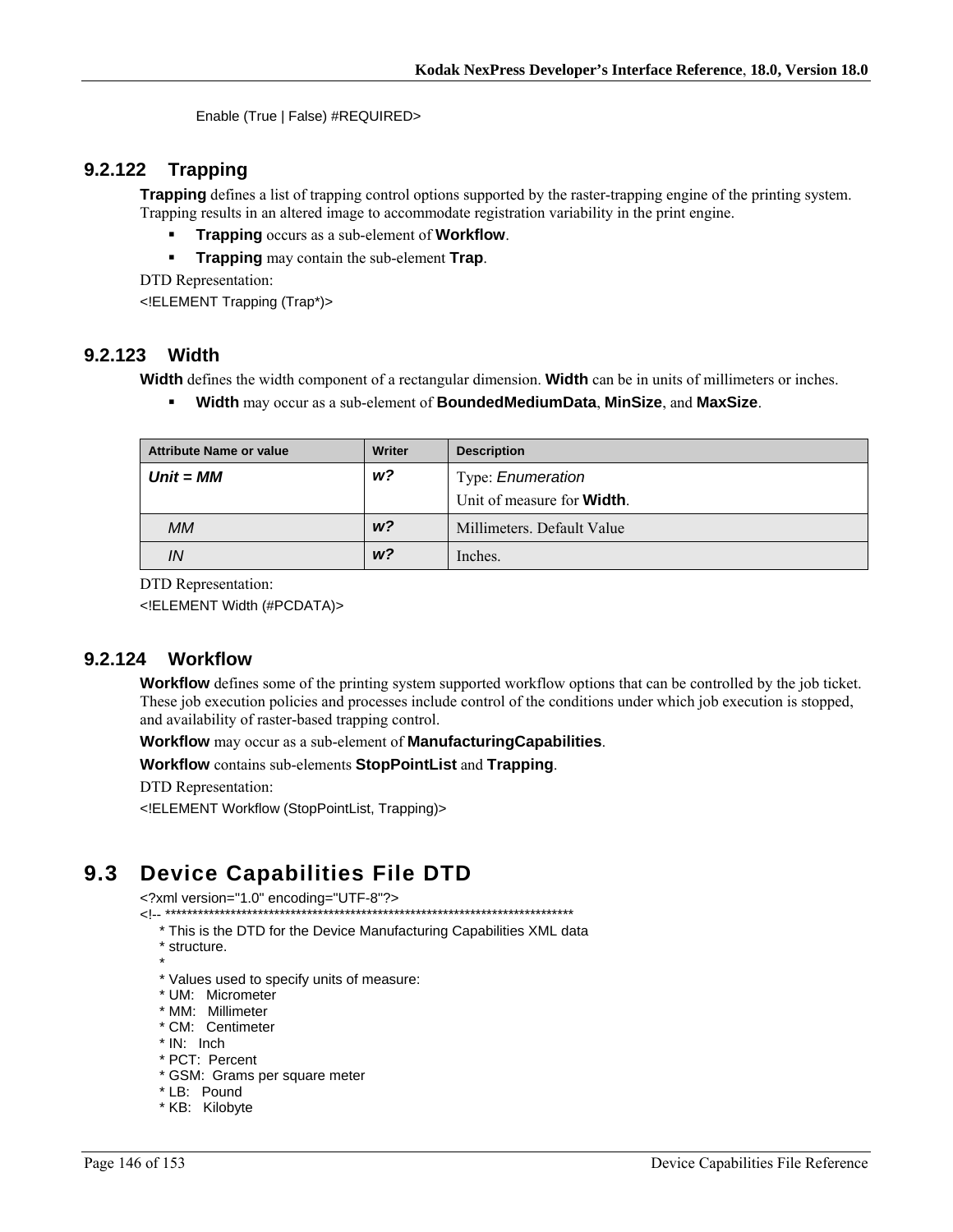| * PPM: Pages per minute                                                                             |
|-----------------------------------------------------------------------------------------------------|
| * NUM: Number                                                                                       |
|                                                                                                     |
|                                                                                                     |
|                                                                                                     |
|                                                                                                     |
| ELEMENT DeviceID (#PCDATA)                                                                          |
| ELEMENT Name (#PCDATA)                                                                              |
| ELEMENT PrinterName (#PCDATA)                                                                       |
| ELEMENT Comment (#PCDATA)<br>ELEMENT SubstrateSizeName (#PCDATA)                                    |
| ELEMENT Length (#PCDATA)                                                                            |
| ATTLIST Length Unit (MM IN) #IMPLIED                                                                |
| ELEMENT Width (#PCDATA)                                                                             |
| ATTLIST Width Unit (MM IN) #IMPLIED                                                                 |
| ELEMENT Transparency (#PCDATA)                                                                      |
| ATTLIST Transparency Unit (PCT) #IMPLIED                                                            |
| ELEMENT Thickness (#PCDATA)<br>ATTLIST Thickness Unit (UM) #IMPLIED                                 |
| ELEMENT ColorSpace EMPTY                                                                            |
| ATTLIST ColorSpace Enum (Gray CMYK RGB LAB XYZ </td                                                 |
| LUV YXY 3CLR 4CLR 5CLR) #IMPLIED                                                                    |
| Present (True False) #IMPLIED>                                                                      |
|                                                                                                     |
| * Define the remaining elements to specify a medium's physical<br>* characteristics.                |
|                                                                                                     |
| ELEMENT MediumWeight (#PCDATA)                                                                      |
| ATTLIST Medium Weight Unit (GSM LB) #IMPLIED                                                        |
| ELEMENT Creep (#PCDATA)                                                                             |
| ATTLIST Creep Unit (UM IN) #IMPLIED                                                                 |
| ELEMENT Substrate Type EMPTY<br>ATTLIST SubstrateType Enum (Paper Foil Transparency OpaqueFoil </td |
| Self-AdhesivePaper TranslucentFoil                                                                  |
| SyntheticPaper TranslucentPaper                                                                     |
| Plain SingleCoated DoubleCoated                                                                     |
| Recycled Texture Film Label Vellium                                                                 |
| Bond Other) #IMPLIED                                                                                |
| Present (True False) #IMPLIED>                                                                      |
| ELEMENT SurfaceType EMPTY<br>ATTLIST Surface Type Enum (Uncoated Parchment CastCoated </td          |
| SingleSideCastCoated TransparentWatermarked                                                         |
| LatexImpregnated Carbonless LabelStock                                                              |
| Transfer Tinted Embossed SatinCoated                                                                |
| MatteCoated GlossyCoated Textured                                                                   |
| FeltMarked Colored Normal Tabbed Punched                                                            |
| Other) #IMPLIED                                                                                     |
| Present (True False) #IMPLIED><br>ELEMENT ColorType EMPTY                                           |
| ATTLIST ColorType Enum (Unknown WhiteNeutral GrayNeutral </td                                       |
| Yellowish Blueish Reddish Greenish White                                                            |
| Blue Cream BrightYellow Gray Green                                                                  |
| Ivory Orange Pink Red Yellow Transparency                                                           |
| Other) #IMPLIED                                                                                     |
|                                                                                                     |
|                                                                                                     |
|                                                                                                     |
| ELEMENT BoundedMediumData</td                                                                       |
| (Length?, Width?, SubstrateSizeName?, MediumWeight?, Transparency?, Thickness?,                     |
| Creep?                                                                                              |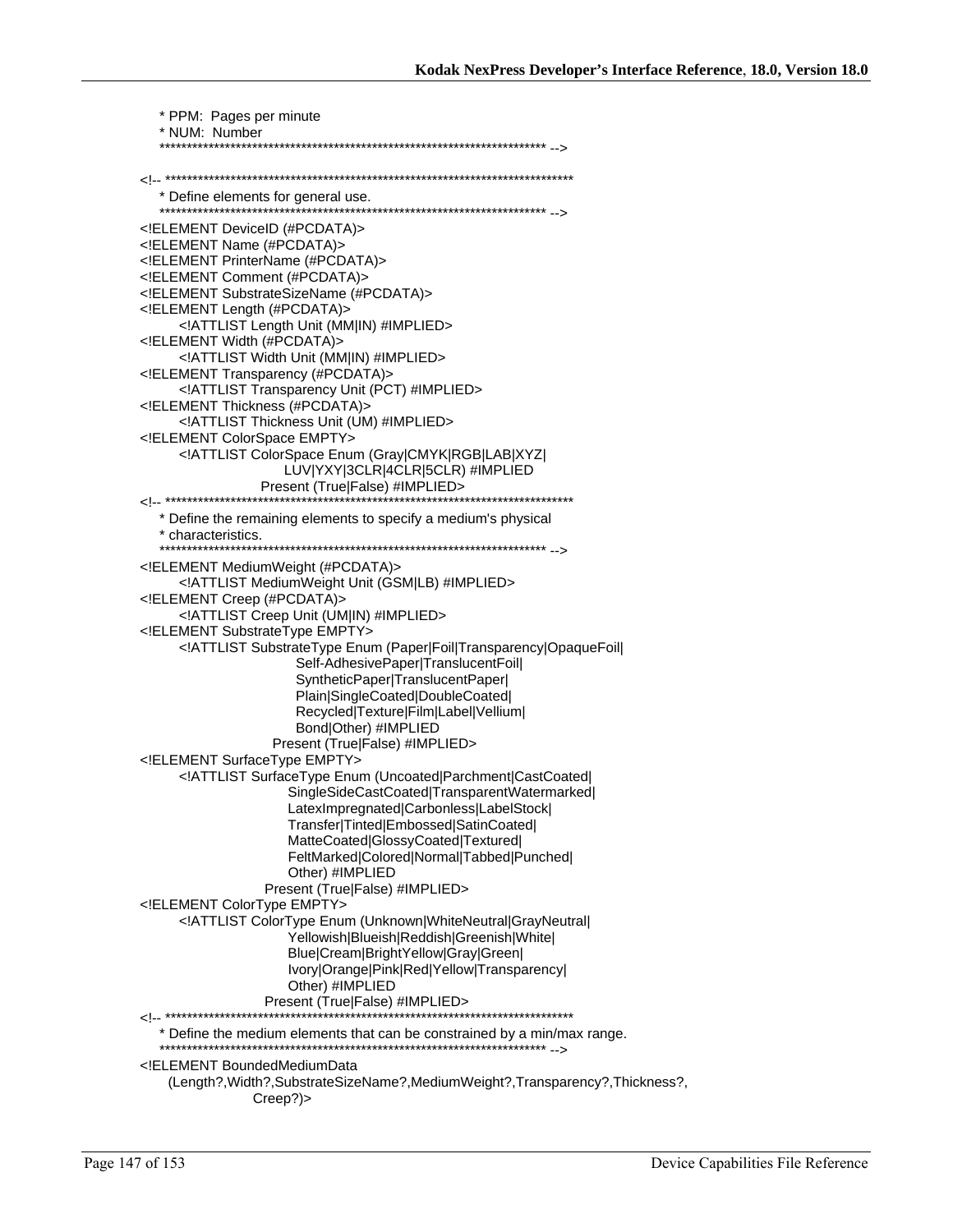<!ELEMENT MinMediumData (BoundedMediumData)> <!ELEMENT MaxMediumData (BoundedMediumData)> \* Define the medium elements that can be constrained by a list of valid \* values. <!ELEMENT SubstrateList (SubstrateType\*)> <!ELEMENT SurfaceList (SurfaceType\*)> <! ELEMENT ColorList (ColorType\*)> \* Define element MediumConstraints as an aggregate of elements that \* constrain the media that can be used on a particular printer. <!ELEMENT MediumConstraints (MinMediumData?, MaxMediumData?, SubstrateList?,SurfaceList?,ColorList?)> \* Define the remaining elements that make up the Printer Element. <!ELEMENT PrinterType (#PCDATA)> <! ELEMENT PrinterPlatform EMPTY> <!ATTLIST PrinterPlatform Enum (NexPress\_Classic|NexPress\_NPP|NexPress\_M700|Unknown) #REQUIRED> <! ELEMENT I2PPlatform EMPTY> <!ATTLIST I2PPlatform Enum (I2P|I2P2|Unknown) #REQUIRED> <!ELEMENT PrinterVersion (#PCDATA)> <! ATTLIST Printer Version Machine Configuration CDATA #REQUIRED> \* Legacy support for element PrinterSpeed is supported. Engines capable of \* multiple speeds are characterized by SupportedEngineSpeedList and \* MaxLicensedEngineSpeed. PrinterSpeed is derived from MaxLicensedEngineSpeed. <!ELEMENT PrinterSpeed (#PCDATA)> <! ATTLIST PrinterSpeed Unit (PPM) #IMPLIED> <! ELEMENT EngineSpeed EMPTY> <!ATTLIST EngineSpeed Enum (70|83|100|120|150|Auto|Unknown|Other) #REQUIRED> <!ELEMENT SupportedEngineSpeedList (EngineSpeed\*)> <! ELEMENT MaxLicensed EngineSpeed (EngineSpeed) > <!ELEMENT ColorSpaceList (ColorSpace\*)> \* When SecuredColorant is defined for a FifthColorName in the \* InstalledFifthColorList, the colorant is available for use with Secured \* printing modes. It is not repeated in CurrentLoadedFifthColor even if \* the loaded colorant is a Secured colorant. <! ELEMENT Secured Colorant EMPTY> <!ELEMENT FifthColorName (SecuredColorant?)> <! ATTLIST Fifth ColorName Enum (#PCDATA) #IMPLIED> <!ELEMENT InstalledFifthColorList (FifthColorName\*)> <! ELEMENT CurrentColorMode EMPTY> <!ATTLIST CurrentColorMode Enum (Auto|Black|CMYK|5CLR|Unknown) #IMPLIED> <!ELEMENT CurrentLoadedFifthColor (FifthColorName, SupportedEngineSpeedList?)> <!ELEMENT FifthColor (InstalledFifthColorList\*,CurrentColorMode?,CurrentLoadedFifthColor?)> <! ATTLIST Fifth Color Supported (True | False) #IMPLIED> <! ELEMENT External Controller Type EMPTY> <!ATTLIST ExternalControllerType Enum (NONE|FIERY|BRISQUE|CREO\_PODS) #REQUIRED>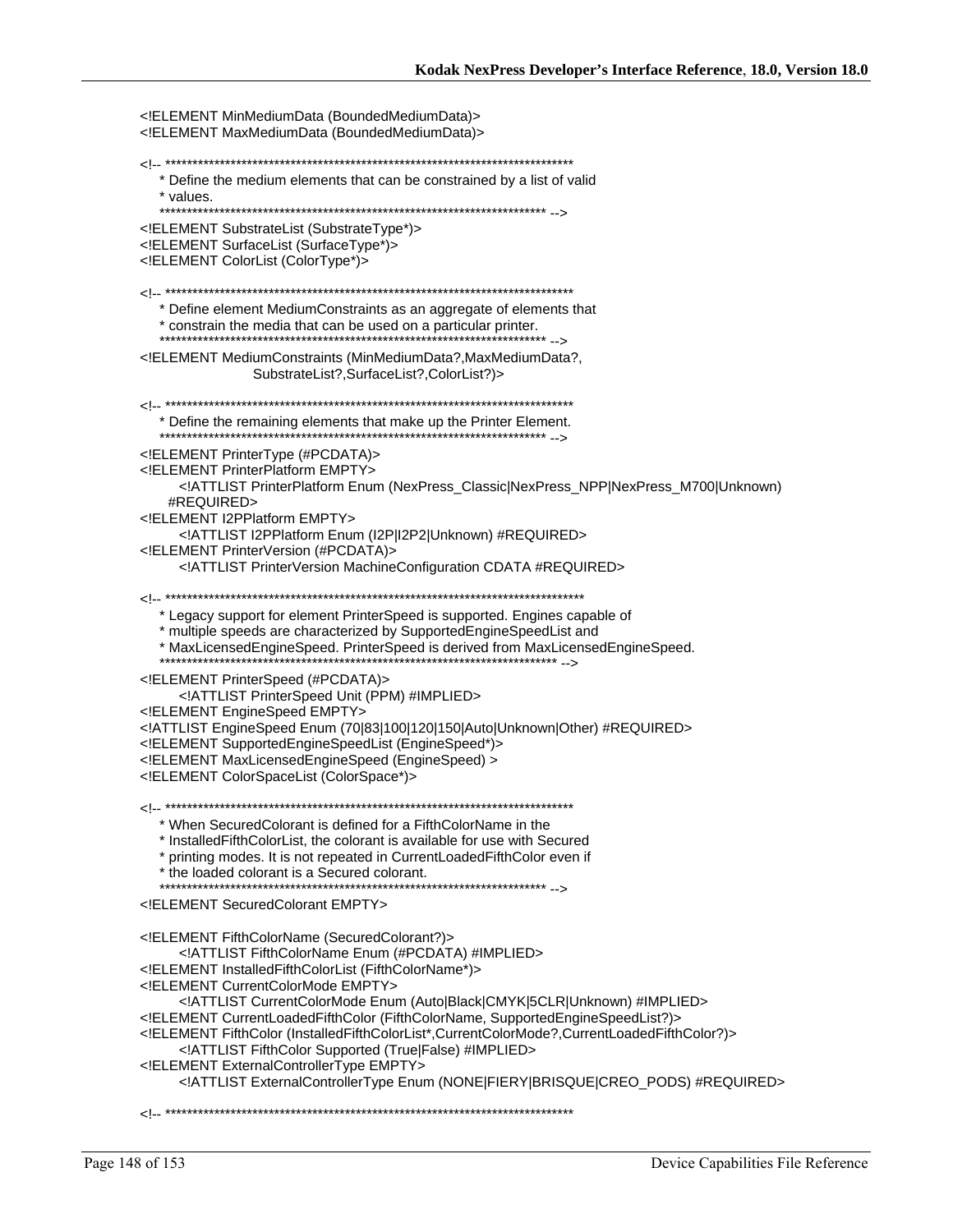\* Define the Printer element as an aggregate element, and the PrinterList \* element as a list of Printer elements. Allow a printer list to \* specify default printer settings. <!ELEMENT Printer (PrinterName,Comment?,PrinterType?, PrinterPlatform?, I2PPlatform?, PrinterVersion?, PrinterSpeed?, ExternalControllerType?, ColorSpaceList?, FifthColor?, MediumConstraints?, SupportedEngineSpeedList?, MaxLicensedEngineSpeed?)> <! ELEMENT PrinterDefaults (Printer)> <! ELEMENT PrinterList (PrinterDefaults?, Printer\*)> \* Define an aggregate element that specifies a medium's physical \* characteristics. <!ELEMENT SystemMedium (Comment?,ColorName?,BoundedMediumData?,SubstrateType?, SurfaceType?,ColorType?)> \* Define the elements that make up a pixel rectangle. ,...<br>\*\*\*\*\*\*\*\*\*\*\*\*\*\*\* --> <! ELEMENT Pixels PerUnit (#PCDATA)> <! ATTLIST Pixels PerUnit Unit (CM|IN) #IMPLIED> <!ELEMENT RectLengthOffset (#PCDATA)> <!ELEMENT RectLengthCount (#PCDATA)> <! ELEMENT RectWidthOffset (#PCDATA)> <! ELEMENT RectWidthCount (#PCDATA)> <!ELEMENT PixelRectangle (PixelsPerUnit?, RectLengthOffset?, RectLengthCount?, RectWidthOffset?, RectWidthCount?)> \* Define the remaining elements that specify printer-dependent \* characteristics of a medium for a particular printer. <! ELEMENT CertifiedMedium EMPTY> <!ATTLIST CertifiedMedium Present (True|False) #IMPLIED> \* When HasGlosserSettings is defined for a PrinterMedium, \* glosser settings are defined for this substrate/medium. <! ELEMENT Has Glosser Settings EMPTY> \* When GlossUnitCompatible is defined for a PrinterMedium, \* the medium is compatible with the external glosser. <! ELEMENT GlossUnitCompatible EMPTY> \* Define an aggregate element that specifies printable characteristics \* of a medium. <!ELEMENT PrinterMedium (CertifiedMedium?,GlossUnitCompatible?,PixelRectangle?, HasGlosserSettings?, PrecollatedSetSize?, FeedEdge?, SupportedEngineSpeedList?)> \* Define the Medium element as an aggregate element, and the MediumList \* element as a list of Medium elements. Allow a Medium element to specify

\* default PrinterMedium elements. Allow a MediumList element to specify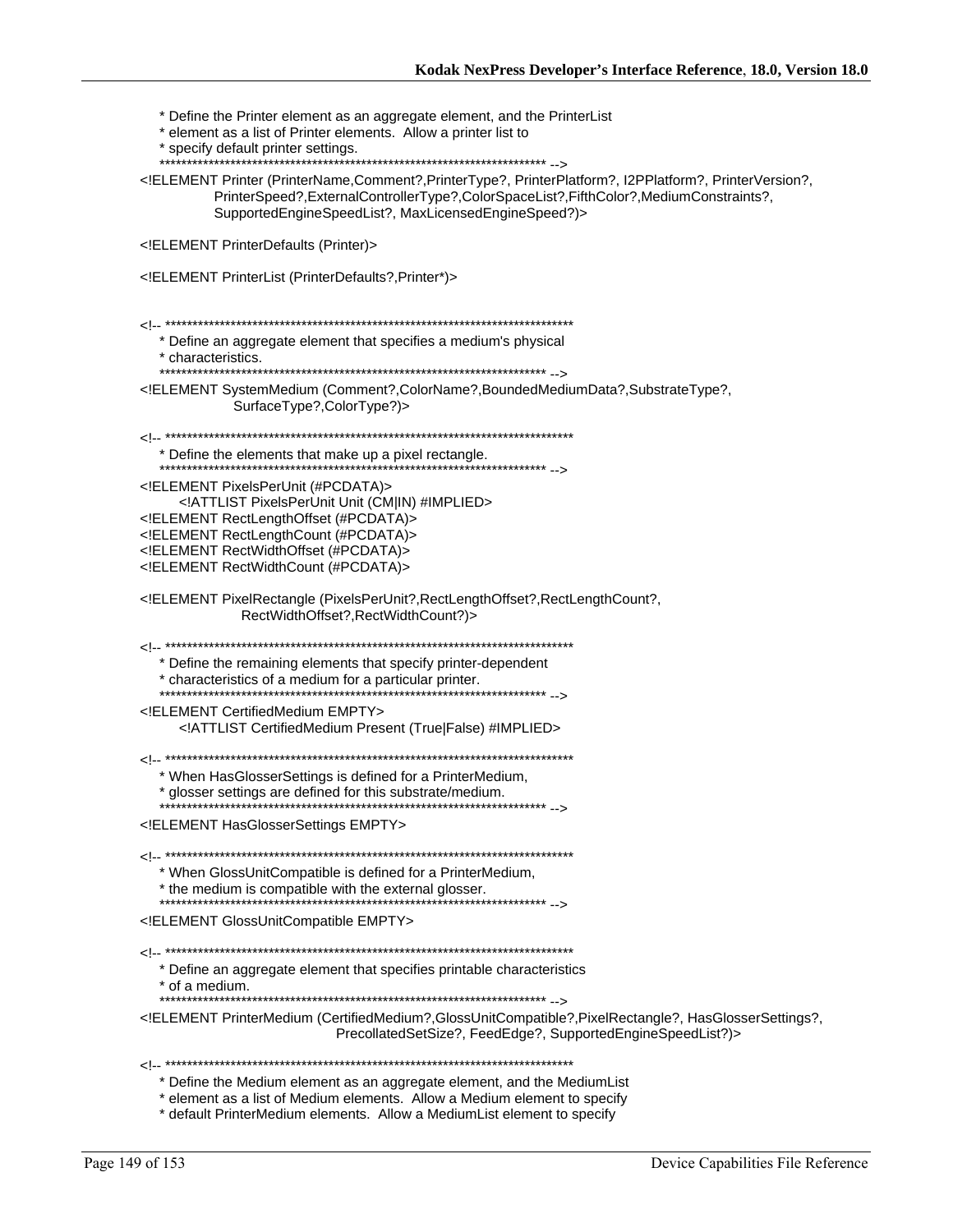\* default SystemMedium elements. <!ELEMENT PrinterMediumDefaults (PrinterMedium)> <!ELEMENT Medium (Name, SystemMedium?, PrinterMediumDefaults?, PrinterMedium\*)> <!ELEMENT SystemMediumDefaults (SystemMedium)> <!ELEMENT MediumList (SystemMediumDefaults?, Medium\*)> \* Define the SubstrateSupply element as an aggregate element, and the \* SubstrateSupplyList element as a list of SubstrateSupply elements. <!ELEMENT Height (#PCDATA)> <! ATTLIST Width Unit (MM|IN) #IMPLIED> <! ELEMENT MinSize (Width, Height)> <! ELEMENT MaxSize (Width, Height)> <! ELEMENT Capacity (#PCDATA)> <! ELEMENT BayID EMPTY> <!ATTLIST BayID Enum (bayA|bayB|bayC|bayD|bayE|bayF|bayG|bayH|ClassicMain|ClassicUpper|ClassicLower| Unknown) #REQUIRED> <! ELEMENT FeederType EMPTY> <!ATTLIST FeederType Enum (1K\_Drawer|4.5KDrawer|RollFeed|Unknown) #IMPLIED> <! ELEMENT DoorNumber (#PCDATA)> <!ELEMENT SubstrateSupply (SupportedSizeList?, MinSize,MaxSize,Capacity,BayID,DoorNumber,FeederType?, SupportedEngineSpeedList?)> <! ATTLIST Substrate Supply ID CDATA #REQUIRED> <!ELEMENT SubstrateSupplyList (SubstrateSupply\*)> \* Define the remaining elements that make up a Font Element. <! ELEMENT FontType EMPTY> <! ATTLIST FontType Enum (PostScriptType1|PostScriptType1MM| PostScriptType3|PostScriptType42| PostScriptTTF|PostScriptType0CID) #IMPLIED Present (True|False) #IMPLIED> <! ELEMENT CoreFont EMPTY> <! ATTLIST CoreFont Present (True|False) #IMPLIED> \* Define the Font element as an aggregate element, and the FontList \* element as a list of Font elements. Allow a font list to specify \* default font settings. <!ELEMENT Font (Name,Comment?,FontType?,CoreFont?)> <!ELEMENT FontDefaults (Font)> <!ELEMENT FontList (FontDefaults?,Font\*)> \* Define the remaining elements that make up the Imposition Template \* Element. <! ELEMENT PagesPerSheet (#PCDATA)> <! ELEMENT Sheets PerSignature (#PCDATA)> <! ELEMENT LayoutMode EMPTY> <! ATTLIST LayoutMode Enum (Simplex|Duplex) #IMPLIED Present (True|False) #IMPLIED> \* Define the ImpositionTemplate element as an aggregate element,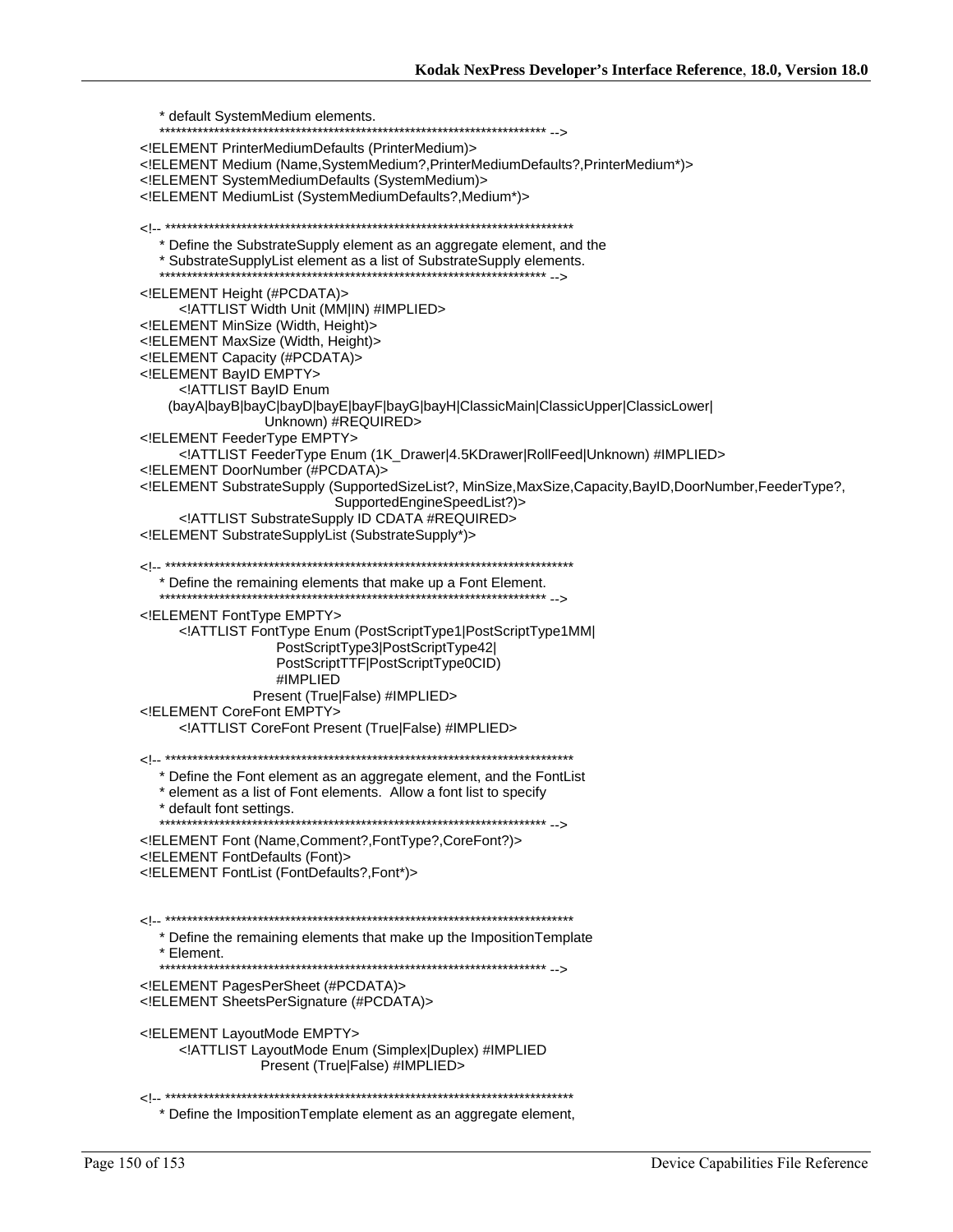\* and the Imposition TemplateList element as a list of Imposition Template \* elements. Allow an imposition template list to specify default \* imposition template settings. <!ELEMENT ImpositionTemplate (Name,Comment?,PagesPerSheet?,SheetsPerSignature?, LayoutMode?)> <!ELEMENT ImpositionTemplateDefaults (ImpositionTemplate)> <!ELEMENT ImpositionTemplateList (ImpositionTemplateDefaults?, ImpositionTemplate\*)> \* Define the ICCProfile element as an aggregate element, \* and the ICCProfileList element as a list of ICCProfile \* elements. <!ELEMENT ICCProfile (Name,ColorSpace?)> <!ATTLIST ICCProfile SubstrateICCProfile (True|False) #IMPLIED> <!ELEMENT ICCProfileDefaults (ICCProfile)> <!ELEMENT ICCProfileList (ICCProfileDefaults, ICCProfile\*)> \* Define the ResourceCheckProfileList element as an aggregate element. <! ELEMENT Resource Check Profile (Name)> <! ELEMENT ResourceCheckProfileList (ResourceCheckProfile\*)> \* Define the ScreeningSystems element as an aggregate element. <! ELEMENT ScreenType EMPTY> <!ATTLIST ScreenType Enum (Classic|Optimum|Line| Supra|Stochastic|None|Other) #IMPLIED> <!ELEMENT ScreeningSystems (ScreenType\*)> \* Define the SpotColorTableList element as an aggregate element. <! ELEMENT SpotColorTable (Name)> <!ELEMENT SpotColorTableList (SpotColorTable\*)> \* Define the Workflow element as an aggregate element. <! ELEMENT StopPoint EMPTY> <!ATTLIST StopPoint Enum (StopAfterSubmission|StopWhenPDFAvailable) StopAfterResourceCheck|StopAfterRIP) #REQUIRED> <! ELEMENT StopPointList (StopPoint\*)> <!ELEMENT Trap EMPTY> <!ATTLIST Trap Enable (True|False) #REQUIRED> <! ELEMENT Trapping (Trap\*)> <! ELEMENT Workflow (StopPointList, Trapping)> \* Define the SystemDefaults element and its sub-elements. <!ELEMENT CMYKGraphicICCProfile (#PCDATA)> <!ELEMENT CMYKImageICCProfile (#PCDATA)> <! ELEMENT RGBGraphicICCProfile (#PCDATA)> <!ELEMENT RGBImageICCProfile (#PCDATA)> <!ELEMENT JobTicketTemplate (#PCDATA)> <!ELEMENT SystemDefaults (CMYKGraphicICCProfile,CMYKImageICCProfile,

RGBGraphiclCCProfile,RGBImageICCProfile,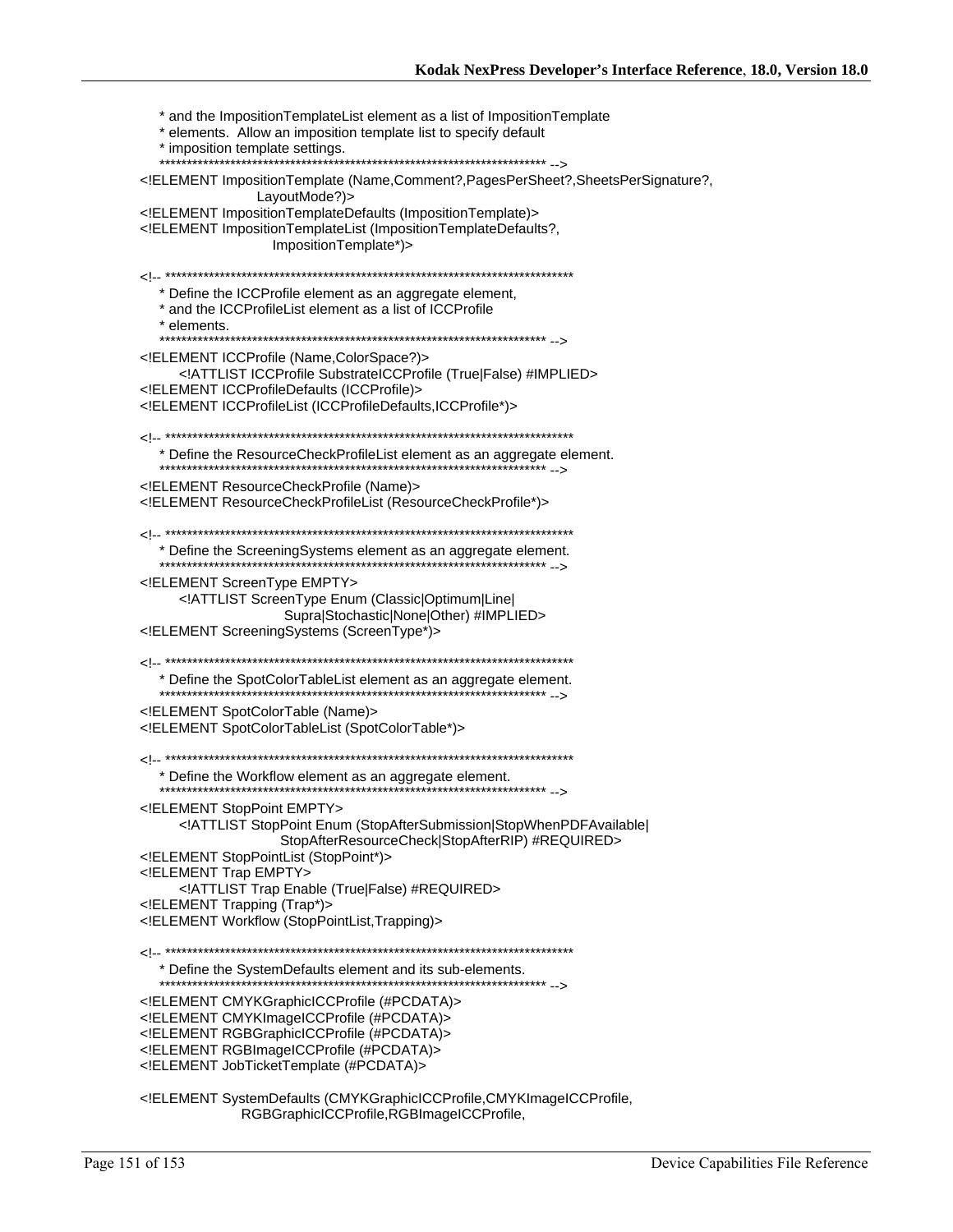JobTicketTemplate?)>

\* Define the elements that make up the FinishingOptions Element. 

<! ELEMENT CoverType EMPTY> <! ATTLIST CoverType Enum (None|Front|Back|Both) #IMPLIED Present (True|False) #IMPLIED>

<!ELEMENT CoverList (CoverType\*)>

<! ELEMENT Inserts EMPTY> <! ATTLIST Inserts Present (True|False) #IMPLIED>

<!ELEMENT InsertList (Inserts\*)>

<! ELEMENT Collate EMPTY> <! ATTLIST Collate Enable (True|False) #IMPLIED>

<!ELEMENT Collation (Collate\*)>

<!ELEMENT Jog EMPTY> <!ATTLIST Jog Enable (True|False) #IMPLIED>

<!ELEMENT Jogging (Jog\*)>

<!ELEMENT DeliveryTypeDetails SupportedEngineSpeedList?> <!ATTLIST DeliveryTypeDetails Enum (Deposit|Rotary|HighVolumeTray| LowCapacityProofWaste|LowCapacityProof| Vertical|Dfa|HighCapacity|ProofWaste| Invalid|Unknown) #REQUIRED Position CDATA #REQUIRED>

<!ELEMENT DeliveryType (DeliveryTypeDetails)> <!ATTLIST DeliveryType Enum (stacker|proof|waste|finisher|unknown) #REQUIRED>

<!ELEMENT OffsetCapable EMPTY> <! ATTLIST Offset Capable Enum (True | False) #REQUIRED>

<! ELEMENT Staple Capable EMPTY> <! ATTLIST Staple Capable Enum (True|False) #REQUIRED>

<! ELEMENT OperatorSelectable EMPTY> <!ATTLIST OperatorSelectable Enum (True|False) #REQUIRED>

<! ELEMENT Output Delivery EMPTY> <!ATTLIST OutputDelivery Enum (SheetFlip|NoSheetFlip) #REQUIRED>

<!ELEMENT Delivery (DeliveryType, DeliveryLocation, OffsetCapable, StapleCapable, InsertCapable, OperatorSelectable, OutputDelivery, SupportedSizeList?, MinSize, MaxSize, DefaultDestination?, PunchPattern?, SupportedEngineSpeedList?)> <! ATTLIST Delivery ID CDATA #REQUIRED>

<! ELEMENT Substrate Delivery List (Delivery\*)>

<! ELEMENT PageOrder EMPTY> <!ATTLIST PageOrder Enum (FaceUp|FaceDown| FaceUpReverseOrder|FaceDownReverseOrder) #REQUIRED>

<!ELEMENT PageOrderList (PageOrder\*)>

\* Define the FinishingOptions element as an aggregate element.